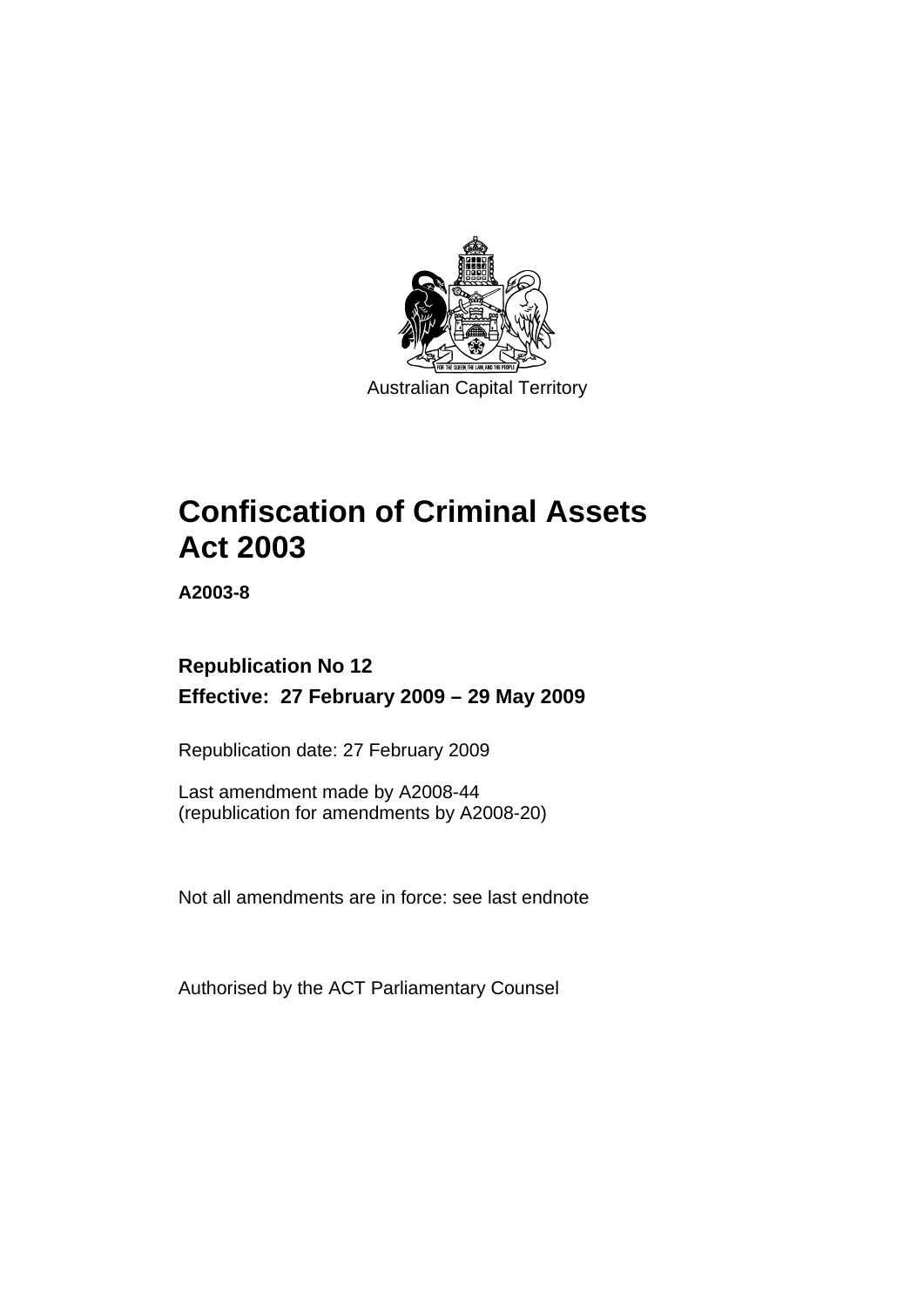### **About this republication**

### **The republished law**

This is a republication of the *Confiscation of Criminal Assets Act 2003* (including any amendment made under the *Legislation Act 2001*, part 11.3 (Editorial changes)) as in force on 27 February 2009*.* It also includes any amendment, repeal or expiry affecting the republished law to 27 February 2009.

The legislation history and amendment history of the republished law are set out in endnotes 3 and 4.

### **Kinds of republications**

The Parliamentary Counsel's Office prepares 2 kinds of republications of ACT laws (see the ACT legislation register at www.legislation.act.gov.au):

- authorised republications to which the *Legislation Act 2001* applies
- unauthorised republications.

The status of this republication appears on the bottom of each page.

### **Editorial changes**

The *Legislation Act 2001*, part 11.3 authorises the Parliamentary Counsel to make editorial amendments and other changes of a formal nature when preparing a law for republication. Editorial changes do not change the effect of the law, but have effect as if they had been made by an Act commencing on the republication date (see *Legislation Act 2001*, s 115 and s 117). The changes are made if the Parliamentary Counsel considers they are desirable to bring the law into line, or more closely into line, with current legislative drafting practice.

This republication includes amendments made under part 11.3 (see endnote 1).

### **Uncommenced provisions and amendments**

If a provision of the republished law has not commenced or is affected by an uncommenced amendment, the symbol  $\mathbf{U}$  appears immediately before the provision heading. The text of the uncommenced provision  $\overline{or}$  amendment appears only in the last endnote.

### **Modifications**

If a provision of the republished law is affected by a current modification, the symbol  $\mathbf{M}$ appears immediately before the provision heading. The text of the modifying provision appears in the endnotes. For the legal status of modifications, see *Legislation Act 2001*, section 95.

### **Penalties**

The value of a penalty unit for an offence against this republished law at the republication date is—

- (a) if the person charged is an individual—\$100; or
- (b) if the person charged is a corporation—\$500.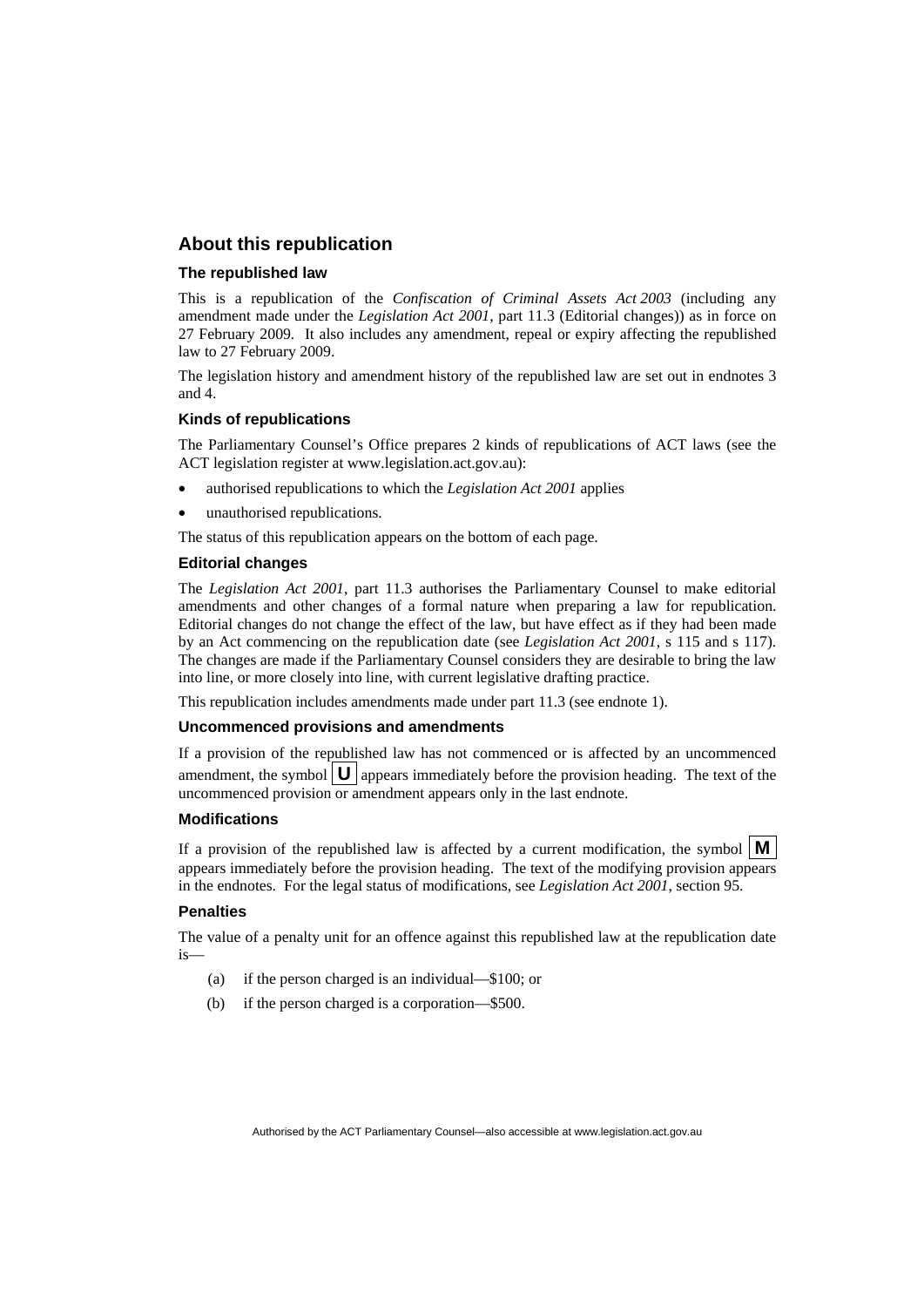

# **[Confiscation of Criminal Assets](#page-14-0)  [Act 2003](#page-14-0)**

# **Contents**

| Part 1 | <b>Preliminary</b>                                    |   |
|--------|-------------------------------------------------------|---|
| 1      | Name of Act                                           | 2 |
| 3      | Purposes of Act                                       | 2 |
| 4      | Application of Act to property and dealings           | 3 |
| 5      | Application of Act to offences                        | 3 |
| 6      | Dictionary                                            | 3 |
| 7      | <b>Notes</b>                                          | 3 |
| 8      | Offences against Act—application of Criminal Code etc | 4 |
| Part 2 | <b>General overview of confiscation scheme</b>        |   |
| 9      | General overview                                      | 5 |

Page

| R12      | Confiscation of Criminal Assets Act 2003 | contents 1 |
|----------|------------------------------------------|------------|
| 27/02/09 | Effective: 27/02/09-29/05/09             |            |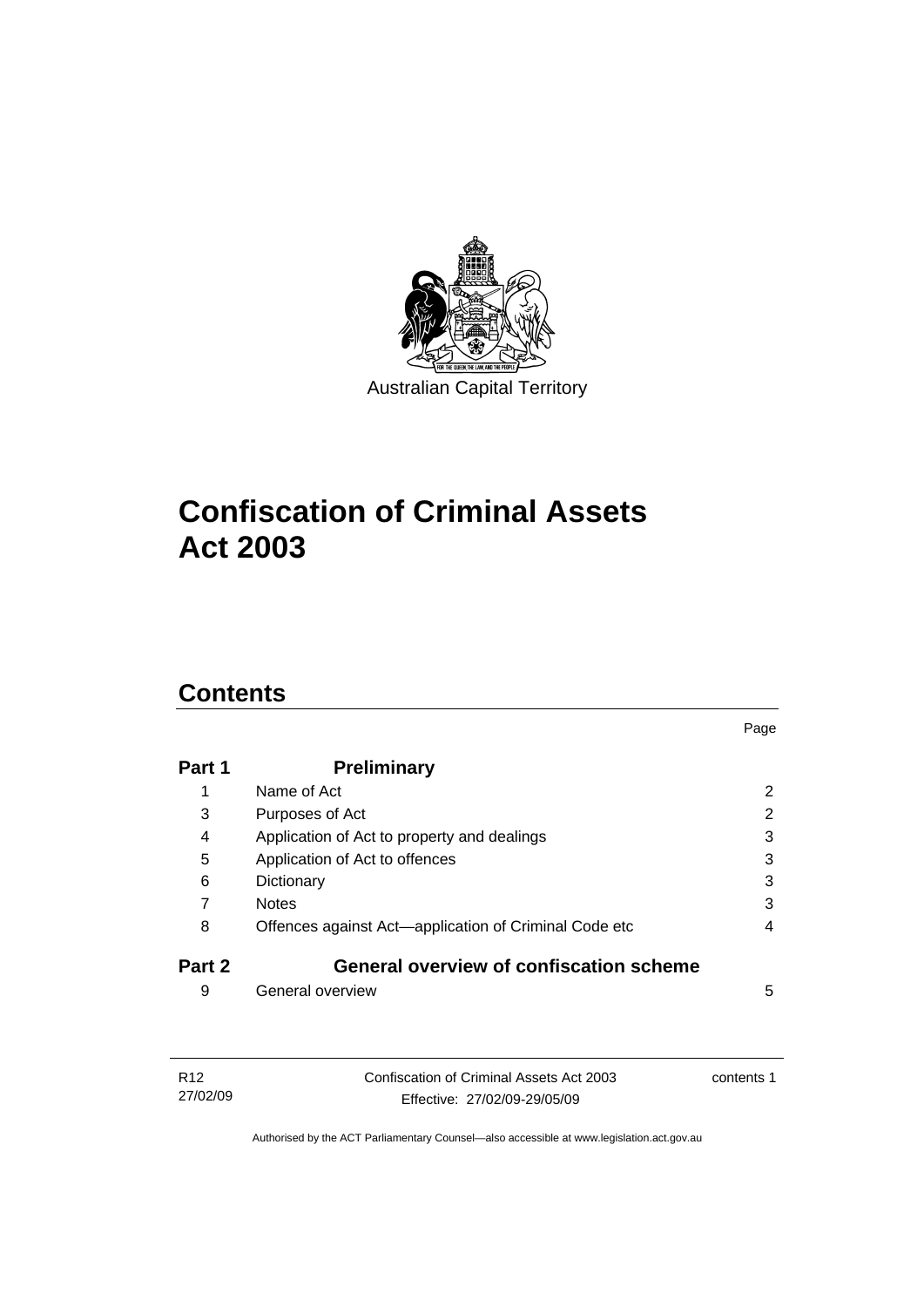### **Contents**

**Part** 

|             |                                                               | Page |
|-------------|---------------------------------------------------------------|------|
| Part 3      | Key concepts                                                  |      |
| 10          | What is tainted property                                      |      |
| 11          | What is unclaimed tainted property                            | 9    |
| 12          | Meaning of <i>derived</i>                                     | 10   |
| 13          | Meaning of <i>offence</i> and of particular kinds of offences | 11   |
| 14          | Meaning of <i>effective control</i> of property               | 12   |
| 15          | Meaning of <i>convicted</i> and <i>quashed</i>                | 13   |
| 16          | When does someone abscond                                     | 14   |
| 17          | When is someone <i>cleared</i> of an offence                  | 15   |
| 18          | When a proceeding is <i>finalised</i>                         | 16   |
| <b>B.W.</b> | a a tualmit a finance a antos                                 |      |

# **Part 4 Restraint of property**

| <b>Division 4.1</b> | General                                                                                |                 |
|---------------------|----------------------------------------------------------------------------------------|-----------------|
| 19                  | Meaning of restraining order                                                           | 18              |
| 20                  | Meaning of artistic profits restraining order                                          | 18              |
| 21                  | Meaning of unclaimed tainted property restraining order                                | 18              |
| 22                  | Restraining orders--purposes                                                           | 19              |
| 23                  | Contravening restraining orders                                                        | 19              |
| 24                  | Setting aside dealings with restrained property                                        | 20              |
| <b>Division 4.2</b> | <b>Making restraining orders</b>                                                       |                 |
| 25                  | Restraining orders over unclaimed tainted property—application                         | 21              |
| 26                  | Restraining orders over other property-application                                     | 22              |
| 27                  | Restraining orders—time for making certain applications                                | 23              |
| 28                  | Restraining orders over unclaimed tainted property-affidavit<br>supporting application | 24              |
| 29                  | Restraining orders over other property—affidavit supporting<br>application             | 25              |
| 30                  | Restraining orders over unclaimed tainted property-making                              | 27              |
| 31                  | Restraining orders over other property-making                                          | 28              |
| 32                  | Making of restraining orders-specific serious offence not required etc                 | 30              |
| 33                  | Restraining orders-contents                                                            | 31              |
| 34                  | Restraining orders-notice of making                                                    | 33              |
| 35                  | Restraining order proceedings-restrictions on disclosure                               | 33              |
| 36                  | Restraining orders-disclosure offences                                                 | 34              |
| contents 2          | Confiscation of Criminal Assets Act 2003                                               | R <sub>12</sub> |

Effective: 27/02/09-29/05/09

27/02/09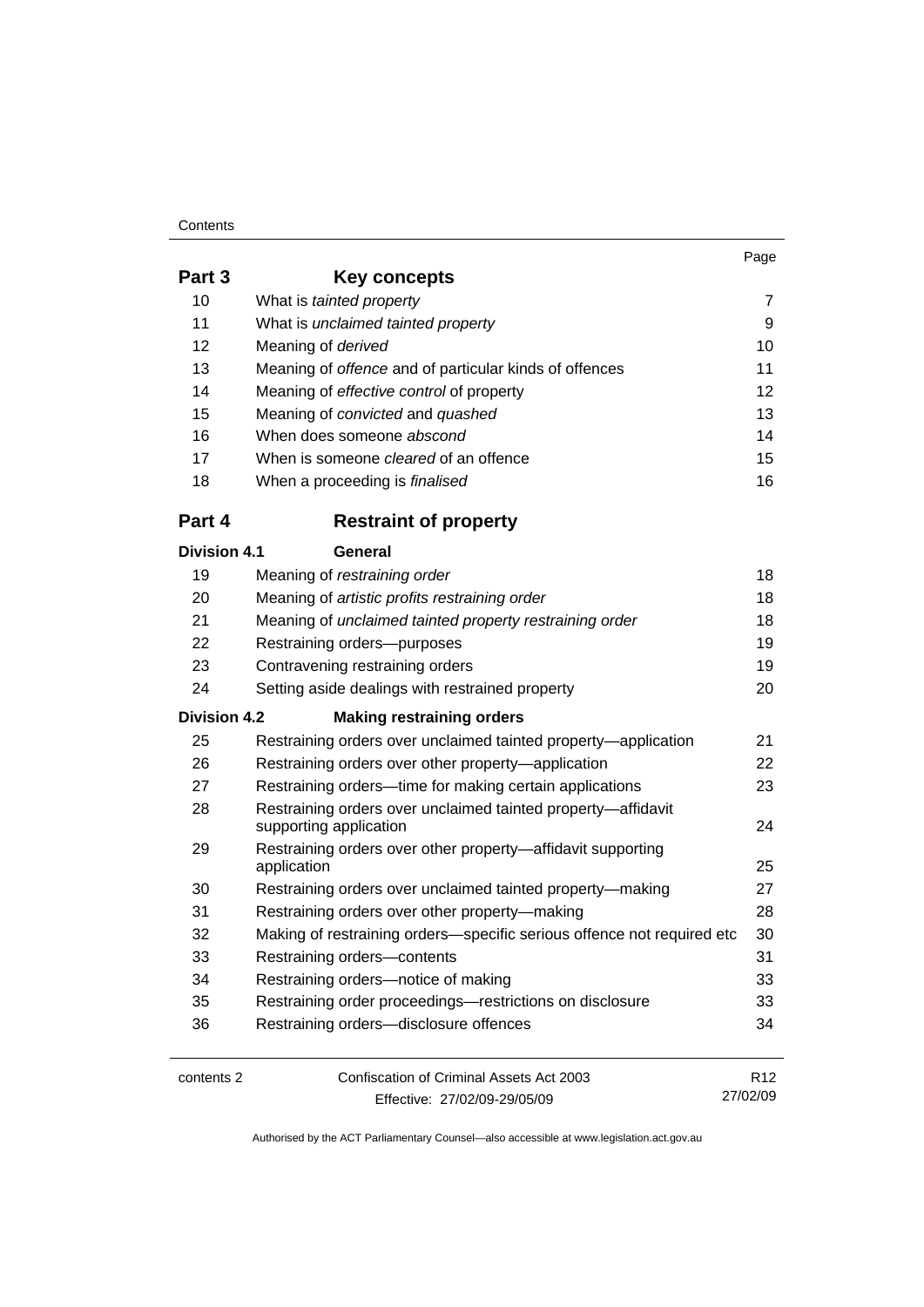| Contents |  |
|----------|--|
|----------|--|

|                             |                                                                                     | Page       |
|-----------------------------|-------------------------------------------------------------------------------------|------------|
| 37                          | Payment of living and business expenses from restrained property                    | 37         |
| 38                          | Payment of certain legal expenses from restrained property                          | 38         |
| 39                          | Additional orders about restraining orders and restrained property                  | 40         |
| 40                          | Contravention of additional orders under s 39                                       | 42         |
| <b>Division 4.3</b>         | <b>Duration of restraining orders</b>                                               |            |
| 41                          | Meaning of forfeiture or penalty application for div 4.3                            | 42         |
| 42                          | Restraining orders generally not time limited                                       | 42         |
| 43                          | Revocation or variation of restraining orders made without notice of<br>application | 43         |
| 44                          | Revocation or variation of restraining orders if security or undertakings<br>given  | 43         |
| 45                          | When restraining order over particular property ends                                | 44         |
| 46                          | When unclaimed tainted property restraining order ends                              | 45         |
| 47                          | When restraining order ends-ordinary indictable offences                            | 46         |
| 48                          | When restraining order ends-serious offences                                        | 49         |
| 49                          | Extension of time for restraining orders                                            | 51         |
| <b>Division 4.4</b>         | <b>Restraining orders-other matters</b>                                             |            |
| 50                          | Restraining orders—registration in statutory property registers                     | 53         |
| 51                          | Penalty orders—execution against restrained property                                | 54         |
| Part 5                      | <b>Forfeiture of property</b>                                                       |            |
| <b>Division 5.1</b>         | <b>Conviction forfeiture orders</b>                                                 |            |
| 52                          | Meaning of conviction forfeiture order                                              | 55         |
| 53                          | Conviction forfeiture orders-application                                            | 55         |
| 54                          | Conviction forfeiture orders-making                                                 | 55         |
| 55                          | Conviction forfeiture orders-forfeiture                                             | 56         |
| 56                          | When conviction forfeiture order ends                                               | 56         |
| <b>Division 5.2</b>         | Automatic forfeiture-conviction for serious offences                                |            |
| 57                          | Unclaimed tainted property restraining orders-<br>non-application of div 5.2        | 57         |
| 58                          | Automatic forfeiture of restrained property on conviction for serious<br>offences   | 57         |
| 59                          | Automatic forfeiture-court order declaring property automatically<br>forfeited      | 58         |
| R <sub>12</sub><br>27/02/09 | Confiscation of Criminal Assets Act 2003<br>Effective: 27/02/09-29/05/09            | contents 3 |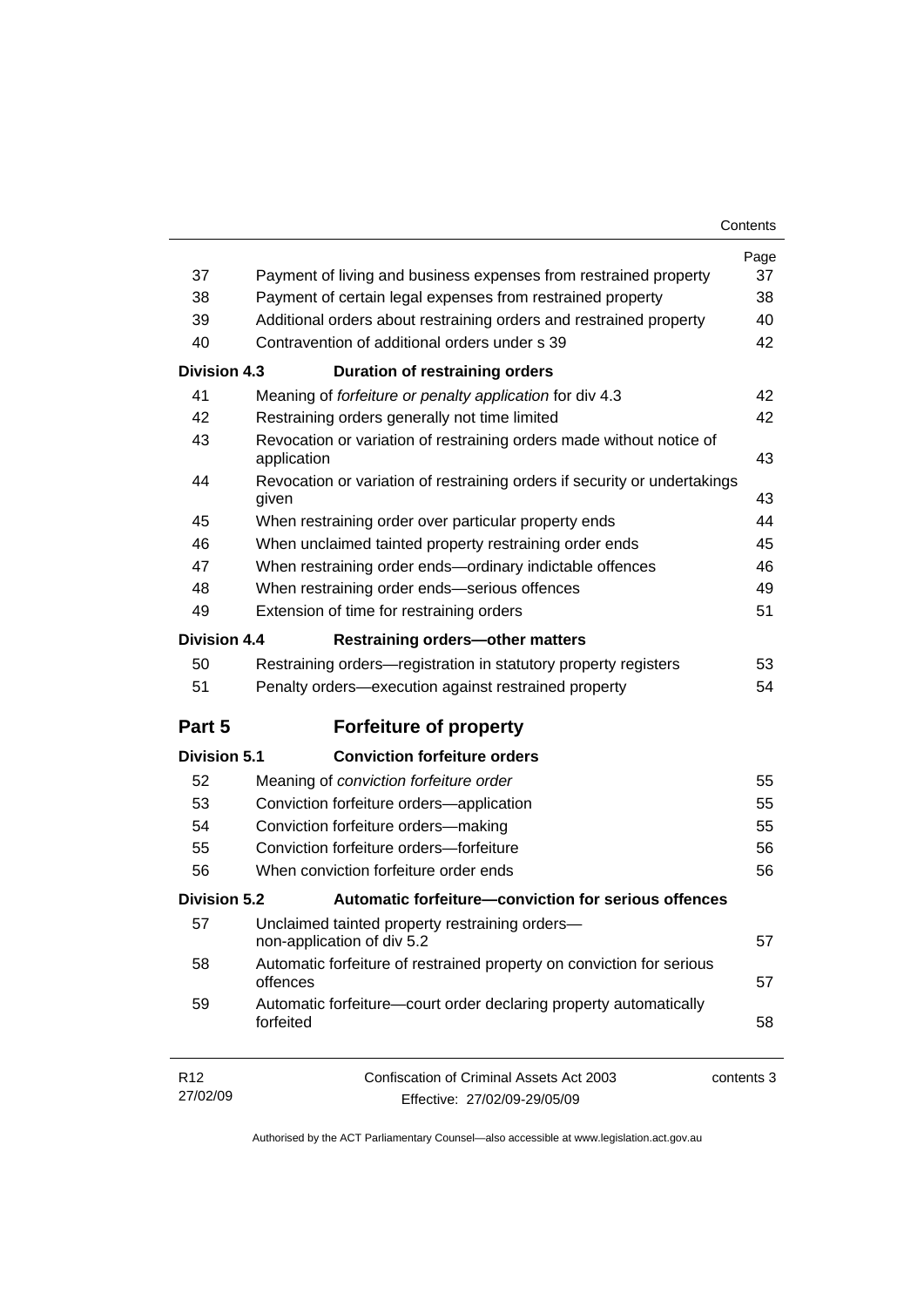| Contents |
|----------|
|----------|

| 60                  | Automatic forfeiture-court orders                                              | Page<br>59 |
|---------------------|--------------------------------------------------------------------------------|------------|
| 61                  | When automatic forfeiture under div 5.2 ends                                   | 60         |
|                     |                                                                                |            |
| <b>Division 5.3</b> | Automatic forfeiture—unclaimed tainted property                                |            |
| 62                  | Forfeiture of unclaimed tainted property                                       | 61         |
| 63                  | When automatic forfeiture under div 5.3 ends                                   | 61         |
| <b>Division 5.4</b> | Civil forfeiture orders                                                        |            |
| 64                  | Artistic profits and unclaimed tainted property-<br>non-application of div 5.4 | 62         |
| 65                  | Meaning of civil forfeiture order                                              | 62         |
| 66                  | Civil forfeiture orders-application                                            | 62         |
| 67                  | Civil forfeiture orders-making                                                 | 63         |
| 68                  | Civil forfeiture orders-forfeiture                                             | 65         |
| 69                  | Civil forfeiture order proceedings-restrictions on disclosure                  | 65         |
| 70                  | Civil forfeiture orders-disclosure offences                                    | 66         |
| 71                  | When civil forfeiture order ends                                               | 69         |
| Part 6              | <b>Exclusion of property</b>                                                   |            |
| Division 6.1        | General                                                                        |            |
| 72                  | Meaning of exclusion order                                                     | 70         |
| 73                  | When property is subject to forfeiture                                         | 70         |
| 74                  | Effect of exclusion order                                                      | 71         |
| <b>Division 6.2</b> | <b>Making exclusion orders</b>                                                 |            |
| 75                  | Exclusion orders-application                                                   | 71         |
| 76                  | Making of exclusion orders-ordinary indictable offences                        | 72         |
| 77                  | Making of exclusion orders-serious offences                                    | 74         |
| 78                  | Making of exclusion orders-unclaimed tainted property                          | 76         |
| Part 7              | <b>Penalty orders</b>                                                          |            |
| <b>Division 7.1</b> | <b>Benefits</b>                                                                |            |

| 79 | Meaning of <i>commission</i> of serious offence for pt 7 |     |
|----|----------------------------------------------------------|-----|
| 80 | Meaning of benefits derived by an offender               |     |
| 81 | Meaning of <i>artistic profits</i>                       | 78. |

| contents 4 | Confiscation of Criminal Assets Act 2003 | R12      |
|------------|------------------------------------------|----------|
|            | Effective: 27/02/09-29/05/09             | 27/02/09 |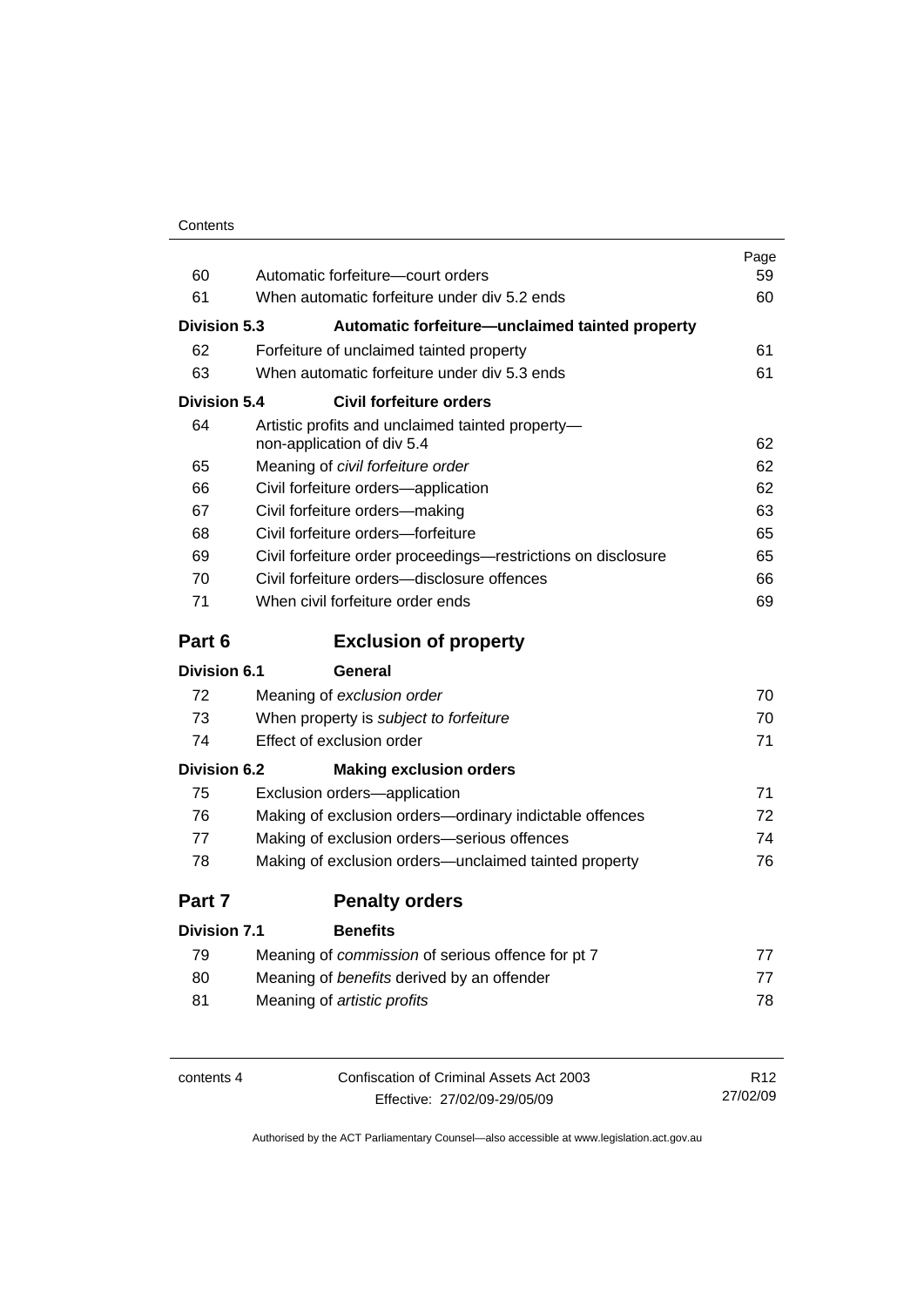|                     |                                                                                         | Contents |
|---------------------|-----------------------------------------------------------------------------------------|----------|
|                     |                                                                                         | Page     |
| <b>Division 7.2</b> | <b>Making penalty orders</b>                                                            |          |
| 82                  | Meaning of penalty order                                                                | 80       |
| 83                  | Penalty orders-application                                                              | 80       |
| 84                  | Penalty orders-offenders convicted of ordinary indictable offences                      | 81       |
| 85                  | Penalty orders-commission of serious offences                                           | 81       |
| 86                  | Penalty orders-amount of penalty                                                        | 83       |
| 87                  | Penalty orders-contents                                                                 | 84       |
| 88                  | Penalty orders-enforceable as judgment debt                                             | 85       |
| 89                  | Penalty orders-variation for reassessed value of benefits                               | 85       |
| <b>Division 7.3</b> | <b>Value of benefits</b>                                                                |          |
| 90                  | Meaning of narcotic substance and property for div 7.3                                  | 86       |
| 91                  | Presumed value of benefits-ordinary indictable offence                                  | 86       |
| 92                  | Presumed value of benefits-serious offence                                              |          |
| 93                  | Value of benefits-relevant matters                                                      |          |
| Division 7.4        | Satisfaction of penalty order                                                           |          |
| 94                  | Creation of penalty charge over restrained property                                     | 91       |
| 95                  | When penalty charge over property ends                                                  | 92       |
| 96                  | Power to satisfy penalty order                                                          |          |
| 97                  | Public trustee to repay any amount surplus to satisfying penalty order                  | 94       |
| <b>Division 7.5</b> | End of penalty orders                                                                   |          |
| 98                  | When penalty order ends                                                                 | 94       |
| Part 8              | <b>Restrained property</b>                                                              |          |
| <b>Division 8.1</b> | Management of restrained property by public trustee                                     |          |
| 99                  | Application of div 8.1                                                                  | 95       |
| 100                 | Powers of public trustee to preserve restrained property etc                            | 95       |
| 101                 | Sale, modification or destruction of property by public trustee<br>96                   |          |
| 102                 | Notice of sale, modification or destruction of restrained property by<br>public trustee |          |
| 103                 | Emergency modification or destruction of restrained property                            | 98       |
| 104                 | Notice details to be included in public trustee's report                                | 98       |
| 105                 | Order to stop sale, modification or destruction of restrained property                  | 99       |
|                     |                                                                                         |          |

| R <sub>12</sub> | Confiscation of Criminal Assets Act 2003 | contents 5 |
|-----------------|------------------------------------------|------------|
| 27/02/09        | Effective: 27/02/09-29/05/09             |            |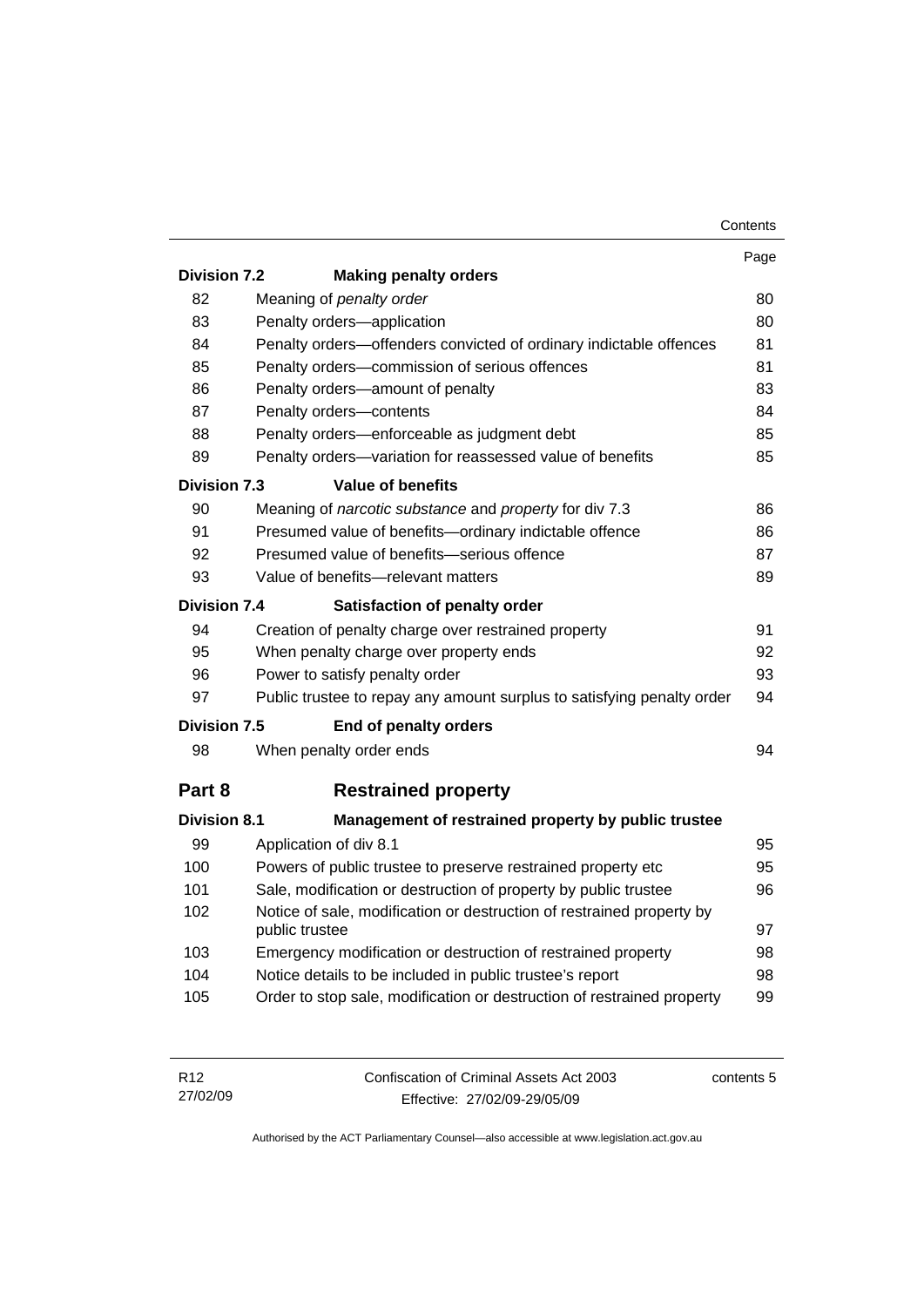| Contents |
|----------|
|----------|

| <b>Division 8.2</b> | Joint ownership of restrained property                                          | Page            |
|---------------------|---------------------------------------------------------------------------------|-----------------|
| 106                 | Effect of death on joint ownership                                              | 100             |
| Part 9              | <b>Forfeited property</b>                                                       |                 |
| <b>Division 9.1</b> | Preliminary                                                                     |                 |
| 107                 | Meaning of interested person in pt 9                                            | 102             |
| 108                 | Forfeited property-powers of public trustee                                     | 102             |
| <b>Division 9.2</b> | Vesting and disposal of forfeited property                                      |                 |
| 109                 | Vesting of forfeited property-general rule                                      | 103             |
| 110                 | Vesting of registrable property on forfeiture                                   | 103             |
| 111                 | Disposal of forfeited property                                                  | 104             |
| <b>Division 9.3</b> | Improperly obtained registered property interests                               |                 |
| 112                 | Application of div 9.3 to registered property interests                         | 105             |
| 113                 | Discharge of prior registered property interests given for improper<br>purposes | 106             |
| <b>Division 9.4</b> | Sale of jointly owned forfeited property                                        |                 |
| 114                 | Application of div 9.4 to jointly owned property                                | 107             |
| 115                 | Inconsistency with Trustee Act or Conveyancing Act                              | 107             |
| 116                 | Order for sale of jointly owned property                                        | 108             |
| 117                 | Trust for sale of property                                                      | 109             |
| 118                 | Effect of trust for sale on joint ownership                                     | 109             |
| 119                 | Distribution of proceeds of sale of property                                    | 109             |
| 120                 | Variation of court order for sale                                               | 110             |
| <b>Division 9.5</b> | Forfeited property-return or compensation                                       |                 |
| 121                 | Meaning of return or compensation order                                         | 110             |
| 122                 | Return or compensation orders-application                                       | 110             |
| 123                 | Return or compensation orders-making                                            | 111             |
| <b>Division 9.6</b> | Forfeited property-buyback of interest                                          |                 |
| 124                 | Meaning of buyback order                                                        | 112             |
| 125                 | Buyback orders-application                                                      | 112             |
| 126                 | Buyback orders-making                                                           | 113             |
| 127                 | Buyback orders-buying interest in property                                      | 113             |
| contents 6          | Confiscation of Criminal Assets Act 2003                                        | R <sub>12</sub> |
|                     | Effective: 27/02/09-29/05/09                                                    | 27/02/09        |

Effective: 27/02/09-29/05/09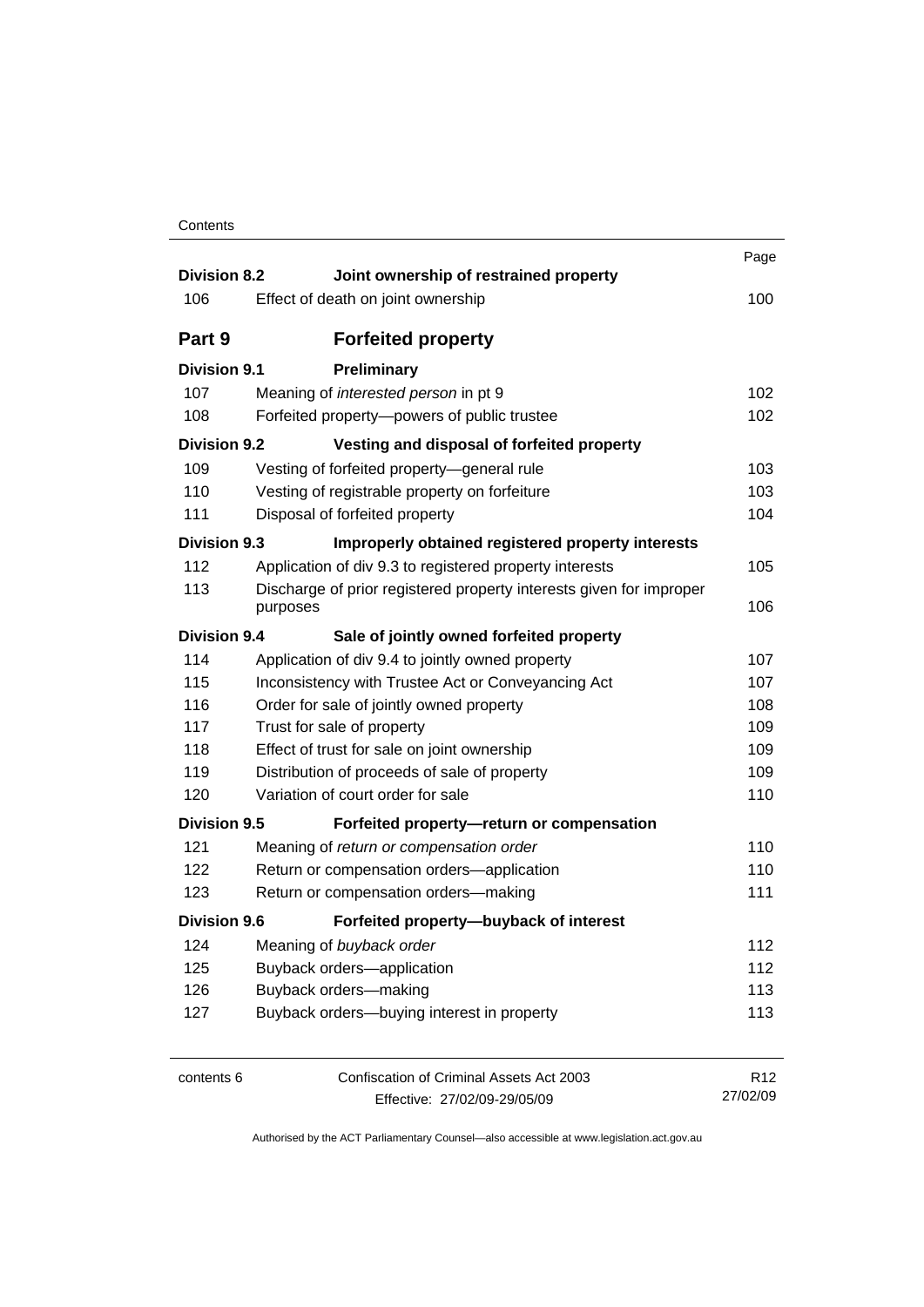|                      |                                                                                  | Contents   |
|----------------------|----------------------------------------------------------------------------------|------------|
|                      |                                                                                  | Page       |
| Part 10              | <b>Confiscated assets trust fund</b>                                             |            |
| 128                  | Definitions for pt 10                                                            | 114        |
| 129                  | Meaning of equitable sharing program                                             | 114        |
| 130                  | Establishment of trust fund                                                      | 115        |
| 131                  | Payments into trust fund                                                         | 115        |
| 132                  | Purposes of trust fund                                                           | 116        |
| 133                  | Payments from trust fund                                                         | 117        |
| 134                  | Distribution of surplus funds                                                    | 117        |
| 135                  | Review of reserved and distributable funds by public trustee                     | 118        |
| Part 11              | Interstate orders                                                                |            |
| 136                  | Meaning of authenticated for pt 11                                               | 119        |
| 137                  | Interstate restraining and forfeiture orders etc-registration                    | 119        |
| 138                  | Interstate restraining and forfeiture orders etc-interim registration            | 120        |
| 139                  | Interstate restraining and forfeiture orders etc-effect of registration          | 121        |
| 140                  | Interstate restraining and forfeiture orders etc—ending of registration          | 121        |
| 141                  | Interstate restraining and forfeiture orders etc-cancellation of<br>registration | 122        |
| 142                  | Creation of interstate penalty charges                                           | 122        |
| 143                  | Interstate penalty charges-effect of creation                                    | 123        |
| Part 12              | <b>Information gathering</b>                                                     |            |
| <b>Division 12.1</b> | <b>Inquiry notices</b>                                                           |            |
| 144                  | Meaning of <i>inquiry notice</i>                                                 | 124        |
| 145                  | Inquiry notices-giving                                                           | 124        |
| 146                  | Inquiry notices-form                                                             | 125        |
| 147                  | Inquiry notices—immunity for complying financial institutions and staff          | 125        |
| <b>Division 12.2</b> | <b>Monitoring orders</b>                                                         |            |
| 148                  | Meaning of <i>monitoring order</i>                                               | 126        |
| 149                  | Monitoring orders-application                                                    | 126        |
| 150                  | Monitoring orders-affidavit supporting application                               | 127        |
| 151                  | Monitoring orders-making                                                         | 127        |
| <b>Division 12.3</b> | <b>Transaction suspension orders</b>                                             |            |
| 152                  | Meaning of transaction suspension order                                          | 128        |
| R <sub>12</sub>      | Confiscation of Criminal Assets Act 2003                                         | contents 7 |
| 27/02/09             | Effective: 27/02/09-29/05/09                                                     |            |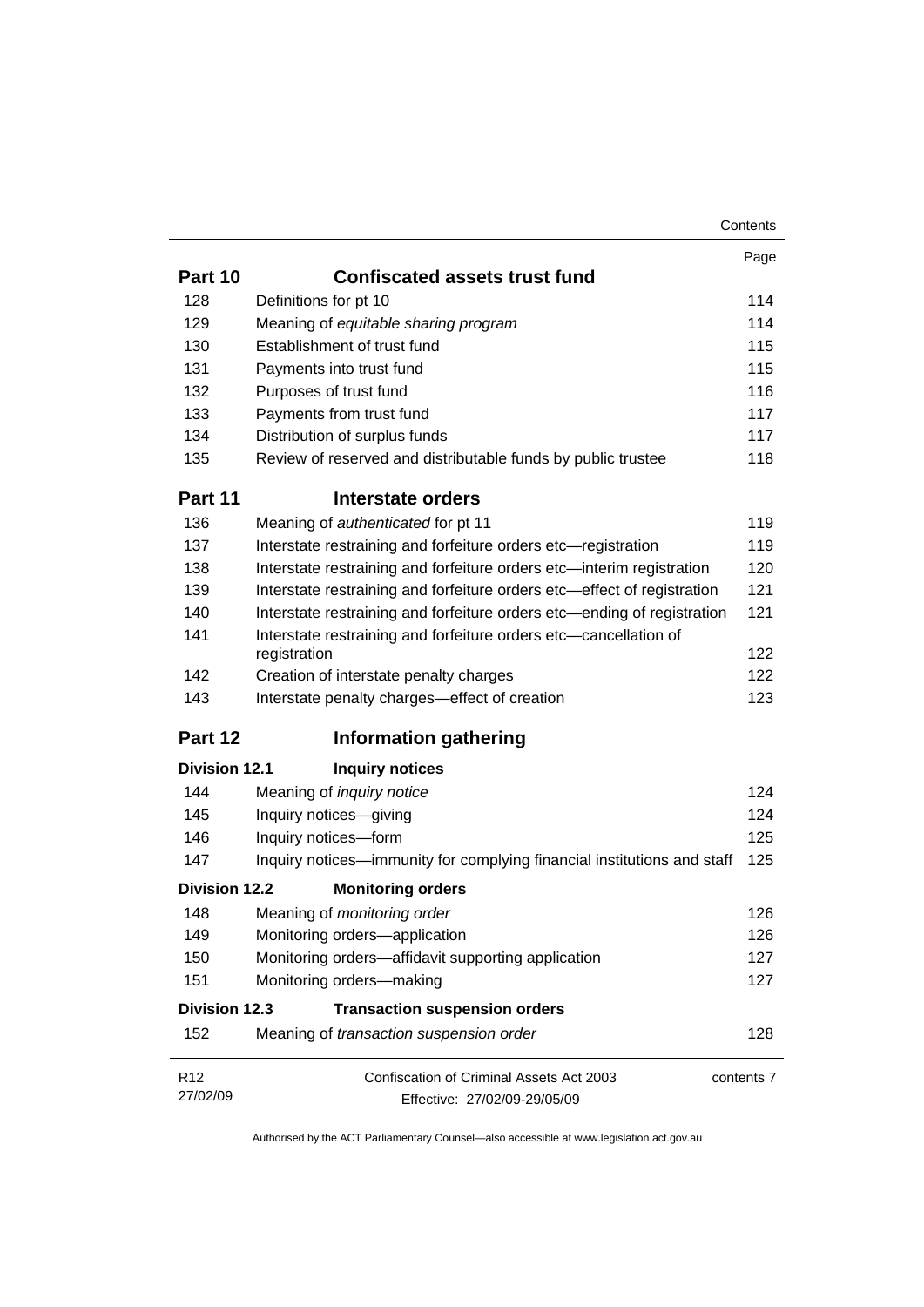### **Contents**

|                      |                                                                | Page            |
|----------------------|----------------------------------------------------------------|-----------------|
| 153                  | Transaction suspension orders-application                      | 129             |
| 154                  | Transaction suspension orders-affidavit supporting application | 130             |
| 155                  | Transaction suspension orders-making                           | 130             |
| <b>Division 12.4</b> | Production orders for property-tracking documents              |                 |
| 156                  | Meaning of production order                                    | 132             |
| 157                  | Meaning of property-tracking document                          | 132             |
| 158                  | Production orders-application                                  | 133             |
| 159                  | Production orders-affidavit supporting application             | 133             |
| 160                  | Production orders-making                                       | 134             |
| 161                  | Production order proceedings-restrictions on disclosure        | 135             |
| 162                  | Production orders-variation                                    | 135             |
| 163                  | Production orders-consequential powers about documents         | 135             |
| <b>Division 12.5</b> | <b>Examination orders and notices</b>                          |                 |
|                      | <b>Subdivision 12.5.1</b><br>Preliminary                       |                 |
| 164                  | Definitions for div 12.5                                       | 136             |
| 165                  | Authorised investigators                                       | 137             |
|                      | Subdivision 12.5.2 Examination orders                          |                 |
| 166                  | Meaning of examination order                                   | 138             |
| 167                  | Examination orders-application                                 | 138             |
| 168                  | Examination orders-affidavit supporting application            | 139             |
| 169                  | Examination orders-making                                      | 139             |
| 170                  | Examination order proceedings-restrictions on disclosure       | 140             |
|                      | <b>Examination notices</b><br>Subdivision 12.5.3               |                 |
| 171                  | Meaning of examination notice                                  | 140             |
| 172                  | Examination notices-giving                                     | 141             |
| 173                  | Examination notices-form                                       | 141             |
|                      | Subdivision 12.5.4 Conducting examinations                     |                 |
| 174                  | Time and place of examination                                  | 142             |
| 175                  | Requirements made of person examined                           | 142             |
| 176                  | Conduct of examination                                         | 143             |
| 177                  | Role of the examinee's lawyer                                  | 143             |
| 178                  | Examinations-consequential powers about documents              | 144             |
| 179                  | Examinations-additional restrictions on disclosure             | 144             |
| contents 8           | Confiscation of Criminal Assets Act 2003                       | R <sub>12</sub> |
|                      | Effective: 27/02/09-29/05/09                                   | 27/02/09        |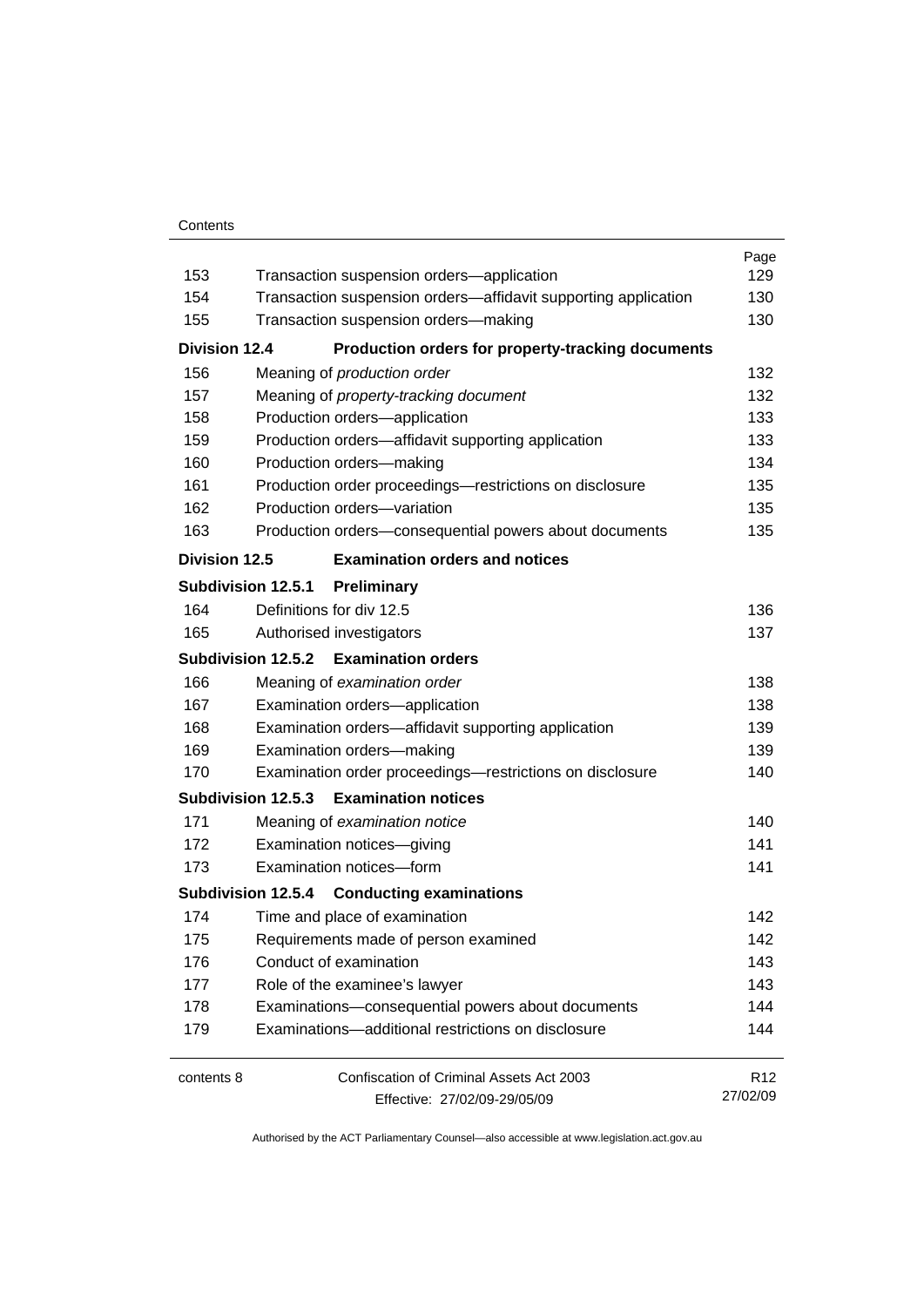|                      |                                                                        | Contents   |
|----------------------|------------------------------------------------------------------------|------------|
|                      |                                                                        | Page       |
| 180                  | Protection of authorised investigator etc                              | 145        |
|                      | Offences-examination notices<br><b>Subdivision 12.5.5</b>              |            |
| 181                  | Obstruction etc of authorised investigator                             | 146        |
| 182                  | Failing to attend examination                                          | 146        |
| 183                  | Offences relating to appearance at examination                         | 147        |
| 184                  | Unauthorised presence at an examination                                | 147        |
| 185                  | Examinations-additional disclosure offences                            | 148        |
| <b>Division 12.6</b> | Information order offences                                             |            |
| 186                  | Meaning of information order                                           | 150        |
| 187                  | Information orders-failure to comply                                   | 151        |
| 188                  | Information orders-false or misleading information                     | 151        |
| 189                  | Information orders-false or misleading documents                       | 152        |
| 190                  | Destruction etc of documents                                           | 152        |
| 191                  | Meaning of non-disclosable information order                           | 153        |
| 192                  | Information orders-disclosure offences                                 | 154        |
| 193                  | Information orders-disclosure by police officers                       | 156        |
| 194                  | Information orders-protection of complying financial institutions      | 156        |
| Part 13              | <b>Search warrants</b>                                                 |            |
| <b>Division 13.1</b> | Preliminary                                                            |            |
| 195                  | Definitions for pt 13                                                  | 158        |
| <b>Division 13.2</b> | Search warrants-general                                                |            |
| 196                  | Applications for search warrants-general                               | 160        |
| 197                  | Offence for making false etc statements in search warrant applications | 160        |
| 198                  | Additional contents of search warrant applications                     | 161        |
| 199                  | Issuing search warrants                                                | 161        |
| 200                  | When search warrant for property-tracking document may be issued       | 162        |
|                      |                                                                        | 162        |
| 201                  | Contents of search warrants                                            |            |
| 202                  | Authorisation given by search warrants                                 |            |
| <b>Division 13.3</b> | <b>Telephone and electronic warrants</b>                               |            |
| 203                  | Applying for search warrants by telephone or other electronic means    | 163<br>164 |

| R <sub>12</sub> | Confiscation of Criminal Assets Act 2003 | contents 9 |
|-----------------|------------------------------------------|------------|
| 27/02/09        | Effective: 27/02/09-29/05/09             |            |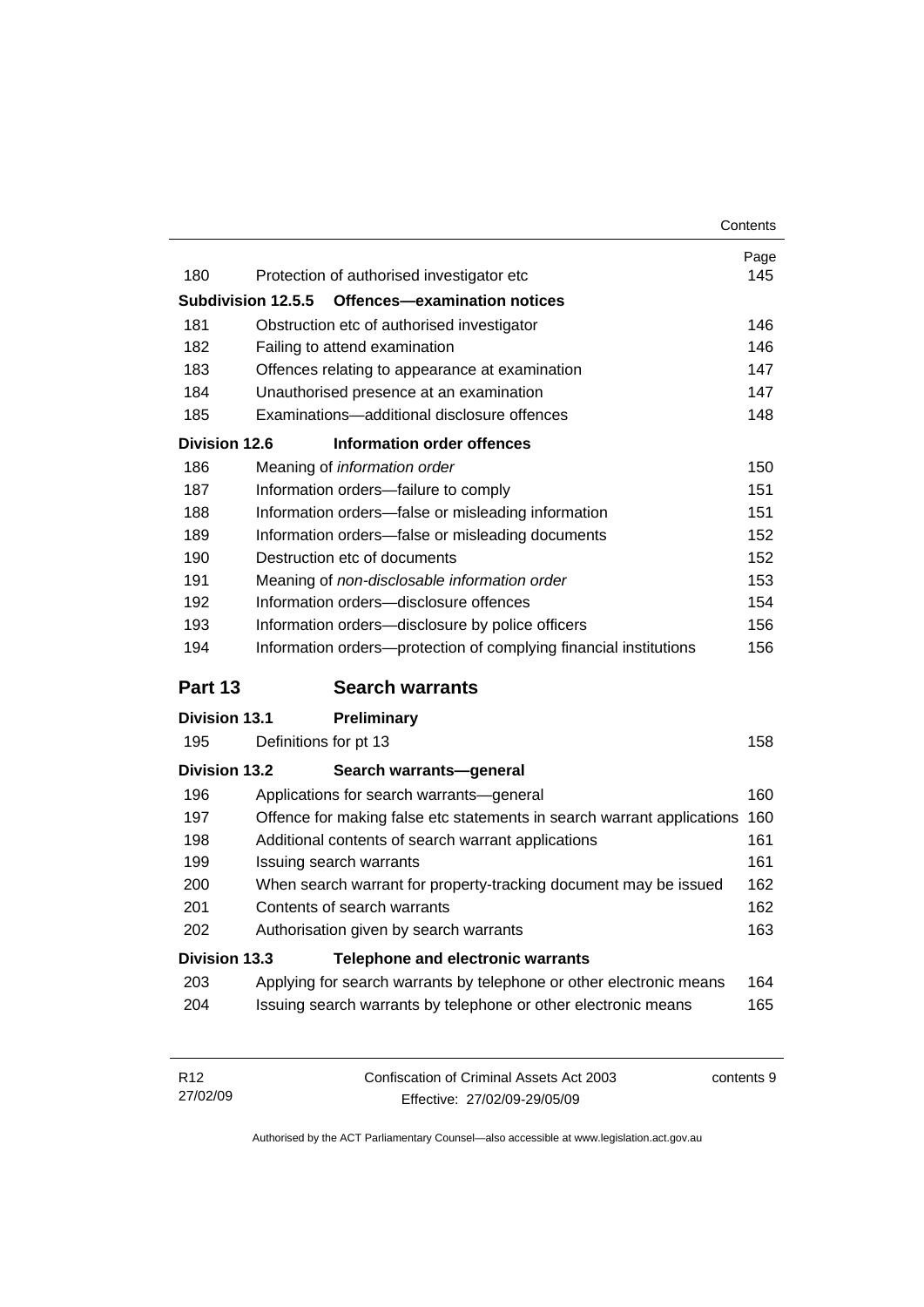|                      |                                                                                           | Page |
|----------------------|-------------------------------------------------------------------------------------------|------|
| 205                  | Unsigned warrants by telephone or other electronic means in court<br>proceedings          | 166  |
| 206                  | Offence for stating incorrect names in warrants by telephone or other<br>electronic means | 166  |
| 207                  | Offence for execution etc of search warrant departing in material form                    | 167  |
| 208                  | Offence for execution etc of unauthorised form of search warrant                          | 167  |
| 209                  | Offence for giving unauthorised form of search warrant                                    | 168  |
| <b>Division 13.4</b> | <b>Executing search warrants</b>                                                          |      |
| 210                  | Search warrants-whether must be executed only during particular<br>hours                  | 168  |
| 211                  | Search warrants-restrictions on personal searches                                         | 169  |
| 212                  | Use of force and availability of assistance in executing search warrant                   | 170  |
| 213                  | Search warrants—announcement before entry                                                 | 170  |
| 214                  | Details of search warrant to be given to occupier etc                                     | 171  |
| 215                  | Occupier entitled to be present during search etc                                         | 171  |
| 216                  | Particular powers available to officers executing search warrant                          | 172  |
| 217                  | Use of equipment to examine or process things                                             | 172  |
| 218                  | Moving things to another place for examination or processing                              | 173  |
| 219                  | Use of electronic equipment at premises                                                   | 174  |
| 220                  | Person with knowledge of computer or computer system to assist<br>access etc              | 175  |
| 221                  | Securing electronic equipment                                                             | 176  |
| 222                  | Copies of seized things to be provided                                                    | 177  |
| 223                  | Providing documents after execution of search warrant                                     | 178  |
| <b>Division 13.5</b> | <b>Stopping and searching vehicles</b>                                                    |      |
| 224                  | Searches of vehicles without search warrant in emergency situations                       | 178  |
| 225                  | How police officer exercises powers under s 224                                           | 179  |
| <b>Division 13.6</b> | Search warrants-things seized                                                             |      |
| 226                  | Receipts for things seized under search warrants                                          | 180  |
| 227                  | Keeping seized things under search warrants                                               | 181  |
| 228                  | Keeping things for further period                                                         | 182  |
| 229                  | Issuing officer may order keeping of thing                                                | 182  |
| 230                  | Transfer of things seized to public trustee                                               | 183  |
|                      |                                                                                           |      |

| contents 10 | Confiscation of Criminal Assets Act 2003 | R <sub>12</sub> |
|-------------|------------------------------------------|-----------------|
|             | Effective: 27/02/09-29/05/09             | 27/02/09        |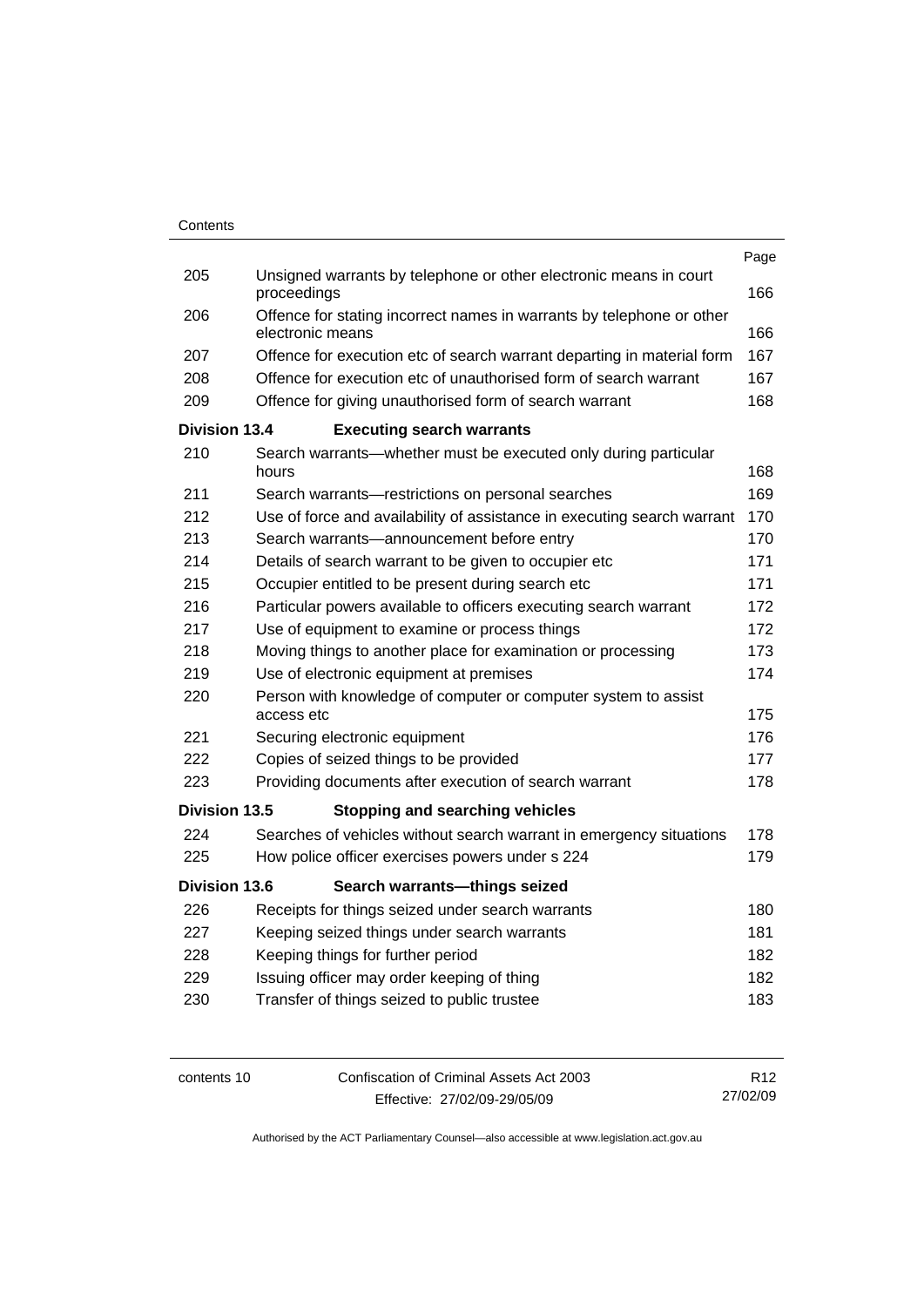|                      |                                                                                                | Contents |
|----------------------|------------------------------------------------------------------------------------------------|----------|
|                      |                                                                                                | Page     |
| <b>Division 13.7</b> | Search warrants-miscellaneous                                                                  |          |
| 231                  | Search warrants—false or misleading information                                                | 183      |
| 232                  | Search warrants-false or misleading documents                                                  | 184      |
| 233                  | Obstruction etc of police officers and people assisting                                        | 184      |
| 234                  | Damage etc to be minimised                                                                     | 185      |
| 235                  | Compensation                                                                                   | 185      |
| Part 14              | <b>Court procedure</b>                                                                         |          |
| 236                  | Meaning of confiscation proceeding                                                             | 187      |
| 237                  | Confiscation and corresponding law order proceedings are civil, not<br>criminal                | 189      |
| 238                  | Meaning of relevant court                                                                      |          |
| 239                  | Jurisdiction of Magistrates Court-confiscation proceedings                                     | 190      |
| 240                  | Jurisdiction of Magistrates Court-interstate orders                                            | 191      |
| 241                  | Jurisdiction of Supreme Court                                                                  | 192      |
| 242                  | Confiscation proceedings-transferred proceedings                                               | 192      |
| 243                  | Restricted access proceedings—notice of applications etc                                       |          |
| 244                  | Other confiscation proceedings—notice of applications etc                                      |          |
| 245                  | Applications for another confiscation proceeding in relation to same<br>offence                | 195      |
| 246                  | Confiscation proceedings—time extensions for applications                                      | 196      |
| 247                  | Confiscation proceedings—amendment of applications                                             | 196      |
| 248                  | Confiscation proceedings-relevant material                                                     | 197      |
| 249                  | Confiscation proceedings-witness not required to answer questions<br>prejudicing investigation | 197      |
| 250                  | Confiscation proceedings-additional orders                                                     | 197      |
| 251                  | Contravention of additional orders under s 250                                                 | 199      |
| 252                  | Confiscation proceedings-consent orders                                                        | 199      |
| 253                  | Confiscation proceedings—notice of making orders                                               | 199      |
| 254                  | Concurrent proceedings                                                                         | 200      |
| Part 15              | <b>Miscellaneous</b>                                                                           |          |
| 255                  | Selfincrimination and other privileges overridden                                              | 201      |
| 256                  | Powers under Act not limited by criminal proceedings                                           | 202      |
| 257                  | Powers under Act do not limit each other or powers under other laws                            | 203      |
| R <sub>12</sub>      | Confiscation of Criminal Assets Act 2003<br>contents 11                                        |          |
| 27/02/09             | Effective: 27/02/09-29/05/09                                                                   |          |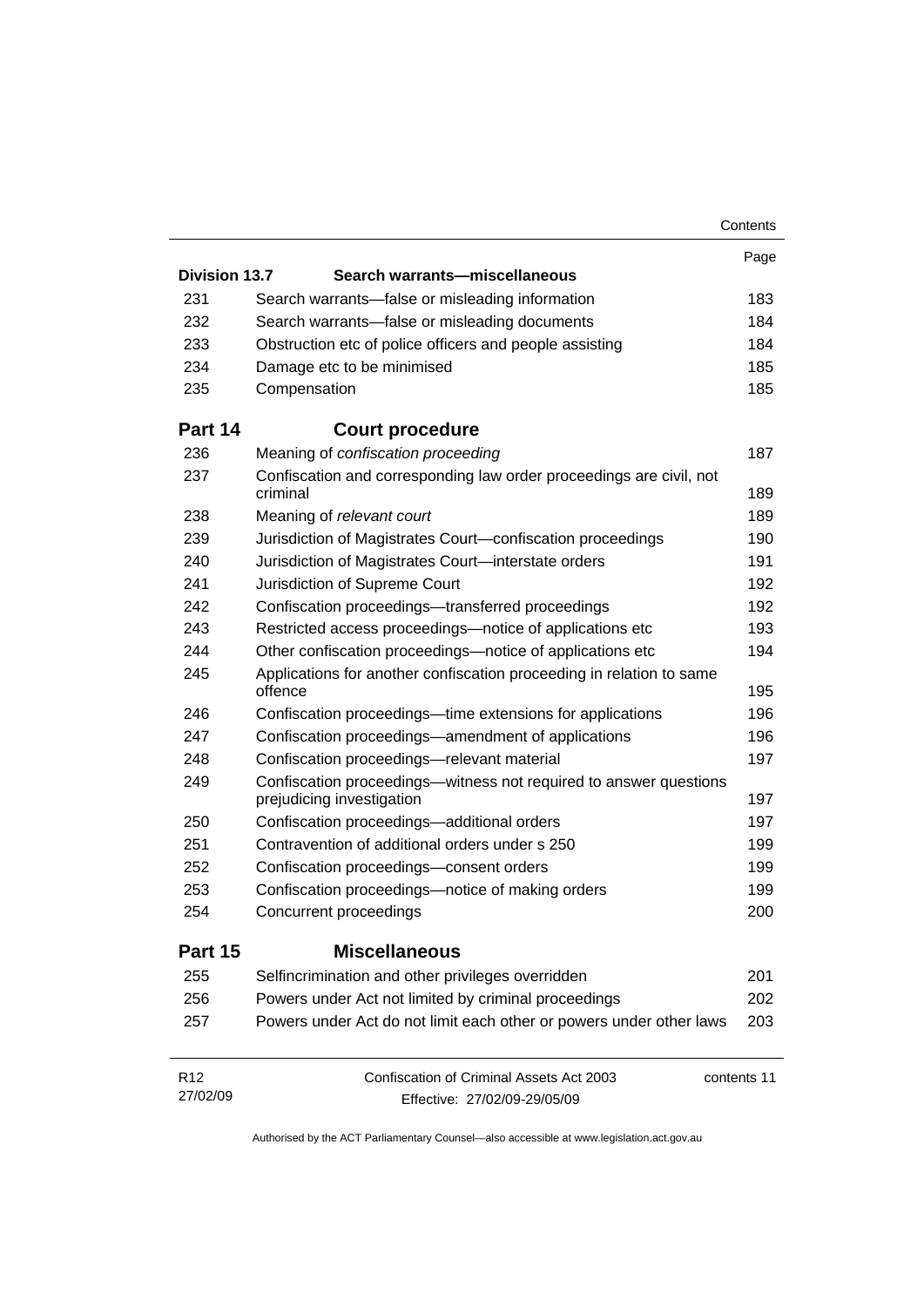#### **Contents**

|                   |                                           | Page |
|-------------------|-------------------------------------------|------|
| 258               | Examination orders-reporting requirements | 203  |
| 259               | Approved forms                            | 205  |
| 260               | Regulation-making power                   | 205  |
|                   |                                           |      |
| <b>Dictionary</b> |                                           | 206  |
|                   |                                           |      |
| <b>Endnotes</b>   |                                           |      |
| 1                 | About the endnotes                        | 217  |
| 2                 | Abbreviation key                          | 217  |
| 3                 | Legislation history                       | 218  |
| 4                 | Amendment history                         | 220  |
| 5                 | Earlier republications                    | 224  |
| 6                 | Uncommenced amendments                    | 225  |

contents 12 Confiscation of Criminal Assets Act 2003 Effective: 27/02/09-29/05/09

R12 27/02/09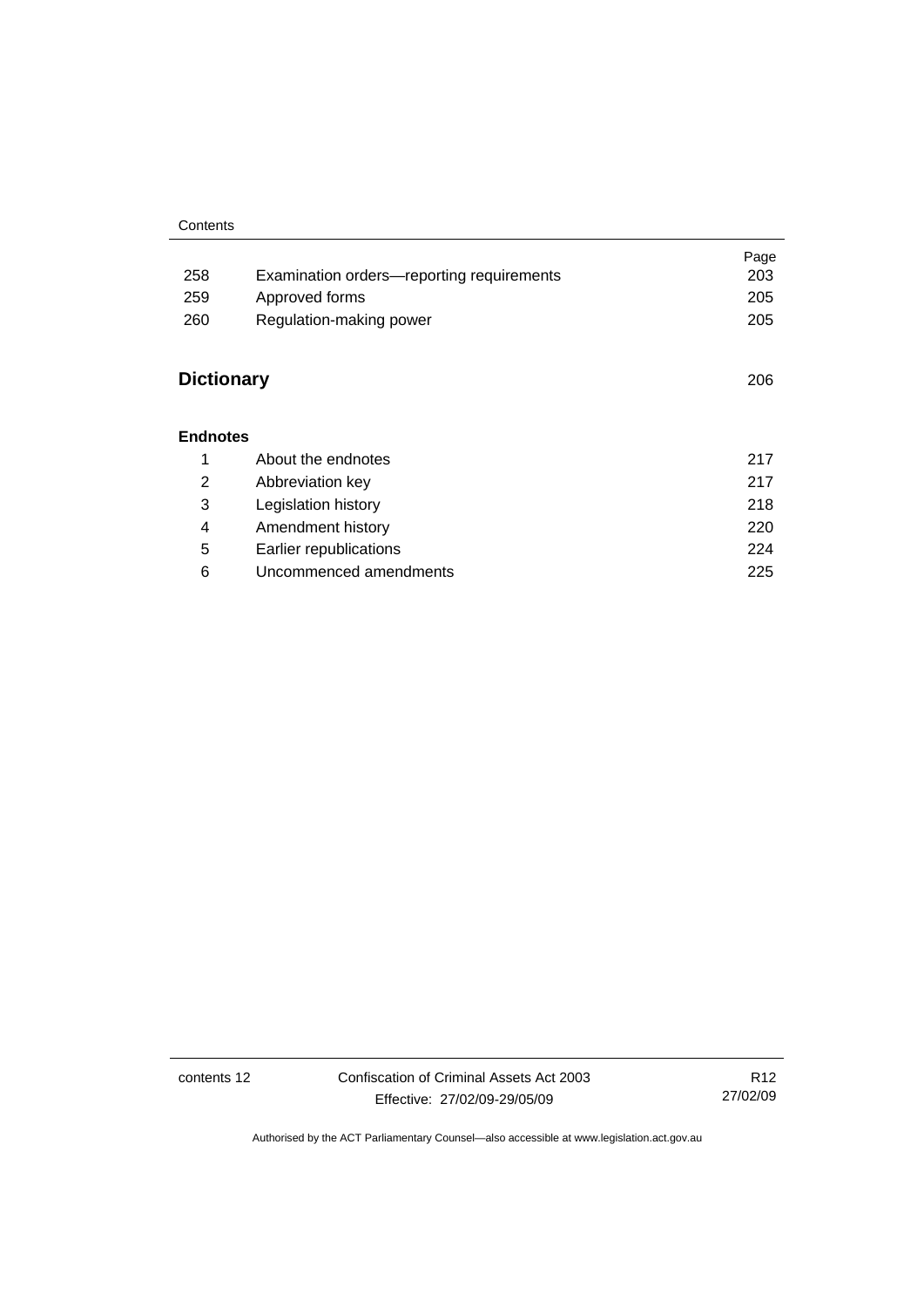<span id="page-14-0"></span>

# **Confiscation of Criminal Assets Act 2003**

An Act to deprive people of the proceeds of crime and of property used for criminal activity, and for other purposes

R12 27/02/09

ׇ֡֬֡

Confiscation of Criminal Assets Act 2003 Effective: 27/02/09-29/05/09

page 1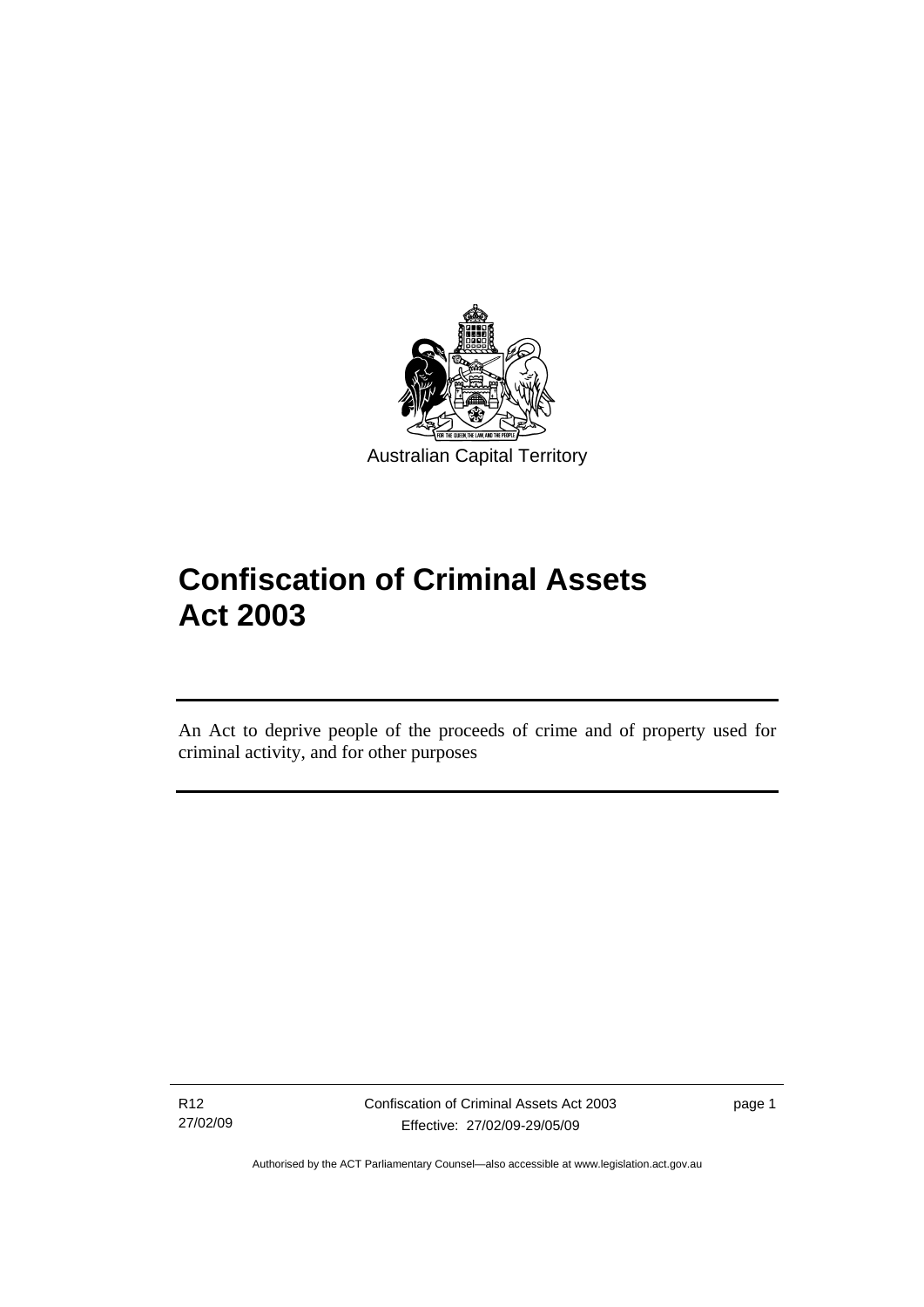### <span id="page-15-0"></span>Part 1 **Preliminary**

Section 1

# **Part 1** Preliminary

### **1 Name of Act**

This Act is the *Confiscation of Criminal Assets Act 2003.*

# **3 Purposes of Act**

The *purposes of this Act* include the following:

- (a) to encourage law-abiding behaviour by the community;
- (b) to give effect to the principle of public policy that a person should not be enriched because of the commission of an offence, whether or not anyone has been convicted of the offence;
- (c) to deprive a person of all material advantage derived from the commission of an offence, whatever the form into which property or benefits derived from the offence may have been changed;
- (d) to deprive a person of property used, or intended by an offender to be used, in relation to the commission of an offence, whatever the form into which it may have been changed, and to prevent the person from using the property to commit other offences;
- (e) to enable the effective tracing and seizure by law enforcement authorities of property used, or intended by an offender to be used, in relation to the commission of an offence and all material advantage derived from the offence;
- (f) to provide for the enforcement in the ACT of orders, notices or decisions (however described) made under corresponding laws.

Authorised by the ACT Parliamentary Counsel—also accessible at www.legislation.act.gov.au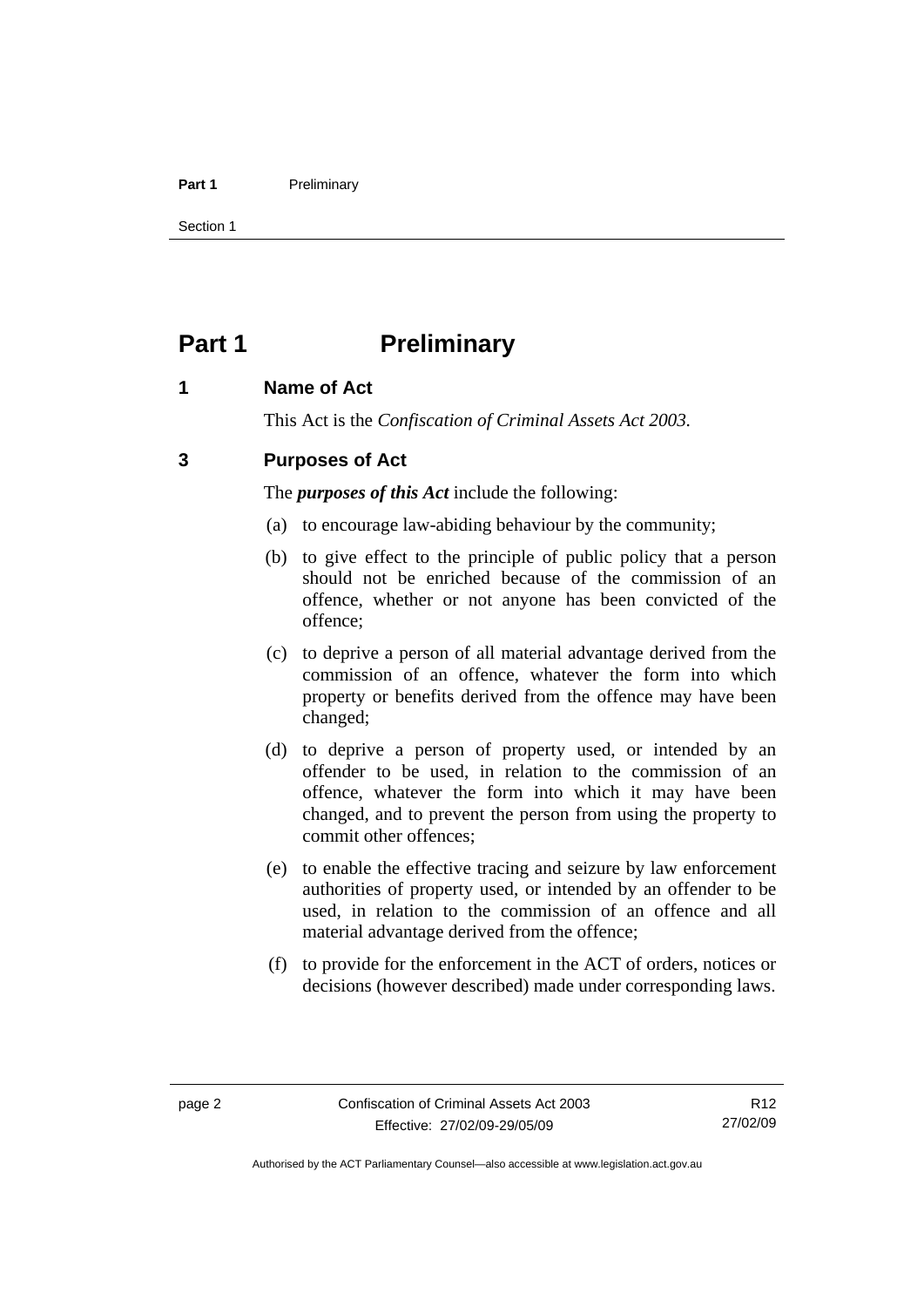# <span id="page-16-0"></span>**4 Application of Act to property and dealings**

- (1) This Act applies to property located anywhere, whether in the ACT, in Australia outside the ACT, or outside Australia.
- (2) This Act applies to dealings with property anywhere, whether it happens in the ACT, in Australia outside the ACT, or outside Australia.

# **5 Application of Act to offences**

This Act applies in relation to offences, whether committed, or alleged to have been committed, before or after the commencement of this Act.

# **6 Dictionary**

The dictionary at the end of this Act is part of this Act.

*Note 1* The dictionary at the end of this Act defines certain terms used in this Act, and includes references (*signpost definitions*) to other terms defined elsewhere in this Act.

> For example, the signpost definition '*effective control*, of property—see section 14.' means that the term 'effective control' is defined in that section.

*Note 2* A definition in the dictionary (including a signpost definition) applies to the entire Act unless the definition, or another provision of the Act, provides otherwise or the contrary intention otherwise appears (see Legislation Act,  $s$  155 and  $s$  156 (1)).

### **7 Notes**

A note included in this Act is explanatory and is not part of this Act.

*Note* See the Legislation Act, s 127 (1), (4) and (5) for the legal status of notes.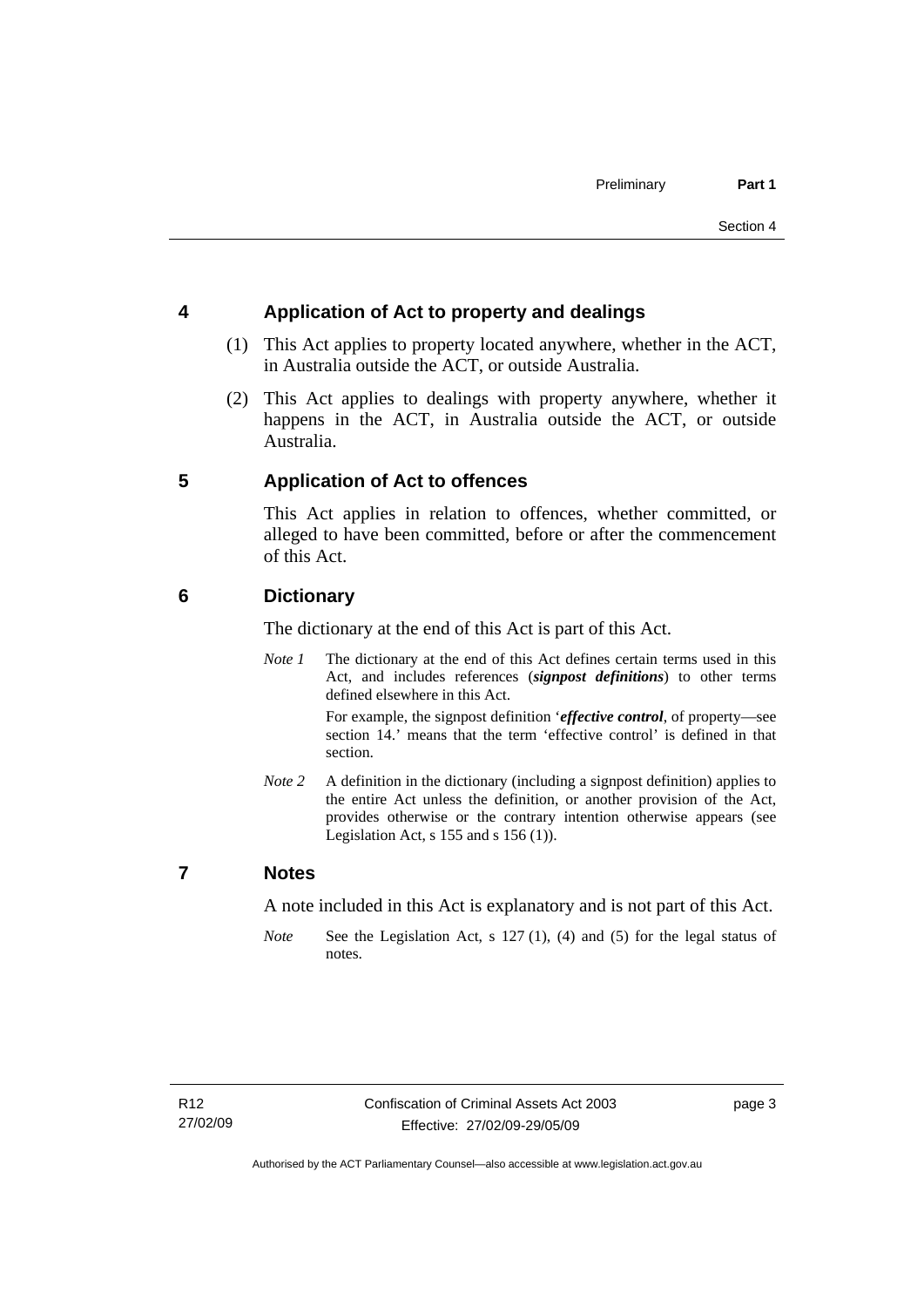### <span id="page-17-0"></span>**8 Offences against Act—application of Criminal Code etc**

Other legislation applies in relation to offences against this Act.

### *Note 1 Criminal Code*

The Criminal Code, ch 2 applies to all offences against this Act (see Code, pt 2.1).

The chapter sets out the general principles of criminal responsibility (including burdens of proof and general defences), and defines terms used for offences to which the Code applies (eg *conduct*, *intention*, *recklessness* and *strict liability*).

*Note 2 Penalty units* 

The Legislation Act, s 133 deals with the meaning of offence penalties that are expressed in penalty units.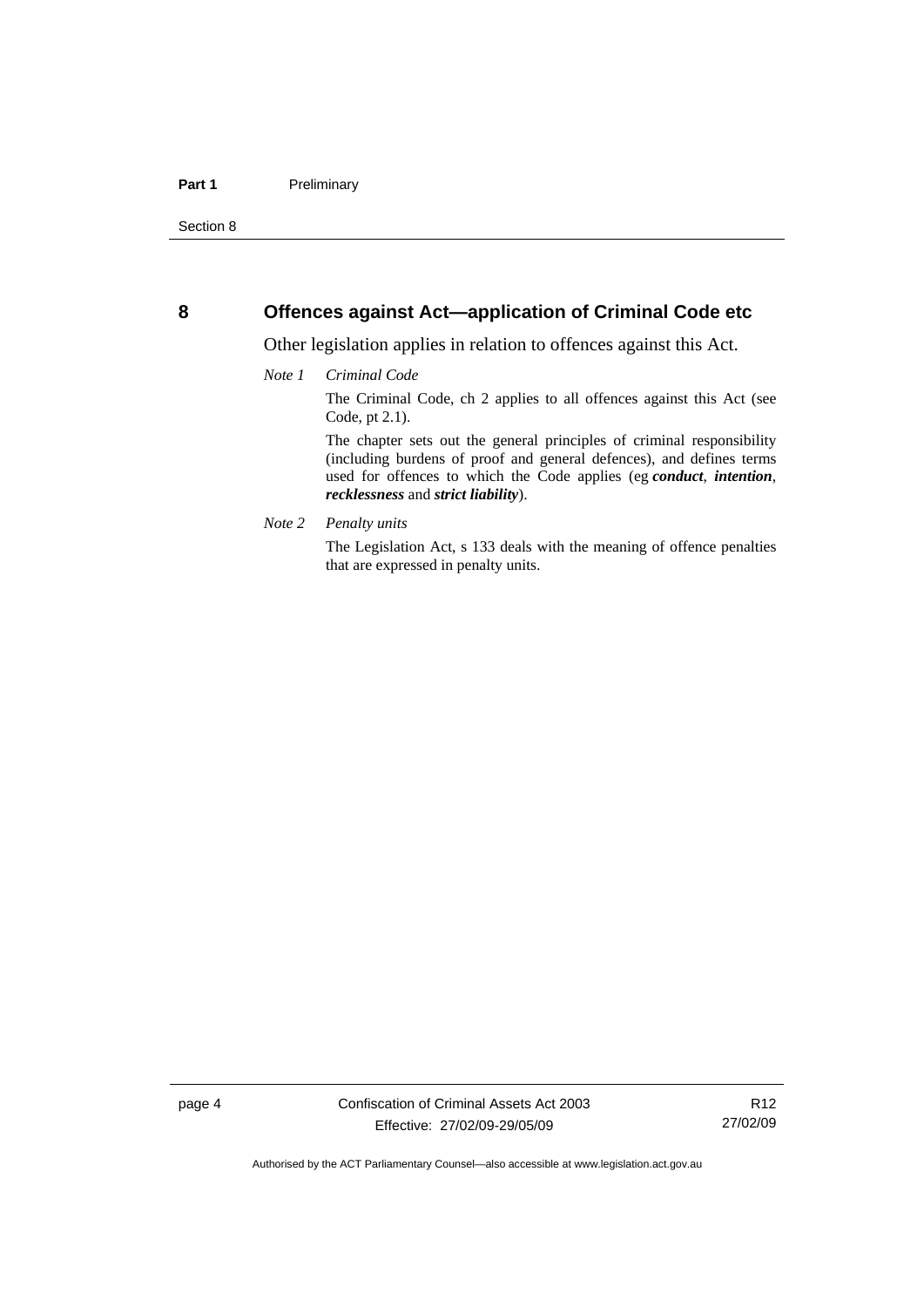# <span id="page-18-0"></span>**Part 2 General overview of confiscation scheme**

# **U 9 General overview**

The notes to this section provide a general overview of the scheme of this Act.

*Note 1 Restraining orders*

A court may make an order (a *restraining order*) preventing the disposal or other dealing with property. A restraining order may also be made to secure a property for the payment of a penalty order (see note 4).

Property may be restrained even though it is not the offender's property.

*Note 2 Confiscation of property on conviction*

A court that convicts a person of an indictable offence may make an order (a *conviction forfeiture order*) for the forfeiture to the Territory of tainted property in relation to the offence (whether or not the tainted property is restrained).

If a person is convicted of a serious offence (generally an offence punishable by imprisonment for 5 years or more), all restrained property is, by the operation of this Act, forfeited to the Territory (an *automatic forfeiture*).

Property may be forfeited even though it is not the offender's property.

### *Note 3 Confiscation of property without conviction*

If a court is satisfied on the balance of probabilities that a person has committed a serious offence, it may make an order (a *civil forfeiture order*) for the forfeiture to the Territory of all restrained property even though the person has not been convicted, or the person has been cleared, of the relevant offence.

### *Note 4 Penalty orders*

A court may order the payment to the Territory (a *penalty order*) of the value of the tainted property and the advantages and other benefits derived in any way from the commission of an indictable offence and for restrained property be sold to satisfy the penalty order.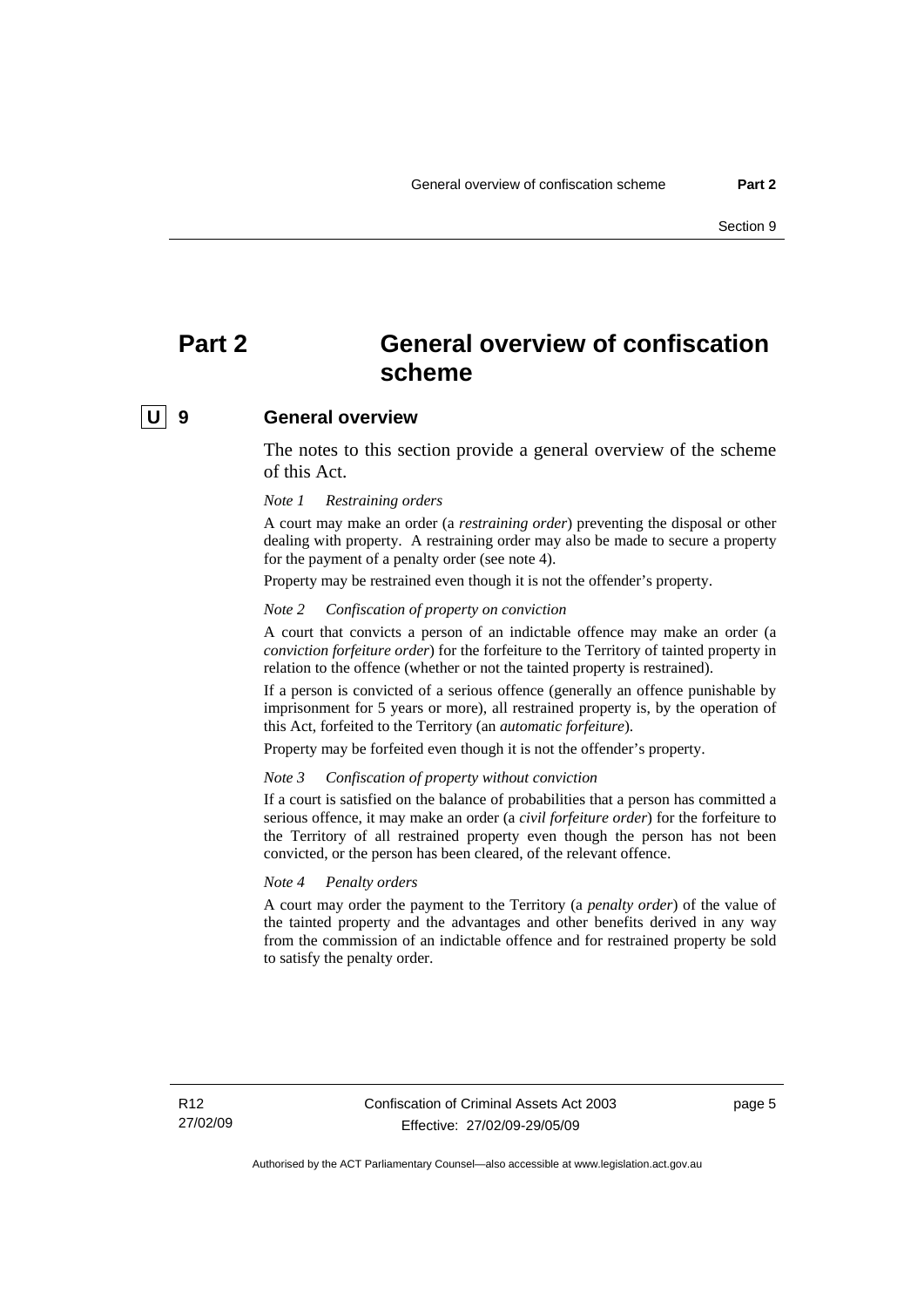Section 9

### *Note 5 Exclusion of property from forfeiture and return or compensation for forfeited property*

Provision is made for a order that property be excluded from forfeiture (an *exclusion order*) and forfeited property can be returned or compensation paid for it in certain circumstances. Provision is also made for the buyback of interests in forfeited property.

page 6 Confiscation of Criminal Assets Act 2003 Effective: 27/02/09-29/05/09

R12 27/02/09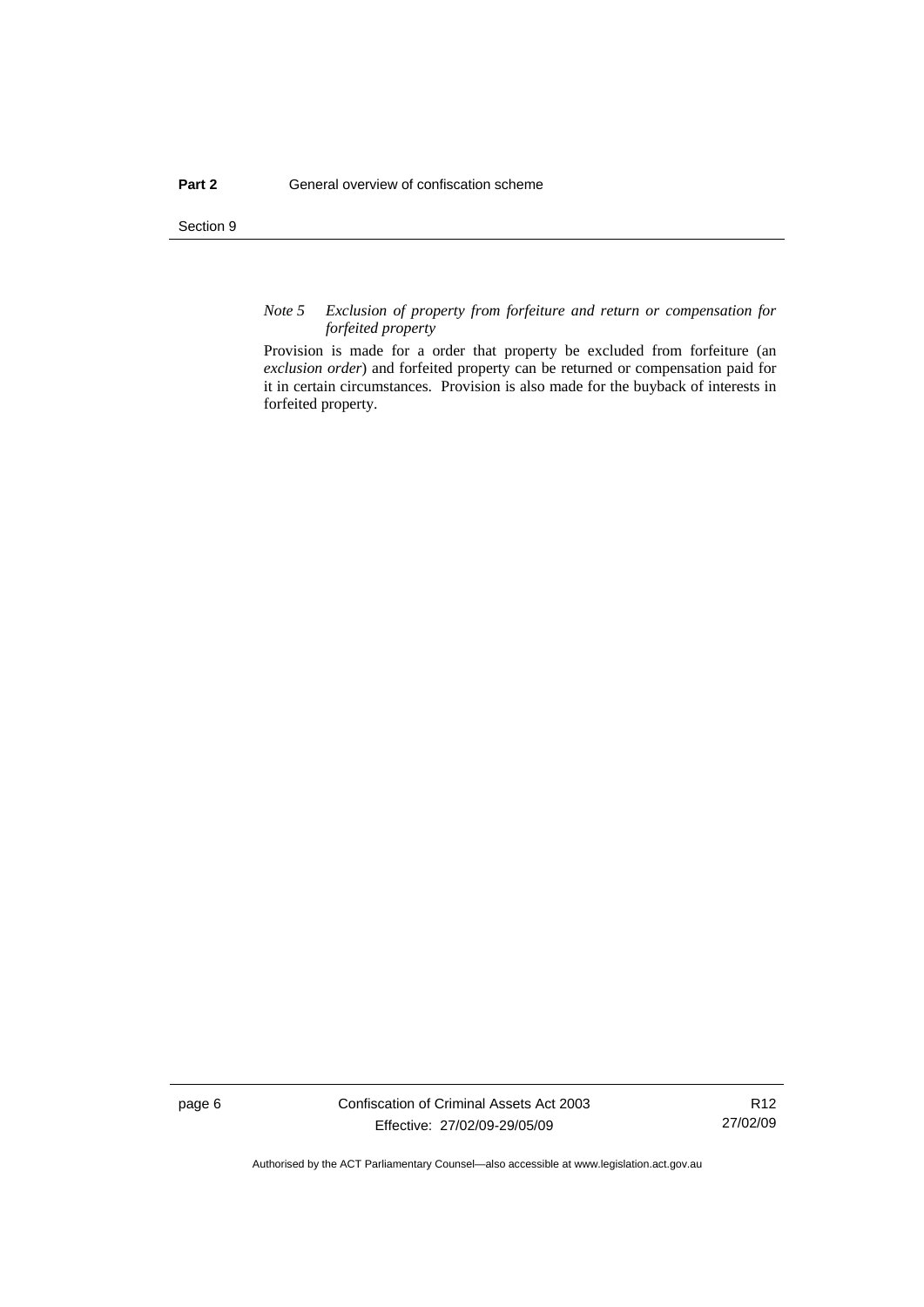# <span id="page-20-0"></span>**Part 3 Key concepts**

- **U** *Note 1* The following concepts are defined in this part:
	- *abscond*—see s 16
	- *cleared*, of an offence—see s 17
	- *convicted*—see s 15 (1)
	- *derived*—see s 12
	- *effective control*, of property—see s 14
	- *finalised* confiscation or criminal proceeding—see s 18
	- *indictable offence*—see s 13 (2)
	- *offence*—see s 13 (1)
	- *ordinary indictable offence*—s 13 (2)
	- *quashed*—see s 15 (3) and (4)
	- related offence—see s 13 (3)
	- serious offence—see s 13 (2)
	- *tainted property*—see s 10
	- *unclaimed tainted property*—see s 11.
	- *Note 2* Other important concepts include *benefits* (see s 80), *penalty order* (see s 82) and *relevant court* (see s 238).
	- *Note 3* Other important concepts are defined in the Legislation Act, dict, pt 1, including the following:
		- indictment
		- present.

## **10 What is** *tainted property*

(1) In this Act:

*tainted property*, in relation to an offence, means—

- (a) property that was used, or was intended by an offender to be used, in relation to the commission of the offence; or
- (b) property that was derived by anyone from the commission of the offence; or

page 7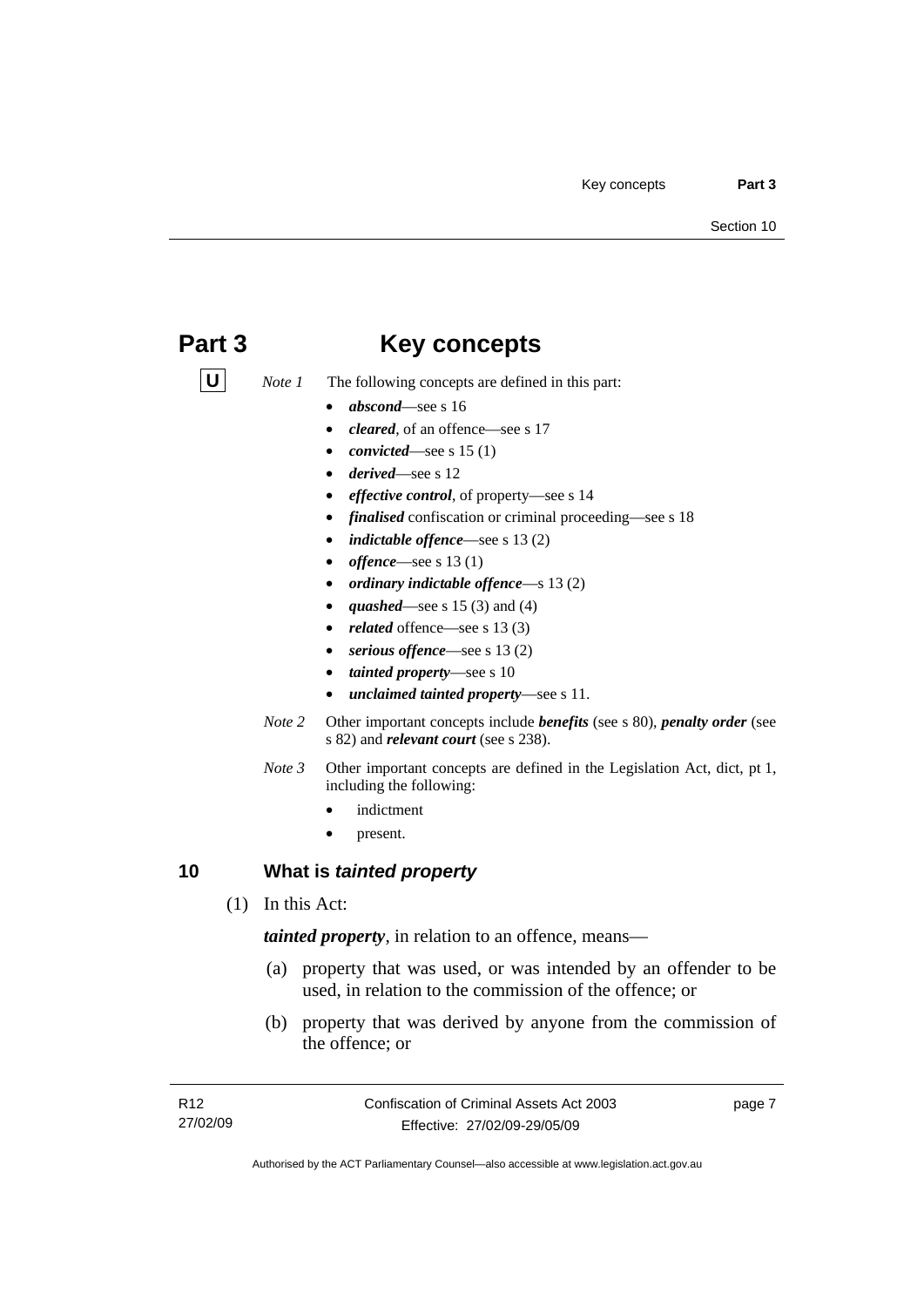(c) property that was derived by anyone from property mentioned in paragraph (a) or (b);

and includes an amount of money held in an account with a financial institution that represents the value of property mentioned in paragraph (a), (b) or (c) that has been directly or indirectly credited to the account.

- *Note 1* For the meaning of *in relation to*, see dict.
- *Note 2* For the meaning of *derived*, see s 12.
- *Note 3 Property* includes an interest in property, see the Legislation Act, dict, pt 1.
- (2) For subsection (1) (a), any property found in the possession of an offender at the time of, or immediately after, the commission of the offence is taken to be property that was used, or was intended by the offender to be used, in relation to the commission of the offence, unless the contrary is established by the offender.

#### **Examples of** *tainted property* **for s 10**

- 1 A car used as a getaway car for an armed robbery (see s (1) (a)).
- 2 Money and jewellery stolen during the commission of the armed robbery offence (see s (1) (b)).
- 3 Shares bought using money stolen during the commission of the armed robbery offence, or a mixture of that money and money unconnected with the offence (see s (1) (c) and s 12 (1) (Meaning of *derived*)).
- 4 A house in relation to which a mortgage is partly or completely discharged using money stolen during the commission of the armed robbery offence, or a mixture of that money and money unconnected with the offence (see s (1) (c) and s 12 (1)).
- 5 Money or other property received from the sale of the car, jewellery, shares or house mentioned in examples 1 to 4 (see s (1) (c) and s 12 (1)).
- 6 Other property purchased using the money mentioned in example 5 (see s (1) (c) and s 12 (1)).
- 7 Money stolen during the commission of the armed robbery offence is deposited in 1 or more accounts with a credit union and later transferred to a bank account that also contains money unconnected with the offence. The money in the bank account to the value of the money stolen during the commission of the offence is *tainted property* (see s (1)).

Authorised by the ACT Parliamentary Counsel—also accessible at www.legislation.act.gov.au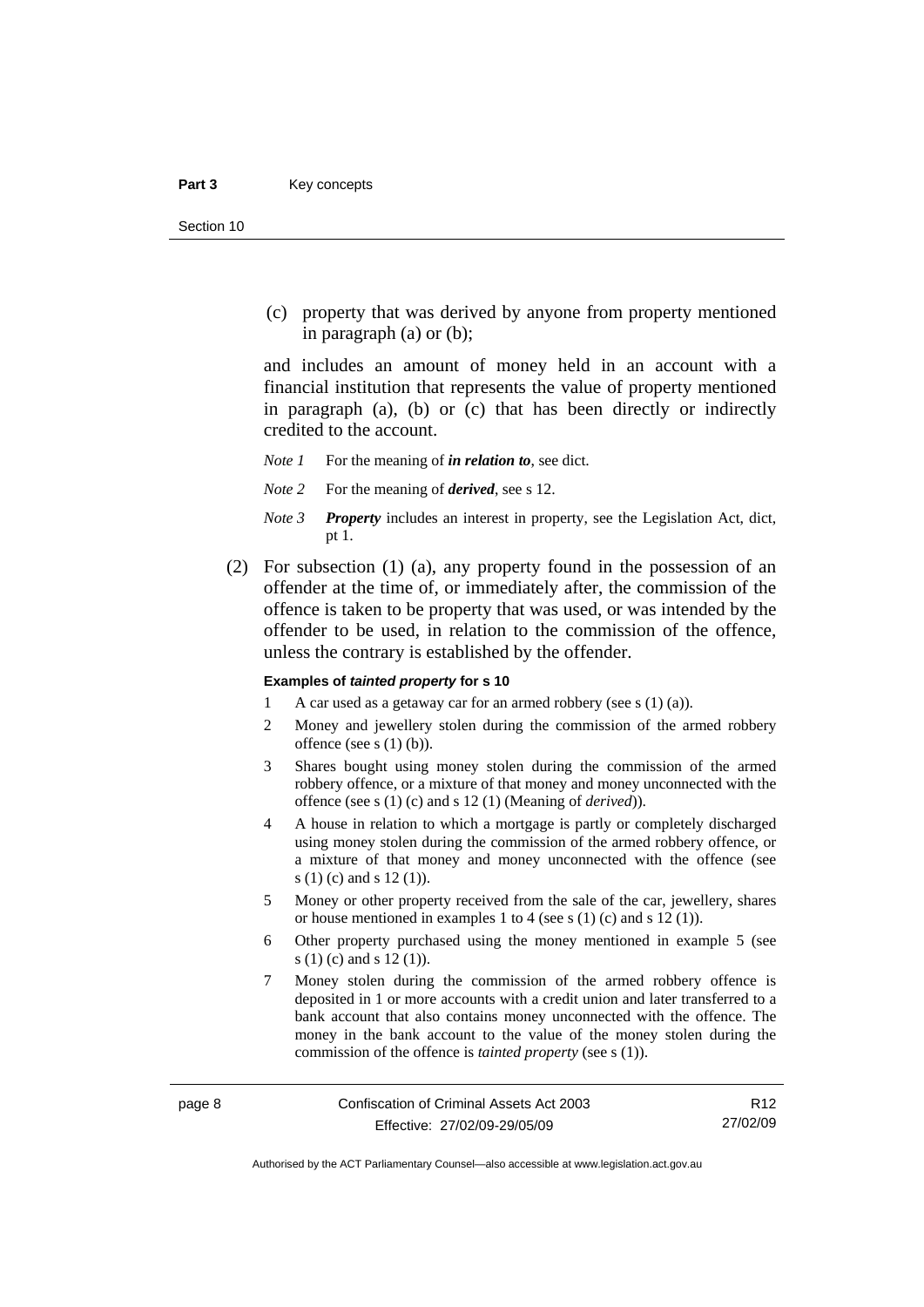- <span id="page-22-0"></span>8 Money received from the sale of the car, jewellery, shares or house mentioned in examples 1 to 4 is deposited in a credit union account that also contains money unconnected with the armed robbery offence. The money in the account to the value of the money received from the sale of the car, jewellery, shares or house mentioned in examples 1 to 4 is *tainted property* (see s (1) and s 12 (1)).
- *Note* An example is part of the Act, is not exhaustive and may extend, but does not limit, the meaning of the provision in which it appears (see Legislation Act, s 126 and s 132).

### **11 What is** *unclaimed tainted property*

In this Act:

*unclaimed tainted property* means property that—

(a) is tainted property in relation to an offence; and

*Note* For the meaning of *in relation to*, see dict.

(b) is not claimed by anyone;

even if it is not possible to identify the offence or an offender.

### **Examples of property that may be** *unclaimed tainted property*

- 1 a large quantity of hydroponic equipment and lights for growing plants indoors that is found at premises suspected of being used for the production of drugs and that is not claimed by anyone
- 2 a large amount of money with traces of cocaine that is found in a house suspected of being used for drug dealing and that is not claimed by anyone
- 3 a large quantity of jewellery found in a car that has been recently used by several people and that is not claimed by anyone
- 4 a large amount of money found beneath a bridge in a bag that also contains traces of explosives
- *Note 1* A claim for property restrained under an unclaimed tainted property restraining order does not, of itself, change or end the restraining order, see s 46 (2).
- *Note 2* An example is part of the Act, is not exhaustive and may extend, but does not limit, the meaning of the provision in which it appears (see Legislation Act, s 126 and s 132).

page 9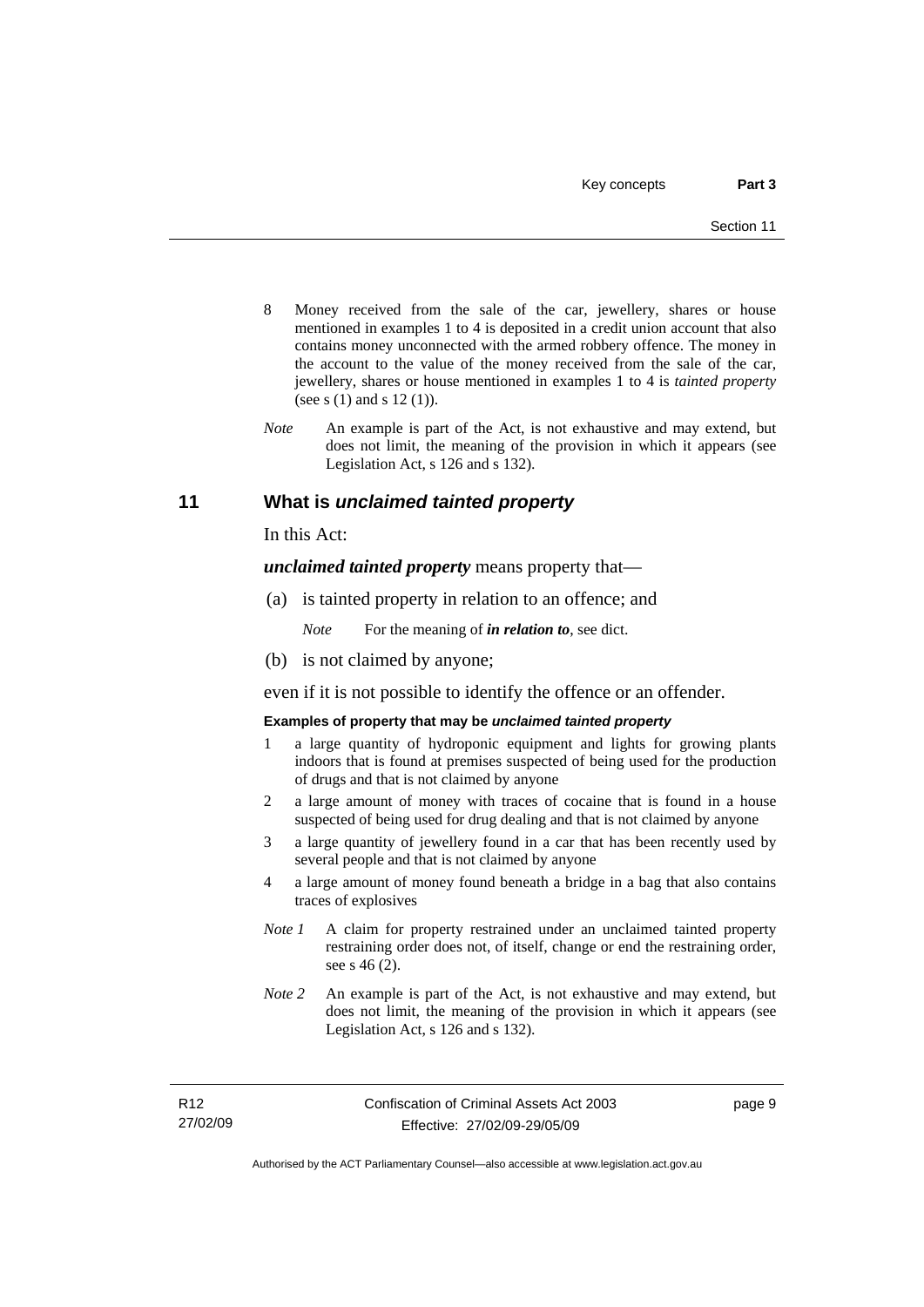### <span id="page-23-0"></span>Part 3 **Key concepts**

Section 12

## **U 12 Meaning of** *derived*

(1) In this Act:

*derived*—property or a benefit is *derived* if it is derived or realised, whether completely or partly and whether directly or indirectly.

#### **Examples**

See section 10, examples 3 to 6 and 8.

*Note 1* For the meaning of *benefits*, see s 80.

- *Note 2* An example is part of the Act, is not exhaustive and may extend, but does not limit, the meaning of the provision in which it appears (see Legislation Act, s 126 and s 132).
- (2) Property or a benefit is *derived* by a person if it is derived by someone else at the request or direction of the person.

### **Example**

Jane Citizen commits an indictable offence and then writes a book about the commission of the offence. Ms Citizen directs the book's publisher to pay the royalties for the book to her husband rather than to herself. The royalties would still be *derived* by Ms Citizen because they are derived by her husband at her direction. (This may be relevant, for example, for deciding whether they are artistic profits and thus benefits under div 7.1.)

- (3) For subsection (2), a request or direction of a person (the *first person*)—
	- (a) includes an understanding between the first person and someone else or the first person making it known (directly or indirectly) to someone else that a particular outcome (or an outcome of a particular kind) is wanted or required by the first person; and
	- (b) may be taken to have been made even though, after all the evidence has been considered, the existence of the request or direction can be found only by inference from the actions of people or from other relevant circumstances.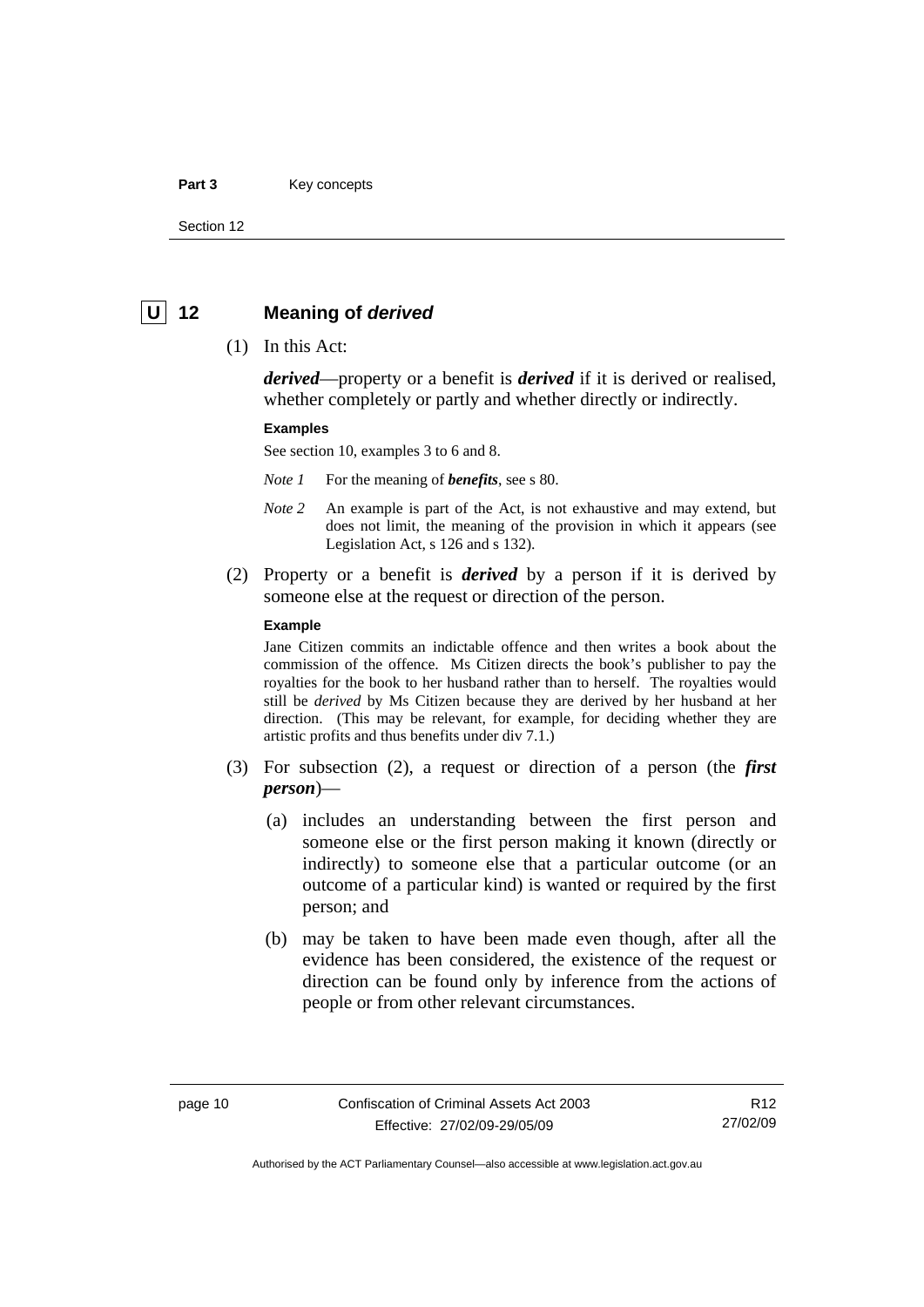# <span id="page-24-0"></span> **U 13 Meaning of** *offence* **and of particular kinds of offences**

(1) In this Act:

*offence* means an offence against the law of the Territory, the Commonwealth, a State or another Territory.

(2) In this Act:

*indictable offence* includes an offence (however described) against the law of the Commonwealth, a State or another Territory that may be dealt with under a law of the Commonwealth, the State or the other Territory as an indictable offence (or in a way corresponding to the way in which an indictable offence against the law of the Territory may be dealt with), even if it may also be dealt with as a summary offence (however described) in some circumstances.

*Note* An offence against a territory law is an *indictable offence* if it is punishable by imprisonment for longer than 1 year, or is declared by law to be an indictable offence (see Legislation Act, s 190 (1)).

*ordinary indictable offence* means an indictable offence other than a serious offence.

*serious offence* means—

- (a) an indictable offence that is punishable by imprisonment for 5 years or longer; or
- (b) any other indictable offence declared by regulation to be a serious offence.
- (3) For this Act, an offence is *related* to another offence if the physical elements of the 2 offences are the same, or substantially the same, acts or omissions.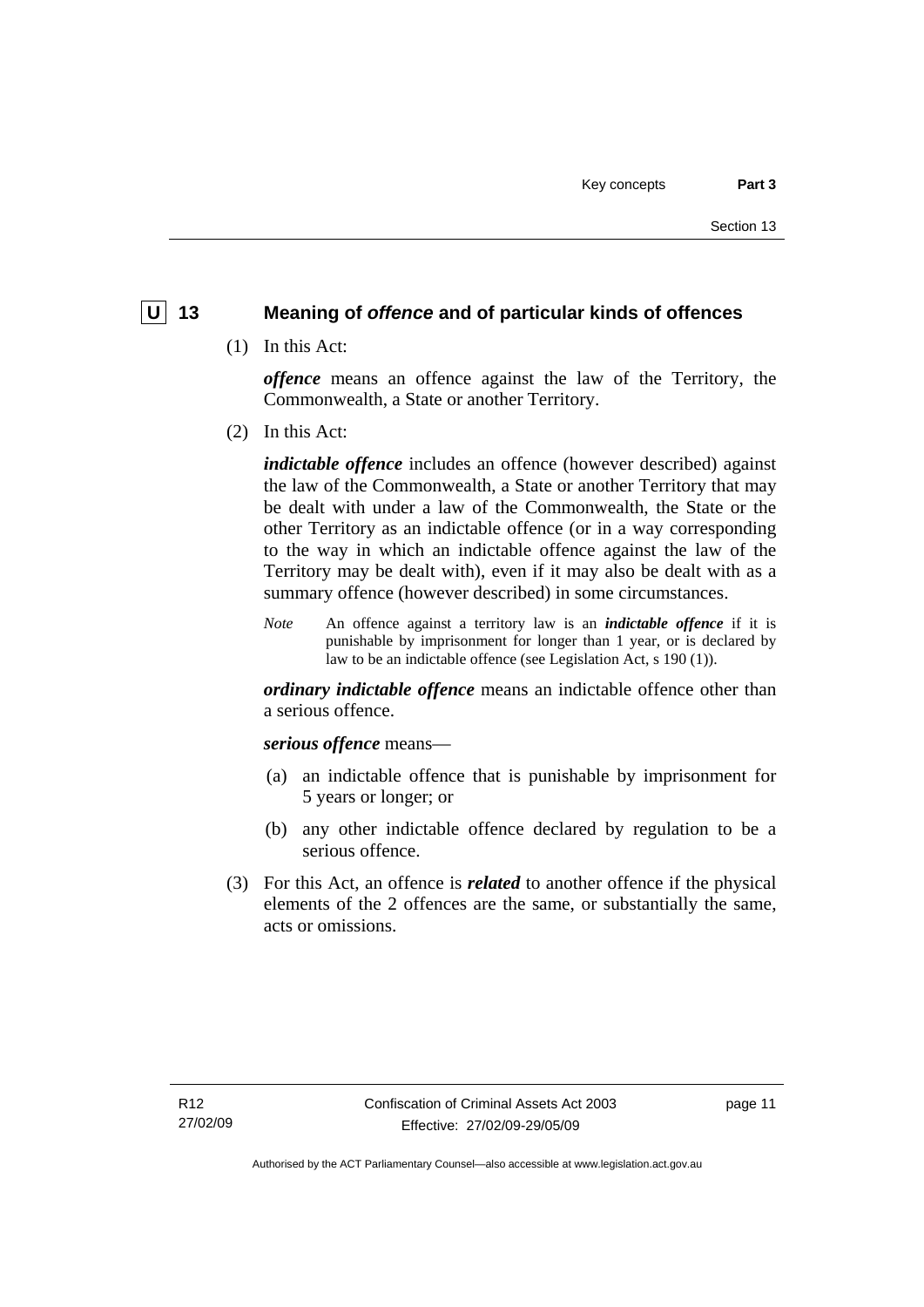<span id="page-25-0"></span>Section 14

### **14 Meaning of** *effective control* **of property**

- (1) For this Act, property may be subject to the *effective control* of a person whether or not the person has an interest in it.
	- *Note Interest*, in relation to land or other property, means—
		- (a) a legal or equitable estate in the land or other property; or
		- (b) a right, power or privilege over, or in relation to, the land or other property.

See the Legislation Act, dict, pt 1.

- (2) In deciding whether or not property is subject to the effective control of a person, or whether or not there are reasonable grounds to suspect or believe that it is, regard may be had to any relevant matter, including, for example, any of the following:
	- (a) shareholdings in, debentures over, or directorships of, a company that has an interest (whether direct or indirect) in the property (a *relevant company*);
	- (b) a trust that has a relationship to the property (a *relevant trust*);
	- (c) family, personal, business and other relationships between people having an interest in the property, or in a relevant company or relevant trust, and other people.
	- *Note* An example is part of the Act, is not exhaustive and may extend, but does not limit, the meaning of the provision in which it appears (see Legislation Act, s 126 and s 132).
- (3) However, property is taken to be subject to the *effective control* of a person if—
	- (a) it is held by someone else on trust or otherwise for the ultimate benefit of the person; or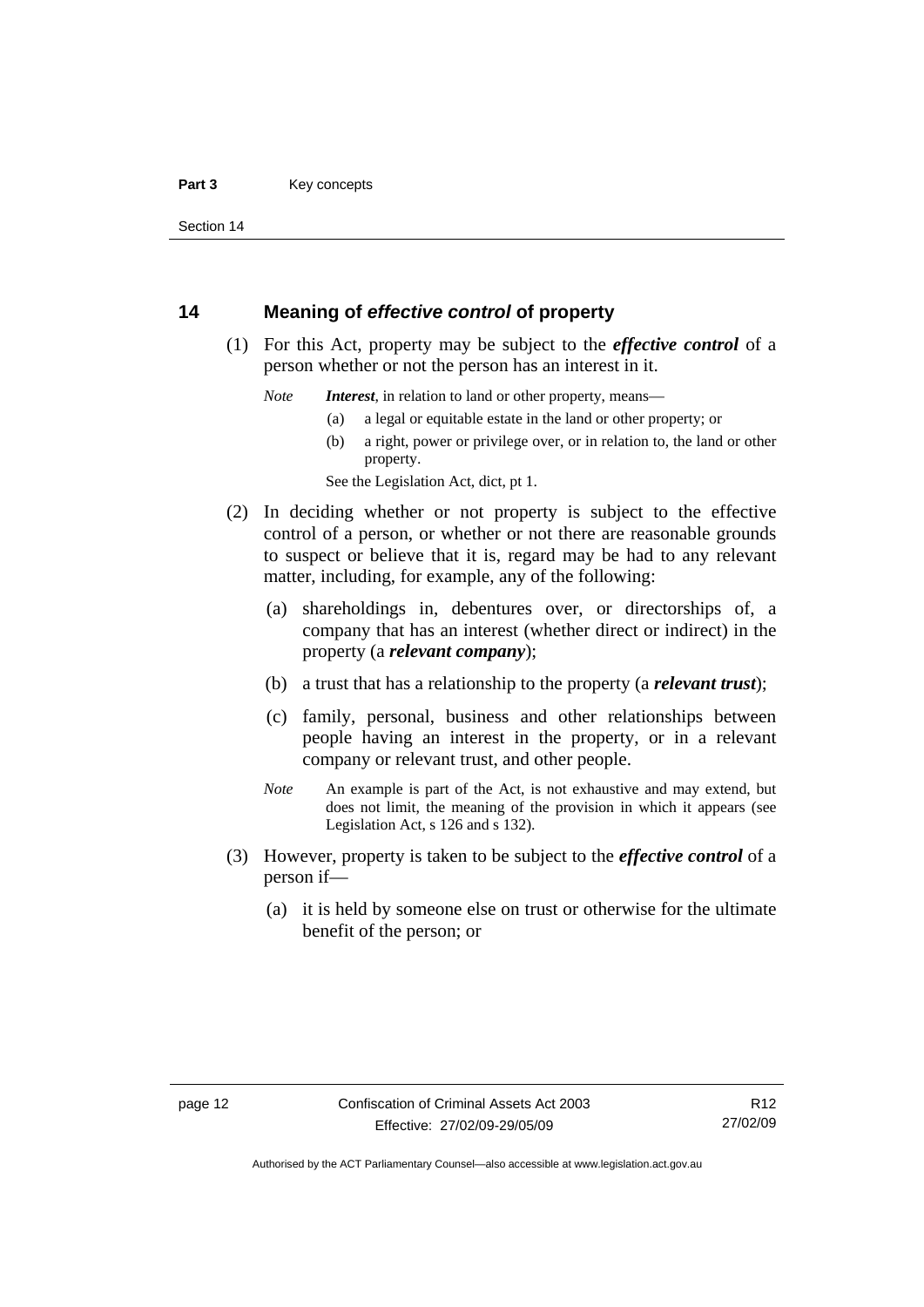- <span id="page-26-0"></span> (b) within 6 years before or after the commission of the offence in relation to which an application is made in a confiscation proceeding, the person disposed of the property without sufficient consideration to someone else.
- *Note 1* For the meaning of *in relation to*, see dict.

*Note 2* For the meaning of *sufficient consideration*, see dict.

### **15 Meaning of** *convicted* **and** *quashed*

- (1) For this Act, a person is taken to be *convicted* of an offence if—
	- (a) the person is convicted of the offence, whether summarily or on indictment; or
	- (b) the person is found guilty, but not convicted, of the offence; or
	- (c) the person absconds in relation to the offence.

*Note 1 Found guilty*, of an offence, includes—

- having an order made for the offence under the *Crimes (Sentencing) Act 2005*, s 17 (Non-conviction orders—general)
- having the offence taken into account under the *Crimes (Sentencing) Act 2005*, s 57 (Outstanding additional offences taken into account in sentencing)

(see Legislation Act, dict, pt 1).

- *Note* 2 For the meaning of *abscond*, see s 16.
- (2) The person is taken to be convicted of the offence—
	- (a) if subsection (1) (a) applies—on the day the person is convicted; or
	- (b) if subsection (1) (b) applies—on the day the person is found guilty; or
	- (c) if subsection (1) (c) applies—
		- (i) on the day the person is committed for trial for the offence; or

page 13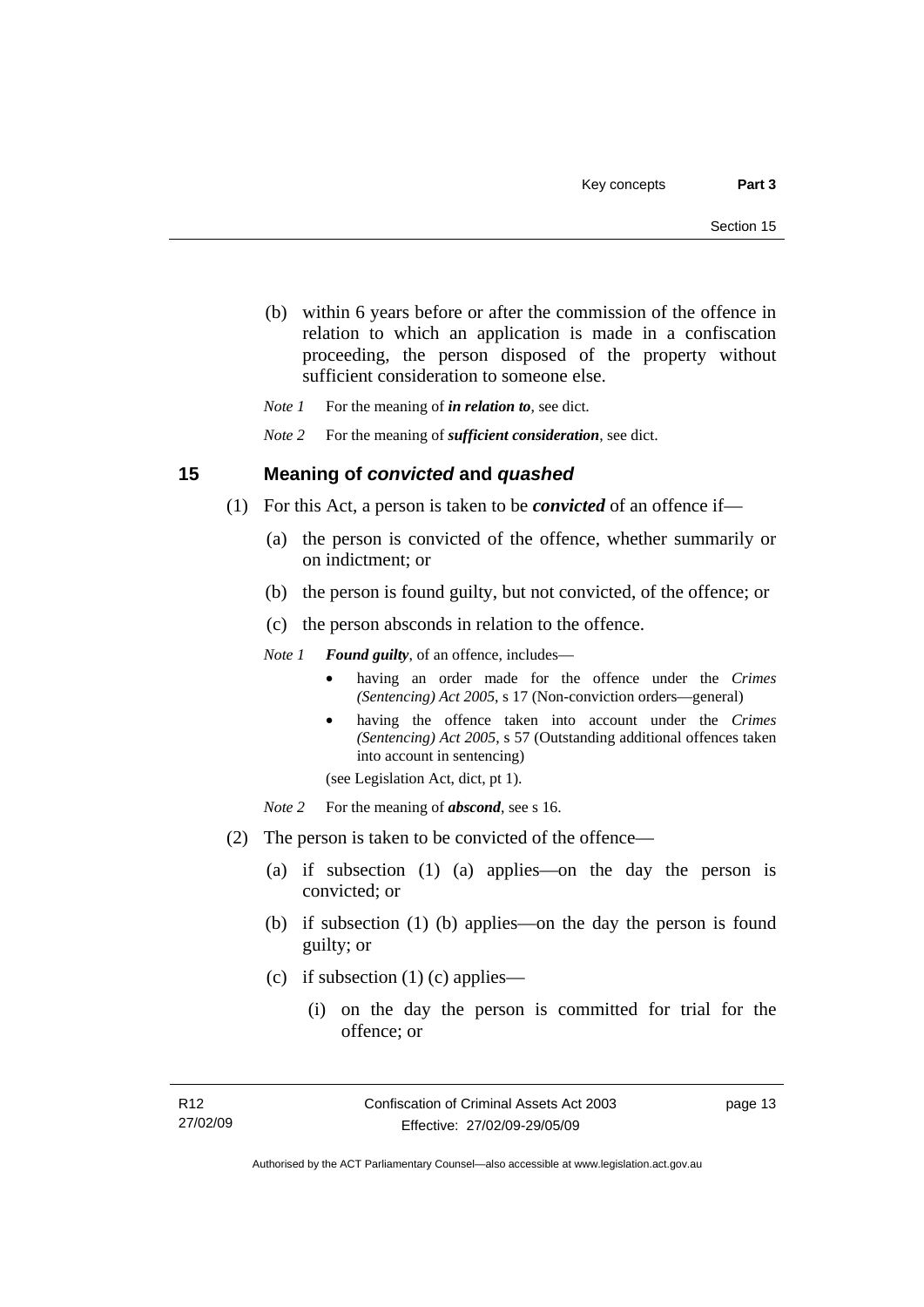- <span id="page-27-0"></span> (ii) on the day a court, in a confiscation proceeding, makes an order that the evidence is of sufficient weight to support a conviction for the offence.
- (3) For this Act, the person's conviction for the offence is taken to be *quashed* when—
	- (a) if subsection (1) (a) applies—the conviction is quashed or set aside; or
	- (b) if subsection (1) (b) applies because the offence was taken into account in passing sentence for another offence—
		- (i) the person's conviction or finding of guilty for the other offence is quashed or set aside; or
		- (ii) the decision to take the offence into account is quashed or set aside; or
	- (c) if subsection (1) (b) applies for another reason—the finding of guilty for the offence (however described) is quashed or set aside; or
	- (d) if subsection (1) (c) applies—the person is brought before a court for the offence, and the person is cleared of the offence.

*Note* For the meaning of *cleared*, see s 17.

 (4) However, a person's conviction for an offence is not taken to be *quashed* if a court quashes or sets aside the conviction or finding of guilty (however described) but orders the person to be retried for the offence.

# **U** 16 When does someone *abscond*

- (1) This section applies to an offender in relation to an indictable offence if—
	- (a) an indictment is presented against the offender for the offence; and

R12 27/02/09

Authorised by the ACT Parliamentary Counsel—also accessible at www.legislation.act.gov.au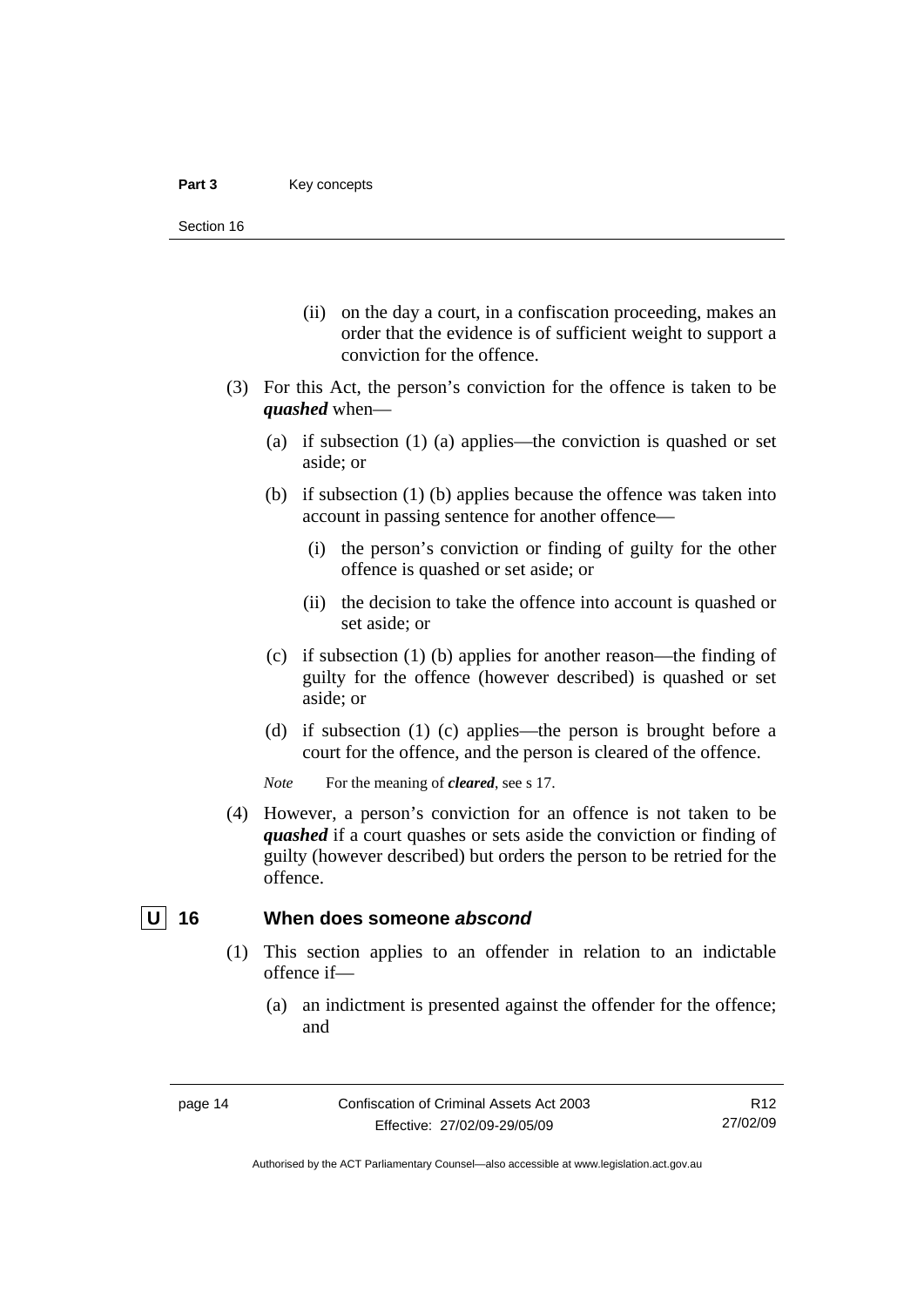- <span id="page-28-0"></span> (b) a warrant is issued for the arrest of the offender for the offence; and
- (c) either—
	- (i) the offender is committed for trial for the offence; or
	- (ii) a court, in a confiscation proceeding, makes a finding that the evidence is of sufficient weight to support the offender's conviction for the offence.
- *Note Indictment* is defined in the Legislation Act, dict, pt 1 as including an information. (See also that Act, dict, pt 1, def *present*.)
- (2) For this Act, the offender is taken to have *absconded* in relation to the offence if—
	- (a) the offender dies before the warrant is executed; or
	- (b) at the end of 6 months after the day the warrant is issued, the offender cannot be found; or
	- (c) at the end of 6 months after the day the warrant is issued—
		- (i) the offender is not amenable to justice for any other reason; and
		- (ii) if the offender is outside the ACT—an extradition proceeding against the offender is not on foot; or
	- (d) at the end of 6 months after the day the warrant is issued—
		- (i) the offender is not amenable to justice because the offender is outside the ACT; and
		- (ii) an extradition proceeding against the offender is on foot;

and the extradition proceeding later ends without an order for the offender's extradition being made.

### **17 When is someone** *cleared* **of an offence**

For this Act, a person is *cleared* of an offence if—

page 15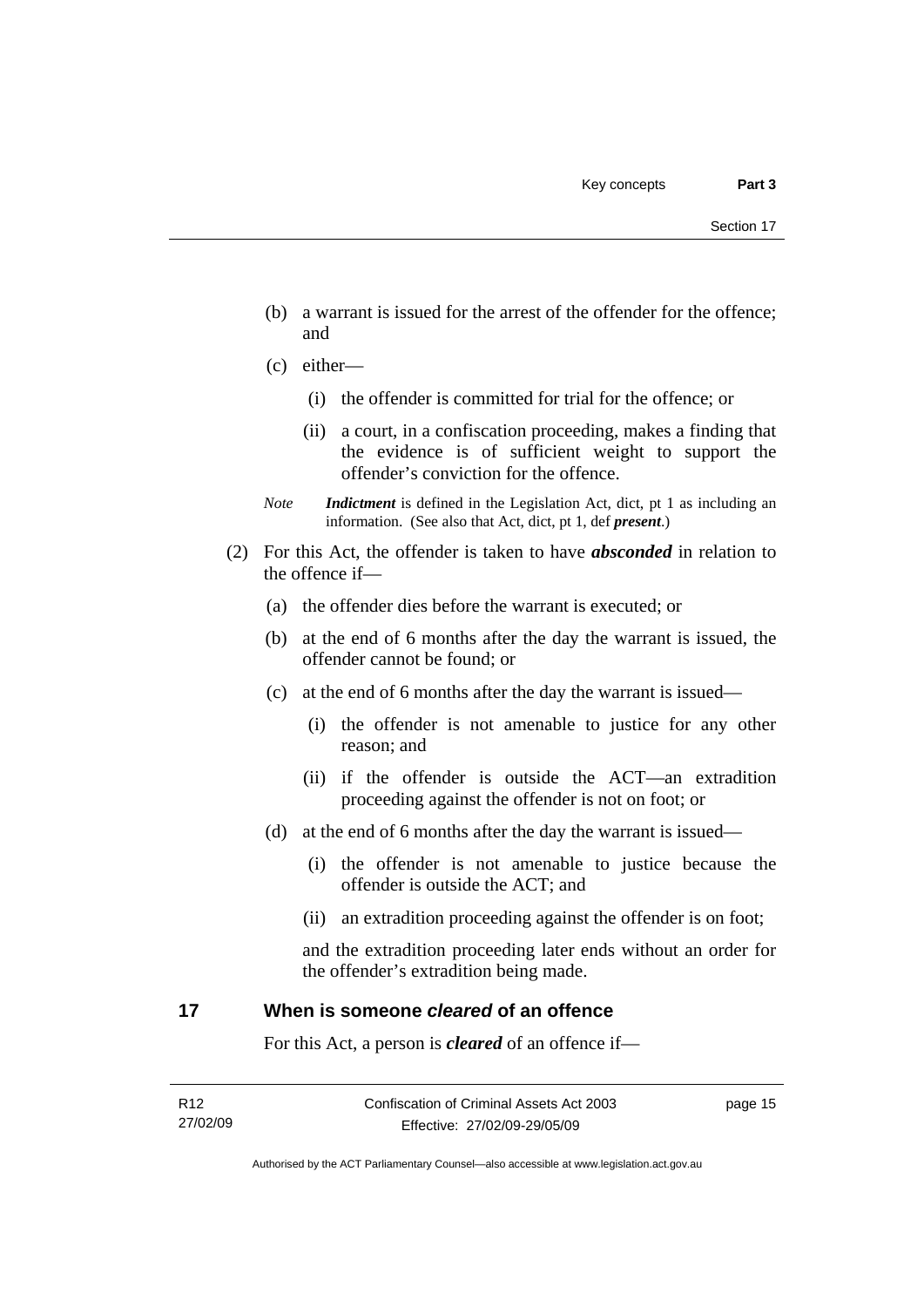- <span id="page-29-0"></span> (a) an indictment for the offence lapses, or is withdrawn or struck out; or
- (b) a charge for the offence is withdrawn or discharged; or
- (c) the person is acquitted of the offence; or
- (d) the person's conviction for the offence is quashed.
- *Note Indictment* is defined in the Legislation Act, dict, pt 1 as including an information. (See also that Act, dict, pt 1, def *present*.)

### **18 When a proceeding is** *finalised*

- (1) For this Act, a confiscation proceeding is *finalised* if—
	- (a) the proceeding lapses, or is withdrawn or struck out; or
	- (b) the appeal period for an appeal against the final judgment of the court hearing the proceeding ends without an appeal having been made against the judgment; or
	- (c) if an appeal against the final judgment is made within the appeal period—the appeal is dismissed, withdrawn or struck out, or the appeal is otherwise finalised (within the meaning of this subsection).
- (2) For this Act, a criminal proceeding is *finalised* if—
	- (a) the offender is cleared of the offence to which the proceeding relates; or
	- (b) the offender is convicted of an offence to which the proceeding relates, and the appeal period for an appeal against the conviction or finding of guilty (however described) ends without an appeal having been made against it; or
	- (c) if an appeal is made against the conviction or finding of guilty (however described) within the appeal period—the appeal is dismissed, withdrawn or struck out, or the appeal is otherwise finalised (within the meaning of this subsection) without a retrial having been ordered; or

R12 27/02/09

Authorised by the ACT Parliamentary Counsel—also accessible at www.legislation.act.gov.au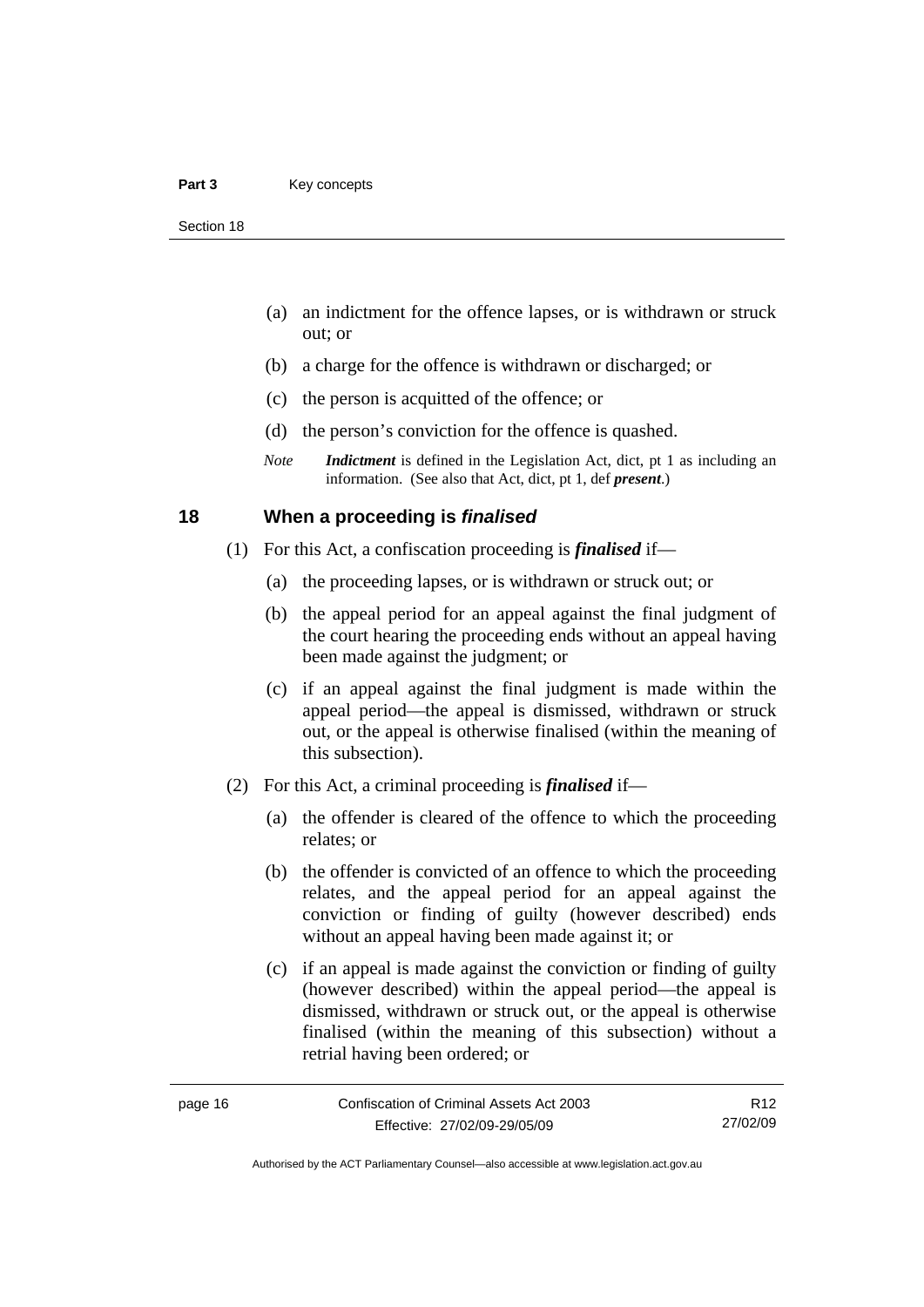- (d) if a retrial has been ordered—the proceeding on the retrial is finalised (within the meaning of this subsection).
- (3) In this section:

*appeal period* means the period within which an appeal may be made without an extension of time or leave to make the appeal out of time.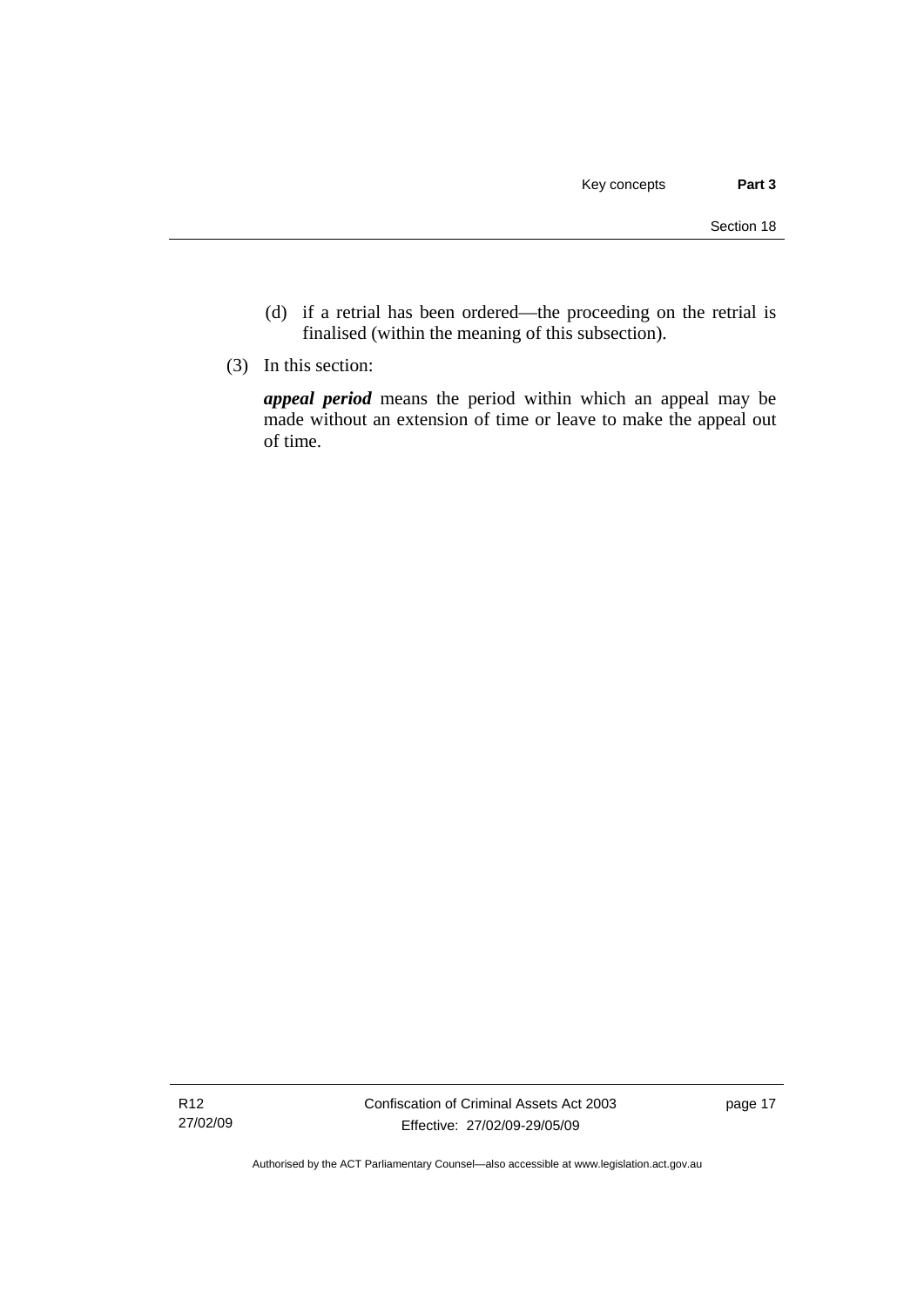<span id="page-31-0"></span>**Part 4 Restraint of property**<br>**Division 4.1 General Division 4.1** Section 19

# **Part 4 Restraint of property**

# **Division 4.1 General**

### **19 Meaning of** *restraining order*

In this Act:

*restraining order* means an order under section 30 (Restraining orders over unclaimed tainted property—making) or section 31 (Restraining orders over other property—making) that a person must not deal with the property stated in the order except in accordance with—

- (a) the order; or
- (b) another order under this Act of a relevant court; or
- (c) this Act.

### **20 Meaning of** *artistic profits restraining order*

In this Act:

*artistic profits restraining order*, in relation to an offence, means a restraining order made solely to satisfy a penalty order for artistic profits in relation to the offence.

### **21 Meaning of** *unclaimed tainted property restraining order*

In this Act:

*unclaimed tainted property restraining order* means a restraining order made solely over unclaimed tainted property.

*Note* A claim for property restrained under an unclaimed tainted property restraining order does not, of itself, change or end the restraining order (see s 46 (2)).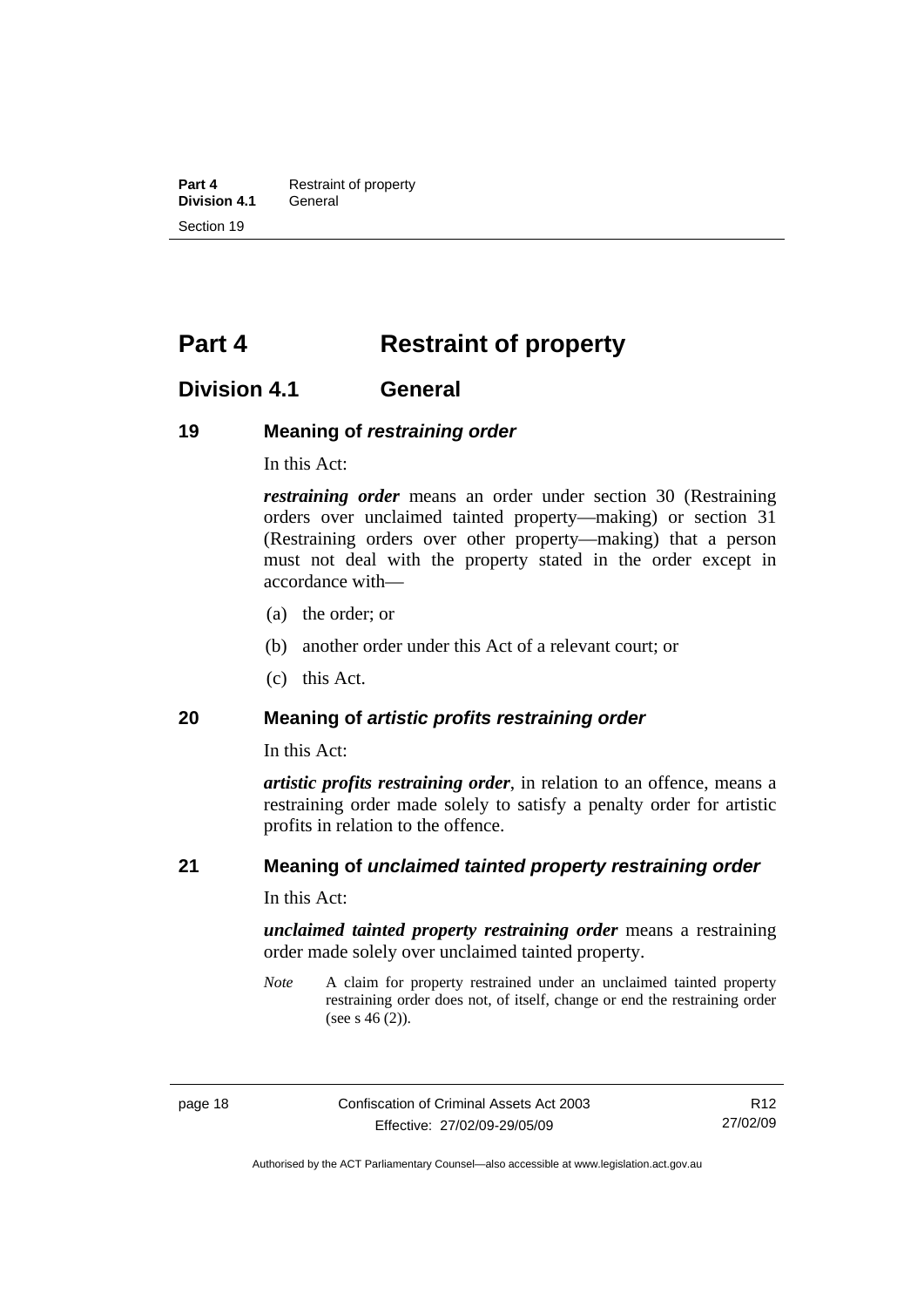## <span id="page-32-0"></span>**22 Restraining orders—purposes**

A restraining order may be made to preserve property so that the property will be available for 1 or more of the following purposes:

- (a) for forfeiture under a conviction forfeiture order;
- (b) for automatic forfeiture;
- (c) for forfeiture under a civil forfeiture order;
- (d) to satisfy a penalty order.

*Note* Pt 5 deals with forfeiture and pt 7 deals with penalty orders.

# **23 Contravening restraining orders**

- (1) A person commits an offence if—
	- (a) the person deals with property; and
	- (b) the property is subject to a restraining order; and
	- (c) the person knows that, or is reckless about the fact that, the property is subject to a restraining order; and
	- (d) the dealing with the property contravenes the order.

Maximum penalty: 500 penalty units, imprisonment for 5 years or both.

- (2) A person commits an offence if—
	- (a) the person deals with property; and
	- (b) the property is subject to a restraining order; and
	- (c) the dealing with the property contravenes the order; and
	- (d) either of the following applies:
		- (i) the restraining order, or details of the order, were recorded in a statutory property register under section 50 (2) (Restraining orders—registration in

page 19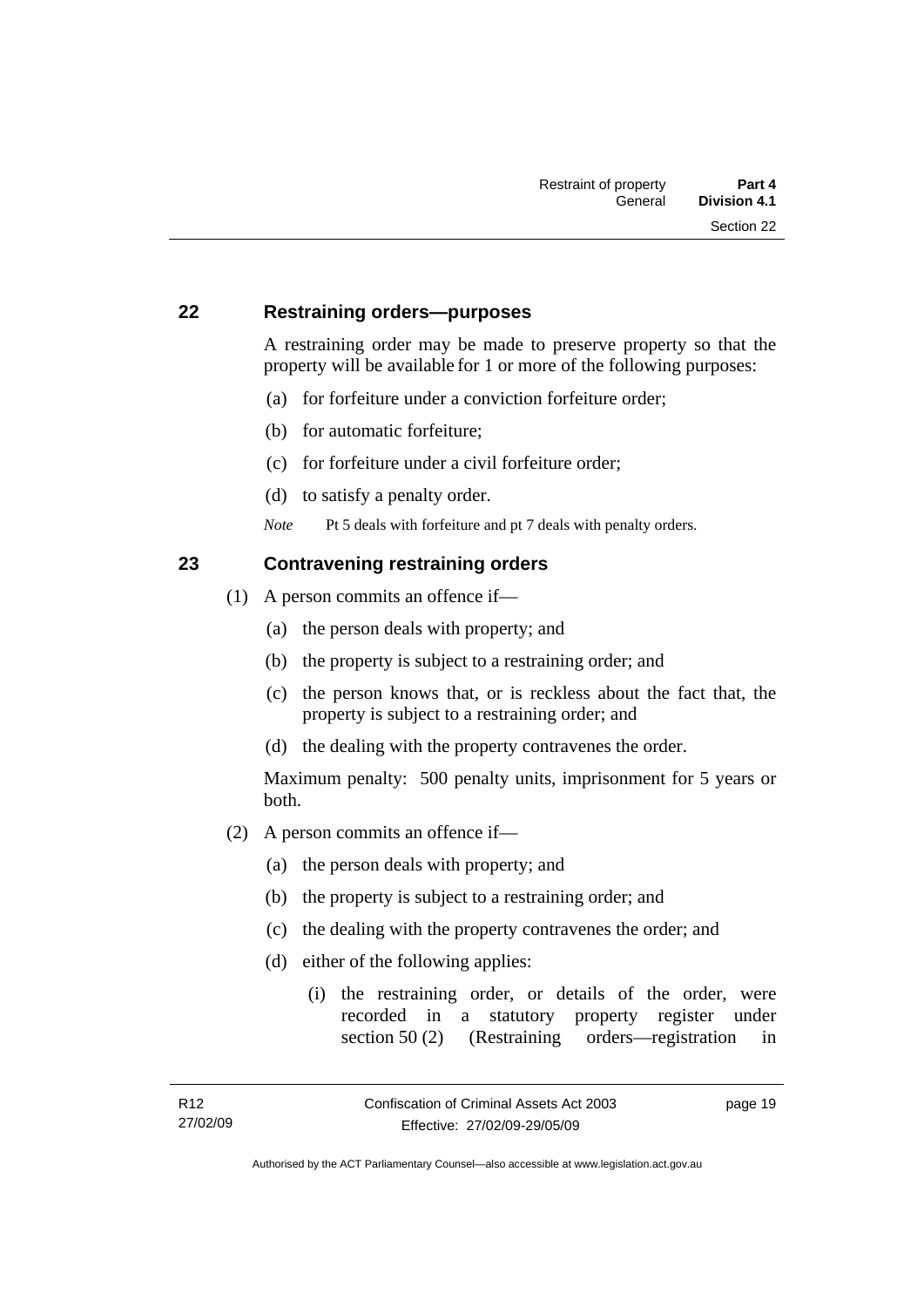<span id="page-33-0"></span>statutory property registers) when the person dealt with the property;

 (ii) the person was given notice of the order under section 34 (Restraining orders—notice of making) before the person dealt with the property.

Maximum penalty: 200 penalty units, imprisonment for 2 years or both.

- (3) Strict liability applies to subsection (2) (b), (c) and (d).
- (4) Subsections (1) and (2) do not apply if the dealing with the property is in accordance with—
	- (a) an additional order under section 39; or
	- (b) this Act.

### **24 Setting aside dealings with restrained property**

- (1) The DPP may apply to a relevant court for an order that a dealing with restrained property be set aside if—
	- (a) the dealing was in contravention of the restraining order; and
	- (b) the dealing—
		- (i) was not for sufficient consideration; or
		- (ii) transferred property to a person who was not acting honestly; or
		- (iii) transferred property to a person who did not take reasonable care to establish that the property may be lawfully acquired by the person
- (2) On application under subsection (1), the court may make an order setting aside a dealing with property in contravention of a restraining order.
- (3) The order may be expressed to take effect on—

Authorised by the ACT Parliamentary Counsel—also accessible at www.legislation.act.gov.au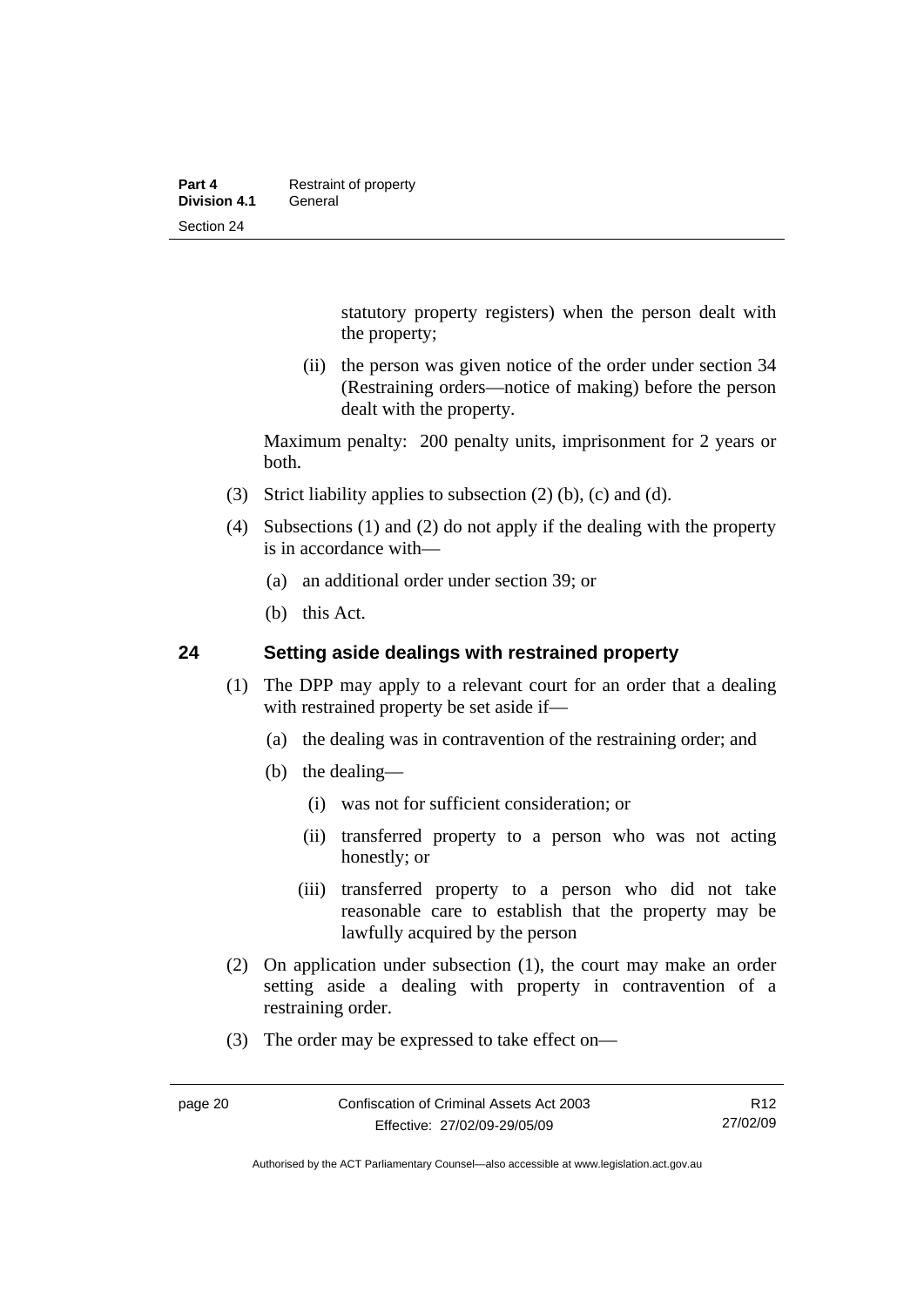- <span id="page-34-0"></span>(a) the day when the dealing took place; or
- (b) the day when the order setting aside the dealing is made.
- (4) If the court makes an order mentioned in subsection (3) (b), the court must declare the rights of anyone who acquired an interest in the property on or after the day of the dealing and before the day the order is made.

# **Division 4.2 Making restraining orders**

- *Note 1* For general provisions about a proceeding for a restraining order (which is a confiscation proceeding—see s 236), see pt 14.
- *Note* 2 In particular, no advance notice to anyone is required of the application for the order, and the application may be heard in closed court, without the offender or the public being present (see s 243).

# **25 Restraining orders over unclaimed tainted property application**

- (1) The DPP may apply to a relevant court for a restraining order over unclaimed tainted property.
- (2) The application must state the following:
	- (a) that the application is for an unclaimed tainted property restraining order;
	- (b) the property sought to be restrained.
- (3) The application must be supported by an affidavit under section 28 (Restraining orders over unclaimed tainted property—affidavit supporting application).
- (4) An application for an unclaimed tainted property restraining order must be made only in relation to unclaimed tainted property (but may be made at the same time as an application for a restraining order over other property).

page 21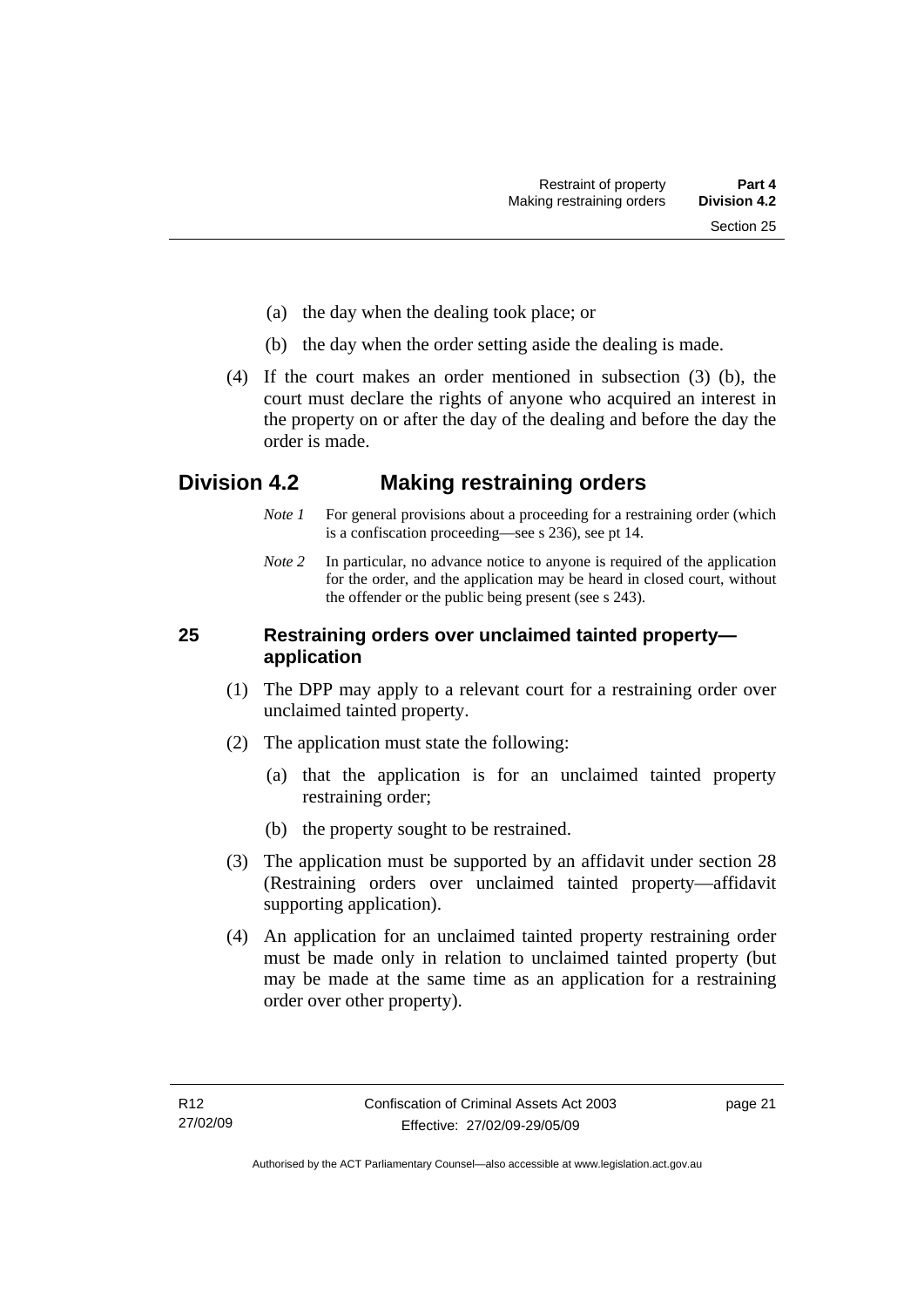### <span id="page-35-0"></span>**26 Restraining orders over other property—application**

- (1) The DPP may apply to a relevant court for a restraining order over any of the following:
	- (a) stated property of a person;
	- (b) stated property of a person and all other property of the person (including property acquired after the making of the order);
	- (c) all property of a person (including property acquired after the making of the order);
	- (d) all property of a person (including property acquired after the making of the order) other than stated property.
	- *Note 1* A reference to a *person* generally includes a reference to a corporation as well as an individual, see the Legislation Act, s 160. (See also the Legislation Act, dict, pt 1, def *person*.)
	- *Note 2 Property* includes an interest in property, see the Legislation Act, dict, pt 1.
- (2) The application must state the following:
	- (a) the offence to which the application relates;
	- (b) when it is alleged the offence was committed;
	- (c) the person who is alleged to have committed the offence;
	- (d) the person whose property the application relates to;
	- (e) the property sought to be restrained (including whether it is property of the offender or someone else);

*Note Offender* includes a corporation, see dict.

- (f) whether the application is for an artistic profits restraining order.
- (3) The application must be supported by an affidavit under section 29 (Restraining orders over other property—affidavit supporting application).

Authorised by the ACT Parliamentary Counsel—also accessible at www.legislation.act.gov.au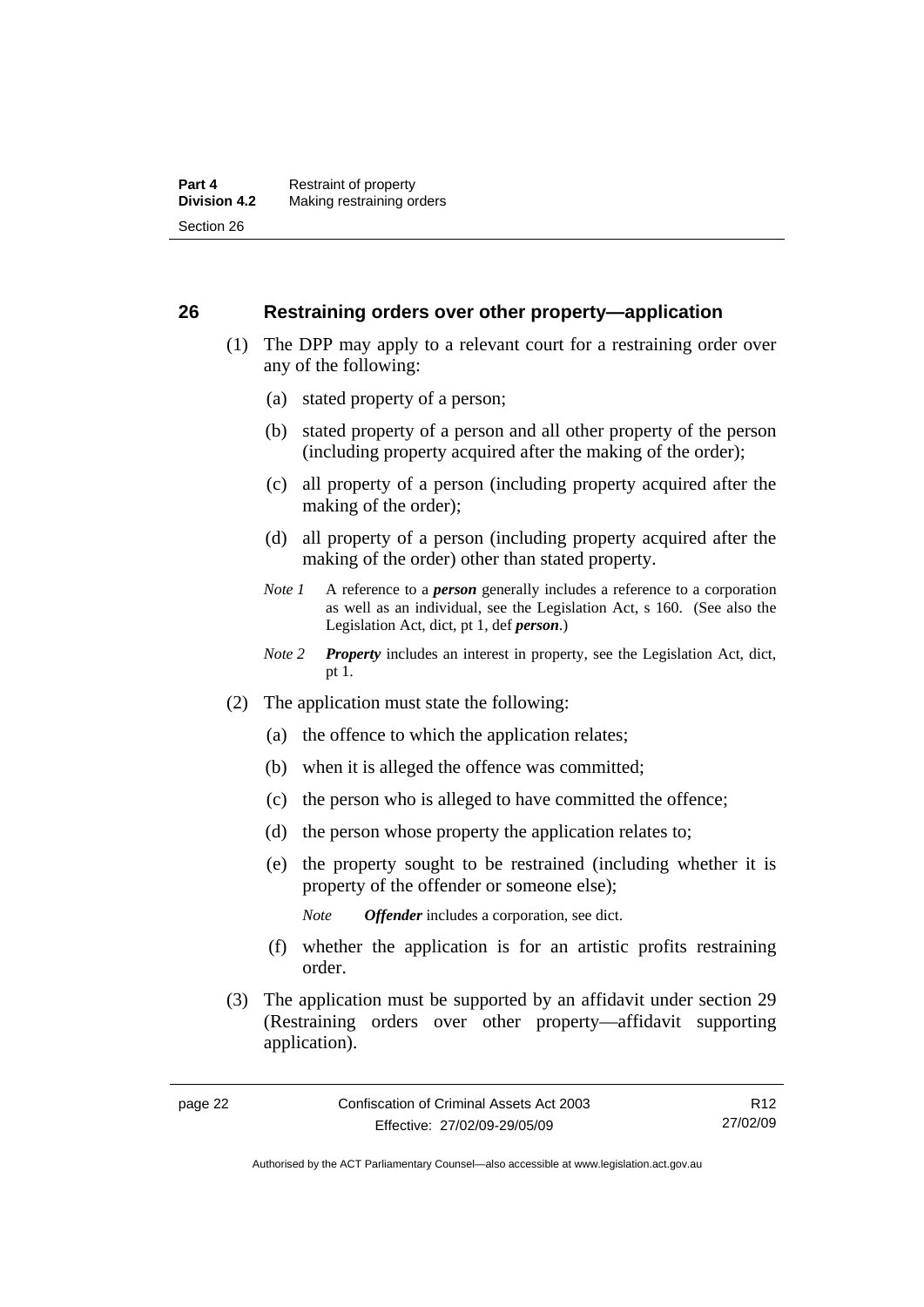- (4) For subsection (2) (a), the application need not specify a particular offence and it is sufficient if the application states that some offence or other was committed.
- (5) For subsection (2) (b), the application need not specify a particular time or day and it is sufficient if the application states a period within which the offence was committed.
- (6) To remove any doubt—
	- (a) an application for a restraining order under this section may be made in relation to an interest (or interests) in property; and
		- *Note Property* includes an interest in property, see the Legislation Act, dict, pt 1.
	- (b) an application for a restraining order under this section may be made in relation to 2 or more offences; and
	- (c) an application for a restraining order under this section may be made in relation to the property of 2 or more people; and
	- (d) this section does not apply to an application for a restraining order over unclaimed tainted property.

## **U 27 Restraining orders—time for making certain applications**

- (1) This section does not apply to an application for—
	- (a) an artistic profits restraining order; or
	- (b) an unclaimed tainted property restraining order.
- (2) An application for a restraining order in relation to an ordinary indictable offence must be made before the end of the longer of the following periods:
	- (a) if an indictment has been presented against the offender for the offence, and the offender has not been convicted or cleared of the offence—2 years after the day the indictment was presented;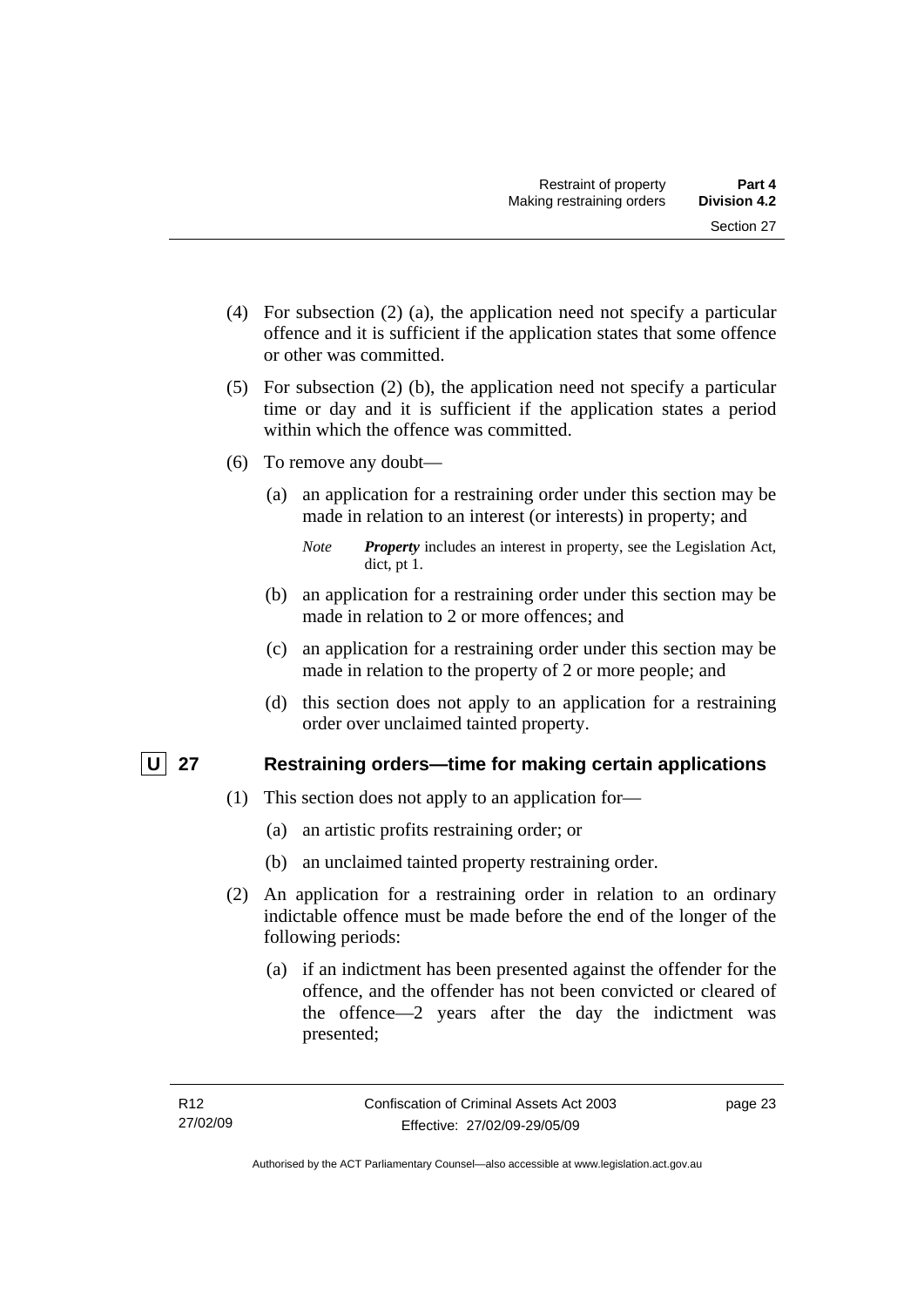- (b) if the offender has been convicted of the offence (and not cleared)—2 years after the day of the conviction;
- (c) in any case—6 years after the day the offence was committed (or is alleged to have been committed).
- *Note 1* For the meaning of *in relation to*, see dict.
- *Note 2 Indictment* is defined in the Legislation Act, dict, pt 1 as including an information. (See also that Act, dict, pt 1, def *present*.)
- *Note 3* The court may allow leave for an application to be made after a time fixed by this section in certain circumstances (see s 49 and s 246).
- (3) An application for a restraining order in relation to a serious offence must be made before the end of the longer of the following periods:
	- (a) if an indictment has been presented against the offender for the offence, and the offender has not been convicted or cleared of the offence—2 years after the day the indictment was presented;
	- (b) if the offender has been convicted of the offence—2 years after the day of the conviction;
	- (c) in any case—6 years after the day the offence was committed (or is alleged to have been committed).
	- *Note* The court may allow leave for an application to be made after a time fixed by this section in certain circumstances (see s 49 and s 246).

#### **28 Restraining orders over unclaimed tainted property affidavit supporting application**

- (1) An affidavit by a police officer supporting an application under section 25 (Restraining orders over unclaimed tainted property application) for an unclaimed tainted property restraining order must state—
	- (a) that the police officer suspects that the property is unclaimed tainted property; and

R12 27/02/09

Authorised by the ACT Parliamentary Counsel—also accessible at www.legislation.act.gov.au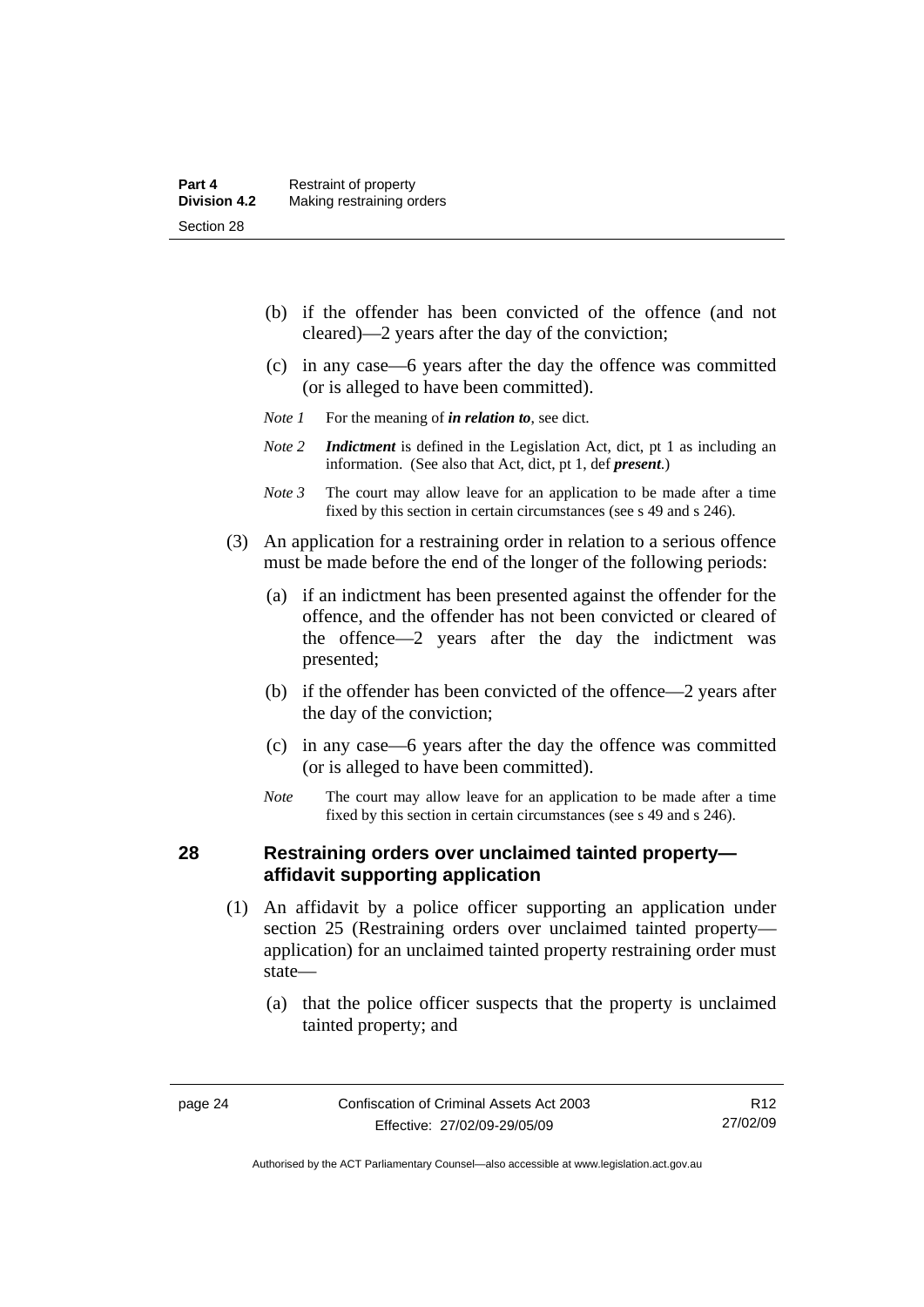- (b) that the property has not been claimed by anyone.
- *Note* No time limit applies to an application for an unclaimed tainted property restraining order (see s 27 (1) (b)).
- (2) The affidavit must state that the police officer believes that the property sought to be restrained may be required to satisfy a purpose mentioned in section 22 (Restraining orders—purposes).
- (3) For subsection (2), no particular purpose need be stated in the affidavit.
- (4) The affidavit must state the grounds for each suspicion or belief of the police officer stated in the affidavit.

## **U** 29 Restraining orders over other property—affidavit **supporting application**

- (1) An affidavit by a police officer supporting an application under section 26 (Restraining orders over other property—application) for a restraining order must state—
	- (a) that the officer believes that an indictment has been presented against the offender for a stated indictable offence, or that the offender has been convicted of a stated indictable offence; or
	- (b) that the officer suspects that the offender has committed a stated indictable offence, and that it is intended, within a stated period—
		- (i) for an ordinary indictable offence—to present an indictment against the offender for the offence (or a related indictable offence); or
		- (ii) for a serious offence—
			- (A) to present an indictment against the offender for the offence (or a related serious offence); or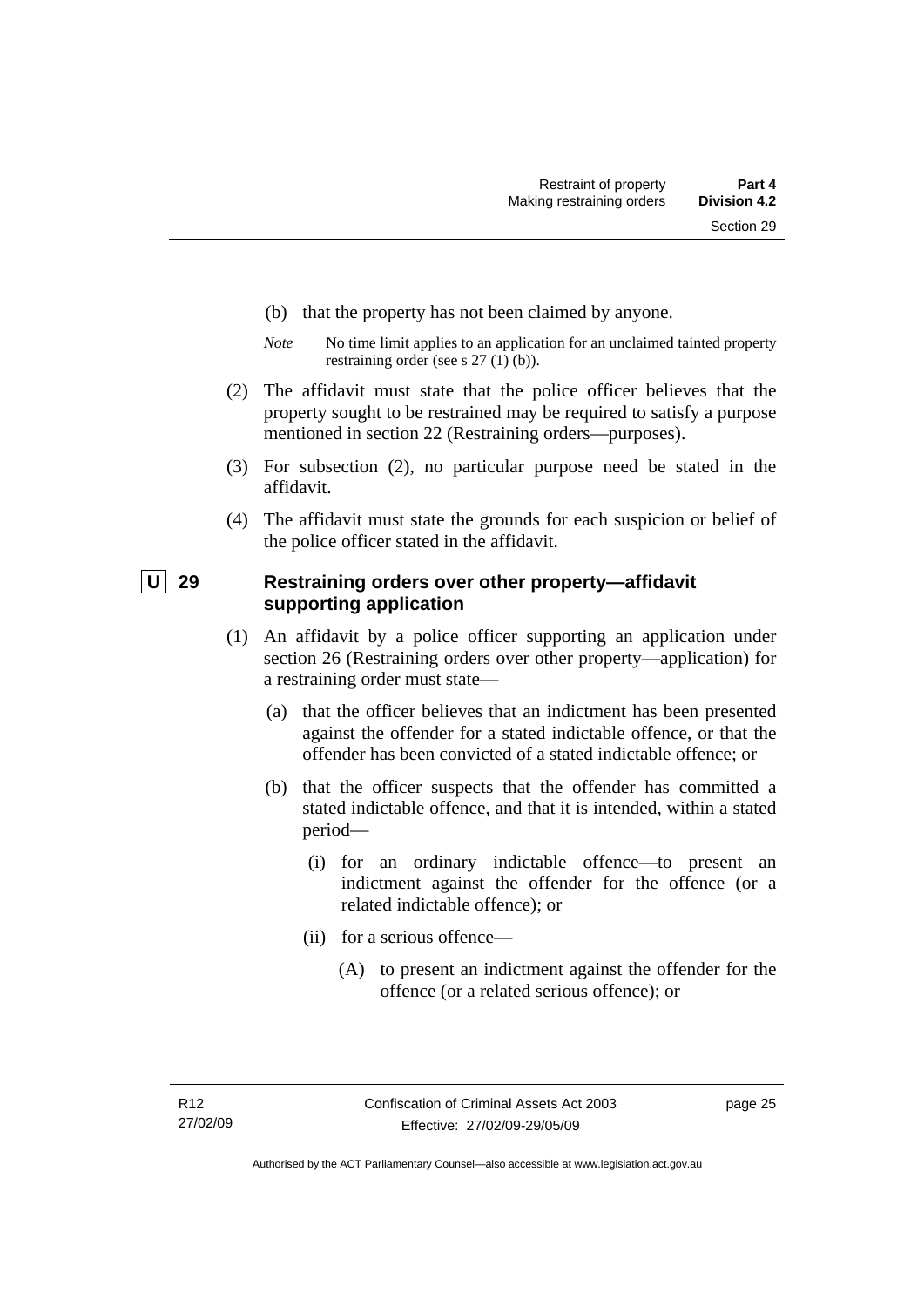- (B) to apply for a civil forfeiture order or a penalty order in relation to the offence (or a related serious offence).
- *Note Indictment* is defined in the Legislation Act, dict, pt 1 as including an information. (See also that Act, dict, pt 1, def *present*.)
- (2) Subsection (1) (b) does not require the police officer to specify a particular offence in the affidavit and it is sufficient if the police officer suspects that the offender has committed a particular kind of offence and the affidavit describes the nature of the offence in general terms.
- (3) If the application is not for an artistic profits restraining order, the affidavit must state that the police officer believes that the application is being made within the relevant period mentioned in section 27 (Restraining orders—time for making certain applications) for the offence to which the application relates.

*Note* No time limit applies to an application for an artistic profits restraining order (see s 27 (1) (a)).

- (4) For subsection (3), if the application relates to a serious offence, it is sufficient if the police officer believes that the offence was committed within the relevant period mentioned in section 27, and it is not necessary for the officer to believe that the offence was committed on any particular day or time within the relevant period.
- (5) The affidavit must state, for the property mentioned in the application, or for each stated part of the property—
	- (a) that the officer suspects that the property is either the offender's property or the property of someone else; and
	- (b) for property that the officer suspects is the property of someone else—
		- (i) that the officer suspects that the property is tainted property; or

Authorised by the ACT Parliamentary Counsel—also accessible at www.legislation.act.gov.au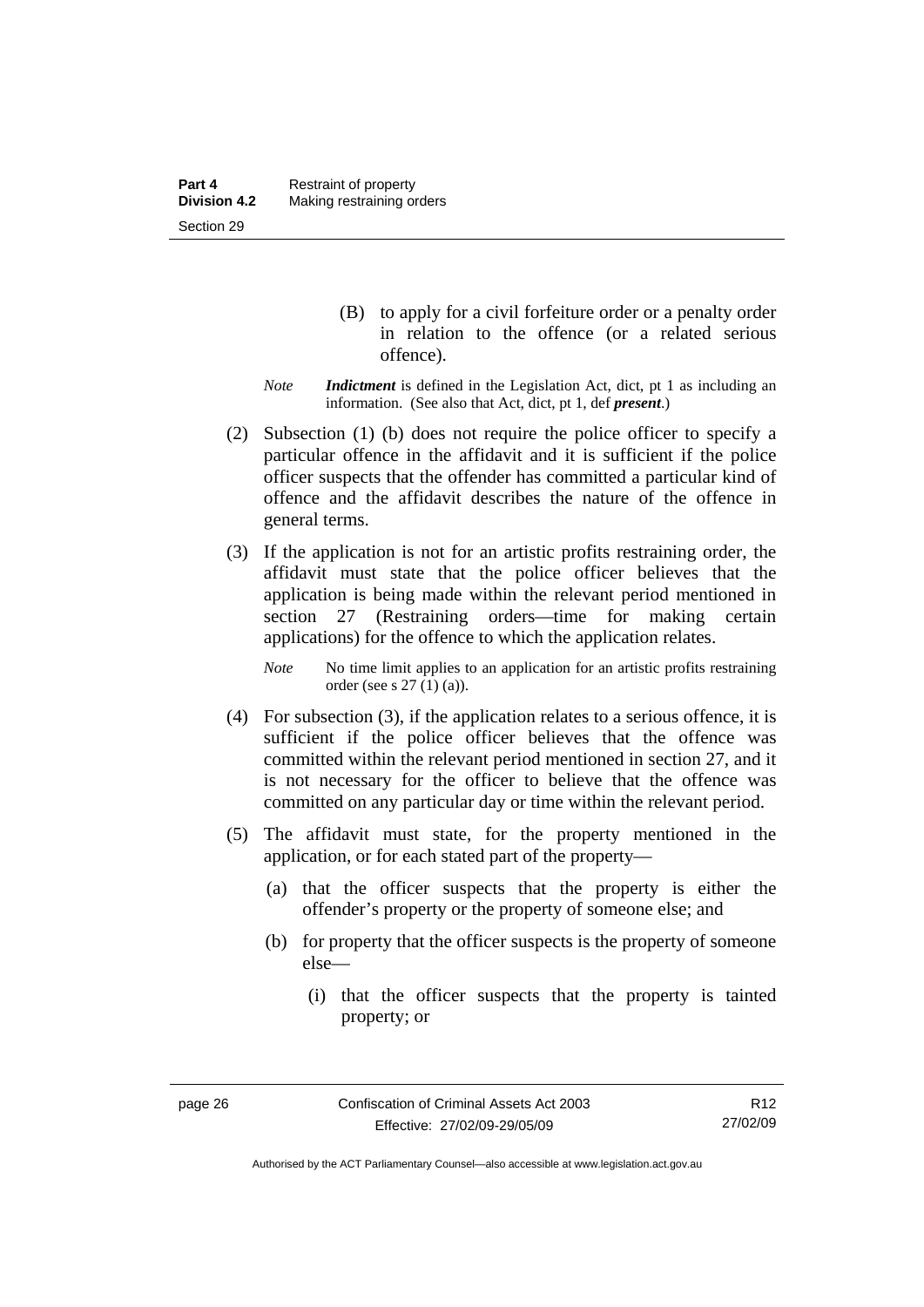- (ii) that the officer suspects that the property is subject to the offender's effective control.
- (6) The affidavit must state that the police officer believes that—
	- (a) the property sought to be restrained may be required to satisfy a purpose mentioned in section 22 (Restraining orders purposes); and
	- (b) if the application is for an artistic profits restraining order—the property sought to be restrained may be required to satisfy a penalty order for artistic profits in relation to the offence.
- (7) For subsection (6) (a), no particular purpose need be stated in the affidavit.
- (8) The affidavit must state the grounds for each belief or suspicion of the police officer stated in the affidavit.

### **30 Restraining orders over unclaimed tainted property making**

- (1) This section applies if an application is made under section 25 (Restraining orders over unclaimed tainted property—application) to a relevant court for an unclaimed tainted property restraining order in relation to an offence.
- (2) The relevant court must make a restraining order over the property to which the application relates if, having regard to the police officer's affidavit supporting the application and any other evidence before the court, the court is satisfied that there are reasonable grounds for the officer's suspicions and beliefs stated in the affidavit.
	- *Note* A claim for property restrained under an unclaimed tainted property restraining order does not, of itself, change or end the restraining order (see s  $46(2)$ ).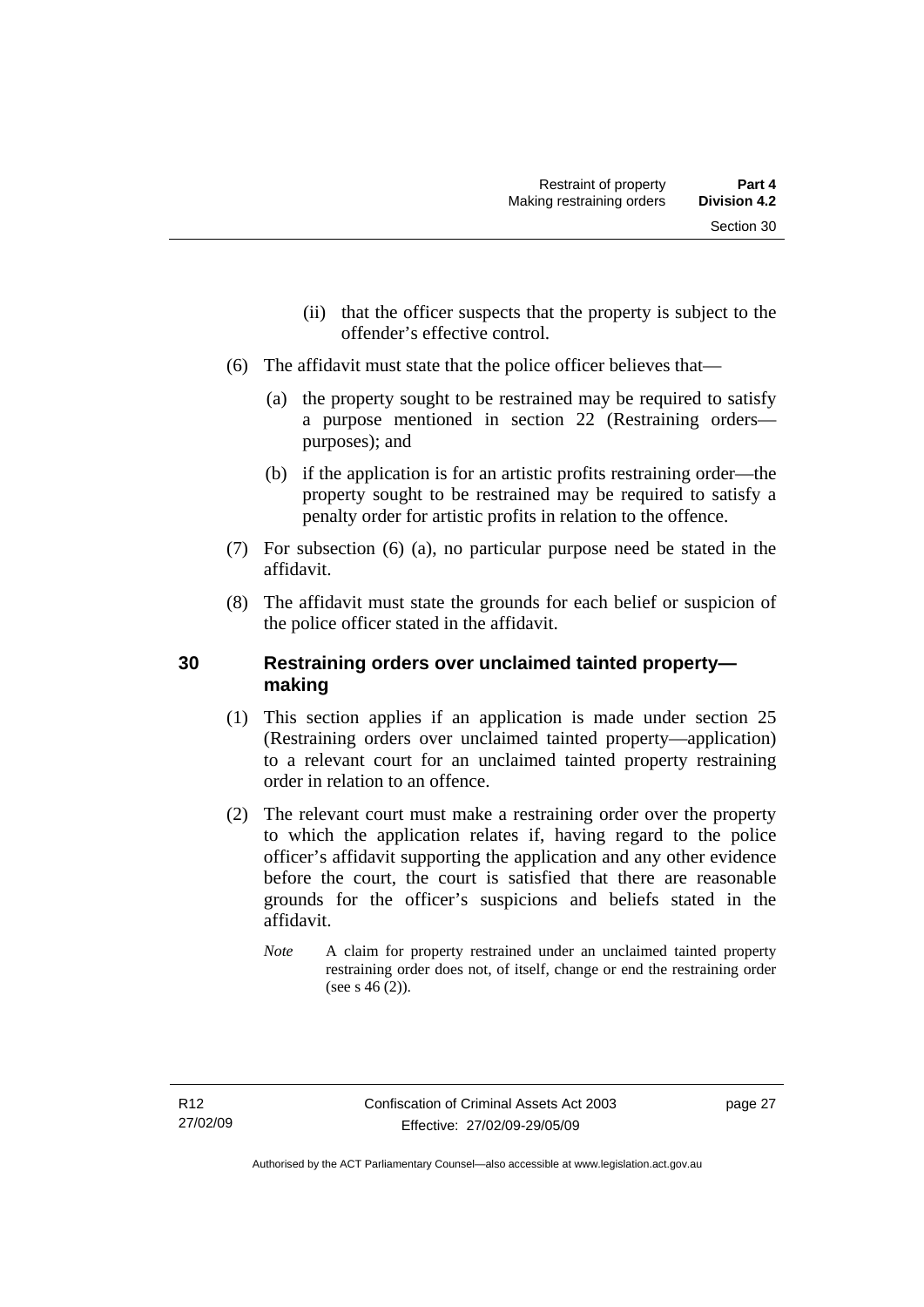- (3) The restraining order may direct the public trustee to take control of the restrained property.
	- *Note* For the commencement of a restraining order, see the Legislation Act, s 73 (4).
- (4) To remove any doubt, for making a restraining order under this section, it is irrelevant whether there is any risk of the property being dealt with in a way that would defeat or hinder the purposes of this Act.

#### **U** 31 Restraining orders over other property—making

- (1) This section applies if an application is made under section 26 (Restraining orders over other property—application) to a relevant court for a restraining order in relation to an offence.
- (2) The relevant court must make a restraining order over the property to which the application relates if, having regard to the police officer's affidavit supporting the application and any other evidence before the court—
	- (a) the court is satisfied that there are reasonable grounds for the officer's beliefs and suspicions stated in the affidavit; and
	- (b) if an indictment has not been presented for the offence, or the offence is a serious offence of which the offender has been cleared—the court is satisfied that, within 6 weeks after the date of the order or (if allowed by the court) a longer period of not longer than 3 months after that date—
		- (i) for an ordinary indictable offence—it is intended to present an indictment against the offender for the offence (or a related indictable offence); or
		- (ii) for a serious offence—
			- (A) it is intended to present an indictment against the offender for the offence (or a related serious offence); or

Authorised by the ACT Parliamentary Counsel—also accessible at www.legislation.act.gov.au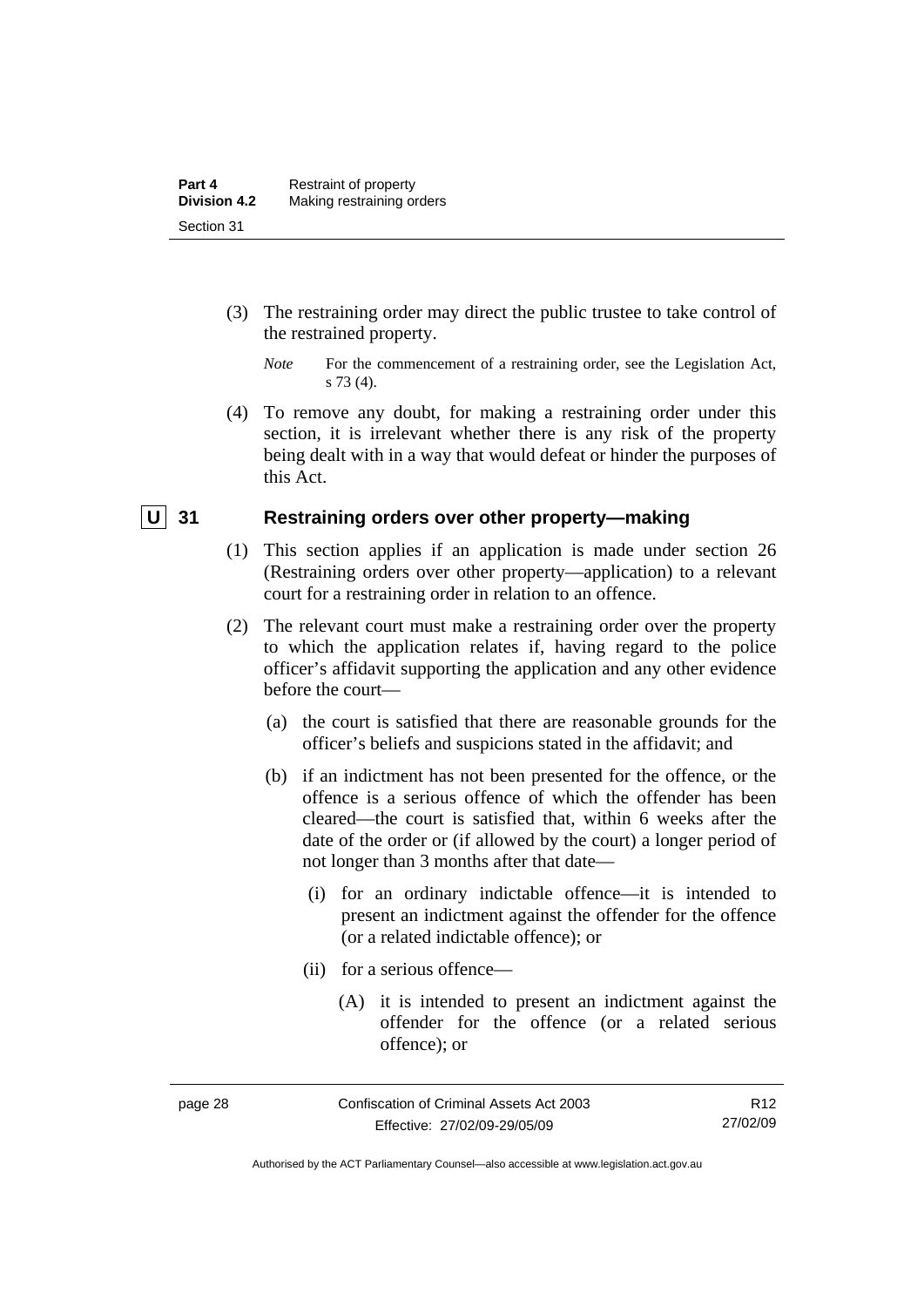- (B) it is intended to apply for a civil forfeiture order or a penalty order in relation to the offence (or a related serious offence).
- *Note Indictment* is defined in the Legislation Act, dict, pt 1 as including an information. (See also that Act, dict, pt 1, def *present*.)
- (3) The restraining order may do either or both of the following:
	- (a) direct the public trustee to take control of the restrained property or stated restrained property;
	- (b) provide, under section 37 or section 38, for living and business expenses, or legal expenses, to be met out of the restrained property.
	- *Note* For the commencement of a restraining order, see the Legislation Act, s 73 (4).
- (4) The relevant court may refuse to make the restraining order if the DPP does not give the relevant court any undertaking that the court considers appropriate about the payment of damages or costs in relation to the making or operation of the order.
- (5) To remove any doubt—
	- (a) a restraining order may be made under this section in relation to an interest (or interests) in property; and
		- *Note Property* includes an interest in property, see the Legislation Act, dict, pt 1.
	- (b) a restraining order may relate to 2 or more offences committed (or alleged to have been committed) by an offender; and

*Note Offender* includes a corporation, see dict.

- (c) a restraining order may relate to the property of 2 or more people; and
- (d) for making a restraining order under this section, it is irrelevant whether there is any risk of the property being dealt with in a way that would defeat or hinder the purposes of this Act.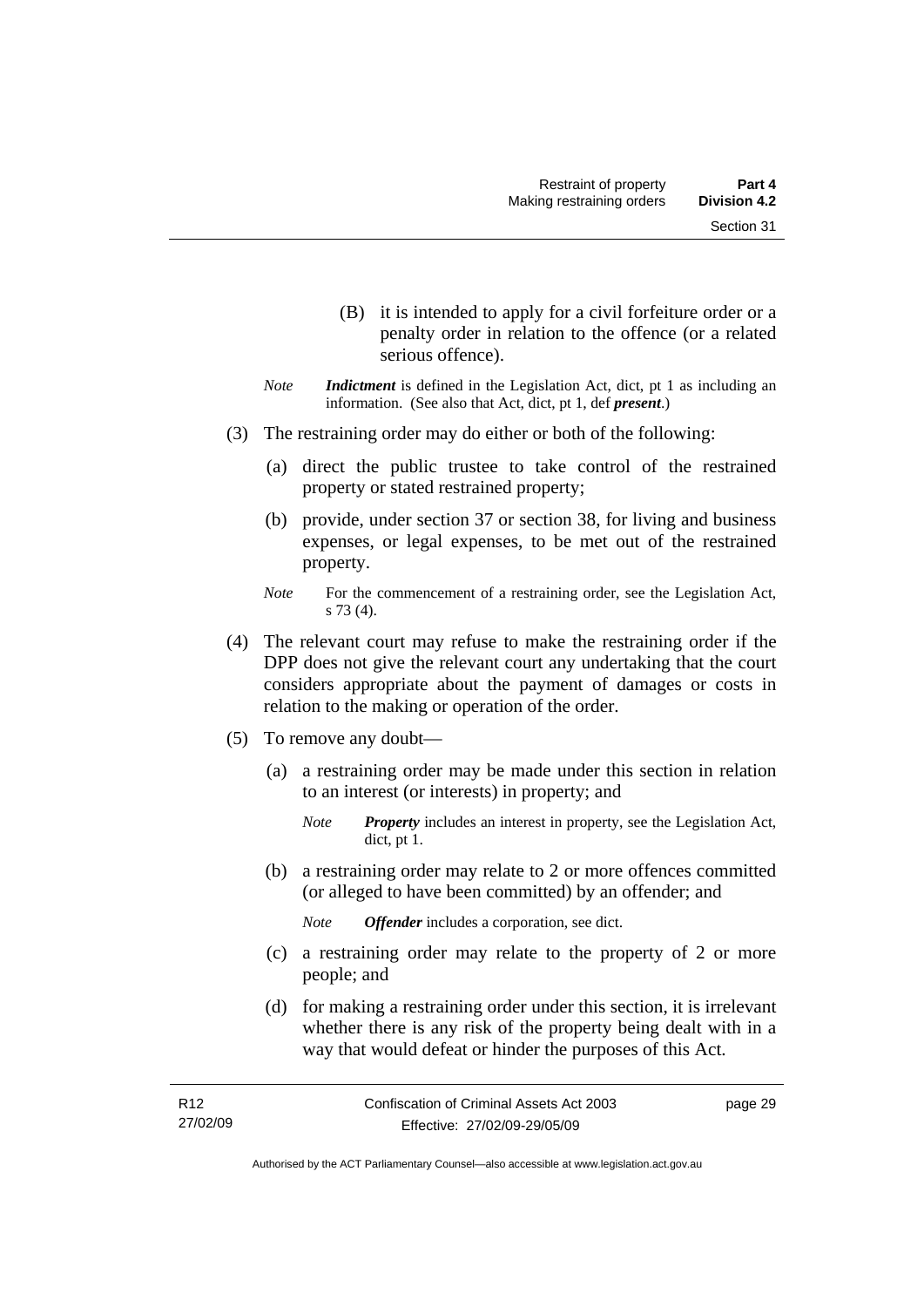## **32 Making of restraining orders—specific serious offence not required etc**

- (1) For section 31 and to remove any doubt, if the relevant court is satisfied that there are reasonable grounds for the police officer's belief that a serious offence was committed by the offender within the relevant period mentioned in section 27 (Restraining orders time for making certain applications), the court must not refuse to make a restraining order in relation to the offence only because the court is not satisfied—
	- (a) that the officer had any belief that a particular serious offence was committed within the relevant period; or
	- (b) that the officer had any belief about the particular day or time when the offender committed the offence within the relevant period; or
	- (c) that there are reasonable grounds for any belief by the officer about anything mentioned in paragraph (a) or (b).

*Note* For the meaning of *in relation to*, see dict.

- (2) Also, for section 31 and to remove any doubt, the relevant court must not refuse to make a restraining order in relation to the offender only because—
	- (a) an indictment has not been presented against the offender for the offence; or
	- (b) the offender has not been convicted of the offence; or
	- (c) the offender has been cleared of the offence, including being cleared after having been convicted of the offence; or
	- (d) a doubt is raised about whether the person committed the offence.

Authorised by the ACT Parliamentary Counsel—also accessible at www.legislation.act.gov.au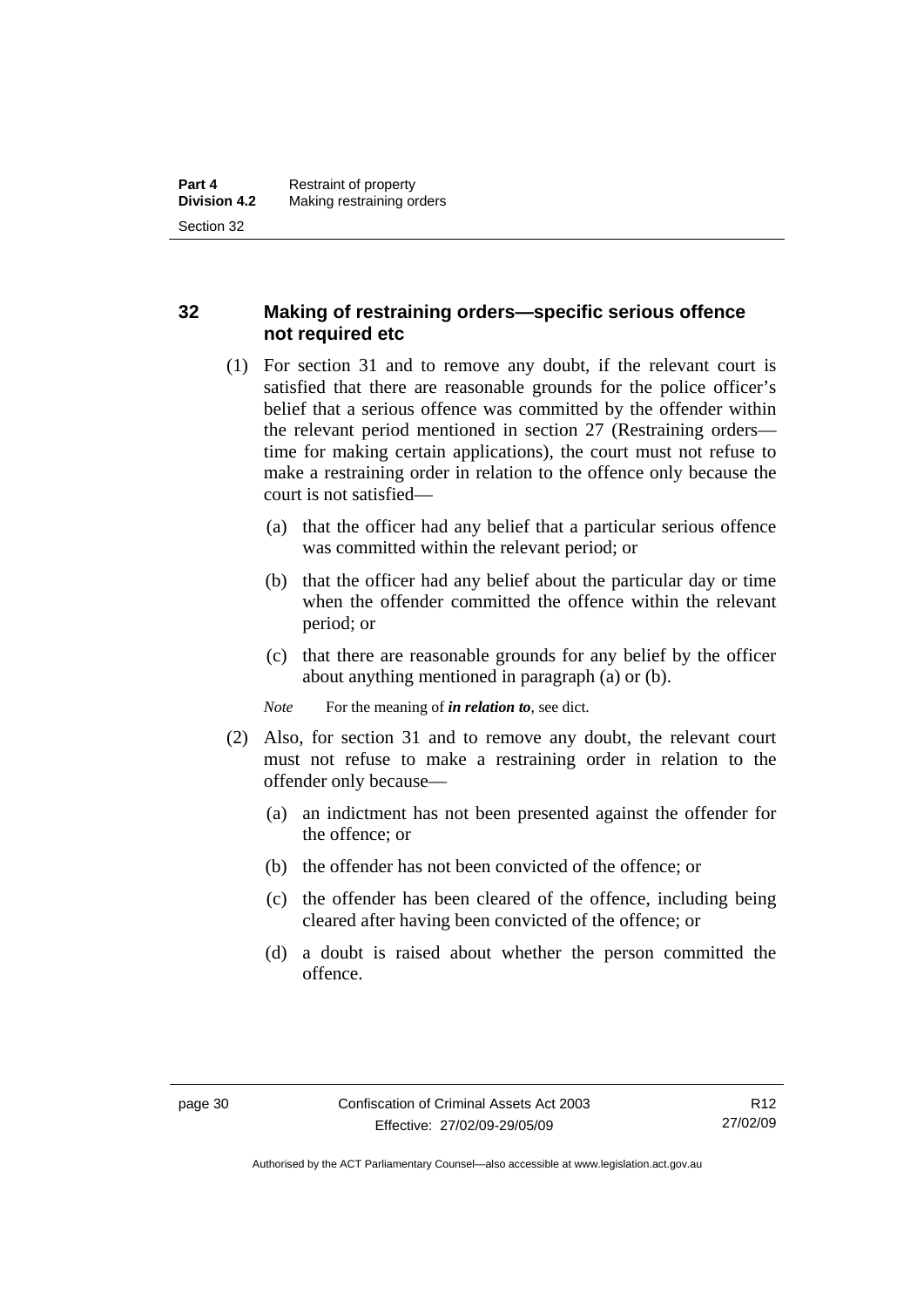#### **33 Restraining orders—contents**

- (1) A restraining order must state that a person must not deal with the property stated in the order except in accordance with—
	- (a) the order; or
	- (b) another order under this Act of a relevant court; or
	- (c) this Act.
- (2) A restraining order (other than an unclaimed tainted property restraining order) must also state—
	- (a) that it is a restraining order under this Act; and
	- (b) the person (or people) whose property it applies to; and
	- (c) for each person to whose property it applies to—the property to which it applies, including whether it applies to property acquired after the making of the order; and
	- (d) if section 31 (2) (b) (Restraining orders over other property making) applies to the restraining order—the applicable period under the paragraph; and
		- *Note* The restraining order ends unless an indictment is presented or, for a serious offence, a forfeiture or penalty application is made, before the end of the stated period (see table 47 and table 48).
	- (e) if the order directs the public trustee to take control of the restrained property or stated restrained property—the direction and the property to which it applies; and
	- (f) if the relevant court making the order has given a direction under section 35 (Restraining order proceedings—restrictions on disclosure)—
		- (i) the direction given by the court; and
		- (ii) the effect of section 36 (Restraining orders—disclosure offences) in relation to the direction; and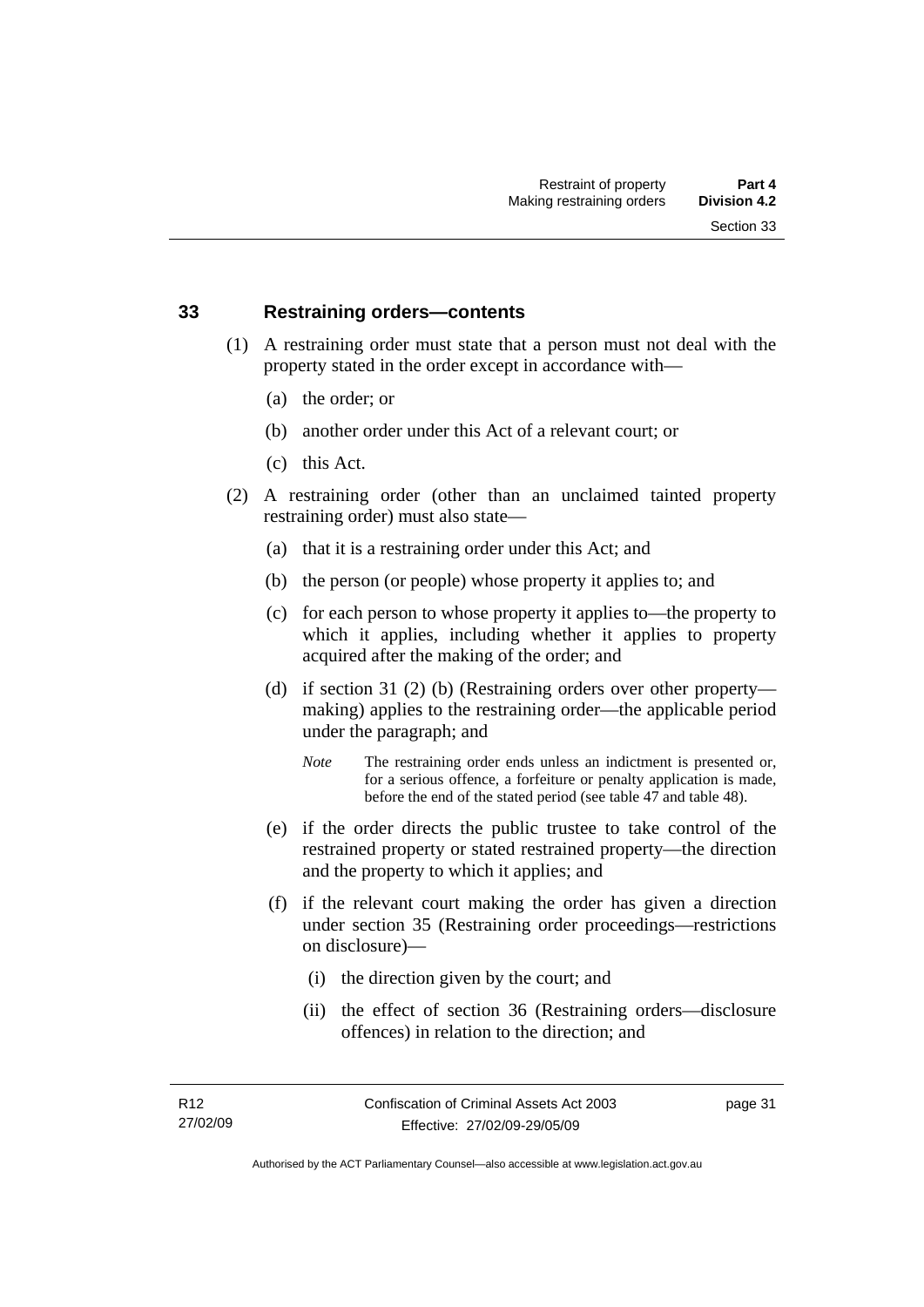- (g) if the order provides, under section 37 or section 38, for living and business expenses, or legal expenses, to be met out of the restrained property—
	- (i) the kind of expenses that may be met out of the restrained property; and
	- (ii) the period during which the expenses may be met out of the restrained property; and
	- (iii) the maximum amount of the expenses that may be met out of the restrained property.
- (3) An unclaimed tainted property restraining order must also state—
	- (a) that it is an unclaimed tainted property restraining order under this Act; and
	- (b) the property to which it applies; and
	- (c) if the relevant court making the order has given a direction under section 35—
		- (i) the direction given by the court; and
		- (ii) the effect of section 36 in relation to the direction; and
	- (d) that, unless a relevant court makes an order that stops the operation of the restraining order over the property, the property will be automatically forfeited under this Act to the Territory at the end of 14 days after the day the order is made.
- (4) A failure by a relevant court to comply with this section in relation to the restraining order does not invalidate the restraining order or any forfeiture order or automatic forfeiture made in relation to the property restrained under the restraining order.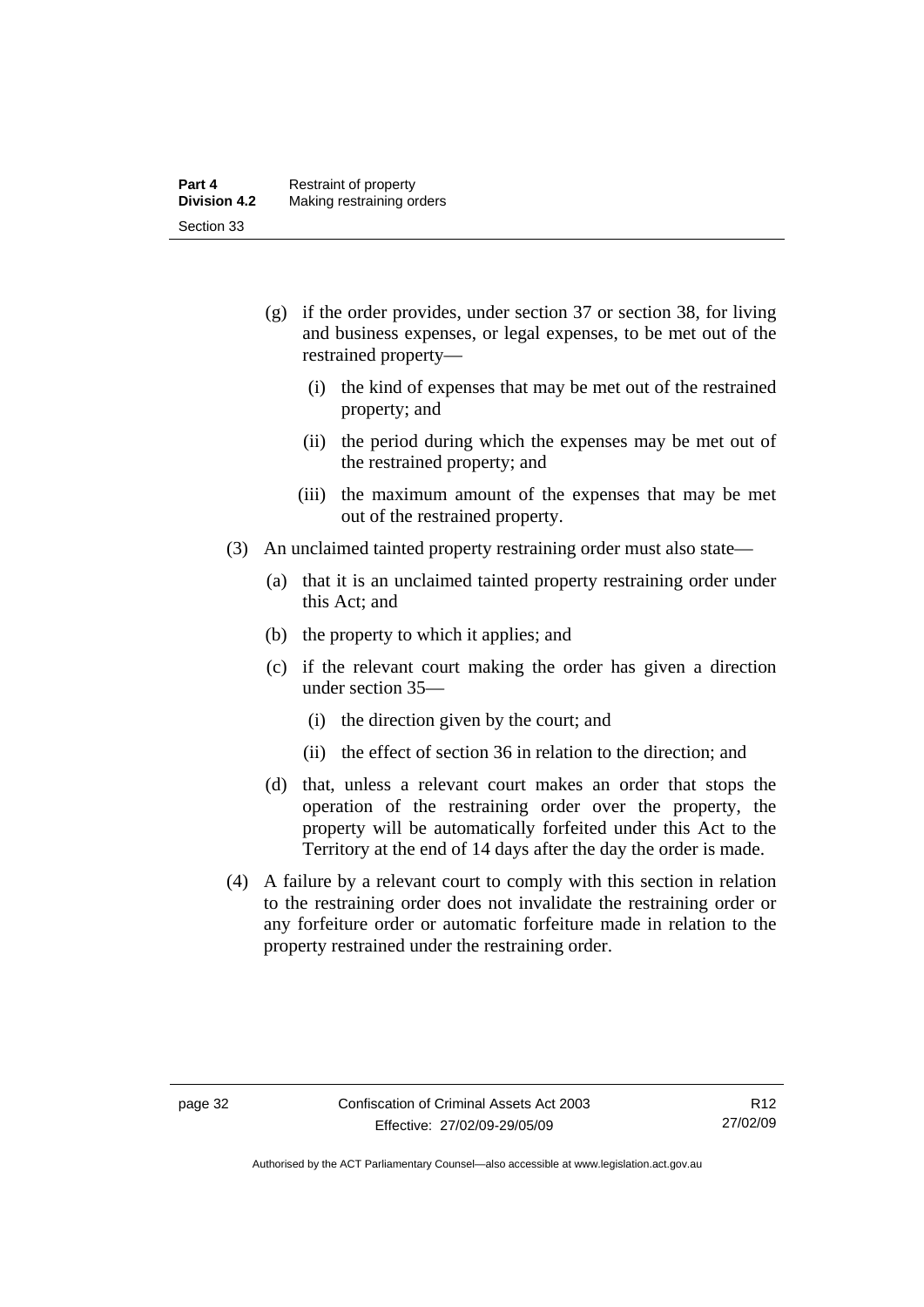#### **34 Restraining orders—notice of making**

- (1) If a court makes a restraining order over property, the DPP must give a copy of the order to—
	- (a) for an unclaimed tainted property restraining order—anyone the DPP suspects may have an interest in the property; and
	- (b) for any other restraining order—the owner of the restrained property and anyone else the DPP suspects may have an interest in the property.

*Note* For how documents may be served, see the Legislation Act, pt 19.5.

- (2) A relevant court may order the DPP to—
	- (a) give a copy of a restraining order, the application for the order or the supporting affidavit to anyone and may give directions about how any document is to be given to the person; or
	- (b) give notice of the order to anyone and may give directions about how the notice is to be given.
- (3) Subsections (1) and (2) have effect subject to any direction of the court under section 35.

### **35 Restraining order proceedings—restrictions on disclosure**

- (1) On application by the DPP, a relevant court hearing an application for a restraining order may give directions prohibiting or restricting the publication or disclosure of all or any of the following:
	- (a) the fact that an application for the order, or that a restraining order, has been made;
	- (b) the application for the order;
	- (c) the supporting affidavit for the order and any other affidavit filed in relation to the application;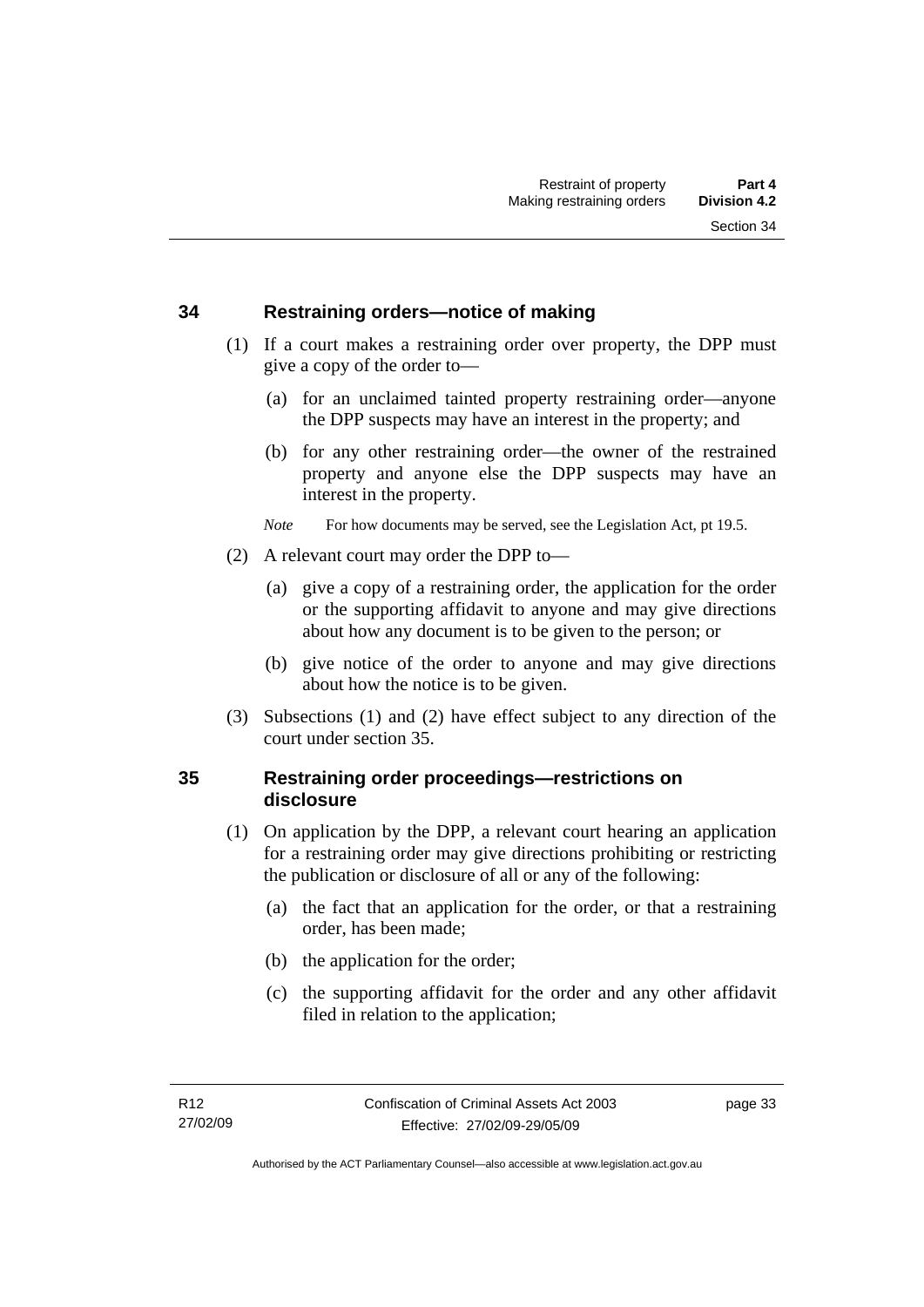- (d) any information about the proceeding (whether or not a hearing has been held);
- (e) any evidence given, statement made or thing done during the proceeding;
- (f) any information, document or thing derived from anything mentioned in this subsection.

#### **Examples of directions**

- 1 that the application for the restraining order and a stated part of the supporting affidavit not be disclosed to the person against whom the restraining order is made until the court has decided an application for another restraining order against someone else's property
- 2 that the supporting affidavit must be made available only to the offender's lawyer
- *Note* An example is part of the Act, is not exhaustive and may extend, but does not limit, the meaning of the provision in which it appears (see Legislation Act, s 126 and s 132).
- (2) In deciding whether to give a direction under subsection (1), the court must have regard to whether the direction—
	- (a) would promote the purposes of this Act; or
	- (b) is desirable to protect the integrity of an investigation (however described) for any purpose or a prosecution of an offence.
- (3) The court may also have regard to any other relevant matter in deciding whether to give a direction under subsection (1).

#### **36 Restraining orders—disclosure offences**

*Note* An offence against this section is a strict liability offence (see s (7)).

- (1) A person commits an offence if—
	- (a) a relevant court has given a direction under section 35 (1) prohibiting or restricting the publication or disclosure of a matter mentioned in the subsection; and

Authorised by the ACT Parliamentary Counsel—also accessible at www.legislation.act.gov.au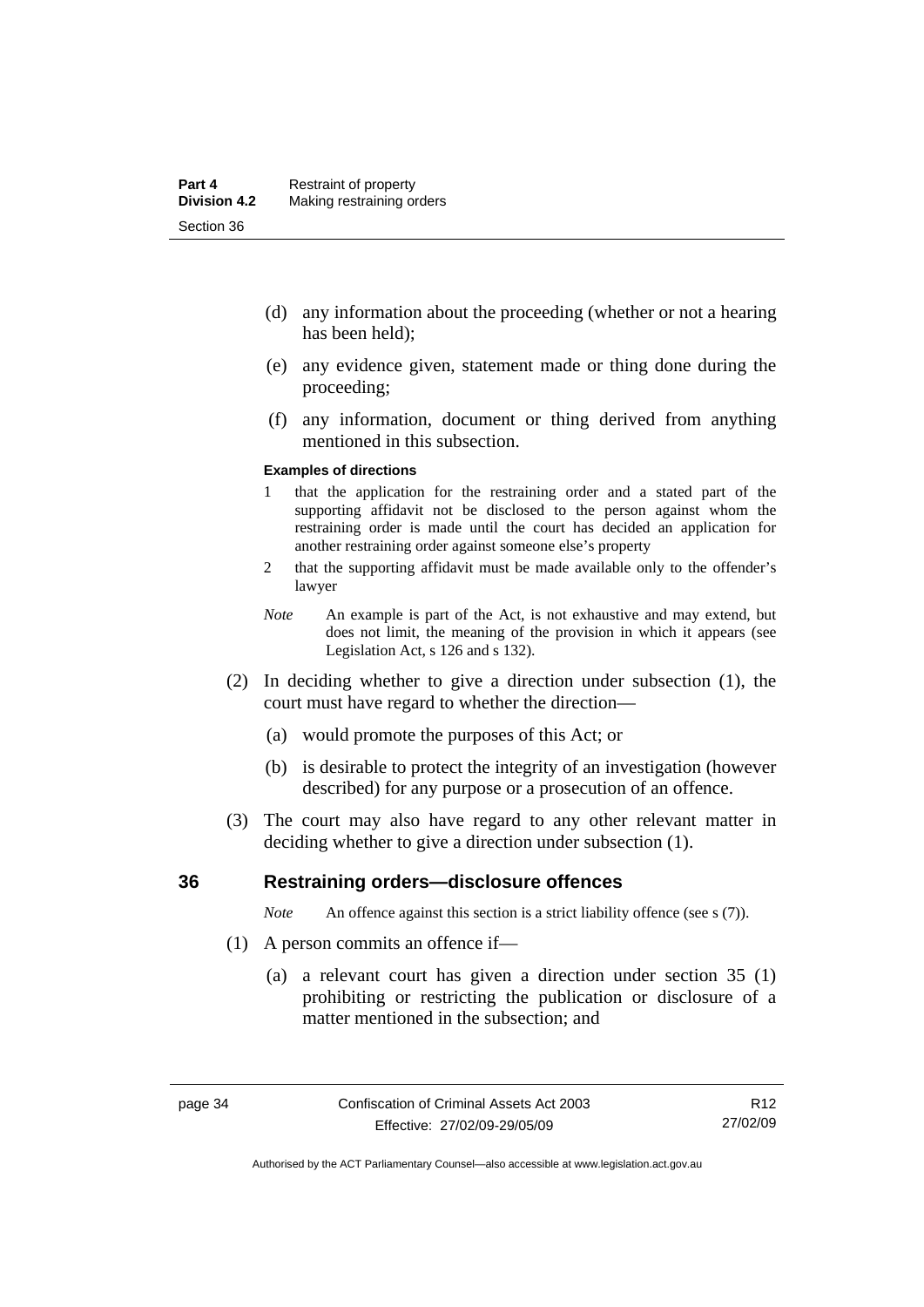- (b) the person has notice of the direction (whether by being given a copy of the restraining order to which the direction relates or otherwise); and
- (c) the person publishes or discloses the matter to someone else.

Maximum penalty: 200 penalty units, imprisonment for 2 years or both.

- (2) A person commits an offence if—
	- (a) a relevant court has given a direction under section 35 (1) prohibiting or restricting the publication or disclosure of a matter mentioned in the subsection; and
	- (b) the person has notice of the direction (whether by being given a copy of the restraining order to which the direction relates or otherwise); and
	- (c) the person publishes or discloses information to someone else; and
	- (d) the other person could infer from the information the matter to which the direction relates.

Maximum penalty: 200 penalty units, imprisonment for 2 years or both.

- (3) Subsections (1) and (2) do not apply if the publication or disclosure is made to any of the following entities in the circumstances mentioned for the entity:
	- (a) a police officer—in any circumstances;
	- (b) an officer, employee or agent of the person—to ensure that the order is complied with and the person to whom the publication or disclosure is made is given notice of the direction (whether by being given a copy of the restraining order to which the direction relates or otherwise) by the person making the publication or disclosure;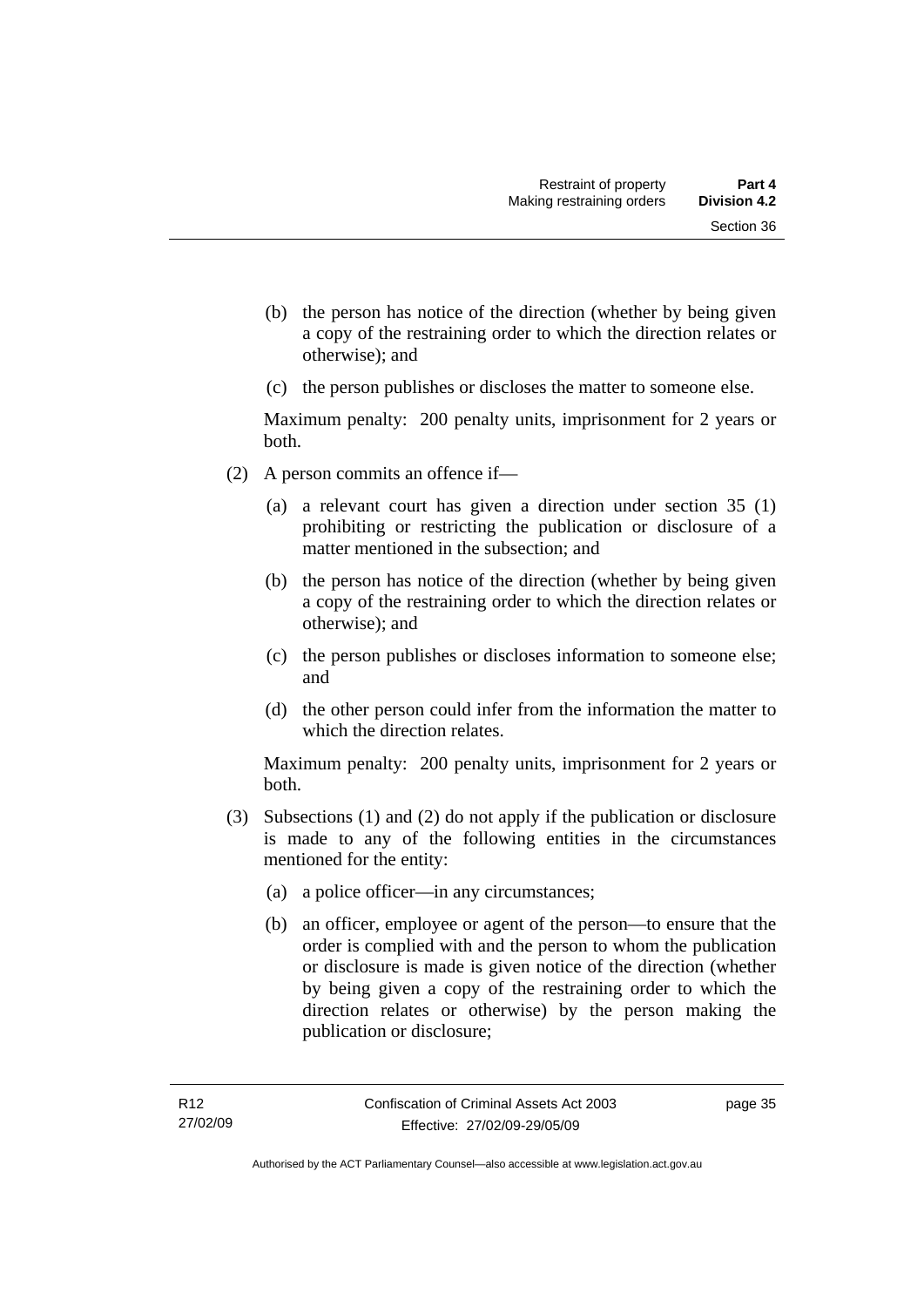- (c) a lawyer—to obtain legal advice or representation in relation to the order;
- (d) a relevant court—with the court's leave.

- (4) Also, subsections (1) and (2) do not apply if the publication or disclosure is made—
	- (a) by a police officer in the exercise of the officer's functions; or
	- (b) for the purpose of giving or obtaining legal advice, or making legal representations, in relation to the order.
- (5) A person commits an offence if—
	- (a) a relevant court has given a direction under section 35 (1) prohibiting or restricting the publication or disclosure of a matter mentioned in the subsection; and
	- (b) the person receives information in relation to the matter in accordance with subsection (3) or (4); and
	- (c) the person ceases to be a person mentioned in subsection (3) or  $(4)$ ; and
	- (d) the person publishes or discloses the matter to someone else.

Maximum penalty: 200 penalty units, imprisonment for 2 years or both.

- (6) A person commits an offence if—
	- (a) a relevant court has given a direction under section 35 (1) prohibiting or restricting the publication or disclosure of a matter mentioned in the subsection; and
	- (b) the person receives information in relation to the matter in accordance with subsection (3) or (4); and

*Note* The application for leave, and any proceeding with the court's leave, must be heard in closed court (see s (8)).

R12 27/02/09

Authorised by the ACT Parliamentary Counsel—also accessible at www.legislation.act.gov.au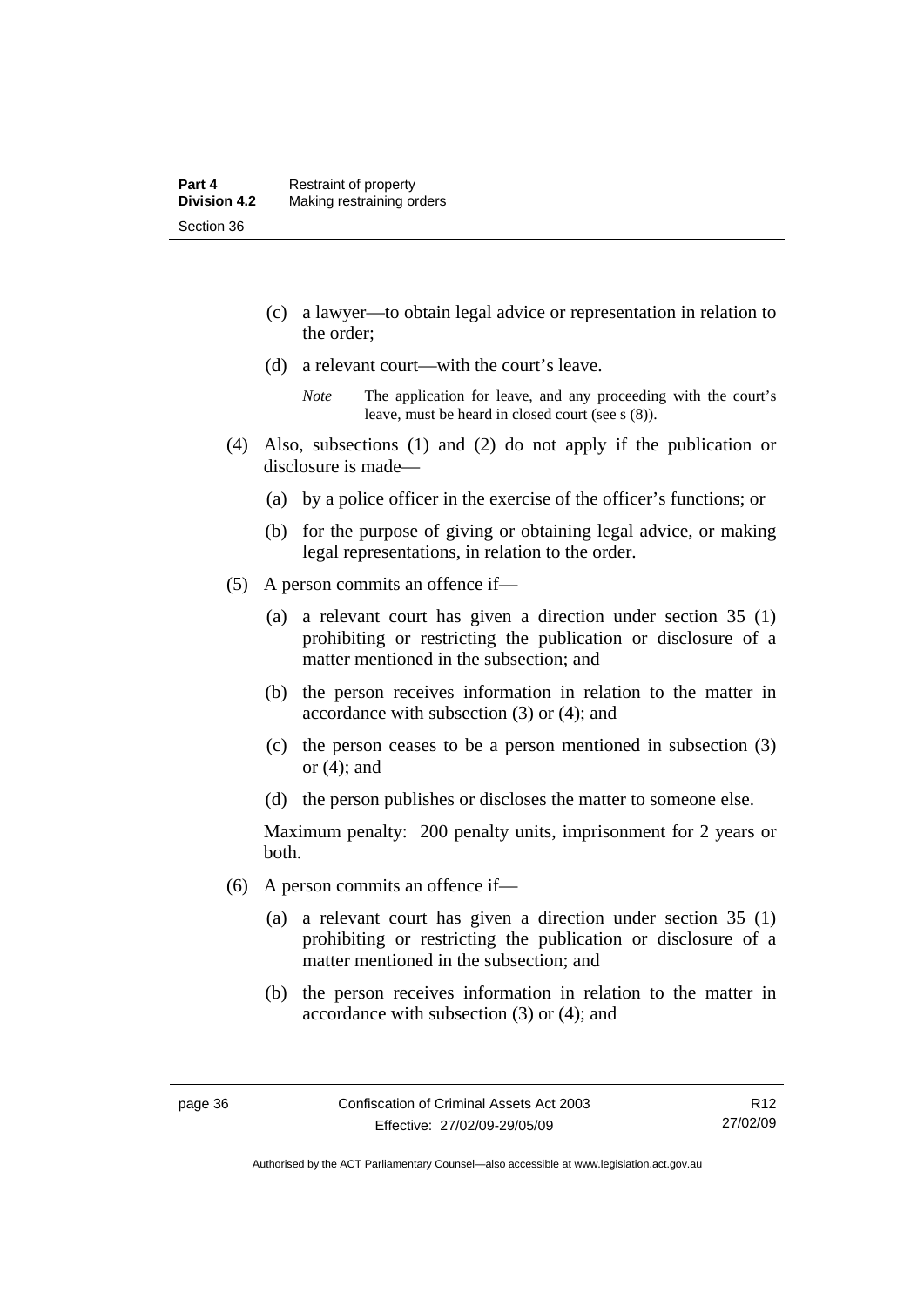- (c) the person ceases to be a person mentioned in subsection (3) or  $(4)$ ; and
- (d) the person publishes or discloses information to someone else; and
- (e) the other person could infer from the information the matter to which the direction relates.

Maximum penalty: 200 penalty units, imprisonment for 2 years or both.

- (7) An offence against this section is a strict liability offence.
- (8) For subsection (3) (d), an application for leave, and any proceeding with the court's leave, must be heard in closed court.

## **37 Payment of living and business expenses from restrained property**

- (1) A relevant court may, in a restraining order or an order under section 39 (Additional orders about restraining orders and restrained property) varying a restraining order, allow any of the following expenses to be met out of the restrained property of a person, or a stated part of the property:
	- (a) the living and business expenses of the person (other than the person's legal expenses in defending a criminal charge);
	- (b) the living expenses of a dependant of the person.

*Note* For legal expenses in defending a criminal charge, see s 38.

- (2) However, the court must not allow expenses to be met out of restrained property unless the person satisfies the court that—
	- (a) the expenses are reasonable; and
	- (b) the expenses are necessary to avoid severe hardship to the person or the person's dependants; and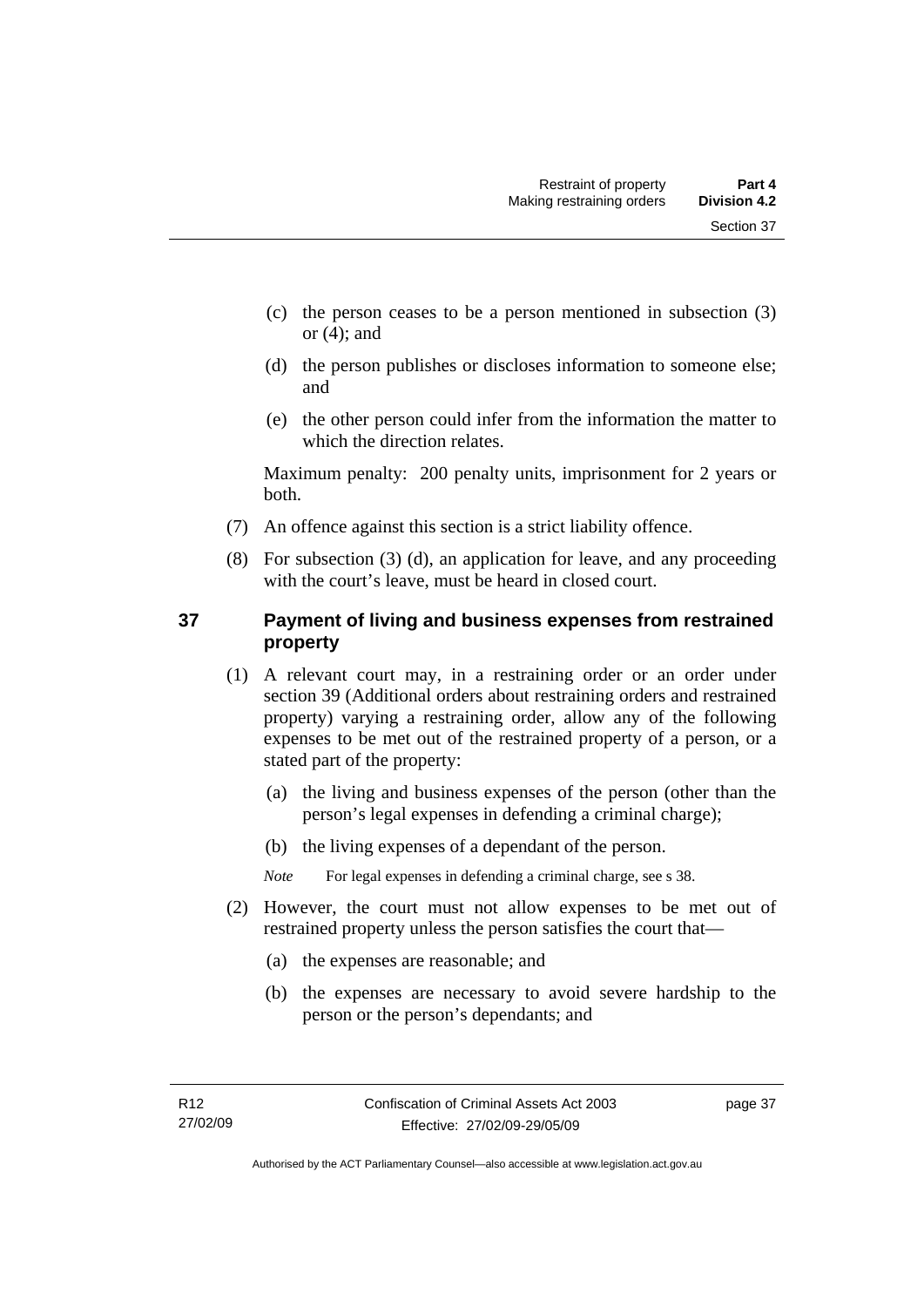- (c) the expenses cannot be met out of property of the person not subject to a restraining order; and
- (d) any property to be released from restraint for the expenses was lawfully acquired by the person, is not tainted property and does not have evidentiary value in any criminal proceeding.
- (3) A regulation may—
	- (a) prescribe matters to which the court may, must or must not have regard for subsection (2) (a) or (b); and
	- (b) prescribe, or make provision in relation to, the maximum amount of living or business expenses of a person that may be allowed (for a period or otherwise).
- (4) A regulation made for this section may apply, adopt or incorporate (with or without change) a provision of a law of the Commonwealth or a State, or an instrument, as in force from time to time.
	- *Note 1* The text of an applied, adopted or incorporated law or instrument, whether applied as in force from time to time or at a particular time, is taken to be a notifiable instrument if the operation of the Legislation Act, s 47 (5) or (6) is not disapplied (see s 47 (7)).
	- *Note 2* A notifiable instrument must be notified under the Legislation Act.
- (5) In this section:

*dependant*, of a person, means the person's domestic partner or a child of the person.

#### **38 Payment of certain legal expenses from restrained property**

 (1) A relevant court may, in a restraining order or an order under section 39 (Additional orders about restraining orders and restrained property) varying a restraining order, allow a person's legal expenses in defending a criminal charge to be met out of the restrained property of the person, or a stated part of the property.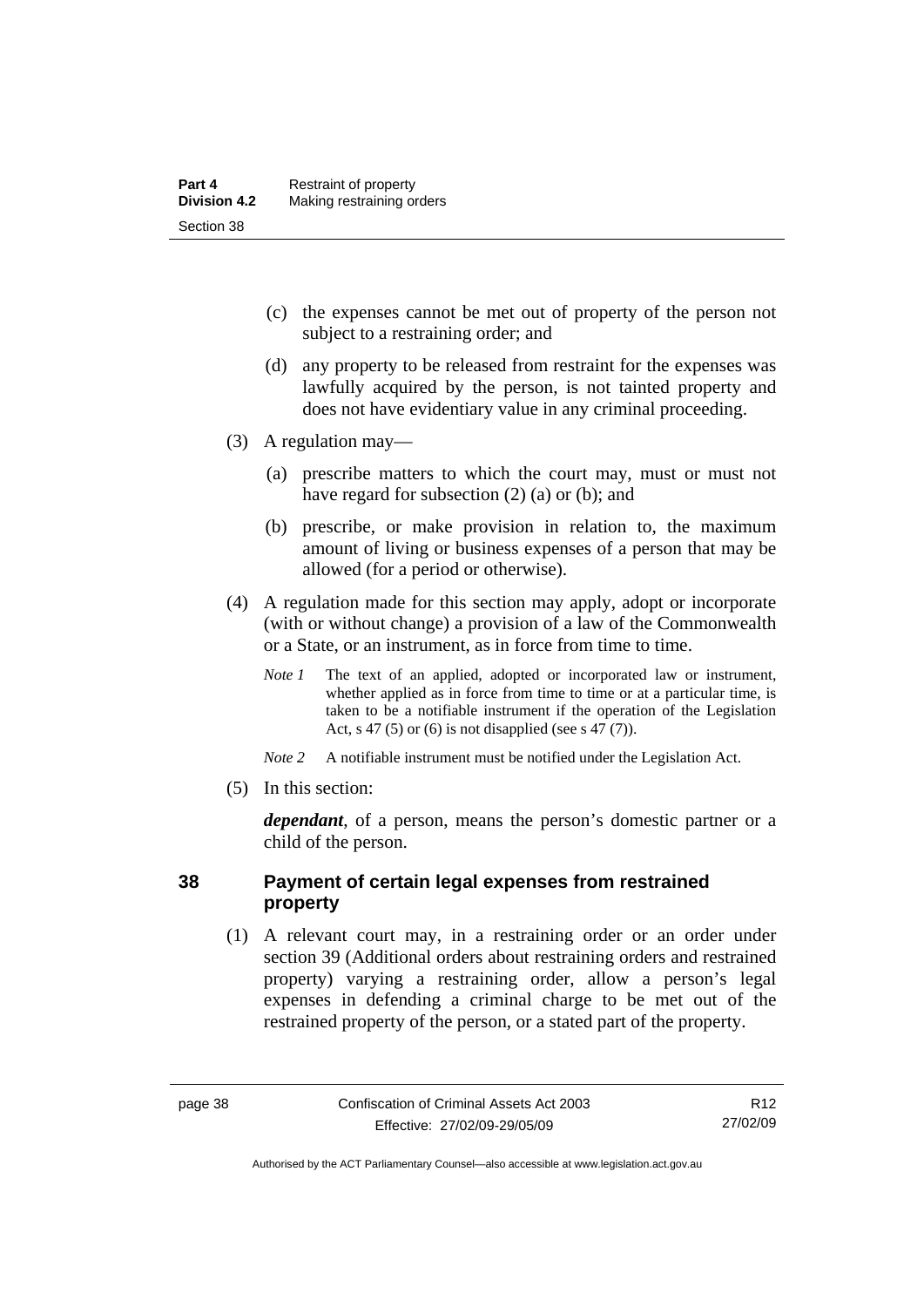- (2) However, the court must not allow the legal expenses to be met out of restrained property unless—
	- (a) the person applies for an order for the legal expenses to be met out of restrained property; and
	- (b) the application is supported by an affidavit of the person setting out all of the person's interests in property, including any property of the person outside Australia, and the person's liabilities; and
	- (c) the court is satisfied that—
		- (i) the affidavit is a true statement of the person's interests in property and the person's liabilities; and
		- (ii) the person has taken all reasonable steps to bring any property outside Australia within the jurisdiction of the court; and
		- (iii) the legal expenses cannot be met out of property of the person not subject to a restraining order; and
		- (iv) any property to be released from restraint for the expenses was lawfully acquired by the person, is not tainted property and does not have evidentiary value in any criminal proceeding.
- (3) If the court makes or varies a restraining order that allows the legal expenses to be met out of restrained property, the court must include in the order conditions ensuring that—
	- (a) restrained property is used only to meet legal fees, disbursements and out-of-pocket expenses incurred by the person in defending the criminal charge; and
	- (b) all legal fees, disbursements and out-of-pocket expenses are properly and reasonably incurred by the person; and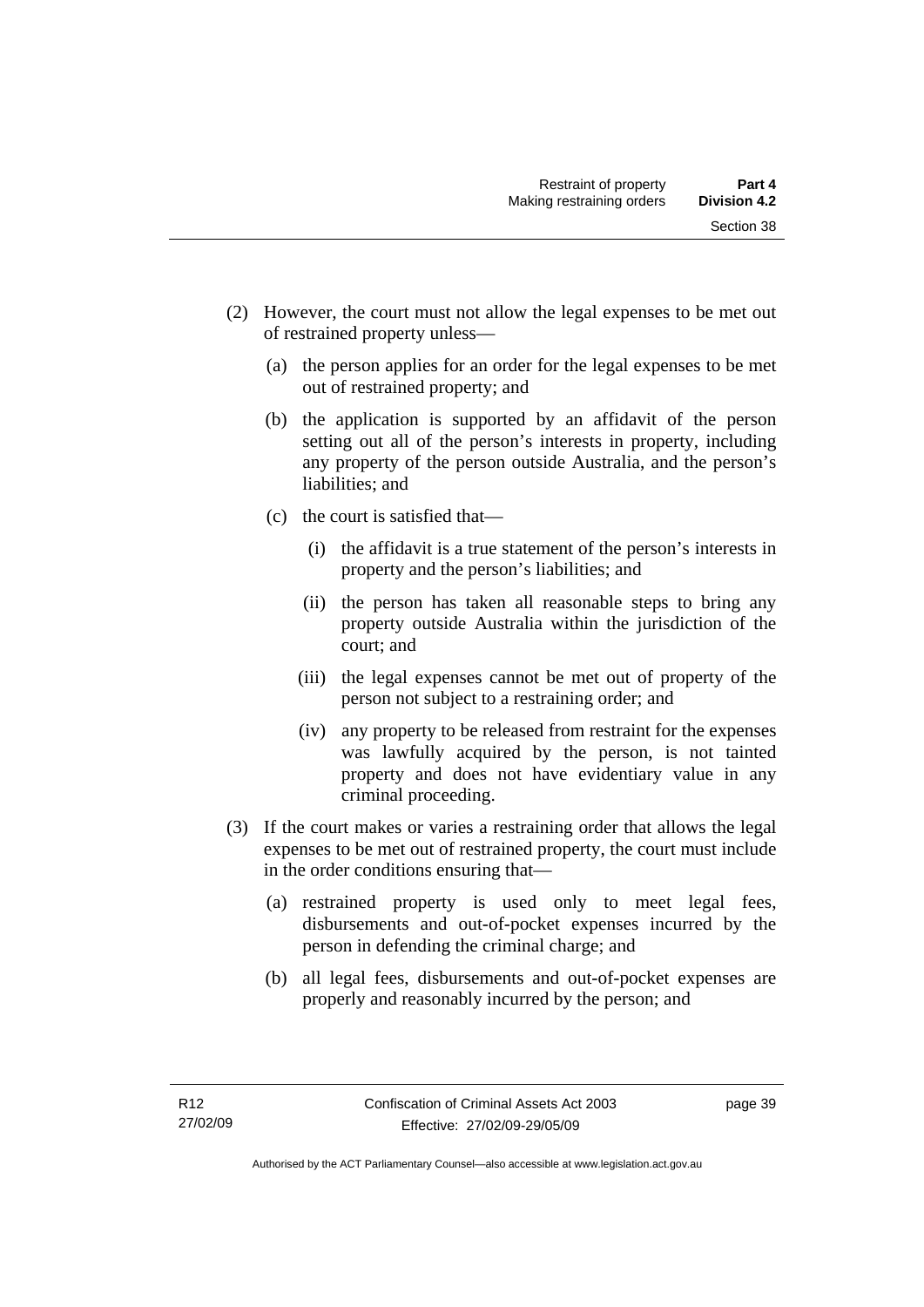(c) all legal fees are calculated in accordance with the scale of costs for criminal matters determined by the legal aid commission in accordance with the *Legal Aid Act 1977*, section 32 (5), (6) and (7).

## **39 Additional orders about restraining orders and restrained property**

 (1) A relevant court may, when it makes a restraining order or at any later time before the order ends, make any additional order that the court considers appropriate in relation to the restraining order or restrained property (other than an order mentioned in subsection  $(2)$ ).

#### **Examples of additional orders**

- 1 an order varying the property subject to the restraining order (other than an order excluding property from the restraining order)
- 2 an order authorising the disposal of the property subject to the restraining order to satisfy a penalty order
- 3 an order varying any condition to which the restraining order is subject.
- 4 an order that living or business expenses of a person, or legal expenses of a person to defend a criminal charge, be met out of restrained property
- 5 an order for the carrying out of any undertaking about the payment of damages or costs given by the Territory in relation to the making or operation of the restraining order
- 6 an order for the examination of anyone before the court, or an officer of the court, about the affairs (including the nature and location of any property) of the owner of restrained property or of the offender
- 7 an order for the examination of anyone before the court, or an officer of the court, about any property that may be tainted property
- 8 an order directing the owner of the restrained property or anyone else to give to a stated person, within a stated period, a sworn statement about stated particulars of the restrained property
- 9 an order directing the registrar-general not to register any instrument affecting restrained property except in accordance with the order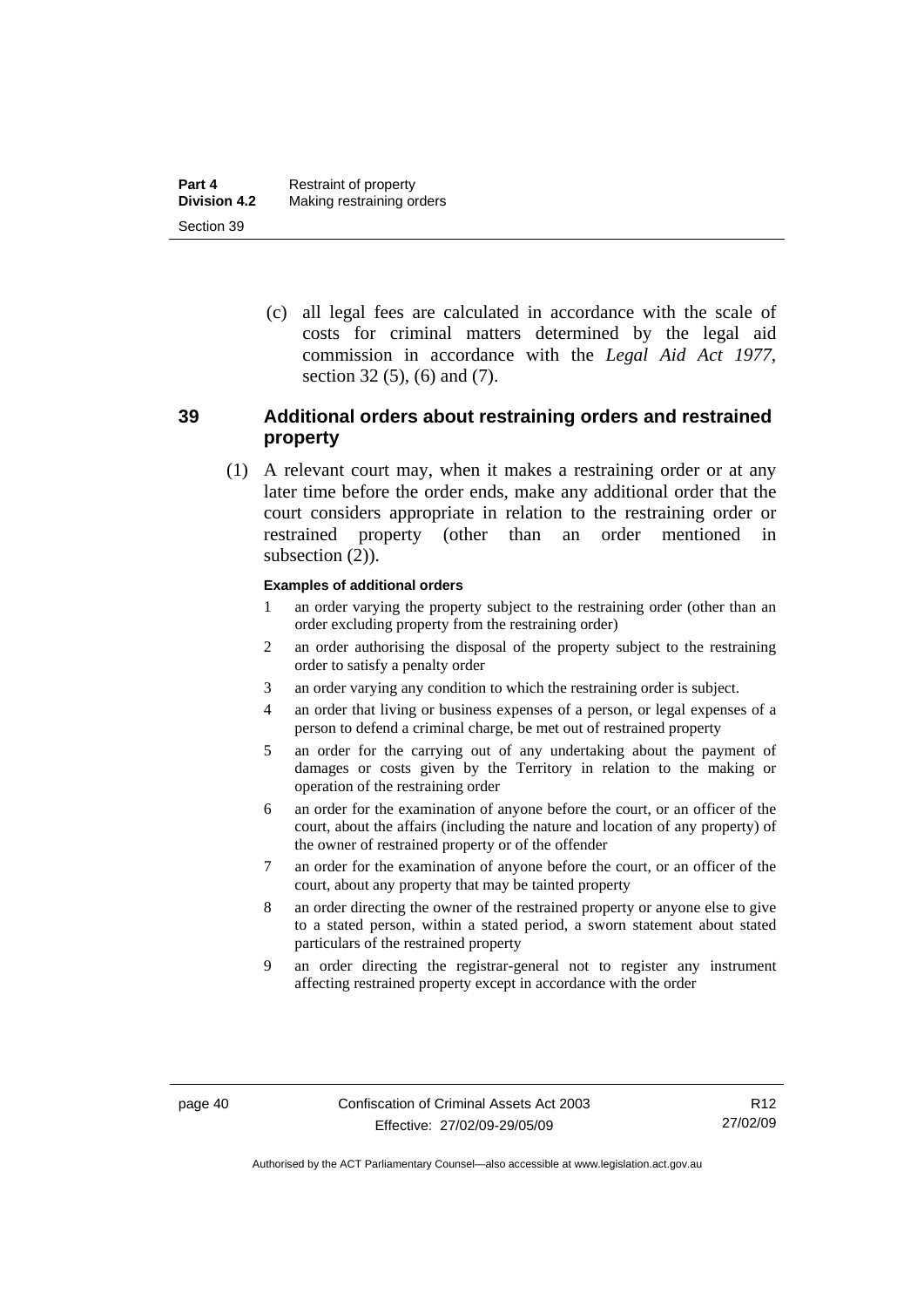- 10 an order directing the owner of restrained property or anyone else to do anything necessary or convenient to be done to allow the public trustee to take control of the property in accordance with the restraining order, including anything necessary or convenient to be done to bring the property within the jurisdiction
- 11 if the restraining order directs the public trustee to take control of property, an order regulating how the public trustee may exercise functions under the restraining order or an order deciding any question about the property
- *Note 1* For general provisions about additional orders under this section (which is a confiscation proceeding—see s 236), see pt 14.
- *Note 2* An example is part of the Act, is not exhaustive and may extend, but does not limit, the meaning of the provision in which it appears (see Legislation Act, s 126 and s 132).
- (2) However, the court must not make any of the following orders under subsection (1):
	- (a) an order revoking or otherwise ending a restraining order;
	- (b) an order for the extension of the period a restraining order is to remain in force;
	- (c) an order for the exclusion of property from a restraining order.
	- *Note 1* For the revocation of a restraining order, see s 43 and s 44.
	- *Note* 2 For the extension of the operation of a restraining order, see s 49.
	- *Note 3* For the exclusion of property from a restraining order, see pt 6.
- (3) Also, the court must not make an order that living or business expenses of a person, or legal expenses of a person to defend a criminal charge, be met out of restrained property unless the order is made in accordance with section 37 or section 38 (as appropriate).
- (4) If the DPP proposes to oppose an application by a person under this section for an additional order, the DPP must give the applicant, and anyone else to whom notice of the application was given, written notice of the grounds on which the application will be opposed.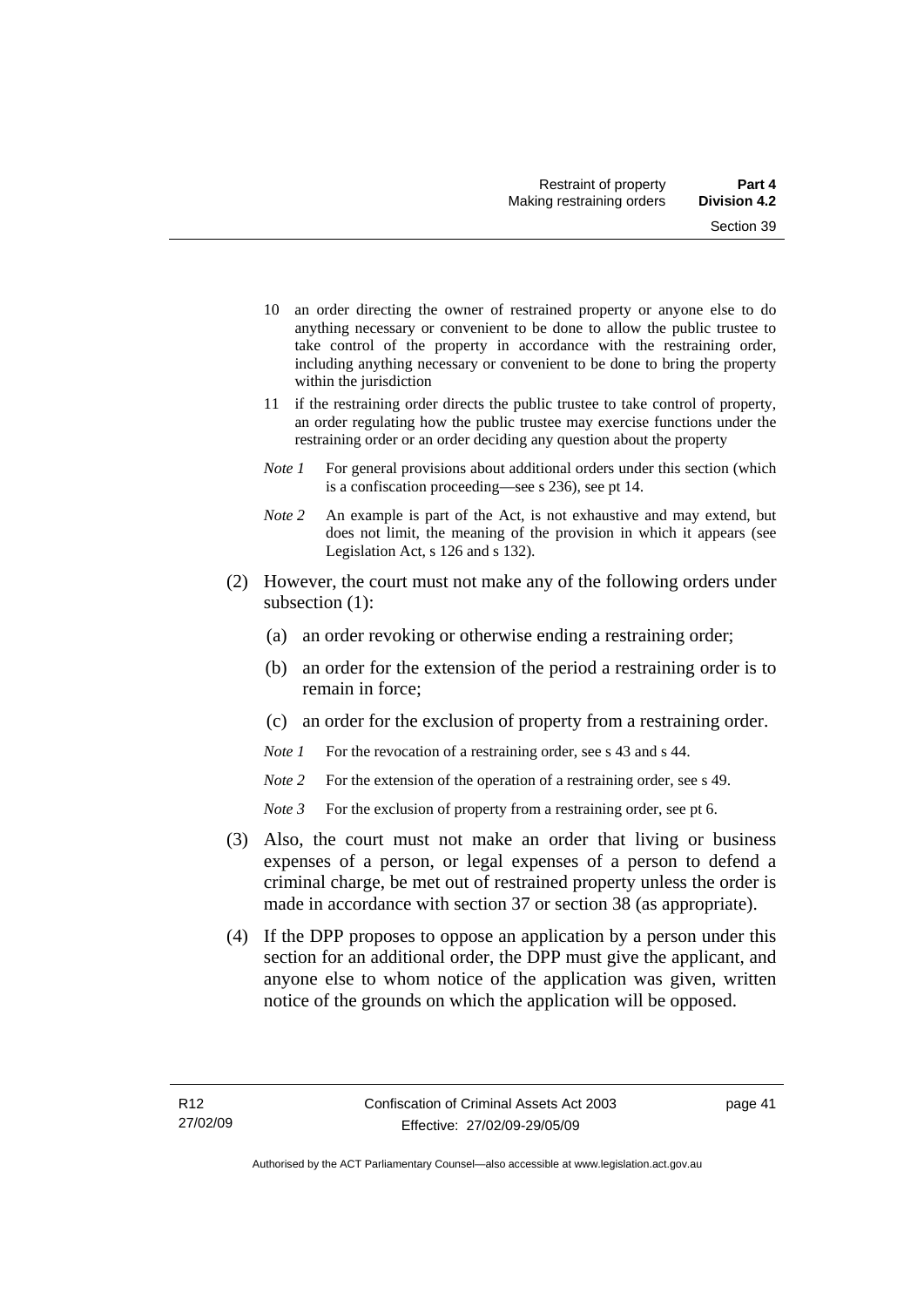(5) To remove any doubt, an additional order under this section does not end only because the restraining order ends or the property to which the additional order relates ceases to be restrained property.

#### **40 Contravention of additional orders under s 39**

A person commits an offence if—

- (a) a relevant court makes an additional order under section 39; and
- (b) the person has notice of the order (whether by being given a copy of the order or otherwise); and
- (c) the person contravenes the order.

Maximum penalty: 200 penalty units, imprisonment for 2 years or both.

# **Division 4.3 Duration of restraining orders**

## **41 Meaning of** *forfeiture or penalty application* **for div 4.3**

In this division:

*forfeiture or penalty application* means an application for a forfeiture order or a penalty order.

## **42 Restraining orders generally not time limited**

A restraining order operates (or continues to operate) until it ends under this division (including in accordance with an order under section 49 (Extension of time for restraining orders)).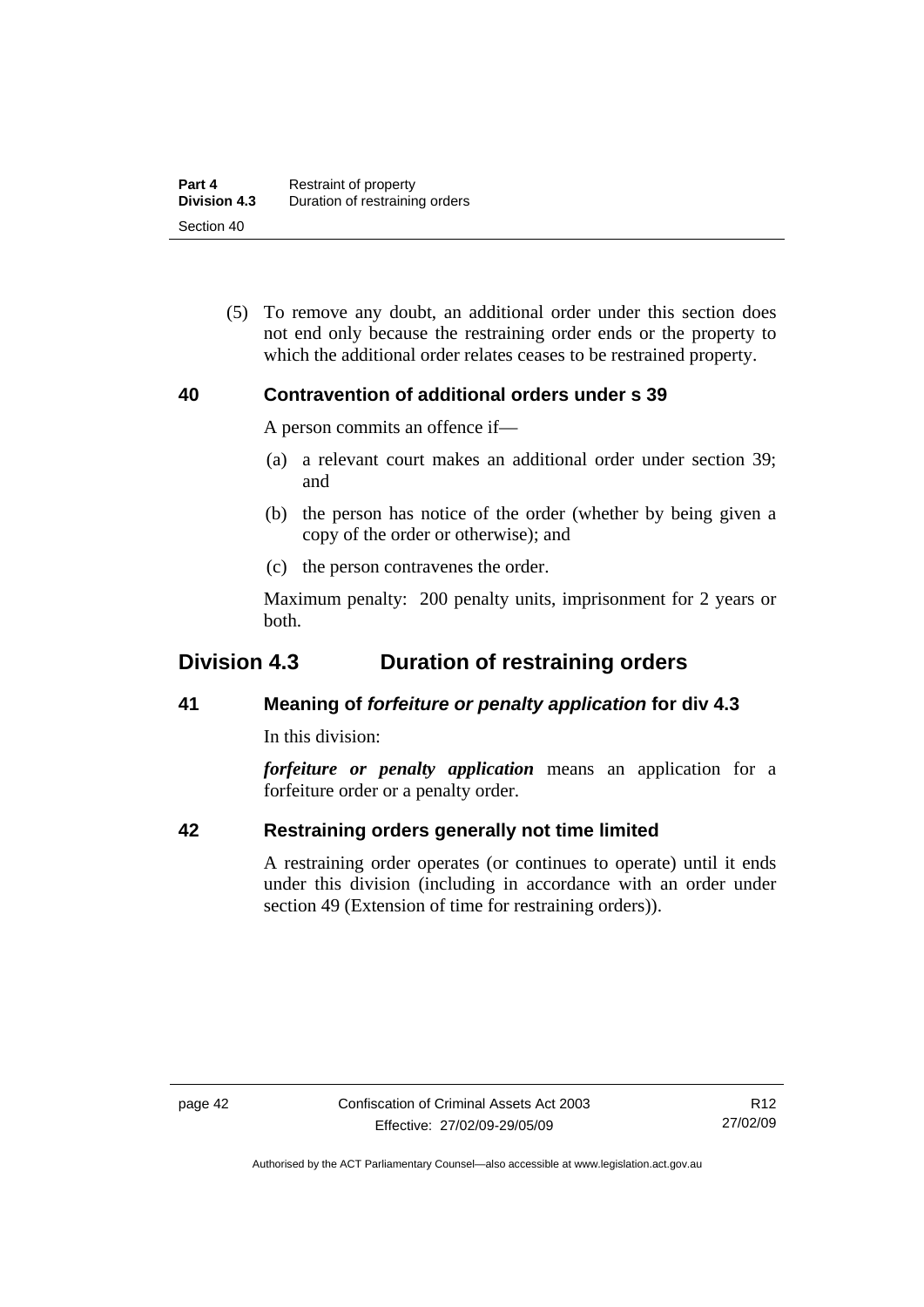### **43 Revocation or variation of restraining orders made without notice of application**

- (1) A person with an interest in restrained property may apply to the court that made the restraining order for the revocation, by order, of the restraining order if the DPP did not give the person notice of the application for the order.
- (2) The court must not make an order revoking the restraining order unless it is satisfied that there were not and are no longer, or there are no longer, sufficient grounds for making the order.
- (3) However, if the DPP has told the court that the restraining order applies to property that has evidentiary value in a criminal proceeding, the court must not revoke the restraining order without the DPP's agreement but may, by order, vary the restraining order to exclude any part of the property that the DPP has told the court does not have evidentiary value.
- (4) If the DPP proposes to oppose an application by a person under this section for the revocation of a restraining order, the DPP must give the applicant, and anyone else to whom notice of the application was given, written notice of the grounds on which the application will be opposed.

## **44 Revocation or variation of restraining orders if security or undertakings given**

- (1) The owner of restrained property may apply to the court that made the restraining order for the restraining order to be revoked or varied, by order, under this section.
- (2) The court must not make an order revoking the restraining order unless the DPP has told the court that the owner has given—
	- (a) security satisfactory to the DPP to the value estimated by the DPP of any order that may be sought under this Act in relation to the offence in relation to which the order was made (and any related offence); or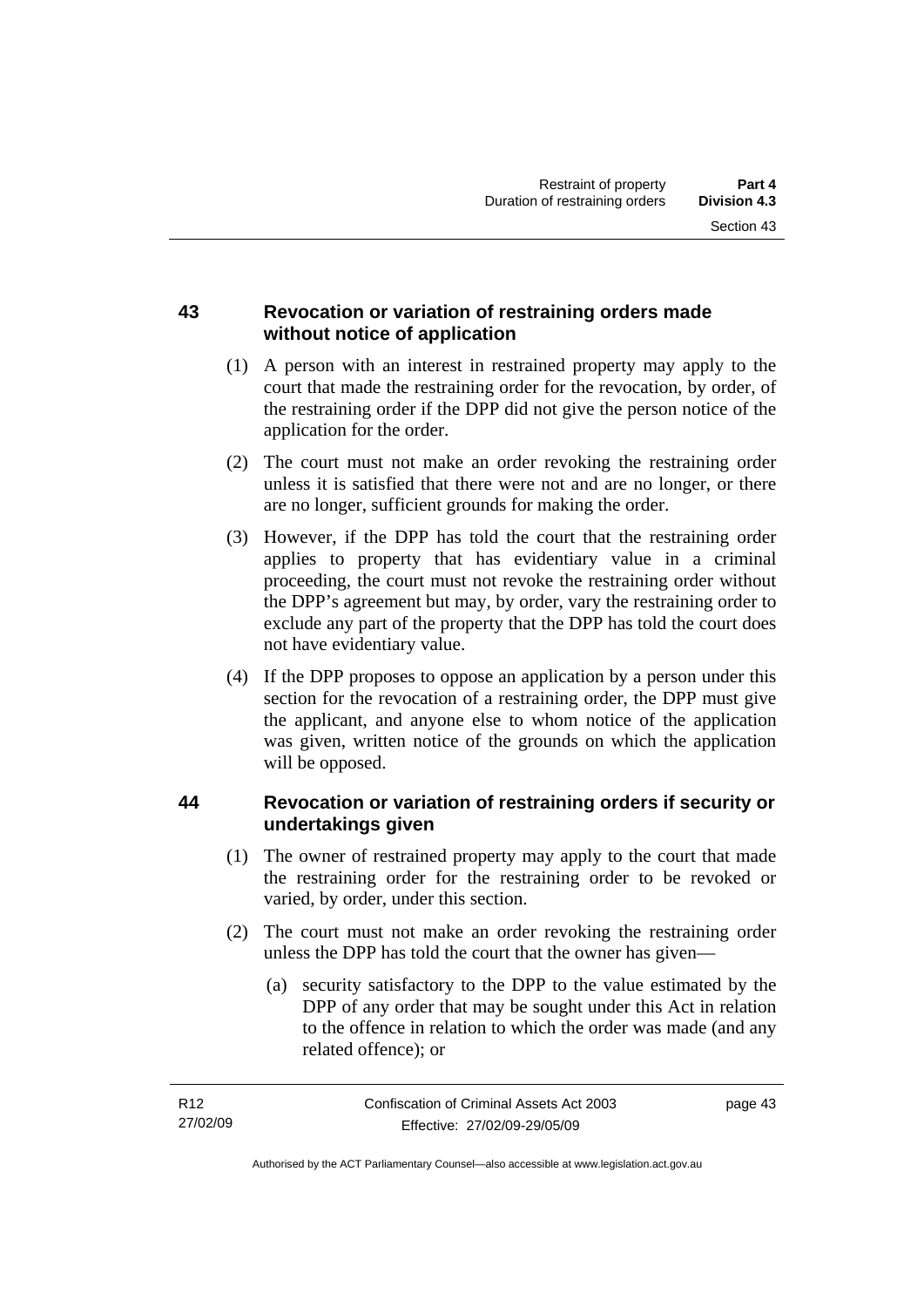- (b) an undertaking satisfactory to the DPP about the restrained property.
- (3) However, if the owner can only give security or an undertaking that partly satisfies the DPP, the court may, by order, vary the restraining order to exclude particular property in relation to which the DPP has told the court that satisfactory security or a satisfactory undertaking has been given.
- (4) Also, if the DPP has told the court that the restraining order applies to property that has evidentiary value in a criminal proceeding, the court must not revoke the restraining order without the DPP's agreement but may, by order, vary the restraining order to exclude any part of the property that the DPP has told the court does not have evidentiary value.
- (5) If the DPP proposes to oppose an application by a person under this section for the revocation of a restraining order, the DPP must give the applicant, and anyone else to whom notice of the application was given, written notice of the grounds on which the application will be opposed.
- (6) The court may order that the revocation or variation of a restraining order under this section takes effect at a stated time or on the happening of a stated event.

#### **45 When restraining order over particular property ends**

- (1) A restraining order over particular property ends—
	- (a) if the restraining order stops applying to the property in accordance with an order under this Act (for example, an exclusion order); or
	- (b) if the property is forfeited under this Act—when the property vests in law in the Territory and the public trustee takes control of the property; or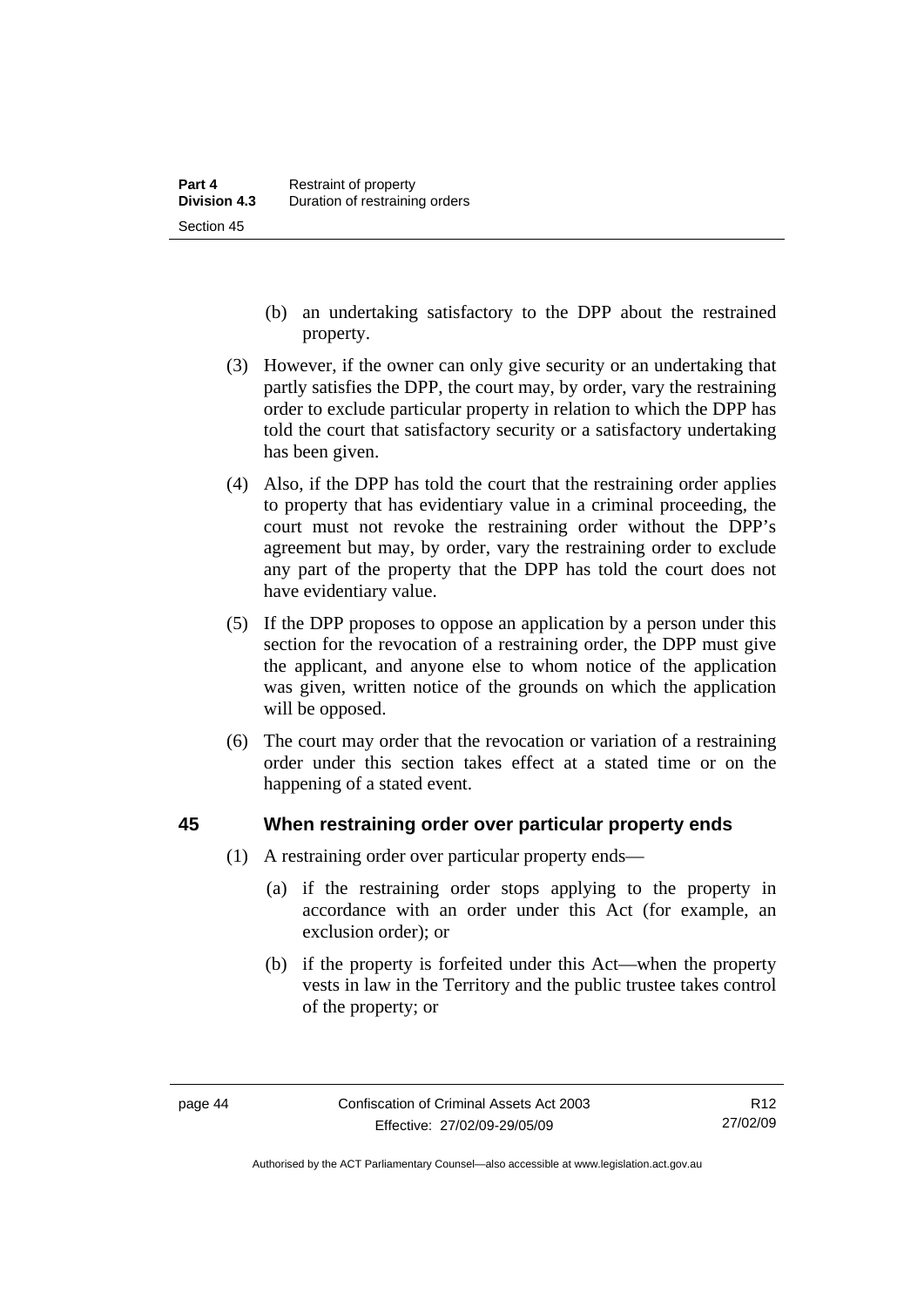- (c) if the property is disposed of by the public trustee to satisfy a penalty order; or
- (d) when the restraining order ends under this division.
- *Note 1* On forfeiture, restrained property vests in the Territory. However, registrable property does not vest in law in the Territory until the Territory's interest is registered in the appropriate register. Until then, it is vested in equity in the Territory (see s 109 and s 110).
- *Note 2* An example is part of the Act, is not exhaustive and may extend, but does not limit, the meaning of the provision in which it appears (see Legislation Act, s 126 and s 132).
- (2) To remove any doubt, the ending of a restraining order over particular property does not affect the operation of the restraining order in relation to other property restrained under the order.

*Note* For the meaning of *in relation to*, see dict.

#### **46 When unclaimed tainted property restraining order ends**

- (1) An unclaimed tainted property restraining order over property ends if—
	- (a) the restraining order stops applying to the property in accordance with an order under this Act (for example, an exclusion order); or
	- (b) the automatic forfeiture of the property is fully satisfied.
	- *Note 1* For the meaning of *fully satisfied*, see dict.
	- *Note 2* An example is part of the Act, is not exhaustive and may extend, but does not limit, the meaning of the provision in which it appears (see Legislation Act, s 126 and s 132).
- (2) If a person claims an interest in the property to which the unclaimed tainted property restraining order applies, the order does not cease to be an unclaimed tainted property restraining order, or cease to apply to the property, only because of the making of the claim.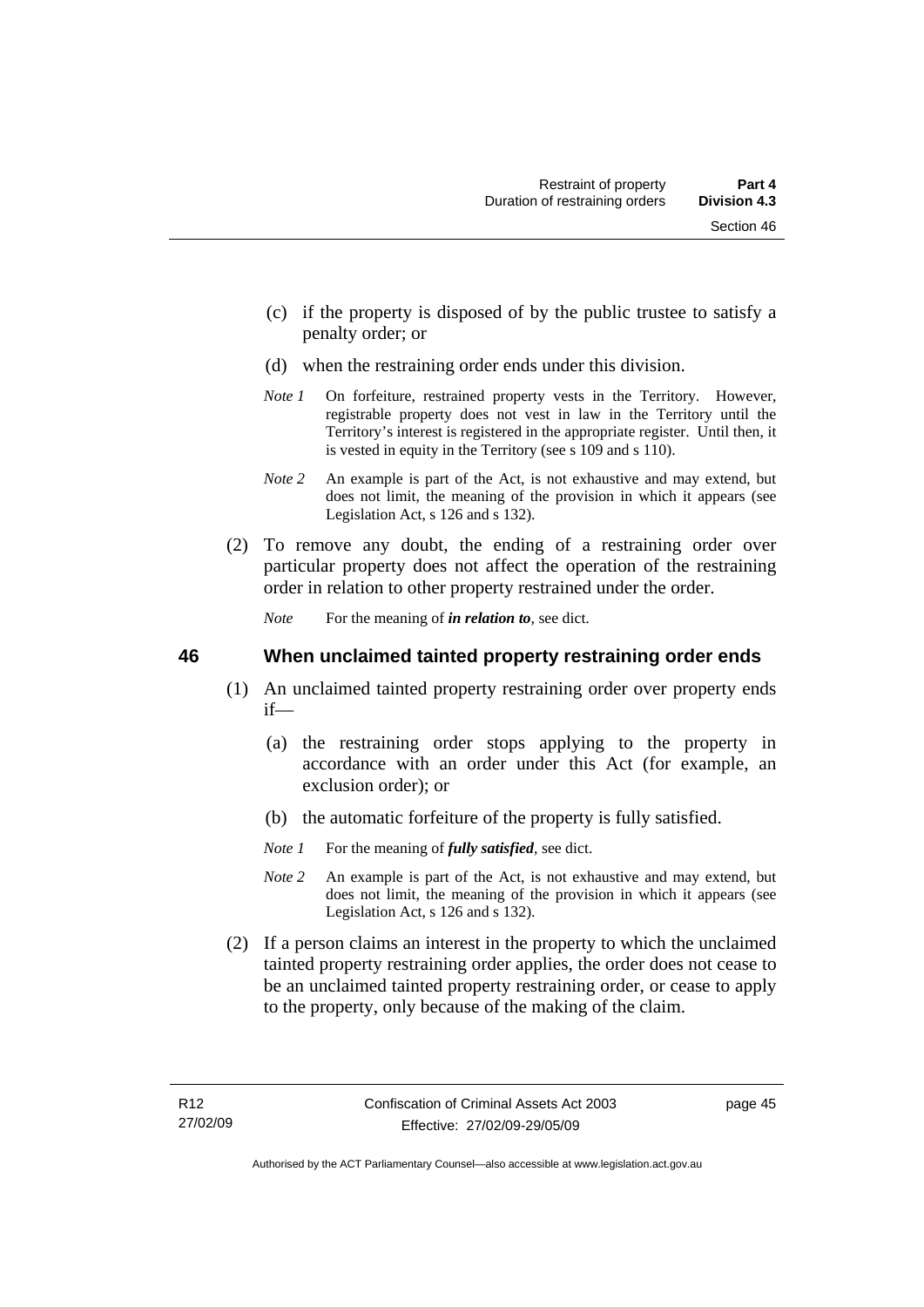(3) The relevant court may, on the application of the DPP while the order is in force, order that the restraining order is to end earlier than otherwise provided for by this section.

## **U** 47 When restraining order ends—ordinary indictable **offences**

- (1) This section applies to an offender over whose property a restraining order has been made in relation to an ordinary indictable offence.
- (2) However, this section does not apply if the restraining order was also given in relation to a related serious offence, or is varied to apply to a related serious offence.
- (3) The restraining order ends for the circumstances stated in table 47, column 2 at the time indicated for those circumstances in column 3.
	- *Note 1* The restraining order may continue to operate in relation to related ordinary indictable offences (see s (6)).
	- *Note* 2 For the ending of forfeiture and penalty orders for ordinary indictable offences, see—
		- s 56 (When conviction forfeiture order ends)
		- s 98 (When penalty order ends).
- (4) A reference in table 47 to a person being convicted of the offence mentioned in subsection (1) includes a reference to the person being convicted of a related offence instead of the offence mentioned in subsection  $(1)$ .
- (5) For table 47, items 4 and 6, if more than 1 forfeiture or penalty application is made within the period stated in the item, column 2, the restraining order ends at the latest time that it would end if any of those applications were the only forfeiture or penalty application made.
- (6) If, within the period stated in the restraining order under section 33 (2) (d) (Restraining order—contents), an indictment is presented against the offender for another ordinary indictable

R12 27/02/09

Authorised by the ACT Parliamentary Counsel—also accessible at www.legislation.act.gov.au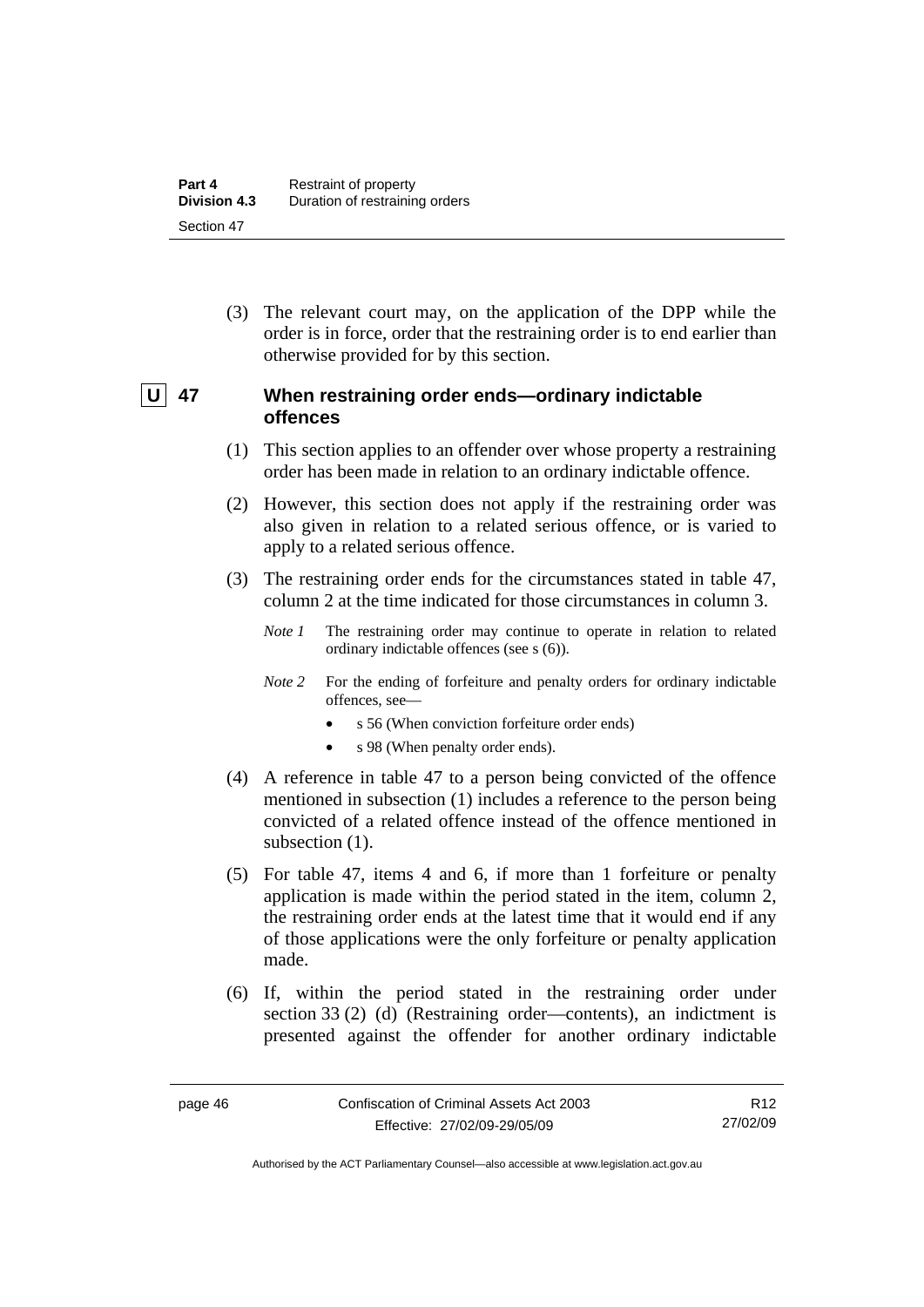offence or offences related to the offence mentioned in subsection (1) (the *primary offence*), the restraining order ends at the later of the following times:

- (a) the time that it would end if there were no related offences;
- (b) the latest time that it would end if—
	- (i) the related offence or any of the related offences, taken by itself, were the primary offence; and
	- (ii) there were no other offences in relation to which the restraining order had been made.
- *Note Indictment* is defined in the Legislation Act, dict, pt 1 as including an information. (See also that Act, dict, pt 1, def *present*.)
- (7) The relevant court may, on the application of the DPP while the order is in force, order that the restraining order is to end earlier than otherwise provided for by this section.

| column 1 | column 2                                                                                                                                                                                                        | column 3                                                                     |
|----------|-----------------------------------------------------------------------------------------------------------------------------------------------------------------------------------------------------------------|------------------------------------------------------------------------------|
| item     | circumstances                                                                                                                                                                                                   | when restraining order<br>ends                                               |
| 1        | an indictment is not presented against the<br>offender for the offence before the end of<br>the period stated in the restraining order<br>under section $33(2)(d)$                                              | end of the period stated in<br>the restraining order under<br>that paragraph |
| 2        | an indictment is presented against the<br>offender for the offence before the end of<br>the period stated in the restraining order<br>under section 33 $(2)$ (d), but the offender is<br>cleared of the offence | when the offender is cleared<br>of the offence                               |
| 3        | the offender is convicted of the offence, the<br>restraining order is made before the<br>conviction, and no forfeiture or penalty<br>application is made within 6 months after<br>the day of the conviction     | end of the 6 month period                                                    |

**Table 47 Ending of restraining orders—ordinary indictable offences**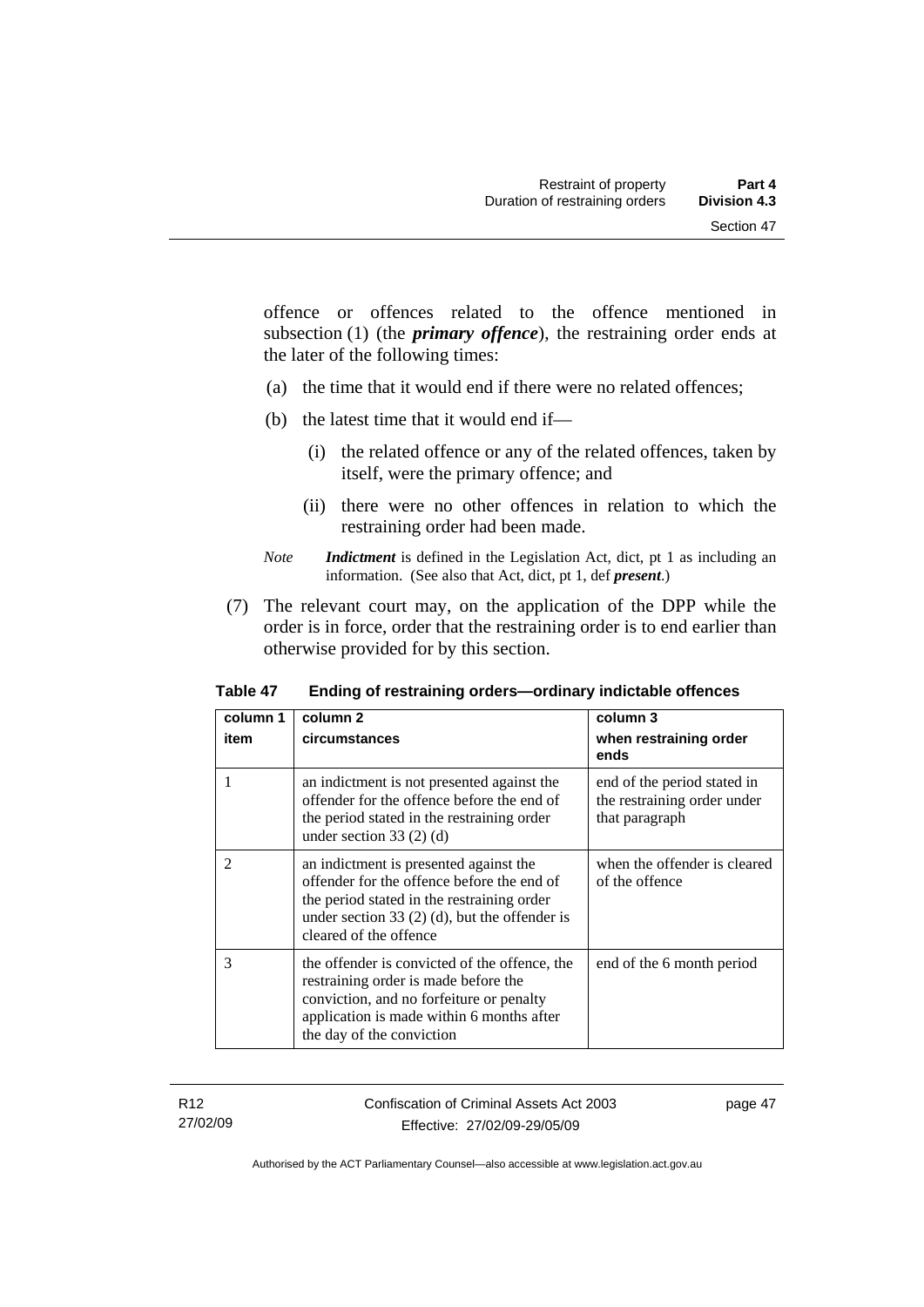#### **Part 4 Restraint of property Division 4.3** Duration of restraining orders Section 47

| column 1 | column <sub>2</sub>                                                                                                                                                                                                                                | column 3                                                                                                                               |
|----------|----------------------------------------------------------------------------------------------------------------------------------------------------------------------------------------------------------------------------------------------------|----------------------------------------------------------------------------------------------------------------------------------------|
| item     | circumstances                                                                                                                                                                                                                                      | when restraining order<br>ends                                                                                                         |
| 4        | the offender is convicted of the offence, the<br>restraining order is made before the<br>conviction, and a forfeiture or penalty<br>application is made within 6 months after<br>the day of the conviction                                         | at or after the finalisation of<br>the proceeding in relation to<br>the application, as follows:                                       |
|          |                                                                                                                                                                                                                                                    | (a) if no forfeiture order or<br>penalty order is in force<br>at the finalisation of the<br>proceeding—at that<br>time;                |
|          |                                                                                                                                                                                                                                                    | (b) if a forfeiture order or<br>penalty order is in force<br>at that time—when the<br>forfeiture order or<br>penalty order ends        |
| 5        | the offender is convicted of the offence, the<br>restraining order is made on the same day<br>as, or after, the conviction, and no forfeiture<br>or penalty application is made within<br>6 months after the day the restraining order<br>was made | end of the 6 month period                                                                                                              |
| 6        | the offender is convicted of the offence, the<br>restraining order is made on the same day<br>as, or after, the conviction, and a forfeiture<br>or penalty application is made within<br>6 months after the day the restraining order<br>was made  | at or after the finalisation of<br>the proceeding in relation to<br>the application, as follows:                                       |
|          |                                                                                                                                                                                                                                                    | (a) if no forfeiture order or<br>penalty order is in force<br>at the time of the<br>finalisation of the<br>proceeding-at that<br>time; |
|          |                                                                                                                                                                                                                                                    | (b) if a forfeiture order or<br>penalty order is in force<br>at that time—when the<br>forfeiture order or<br>penalty order ends        |

page 48 Confiscation of Criminal Assets Act 2003 Effective: 27/02/09-29/05/09

R12 27/02/09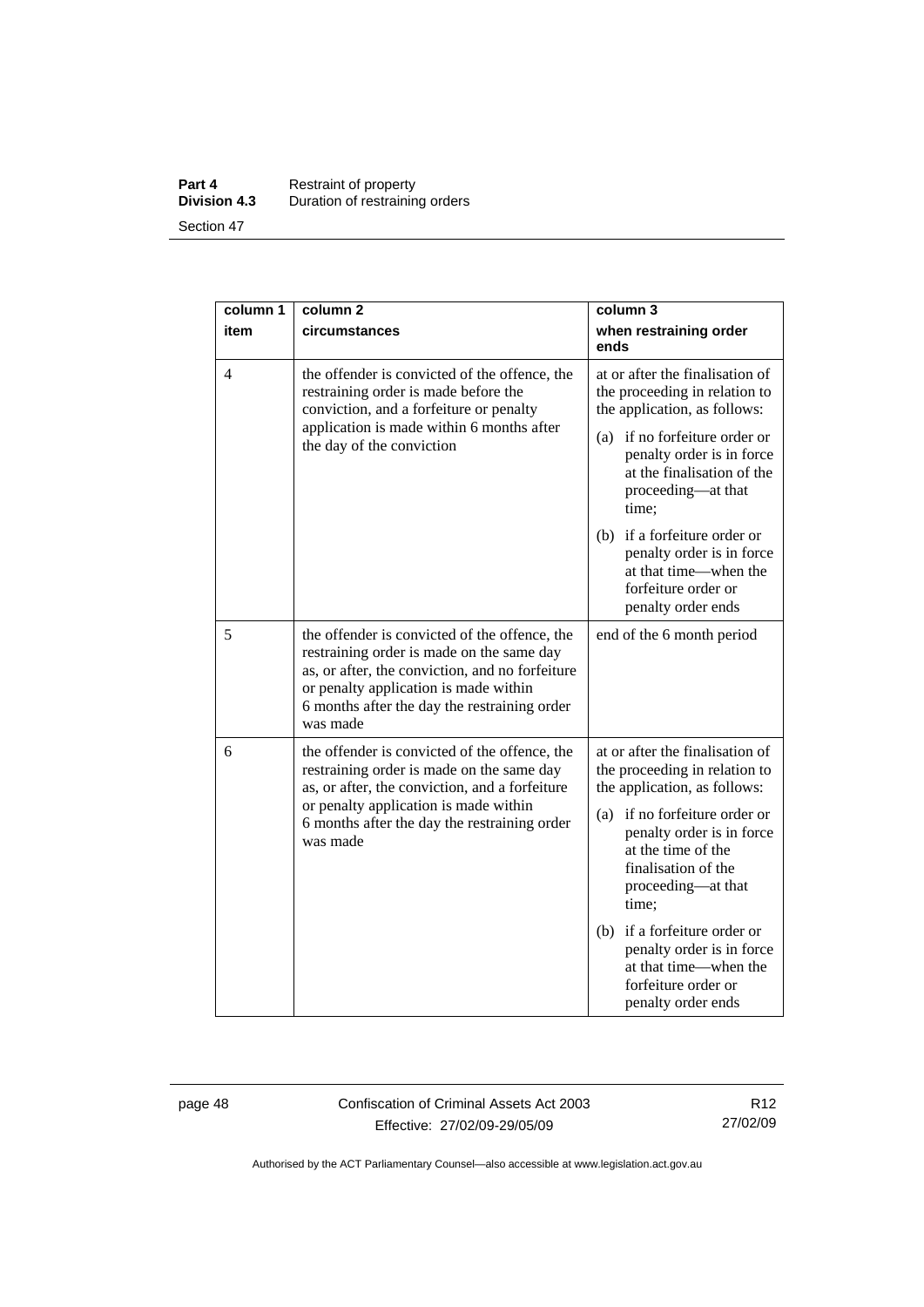#### **U 48 When restraining order ends—serious offences**

- (1) This section applies to an offender over whose property a restraining order has been made in relation to a serious offence.
- (2) The restraining order ends for the circumstances stated in table 48, column 2 at the time indicated for those circumstances in column 3.
	- *Note 1* The restraining order may continue to operate in relation to related serious offences (see s (5)).
	- *Note 2* For the ending of forfeiture and penalty orders for serious offences, see—
		- s 56 (When conviction forfeiture order ends)
		- s 71 (When civil forfeiture order ends)
		- s 98 (When penalty order ends).

*Note* 3 For the ending of automatic forfeiture for serious offences, see s 61.

- (3) A reference in table 48 to a person being convicted of the offence mentioned in subsection (1) includes a reference to the person being convicted of a related offence instead of the offence mentioned in subsection  $(1)$ .
- (4) For table 48, item 4, if more than 1 forfeiture or penalty application is made before the restraining order ends under item 1, 2 or 3, the restraining order ends at the latest time that it would end if any of those applications were the only forfeiture or penalty application made.
- (5) If, within the period stated in the restraining order under section 33 (2) (d) (Restraining order—contents), an indictment is presented against the offender for another offence or offences related to the offence mentioned in subsection (1) (the *primary offence*), the restraining order ends at the later of the following times:
	- (a) the time that it would end under this section if there were no related offences;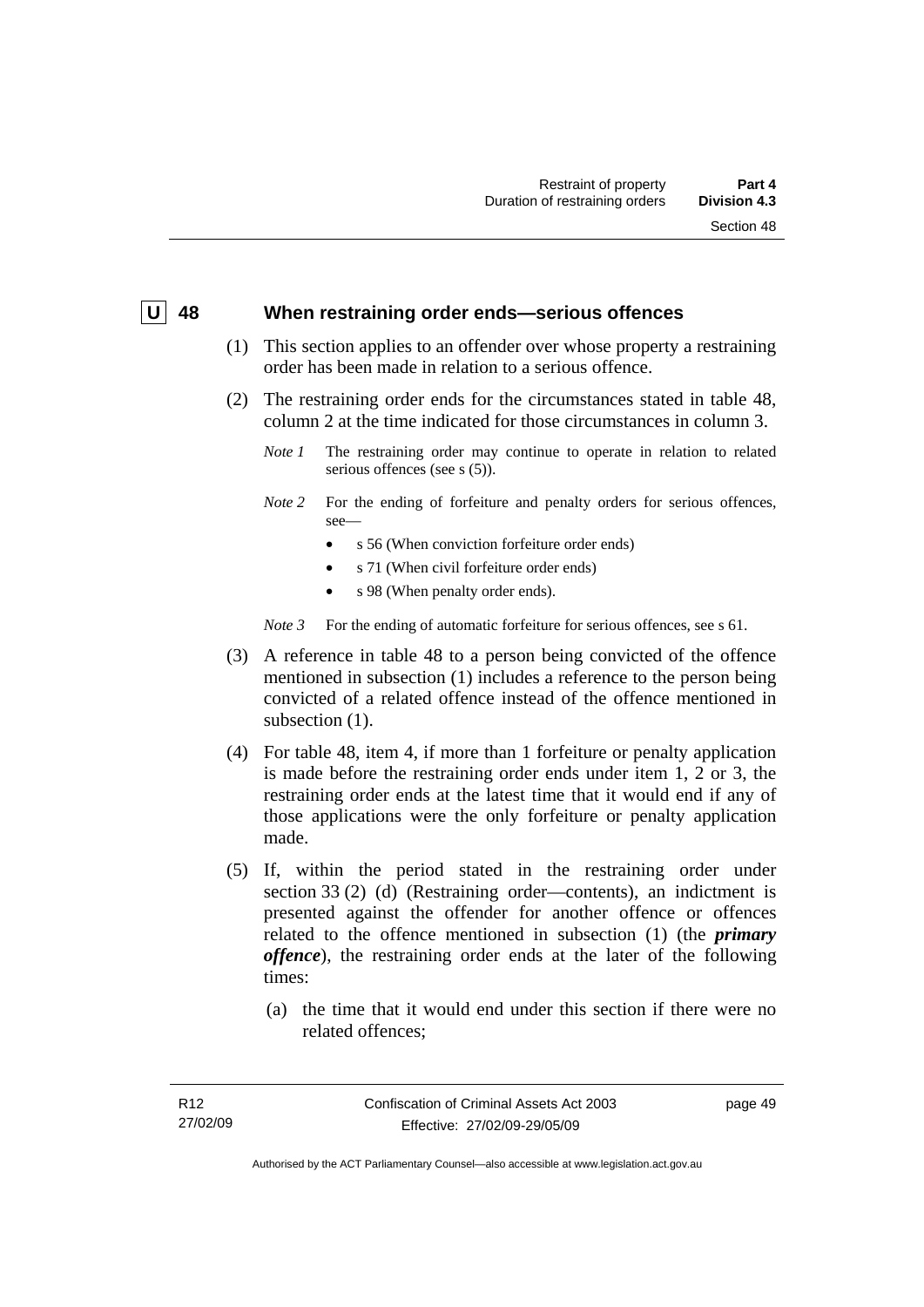- (b) the latest time that it would end under this section or section 47 (When restraining order ends—ordinary indictable offences) if—
	- (i) the related offence or any of the related offences, taken by itself, were the primary offence; and
	- (ii) there were no other offences in relation to which the restraining order had been made.
- *Note Indictment* is defined in the Legislation Act, dict, pt 1 as including an information. (See also that Act, dict, pt 1, def *present*.)
- (6) The relevant court may, on the application of the DPP while the order is in force, order that a restraining order ends earlier than otherwise provided for by this section.

| column 1       | column <sub>2</sub>                                                                                                                                                                                                                                                                     | column 3                                                                                                                                     |
|----------------|-----------------------------------------------------------------------------------------------------------------------------------------------------------------------------------------------------------------------------------------------------------------------------------------|----------------------------------------------------------------------------------------------------------------------------------------------|
| item           | circumstances                                                                                                                                                                                                                                                                           | when restraining order ends                                                                                                                  |
|                | an indictment is not presented<br>against the offender for the offence,<br>or a forfeiture or penalty application<br>is not made, before the end of the<br>period stated in the restraining order<br>under section $33(2)(d)$                                                           | end of the period stated in the<br>restraining order under that<br>paragraph                                                                 |
| $\mathfrak{D}$ | the offender is cleared or convicted<br>of the offence, the restraining order<br>is made before the offender is<br>cleared or convicted of the offence.<br>and no forfeiture or penalty<br>application is made within 6 months<br>after the day the offender is cleared<br>or convicted | the later of whichever of the<br>following events applies:<br>(a) end of the 6 month period;<br>when the automatic<br>(b)<br>forfeiture ends |

**Table 48 Ending of restraining orders—serious offences**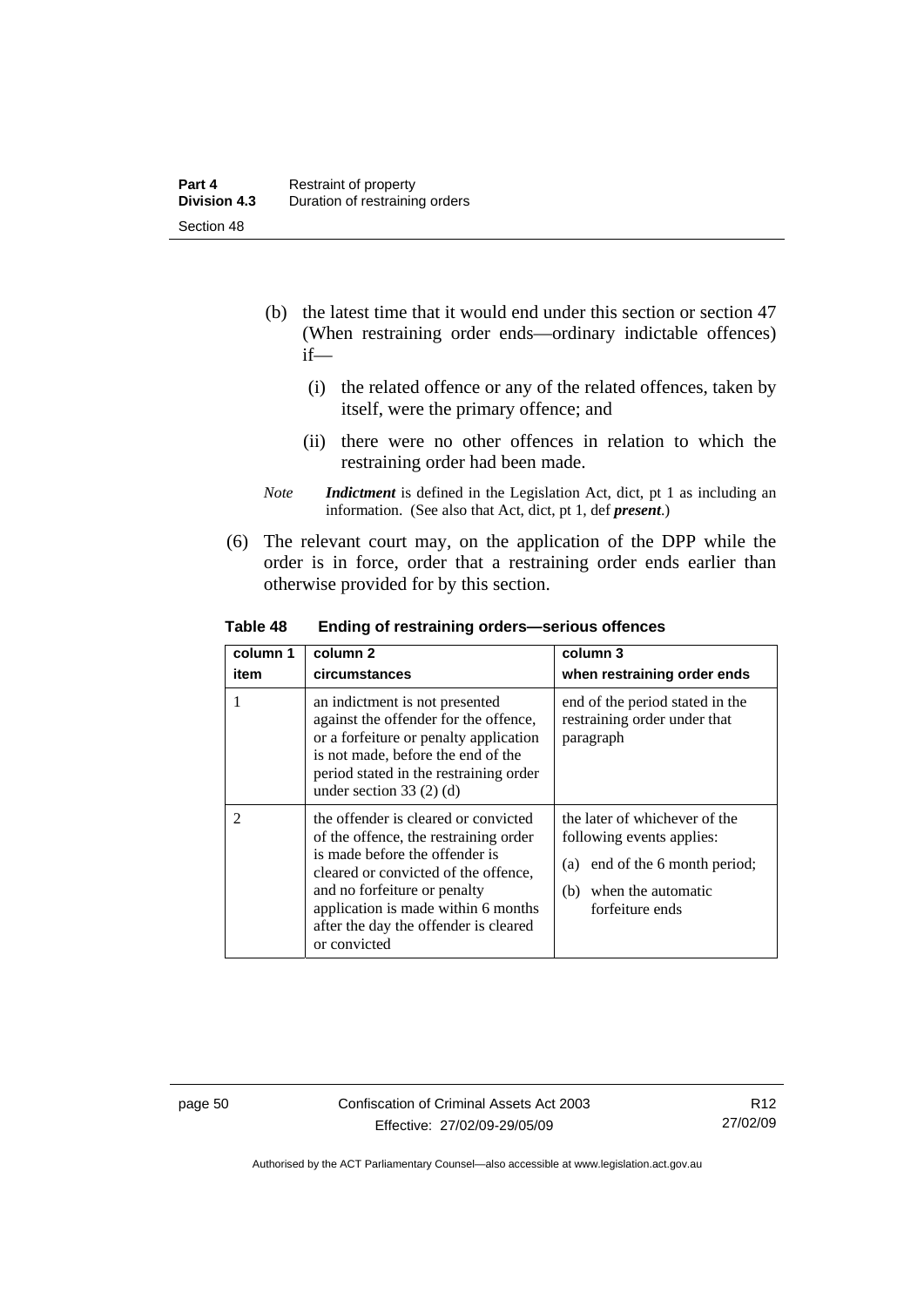| column 1<br>item | column <sub>2</sub><br>circumstances                                                                                                                                                                                                                                                                           | column $3$<br>when restraining order ends                                                                                                               |
|------------------|----------------------------------------------------------------------------------------------------------------------------------------------------------------------------------------------------------------------------------------------------------------------------------------------------------------|---------------------------------------------------------------------------------------------------------------------------------------------------------|
| 3                | the offender is cleared or convicted<br>of the offence, the restraining order<br>is made on the same day as, or after,<br>the offender is cleared or convicted<br>of the offence, and no forfeiture or<br>penalty application is made within<br>6 months after the day the offender<br>is cleared or convicted | the later of whichever of the<br>following events applies:<br>(a) end of the 6 month period;<br>when the automatic<br>(b)<br>forfeiture ends            |
| 4                | a forfeiture or penalty application is<br>made before the restraining order<br>ends under item 1, 2 or 3                                                                                                                                                                                                       | the later of whichever of the<br>following events applies on or<br>after the finalisation of the<br>proceeding in relation to the<br>application:       |
|                  |                                                                                                                                                                                                                                                                                                                | (a) if no forfeiture order or<br>penalty order is in force at<br>the time of the finalisation<br>of the proceeding—when<br>the proceeding is finalised; |
|                  |                                                                                                                                                                                                                                                                                                                | (b) if a forfeiture order or<br>penalty order is in force at<br>that time—when the order<br>ends:                                                       |
|                  |                                                                                                                                                                                                                                                                                                                | if the offender has been<br>(c)<br>convicted of the offence-<br>when the automatic<br>forfeiture ends                                                   |

# **U 49 Extension of time for restraining orders**

 (1) This section applies to an offender over whose property a restraining order is or has been in force in relation to the commission (or the alleged commission) of an indictable offence, despite anything else in this Act.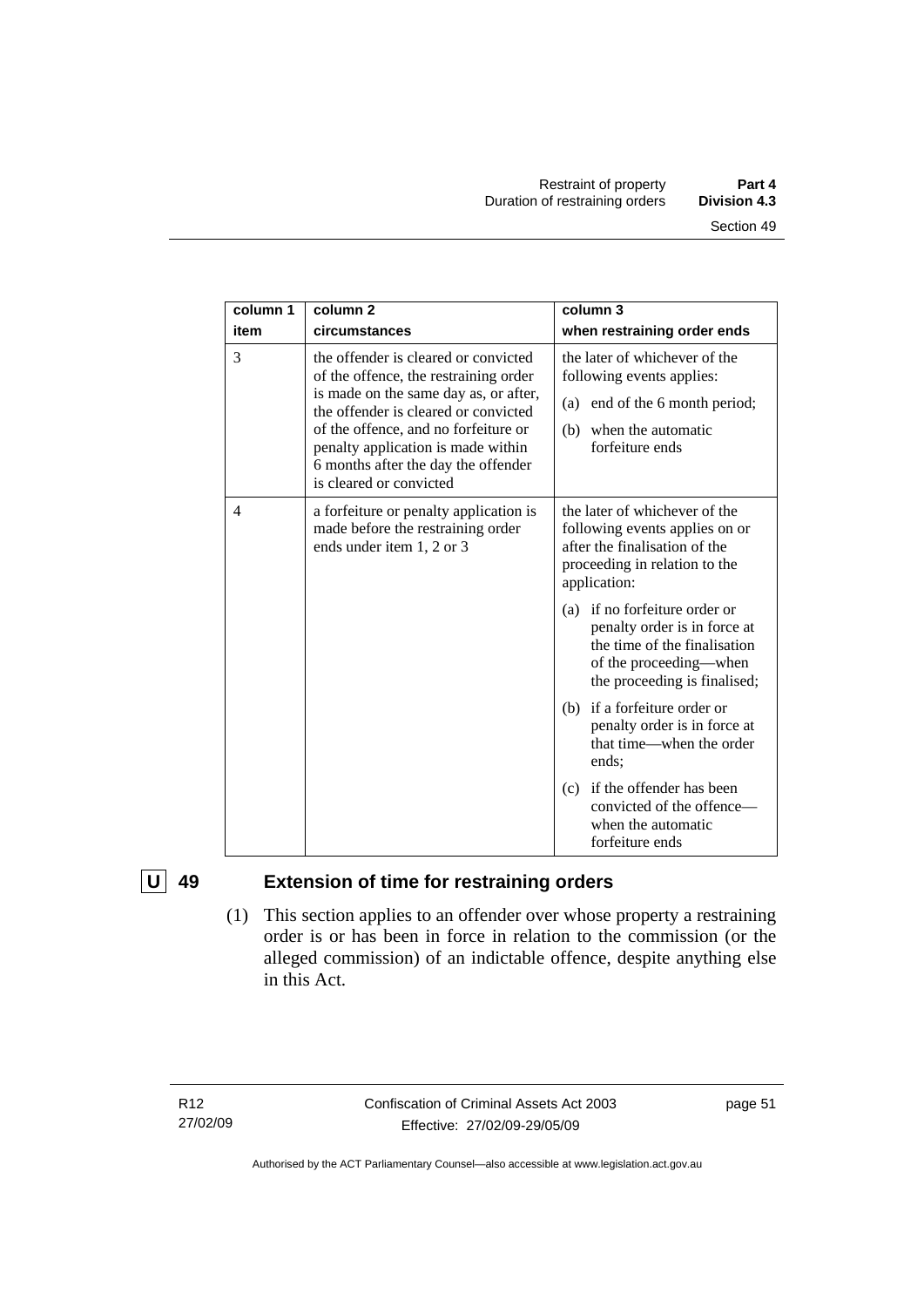- (2) On the application of the DPP, the court that made the restraining order may make either or both of the following orders:
	- (a) an order that the restraining order is to remain in force for a stated period (or as stated in the order);
	- (b) an order that a restraining order that has ended is to be revived for a stated period (or as stated in the order).
- (3) The order may be stated to have effect—
	- (a) immediately; or
	- (b) at a stated time; or
	- (c) if a stated event happens.
- (4) The court may make an order under this section only if satisfied that—
	- (a) any additional property to which the application relates was (or will be) derived from the offence, or identified, only after the restraining order ended (or would otherwise end); or
	- (b) necessary evidence for the making of a forfeiture or penalty application has (or will) become available only after the restraining order ended (or would otherwise end); or
	- (c) if an automatic forfeiture in relation to a serious offence ends because the offender is cleared of the offence—it is desirable in relation to an application for a civil forfeiture order or a penalty order under section 85 (Penalty orders—commission of serious offences); or
	- (d) it is otherwise desirable having regard to the purposes of this Act.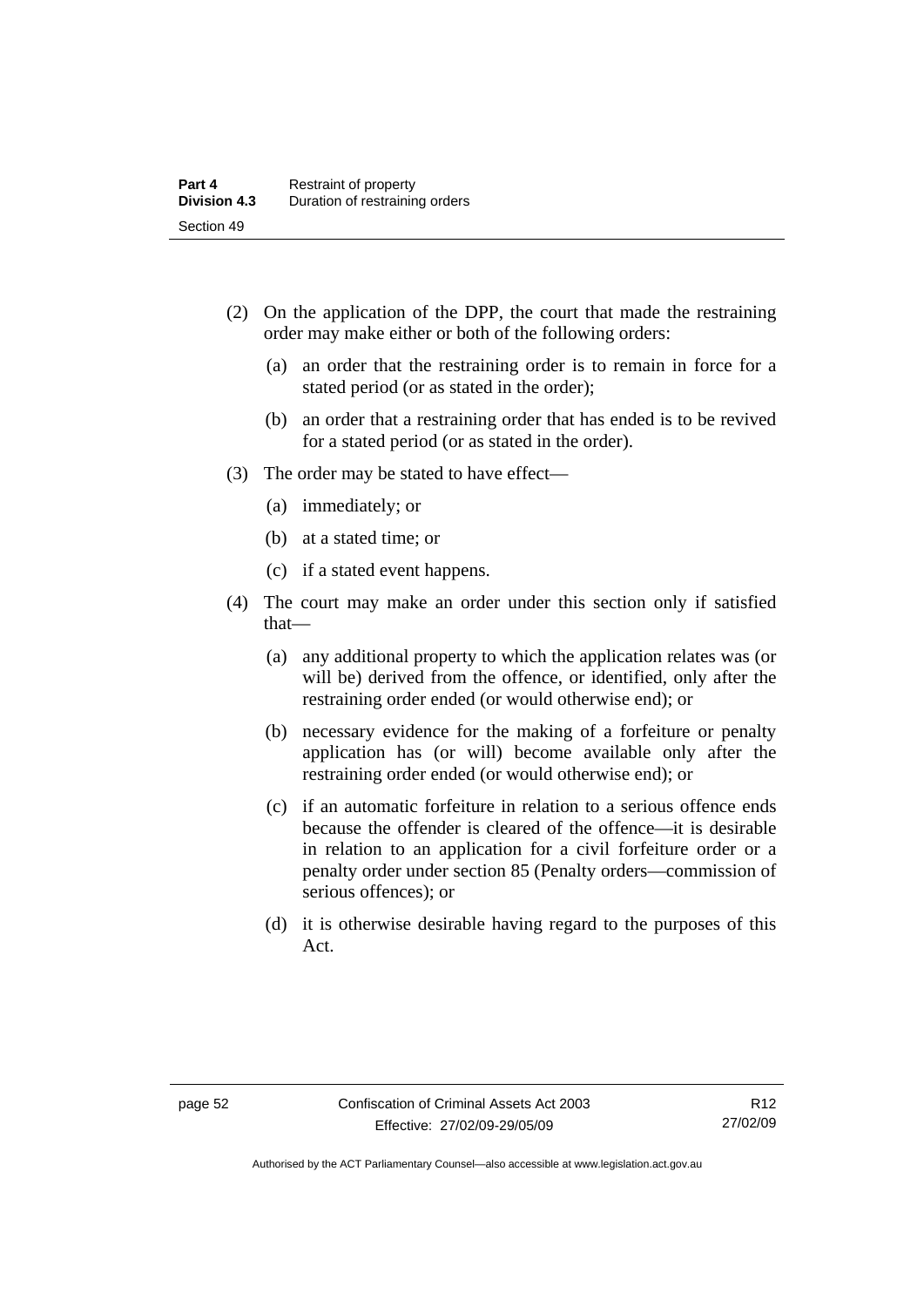# **Division 4.4 Restraining orders—other matters**

## **50 Restraining orders—registration in statutory property registers**

 (1) This section applies if a restraining order is over property that may be recorded in a statutory property register

- (2) The restraining order, or details of the restraining order, may be recorded in the register on application by a responsible authority.
- (3) Anyone who acquires an interest in the property after the recording of the restraining order in the register is taken to have notice of the restraining order at the time of acquisition.
- (4) Without limiting subsection (2), if the restraining order is over land registered under the *Land Titles Act 1925*—
	- (a) the responsible authority may lodge a copy of the restraining order with the registrar-general for registration under the *Land Titles Act 1925*, section 104 (Lodging of caveat); and
	- (b) the responsible authority is, on behalf of the Territory, taken to be a person claiming an interest in the land to which the restraining order relates; and
	- (c) to remove any doubt, that Act, section 104 (5) does not apply to the registered restraining order.
	- *Note* The *Land Titles Act 1925*, s 104 (5) allows certain dealings to be registered unless the caveat prohibits them. However, this Act, s 23 prohibits such a dealing.
- (5) If the property ceases to be restrained property, the responsible authority must apply for the cancellation of the restraining order's registration in the statutory property register.

*Note* A registered interstate restraining order is taken to be a restraining order under this Act (see s 139).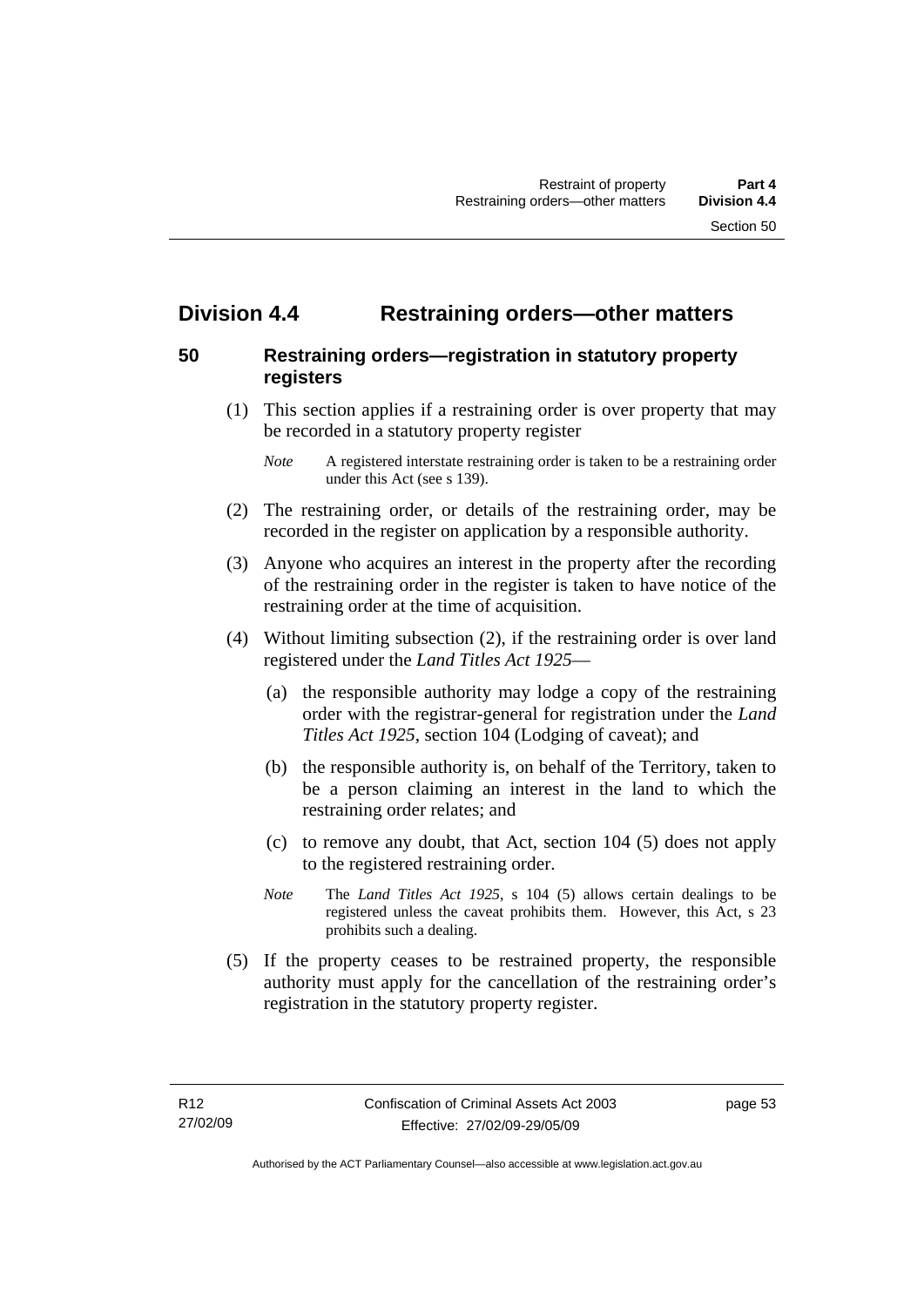- (6) Without limiting subsection (5), if the restraining order is over land registered under the *Land Titles Act 1925*, the responsible authority must lodge a notice of the ending of the restraining order with the registrar-general for registration under that Act.
- (7) In this section:

*responsible authority* means—

- (a) the DPP; or
- (b) if the public trustee has taken control of the property under this Act—the public trustee; or
- (c) for a registered interstate restraining order—anyone who is authorised under the corresponding law under which the order was made to register a restraining order, or details of a restraining order, in a statutory property register.

#### **51 Penalty orders—execution against restrained property**

- (1) A restraining order over the property of a person does not prevent the levying of execution against the property, entirely or in part, in satisfaction of a penalty order in force against the person.
- (2) However, the property must not be disposed of, or otherwise dealt with, except in accordance with an order of a relevant court under section 39 (1) (Additional orders about restraining orders and restrained property).

Authorised by the ACT Parliamentary Counsel—also accessible at www.legislation.act.gov.au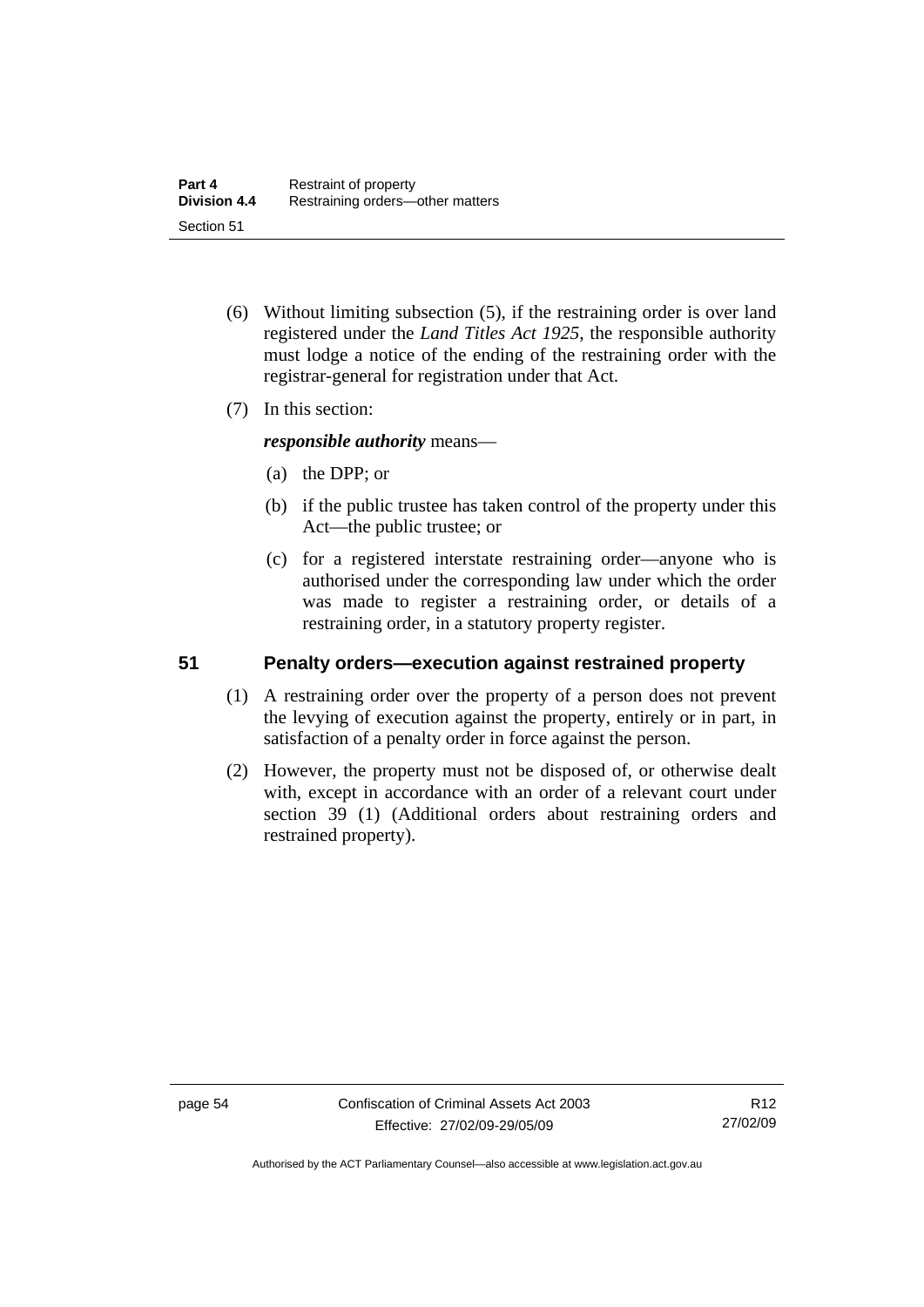# **Part 5 Forfeiture of property**

# **Division 5.1 Conviction forfeiture orders**

*Note* For general provisions about a proceeding for a conviction forfeiture order (which is a confiscation proceeding—see s 236), see pt 14.

## **U 52 Meaning of** *conviction forfeiture order*

In this Act:

*conviction forfeiture order* means an order under section 54 (Conviction forfeiture orders—making) for the forfeiture to the Territory of tainted property in relation to an indictable offence.

## **U 53 Conviction forfeiture orders—application**

- (1) The DPP may apply to a relevant court for a conviction forfeiture order against a person.
	- *Note* A reference to a *person* generally includes a reference to a corporation as well as an individual, see the Legislation Act, s 160. (See also the Legislation Act, dict, pt 1, def *person*.)
- (2) The application may be made before or after, or at the same time as, the person's conviction for an indictable offence.
- (3) However, if the person has been convicted of the offence, the DPP must make the application within 2 years after the day of the conviction.
	- *Note* The court may allow leave for an application to be made after the time fixed by this section in certain circumstances (see s 246).

## **U 54 Conviction forfeiture orders—making**

 (1) On application under section 53, the court must make an order for the forfeiture to the Territory of tainted property in relation to the indictable offence if satisfied that—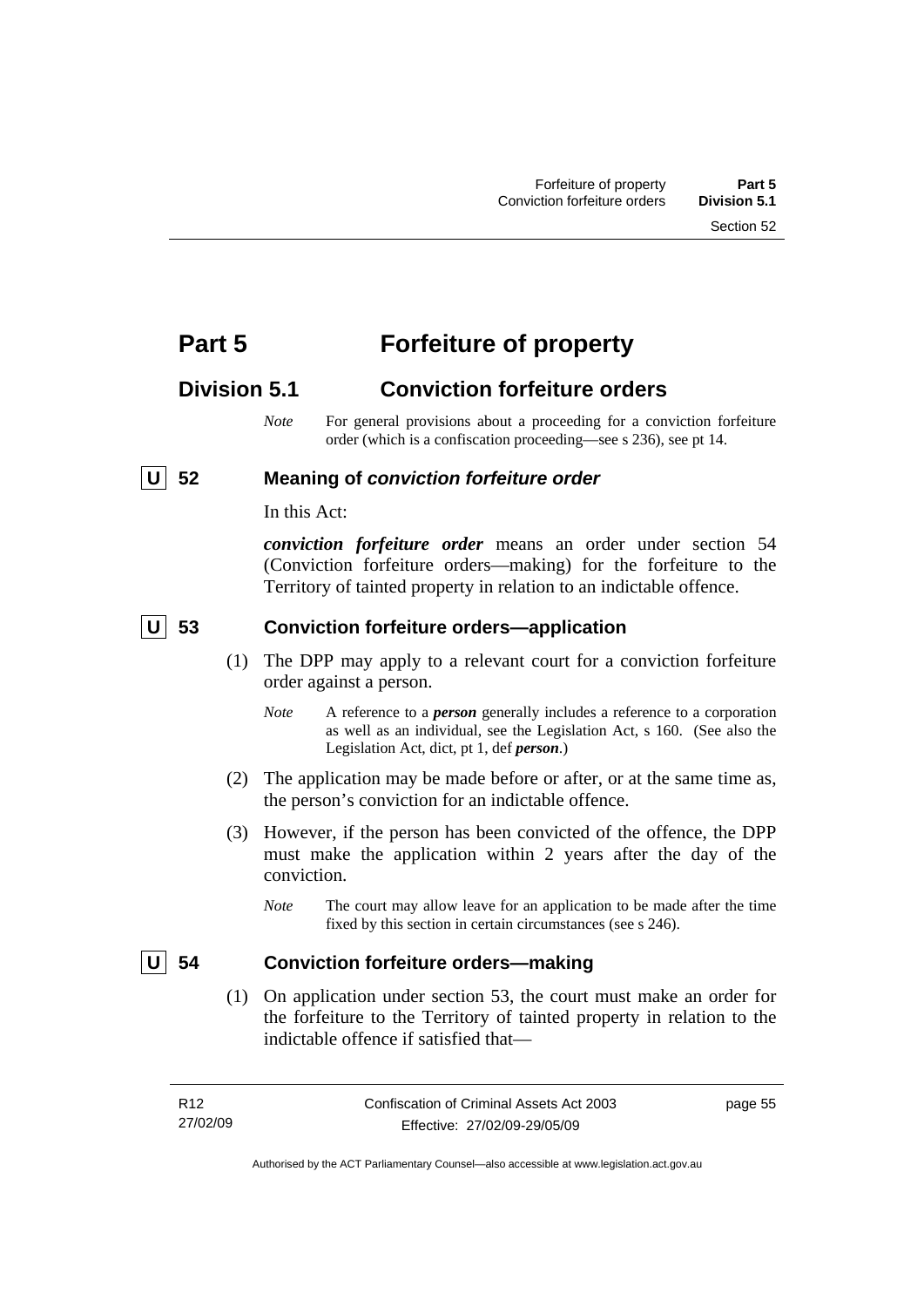- (a) the offender has been convicted of the offence; and
- (b) the offender has not been cleared of the offence; and
- (c) the property, or any of the property, to which the application relates is tainted property in relation to the offence.
- (2) If a court makes the order, it must state in the order—
	- (a) the property to which it applies; and
	- (b) what it considers to be the value of the property (other than money) to be forfeited to the Territory under the order at the time the order is made.

#### **55 Conviction forfeiture orders—forfeiture**

- (1) The property to which the conviction forfeiture order applies is forfeited to the Territory at the end of 14 days after the day the order is made, except so far as the property is excluded from forfeiture under an exclusion order.
	- *Note 1* For the commencement of a restraining order, see the Legislation Act, s 73 (4).
	- *Note 2* The effect of an exclusion order for property subject to forfeiture is that the property is excluded from forfeiture, see s 74 (c).
- (2) However, if an application for an exclusion order in relation to the property, or a part of the property, has been made (but not decided) before the end of the 14-day period, the property (or that part) is not forfeited until the proceeding in relation to the exclusion order is finalised.

## **56 When conviction forfeiture order ends**

- (1) A conviction forfeiture order ends if—
	- (a) the offender is cleared of the offence to which the order relates, and all related offences (if any); or
	- (b) the order is reversed or set aside on appeal; or

Authorised by the ACT Parliamentary Counsel—also accessible at www.legislation.act.gov.au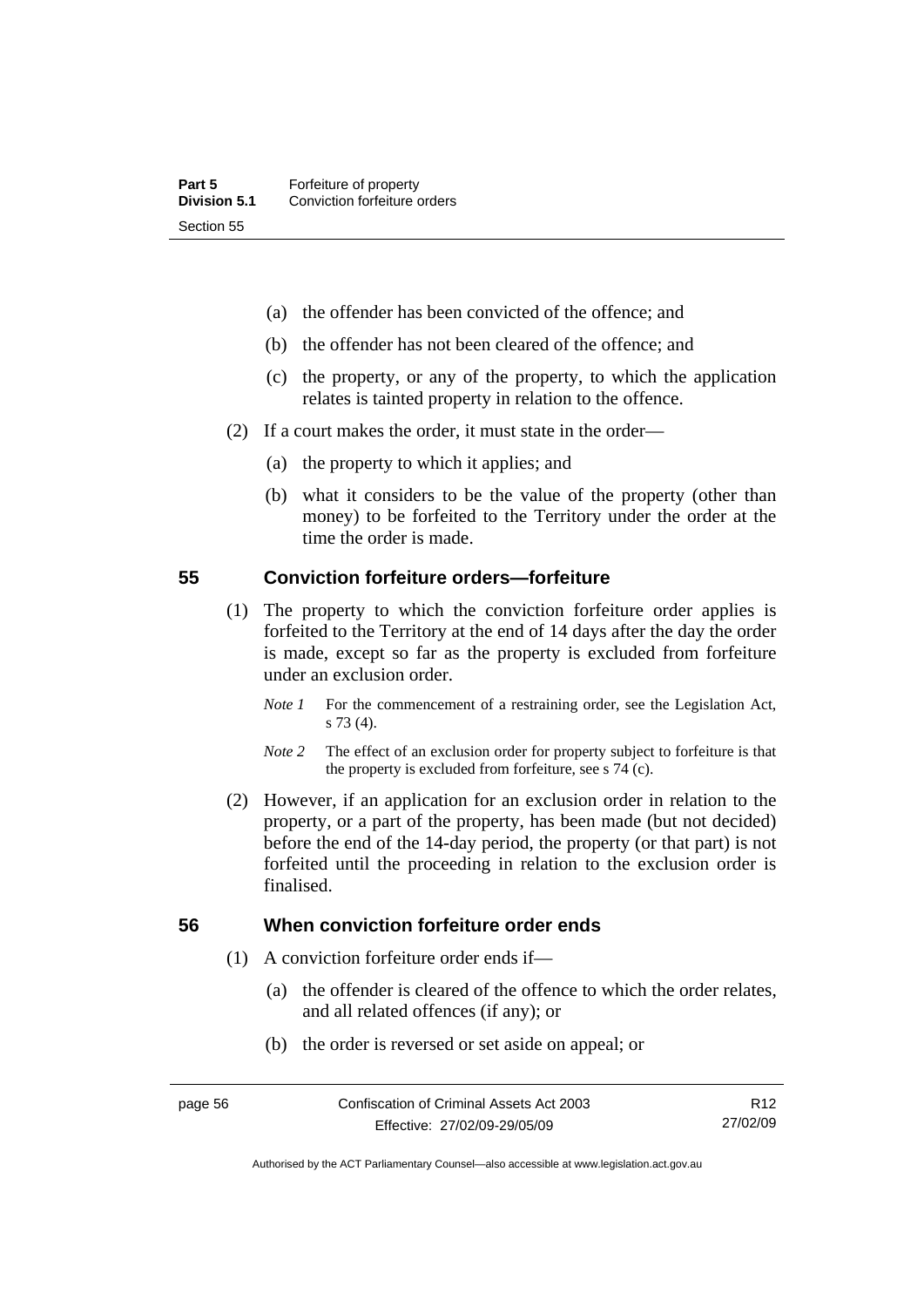- (c) the order is fully satisfied.
	- *Note* For the meaning of *fully satisfied*, see dict.
- (2) The order is satisfied for a particular interest in forfeited property if the interest is bought back under section 127 (Buyback orders buying interest in property).
	- *Note* After the forfeiture of property, the offender may recover the property or its value in certain circumstances (see div 9.5).

# **Division 5.2 Automatic forfeiture—conviction for serious offences**

### **57 Unclaimed tainted property restraining orders non-application of div 5.2**

This division does not apply to property restrained under an unclaimed tainted property restraining order.

*Note* For the forfeiture of unclaimed tainted property, see div 5.3.

#### **58 Automatic forfeiture of restrained property on conviction for serious offences**

- (1) This section applies if—
	- (a) a person is convicted of a serious offence; and
	- (b) a restraining order (other than an artistic profits restraining order) is made, whether before or after the conviction, over property in relation to the offence or a related serious offence committed by the person.
	- *Note* A reference to a *person* generally includes a reference to a corporation as well as an individual, see the Legislation Act, s 160. (See also the Legislation Act, dict, pt 1, def *person*.)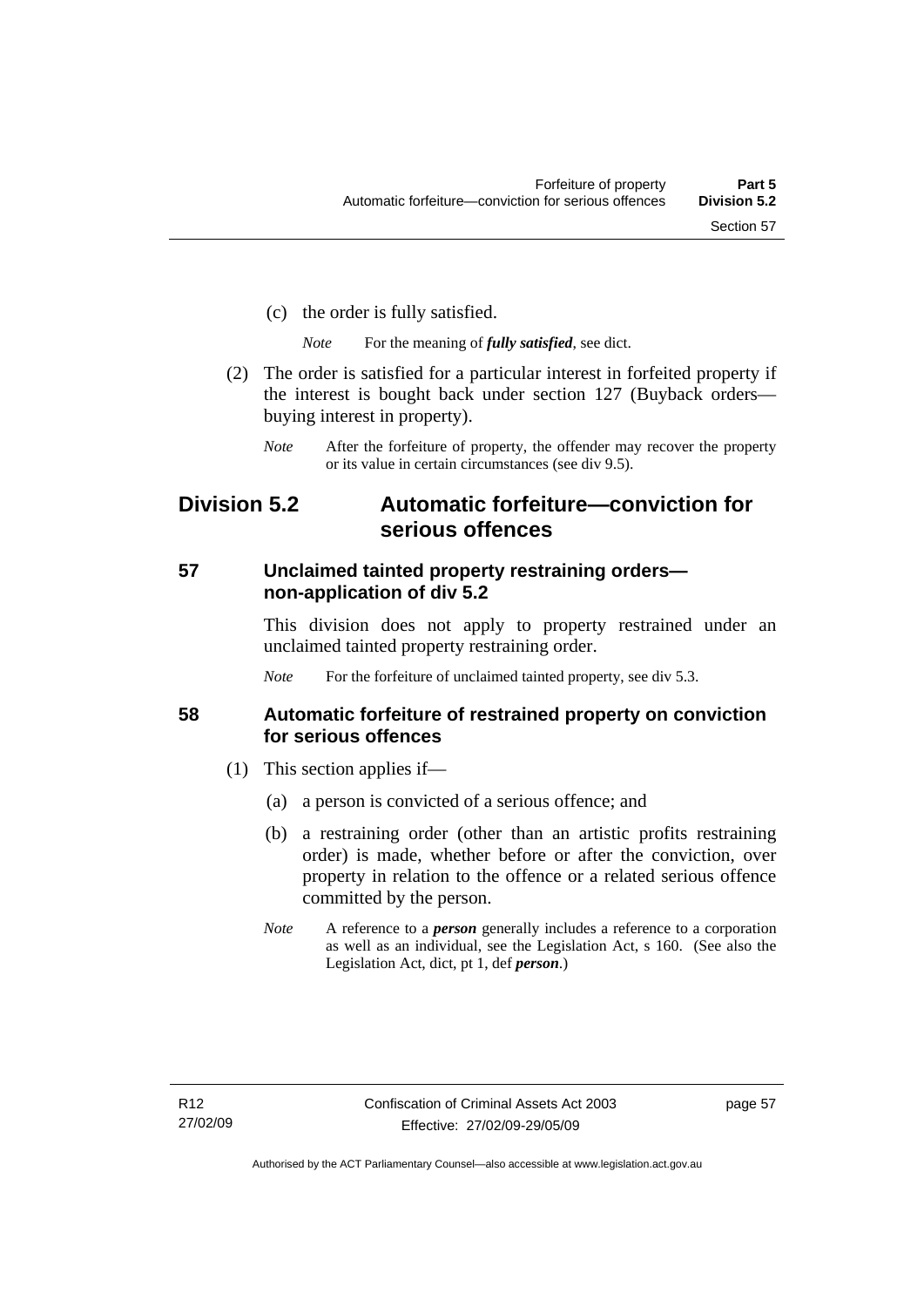- (2) The restrained property is forfeited to the Territory at the end of whichever of the following periods applies (the *relevant 14-day period*), except so far as the property is excluded from forfeiture under an exclusion order:
	- (a) if the restraining order was made before the conviction— 14 days after the day of conviction;
	- (b) if the restraining order was made at the same time as or after the conviction—14 days after the day the restraining order comes into force.
	- *Note 1* For the commencement of a restraining order, see the Legislation Act, s 73 (4).
	- *Note 2* The effect of an exclusion order for property subject to forfeiture is that the property is excluded from forfeiture, see s 74 (c).
- (3) However, if an application for an exclusion order in relation to the property, or a part of the property, has been made (but not decided) before the end of the relevant 14-day period, the property (or that part) is not forfeited until the proceeding in relation to the exclusion order is finalised.

## **59 Automatic forfeiture—court order declaring property automatically forfeited**

- (1) The DPP may apply to a relevant court for an order declaring that property has been automatically forfeited under this division.
- (2) If the relevant court is satisfied that the property has been automatically forfeited under this division, the court must make the order and state in the order the property to which it applies.
- (3) The registrar of the relevant court may exercise the functions of the court for this section.
	- *Note* For general provisions about a proceeding for an order under this section (which is a confiscation proceeding—see s 236), see pt 14.

Authorised by the ACT Parliamentary Counsel—also accessible at www.legislation.act.gov.au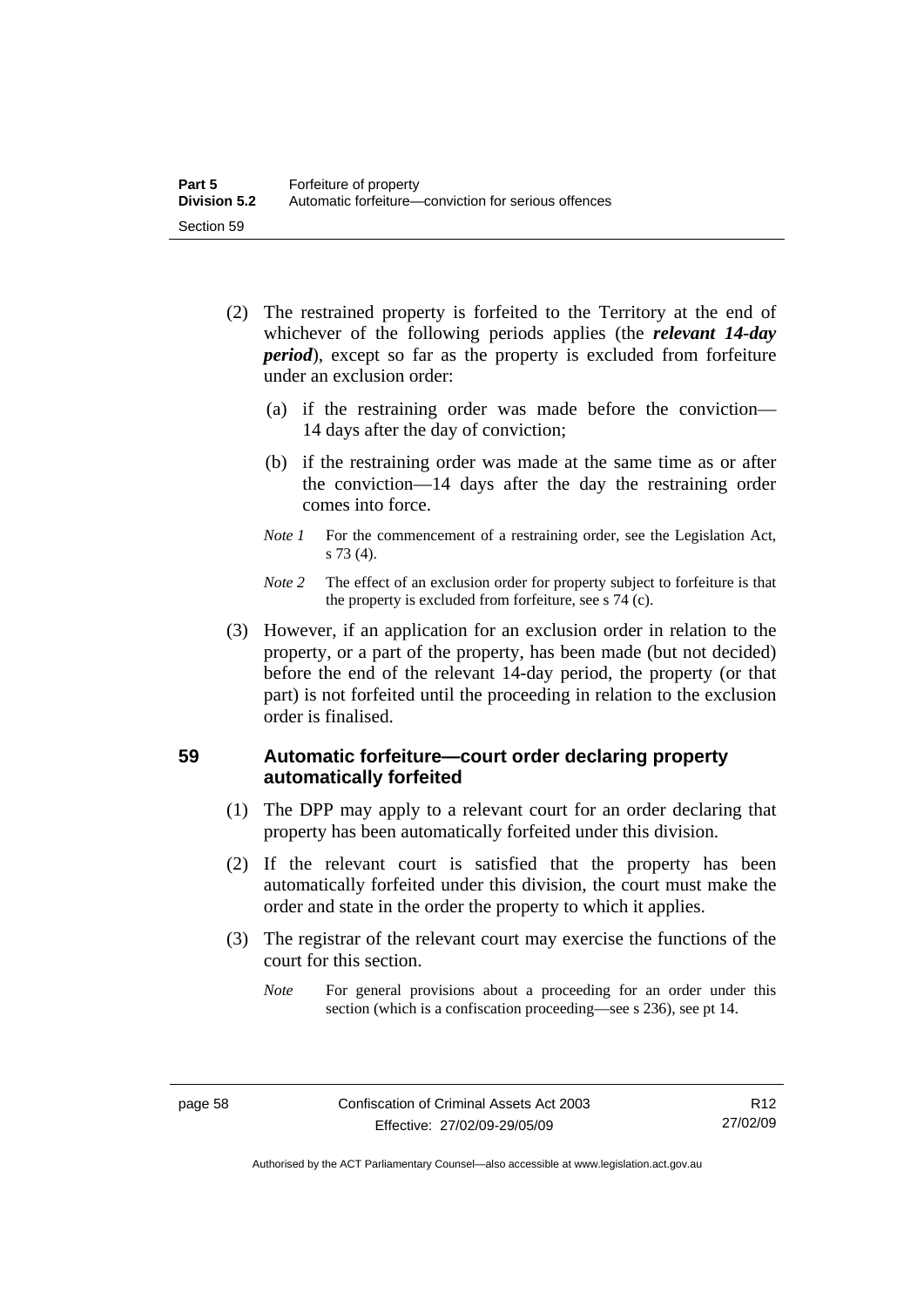#### **60 Automatic forfeiture—court orders**

 (1) A relevant court may, when it convicts a person of a serious offence or at any later time, make any order that it considers appropriate for giving effect to an automatic forfeiture of property.

#### **Examples of orders**

- 1 an order for the examination of anyone before the court, or an officer of the court, about any property that might be forfeited because of the conviction
- 2 an order directing the owner of property that might be forfeited because of the conviction, or anyone else, to give to a stated person, within a stated period, a sworn statement about stated particulars of the property
- 3 an order directing the owner of property that might be forfeited because of the conviction, or anyone else, to do anything necessary or convenient to be done to allow the public trustee to take control of the property, including anything necessary or convenient to be done to bring the property within the jurisdiction
- 4 an order in relation to the registration of title to, or charges over, property under a territory law
- *Note* An example is part of the Act, is not exhaustive and may extend, but does not limit, the meaning of the provision in which it appears (see Legislation Act, s 126 and s 132).
- (2) The order may be made on the court's initiative, or on the application of any of the following people:
	- (a) the DPP;
	- (b) the offender;
	- (c) the public trustee;
	- (d) anyone with an interest in property to which the order relates;
	- (e) anyone else with the court's leave.
	- *Note* For general provisions about a proceeding for an order under this section (which is a confiscation proceeding—see s 236), see pt 14.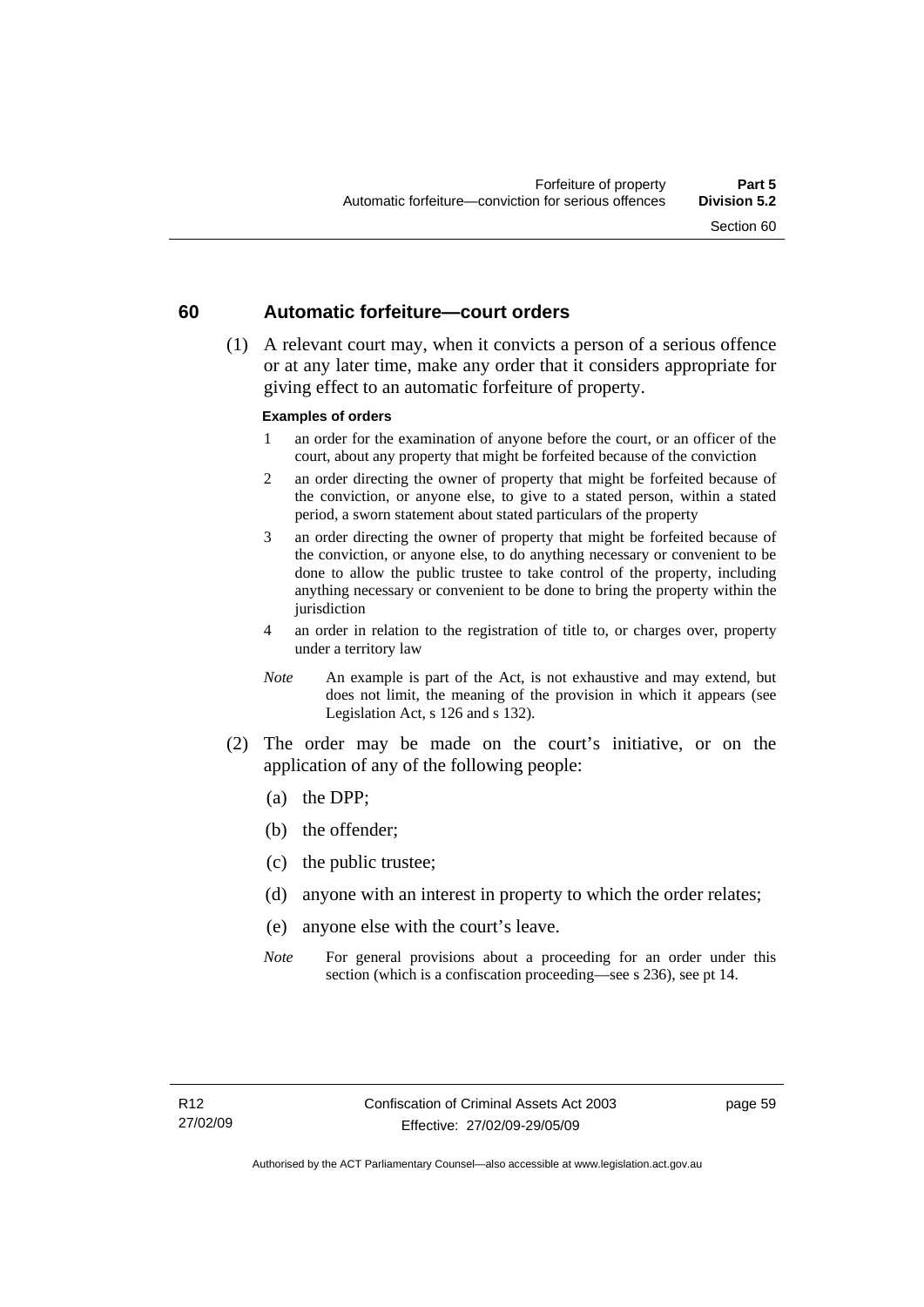- (3) A person commits an offence if—
	- (a) a relevant court makes an order under subsection (1) to give effect to an automatic forfeiture of property; and
	- (b) the order requires the person to do, or not do, something stated in the order; and
	- (c) the person has notice of the order (whether by being given a copy of the order or otherwise); and
	- (d) the person contravenes the order.

Maximum penalty: 200 penalty units, imprisonment for 2 years or both.

### **61 When automatic forfeiture under div 5.2 ends**

- (1) Automatic forfeiture under this division ends if—
	- (a) the offender is cleared of the offence to which the forfeiture relates, and all related serious offences (if any); or
	- (b) the automatic forfeiture is fully satisfied.

*Note* For the meaning of *fully satisfied*, see dict.

- (2) Automatic forfeiture is satisfied for a particular interest in forfeited property if the interest is bought back under section 127 (Buyback orders—buying interest in property).
	- *Note* After the forfeiture of property, the offender may recover the property or its value in certain circumstances (see div 9.5).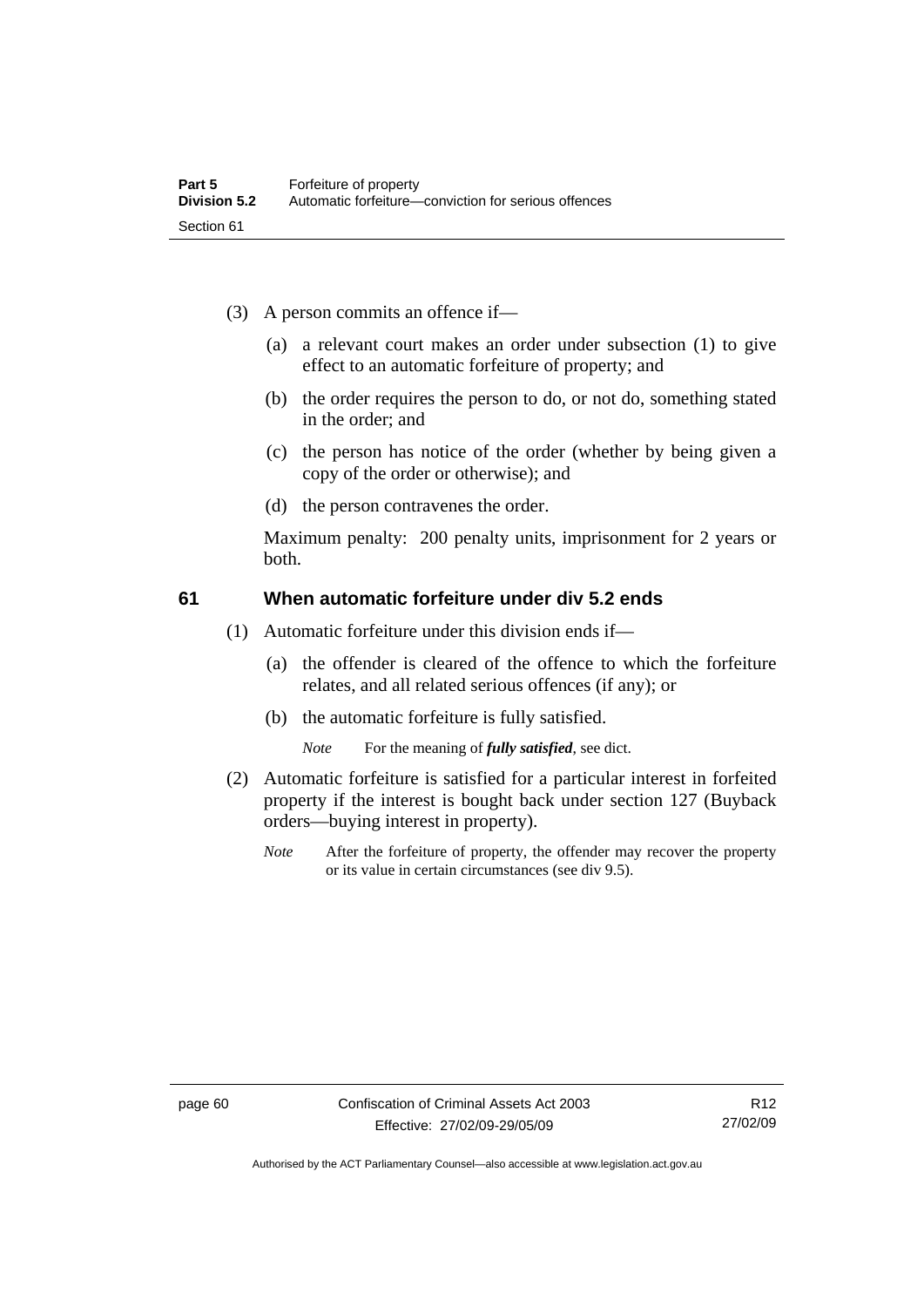# **Division 5.3 Automatic forfeiture—unclaimed tainted property**

*Note* For general provisions about a proceeding for a conviction forfeiture order (which is a confiscation proceeding—see s 236), see pt 14.

#### **62 Forfeiture of unclaimed tainted property**

- (1) This section applies if an unclaimed tainted property restraining order is made over property.
- (2) The restrained property is forfeited to the Territory at the end of 14 days after the day the restraining order comes into force, except so far as the property is excluded from forfeiture under an exclusion order.
	- *Note 1* For the commencement of a restraining order, see the Legislation Act, s 73 (4).
	- *Note 2* The effect of an exclusion order for property subject to forfeiture is that the property is excluded from forfeiture (see s 74 (c)).
- (3) However, if an application for an exclusion order in relation to the property, or a part of the property, has been made (but not decided) before the end of the 14-day period, the property (or that part) is not forfeited until the proceeding in relation to the exclusion order is finalised.

#### **63 When automatic forfeiture under div 5.3 ends**

Automatic forfeiture under this division ends if the automatic forfeiture is fully satisfied.

*Note* For the meaning of *fully satisfied*, see dict.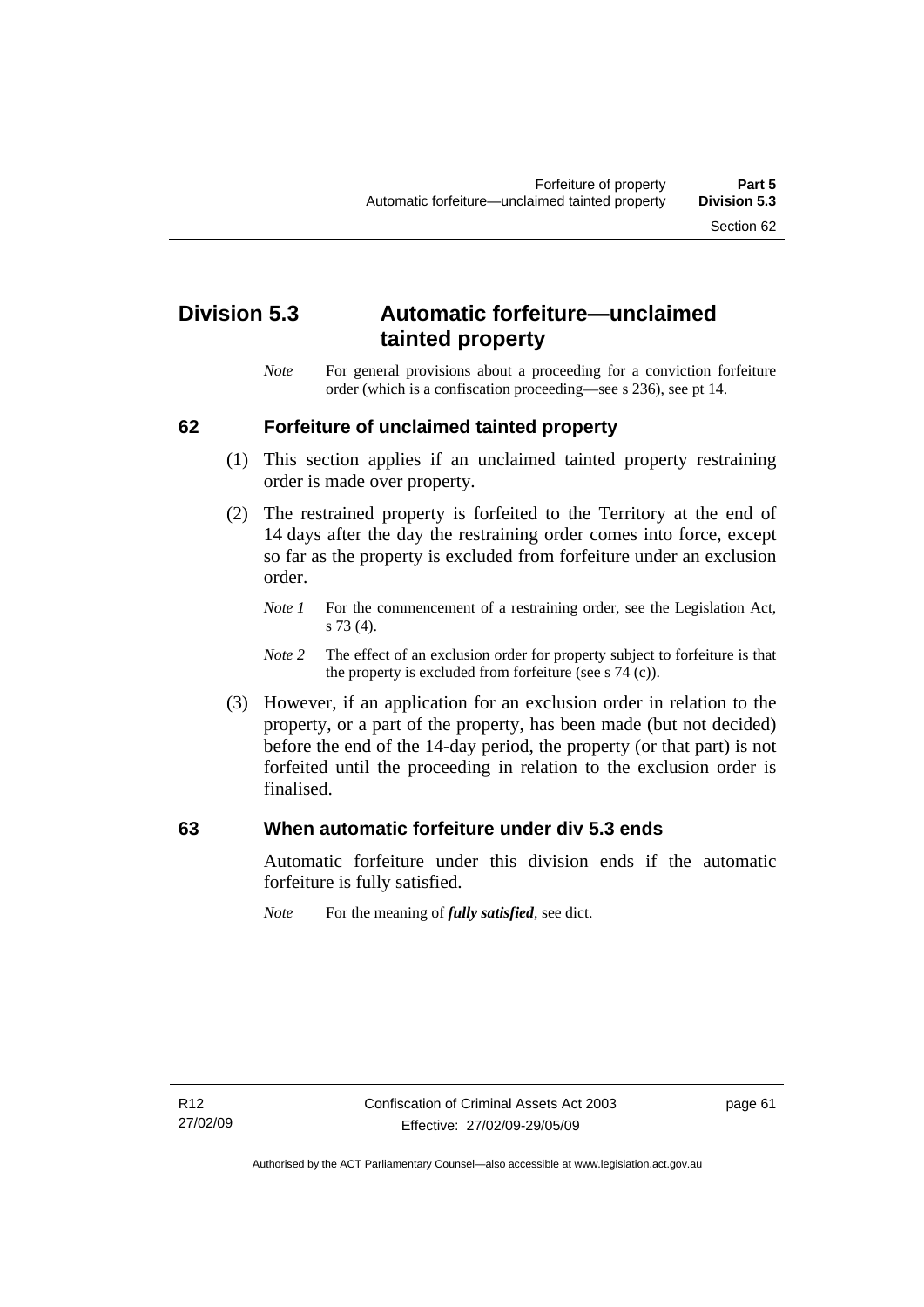**Part 5 Forfeiture of property**<br>**Division 5.4** Civil forfeiture orders **Division 5.4** Civil forfeiture orders Section 64

# **Division 5.4 Civil forfeiture orders**

*Note* For general provisions about a proceeding for a conviction forfeiture order (which is a confiscation proceeding—see s 236), see pt 14.

**64 Artistic profits and unclaimed tainted property non-application of div 5.4** 

This division does not apply to property restrained under—

- (a) an artistic profits restraining order; or
- (b) an unclaimed tainted property restraining order.
- *Note 1* An artistic profits restraining order is made solely to preserve property to satisfy a penalty order for artistic profits in relation to an offence (see s 20).
- *Note 2* Unclaimed tainted property is forfeitable under div 5.3.

#### **65 Meaning of** *civil forfeiture order*

In this Act:

*civil forfeiture order* means an order under section 67 (Civil forfeiture orders—making) for the forfeiture to the Territory of restrained property in relation to the commission (or the alleged commission) of a serious offence.

#### **66 Civil forfeiture orders—application**

- (1) The DPP may apply to a relevant court for a civil forfeiture order for the forfeiture to the Territory of property restrained in relation to the commission (or the alleged commission) of a serious offence.
- (2) The application may be made—
	- (a) at the same time as, or after, an application for a restraining order in relation to the offence; or
	- (b) if a restraining order is in force in relation to the offence.

R12 27/02/09

Authorised by the ACT Parliamentary Counsel—also accessible at www.legislation.act.gov.au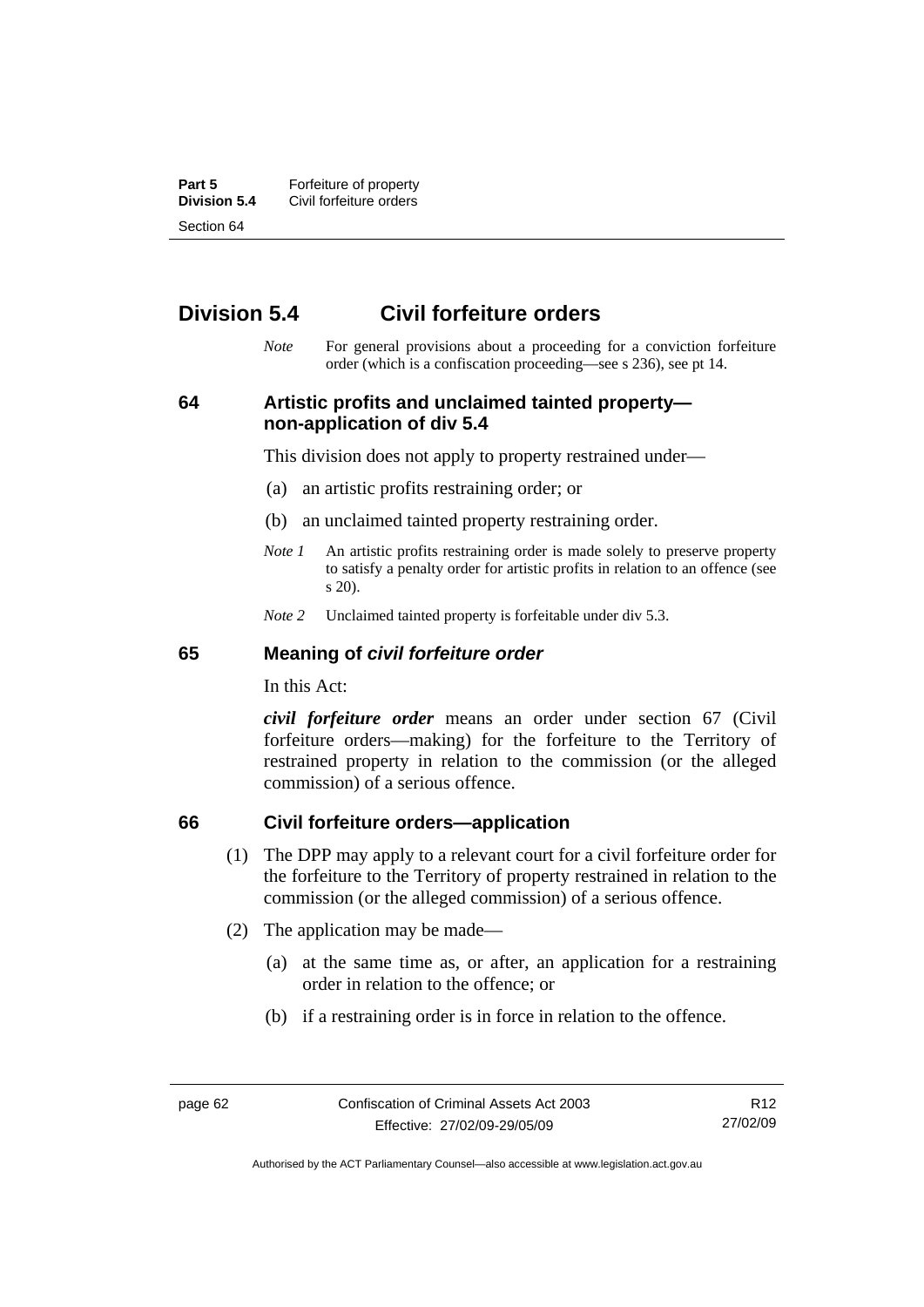#### **67 Civil forfeiture orders—making**

- (1) This section applies if, on an application under section 66 for an order for the forfeiture to the Territory of restrained property, the court is satisfied on the balance of probabilities that a person (the *offender*) has committed a serious offence within whichever of the following periods applies (the *relevant period*):
	- (a) 6 years before the day the application to restrain the property was made;
	- (b) if an extended period for making the restraining order application was allowed under section 246 (Confiscation proceedings—time extensions for applications)—the total of the 6-year period and the extended period.
	- *Note 1* The court must be satisfied on the balance of probabilities about the commission of the offence because confiscation proceedings are civil, not criminal (see s 237).
	- *Note 2* A reference to a *person* generally includes a reference to a corporation as well as an individual, see the Legislation Act, s 160. (See also the Legislation Act, dict, pt 1, def *person*.)
- (2) If this section applies, the relevant court must order that the restrained property be forfeited to the Territory.
- (3) The order must state—
	- (a) the property to which it applies; and
	- (b) what the relevant court considers to be the value of the property (other than money) to be forfeited to the Territory under the order at the time the order is made; and
	- (c) if the relevant court making the order has given a direction under section 69 (Civil forfeiture order proceedings restrictions on disclosure)—
		- (i) the direction given by the court; and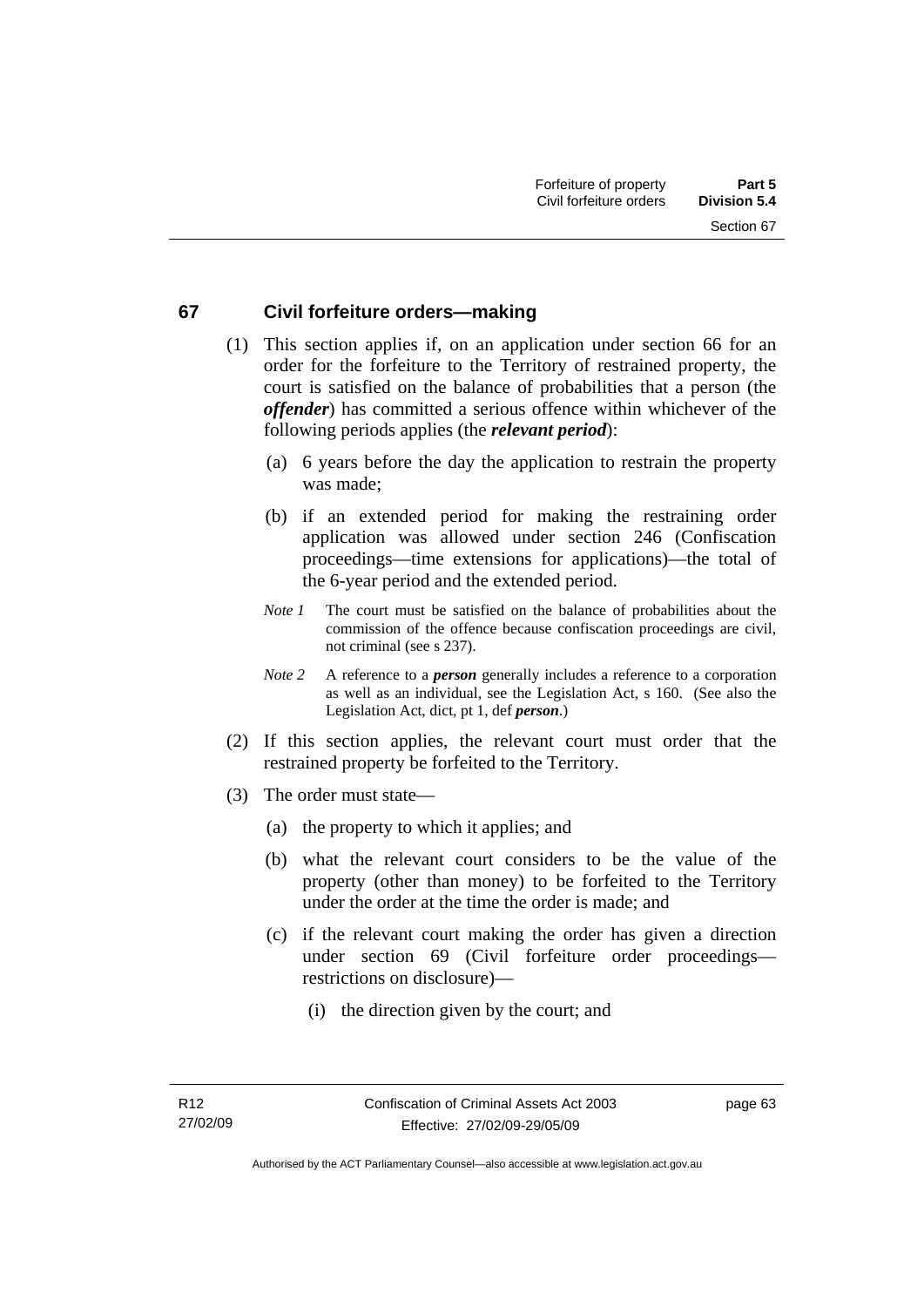- (ii) the effect of section 70 (Civil forfeiture orders disclosure offences) in relation to the direction.
- (4) To remove any doubt, if the relevant court is satisfied that the offender committed a serious offence within the relevant period, the court must not refuse to make a civil forfeiture order only because it is not satisfied—
	- (a) that a particular serious offence was committed by the offender within the relevant period; or
	- (b) that the offence was committed on any particular day or time within the relevant period.
- (5) Also, to remove any doubt, the relevant court must not refuse to make a civil forfeiture order in relation to a serious offence only because—
	- (a) an indictment has not been presented against the offender for the offence; or
	- (b) the offender has not been convicted of the offence; or
	- (c) the offender has been cleared of the offence, including being cleared after having been convicted of the offence; or
	- (d) a doubt is raised about whether the offender committed the offence.
	- *Note Indictment* is defined in the Legislation Act, dict, pt 1 as including an information. (See also that Act, dict, pt 1, def *present*.)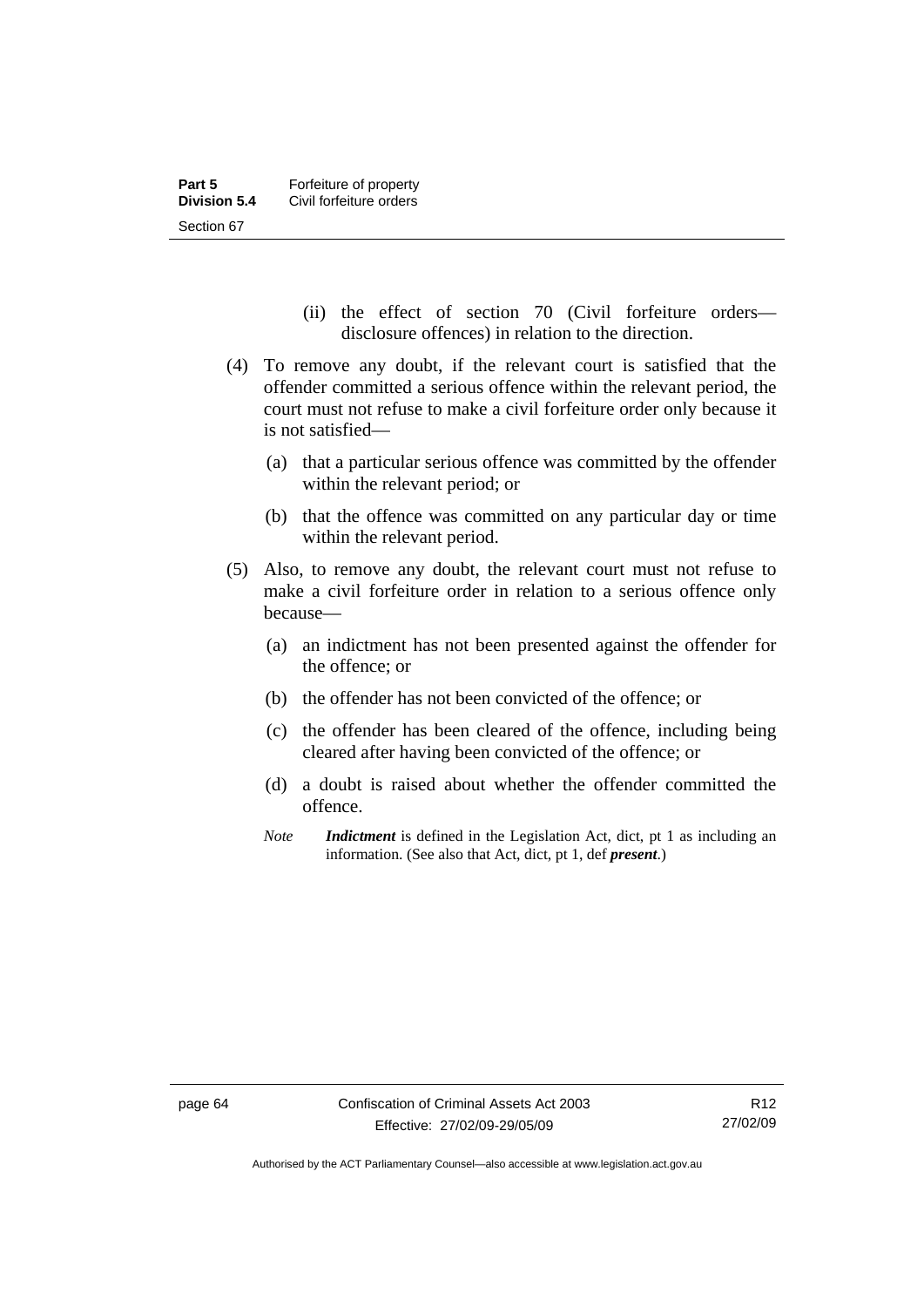#### **68 Civil forfeiture orders—forfeiture**

- (1) The property to which the civil forfeiture order applies is forfeited to the Territory at the end of 14 days after the day the order is made, except so far as the property is excluded from forfeiture under an exclusion order.
	- *Note 1* For the commencement of a restraining order, see the Legislation Act, s 73 (4).
	- *Note* 2 The effect of an exclusion order for property subject to forfeiture is that the property is excluded from forfeiture, see s 74 (c).
- (2) However, if an application for an exclusion order in relation to the property, or a part of the property, has been made (but not decided) before the end of the 14-day period, the property (or that part) is not forfeited until the proceeding in relation to the exclusion order is finalised.

#### **69 Civil forfeiture order proceedings—restrictions on disclosure**

- (1) On application by the DPP, a relevant court hearing an application for a civil forfeiture order may—
	- (a) direct that the hearing of the application, or part of it, take place in closed court and give directions about who may be present; and
	- (b) give directions prohibiting or restricting the publication or disclosure of all or any of the following:
		- (i) the fact that an application for the order, or that a civil forfeiture order, has been made;
		- (ii) the application for the order;
		- (iii) any information about the proceeding (whether or not a hearing has been held);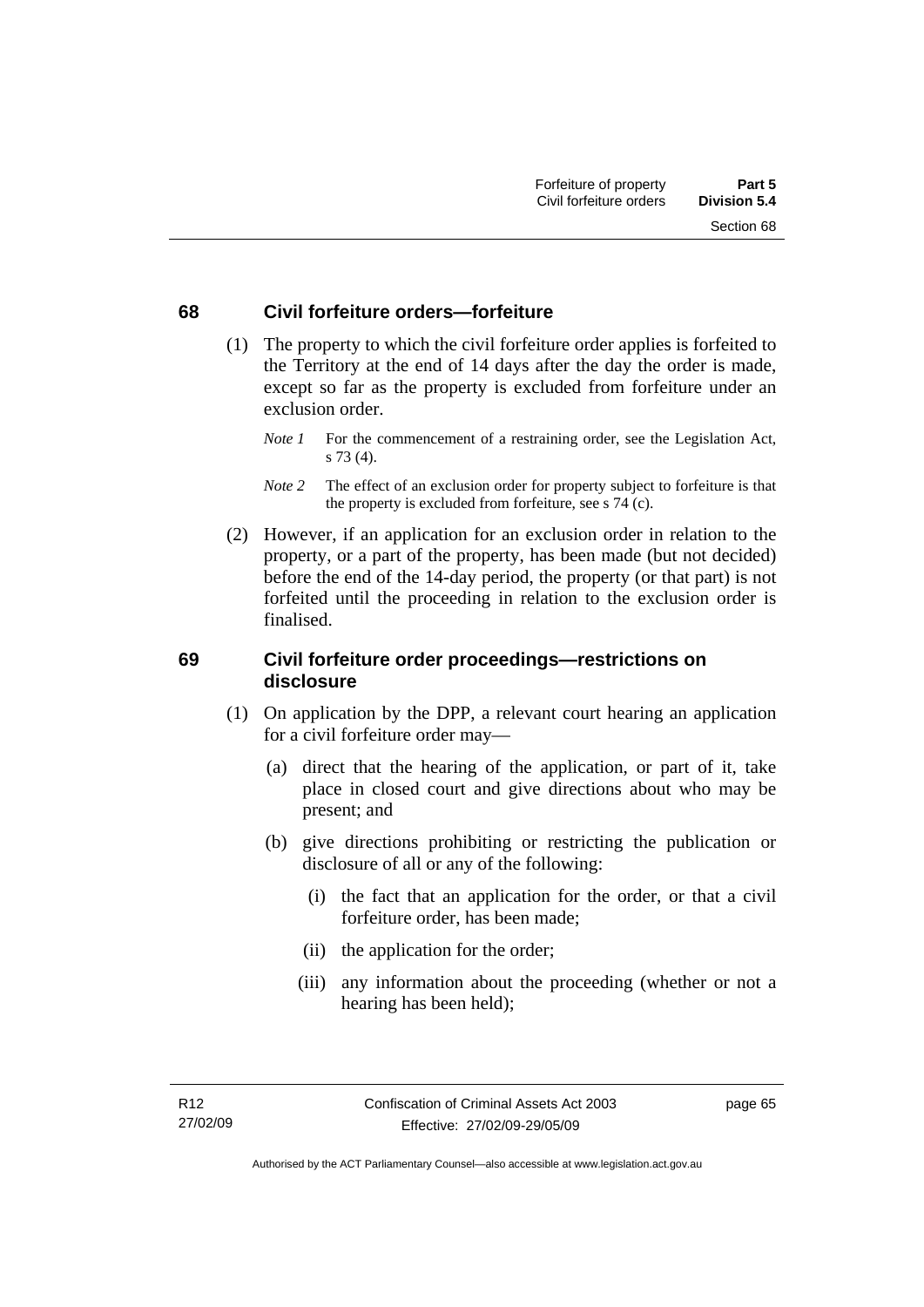- (iv) any evidence given, statement made or thing done during the proceeding;
- (v) any information, document or thing derived from anything mentioned in this subsection.

#### **Examples of directions**

- 1 that the application for the civil forfeiture order not be disclosed to the person against whom the civil forfeiture order is made until the court has decided an application for a restraining order against someone else's property
- 2 that the supporting affidavit must be made available only to the offender's lawyer
- *Note* An example is part of the Act, is not exhaustive and may extend, but does not limit, the meaning of the provision in which it appears (see Legislation Act, s 126 and s 132).
- (2) In deciding whether to give a direction under subsection (1), the court must have regard to whether the direction—
	- (a) would promote the purposes of this Act; or
	- (b) is desirable to protect the integrity of an investigation (however described) for any purpose or a prosecution of an offence.
- (3) The court may also have regard to any other relevant matter in deciding whether to give a direction under subsection (1).

#### **70 Civil forfeiture orders—disclosure offences**

*Note* An offence against this section is a strict liability offence (see s (7)).

- (1) A person commits an offence if—
	- (a) a relevant court has given a direction under section 69 (1) (b) prohibiting or restricting the publication or disclosure of a matter mentioned in the paragraph; and
	- (b) the person has notice of the direction (whether by being given a copy of the civil forfeiture order to which the direction relates or otherwise); and

R12 27/02/09

Authorised by the ACT Parliamentary Counsel—also accessible at www.legislation.act.gov.au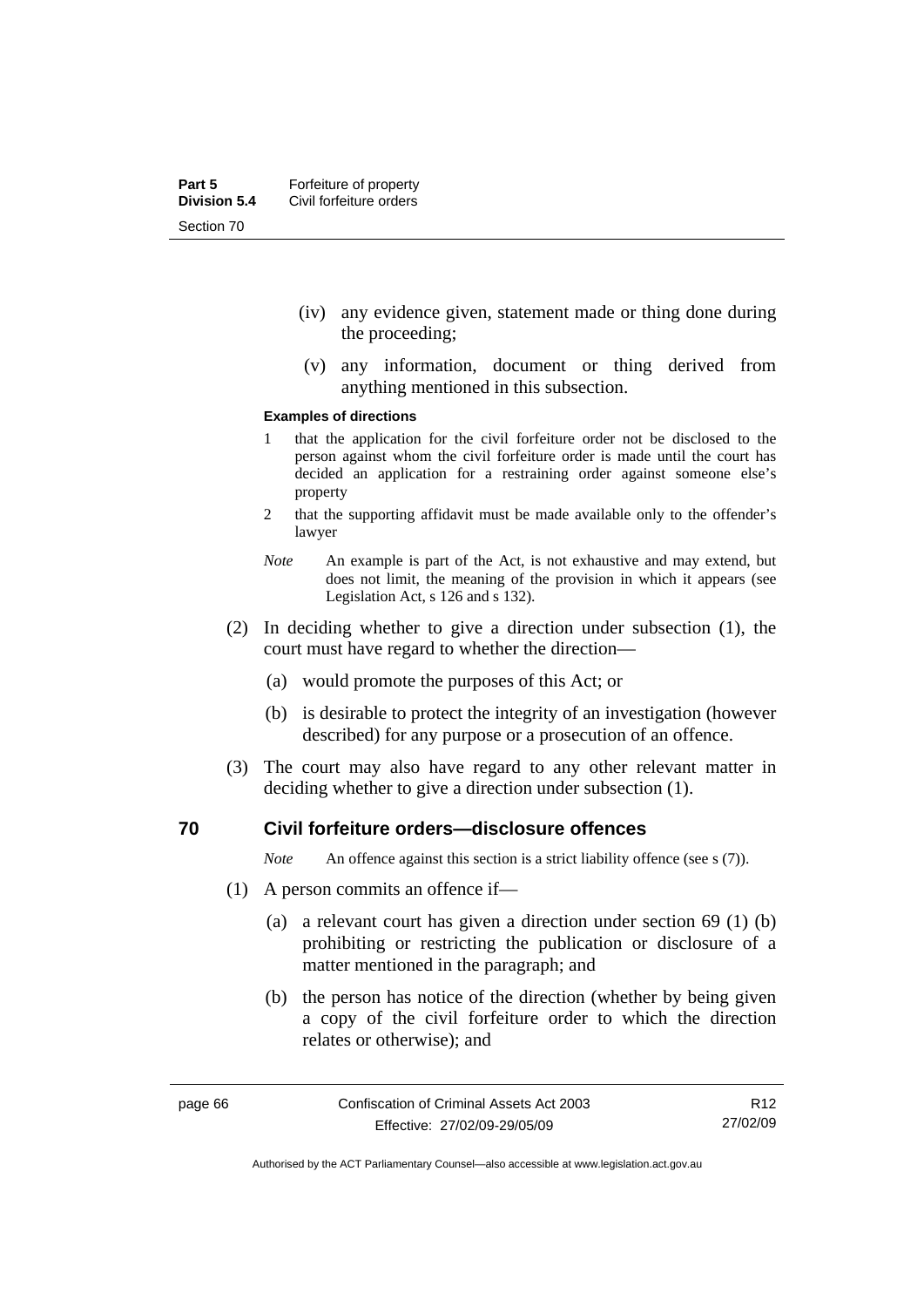(c) the person publishes or discloses the matter to someone else.

Maximum penalty: 200 penalty units, imprisonment for 2 years or both.

- (2) A person commits an offence if—
	- (a) a relevant court has given a direction under section 69 (1) (b) prohibiting or restricting the publication or disclosure of a matter mentioned in the paragraph; and
	- (b) the person has notice of the direction (whether by being given a copy of the civil forfeiture order to which the direction relates or otherwise); and
	- (c) the person publishes or discloses information to someone else; and
	- (d) the other person could infer from the information the matter to which the direction relates.

Maximum penalty: 200 penalty units, imprisonment for 2 years or both.

- (3) Subsections (1) and (2) do not apply if the publication or disclosure is to any of the following entities in the circumstances mentioned for the entity:
	- (a) a police officer—in any circumstances;
	- (b) an officer, employee or agent of the person—to ensure that the order is complied with and the person to whom the publication or disclosure is made is given notice of the direction (whether by being given a copy of the restraining order to which the direction relates or otherwise) by the person making the publication or disclosure;
	- (c) a lawyer—to obtain legal advice or representation in relation to the order;

page 67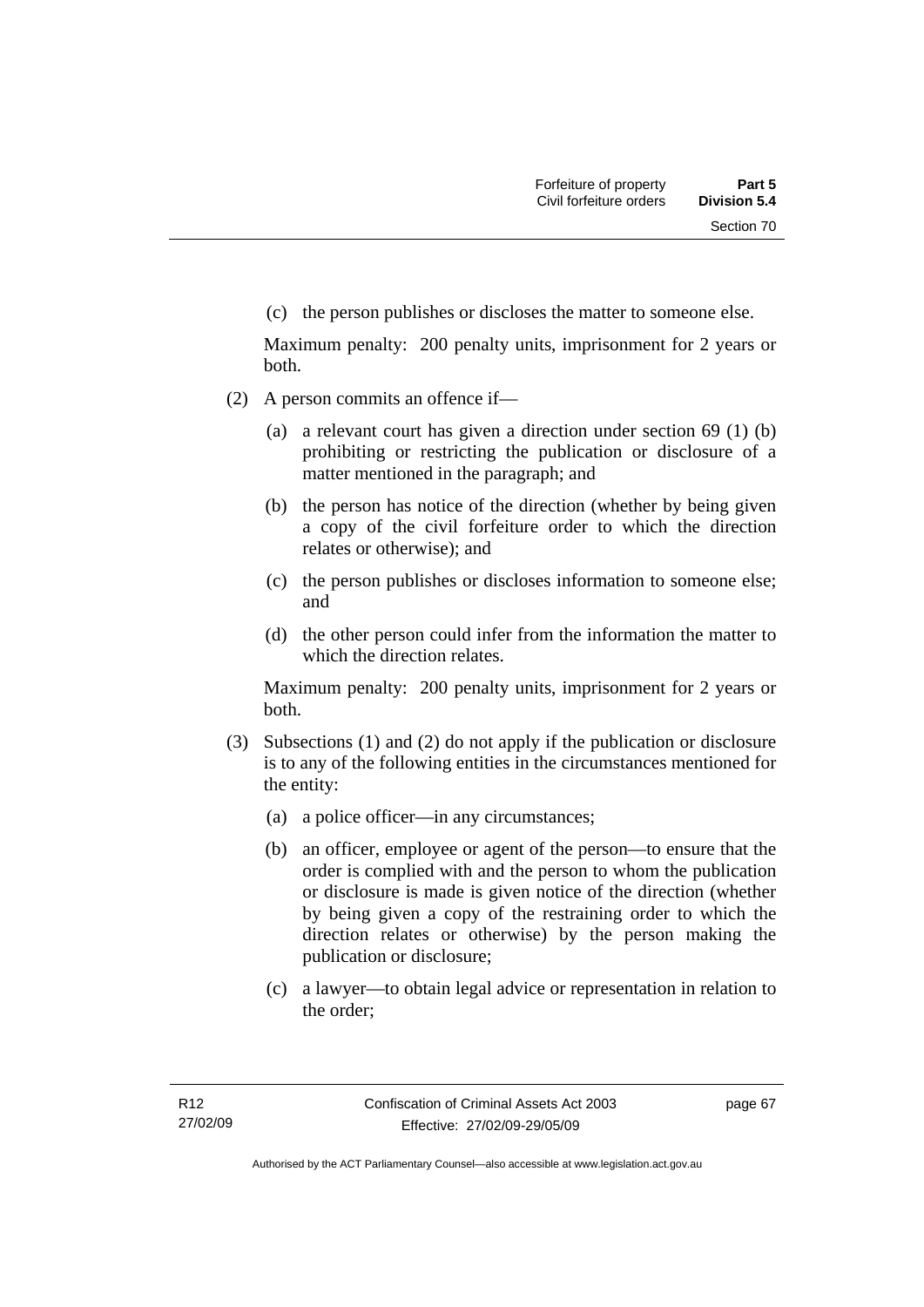- (d) a relevant court—with the court's leave.
	- *Note* The application for leave, and any proceeding with the court's leave, must be heard in closed court (see s (8)).
- (4) Also, subsections (1) and (2) do not apply if the publication or disclosure is made—
	- (a) by a police officer in the exercise of the officer's functions; or
	- (b) for the purpose of giving or obtaining legal advice, or making legal representations, in relation to the order.
- (5) A person commits an offence if—
	- (a) a relevant court has given a direction under section 69 (1) (b) prohibiting or restricting the publication or disclosure of a matter mentioned in the paragraph; and
	- (b) the person receives information in relation to the matter in accordance with subsection (3) or (4); and
	- (c) the person ceases to be a person mentioned in subsection (3) or (4); and
	- (d) the person publishes or discloses the matter to someone else.

Maximum penalty: 200 penalty units, imprisonment for 2 years or both.

- (6) A person commits an offence if—
	- (a) a relevant court has given a direction under section 69 (1) (b) prohibiting or restricting the publication or disclosure of a matter mentioned in the paragraph; and
	- (b) the person receives information in relation to the matter in accordance with subsection (3) or (4); and
	- (c) the person ceases to be a person mentioned in subsection (3) or (4); and

R12 27/02/09

Authorised by the ACT Parliamentary Counsel—also accessible at www.legislation.act.gov.au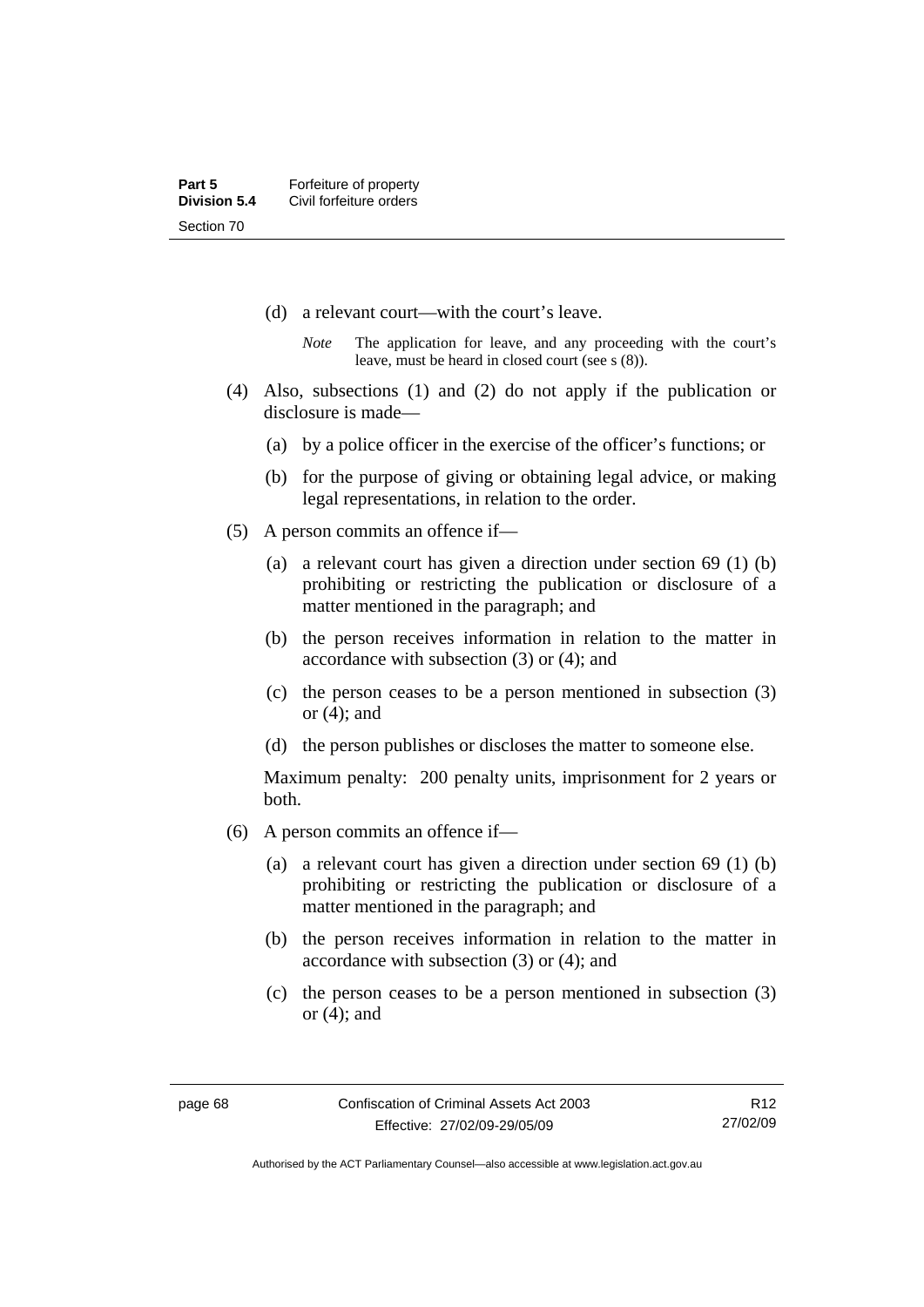- (d) the person publishes or discloses information to someone else; and
- (e) the other person could infer from the information the matter to which the direction relates.

Maximum penalty: 200 penalty units, imprisonment for 2 years or both.

- (7) An offence against this section is a strict liability offence.
- (8) For subsection (3) (d), an application for leave, and any proceeding with the court's leave, must be heard in closed court.

#### **71 When civil forfeiture order ends**

- (1) A civil forfeiture order ends if—
	- (a) the order is set aside or discharged on appeal; or
	- (b) the order is fully satisfied.

*Note* For the meaning of *fully satisfied*, see dict.

- (2) The order is satisfied for a particular interest in forfeited property if the interest is bought back under section 127 (Buyback orders buying interest in property).
	- *Note* After the forfeiture of property, the offender may recover the property or its value in certain circumstances (see div 9.5).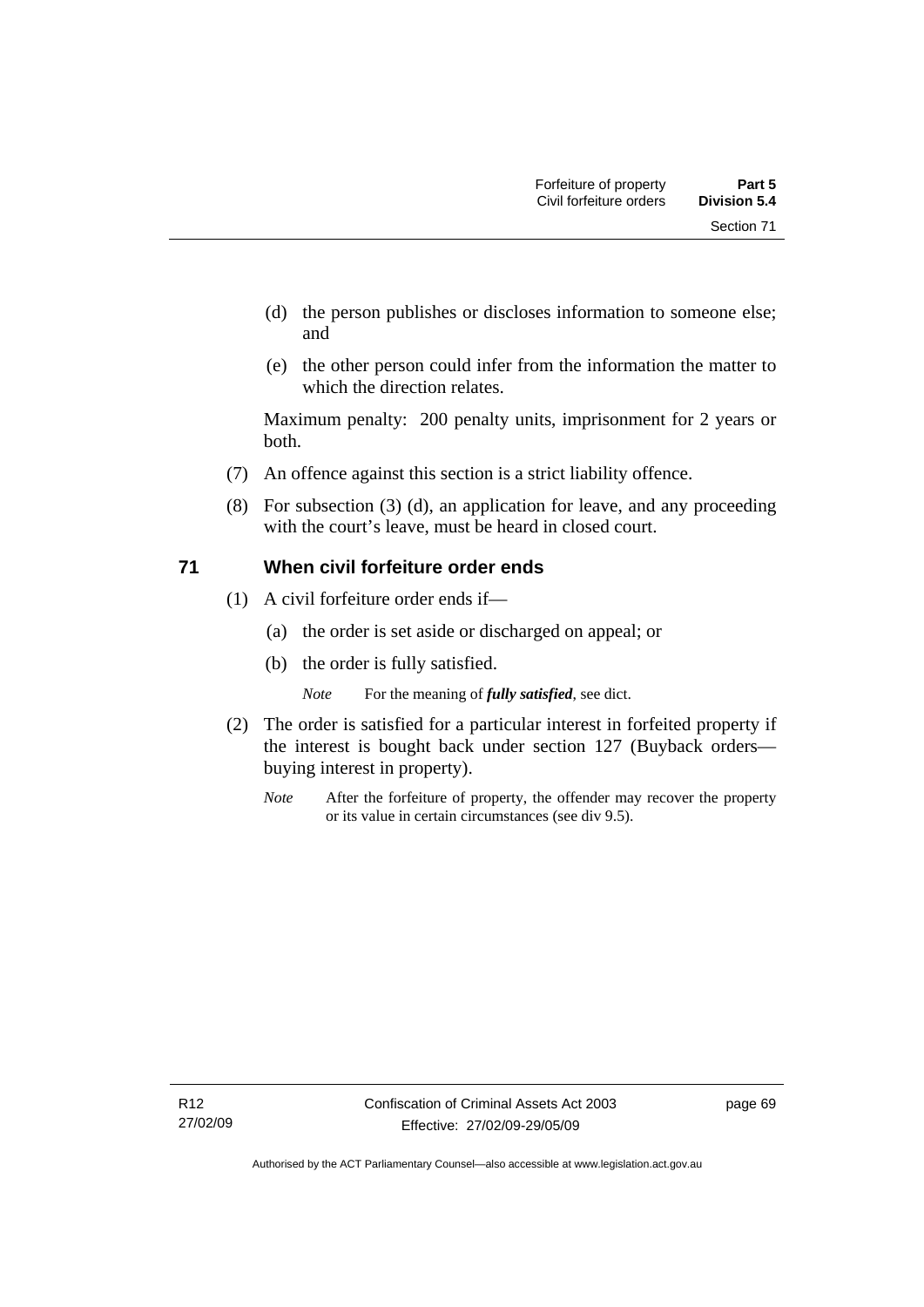**Part 6 Exclusion of property**<br>**Division 6.1 General Division 6.1** Section 72

# **Part 6 Exclusion of property**

*Note* For general provisions about a proceeding for an exclusion order (which is a confiscation proceeding—see s 236), see pt 14.

# **Division 6.1 General**

#### **72 Meaning of** *exclusion order*

In this Act:

*exclusion order* means an order under this part in relation to—

- (a) restrained property (other than restrained property that has been forfeited) or property in relation to which an application for a restraining order has been made; or
- (b) property in relation to which an application for a conviction forfeiture order has been made; or
- (c) property subject to forfeiture under this Act.
- *Note 1 Property* includes an interest in property, see the Legislation Act, dict, pt 1.
- *Note 2* This part does not apply to forfeited property (see s 75 (4)). A person with an interest in forfeited property immediately before its forfeiture may apply for the return of the property or compensation for its value under a return or compensation order under div 9.5.
- *Note 3* Property is forfeited 14 days after a forfeiture order or an automatic forfeiture applies to the property unless an application for an exclusion order is made, see pt 5 (Forfeiture of property).

#### **73 When property is** *subject to forfeiture*

For this Act, property is *subject to forfeiture* if—

 (a) a forfeiture order made under this Act applies to the property and the property has not been forfeited; or

R12 27/02/09

Authorised by the ACT Parliamentary Counsel—also accessible at www.legislation.act.gov.au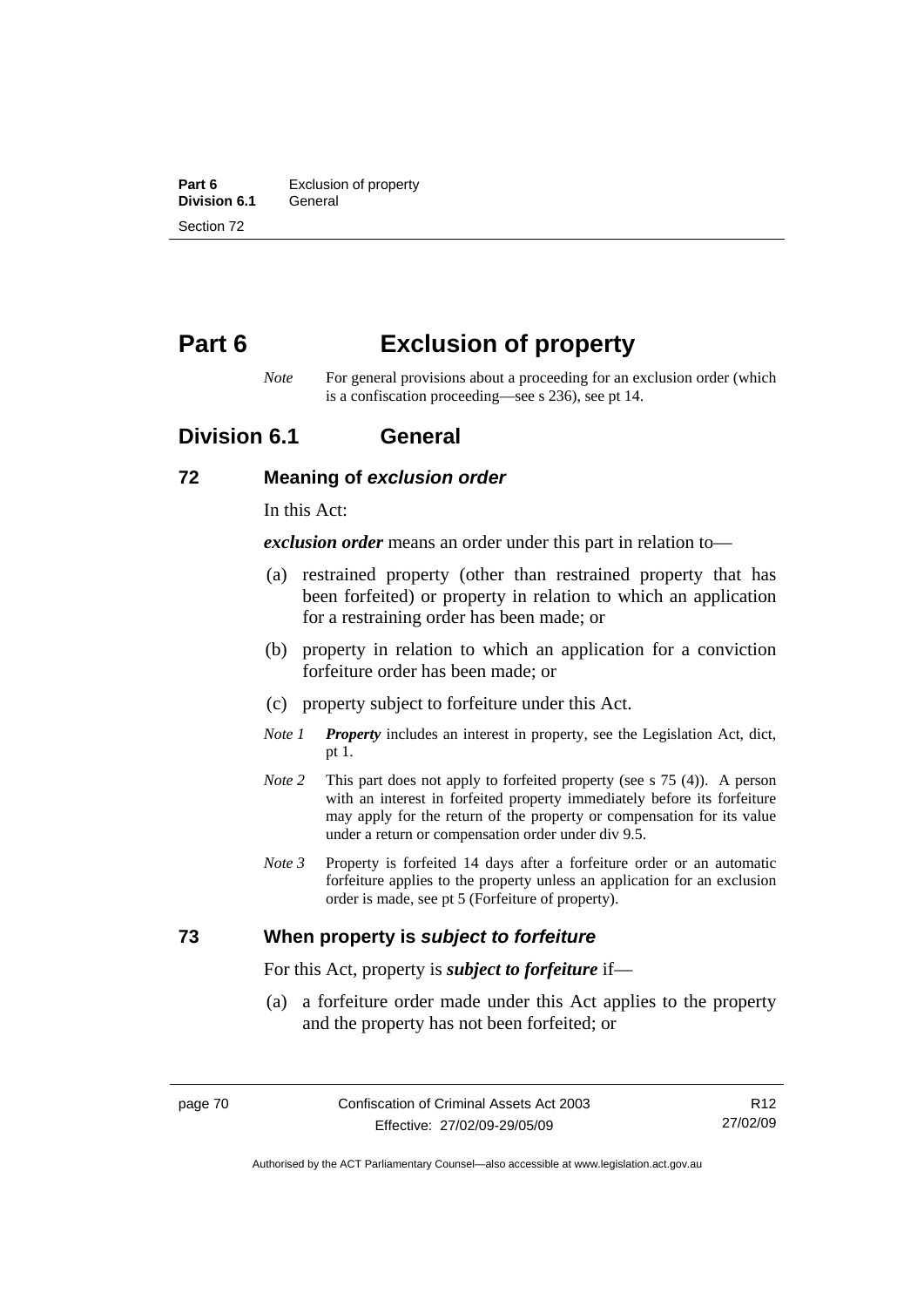Section 74

(b) an automatic forfeiture under this Act applies to the property

## **74 Effect of exclusion order**

An exclusion order for property has effect as follows:

and the property has not been forfeited.

- (a) for property in relation to which an application for a restraining order or conviction forfeiture order has been made—the property is excluded from restraint or forfeiture (as appropriate);
- (b) for restrained property (other than restrained property that has been forfeited)—the restraining order stops applying to the property;
- (c) for property subject to forfeiture—the property is excluded from forfeiture.
- *Note* This part does not apply to forfeited property (see s 75 (4)). A person with an interest in forfeited property immediately before its forfeiture may apply for the return of the property or compensation for its value under a return or compensation order under div 9.5.

# **Division 6.2 Making exclusion orders**

# **75 Exclusion orders—application**

- (1) This section applies to—
	- (a) restrained property (other than restrained property that has been forfeited) or property in relation to which an application for a restraining order has been made; or
	- (b) property in relation to which an application for a conviction forfeiture order has been made; or
	- (c) property subject to forfeiture under this Act.
	- *Note* See the notes to s 72.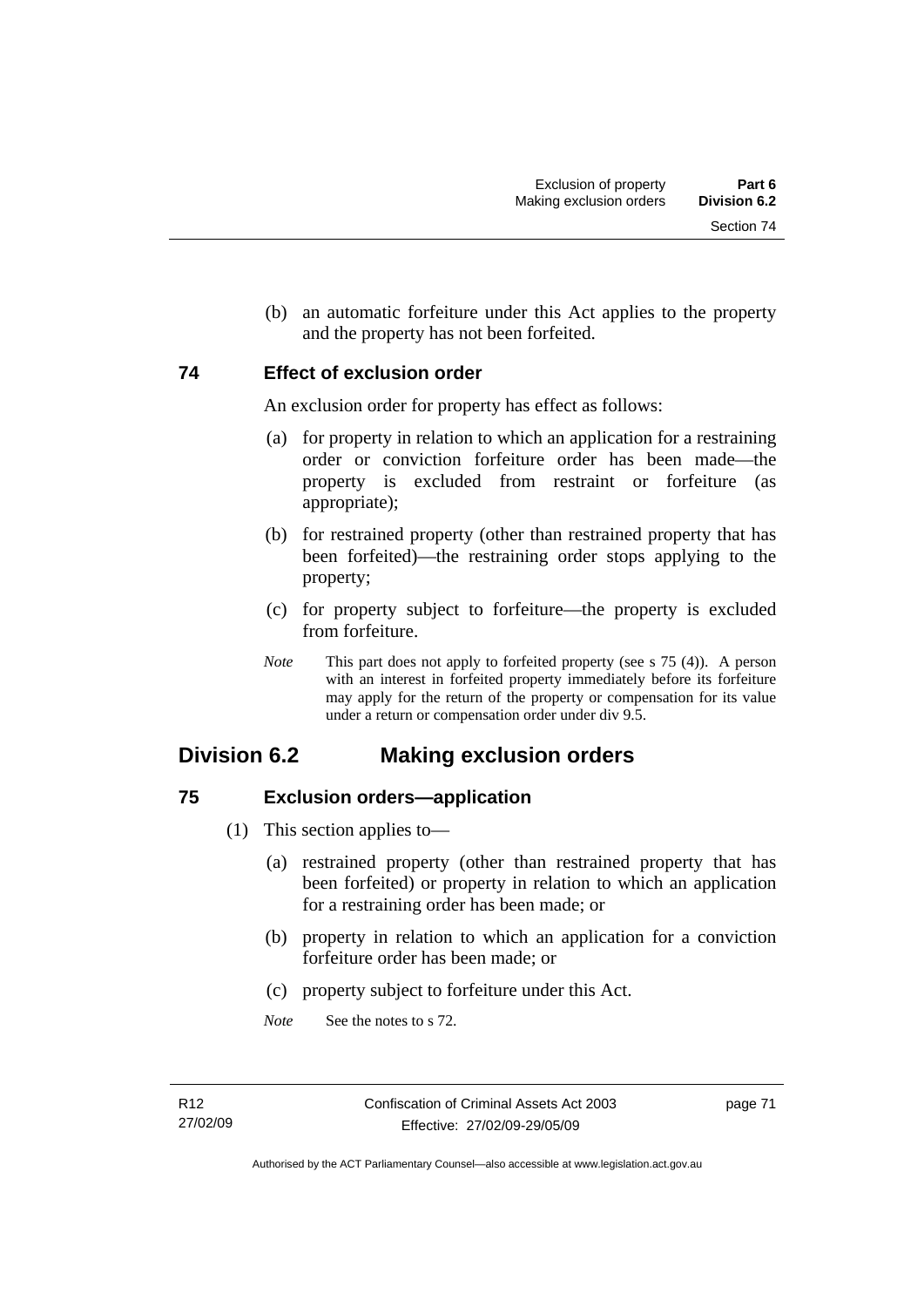- (2) A person claiming an interest in the property may apply to a relevant court for an exclusion order.
- (3) The application must be made—
	- (a) if a restraining order or conviction forfeiture order has been applied for (but not made) in relation to the property—at the same time as, or after, the application is made for the order but before the order is made; or
	- (b) if the property is restrained or subject to forfeiture—at any time before the property is forfeited.
- (4) To remove any doubt, an application for a exclusion order cannot be made in relation to property that has been forfeited.

### **U 76 Making of exclusion orders—ordinary indictable offences**

- (1) This section applies to an application for an exclusion order for property if—
	- (a) a restraining order in relation to the property has been applied for in relation to an ordinary indictable offence; or
	- (b) the property has been restrained (but not forfeited) in relation to an ordinary indictable offence; or
	- (c) a conviction forfeiture order for an ordinary indictable offence has been applied for in relation to the property; or
	- (d) the property is subject to forfeiture in relation to an ordinary indictable offence.
- (2) If the application is made by an offender, the relevant court must not make an exclusion order for the property unless the court is satisfied that the property—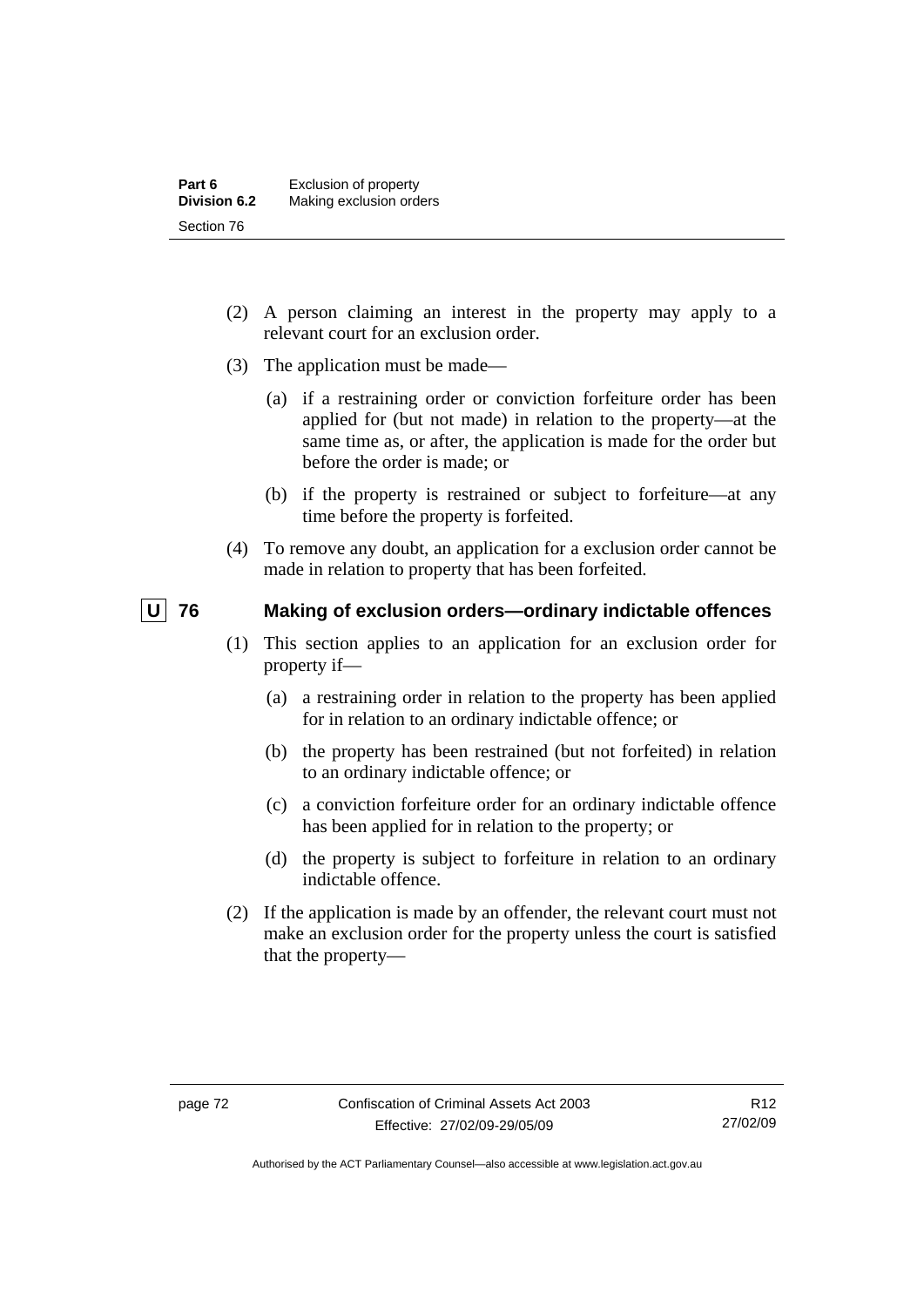(a) is not tainted property in relation to any offence against a territory law, or a law of the Commonwealth, a State, another Territory or a foreign country; and

*Note* For the meaning of *in relation to*, see dict.

- (b) is not required to be restrained to satisfy a penalty order; and
- (c) does not have evidentiary value in any criminal proceeding.
- (3) However, if the court is satisfied that the property is not tainted property as mentioned in subsection (2) (a), but considers that the property (or any part of the property) may be required to be restrained to satisfy a penalty order, the court must make an exclusion order declaring that the property (or part)—
	- (a) is not subject to forfeiture under a conviction forfeiture order; but
	- (b) is to remain restrained for the purpose of satisfying a penalty order.
- (4) If the application is made by a person other than an offender, the court must not make an exclusion order for the property unless it is satisfied that—
	- (a) the applicant has an interest in the property; and
		- *Note* For the meaning of *interest*, see the Legislation Act, dict, pt 1.
	- (b) the applicant was not a party to the relevant indictable offence or any related offence; and
	- (c) the interest is not subject to the effective control of an offender; and
		- *Note* For the meaning of *effective control*, see s 14.
	- (d) the interest is not tainted property in relation to the relevant indictable offence or any related offence; and
	- (e) if the interest was acquired completely or partly, or directly or indirectly, from the offender—the interest was acquired

Authorised by the ACT Parliamentary Counsel—also accessible at www.legislation.act.gov.au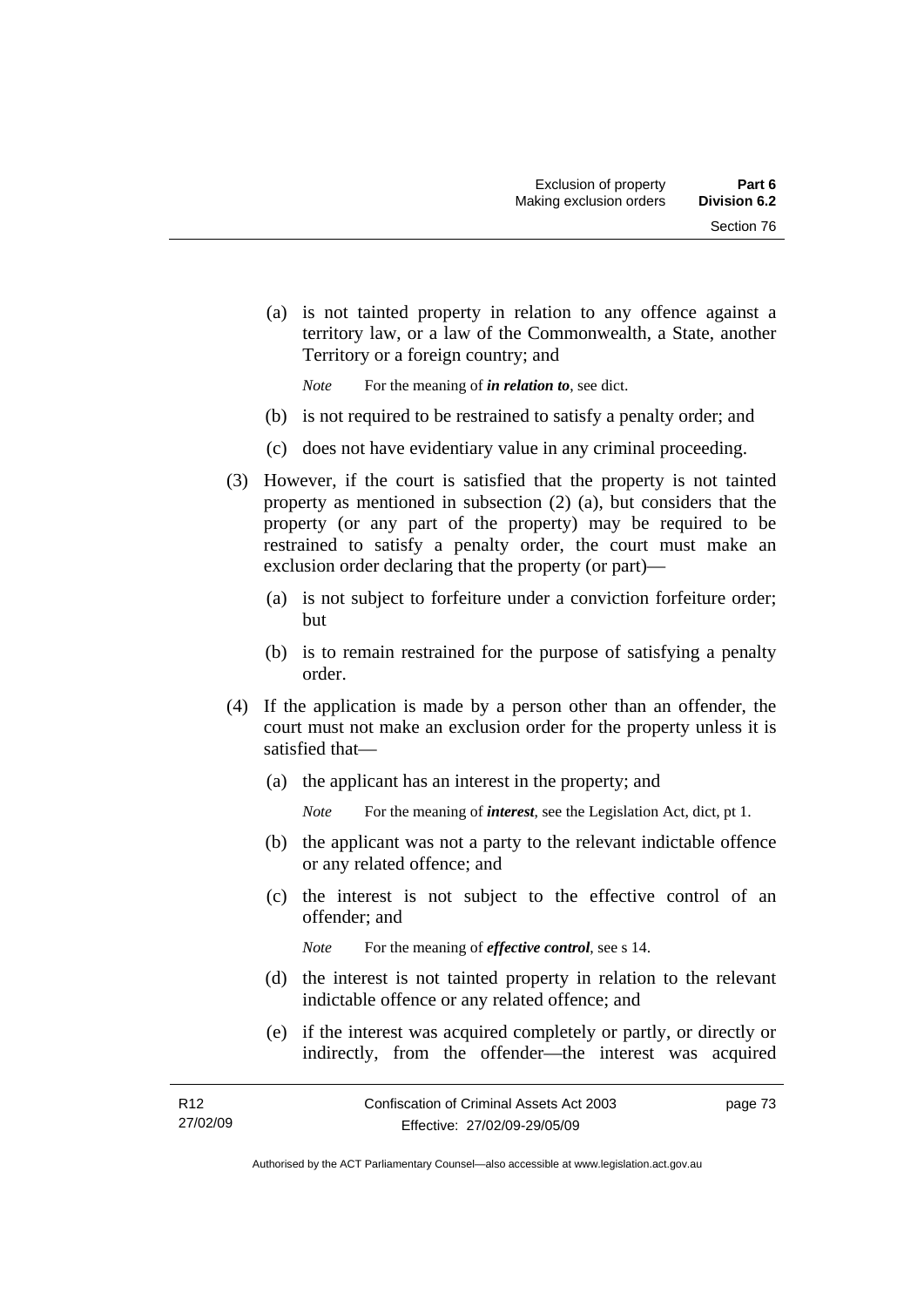| Part 6              | Exclusion of property   |
|---------------------|-------------------------|
| <b>Division 6.2</b> | Making exclusion orders |
| Section 77          |                         |

honestly and for sufficient consideration and the applicant took reasonable care to establish that the interest may be lawfully acquired by the applicant; and

- (f) the property does not have evidentiary value in any criminal proceeding.
- (5) An exclusion order must state the property to which it applies.

#### **77 Making of exclusion orders—serious offences**

- (1) This section applies to an application for an exclusion order for property if—
	- (a) a restraining order in relation to the property has been applied for in relation to serious offence; or
	- (b) the property has been restrained (but not forfeited) in relation to a serious offence; or
	- (c) a conviction forfeiture order for a serious offence has been applied for in relation to the property; or
	- (d) the property is subject to automatic forfeiture under division 5.2 (Automatic forfeiture—conviction for serious offences).
- (2) If the application is made by an offender, the relevant court must not make an exclusion order for the property unless the court is satisfied that the property—
	- (a) was lawfully acquired by the offender; and
	- (b) is not tainted property in relation to any offence against a territory law, or a law of the Commonwealth, a State, another Territory or a foreign country; and

*Note* For the meaning of *in relation to*, see dict.

- (c) is not required to be restrained to satisfy a penalty order; and
- (d) does not have evidentiary value in any criminal proceeding.

Authorised by the ACT Parliamentary Counsel—also accessible at www.legislation.act.gov.au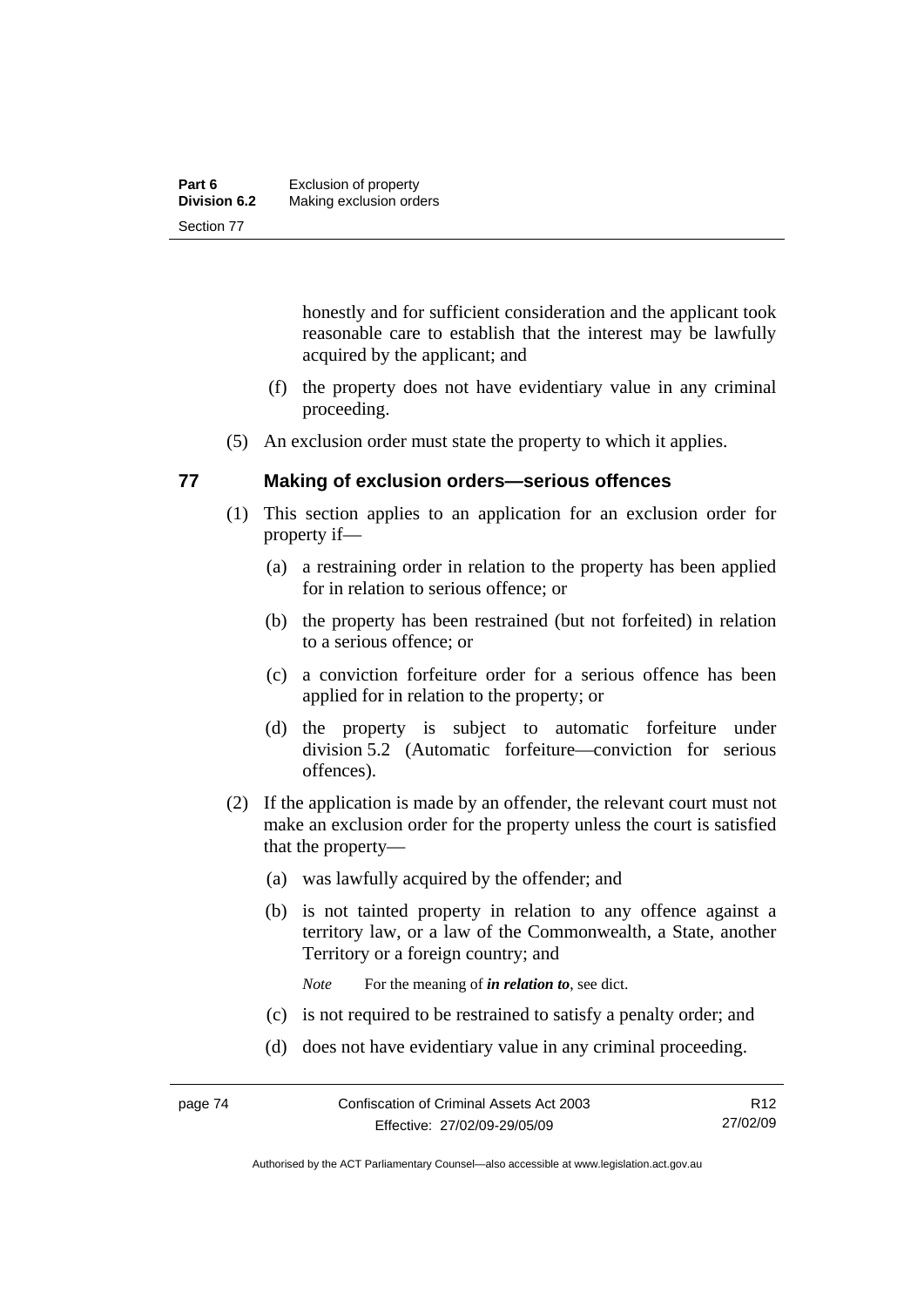- (3) However, if the court is satisfied that the property was lawfully acquired, and is not tainted property as mentioned in subsection (2) (b), but considers that the property (or any part of the property) may be required to be restrained to satisfy a penalty order, the court must make an exclusion order declaring that the property (or part)—
	- (a) is not subject to automatic forfeiture or to forfeiture under a forfeiture order; but
	- (b) is to remain restrained for the purpose of satisfying a penalty order.
- (4) If the application is made by a person other than an offender, the court must not make an exclusion order for the property unless it is satisfied that—
	- (a) the applicant has an interest in the property; and

*Note* For the meaning of *interest*, see the Legislation Act, dict, pt 1.

- (b) the applicant was not a party to the relevant serious offence or any related offence; and
- (c) the interest is not subject to the effective control of an offender; and

*Note* For the meaning of *effective control*, see s 14.

- (d) the interest is not tainted property in relation to the relevant serious offence or any related offence; and
- (e) if the interest was acquired completely or partly, or directly or indirectly, from the offender—the interest was acquired honestly and for sufficient consideration and the applicant took reasonable care to establish that the interest may be lawfully acquired by the applicant;
- (f) the property does not have evidentiary value in any criminal proceeding.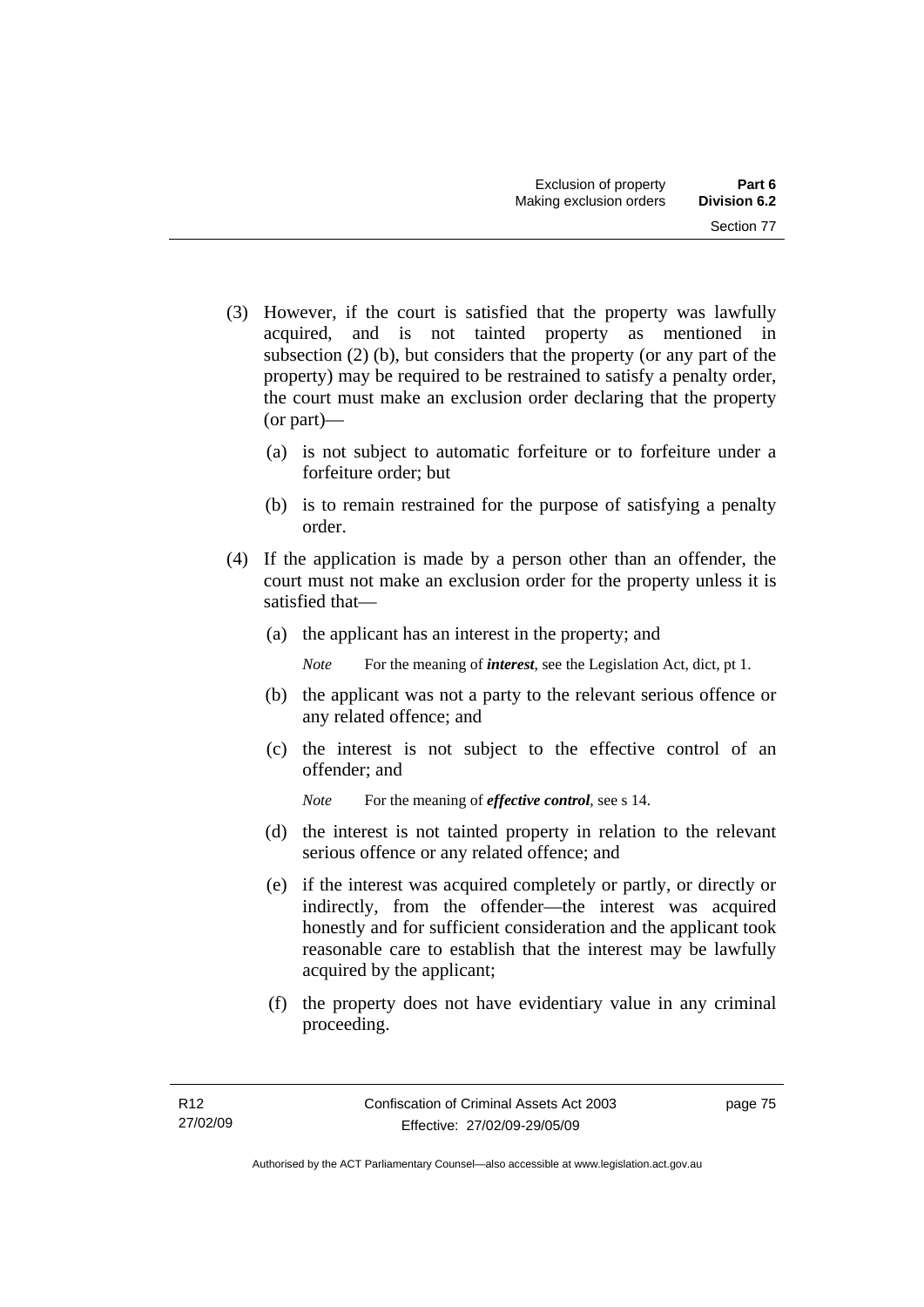| Part 6              | Exclusion of property   |
|---------------------|-------------------------|
| <b>Division 6.2</b> | Making exclusion orders |
| Section 78          |                         |

(5) An exclusion order must state the property to which it applies.

#### **78 Making of exclusion orders—unclaimed tainted property**

- (1) This section applies to an application for an exclusion order for unclaimed tainted property if—
	- (a) an unclaimed tainted property restraining order has been applied for in relation to the property; or
	- (b) the property has been restrained under an unclaimed tainted property restraining order (but not forfeited); or
	- (c) the property is subject to automatic forfeiture under division 5.3 (Automatic forfeiture—unclaimed tainted property).
- (2) The court must not make an exclusion order unless the court is satisfied that—
	- (a) the applicant for the exclusion order has an interest in the property; and

*Note* For the meaning of *interest*, see the Legislation Act, dict, pt 1.

- (b) the interest was lawfully acquired by the applicant; and
- (c) the interest is not tainted property in relation to any offence against a territory law, or a law of the Commonwealth, a State, another Territory or a foreign country; and

*Note* For the meaning of *in relation to*, see dict.

- (d) the interest is not required to be restrained to satisfy a penalty order; and
- (e) the property does not have evidentiary value in any criminal proceeding.
- (3) An exclusion order must state the property to which it applies.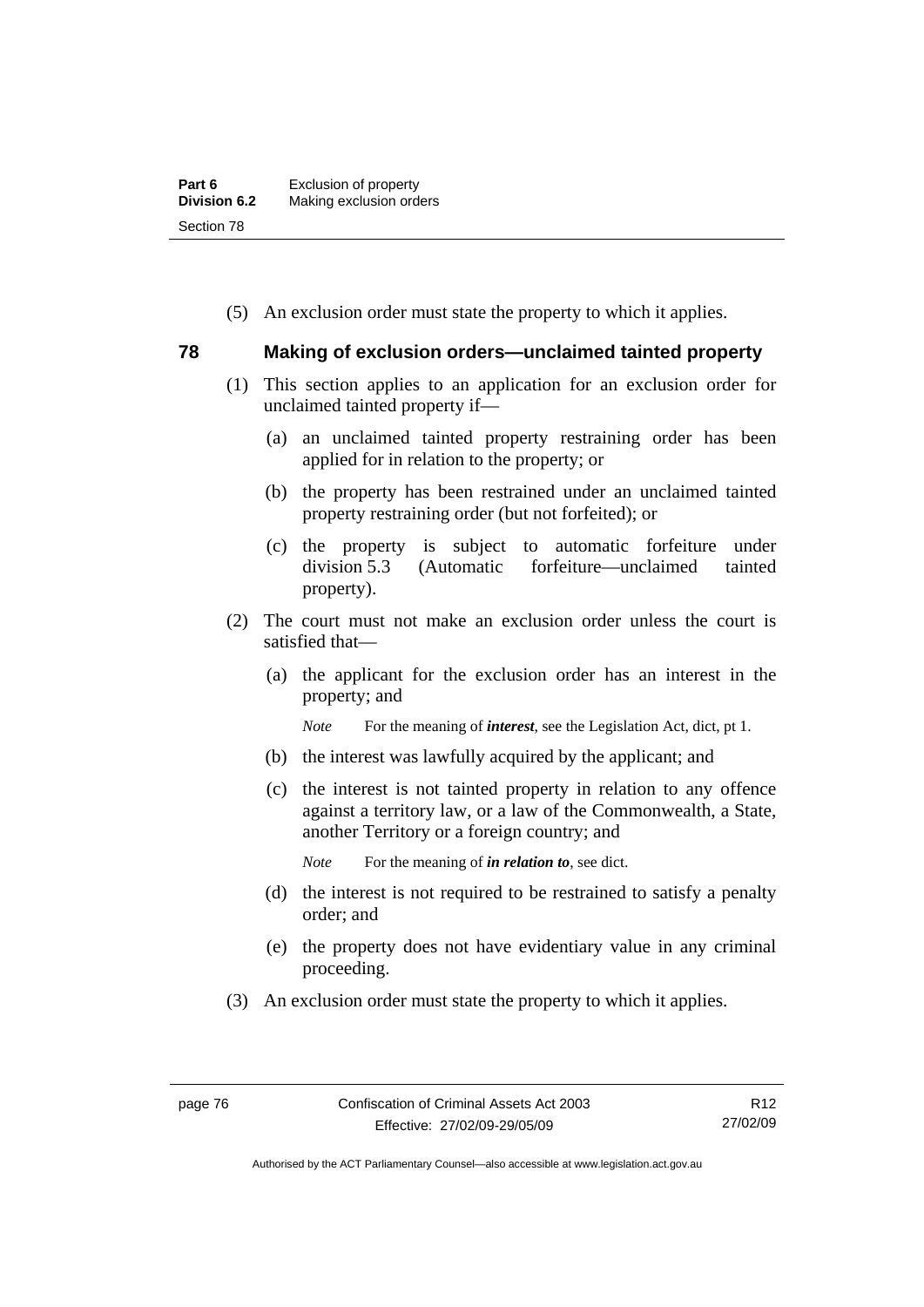# **Part 7** Penalty orders

# **Division 7.1 Benefits**

#### **79 Meaning of** *commission* **of serious offence for pt 7**

In this part:

*commission*, of a serious offence, includes the alleged commission of the offence.

#### **80 Meaning of** *benefits* **derived by an offender**

In this Act:

*benefits*, derived by an offender from the commission of an offence, means—

- (a) tainted property, except tainted property that was used, or was intended by the offender to be used, in relation to the commission of an offence, and property derived by anyone from that property; or
- (b) artistic profits allowed under section 81 (3) in relation to the offence; or
- (c) any service or other advantage derived by the offender from the commission of the offence.

#### **Example for par (c)**

Mr Tres Adventuresome ran a small wholesale food business before becoming involved in illegal activity. He started to trade in gourmet foods as a cover for the commission of several offences involving the importation of cannabis into Australia. His move into the gourmet food trade could not have been achieved, and the offences could not have been committed, without key contacts (in the legitimate food trade) made by him. Because of the contacts, his legitimate business expanded considerably.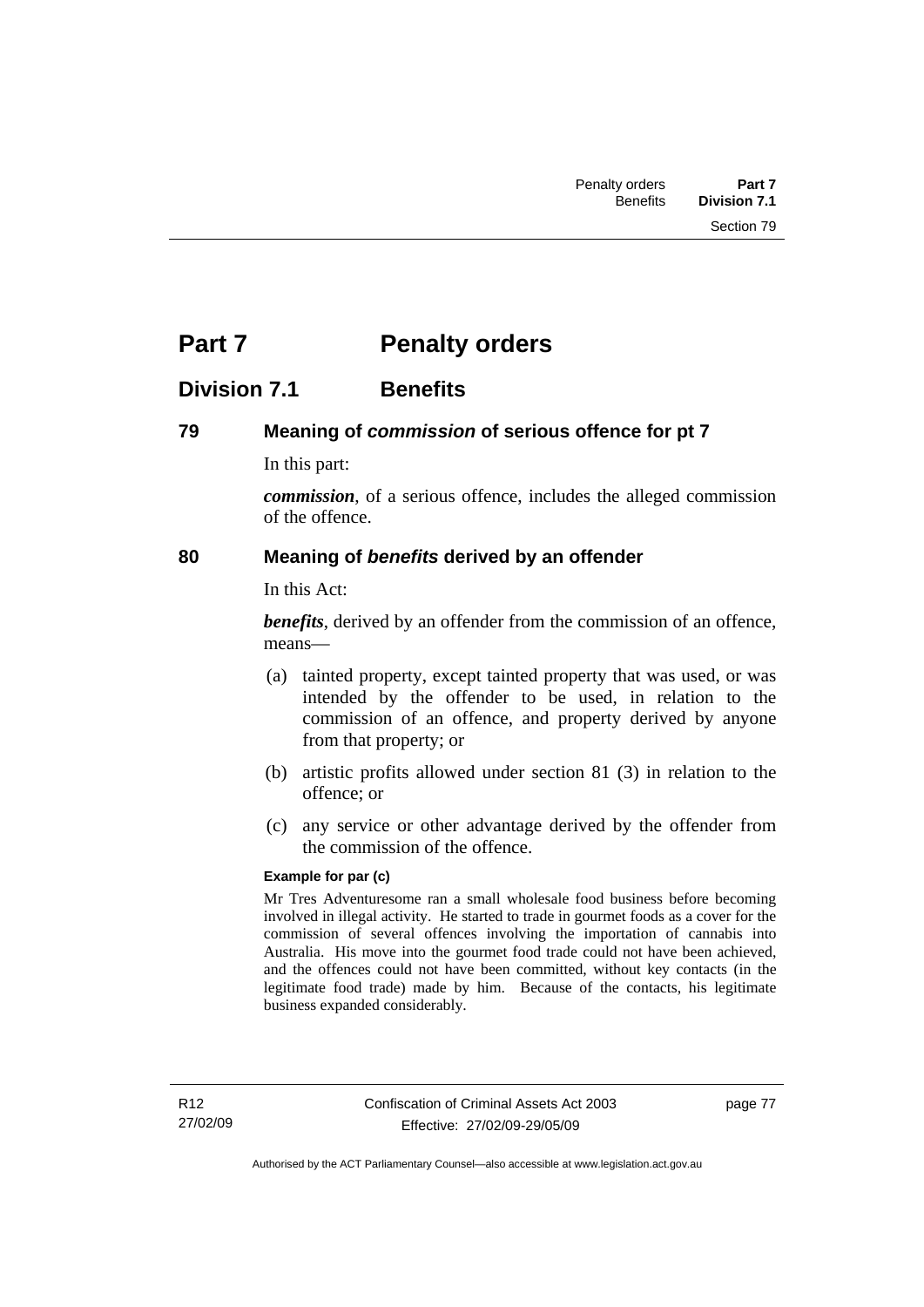| Part 7              | Penalty orders  |
|---------------------|-----------------|
| <b>Division 7.1</b> | <b>Benefits</b> |
| Section 81          |                 |

In the 12 months ending immediately before the commission of the earliest offence, Mr Adventuresome's income from the business was \$50 000. In the 12 months after then, his income from legitimate business activity (unrelated to the offences) was \$200 000. This increase in activity is entirely because of continuing (legitimate) working relationships with those key contacts.

The difference of \$150 000 is the value of a benefit derived from the commission of the offences by Mr Adventuresome because his relationship with the key contacts is an advantage derived by him from their commission.

- *Note 1 Derived* includes obtained because of an understanding or a particular outcome being made known (see s 12).
- *Note* 2 For the assessment of the value of benefits, see div 7.3.
- *Note 3* An example is part of the Act, is not exhaustive and may extend, but does not limit, the meaning of the provision in which it appears (see Legislation Act, s 126 and s 132).

#### **81 Meaning of** *artistic profits*

(1) In this Act:

*artistic profits*, derived by an offender from the commission of an offence, means property, or any service or other advantage, derived from the commercial exploitation of—

- (a) the notoriety of the offender, or someone else involved in the commission of the offence (*another involved person*), that results from the offence; or
- (b) the depiction of the offence or the circumstances surrounding the offence; or
- (c) an expression of the thoughts, opinions or emotions of the offender, or another involved person, about the offence.
- (2) The commercial exploitation may be by any means, including, for example, in—
	- (a) a visual recording (for example, a film, slide, videotape, videodisc or anything else from which a visual image can be produced); or

R12 27/02/09

Authorised by the ACT Parliamentary Counsel—also accessible at www.legislation.act.gov.au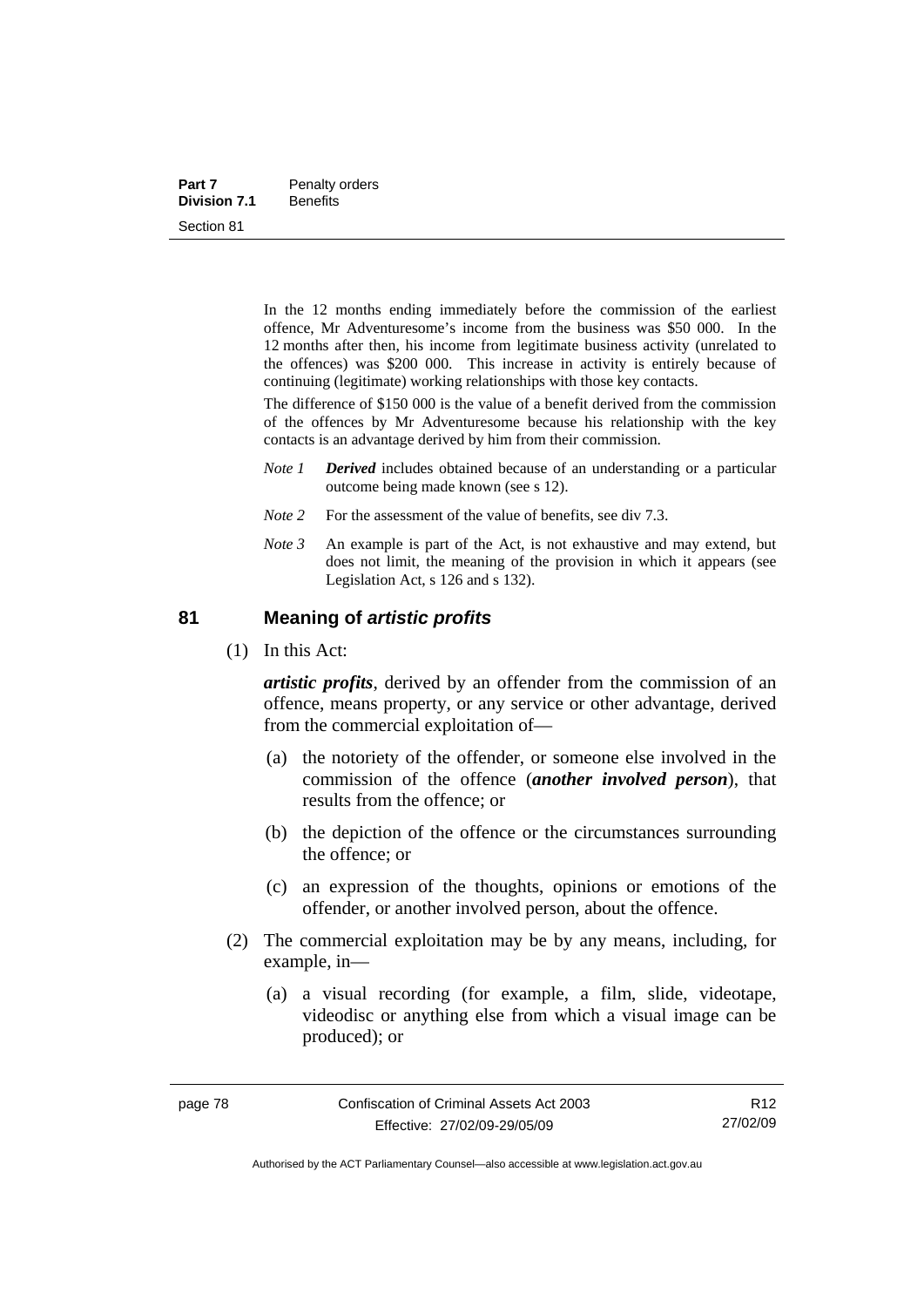- (b) a sound recording (for example, a compact disc, tape, record or anything else from which words or sounds can produced); or
- (c) printed material (for example, a book, newspaper, magazine or any other written or pictorial matter); or
- (d) a radio or television production; or
- (e) live entertainment of any kind (for example, a public presentation or speech).
- *Note* An example is part of the Act, is not exhaustive and may extend, but does not limit, the meaning of the provision in which it appears (see Legislation Act, s 126 and s 132).
- (3) A relevant court must allow artistic profits as benefits for section 80 (b) (Meaning of *benefits* derived by an offender), unless it is satisfied that it would not be in the public interest to do so.
- (4) In deciding whether it would not be in the public interest to allow artistic profits as benefits, the court must have regard to the following matters:
	- (a) the purposes of this Act;
	- (b) whether the commercial exploitation has any general social or educational value;
	- (c) the nature and purposes of the commercial exploitation, including its use for research, educational or rehabilitation purposes;
	- (d) the seriousness of the offence;
	- (e) how long ago the offence was committed.
- (5) Subsection (4) does not limit the matters to which the court may have regard.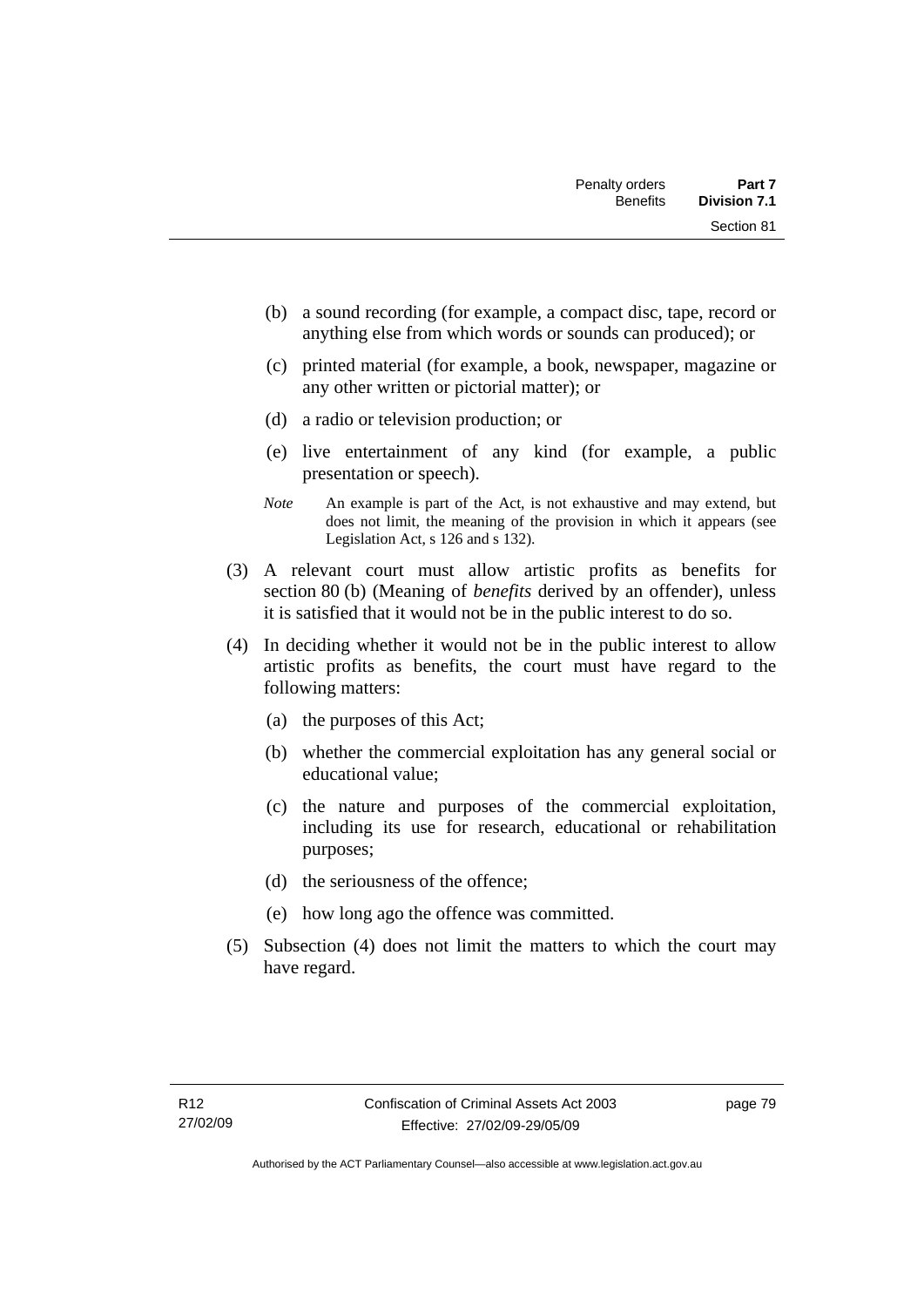**Part 7** Penalty orders<br>**Division 7.2** Making penalty **Making penalty orders** Section 82

# **Division 7.2 Making penalty orders**

*Note* For general provisions about a proceeding for a penalty order (which is a confiscation proceeding—see s 236), see pt 14.

#### **82 Meaning of** *penalty order*

In this Act:

*penalty order* means an order under this division for the payment by an offender of the value of benefits derived by an offender from the commission of an offence.

#### **U 83 Penalty orders—application**

- (1) The DPP may apply to a relevant court for a penalty order in relation to the commission of an indictable offence by an offender.
	- *Note 1 Commission*, of a serious offence, includes the alleged commission of the offence (see s 79).
	- *Note 2 Indictable offence* includes an offence against the law of the Commonwealth, a State or another Territory that may be dealt with under a law of the Commonwealth, the State or the other Territory as an indictable offence (see s 13 (2)).
	- *Note 3 Offender* includes a corporation, see dict.
- (2) The application may be made before or after, or at the same time as, any conviction of the offender for the offence.
- (3) However, if the person has been convicted of the offence, the DPP must make the application within 2 years after the day of the conviction.
	- *Note* The court may allow leave for an application to be made after the time fixed by this section in certain circumstances (see s 246).
- (4) Subsection (3) does not apply to an application for an artistic profits restraining order.

Authorised by the ACT Parliamentary Counsel—also accessible at www.legislation.act.gov.au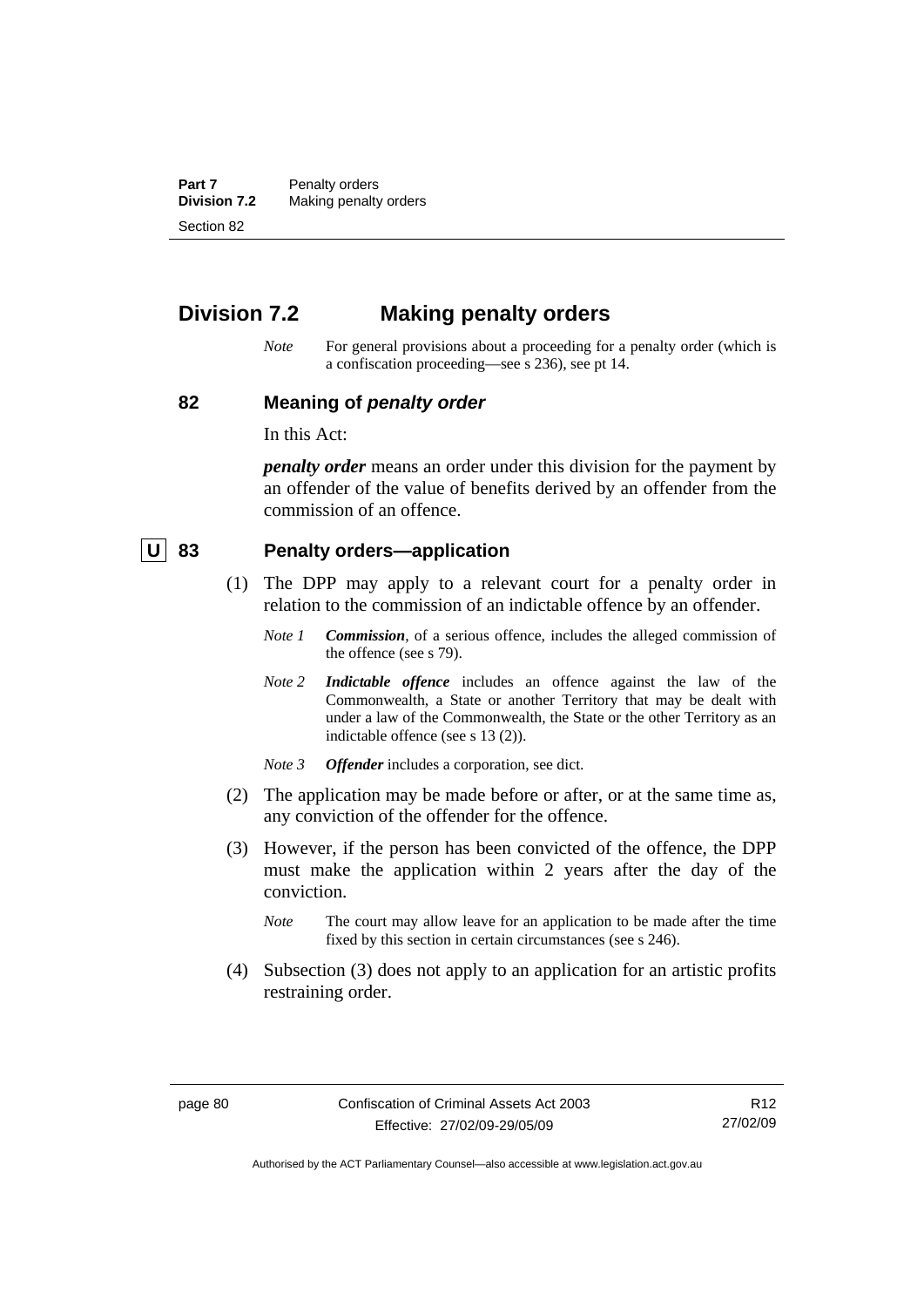# **U** 84 Penalty orders—offenders convicted of ordinary **indictable offences**

- (1) On application under section 83, the relevant court must make an order under this section for the payment by the offender of the value of benefits derived by the offender from the commission of an ordinary indictable offence if satisfied that—
	- (a) the offender has been convicted of the offence or a related ordinary indictable offence; and
	- (b) the offender has not been cleared of the offence of which the offender was convicted.
- (2) To remove any doubt, a relevant court may make an order under this section that relates only to artistic profits.

# **85 Penalty orders—commission of serious offences**

- (1) On application under section 83, the court must make an order under this section for the payment by the offender of the value of benefits derived by the offender from the commission of a serious offence if the court is satisfied on the balance of probabilities—
	- (a) for an application for a penalty order that relates only to artistic profits—that the offender committed a serious offence at any time; and
	- (b) for any other application—that the offender committed a serious offence within the relevant period.
	- *Note 1* For the meaning of *relevant period*, see s (5).
	- *Note* 2 The court must be satisfied on the balance of probabilities about the commission of the offence because confiscation proceedings are civil, not criminal (see s 237).
- (2) To remove any doubt, if the relevant court is satisfied that the offender committed a serious offence within the relevant period, the court must not refuse to make a penalty order only because it is not satisfied—

page 81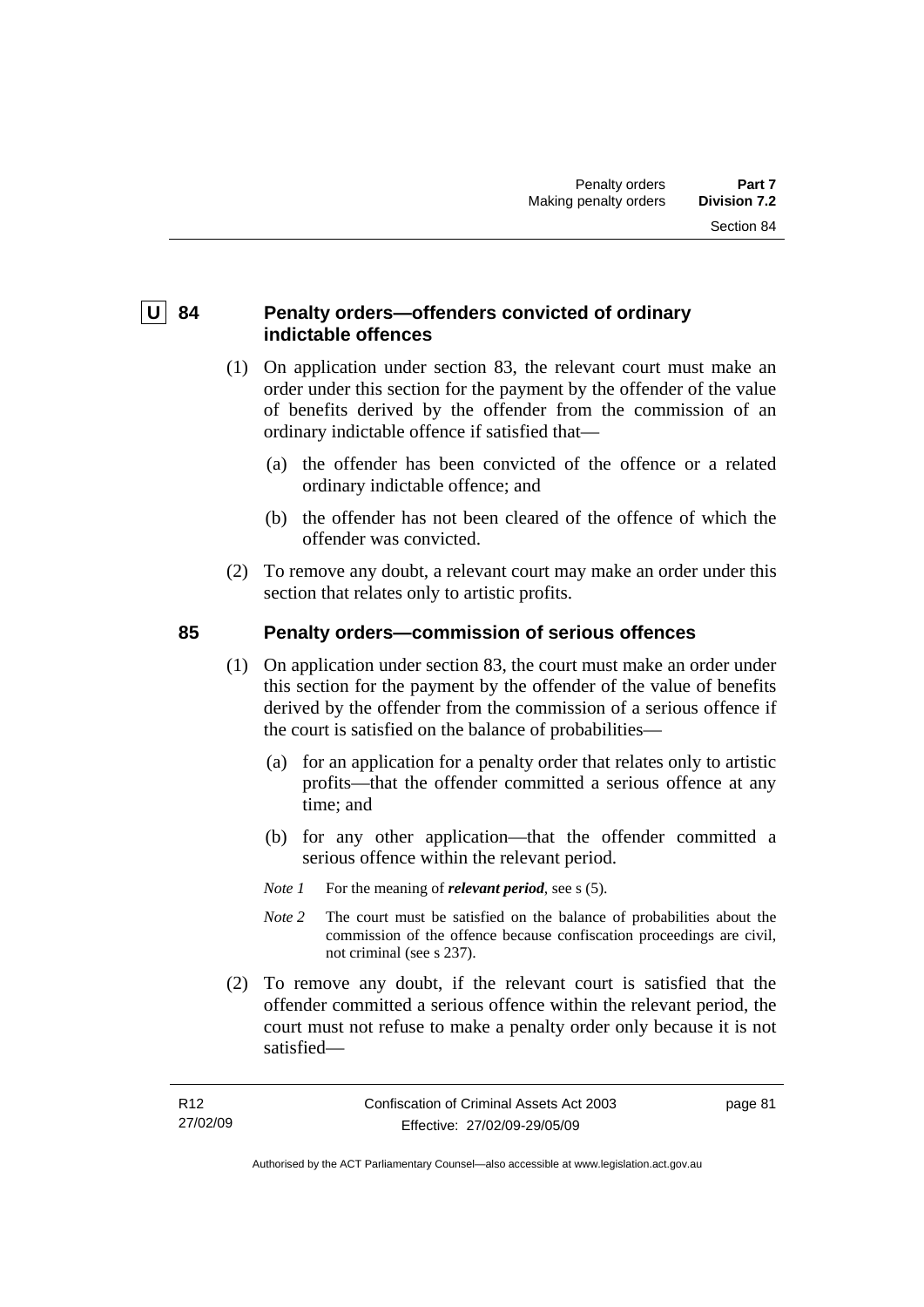- (a) that a particular serious offence was committed by the offender within the relevant period; or
- (b) that the offence was committed on any particular day or time within the relevant period.
- (3) Also, to remove any doubt, the relevant court must not refuse to make a penalty order in relation to the serious offence only because—
	- (a) an indictment has not been presented against the offender for the offence; or
	- (b) the offender has not been convicted of the offence; or
	- (c) the offender has been cleared of the offence, including being cleared after having been convicted of the offence; or
	- (d) a doubt is raised about whether the offender committed the offence.
	- *Note Indictment* is defined in the Legislation Act, dict, pt 1 as including an information. (See also that Act, dict, pt 1, def *present*.)
- (4) Further, to remove any doubt, the relevant court must not refuse to make a penalty order only because—
	- (a) a relevant court had previously made a penalty order under this section in relation to the offender for the same serious offence (or a related offence); and
	- (b) the order had later ended because the offender was cleared of the offence.
	- *Note* The earlier penalty order would have ended when the offender was cleared (see s  $98$  (a)).
- (5) In this section:

#### *relevant period* means—

 (a) if a restraining order is in force over any property in relation to the serious offence—

Authorised by the ACT Parliamentary Counsel—also accessible at www.legislation.act.gov.au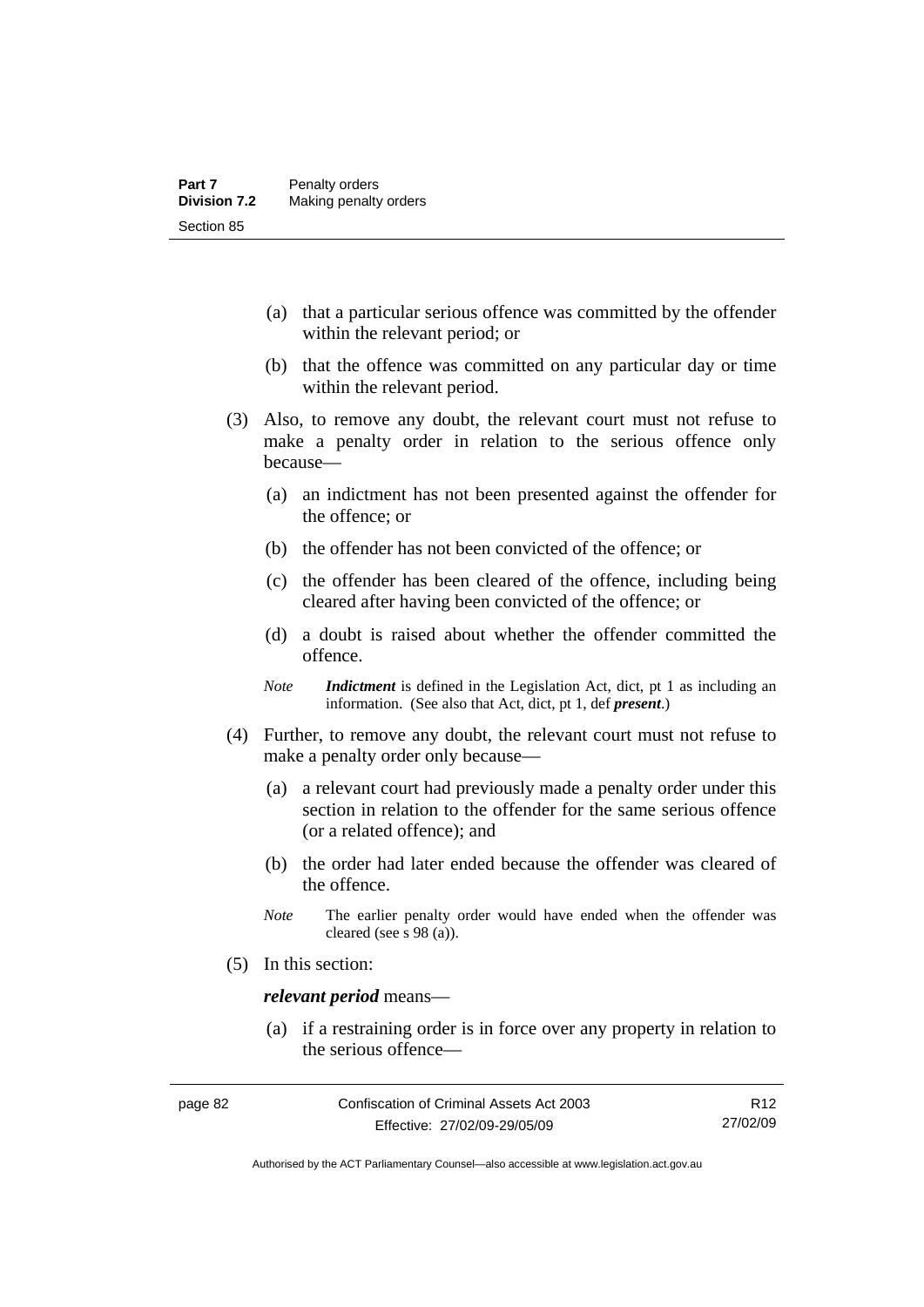- (i) 6 years before the day the application to restrain the property was made; or
- (ii) if an extended period for making the restraining order application was allowed under section 246 (Confiscation proceedings—time extensions for applications)—the total of the 6-year period and the extended period; or
- (b) if a restraining order is not in force over any property in relation to the serious offence—
	- (i) 6 years before the day the application for the penalty order was made; or
	- (ii) if an extended period for making the penalty order application was allowed under section 246—the total of the 6-year period and the extended period.

### **86 Penalty orders—amount of penalty**

- (1) In making a penalty order in relation to an offence, the court must—
	- (a) assess under division 7.3 (Value of benefits) the value of any benefits (the *assessed value*) derived by the offender from the commission of the offence and any related offence; and
	- (b) order the offender to pay the Territory the amount worked out under subsection (2).
- (2) The amount payable under the penalty order is the assessed value less any amount by which the assessed value is reduced under subsection (3).
- (3) The assessed value in relation to the offence or any related offence may be reduced if the court is satisfied that it is just and equitable that the assessed value should be reduced by any of the following amounts: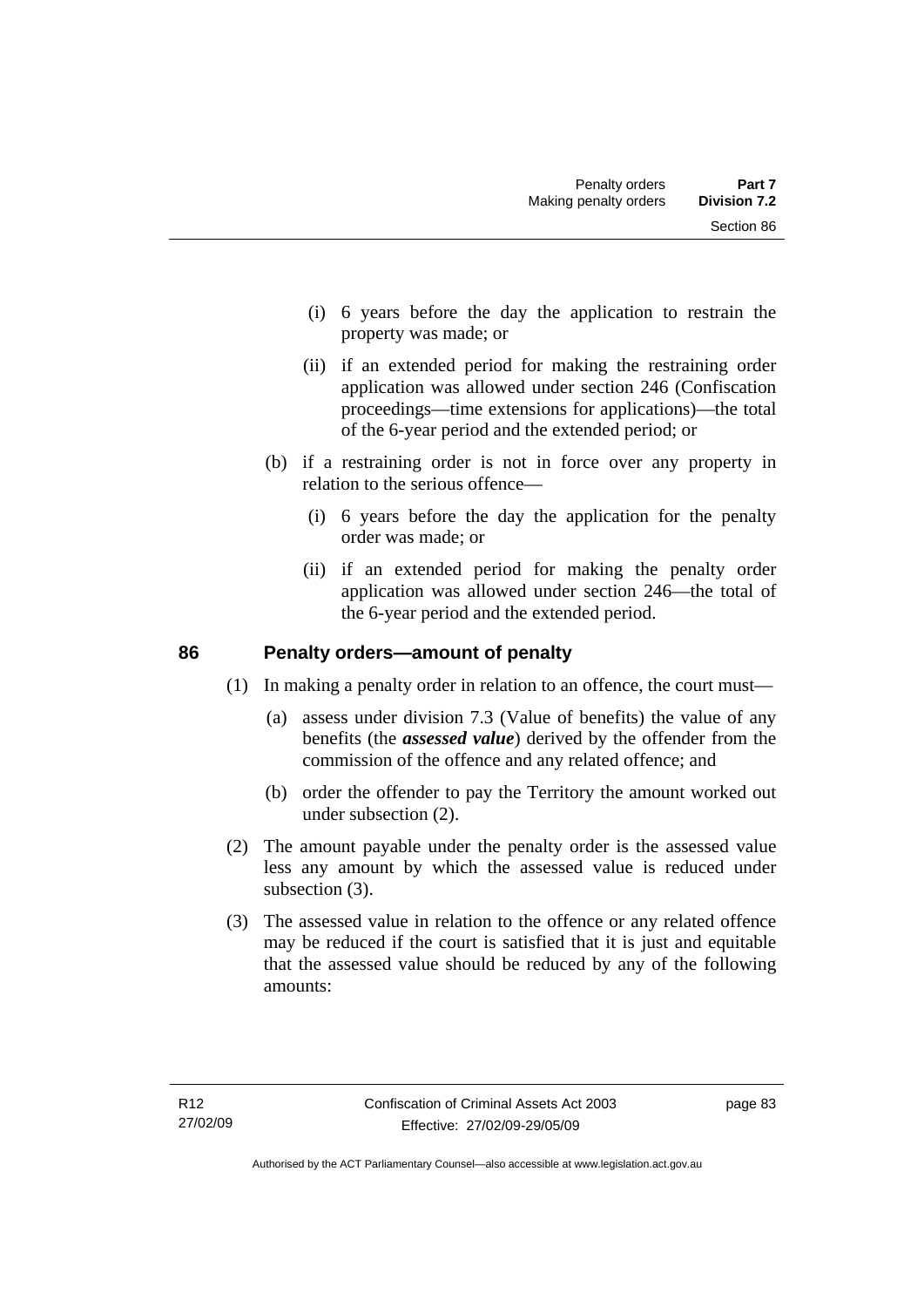(a) the value of property subject to forfeiture under this Act or a corresponding law;

*Note* For the meaning of *subject to forfeiture*, see s 73.

- (b) the value of property forfeited under this Act or a corresponding law;
- (c) the amount of any other penalty order, or any other financial penalty (however described) under a corresponding law;
- (d) any amount payable by the offender under a reparation order under the *Crimes (Sentencing) Act 2005*, or any corresponding order made under the law of the Commonwealth, a State or another Territory;
	- *Note* A reparation order under the *Crimes Act 1900*, s 350 (repealed) is taken to be a reparation order under the *Crimes (Sentencing) Act 2005* (see that Act, s 142).
- (e) any amount payable by the offender for restitution, compensation or damages, other than any fine imposed by a court;
- (f) any amount of tax payable under a law of the Territory, the Commonwealth, a State, another Territory or a foreign country in relation to the benefits.

#### **87 Penalty orders—contents**

- (1) A penalty order must state—
	- (a) the amount of the penalty payable under the order; and
	- (b) the person by whom the penalty is payable.
- (2) A failure by a relevant court to comply with this section does not invalidate the penalty order or any action by anyone to satisfy the penalty order.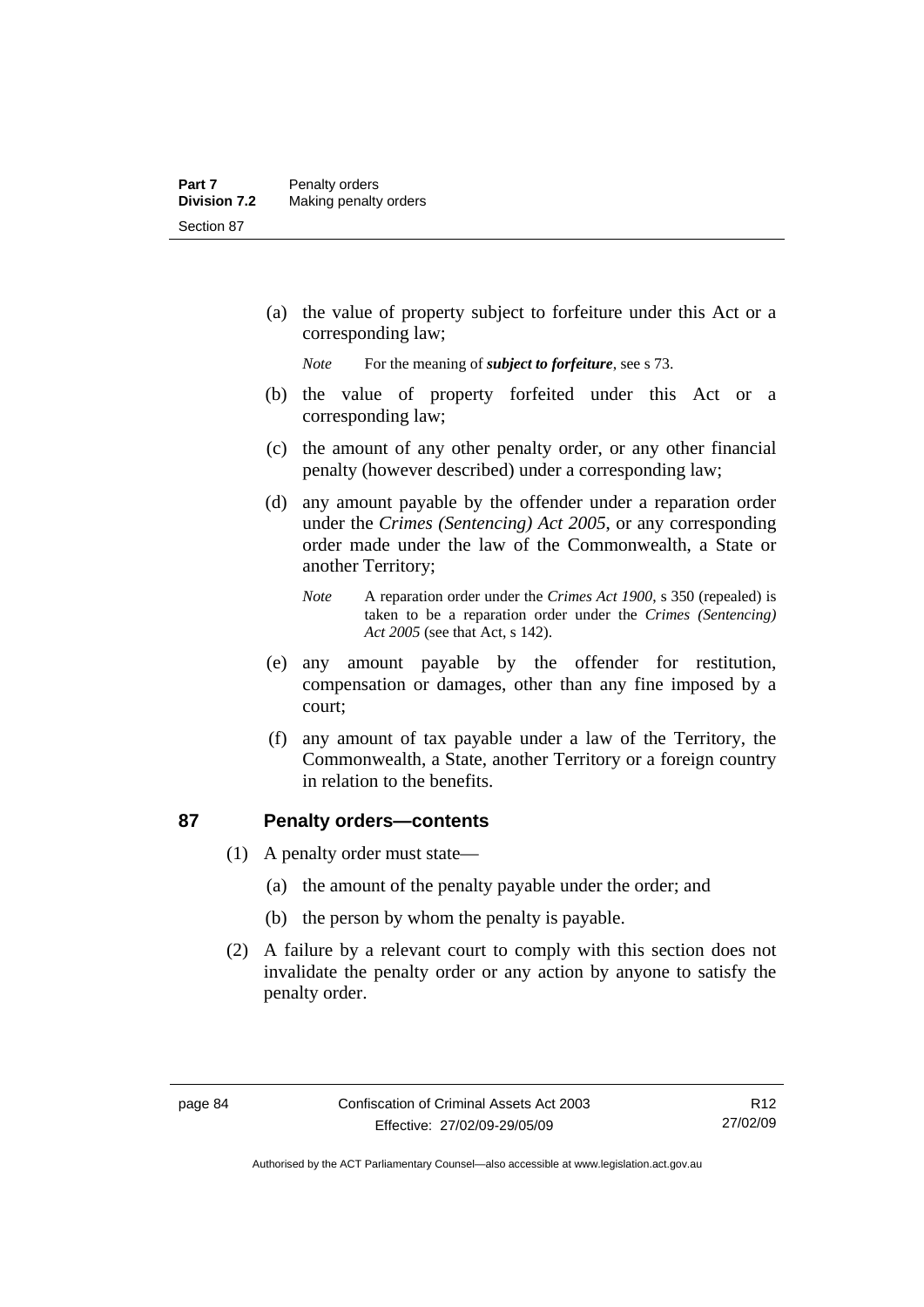#### **88 Penalty orders—enforceable as judgment debt**

The amount ordered to be paid by a relevant court under a penalty order is a judgment debt owing to the Territory.

*Note* Any restrained property is automatically charged with the amount of the penalty order, and may be sold to satisfy the order (see div 7.4).

#### **89 Penalty orders—variation for reassessed value of benefits**

On application by the person by whom the penalty under a penalty order is payable or the DPP, a relevant court may make an order varying the order to reflect the value of the relevant benefits as reassessed at the time the varying order is made.

#### **Examples**

- 1 The amount of the penalty order is reduced by the value of forfeited property (see s 86 (3) (b)). The order for the forfeiture is overturned by a court in a later proceeding. The relevant court may vary the penalty order to increase the amount of the penalty order by the value of the forfeited property.
- 2 The amount of the penalty order is reduced by an amount of tax payable by the offender in relation to a benefit (see s  $86(3)(f)$ ). The amount of tax is reduced on a review by the commissioner of taxation. The relevant court may vary the penalty order to increase the amount of the penalty order by the reduced amount of tax.
- 3 If, in example 2, the amount of the tax payable had been increased on review, the court may vary the penalty order to reduce the amount of the penalty order by the amount of the increased tax.
- *Note* An example is part of the Act, is not exhaustive and may extend, but does not limit, the meaning of the provision in which it appears (see Legislation Act, s 126 and s 132).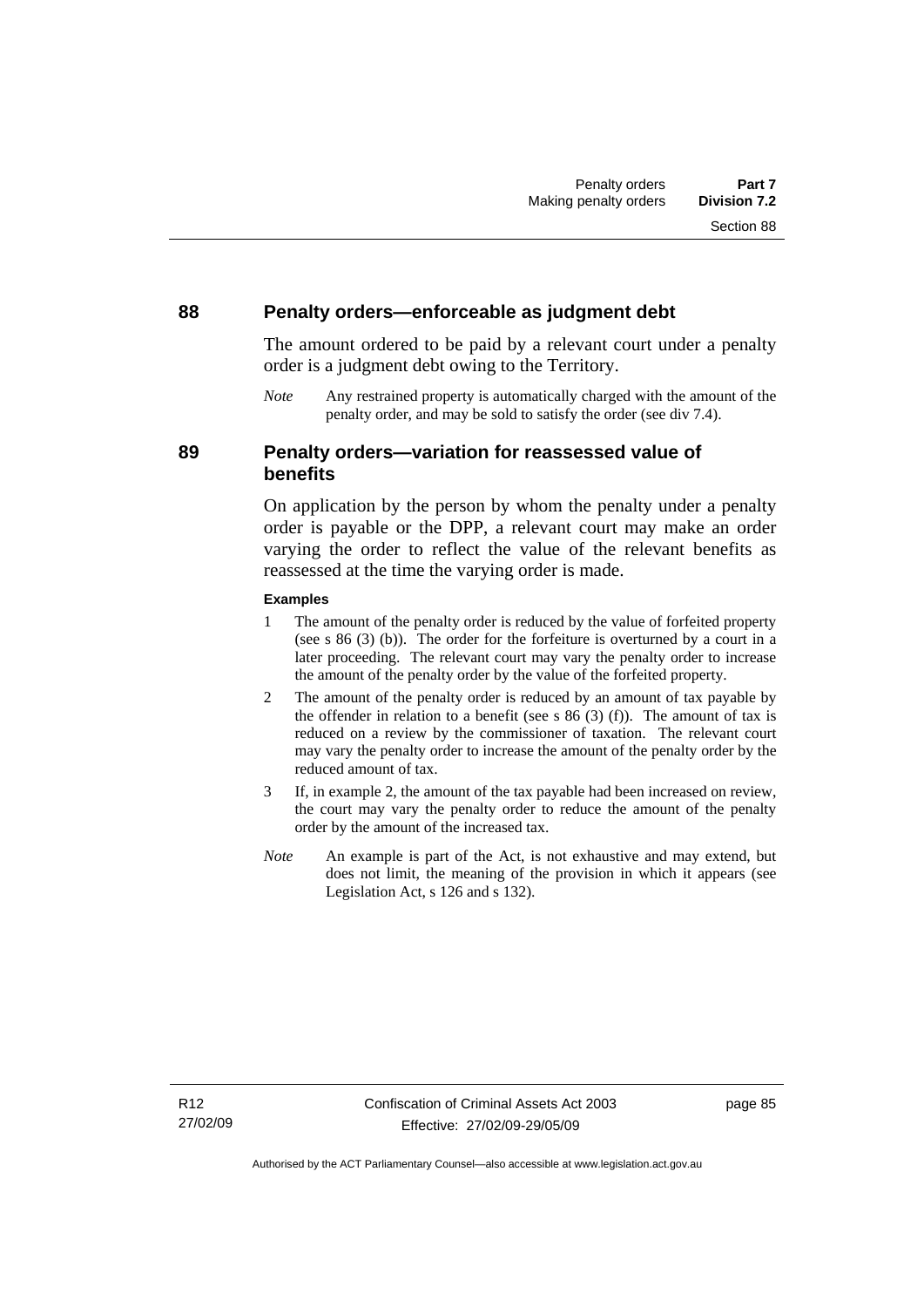# **Division 7.3 Value of benefits**

#### **90 Meaning of** *narcotic substance* **and** *property* **for div 7.3**

In this division:

*narcotic substance*—see the *Customs Act 1901* (Cwlth), section 4, and includes anything prescribed by regulation for this definition.

*property*, of an offender, includes—

- (a) property subject to the effective control of the offender; and
- (b) property that, immediately before it vested in the trustee for the property under the *Bankruptcy Act 1966* (Cwlth), was the offender's property.
- *Note* For the meaning of *effective control*, see s 14.

#### **U 91 Presumed value of benefits—ordinary indictable offence**

- (1) This section applies to the assessment of the value of benefits derived by an offender from the commission of an ordinary indictable offence (or ordinary indictable offences).
- (2) The value of the benefits derived by the offender from the commission of the offence (or offences) is—
	- (a) if evidence is given about any increase in value of the offender's property since immediately before the offence (or the earliest offence) was committed—taken to be not less than the amount of the greatest increase in value of which evidence is given; and
	- (b) in any case—taken to include the value of any narcotic substance to which the offence (or offences) relates.

#### **Example for par (a)**

An offender has committed an ordinary indictable offence. Just before beginning to commit the offence, the value of the offender's property was \$50 000. Two months after the offence began to be committed, the value of the offender's

R12 27/02/09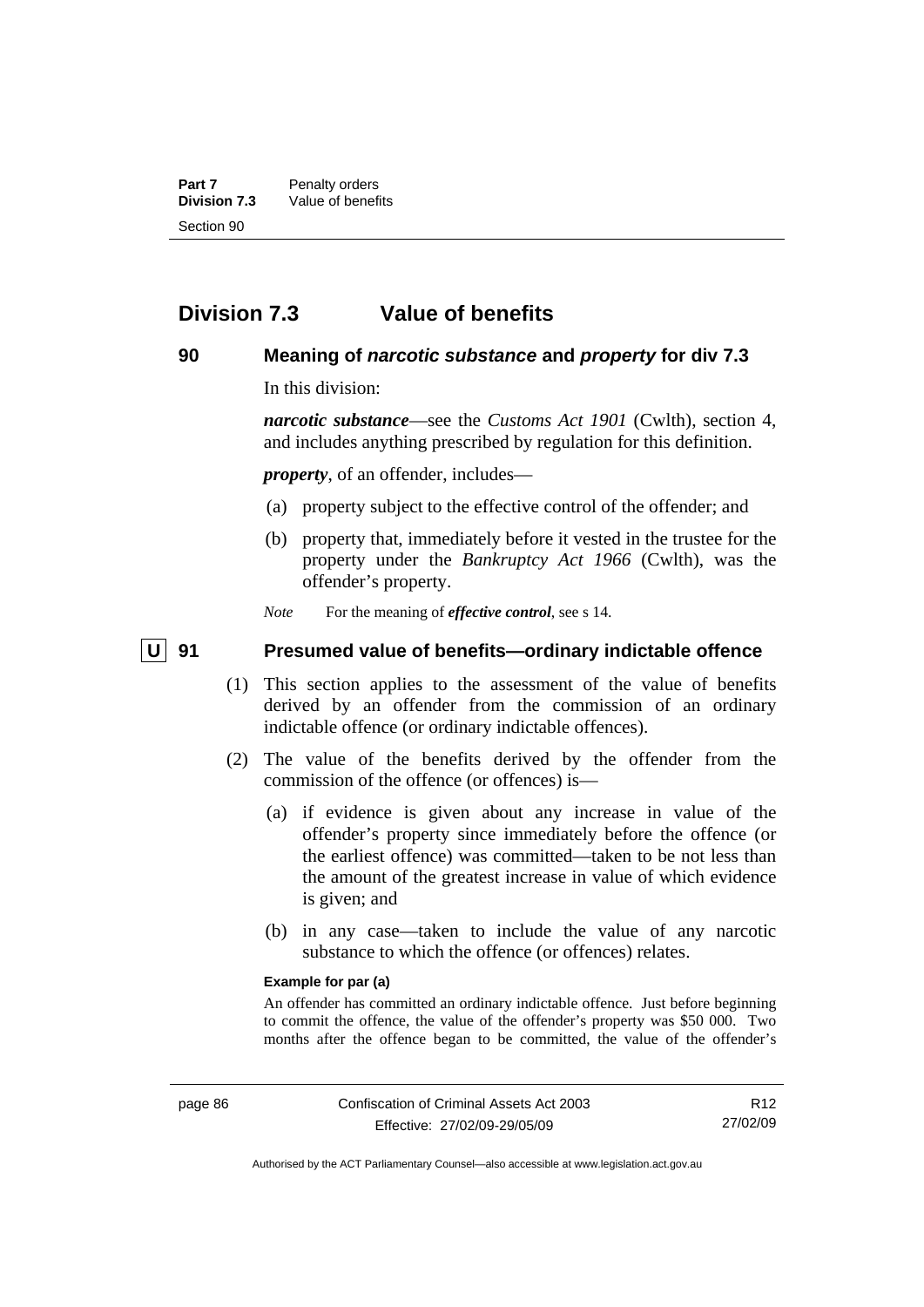property was \$150 000. At the time of the application for the penalty order, however, the offender's property was only worth \$75 000.

The 'greatest increase' in the total value of the offender's property since immediately before the offence was committed is \$100 000 (\$150 000 minus \$50 000).

- *Note 1* An example is part of the Act, is not exhaustive and may extend, but does not limit, the meaning of the provision in which it appears (see Legislation Act, s 126 and s 132).
- *Note* 2 For the valuation of narcotic substances, see s 93 (3) and (4).
- (3) However, the value of the benefits is taken not to include any part (or all) of the increase in value if the offender satisfies the court that the part (or all) of the increase was from either—
	- (a) property that—
		- (i) was lawfully acquired by the offender; and
		- (ii) is not tainted property in relation to any offence against a territory law, or a law of the Commonwealth, a State, another Territory or a foreign country; or
	- (b) benefits that were lawfully acquired by the offender.
	- *Note* For the meaning of *in relation to*, see dict.
- (4) This section does not apply in relation to a penalty order relating only to artistic profits.

#### **92 Presumed value of benefits—serious offence**

- (1) This section applies to the assessment of the value of benefits derived by an offender from the commission of a serious offence (or serious offences).
	- *Note Commission*, of a serious offence, includes the alleged commission of the offence (see s 79).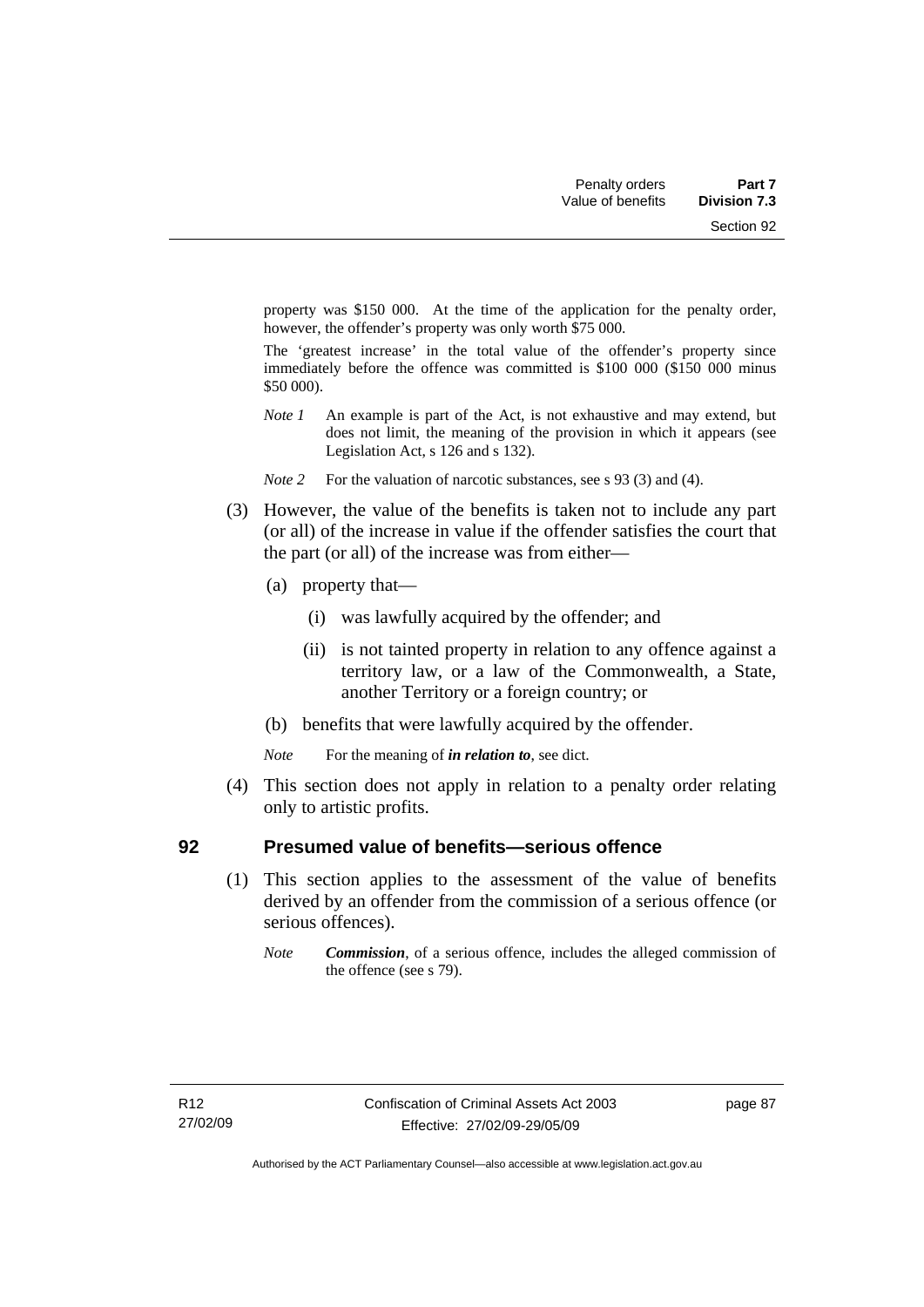- (2) The value of the benefits derived from the offence (or offences) is taken to include the following:
	- (a) the value of all of the offender's property on the day the application was made;
	- (b) the value of any other property held by the offender within the shorter of the following periods:
		- (i) between the day the offence (or the earliest offence) was committed and the day the application was made;
		- (ii) 6 years immediately before the day the application was made;
	- (c) the value of any narcotic substance to which the offence (or offences) relate;

*Note* For the valuation of narcotic substances, see s 93 (3) and (4).

- (d) all of the person's expenditure during the relevant period under paragraph (b) (other than expenditure to the extent that it resulted in the acquisition of property mentioned in paragraph (a) or (b)).
- (3) However, subsection (2) does not apply to particular property if the offender satisfies the court that the property—
	- (a) was lawfully acquired by the offender; and
	- (b) is not tainted property in relation to any offence against a territory law, or a law of the Commonwealth, a State, another Territory or a foreign country.

*Note* For the meaning of *in relation to*, see dict.

- (4) Also, subsection (2) does not apply to particular expenditure if the offender satisfies the court that the expenditure—
	- (a) was derived from property or benefits lawfully acquired by the offender; and

Authorised by the ACT Parliamentary Counsel—also accessible at www.legislation.act.gov.au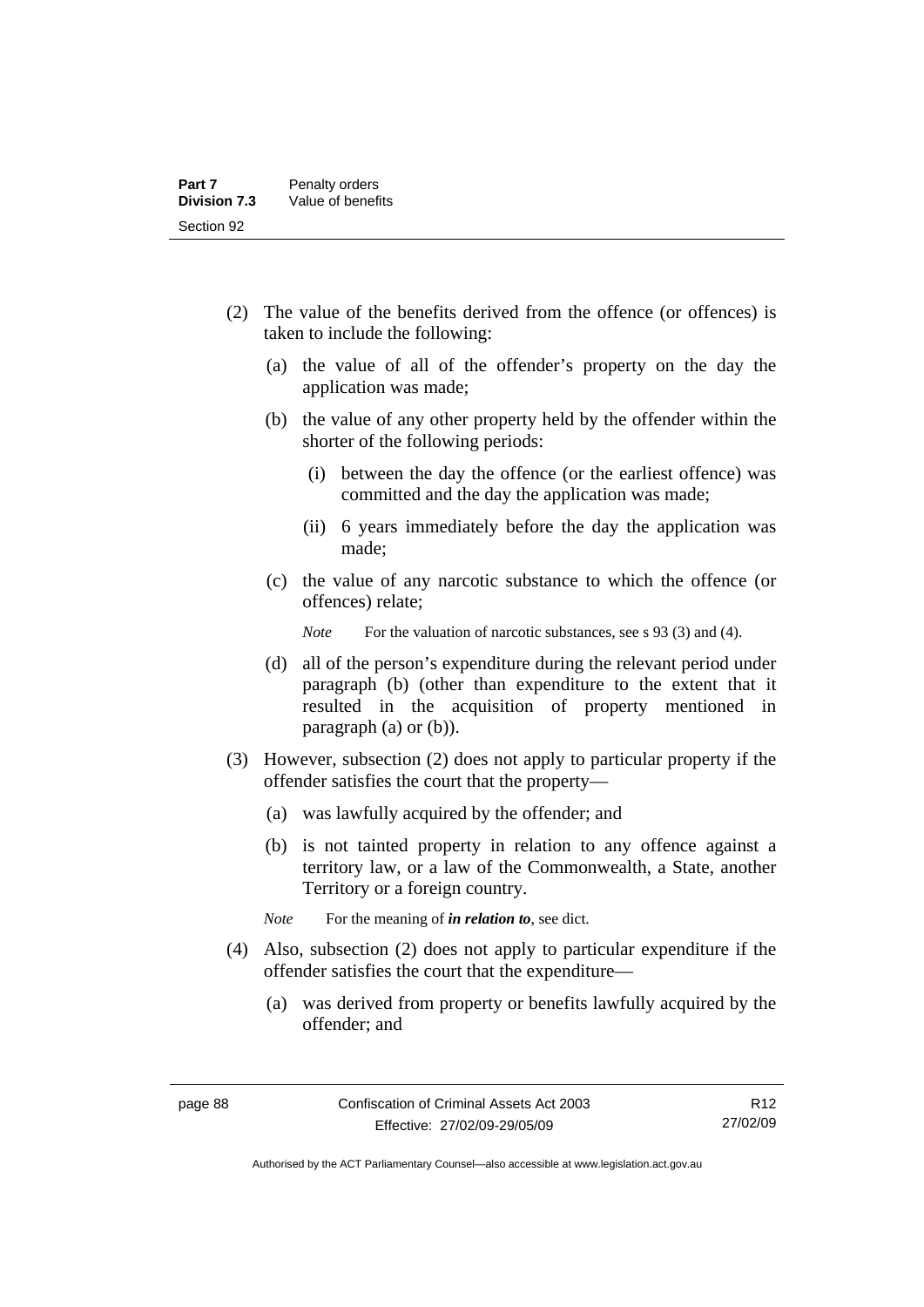- (b) the property from which the expenditure was derived is not tainted property in relation to any offence against a territory law, or a law of the Commonwealth, a State, another Territory or a foreign country.
- (5) For subsection (2) (b) (i), if a serious offence was committed over more than 1 day, the reference in the subparagraph to the day the offence was committed is a reference to the day the offence was begun to be committed.
- (6) This section does not apply in relation to a penalty order relating only to artistic profits.

#### **U 93 Value of benefits—relevant matters**

 (1) In assessing the value of a benefit derived from the commission of an offence and any related offences, the relevant court may have regard to any relevant matters.

#### **Examples of relevant matters**

- 1 an increase in the income or profits of the offender in comparable periods before and after the offence was committed (see s 80, example for par (c))
- 2 an increase in the value of property held by the offender because of the benefit, taking into account any relevant variation in the purchasing power of money
- 3 the value of the offender's property before, during and after the commission of the offence
- 4 the income and expenditure of the offender before, during and after the commission of the offence
- 5 the part of the benefit derived from the commission of the offence and the part derived from other sources
- *Note* An example is part of the Act, is not exhaustive and may extend, but does not limit, the meaning of the provision in which it appears (see Legislation Act, s 126 and s 132).
- (2) The court must assess the value of a benefit by reference to the highest value the benefit has had since the commission of the offence or a related offence, unless the court is satisfied that the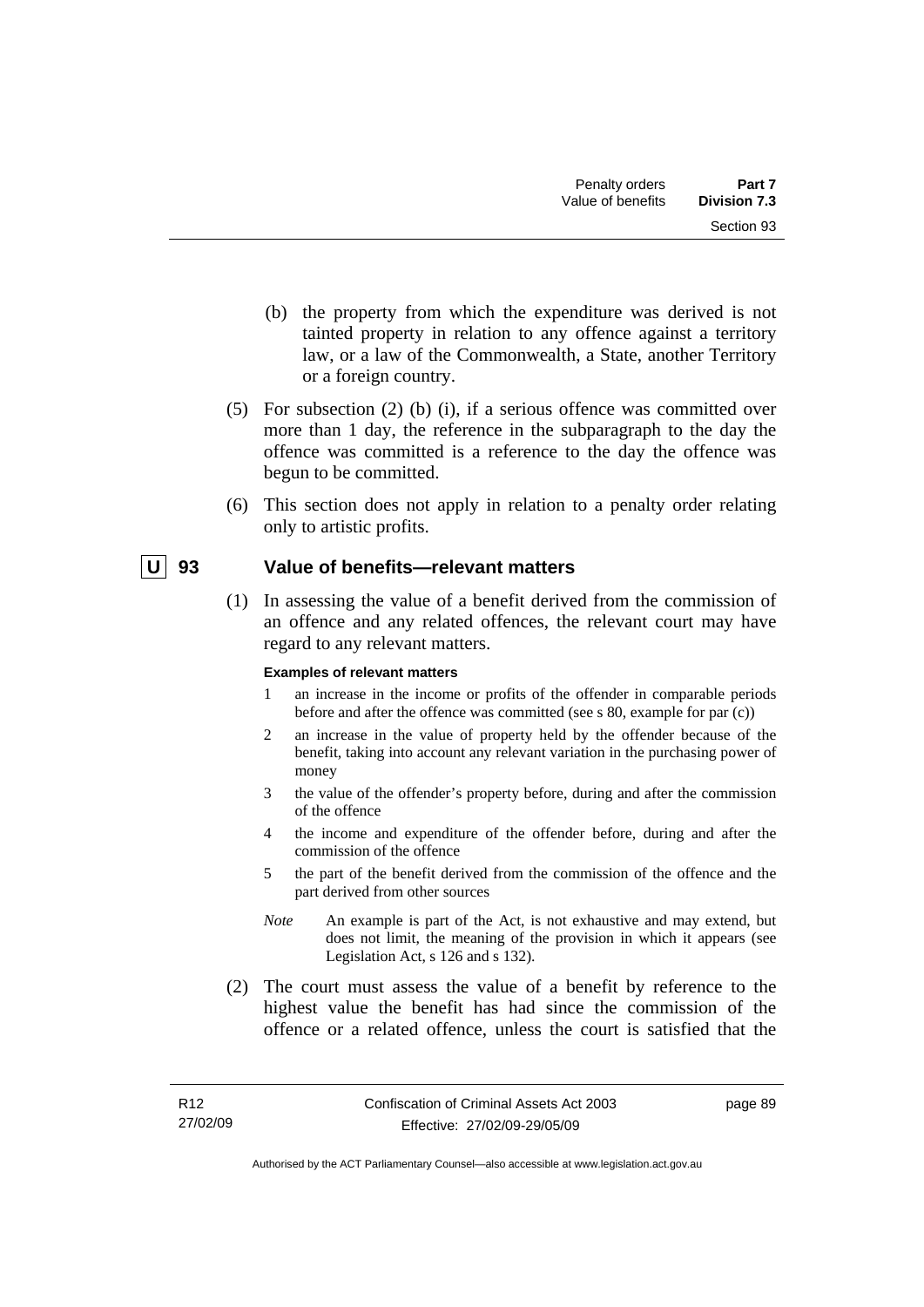benefit should be valued differently having regard to the purposes of this Act.

#### **Examples**

- 1 An offender derives a benefit worth \$10 000 from the commission of an offence. If the benefit had been derived at the time of valuation for a penalty order proceeding 2 years later, the benefit would have been worth \$11 000 (because of inflation). The court may assess the value of the benefit as \$11 000 rather than \$10 000.
- 2 The offence to which benefits relate is an ordinary indictable offence. However, the offender later committed a related offence that was a serious offence. The court may have regard to the highest value of the benefits since the commission of the ordinary indictable offence.
- (3) At the hearing of an application for a penalty order, a law enforcement officer who is experienced in the investigation of narcotic offences may testify, to the best of the officer's information, knowledge and belief—
	- (a) in relation to the amount that was the market value of a narcotic substance at a particular time or during a particular period; or
	- (b) in relation to the amount, or the range of amounts, ordinarily paid at a particular time or during a particular period, for the doing of anything in relation to a narcotic substance.
- (4) The law enforcement officer's testimony under subsection (3)—
	- (a) is admissible at the hearing despite any rule of law or practice about hearsay evidence; and
	- (b) is prima facie evidence of the matters testified.
- (5) In this section:

*law enforcement officer* means—

- (a) a police officer; or
- (b) an officer of Customs under the *Customs Act 1901* (Cwlth).

Authorised by the ACT Parliamentary Counsel—also accessible at www.legislation.act.gov.au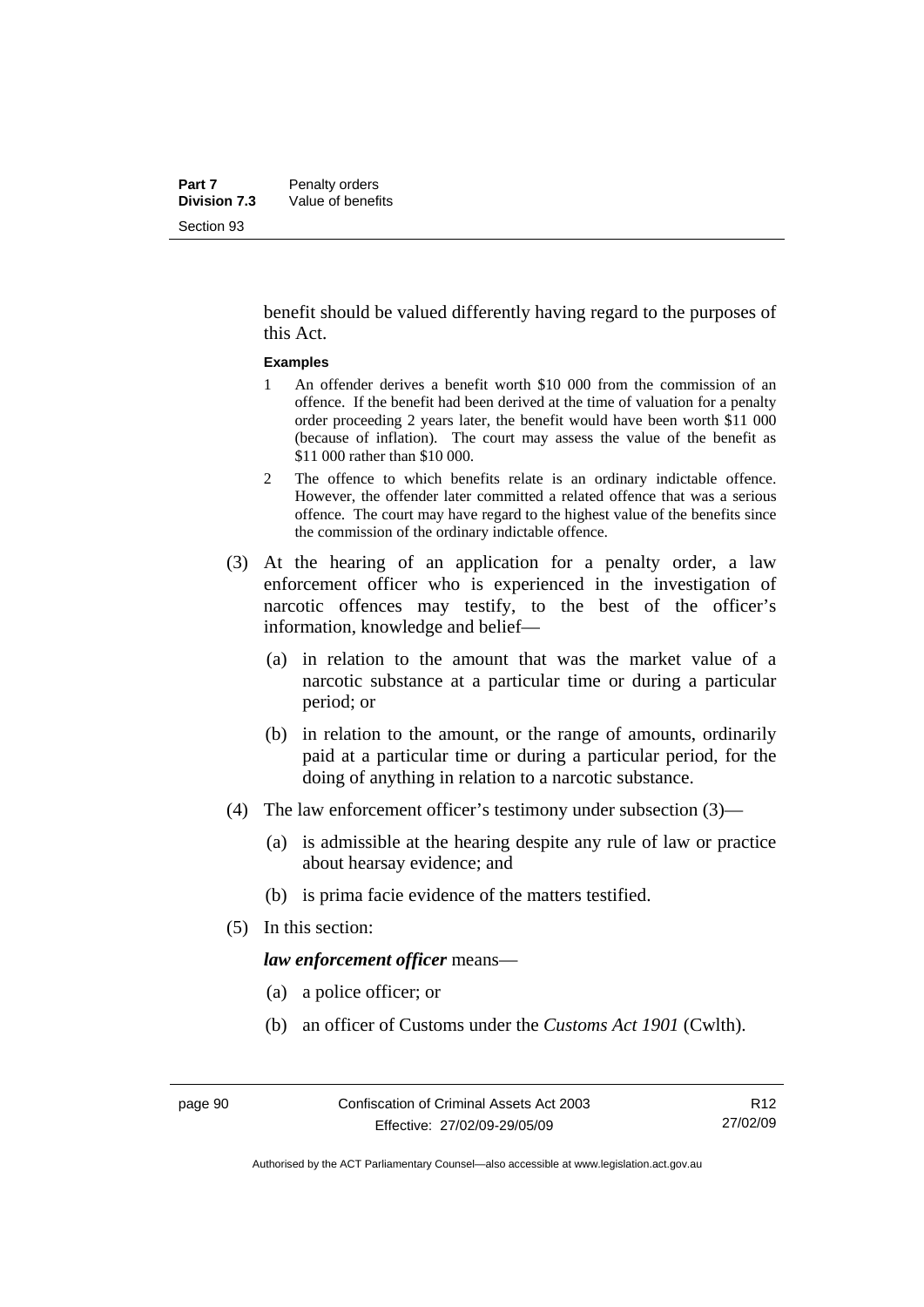# **Division 7.4 Satisfaction of penalty order**

# **94 Creation of penalty charge over restrained property**

- (1) This section applies if, in relation to an offence—
	- (a) a restraining order is made; and
	- (b) a penalty order is made.
- (2) On the making of the later of the orders, all of the restrained property is automatically charged to secure the payment to the Territory of the amount of the penalty order.
	- *Note 1* An interstate penalty charge is taken to be a penalty charge under this Act (see s 139).
	- *Note* If the penalty charge is over restrained property that may be recorded in a statutory property register, details of the restraining order may be recorded in the register under s 50.
- (3) If the restraining order is varied after the penalty order is made to add more property, the additional property is also automatically charged to secure payment to the Territory of the amount of the penalty order.
- (4) A charge on property created by this section (a *penalty charge*)—
	- (a) is subject to every encumbrance on the property that came into existence before the charge and that would have priority over the charge if this subsection had not been enacted; and
	- (b) has priority over all other encumbrances; and
	- (c) is not affected by any change in the ownership of the property unless the change in ownership ends the penalty charge under section 95 (c) or  $(d)$ .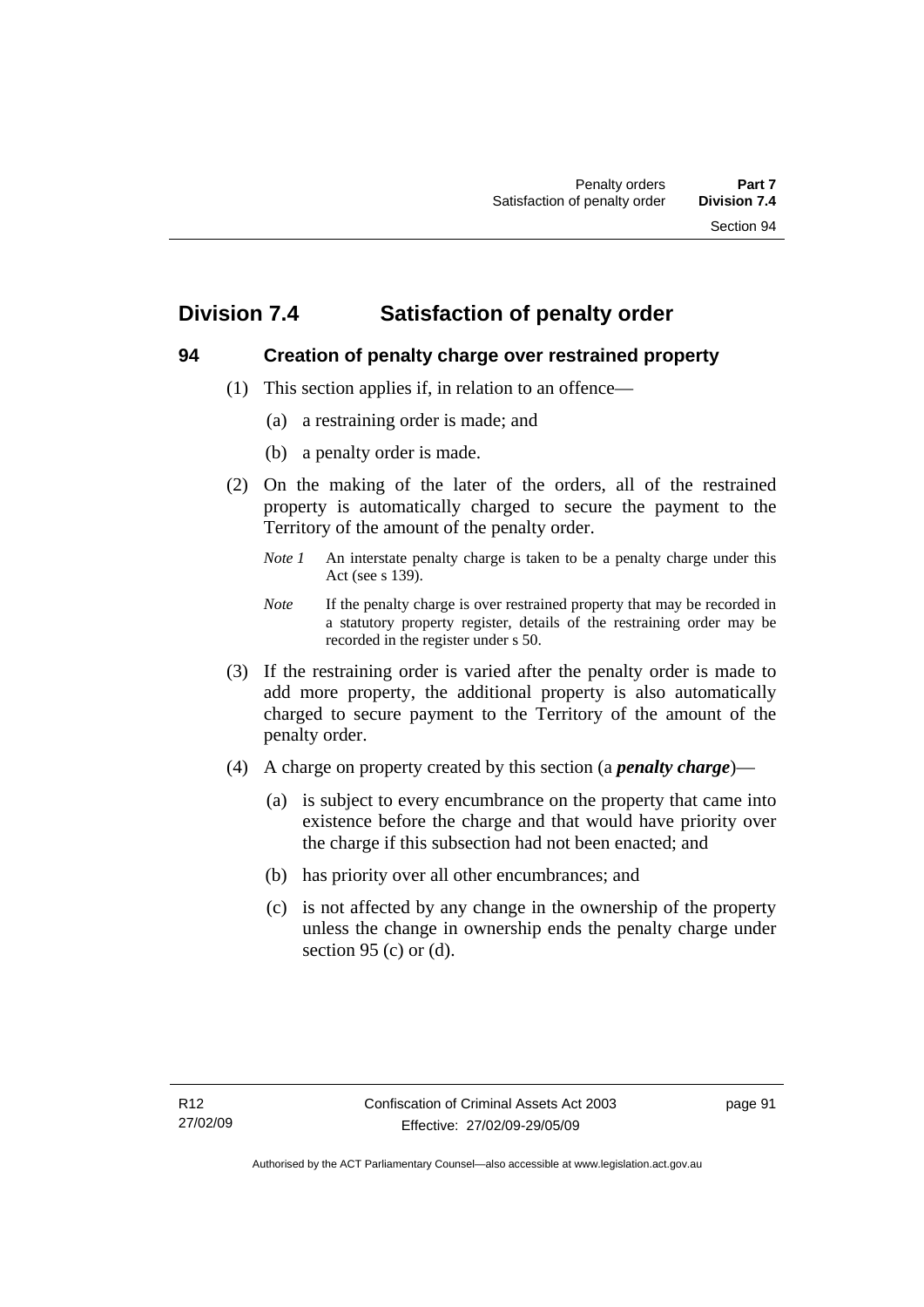#### **U** 95 When penalty charge over property ends

A penalty charge over property ends when the earliest of the following events happens:

- (a) the penalty order for which the charge was created ends;
	- *Note* For when a penalty order ends, see s 98. See also the example to this section.
- (b) the restraining order over the property ends;
	- *Note* For when restraining orders end, see div 4.3. See also the example to this section.
- (c) the property is sold, or otherwise disposed of, with the consent of—
	- (i) the relevant court that made the penalty order; or
	- (ii) if a trustee (including the public trustee) controls the property—the trustee;
- (d) the property is sold to a purchaser who—
	- (i) buys the property honestly and for sufficient consideration; and
	- (ii) at the time of the purchase, has no notice of the charge.

#### **Example of end of restraining order and penalty order**

If a penalty order is made in relation to an ordinary indictable offence of which the offender was convicted, both the restraining order and the penalty order end if the conviction is later quashed (see s 47 and s 98).

- *Note 1* If the restraining order over the charged property is registered in a statutory property register, anyone who buys the property is taken to have notice of the charge (see s 50 (3)).
- *Note* 2 An example is part of the Act, is not exhaustive and may extend, but does not limit, the meaning of the provision in which it appears (see Legislation Act, s 126 and s 132).

R12 27/02/09

Authorised by the ACT Parliamentary Counsel—also accessible at www.legislation.act.gov.au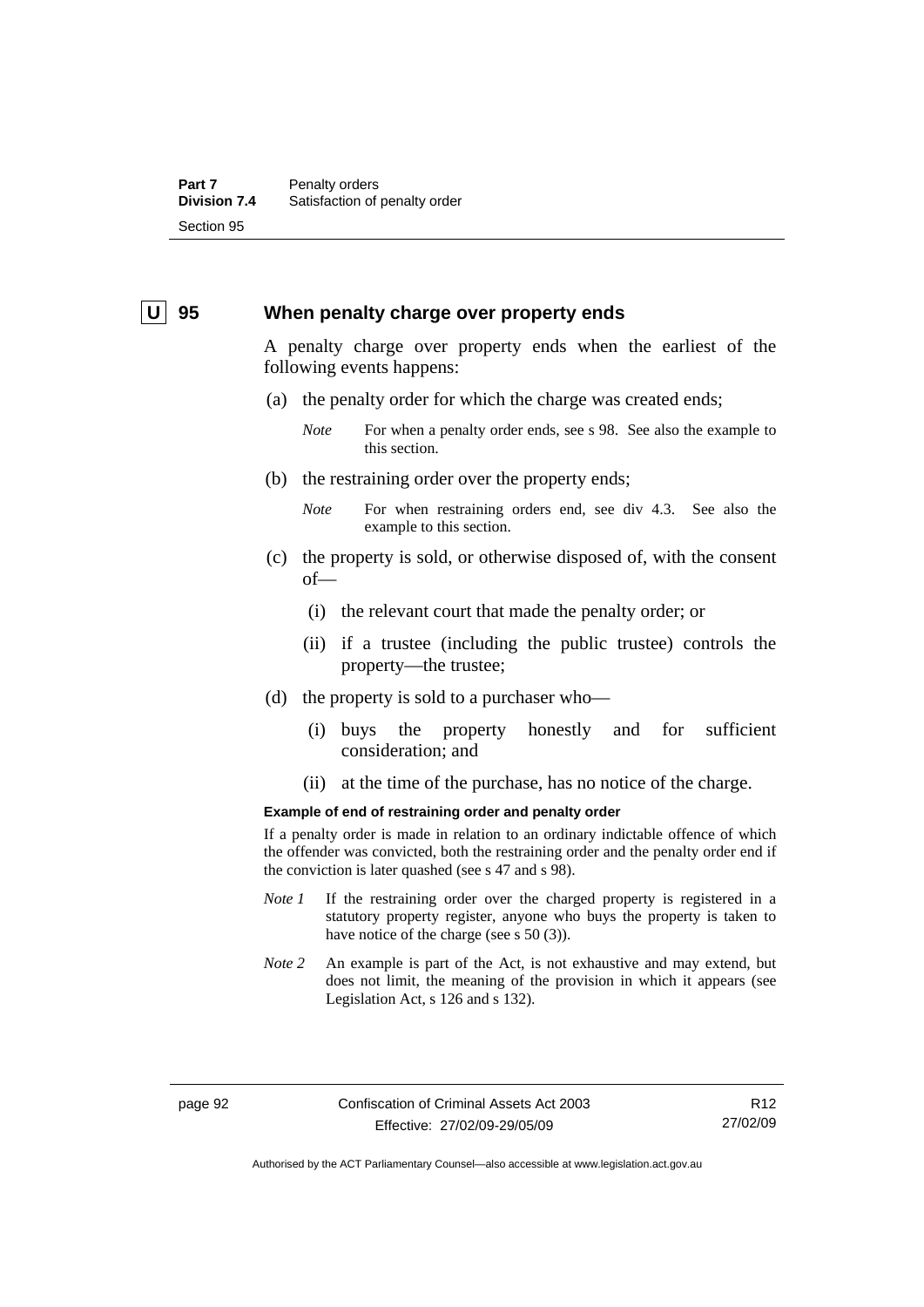#### **96 Power to satisfy penalty order**

- (1) A penalty order in relation to an offence authorises the public trustee to satisfy the order out of any property restrained for the offence (including any property that becomes restrained after the order is made).
	- *Note 1* The penalty order may also be enforced as a judgment debt (see s 88).
	- *Note 2* An amount received by the public trustee to satisfy the penalty order must be paid into the confiscated assets trust fund (see s 131).
	- *Note 3* An interstate penalty charge is taken to be a penalty charge under this Act (see s 139).
- (2) To satisfy the penalty order, the public trustee may sell or otherwise dispose of restrained property that is not money in any way the public trustee considers appropriate.
	- *Note* The money realised by the public trustee from the disposal of property must be paid into the be paid into the confiscated assets trust fund (see s 131 and dict, def *fully satisfied*, par (b)).
- (3) However, the public trustee must not sell or otherwise dispose of restrained property to satisfy the order until—
	- (a) all confiscation proceedings (including forfeiture proceedings) in relation to the property have been finalised; and
	- (b) all proceedings in relation to the offender's conviction for the offence are finalised.
	- *Note 1* For the meaning of *confiscation proceedings*, see s 236.
	- *Note 2* For when confiscation and criminal proceedings are finalised, see s 18.
	- *Note 3* If the offender is acquitted on appeal, the restraining order will end, and the penalty charge ends under s 95.
- (4) The penalty order also authorises the public trustee or anyone else named in the order (an *authorised agent*) to sign any instrument necessary or convenient for the disposal of restrained property.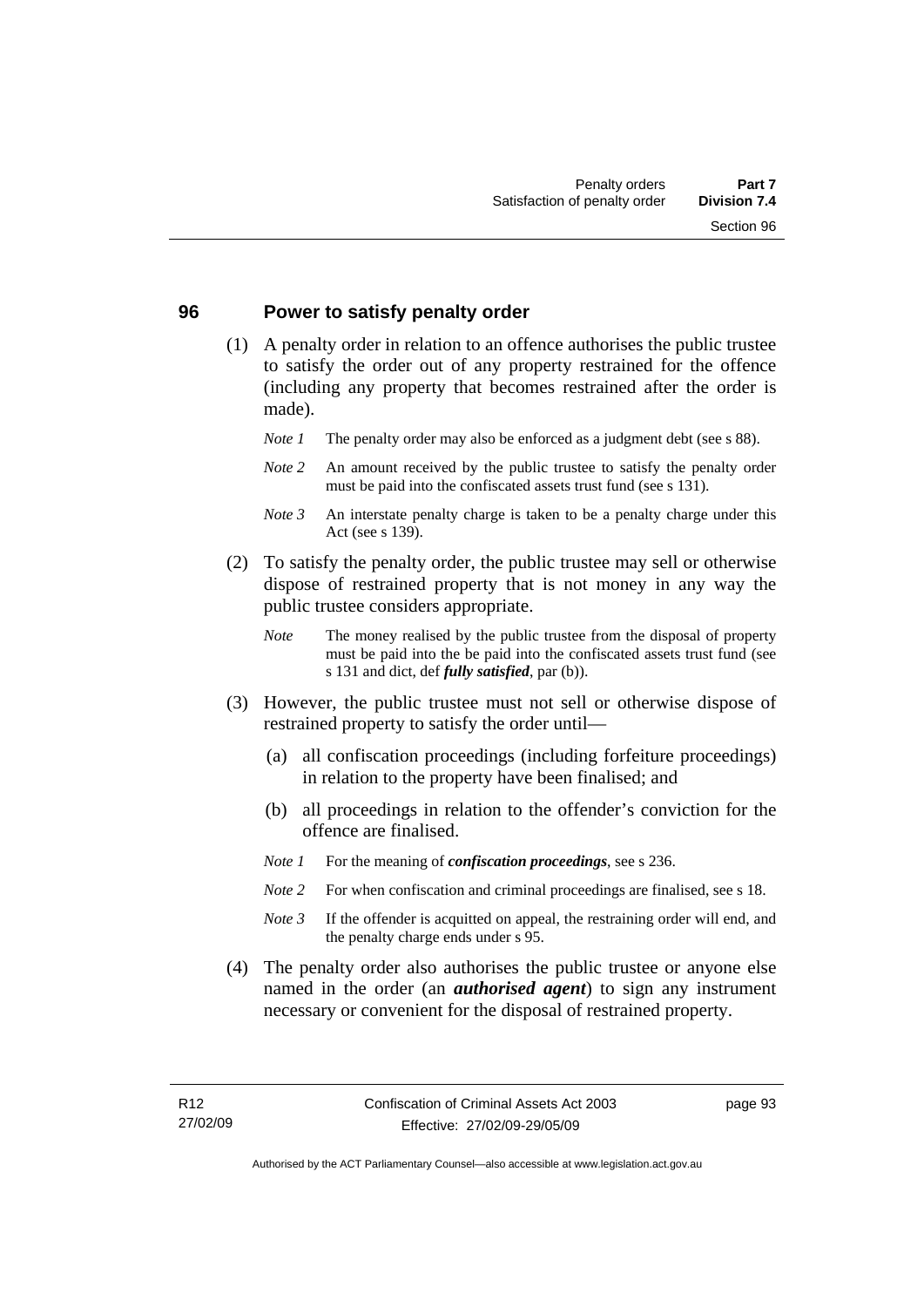| Part 7       | Penalty orders        |
|--------------|-----------------------|
| Division 7.5 | End of penalty orders |
| Section 97   |                       |

 (5) An instrument signed by an authorised agent has the same effect as if it were signed by the person who owned the property before it was disposed of.

#### **97 Public trustee to repay any amount surplus to satisfying penalty order**

If the amounts paid into the trust fund to satisfy a penalty order are more than is required to fully satisfy the order, the public trustee must pay the surplus amount to the person against whom the order was made.

# **Division 7.5 End of penalty orders**

#### **U 98 When penalty order ends**

A penalty order ends if—

- (a) for a penalty order made under section 84 (Penalty orders offenders convicted of ordinary indictable offences)—the offender is cleared of the offence (or offences) to which the penalty order relates, and all related offences (if any); or
- (b) the order is reversed or set aside on appeal; or
- (c) the order is fully satisfied.
- *Note 1* For the meaning of *fully satisfied*, see dict.
- *Note* 2 If the order ends because it was made because of the conviction of the offender for a serious offence, and the offender is cleared, a further penalty order may be made against the offender (see s 85 (4)).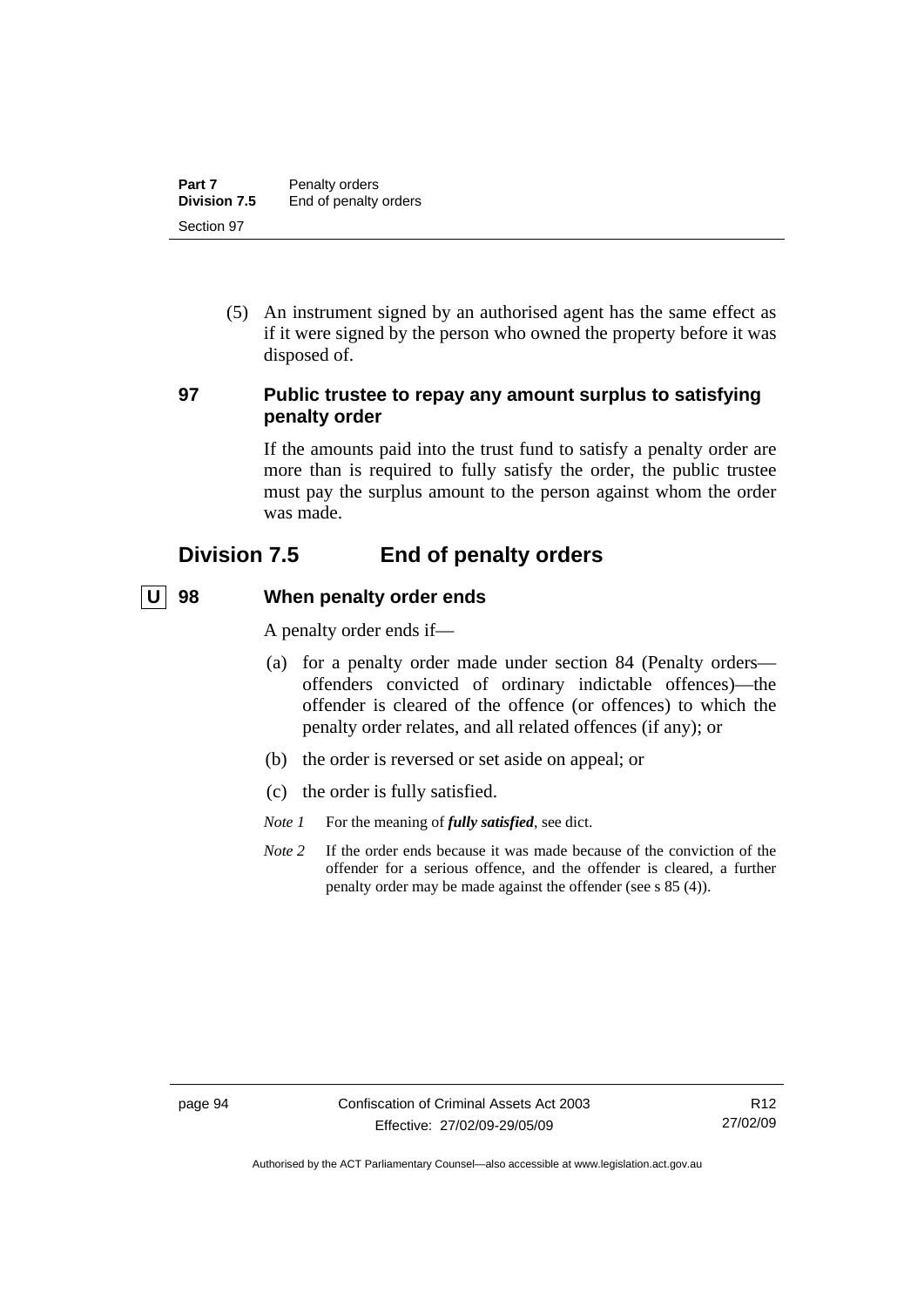# **Part 8 Restrained property**

# **Division 8.1 Management of restrained property by public trustee**

## **99 Application of div 8.1**

This division applies if the public trustee takes control of restrained property under an order under this Act.

- *Note 1* A registered interstate restraining order is taken to be a restraining order under this Act (see s 139).
- *Note 2* A provision of a law that gives an entity (including a person) a function also gives the entity powers necessary and convenient to exercise the function (see Legislation Act, s 196 and dict, pt 1, def *entity*).

## **100 Powers of public trustee to preserve restrained property etc**

 (1) The public trustee may do anything necessary or desirable to preserve the value of the restrained property.

#### **Examples**

- 1 bring or defend any civil proceeding affecting the property
- 2 insure the property
- 3 if the property consists (completely or partly) of securities or investments, realise or otherwise deal with the securities or investments
- 4 if the property is related to a business—
	- (a) employ, or end the employment of, people in the business; and
	- (b) do anything else that is necessary or convenient for carrying on the business on a sound commercial basis
- 5 if the property consists, completely or partly, of shares in a corporation, exercise (to the exclusion of the registered proprietor) the rights attaching to the shares as if the public trustee were the registered holder

page 95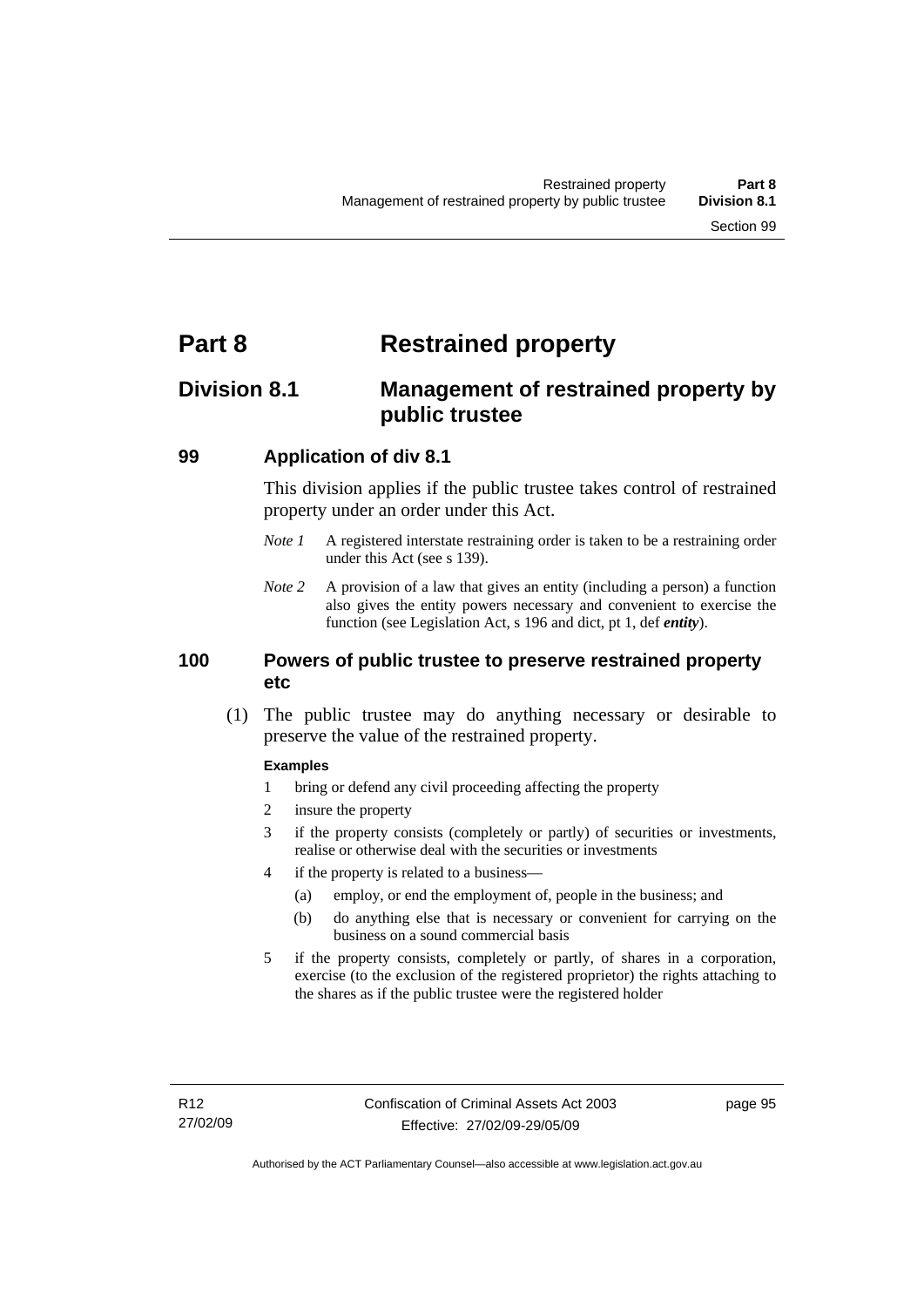- *Note 1* Related powers of the public trustee include making an application to a relevant court for an order about the restrained property (see s 39) and the registration of title to, or charges over, registrable property (see s 50).
- *Note 2* An example is part of the Act, is not exhaustive and may extend, but does not limit, the meaning of the provision in which it appears (see Legislation Act, s 126 and s 132).
- (2) The owner of restrained property commits an offence if—
	- (a) the public trustee asks the owner for the person's tax file number within a stated reasonable time; and
	- (b) the owner fails to give the public trustee the person's tax file number within that time.

Maximum penalty: 50 penalty units, imprisonment for 6 months or both.

(3) An offence against this section is a strict liability offence.

## **101 Sale, modification or destruction of property by public trustee**

- (1) The public trustee may sell restrained property if—
	- (a) the property is deteriorating or substantially losing value or the public trustee considers that the property is likely to deteriorate or substantially lose value; or
	- (b) the public trustee considers that the cost of maintaining the property would be more than the value of the property if the property were forfeited.
- (2) The restraining order that applied to restrained property sold under this section applies to the proceeds of the sale of the property.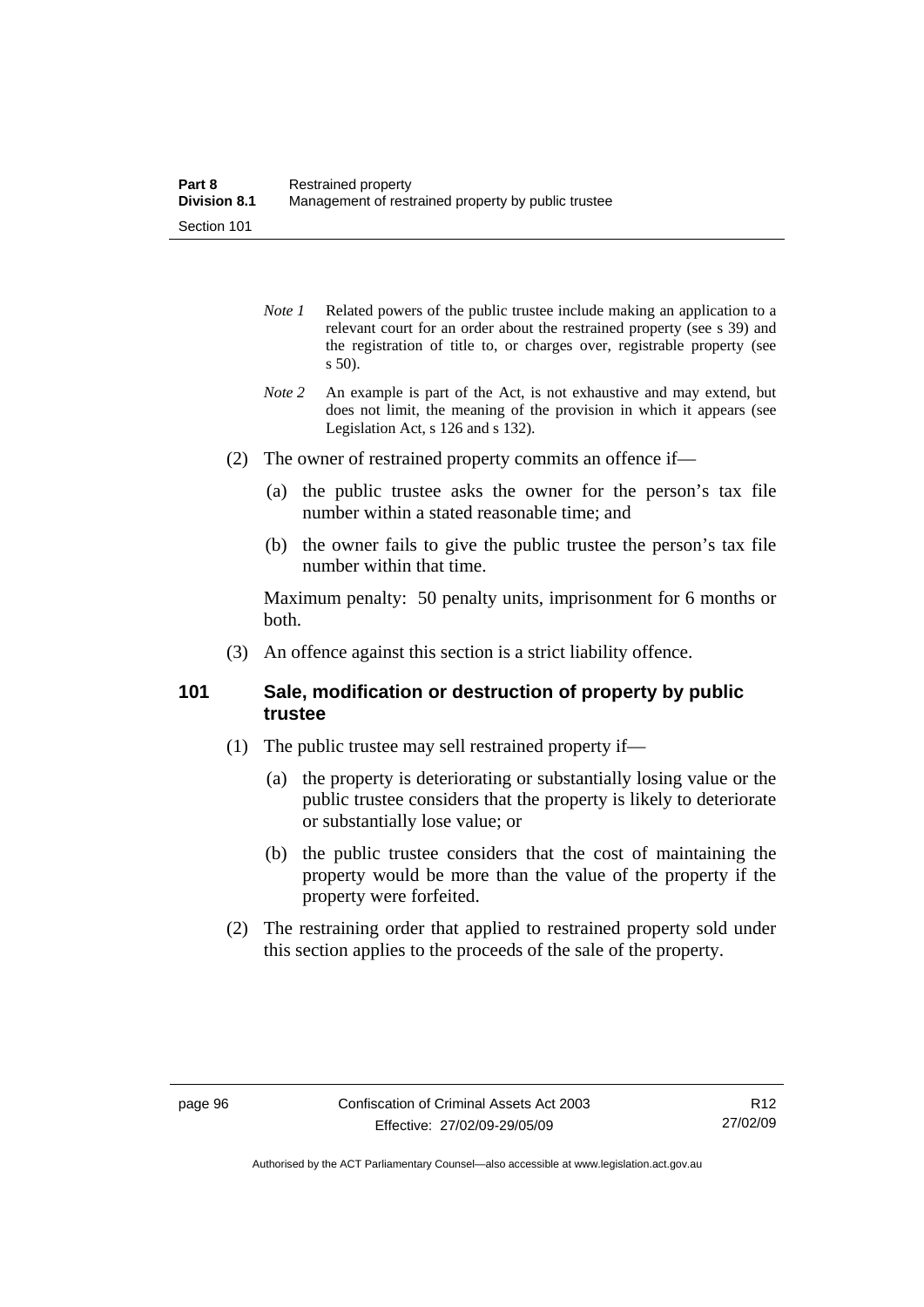(3) The public trustee may modify or destroy restrained property if the public trustee considers it is necessary to do so in the public interest.

#### **Examples of destruction of property in the public interest**

- 1 the restrained property cannot be used legally or the only practical use of the property is for an illegal purpose
- 2 the restrained property is a threat to public health or safety
- *Note* An example is part of the Act, is not exhaustive and may extend, but does not limit, the meaning of the provision in which it appears (see Legislation Act, s 126 and s 132).

## **102 Notice of sale, modification or destruction of restrained property by public trustee**

- (1) The public trustee must give written notice of a proposed sale, modification or destruction of restrained property under section 101 (the *proposed action*) to—
	- (a) the owner of the property (if known); and
	- (b) anyone else the public trustee believes may have an interest in the property.
	- *Note 1* For how documents may be given, see the Legislation Act, pt 19.5.
	- *Note 2* For the emergency modification or destruction of restrained property, see s 103.
- (2) The notice must state—
	- (a) the proposed action and the property to which it applies; and
	- (b) the date when the proposed action is to be taken (the *date of effect*); and
	- (c) that the proposed action may be taken on or after the date of effect unless a relevant court orders the public trustee not to take the proposed action.
- (3) The notice may, but need not, provide an opportunity for the person to make representations why the proposed action should not be taken.

Authorised by the ACT Parliamentary Counsel—also accessible at www.legislation.act.gov.au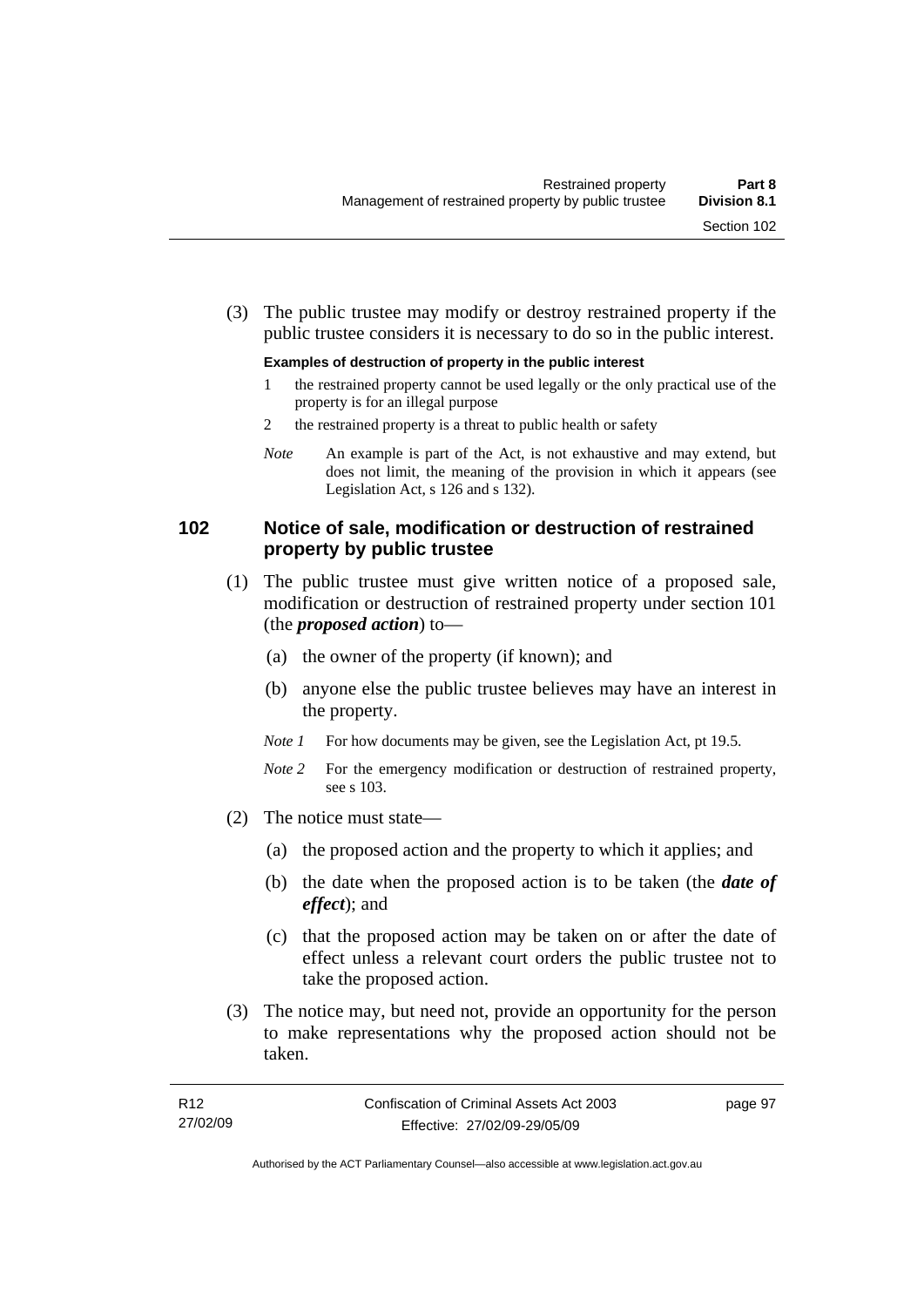(4) The date of effect must not be earlier than 21 days after the day the notice is given to the person.

*Note* For the power to give a reduced period of notice, see s 103.

 (5) The public trustee must not take the proposed action before the date of effect.

## **103 Emergency modification or destruction of restrained property**

- (1) This section applies if the public trustee considers that restrained property is a serious threat to public health or safety.
- (2) Despite section 102, the public trustee may—
	- (a) give notice to a person under that section with a date of effect less than 21 days after the day the notice is given to the person; or
	- (b) modify or destroy the property without giving notice under that section.
- (3) If the public trustee modifies or destroys the property under subsection (2) (b), the public trustee must, as soon as practicable, give notice of the action taken, and the grounds for the action, to—
	- (a) the owner of the property (if known); and
	- (b) anyone else the public trustee believes may have an interest in the property.

#### **104 Notice details to be included in public trustee's report**

- (1) The public trustee must include details of a notice given under section 102 or section 103 in the public trustee's report under the *Annual Reports (Government Agencies) Act 2004* for—
	- (a) the financial year during which the notice was given; or

*Note* For the power not to give notice of the modification or destruction of property, see s 103.

Authorised by the ACT Parliamentary Counsel—also accessible at www.legislation.act.gov.au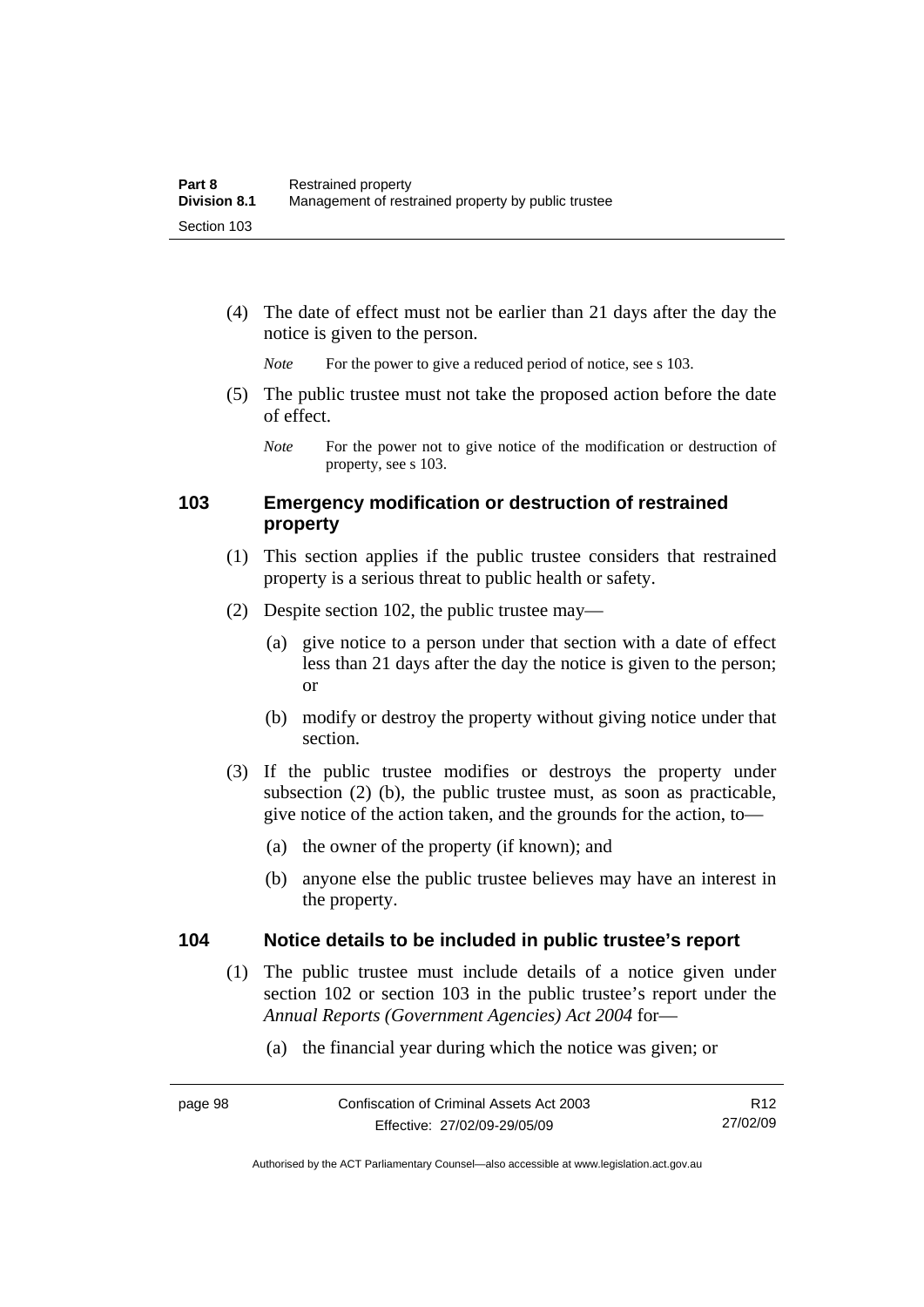- (b) if the chief police officer has, under this section, declared the publication of details of the notice to be prejudicial—the next financial year after the chief police officer revokes the declaration.
- *Note Financial year* has an extended meaning in the *Annual Reports (Government Agencies) Act 2004*.
- (2) Before including details of the notice in a report under subsection (1) (a), the public trustee must consult the chief police officer about whether publication of the details of the notice in the report would be likely to prejudice any police investigation.
- (3) If, in the chief police officer's opinion, the publication of the details of the notice in the report would be likely to prejudice a police investigation, the chief police officer must—
	- (a) declare the publication of the details to be prejudicial; and
	- (b) tell the public trustee, in writing, that the declaration is made.
- (4) If, in the chief police officer's opinion after making a declaration, the publication of details of the notice would no longer be likely to prejudice any police investigation, the chief police officer must—
	- (a) revoke the declaration; and
	- (b) tell the public trustee, in writing, that the declaration is revoked.
- (5) In this section:

*police investigation* includes a contemplated police investigation.

## **105 Order to stop sale, modification or destruction of restrained property**

 (1) A person may apply to a relevant court for an order stopping the public trustee from selling, modifying or disposing of restrained property under this division.

page 99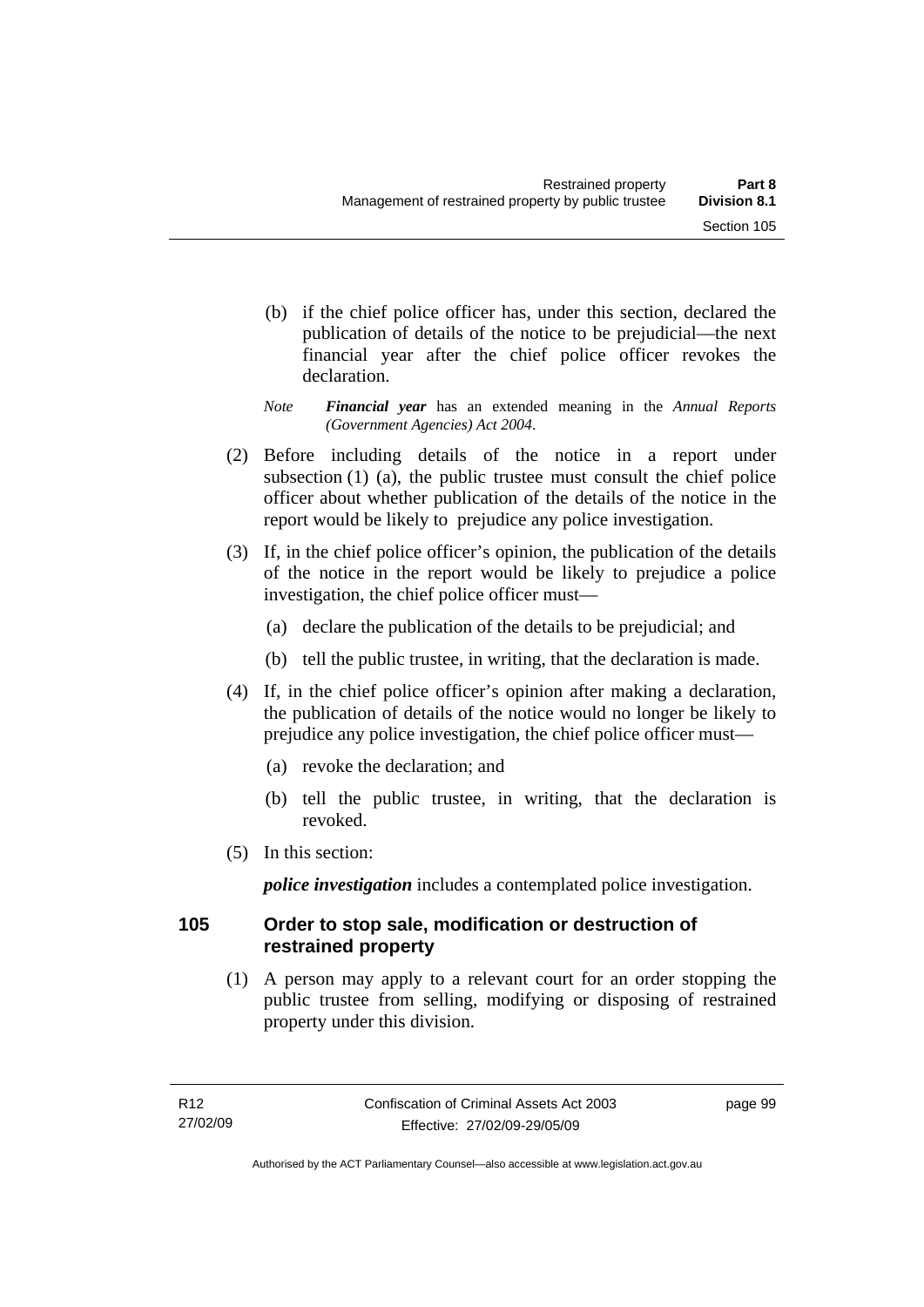- (2) If the person was not given notice of the proposed action by the public trustee, the person may make the application only with the leave of the relevant court and if the person satisfies the court that the person has an interest in the property.
	- *Note* For general provisions about a proceeding for an order under this section (which is a confiscation proceeding—see s 236), see pt 14.
- (3) On an application under this section, the court may make any order about the sale, modification or destruction of the property it considers appropriate.

# **Division 8.2 Joint ownership of restrained property**

#### **106 Effect of death on joint ownership**

- (1) This section applies to property that is jointly owned if any of the owners die while the property (including any interest in the property) is subject to a restraining order.
	- *Note* A registered interstate restraining order is taken to be a restraining order under this Act (see s 139).
- (2) If the property was held by the dead person as a joint tenant, the person's death does not vest the person's interest in the property in the surviving joint owner.
- (3) If the property was held by the dead person as a tenant in common, the dead person's interest must not be transferred to anyone else because of the person's death.

#### **Examples of prohibited transfers**

The dead person's interest must not be transferred to an executor or administrator, or to a beneficiary under the dead person's will or under intestacy.

*Note* An example is part of the Act, is not exhaustive and may extend, but does not limit, the meaning of the provision in which it appears (see Legislation Act, s 126 and s 132).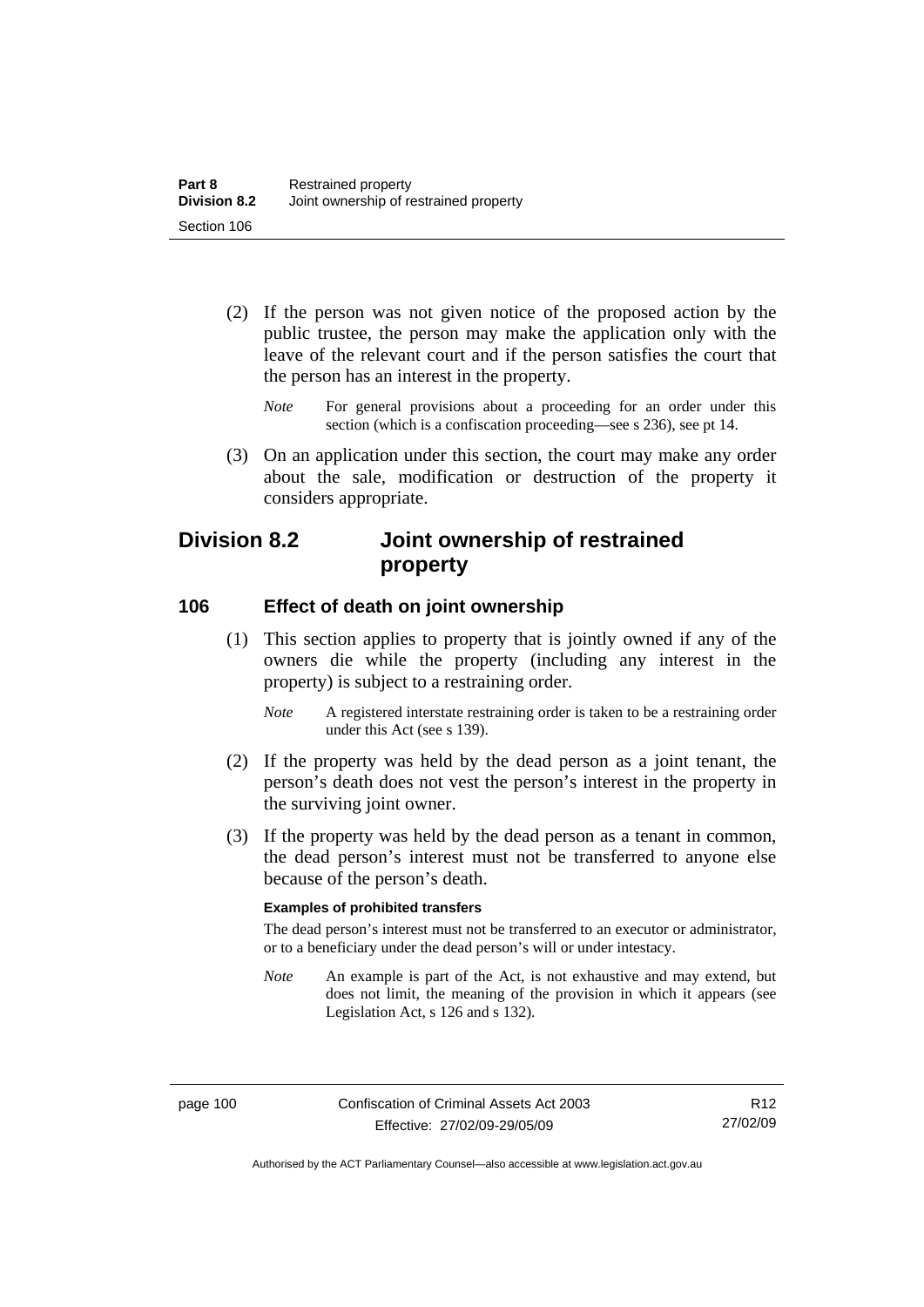(5) An automatic forfeiture of any interest of the dead person in the property, or a forfeiture order made in relation to the interest, applies as if the interest were forfeited immediately before the person died.

person had not died.

- *Note 1* A registered interstate automatic forfeiture decision is taken to be an automatic forfeiture under this Act (see s 139).
- *Note 2* A registered interstate forfeiture order is taken to be a forfeiture order under this Act (see s 139).
- (6) If the restraining order stops applying to the property without it being forfeited under this Act, this section is taken not to have applied to the property.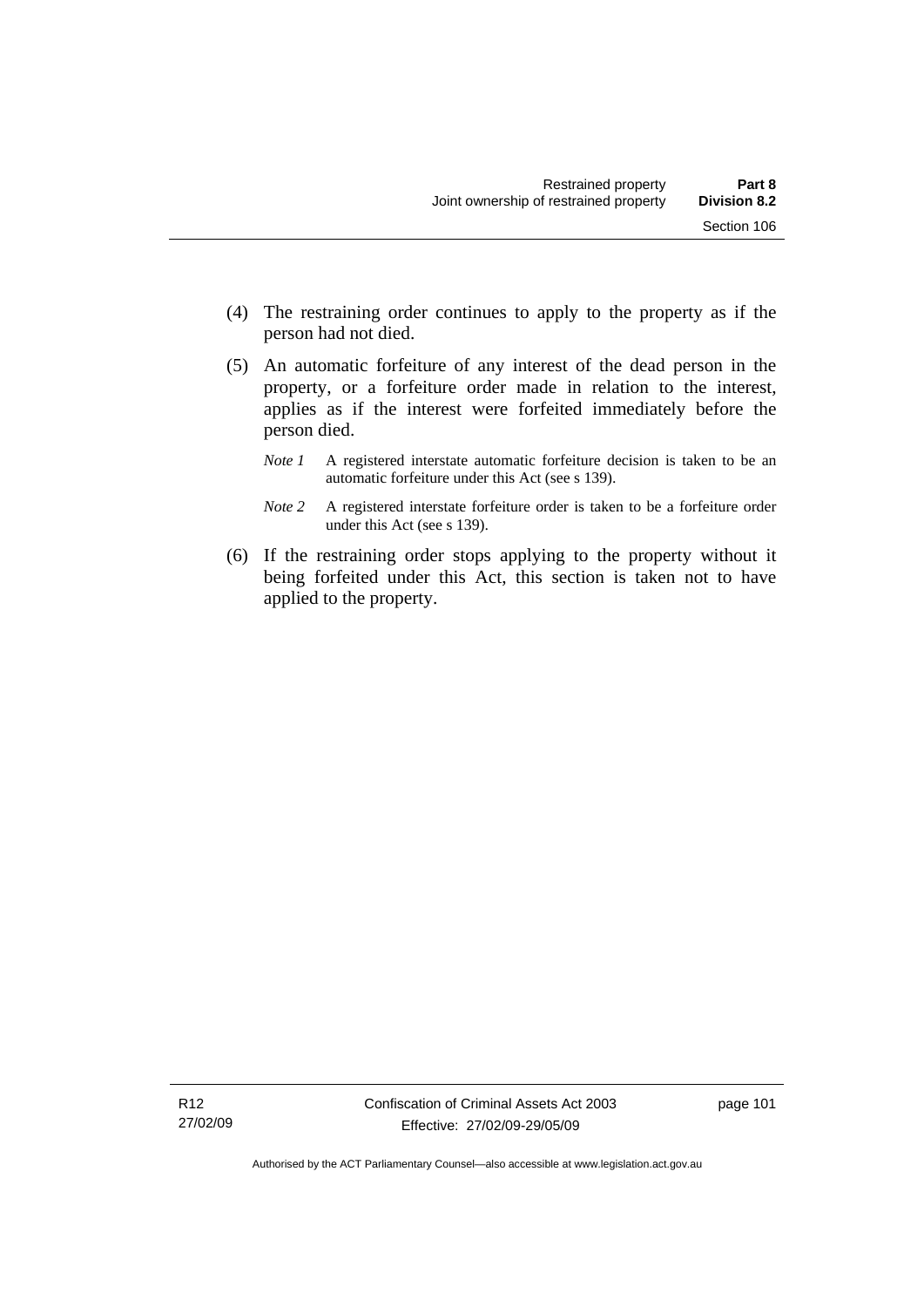**Part 9 Forfeited property**<br>**Division 9.1 Preliminary Preliminary** Section 107

# **Part 9 Forfeited property**

## **Division 9.1 Preliminary**

#### **107 Meaning of** *interested person* **in pt 9**

In this part:

*interested person*, in relation to property, means—

- (a) a person who has an interest in the property; or
- (b) the DPP; or
- (c) if a trustee (including the public trustee) controls the property—the trustee; or
- (d) if the property has been forfeited—a person who had an interest in the property immediately before it was forfeited.

### **108 Forfeited property—powers of public trustee**

 (1) The public trustee may take any steps that are necessary or desirable to vest forfeited property in the Territory and to bring it under the public trustee's control.

#### **Examples**

- 1 the giving notice of, or otherwise taking action to protect, the Territory's equitable interest in forfeited property
- 2 registering a caveat over forfeited property
- 3 obtaining registration of an interest in forfeited property on behalf of the Territory (including signing an instrument of transfer)
- *Note* An example is part of the Act, is not exhaustive and may extend, but does not limit, the meaning of the provision in which it appears (see Legislation Act, s 126 and s 132).

Authorised by the ACT Parliamentary Counsel—also accessible at www.legislation.act.gov.au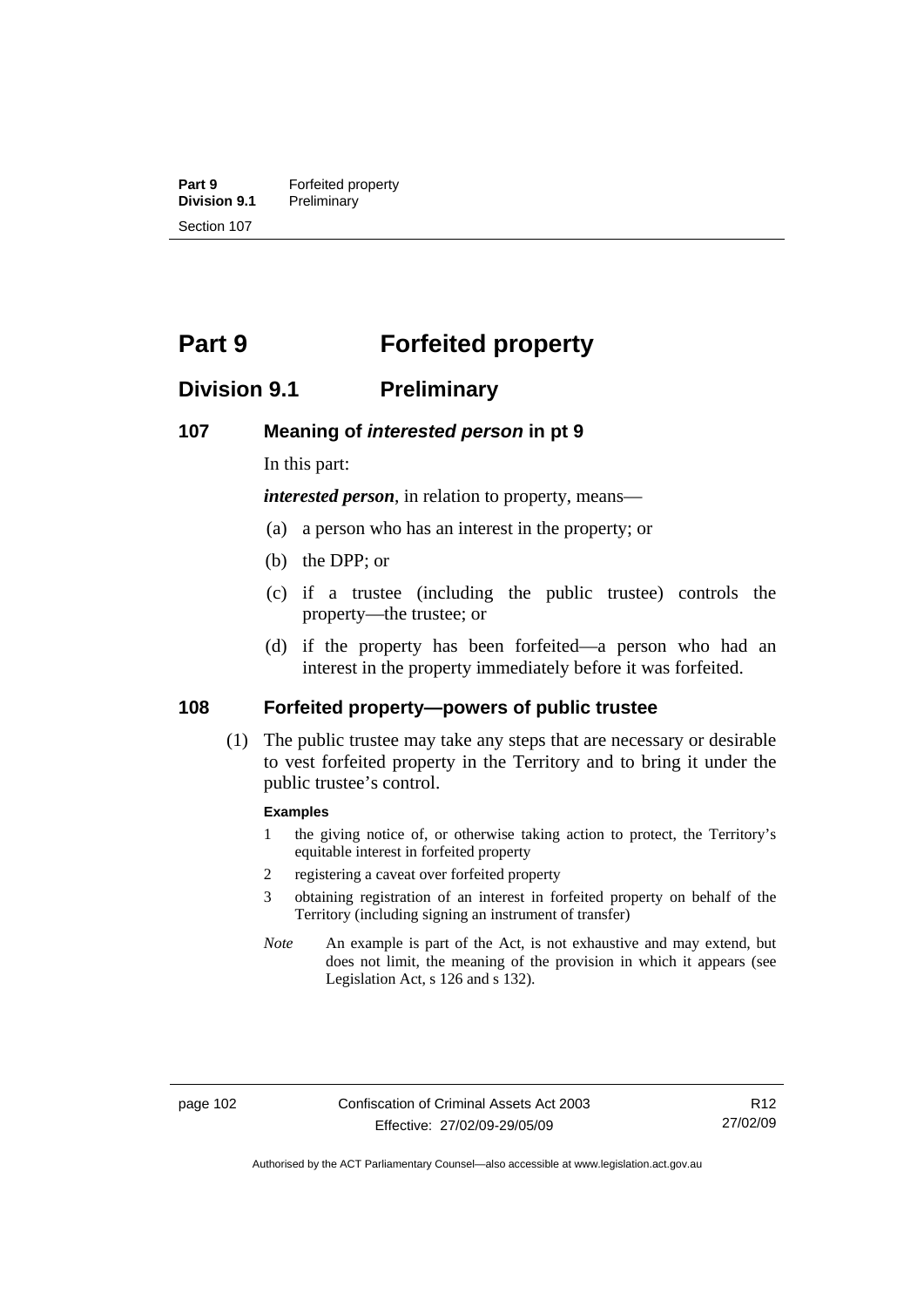(2) This section does not limit the powers of the public trustee under this Act in relation to the forfeited property.

#### **Example**

the public trustee may transfer an interest in property on behalf of the Territory

*Note* A registered interstate forfeiture order is taken to be a forfeiture order under this Act (see s 139).

# **Division 9.2 Vesting and disposal of forfeited property**

#### **109 Vesting of forfeited property—general rule**

On forfeiture, the forfeited property vests absolutely in the Territory.

- *Note 1 Property* includes an interest in property, see Legislation Act, dict, pt 1.
- *Note* 2 If a joint owner of restrained property dies, and the property is later forfeited, the forfeiture takes effect as if the property had been forfeited immediately before death (see s 106).

#### **110 Vesting of registrable property on forfeiture**

- (1) This section applies despite section 109, if the forfeited property is, or is an interest in, registrable property.
- (2) On forfeiture, the property or the interest vests in equity in the Territory, but does not vest at law in the Territory until the applicable registration requirements for the property or the interest have been complied with.

#### **Example**

All of a person's property, except a mortgage over the person's house, is restrained before the person's conviction for a serious offence. All the restrained property is forfeited 14 days after the person's conviction. The mortgagee's interest is not forfeited because it was not restrained. However, all other registrable interests in the house are forfeited and vest in the Territory in equity. On registration of the interests under the *Land Titles Act 1925*, the interests vest in law in the Territory.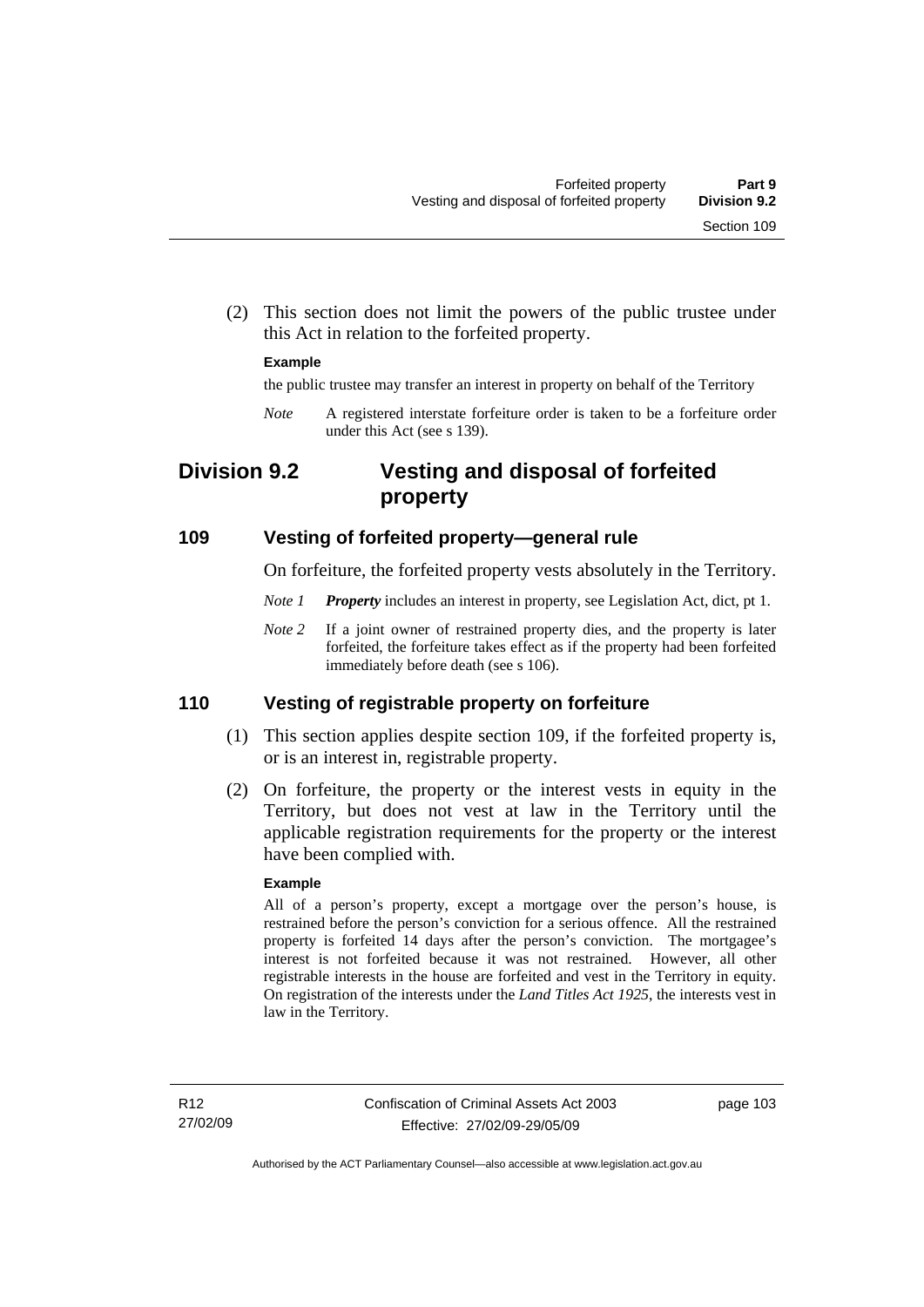- *Note 1* For the power of a relevant court to order the sale of property owned by more than 1 person, see div 9.4.
- *Note 2* Non-registrable property vests 'at law' in the Territory on forfeiture, because it vests 'absolutely' under s 109. Registrable property vests 'at law' in the Territory when it is registered in the name of the Territory under this section.
- *Note 3* An example is part of the Act, is not exhaustive and may extend, but does not limit, the meaning of the provision in which it appears (see Legislation Act, s 126 and s 132).
- (3) The Territory is entitled to be registered as the owner of the property or the interest.
- (4) The registration of the Territory as the owner of the property is taken not to be a contravention of a direction under section 111 (3) in relation to the property.
	- *Note* If a joint owner of restrained property dies, and the property is later forfeited, the forfeiture takes effect as if the property had been forfeited immediately before death (see s 106).
- (5) To remove any doubt, if property is divisible into 2 or more interests and not all the interests in the property are forfeited, the other interest or interests are not ended only because of the forfeiture of another interest in the property.

#### **111 Disposal of forfeited property**

- (1) If forfeited property is money, the public trustee must pay the money into the trust fund.
- (2) The public trustee must sell or otherwise dispose of forfeited property (other than money) as soon as practicable after—
	- (a) the end of 14 days after the day the property was forfeited; and
	- (b) the property has vested at law in the Territory; and
	- (c) the public trustee has control of the property; and

Authorised by the ACT Parliamentary Counsel—also accessible at www.legislation.act.gov.au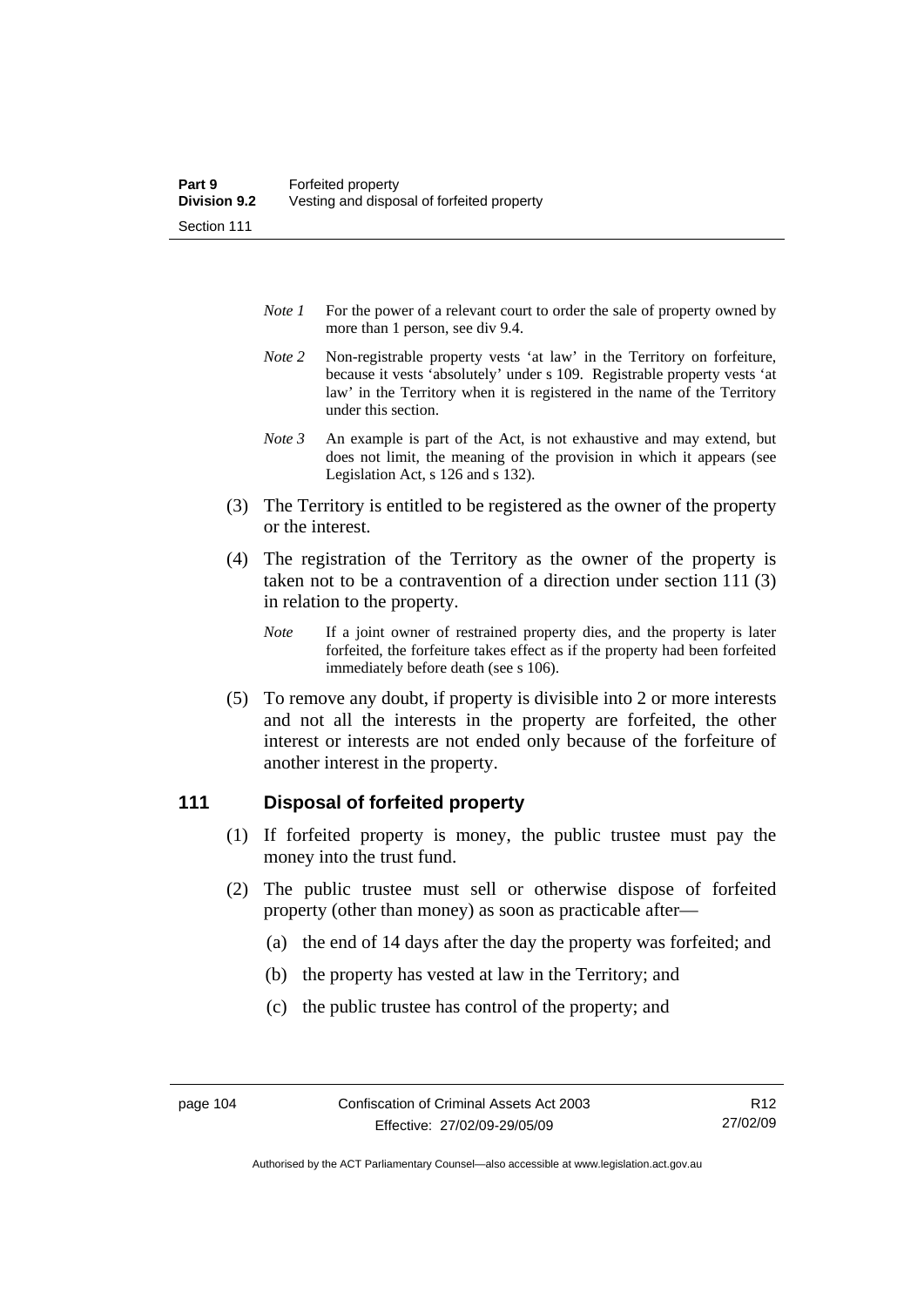- (d) if applicable—the end of 14 days after all confiscation proceedings in relation to the property have been finalised.
- *Note 1* A restraining order stops applying to property when the property vests in law in the Territory and the public trustee takes control of the property (see s  $45(1)(b)$ ).
- *Note 2* The 14-day periods reflect the application periods for return or compensation orders under div 9.5 and buy-back orders under div 9.6.

*Note 3* For the sale of jointly owned property, see s 116.

- (3) However, the Minister may, after all confiscation proceedings in relation to forfeited property are finalised and before the public trustee deals with the property under subsection (1) or (2), direct that the property be dealt with in accordance with the direction (including in accordance with a law stated in the direction).
- (4) The public trustee must comply with the Minister's direction.
- (5) Also, if the DPP tells the public trustee that forfeited property has evidentiary value in a criminal proceeding, the property must not be sold or otherwise disposed of before the criminal proceeding is finalised, other than—
	- (a) for the purpose of vesting the property at law in the Territory or allowing the public trustee to take control of the property; or
	- (b) in accordance with a written direction of the DPP.

# **Division 9.3 Improperly obtained registered property interests**

*Note* For general provisions about a proceeding for an order under this section (which is a confiscation proceeding—see s 236), see pt 14.

## **112 Application of div 9.3 to registered property interests**

This division applies to forfeited property if—

 (a) the property has vested in law in the Territory after a registered property interest in the property was created; or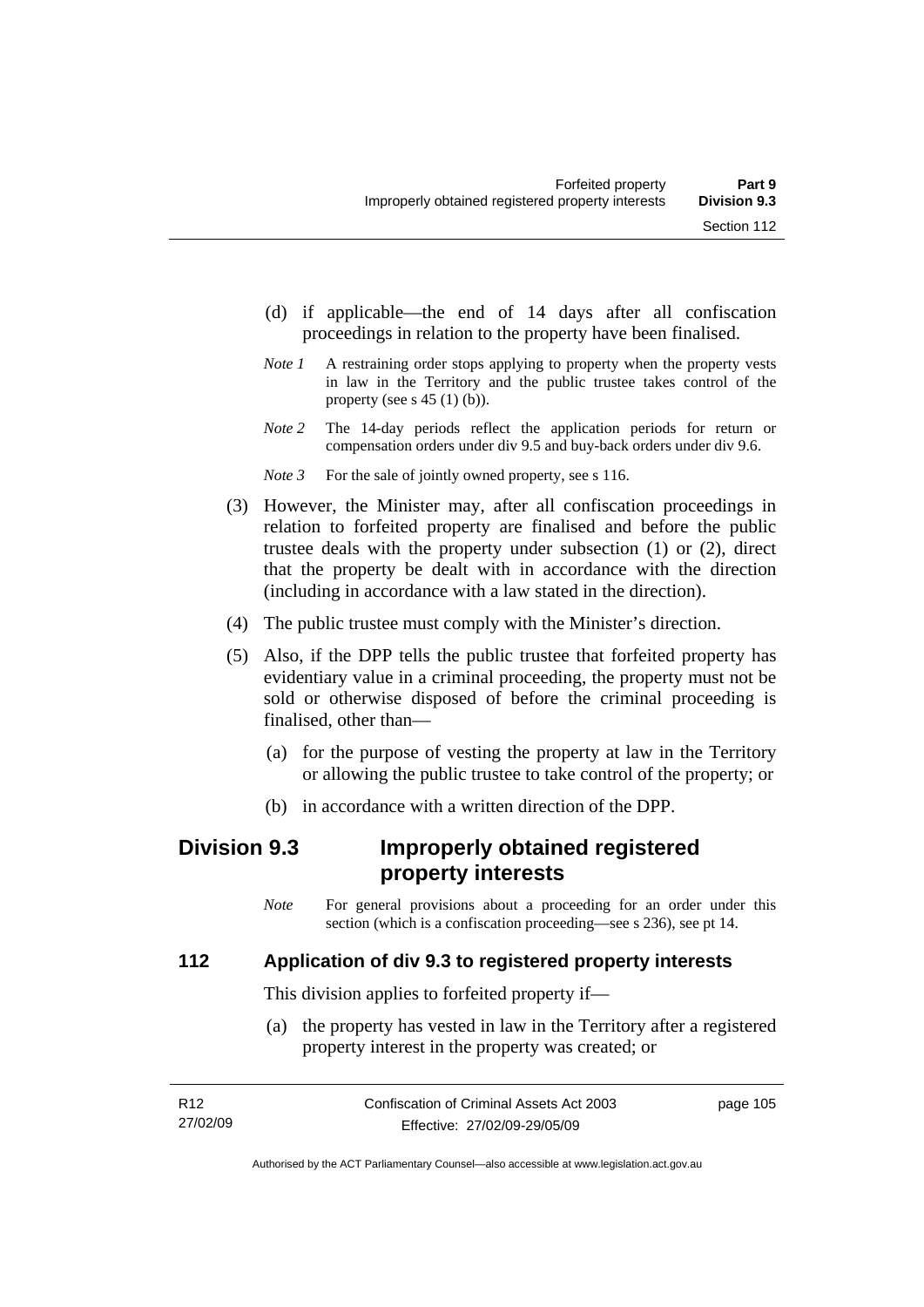- (b) if the property was jointly owned immediately before forfeiture—the property has vested in trustees for sale under section 117 after the interest was created.
- *Note* If a joint owner of restrained property dies, and the property is later forfeited, the forfeiture takes effect as if the property had been forfeited immediately before death (see s 106).

## **113 Discharge of prior registered property interests given for improper purposes**

- (1) An interested person may apply to a relevant court for an order discharging a registered property interest to which forfeited property is subject.
- (2) The court must order the discharge of the registered property interest unless satisfied that—
	- (a) the interest was acquired honestly and for sufficient consideration and the person took reasonable care to establish that the interest could be lawfully acquired by the person; and
	- (b) for a registered property interest that was acquired otherwise than in the ordinary course of business—
		- (i) the owner of the registered property interest was not a party to the offence (or a related offence) in relation to which the forfeiture was made; and
		- (ii) the property is not subject to the effective control of the person who committed the offence (or a related offence) in relation to which the forfeiture was made.
		- *Note* For the meaning of *effective control*, see s 14.
- (3) On application by an interested person, a person responsible for a statutory property register must make the entries in the register that are necessary or desirable to give effect to the court order.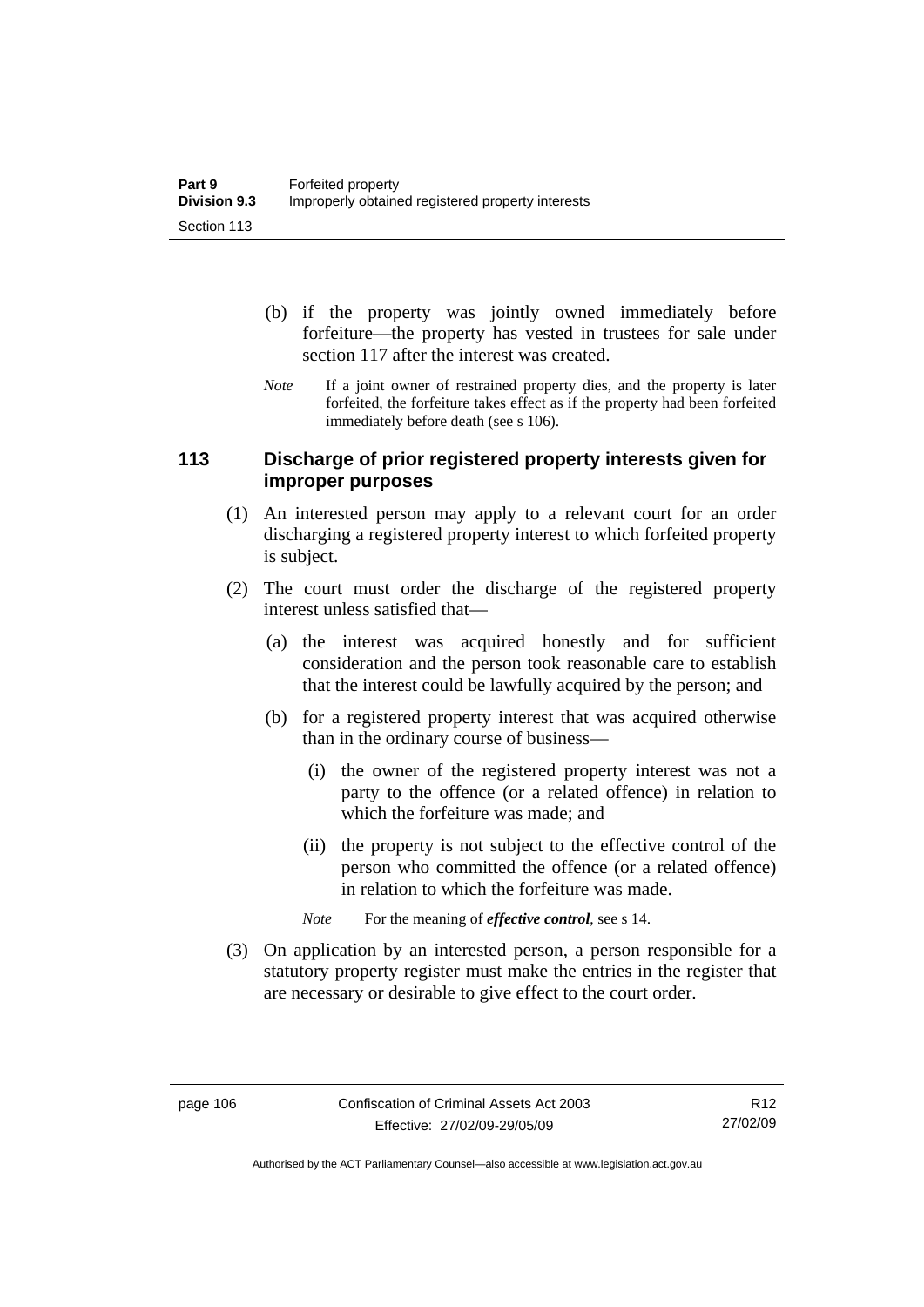# **Division 9.4 Sale of jointly owned forfeited property**

*Note* For general provisions about proceedings for orders under this division (which are confiscation proceedings—see s 236), see pt 14.

## **114 Application of div 9.4 to jointly owned property**

- (1) This division applies to jointly owned property if the property, or an interest in the property, is forfeited under this Act.
	- *Note 1* A registered interstate automatic forfeiture decision is taken to be an automatic forfeiture under this Act (see s 139).
	- *Note 2* A registered interstate forfeiture order is taken to be a forfeiture order under this Act (see s 139).
- (2) However, this division does not affect any right of a person to sell an interest in the property that has not been forfeited if the property is not subject to an order under this division.

## **115 Inconsistency with Trustee Act or Conveyancing Act**

- (1) This section applies if there is an inconsistency between—
	- (a) this division or a court order under this division; and
	- (b) the *Trustee Act 1925* or the *Civil Law (Property) Act 2006*, division 2.4.1 (Dispositions on trust for sale or with power of sale).
- (2) If this section applies, this division or the court order overrides the legislation mentioned in subsection (1) (b), to the extent of the inconsistency.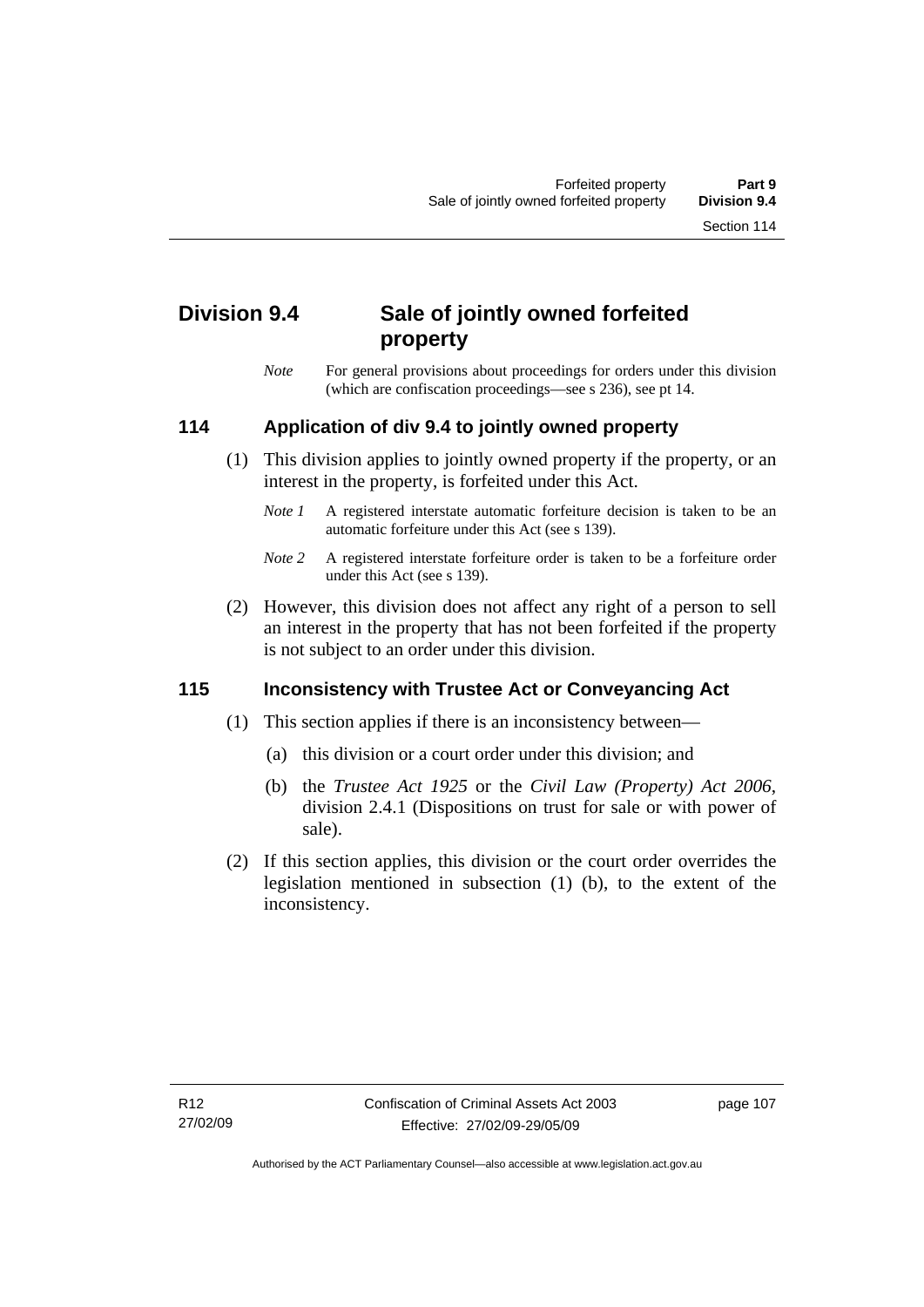### **116 Order for sale of jointly owned property**

- (1) An interested person may apply to a relevant court for an order for the sale under a trust for sale of jointly owned property to which this division applies.
	- *Note* A trust for sale allows property to be sold over the objections of a person.
- (2) The court may order the sale of the property under a trust for sale if satisfied that the sale of the property—
	- (a) is the most practical way of ensuring a reasonable price for the property or a joint owner's interest in the property; or
	- (b) is just and equitable in all the circumstances.
- (3) The court may give the trustees any directions about the property, its sale and the proceeds of the sale that the court considers appropriate.

#### **Examples of directions**

- 1 a direction that the trustees obtain a valuation of the property from a qualified valuer before the sale
- 2 a direction that the property must only be sold by auction
- 3 a direction fixing the reserve price for the sale of the property at auction
- 4 if a joint owner is allowed to buy the property, a direction that the joint owner may set off against the purchase price any share of that person in the proceeds of the sale
- *Note* An example is part of the Act, is not exhaustive and may extend, but does not limit, the meaning of the provision in which it appears (see Legislation Act, s 126 and s 132).
- (4) A joint owner of the property may buy the property only if a direction of the court allows the person to buy the property.
- (5) On application by the purchaser of the property, a person responsible for a statutory property register must make the entries in the register that are necessary or desirable to give effect to the sale of the property in accordance with the court order (and any directions of the court).

R12 27/02/09

Authorised by the ACT Parliamentary Counsel—also accessible at www.legislation.act.gov.au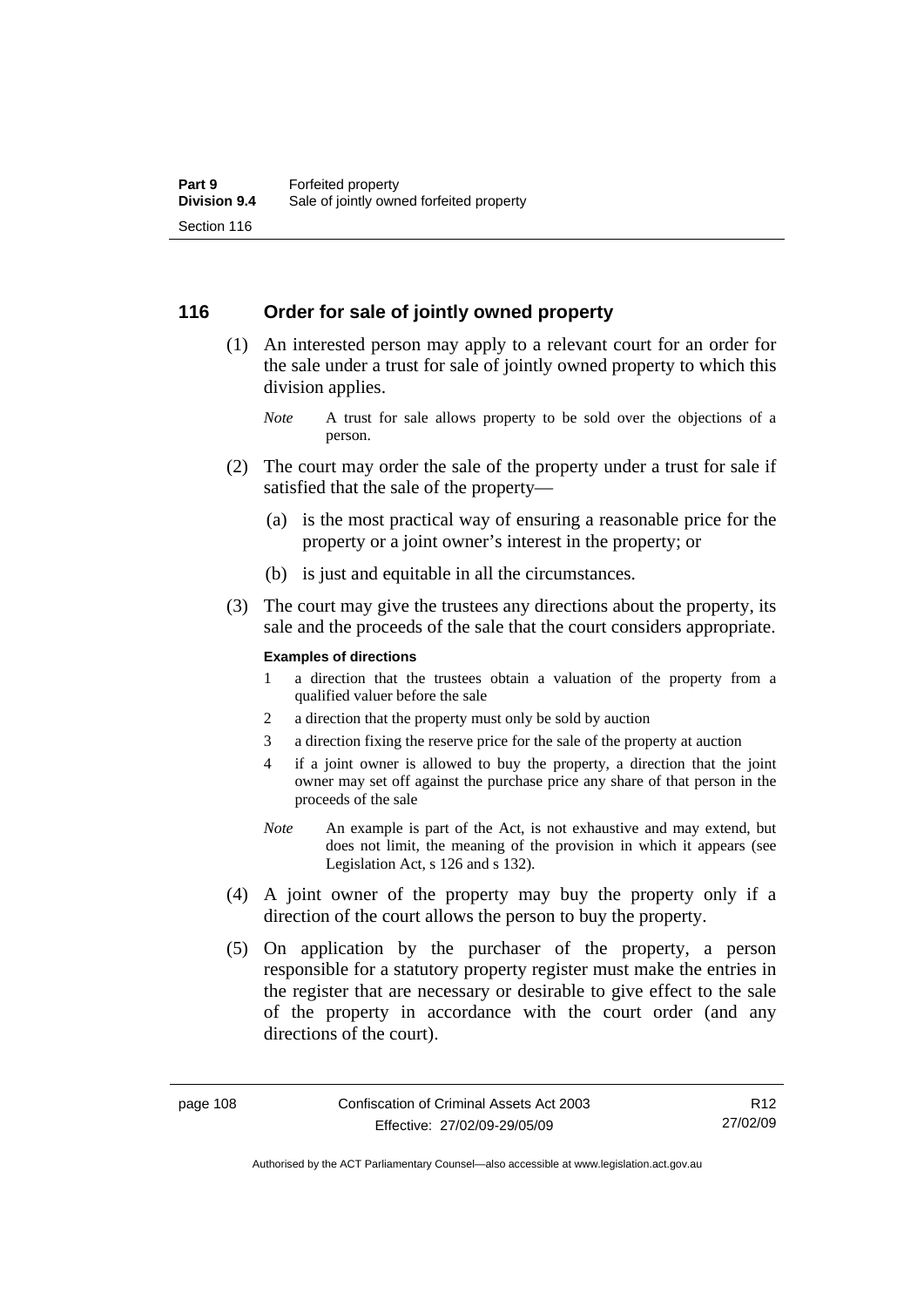## **117 Trust for sale of property**

- (1) If a relevant court makes an order for the sale of property under a trust for sale, the court must appoint trustees for the sale.
- (2) The trustees hold the property under a trust for sale to sell the property and, after payment of the costs and expenses of the sale and of any outgoings in relation to the property, to pay the proceeds of the sale and any income from the property to the court.
- (3) The property vests in the trustees on their appointment.
- (4) The property vests in the trustees subject to any registered property interests that apply to all of the property, other than an undivided share of the property.

## **118 Effect of trust for sale on joint ownership**

The joint ownership of the property ends on the vesting of the property in the trustees.

#### **119 Distribution of proceeds of sale of property**

- (1) The amount paid to a relevant court under section 117 (2) is payable to the Territory.
- (2) However, the court may order the payment of part or all of the amount to a person (an *innocent joint owner*) who was a joint owner of the property immediately before it was sold under this division if—
	- (a) the innocent joint owner was not a party to the offence (or a related offence) in relation to which the forfeiture was made; and
	- (b) the innocent joint owner's interest is not subject to the effective control of a person who committed the offence (or a related offence) (an *offender*) in relation to which the forfeiture was made; and
		- *Note* For the meaning of *effective control*, see s 14.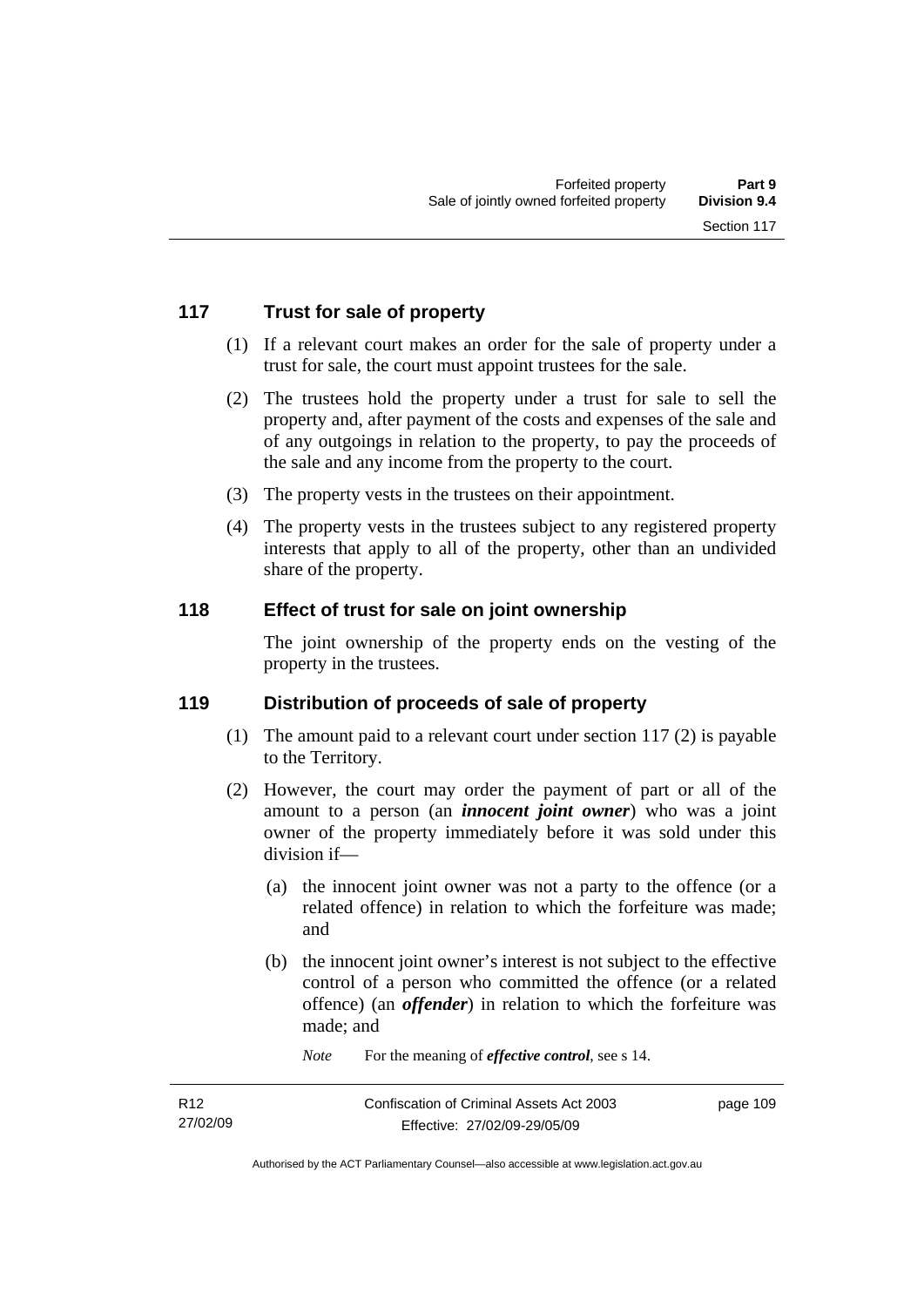- (c) for property acquired completely or partly, or directly or indirectly, from an offender—the property was acquired honestly and for sufficient consideration and the innocent joint owner took reasonable care to establish that the property could be lawfully acquired by the innocent joint owner.
- (3) For subsection (2), the court may have regard to any matter it considers appropriate, including the relationship between the offender and the innocent joint owner.

## **120 Variation of court order for sale**

On application by the trustees for sale or an interested person, a relevant court may vary an order it has made for the sale of property under a trust for sale (or make or vary any directions about the property, its sale or the proceeds of sale).

# **Division 9.5 Forfeited property—return or compensation**

*Note* For general provisions about a proceeding for a return or compensation order (which is a confiscation proceeding—see s 236), see pt 14.

#### **121 Meaning of** *return or compensation order*

In this Act:

*return or compensation order* means an order under section 123 (Return or compensation orders—making) that an interest in forfeited property be returned to the person who held the interest immediately before its forfeiture, or that the Territory pay to the person the value of the interest.

## **122 Return or compensation orders—application**

 (1) A person who held an interest in forfeited property immediately before its forfeiture may apply to a relevant court for a return or compensation order in relation to the interest.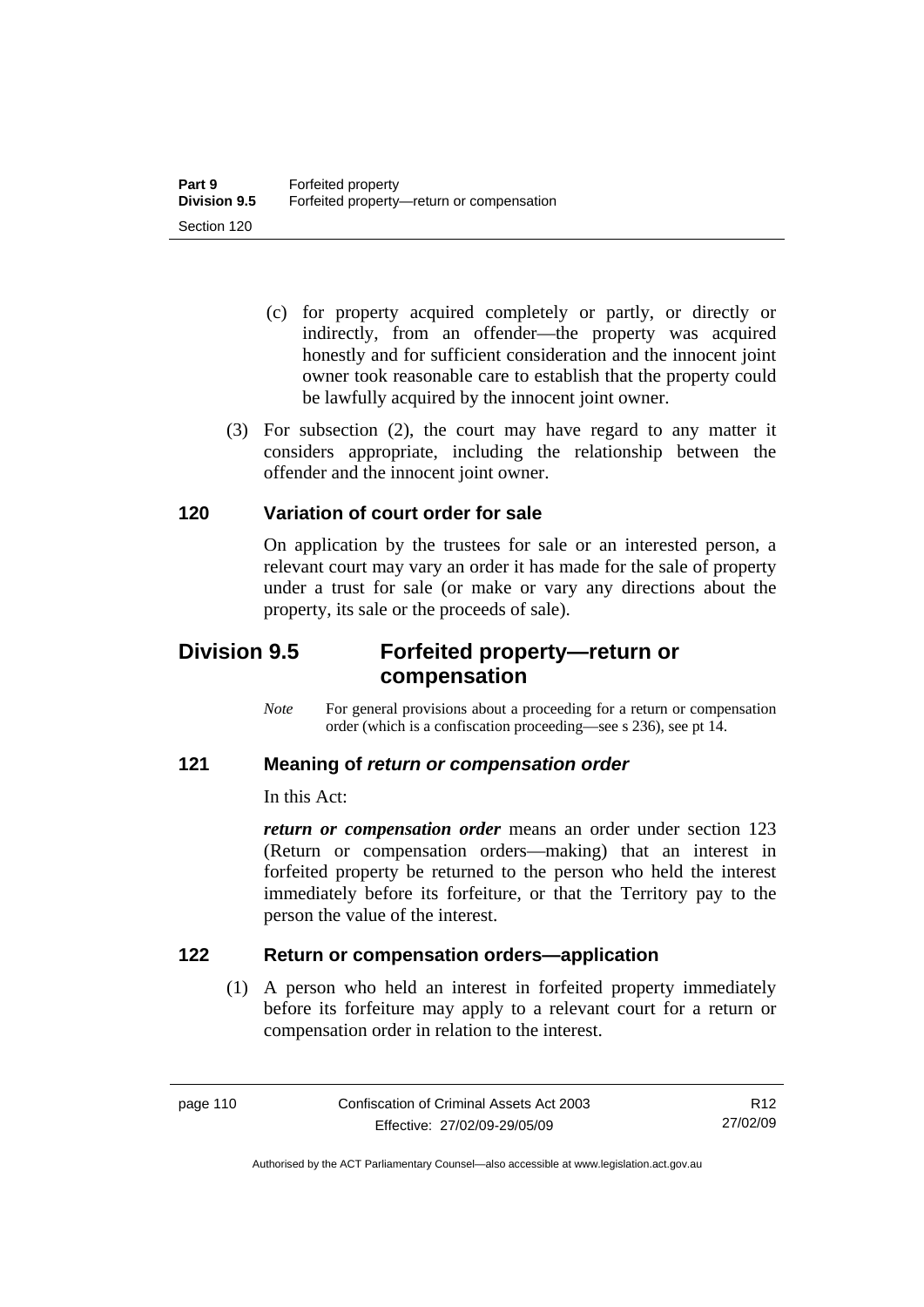- (2) The application may be made only if 1 of the following events happens (a *qualifying event*):
	- (a) if the interest was forfeited under a forfeiture order or automatic forfeiture—the person is cleared of the offence (and any related offences) to which the forfeiture related;

*Note* For the meaning of *cleared*, see s 17.

 (b) if the interest was forfeited under a forfeiture order—the proceeding in relation to the order is finalised and the order is overturned on appeal.

*Note* For the meaning of *finalised*, see s 18.

- (3) The application must be made within 14 days after—
	- (a) the day the qualifying event happens; or
	- (b) if the person only became aware of the qualifying event at a later time, and the delay in becoming aware of the event was not because of the person's neglect—the day the person became aware of the qualifying event.
	- *Note* The court may allow leave for an application to be made after a time fixed by this section in certain circumstances (see s 246).

#### **123 Return or compensation orders—making**

- (1) On application under section 122, if satisfied that a qualifying event mentioned in section 122 (2) has happened in relation to a forfeited interest, the court may order—
	- (a) that the forfeited interest be returned to the person who held the interest immediately before its forfeiture; or
	- (b) that the Territory pay the person the value of the interest.
- (2) In making the order, the court must—
	- (a) declare the extent, nature and value of the person's interest in the forfeited property; and

page 111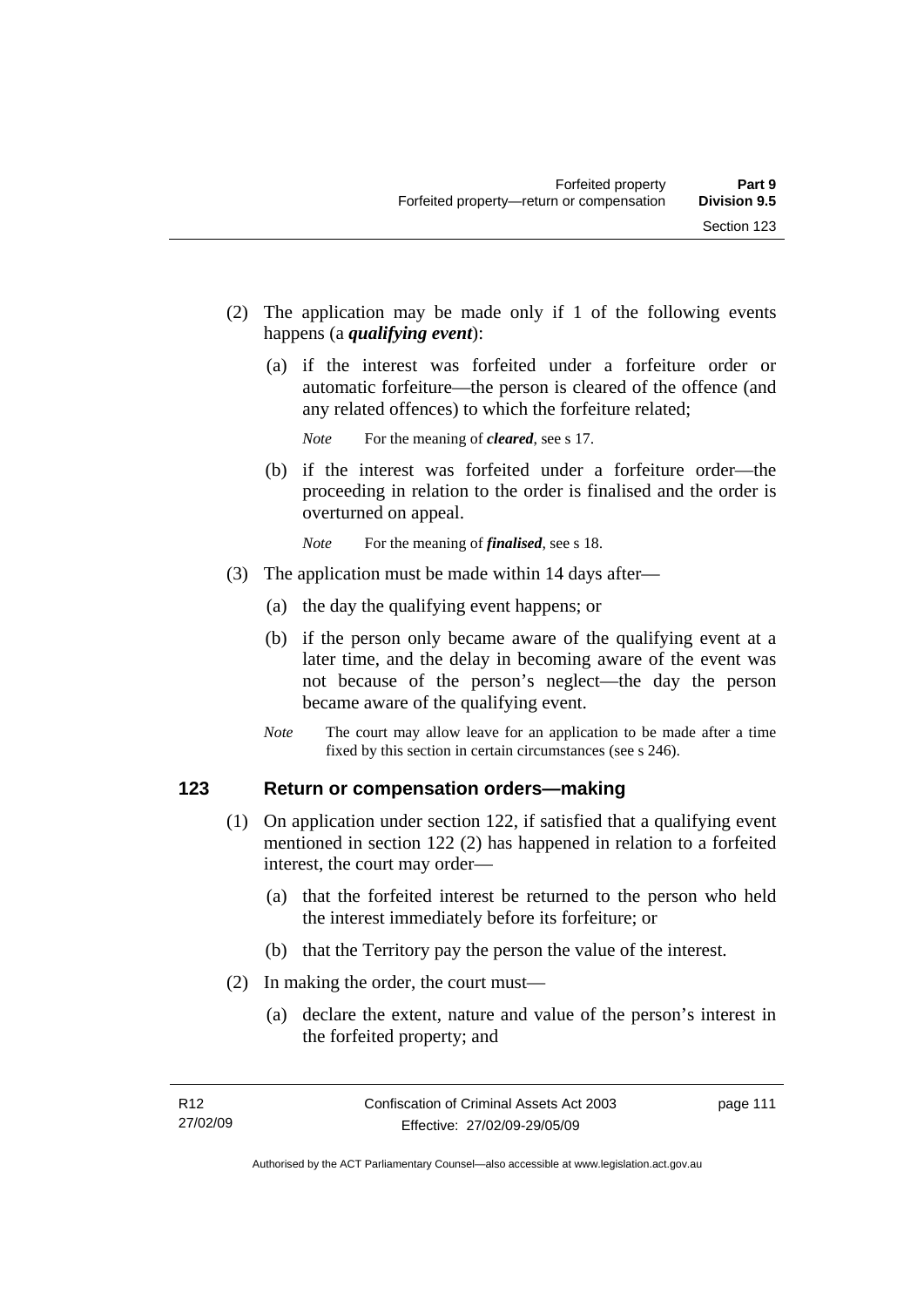- (b) order that—
	- (i) if the interest is still vested in the Territory—the Territory transfer the interest to the person; or
	- (ii) in any other case—the public trustee pay the person the value declared under paragraph (a).

# **Division 9.6 Forfeited property—buyback of interest**

*Note* For general provisions about a proceeding for a buyback order (which is a confiscation proceeding—see s 236), see pt 14.

#### **124 Meaning of** *buyback order*

In this Act:

*buyback order* means an order under section 126 (Buyback orders making) declaring that a person may buy an interest in forfeited property from the Territory.

## **125 Buyback orders—application**

- (1) A person who held an interest in forfeited property immediately before its forfeiture may apply to a relevant court for a buyback order in relation to—
	- (a) that interest; or
	- (b) any other interest in the forfeited property; or
	- (c) all interests in the forfeited property.
- (2) The application must be made within 14 days after—
	- (a) the day the interest formerly held by the person was forfeited; or
	- (b) if the person only became aware of the forfeiture at a later time, and the delay in becoming aware of the forfeiture was not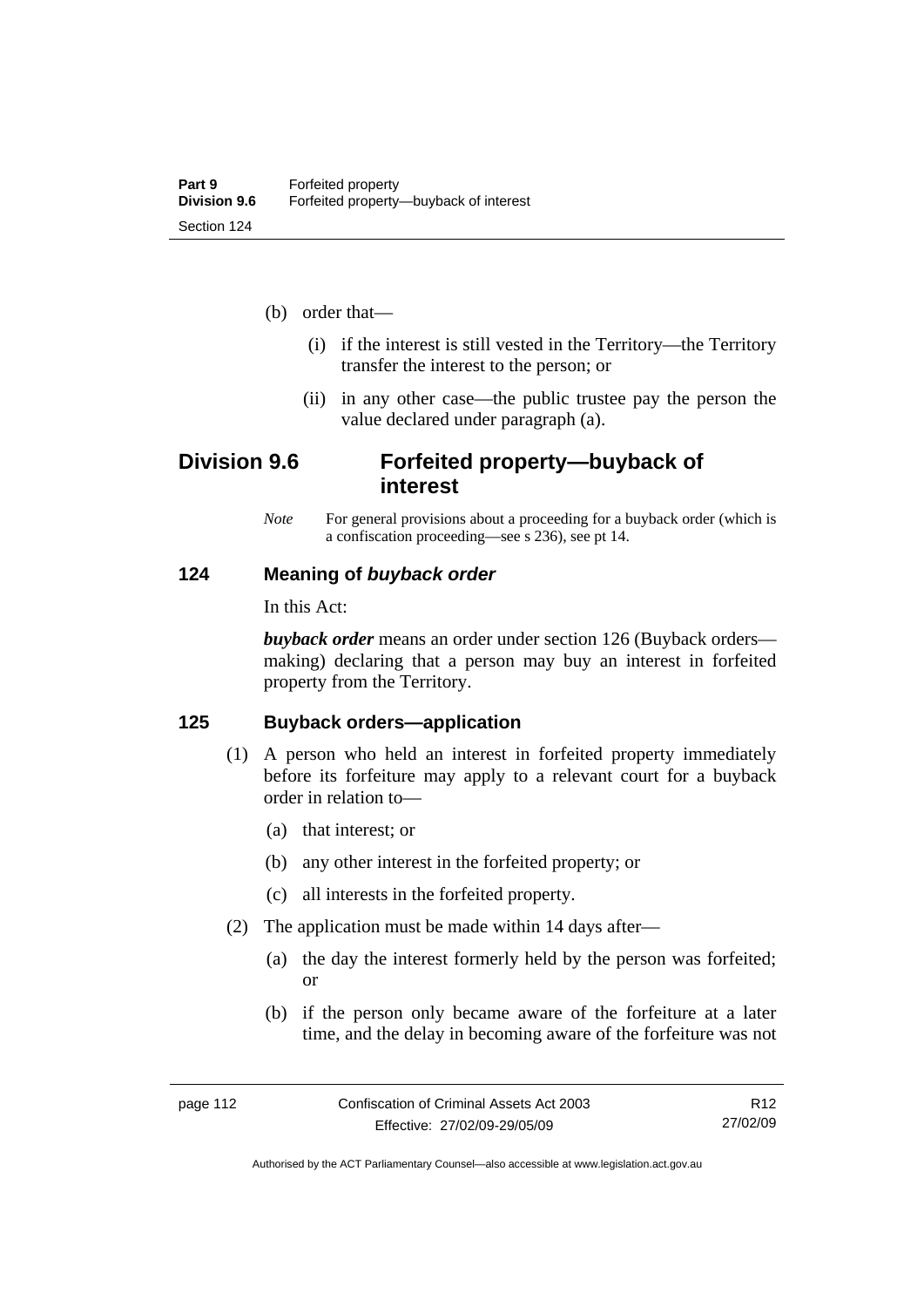because of the person's neglect—the day the person became aware of the forfeiture.

*Note* The court may allow leave for an application to be made after a time fixed by this section in certain circumstances (see s 246).

#### **126 Buyback orders—making**

- (1) On application under section 125, the court may, by order, declare that a person may buy an interest in forfeited property from the Territory if it is satisfied that—
	- (a) the interest is still vested in the Territory; and
	- (b) it would not be contrary to the public interest (including for the purposes of this Act) to do so; and
	- (c) if the order applied for is in relation to an interest other than the interest formerly held by the person—no-one else who held an interest in the forfeited property immediately before forfeiture objects to the making of the order.
		- *Note* The applicant must give notice of the application to anyone else the applicant knows to have had an interest in the property immediately before forfeiture (see s 244).
- (2) In making the order, the court must declare—
	- (a) the extent, nature and value of the interest in the forfeited property that is to be bought from the Territory; and
	- (b) that the interest may be bought from the Territory for the value declared under paragraph (a) within 1 month after the day the order is made.

### **127 Buyback orders—buying interest in property**

If a buyback order is made, and the applicant for the order pays to the public trustee the value declared under section 126 (2) (a) within 1 month after the day the order is made, the Territory must transfer the interest to the applicant.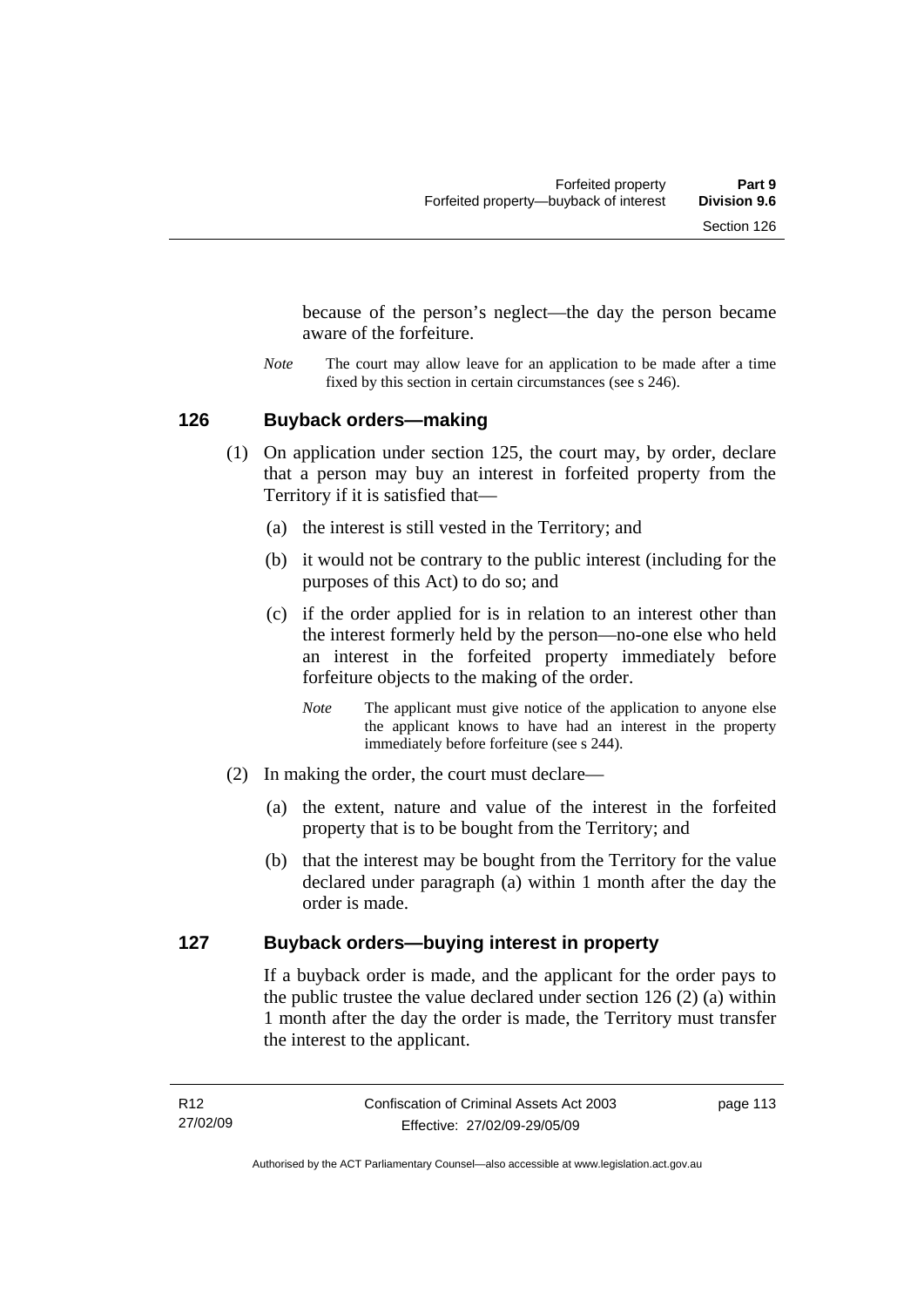# **Part 10 Confiscated assets trust fund**

#### **128 Definitions for pt 10**

In this part:

*distributable funds* means money in the trust fund that is—

- (a) designated as distributable funds by regulation; or
- (b) declared under section 135 (4) (Review of reserved and distributable funds by public trustee) to be distributable funds.

*equitable sharing program*—see section 129.

*reserved funds* means money in the trust fund that is—

- (a) designated as reserved funds by regulation; or
- (b) declared under section 135 (2) to be reserved funds.

#### **U 129 Meaning of** *equitable sharing program*

(1) In this part:

*equitable sharing program* means an arrangement under which all or any of the following happen:

- (a) the Territory shares with the Commonwealth or a State a proportion of any proceeds of an unlawful activity recovered under a territory law (including this Act), if, in the Minister's opinion, the Commonwealth or that State has made a significant contribution to the recovery of the proceeds or to the investigation or prosecution of the unlawful activity;
- (b) the Commonwealth or a State shares with the Territory a proportion of any proceeds of an unlawful activity recovered under a law of the Commonwealth or that State, if, in the opinion of the appropriate Minister of the Commonwealth or

R12 27/02/09

Authorised by the ACT Parliamentary Counsel—also accessible at www.legislation.act.gov.au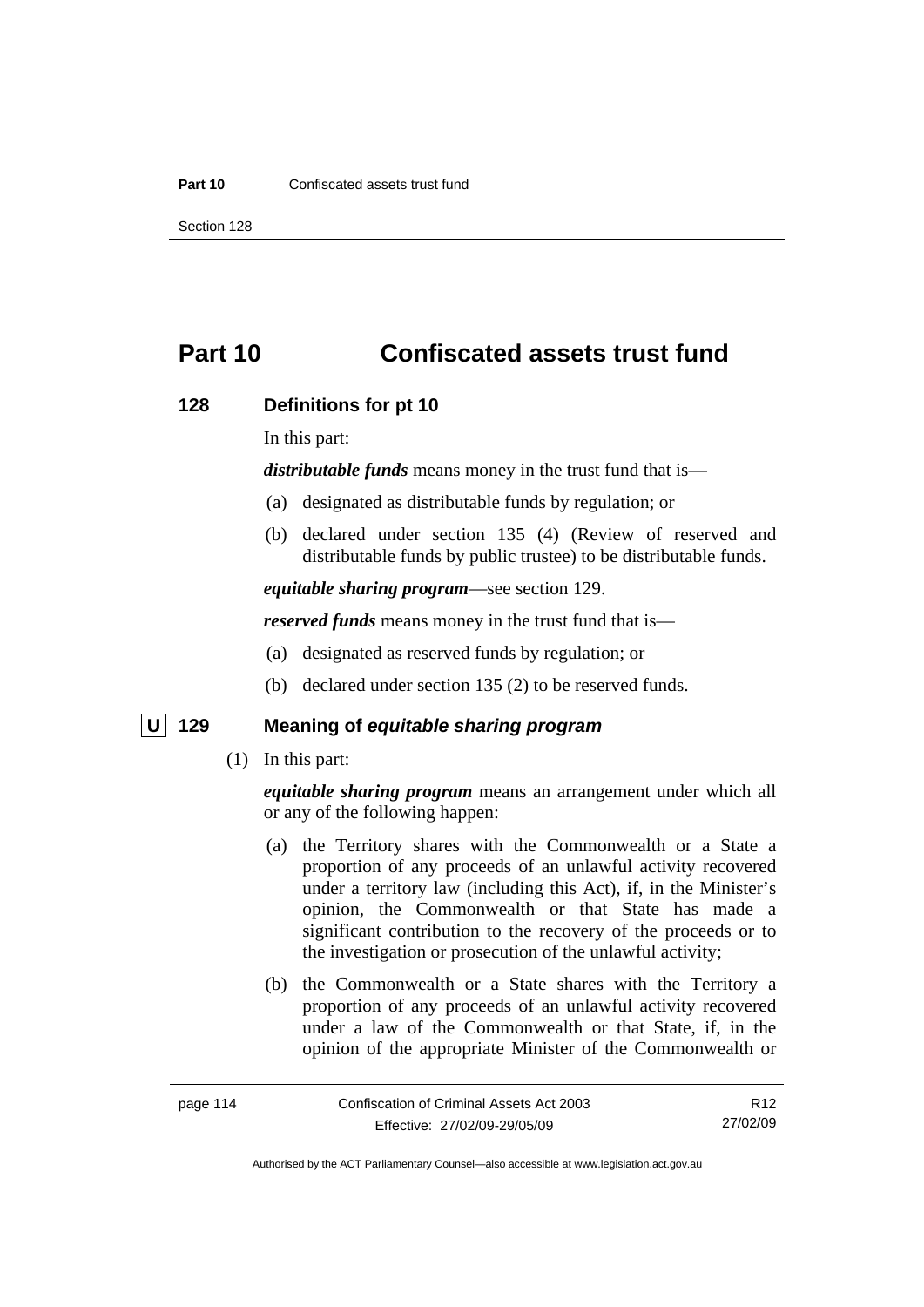that State, the Territory has made a significant contribution to the recovery of the proceeds;

- (c) the Territory shares with a foreign country a proportion of the proceeds of any unlawful activity recovered under a territory law, if, in the Minister's opinion, the foreign country has made a significant contribution to the recovery of the proceeds or to the investigation or prosecution of the unlawful activity.
- (2) In subsection (1):

*unlawful activity* means an act or omission that is—

- (a) an indictable offence; or
- (b) an offence against a law of a foreign country.
- *Note Indictable offence* includes an offence against the law of the Commonwealth, a State or another Territory that may be dealt with under a law of the Commonwealth, the State or the other Territory as an indictable offence (see s 13 (2)).

#### **130 Establishment of trust fund**

There is to be a trust fund called the confiscated assets trust fund.

## **131 Payments into trust fund**

- (1) The following amounts must be paid into the trust fund:
	- (a) the income from the administration of restrained property;
	- (b) the forfeited money mentioned in section 111 (1) (Disposal of forfeited property) and the Criminal Code, section 377 (Unlawful possession offence—disposal of forfeited property by public trustee);
	- (c) income earned from forfeited property (including income from the administration of the property);
	- (d) amounts raised from the sale of property to satisfy penalty orders, including any income earned from those amounts;

page 115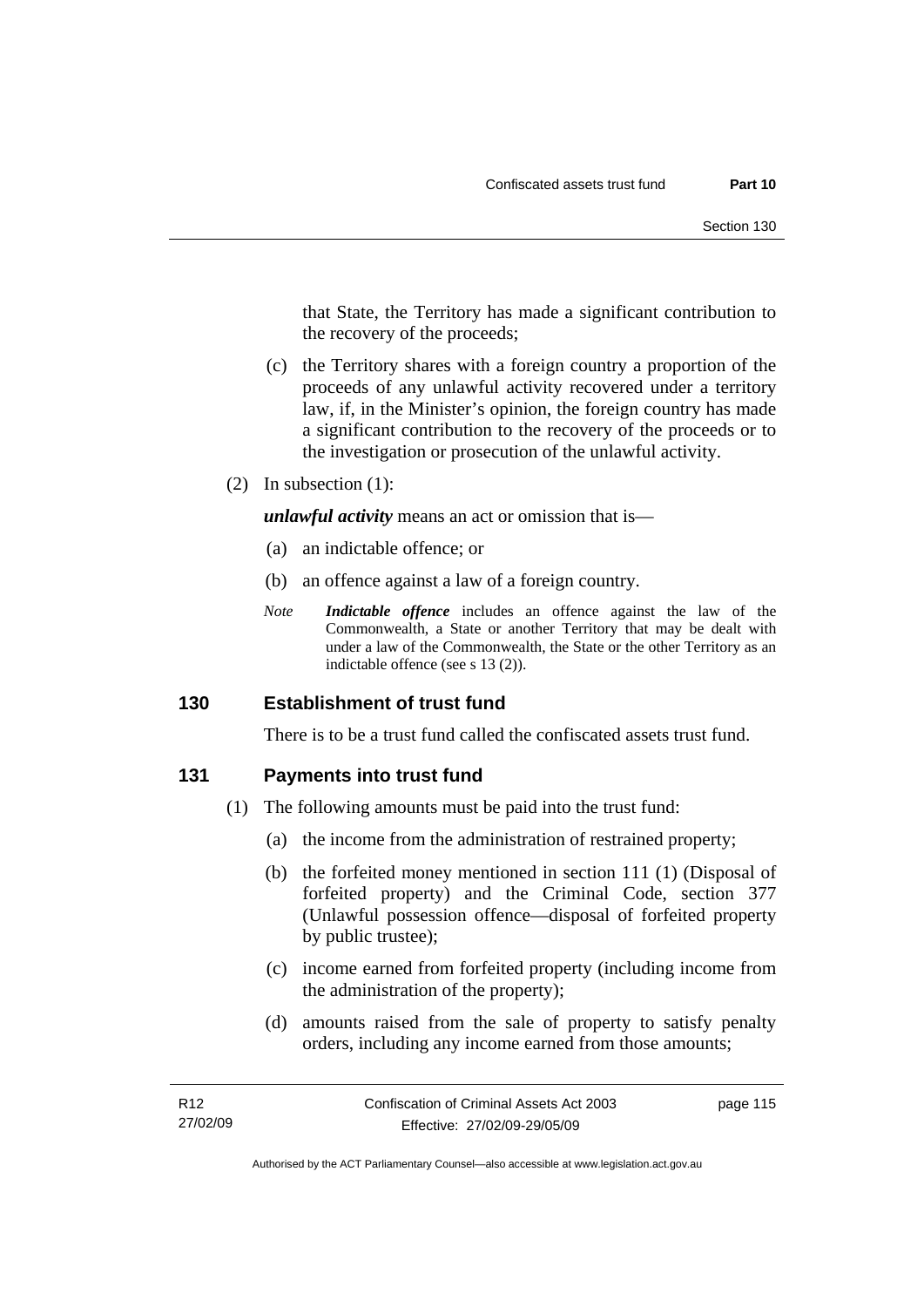Section 132

- (e) payments for forfeited property that is bought back under a buyback order;
- (f) the remainder of the proceeds mentioned in the *Crimes Act 1900*, section 250 (2) (b) (Disposal of forfeited articles by public trustee) and the Criminal Code, section 377 (3) (b);
- (g) the proceeds of the enforcement of registered interstate automatic forfeiture decisions and registered interstate forfeiture orders;
- (h) payments and the proceeds of property sold to satisfy an interstate penalty orders;
- (i) payments received under the equitable sharing program.
- (2) However, this section does not apply in relation to forfeited property to which a direction under section 111 (3) (Disposal of forfeited property) applies.
- (3) Amounts paid into the trust fund must be designated as reserved funds or distributable funds in accordance with the regulations (if any).
- (4) All amounts payable into the trust fund must be paid into a trust banking account maintained under the *Financial Management Act 1996*, section 51 (Departmental trust banking accounts).

#### **132 Purposes of trust fund**

- (1) The trust fund may be used to make payments from reserved funds for the following purposes:
	- (a) payments under return or compensation orders;
	- (b) payments of compensation under the Criminal Code, section 378 (Unlawful possession offence—return of or compensation for forfeited property);
	- (c) if property in the possession or control of the public trustee is returned, or compensation paid for property that has been

R12 27/02/09

Authorised by the ACT Parliamentary Counsel—also accessible at www.legislation.act.gov.au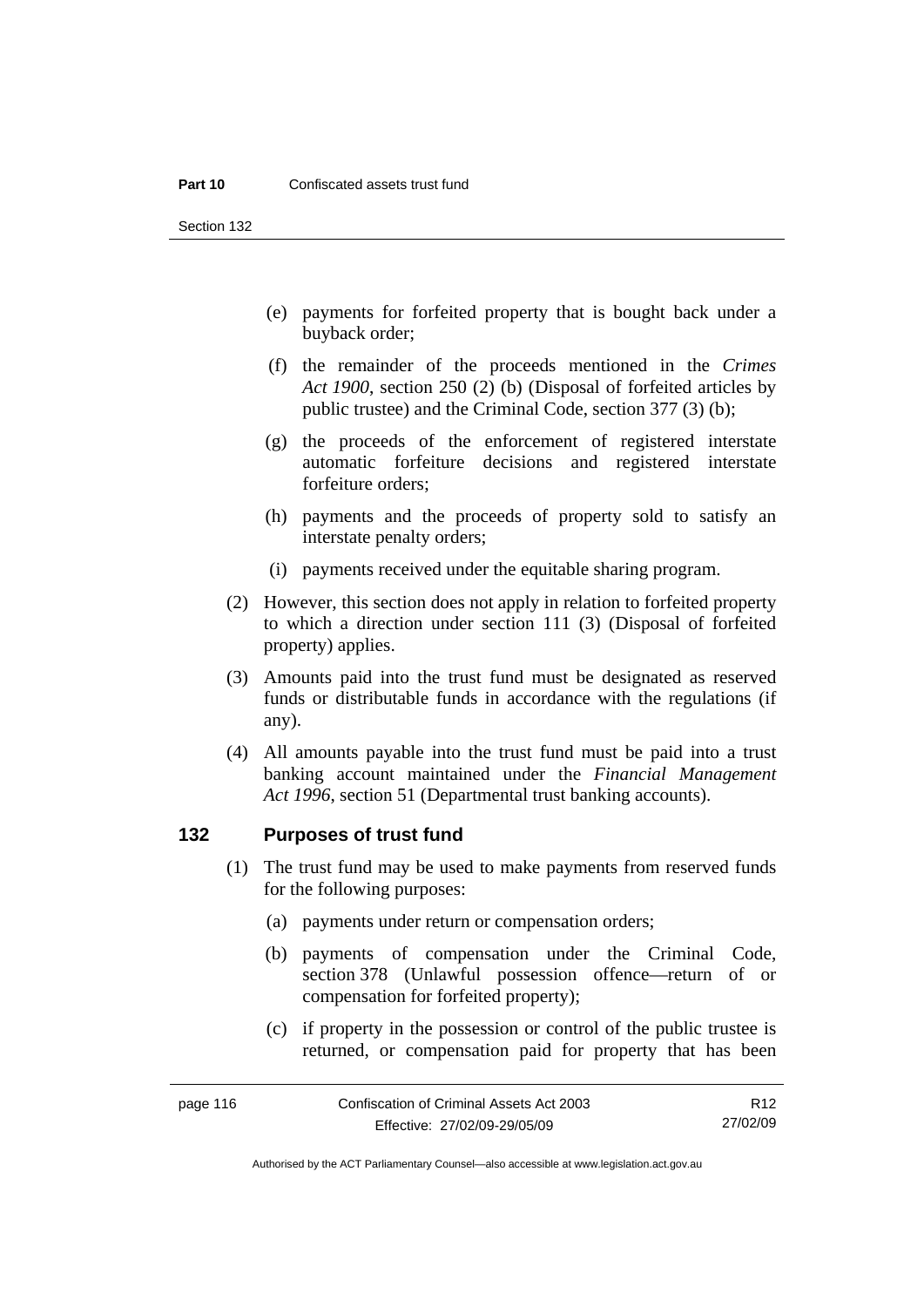under the control of the public trustee, under a return or compensation order—any costs, charges or expenses deducted by the public trustee in relation to the property;

- (d) the annual management fee prescribed by regulation for the public trustee;
- (e) other costs, charges or expenses of the public trustee in relation to the exercise of functions under this Act;
- (f) payments under the equitable sharing program.
- (2) The trust fund may be used to make payments from distributable funds in accordance with section 134 (2) (Distribution of surplus funds).

## **133 Payments from trust fund**

- (1) Payments must be made in accordance with the principle that payments for a purpose for which reserved funds may be used have priority over payments for purposes for which distributable funds may be used.
- (2) The public trustee may make payments for the purposes of the trust fund.
- (3) However, a payment under the equitable sharing program or from distributable funds may be made only in accordance with a written direction of the Minister.

## **134 Distribution of surplus funds**

- (1) For section 132 (2) (Purposes of trust fund), the Minister must, at least once in each financial year, decide the amount of distributable funds available for payment from the trust fund.
- (2) The Minister may approve the use of part or all of the decided amount for any of the following purposes:
	- (a) the enforcement of territory laws;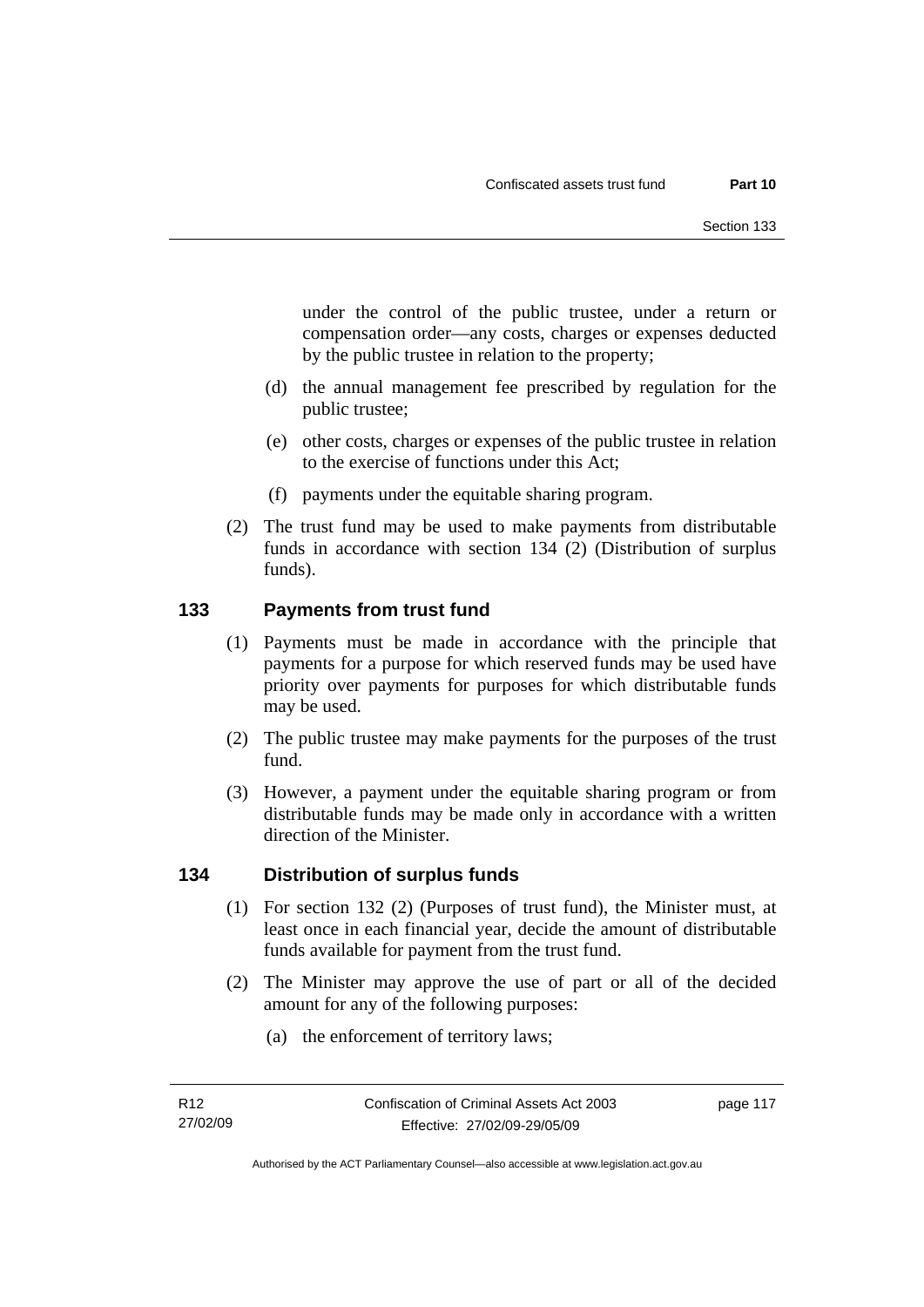- (b) criminal justice activities;
- (c) crime prevention;
- (d) assistance to victims of crime;
- (e) the prevention of drug abuse;
- (f) the rehabilitation of drug users;
- (g) a purpose prescribed by regulation relating to law enforcement or drug rehabilitation and education.
- (3) An approval is a notifiable instrument.

*Note* A notifiable instrument must be notified under the Legislation Act.

#### **135 Review of reserved and distributable funds by public trustee**

- (1) The public trustee must review the trust fund at least twice each year to decide whether the amount of reserved funds is likely to be sufficient to meet the payments from reserved funds that may be made within the 6-month period after the review.
- (2) If the public trustee considers that the amount of reserved funds is likely to be insufficient, the public trustee must declare, in writing, an amount of distributable funds to be reserved funds.
- (3) The amount declared must not be more than is necessary to increase the amount of reserved funds to what is required to meet payments from reserved funds within the 6 months after the declaration is made.
- (4) If the public trustee considers that the amount of reserved funds is likely to be more than is necessary, the public trustee must declare, in writing, the amount of the surplus funds to be distributable funds.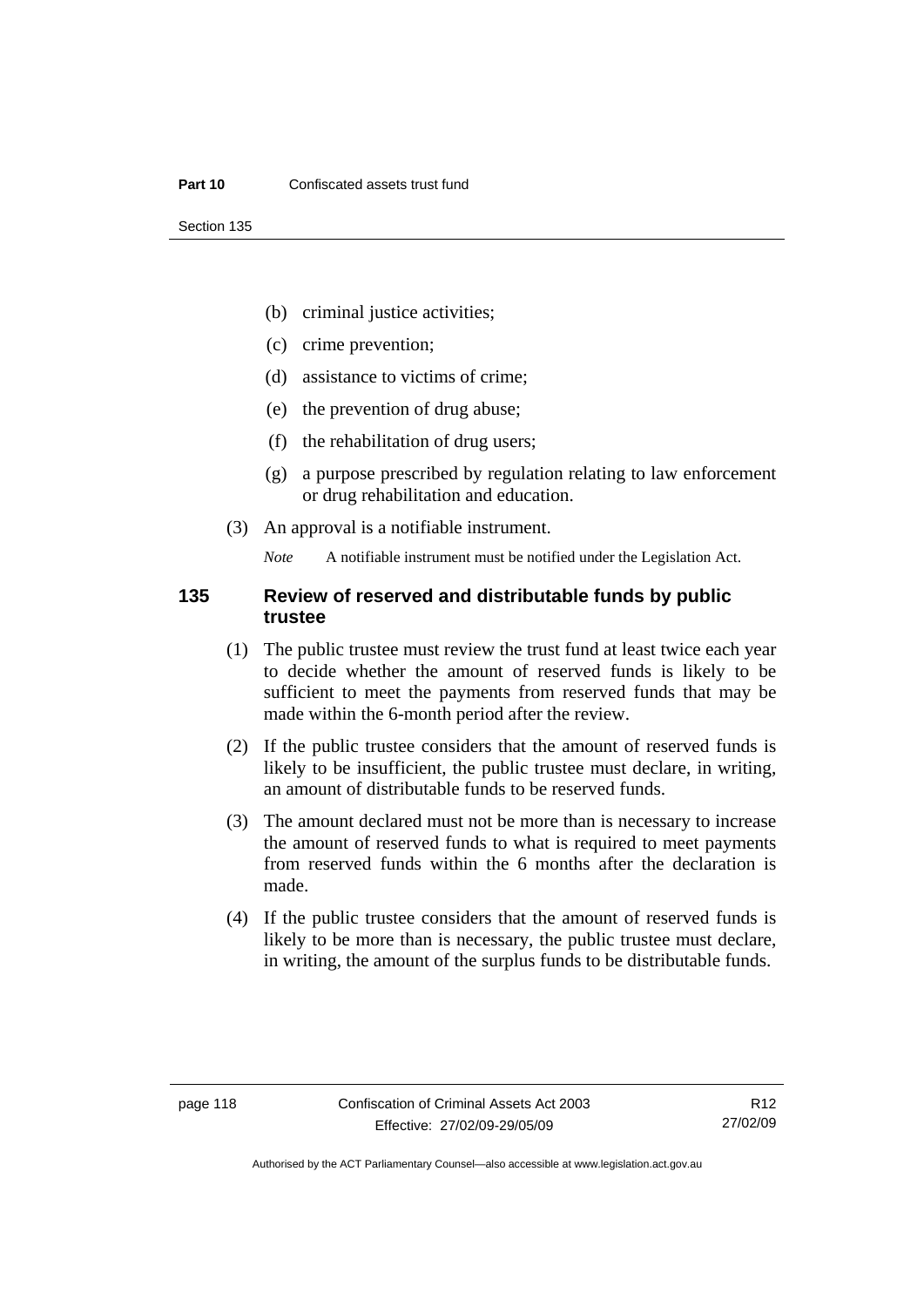# **Part 11** Interstate orders

*Note* Proceedings under this part are civil, not criminal (see s 237 (1) (b)).

#### **136 Meaning of** *authenticated* **for pt 11**

In this part:

*authenticated*, in relation to a corresponding law order, means authenticated by the entity that made the order in accordance with the corresponding law under which the order was made or the practice of the entity.

#### **Example**

if the entity is a court, the order may be authenticated by the court's seal or stamp

*Note* An example is part of the Act, is not exhaustive and may extend, but does not limit, the meaning of the provision in which it appears (see Legislation Act, s 126 and s 132).

## **137 Interstate restraining and forfeiture orders etc registration**

- (1) This section applies if—
	- (a) an interstate restraining order expressly applies to—
		- (i) stated property in the ACT; or
		- (ii) all the property in the ACT of a person; or
		- (iii) all the property (other than stated property) in the ACT of a person; or
	- (b) an interstate automatic forfeiture decision expressly applies to property in the ACT; or
	- (c) an interstate forfeiture order expressly applies to property in the ACT.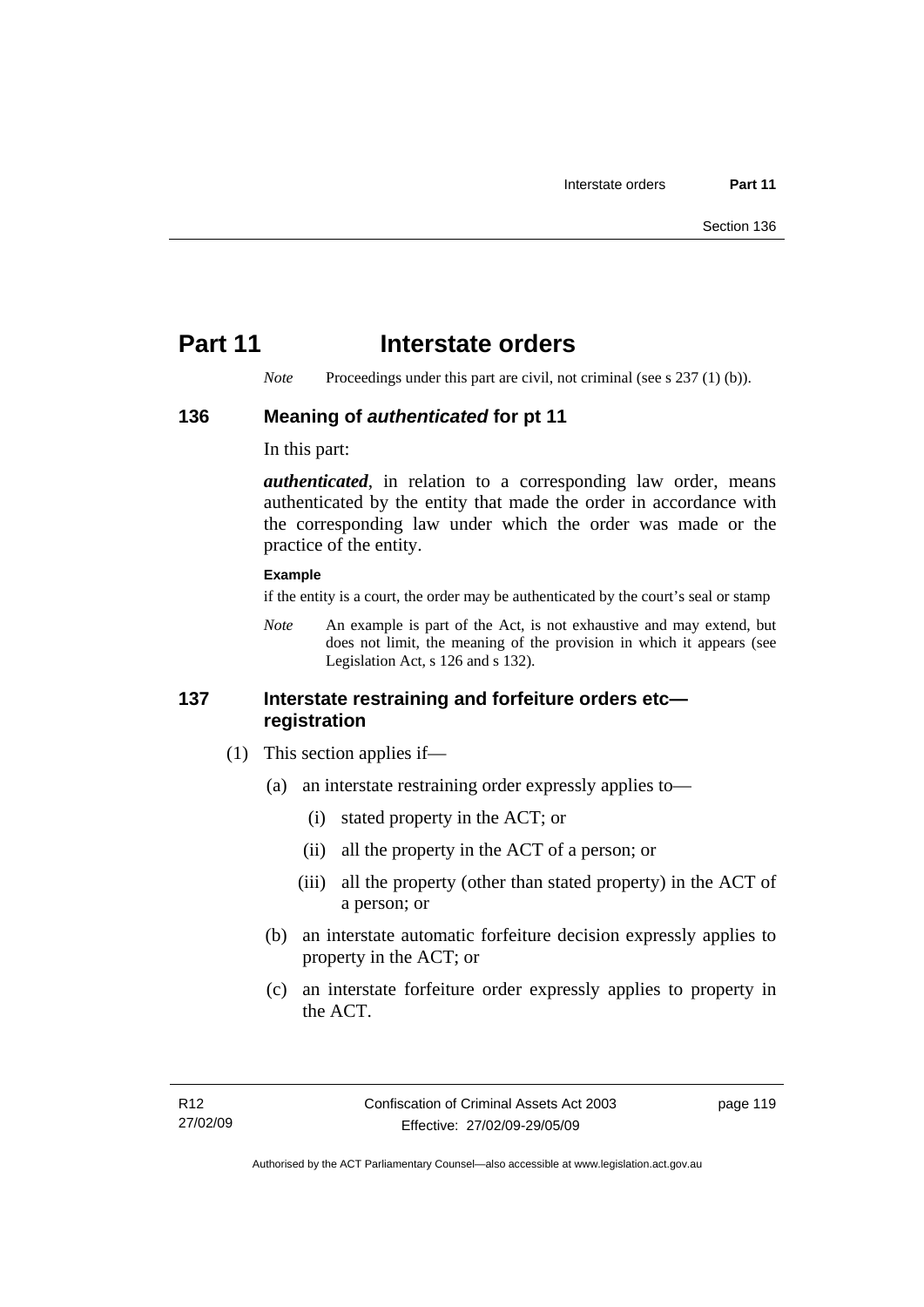Section 138

- (2) An authenticated copy of the order or decision may be registered in a relevant court by the applicant for the order or decision, the DPP or a person prescribed by regulation.
- (3) An authenticated copy of any amendment of the order or decision (made before or after the registration of the order or decision) may be registered in a relevant court by a person mentioned in subsection  $(2)$ .
- (4) Registration of the order or decision, and any amendment of the order or decision, may be refused to the extent that the order or decision, or the order or decision as amended, could not, on registration, be enforced in the ACT.
- (5) The order or decision, and any amendment of the order or decision, must be registered in accordance with the procedure of the relevant court.

## **138 Interstate restraining and forfeiture orders etc—interim registration**

- (1) This section applies to an electronic copy of an authenticated interstate restraining order, interstate automatic forfeiture decision or interstate forfeiture order or of an authenticated copy of any amendment of such an order or decision.
- (2) If the electronic copy is certified in accordance with the procedure of a relevant court, it is taken, for this Act, to be an authenticated copy of the order, decision or amendment.
- (3) However, if the order, decision or amendment is registered in the relevant court using the electronic copy, the registration ceases to have effect at the end of 5 days after the day of registration, or when an authenticated copy of the order, decision or amendment is registered, whichever happens first.

R12 27/02/09

Authorised by the ACT Parliamentary Counsel—also accessible at www.legislation.act.gov.au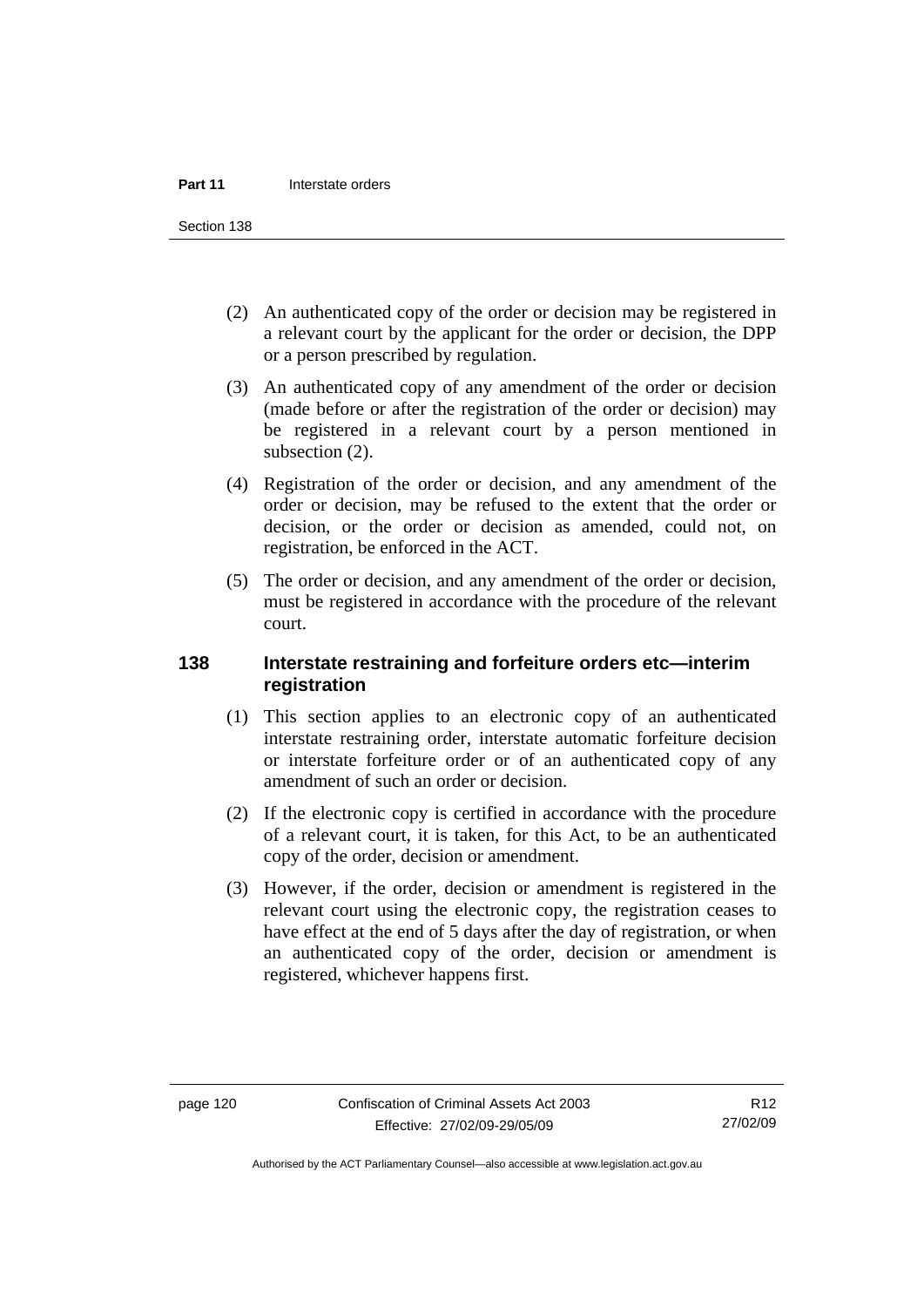(4) In this section:

*electronic copy*, of a document, includes the following copies of the document:

- (a) a faxed copy;
- (b) an emailed copy;
- (c) a scanned copy.

## **139 Interstate restraining and forfeiture orders etc—effect of registration**

- (1) For this Act, a registered interstate restraining order is taken to be a restraining order under this Act.
- (2) For this Act, a registered interstate automatic forfeiture decision is taken to be an automatic forfeiture under division 5.2 (Automatic forfeiture—conviction for serious offences).
- (3) For this Act, a registered interstate civil forfeiture order is taken to be a civil forfeiture order under this Act.
- (4) For this Act, a registered interstate conviction forfeiture order is taken to be a conviction forfeiture order under this Act.
- (5) An amendment of a registered interstate order or decision mentioned in this section has effect for this Act only if it is registered under this part.

## **140 Interstate restraining and forfeiture orders etc—ending of registration**

A registered interstate restraining order, automatic forfeiture decision or forfeiture order ceases to be registered under this Act if—

 (a) it ceases to be in force under the corresponding law under which it was made; or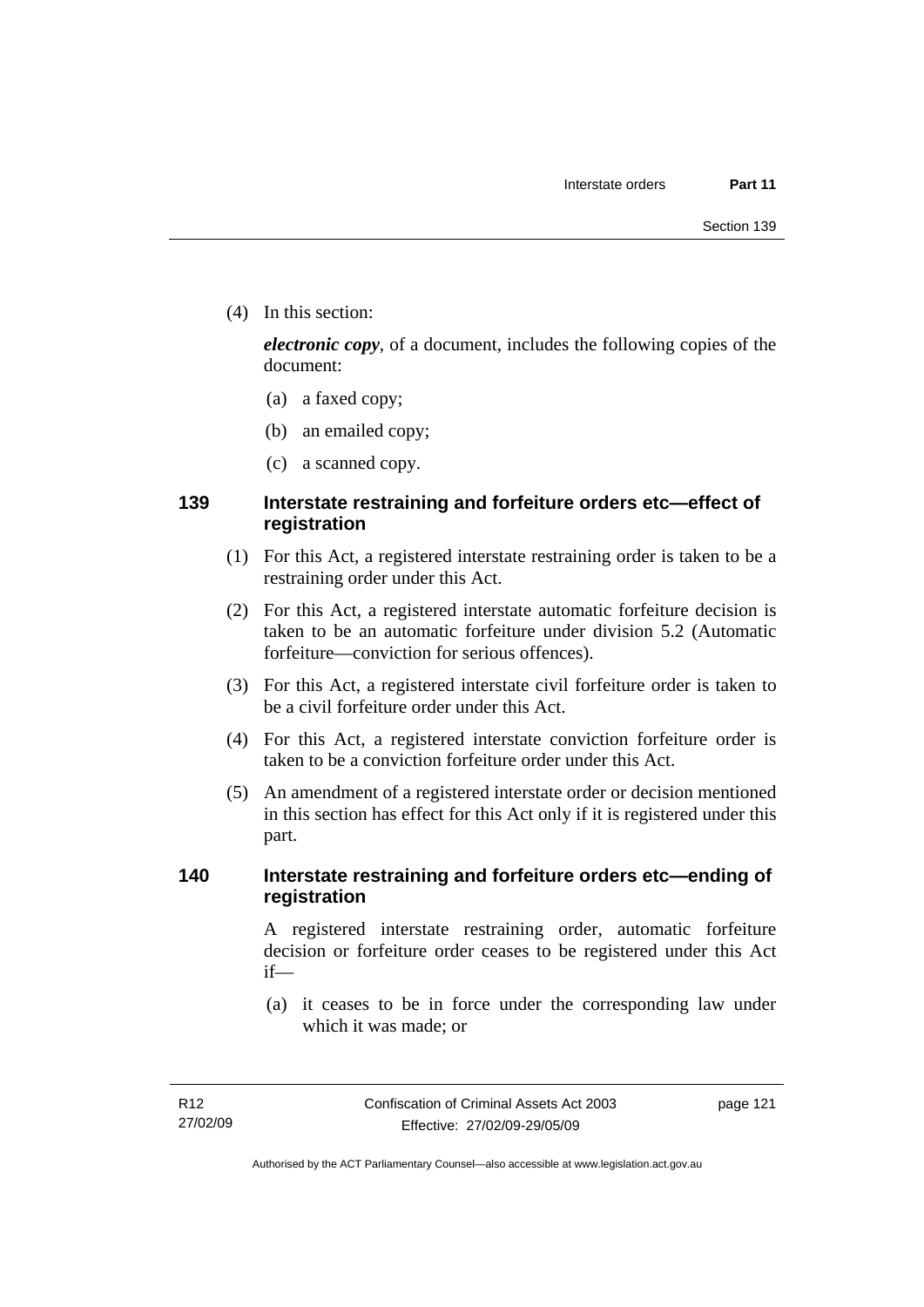Section 141

(b) its registration is cancelled under section 141.

#### **141 Interstate restraining and forfeiture orders etc cancellation of registration**

- (1) The registration of an interstate restraining order, interstate automatic forfeiture decision or interstate forfeiture order may be cancelled by a relevant court, or an officer of a relevant court prescribed by regulation, if—
	- (a) the registration was improperly obtained; or
	- (b) details of any amendment of the order or decision, or any direction of the entity that made the order or decision, was not given to the relevant court in accordance with the procedure of the court.
- (2) The registration of an interstate restraining order, interstate automatic forfeiture decision or interstate forfeiture order, or an amendment of such an order or decision, may be cancelled by a relevant court, to the extent that the order or decision, or the order or decision as amended, cannot be enforced in the ACT.

## **U 142 Creation of interstate penalty charges**

- (1) This section applies if—
	- (a) an interstate restraining order is made because of the commission, or the alleged commission, of an indictable offence by a person; and
	- (b) an interstate penalty order is made against the person in relation to the offence; and
	- (c) the interstate restraining order is registered under this Act; and
	- (d) the interstate penalty order is registered in the ACT under the *Service and Execution of Process Act 1992* (Cwlth).

Authorised by the ACT Parliamentary Counsel—also accessible at www.legislation.act.gov.au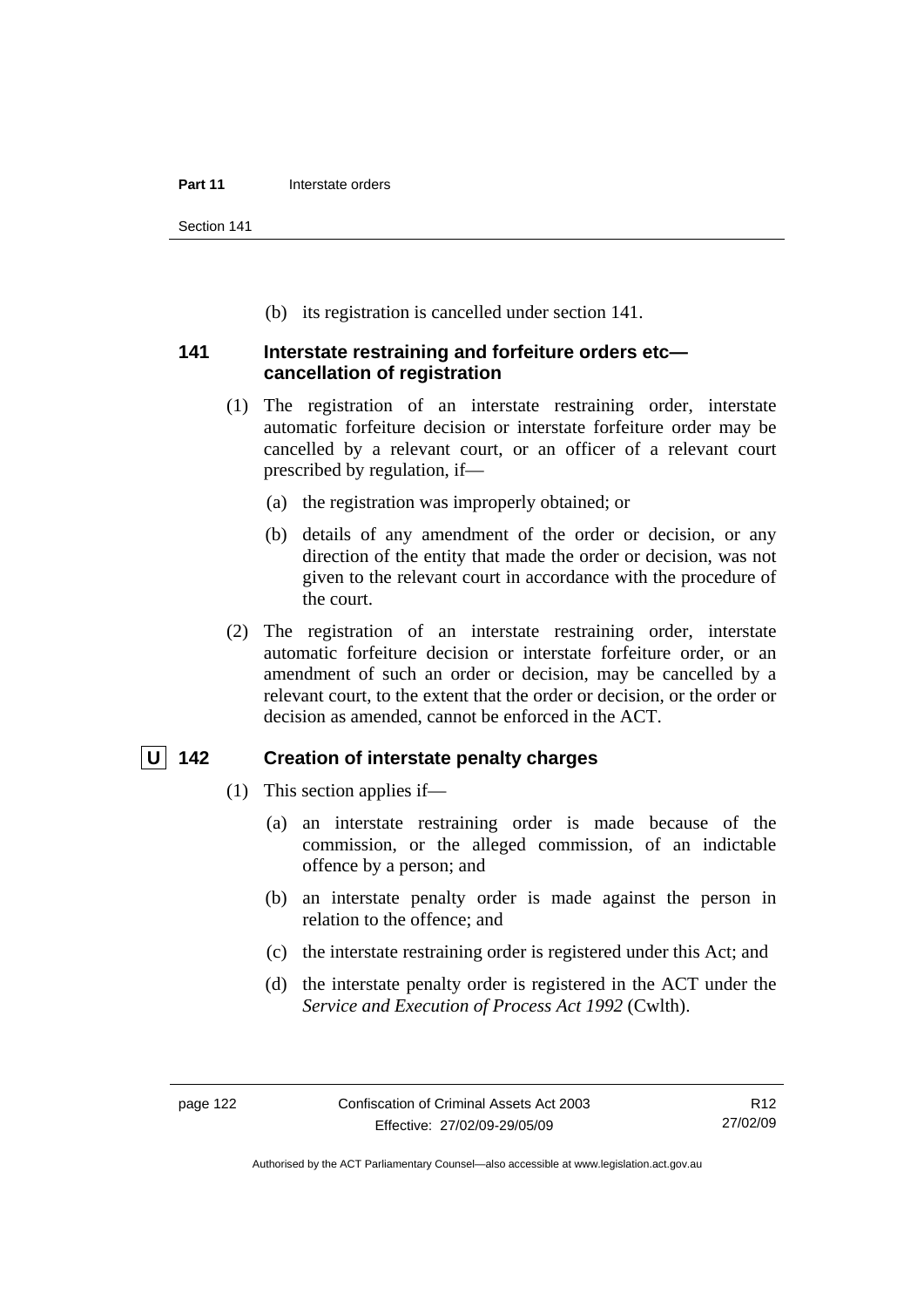- (2) On the registration of both of the orders mentioned in subsection (1) (c) and (d), a charge (an *interstate penalty charge*) to secure the amount payable under the interstate penalty order is created over the property in the ACT restrained under the interstate restraining order.
- (3) If the interstate restraining order is amended, after the interstate penalty order is made, to add more property, and the interstate restraining order is registered under this part, the additional property is also subject to the penalty charge on registration of the amendment.

## **143 Interstate penalty charges—effect of creation**

For this Act, an interstate penalty charge is taken to be a penalty charge under this Act.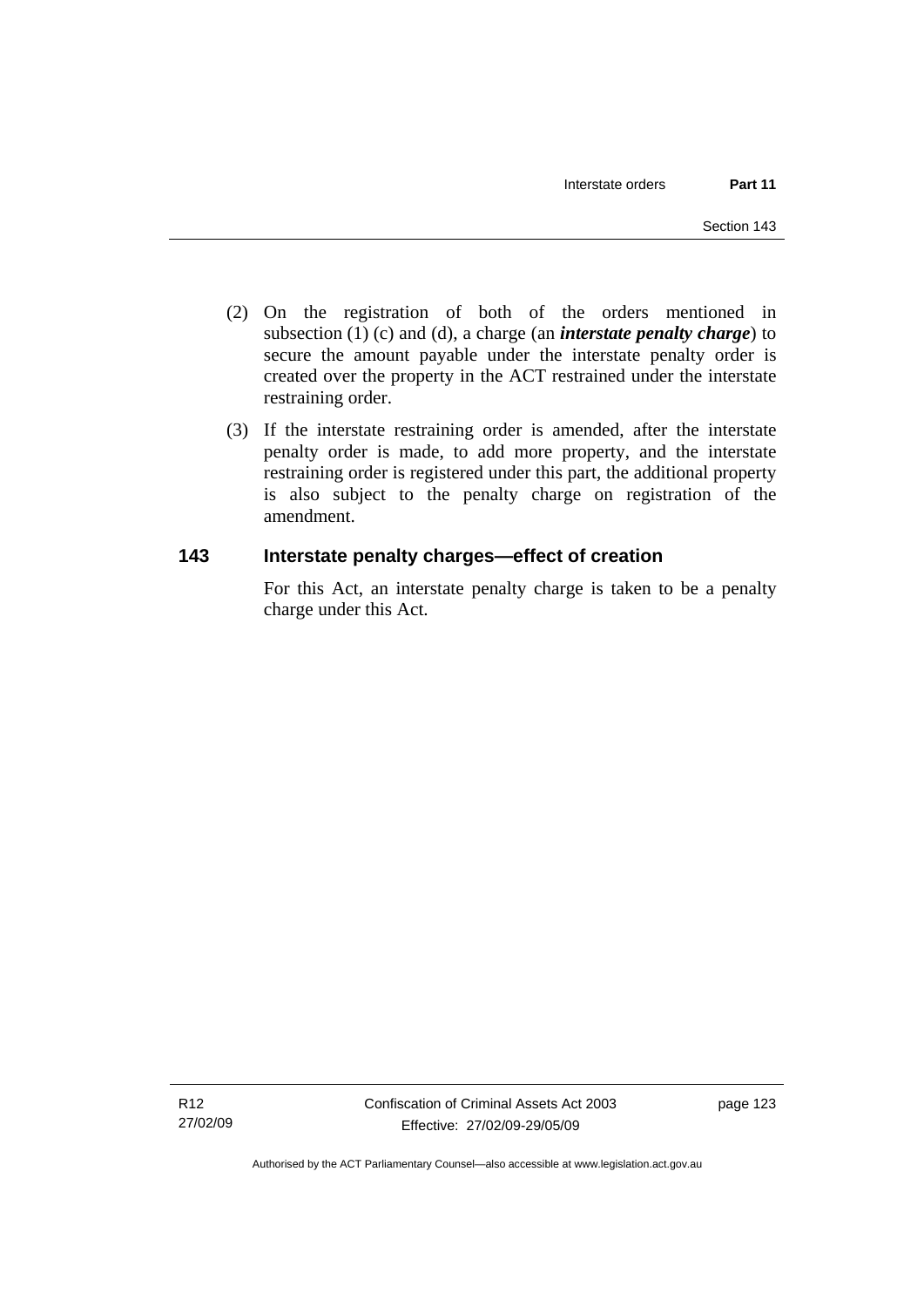**Part 12** Information gathering<br>**Division 12.1** Inquiry notices **Inquiry notices** Section 144

# **Part 12 Information gathering**

# **Division 12.1 Inquiry notices**

#### **144 Meaning of** *inquiry notice*

In this Act:

*inquiry notice* means a notice by a police officer requiring a financial institution to give the officer stated information in relation to—

- (a) an account with the institution (including whether an account has existed or does exist); or
- (b) a transaction (other than in relation to an account) conducted, or proposed to be conducted, by or with the institution (including whether a transaction has been conducted).
- *Note 1 Account* includes a safe-deposit box (see dict, def *account*).
- *Note* 2 It is an offence to contravene an inquiry notice, to give false or misleading information in purported compliance with an inquiry notice, or to disclose the existence or operation of the notice (see div 12.6).

## **145 Inquiry notices—giving**

- (1) A police officer of the rank of commander (or higher) may give an inquiry notice to a financial institution.
- (2) The inquiry notice may be given only if the police officer is satisfied that the information to which the notice relates is relevant to deciding whether—
	- (a) an application could be made for an order under this Act (including for another order under this part), a corresponding law order, or a search warrant under part 13 (Search warrants), in relation to anyone; or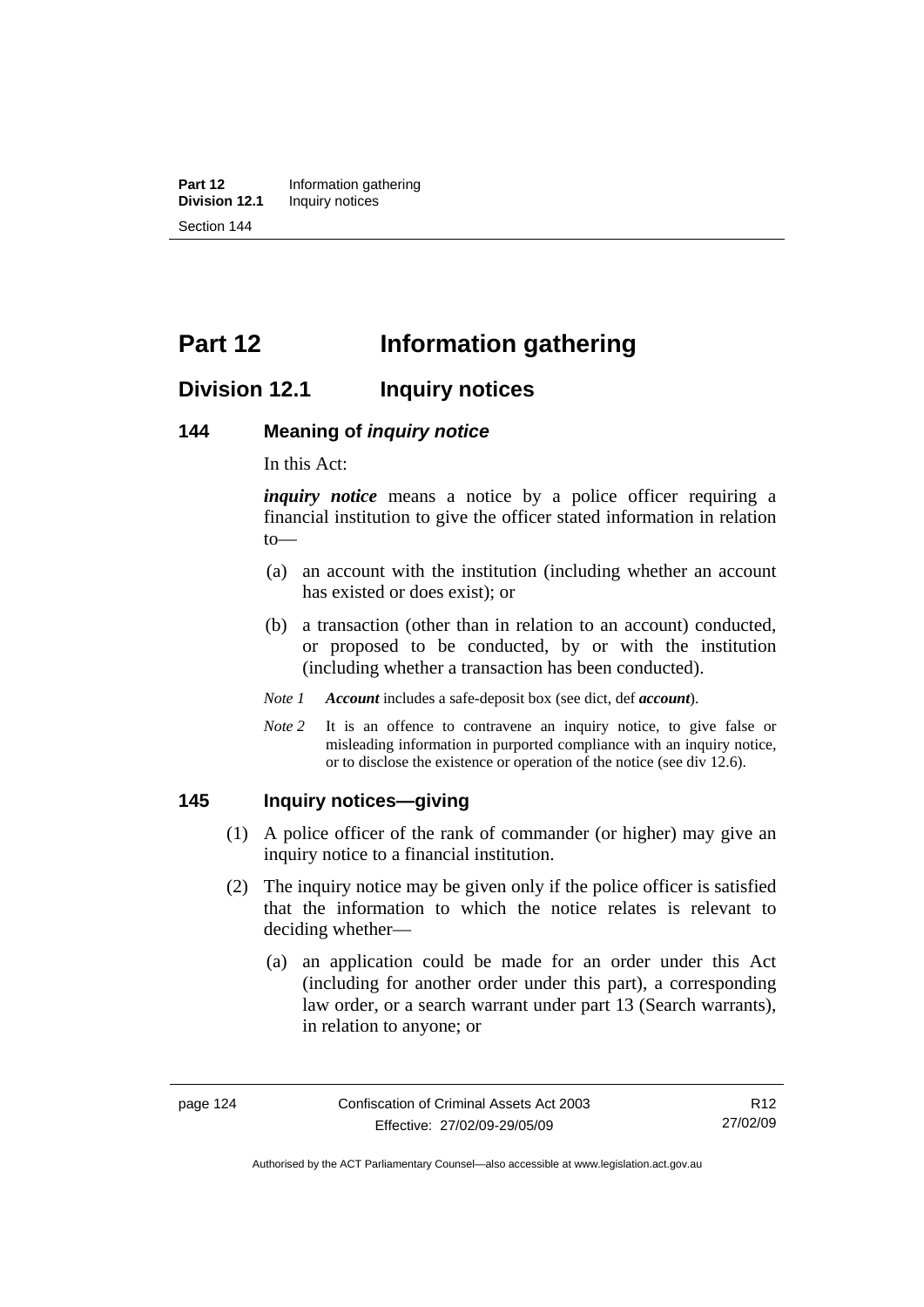- (b) a proceeding could be begun against anyone for an offence against this Act or a corresponding law or for a money laundering offence.
- *Note* A *money laundering offence* includes a prescribed offence against a law of the Commonwealth, a State or another Territory, see dict.
- (3) The police officer must give a copy of the notice to the financial institution to which the notice applies.
	- *Note* For how documents may be served, see the Legislation Act, pt 19.5.

## **146 Inquiry notices—form**

- (1) An inquiry notice must be signed by the police officer giving it.
- (2) The notice must state—
	- (a) that it is an inquiry notice under this Act; and
	- (b) the financial institution to which the notice applies; and
	- (c) the information that the financial institution is required to give; and
	- (d) how the information is to be given; and
	- (e) that the inquiry notice is a non-disclosable information order.
	- *Note* The disclosure of the existence or operation of a non-disclosable information order is prohibited (see s 192).
- (3) The notice must also include a statement setting out the effect of division 12.6 (Information order offences) in relation to inquiry notices.

## **147 Inquiry notices—immunity for complying financial institutions and staff**

A civil proceeding does not lie against a financial institution, or an officer, employee or agent of a financial institution, in relation to loss, damage or injury of any kind to someone else because of the

page 125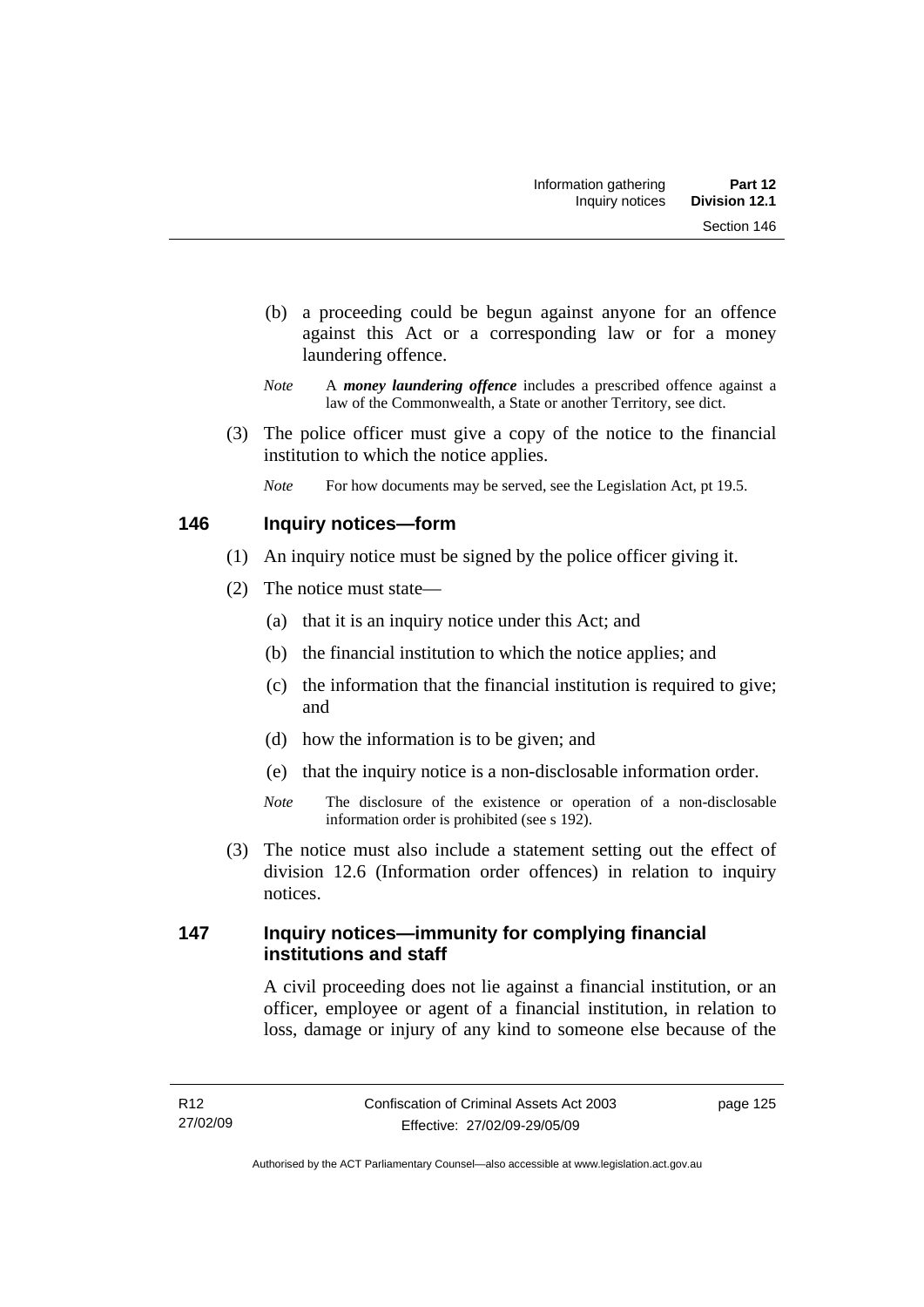| Part 12       | Information gathering |
|---------------|-----------------------|
| Division 12.2 | Monitoring orders     |
| Section 148   |                       |

giving of information honestly to a police officer in compliance with (or purported compliance with) an inquiry notice

## **Division 12.2 Monitoring orders**

- *Note 1* For general provisions about a proceeding for a monitoring order (which is a confiscation proceeding—see s 236), see pt 14.
- *Note 2* In particular, no advance notice to anyone is required of the application for the order, and the application may be heard in closed court, without the offender or the public being present (see s 243).

#### **148 Meaning of** *monitoring order*

In this Act:

*monitoring order* means an order under section 151 (Monitoring orders—making) requiring a financial institution give a police officer information obtained or held by the institution about transactions conducted, or proposed to be conducted, by a person with the institution.

#### **149 Monitoring orders—application**

- (1) A police officer may apply to a relevant court for a monitoring order.
- (2) The application may be made only if the police officer has reasonable grounds for suspecting that the person in relation to whom the order is sought—
	- (a) has committed, or is about to commit, a serious offence; or
	- (b) was involved in the commission, or is about to be involved in the commission, of a serious offence; or
	- (c) has derived, or is about to derive, property or a benefit from the commission of a serious offence.
	- *Note Serious offence* means an offence against a territory law or the law of the Commonwealth, a State or another Territory that is punishable by imprisonment for 5 years or longer (see s 13 (2)).

page 126 Confiscation of Criminal Assets Act 2003 Effective: 27/02/09-29/05/09 R12 27/02/09

Authorised by the ACT Parliamentary Counsel—also accessible at www.legislation.act.gov.au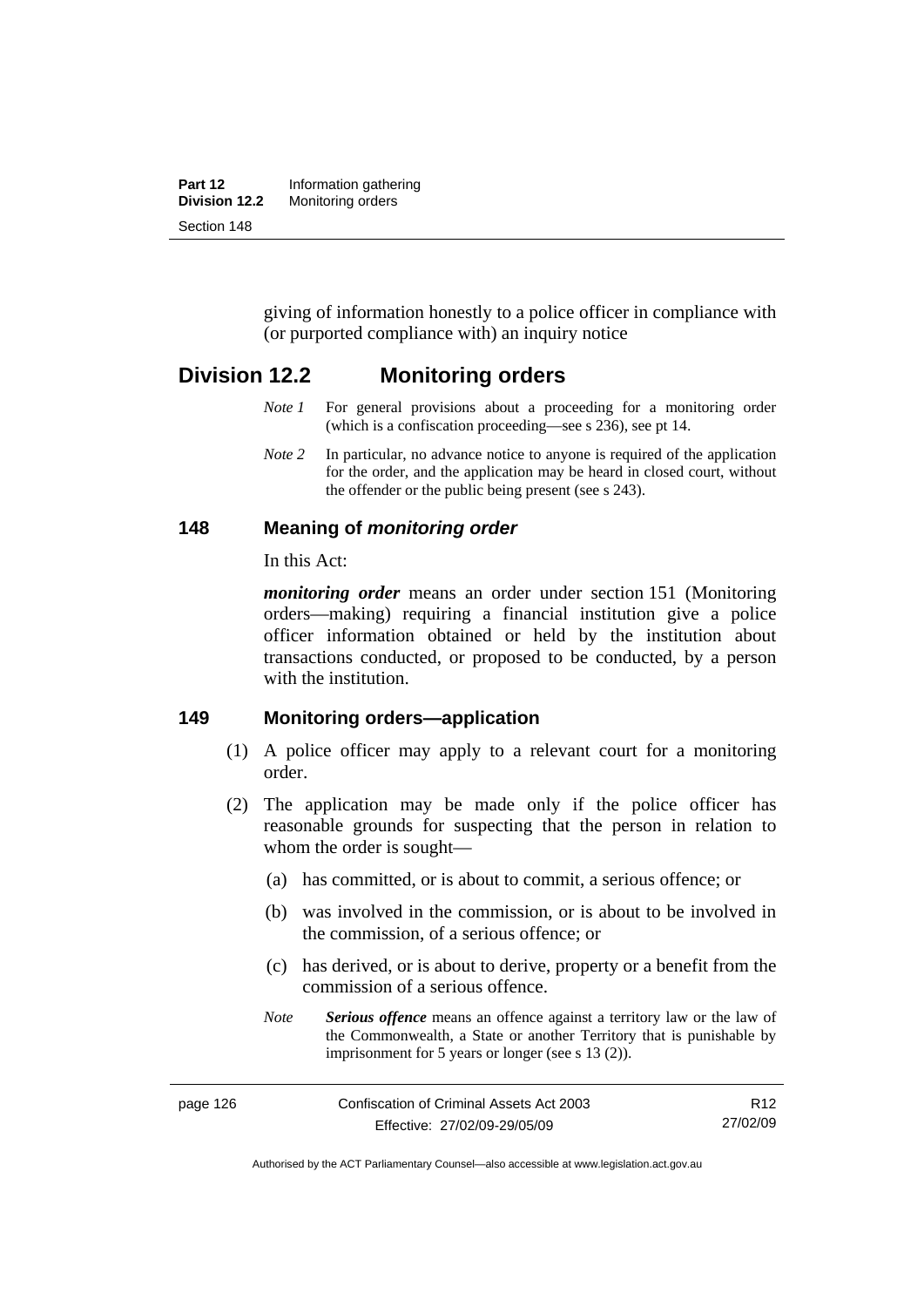## **150 Monitoring orders—affidavit supporting application**

- (1) An application for a monitoring order must be supported by an affidavit of the applicant police officer stating the grounds for the officer's suspicions.
- (2) The court may require the police officer to give additional information about the grounds on which the order is sought.

## **151 Monitoring orders—making**

- (1) This section applies if an application is made under section 149 (Monitoring orders—application) to a relevant court for a monitoring order requiring a financial institution to give a police officer information obtained or held by the institution about transactions conducted, or proposed to be conducted with the institution, by the person in relation to whom the order is sought.
- (2) The relevant court must make the monitoring order sought if, having regard to the police officer's affidavit supporting the application and any other evidence before the court, the court is satisfied that there are reasonable grounds for the officer's suspicions stated in the affidavit.
- (3) The order must state—
	- (a) that it is a monitoring order under this Act; and
	- (b) the financial institution to which the order applies; and
	- (c) the person in relation to whom the order is made; and
	- (d) the nature of the transactions to be monitored; and
	- (e) the information that the financial institution is required to give; and
	- (f) how the information is to be given; and
	- (g) the period for which the order has effect; and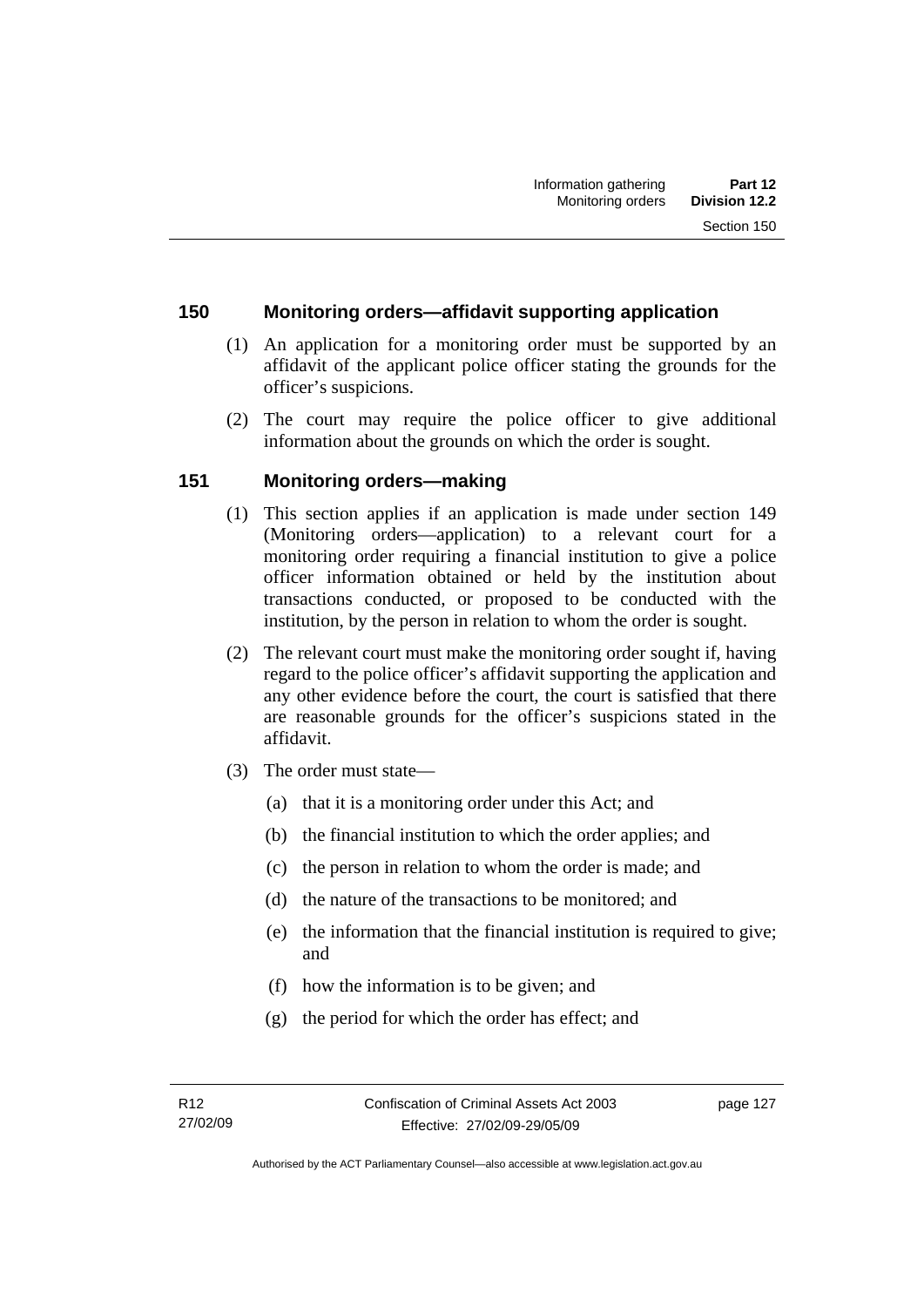- (h) that the monitoring order is a non-disclosable information order.
- *Note* The disclosure of the existence or operation of a non-disclosable information order is prohibited (see s 192).
- (4) The order must also include a statement setting out the effect of division 12.6 (Information order offences) in relation to monitoring orders.
- (5) The period mentioned in subsection (3) (g) must not begin earlier than the day when notice of the order is given to the financial institution and must end not later than 3 months after the day when the order is made.
- (6) To remove any doubt, a relevant court may make 2 or more monitoring orders (including for successive periods) in relation to the same person.
- (7) The chief police officer must give a copy of a monitoring order to the financial institution to which the order applies.
	- *Note* For how documents may be served, see the Legislation Act, pt 19.5.

# **Division 12.3 Transaction suspension orders**

- *Note 1* For general provisions about a proceeding for a transaction suspension order (which is a confiscation proceeding—see s 236), see pt 14.
- *Note 2* In particular, no advance notice to anyone is required of the application for the order, and the application may be heard in closed court, without the offender or the public being present (see s 243).

### **152 Meaning of** *transaction suspension order*

(1) In this Act:

*transaction suspension order* means an order under section 155 (Transaction suspension orders—making) requiring a financial institution, on becoming aware of a transaction (including a proposed transaction) to be conducted through a stated account, to—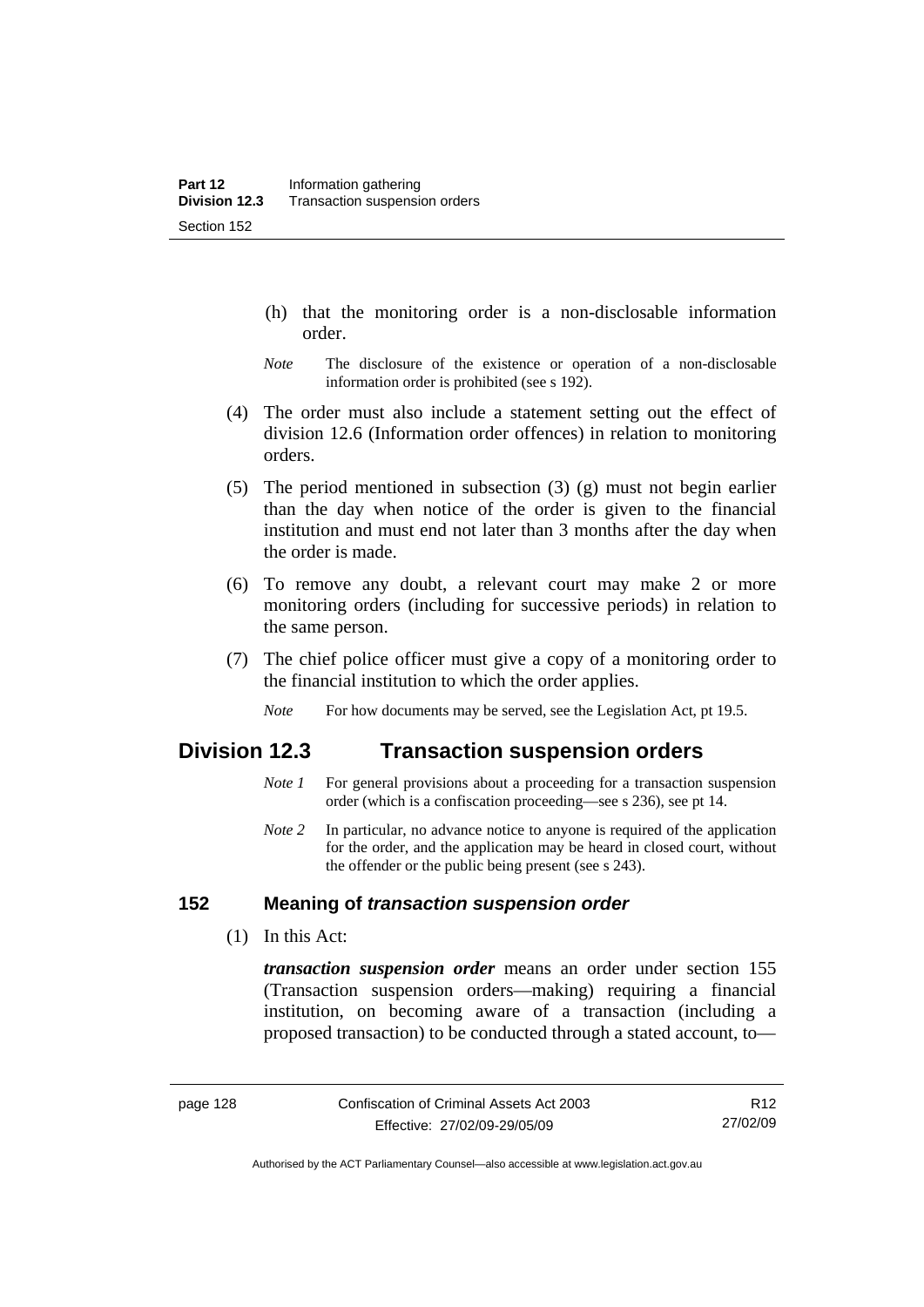- (a) immediately tell a police officer about the transaction; and
- (b) delay the processing of the transaction for 48 hours after the institution becomes aware of the transaction.
- (2) In this section:

*account* does not include a safe-deposit box.

#### **153 Transaction suspension orders—application**

- (1) A police officer may apply to a relevant court for a transaction suspension order.
- (2) The application may be made only if the police officer has reasonable grounds for suspecting that—
	- (a) the person in relation to whom the order is sought—
		- (i) has committed, or is about to commit, a money laundering offence; or
		- (ii) was involved in the commission, or is about to be involved in the commission, of a money laundering offence; or
		- (iii) has derived, or is about to derive, property or a benefit from the commission of a money laundering offence; and
	- (b) the account in relation to which the order is sought is operated by, or under the effective control of, the person.
		- *Note 1* For the meaning of *effective control*, see s 14.
		- *Note 2* A *money laundering offence* includes a prescribed offence against a law of the Commonwealth, a State or another Territory (see dict).
		- *Note* 3 For the meaning of *in relation to*, see dict.
- (3) To remove any doubt, the application may be made in relation to 2 or more accounts.

page 129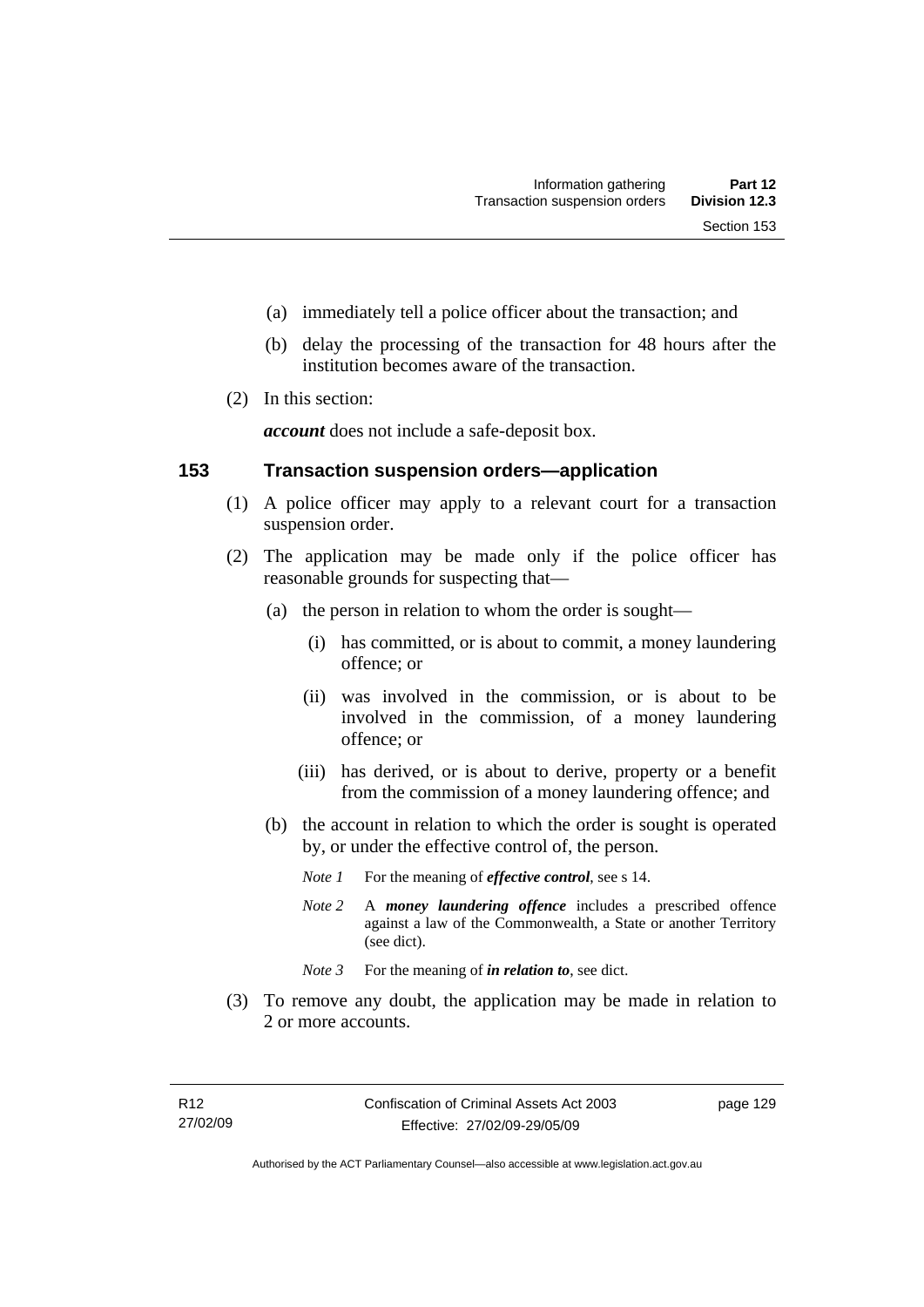## **154 Transaction suspension orders—affidavit supporting application**

- (1) An application for a transaction suspension order must be supported by an affidavit of the applicant police officer stating—
	- (a) the grounds for the officer's suspicions; and
	- (b) the account in relation to which the order is sought.
- (2) The court may require the police officer to give additional information about the grounds on which the order is sought.

#### **155 Transaction suspension orders—making**

- (1) This section applies if an application is made under section 153 (Transaction suspension orders—application) to a relevant court for a transaction suspension order requiring a financial institution, on becoming aware of a transaction (including a proposed transaction) to be conducted through the account to which the application relates, to—
	- (a) immediately tell a police officer about the transaction; and
	- (b) delay the processing of the transaction for 48 hours after the institution becomes aware of the transaction.
- (2) The relevant court must make the transaction suspension order sought if, having regard to the police officer's affidavit supporting the application and any other evidence before the court, the court is satisfied that there are reasonable grounds for the officer's suspicions stated in the affidavit.
- (3) The order must state—
	- (a) that it is a transaction suspension order under this Act; and
	- (b) the terms of the order; and
	- (c) the financial institution to which the order applies; and
	- (d) the account in relation to which the order is made; and

Authorised by the ACT Parliamentary Counsel—also accessible at www.legislation.act.gov.au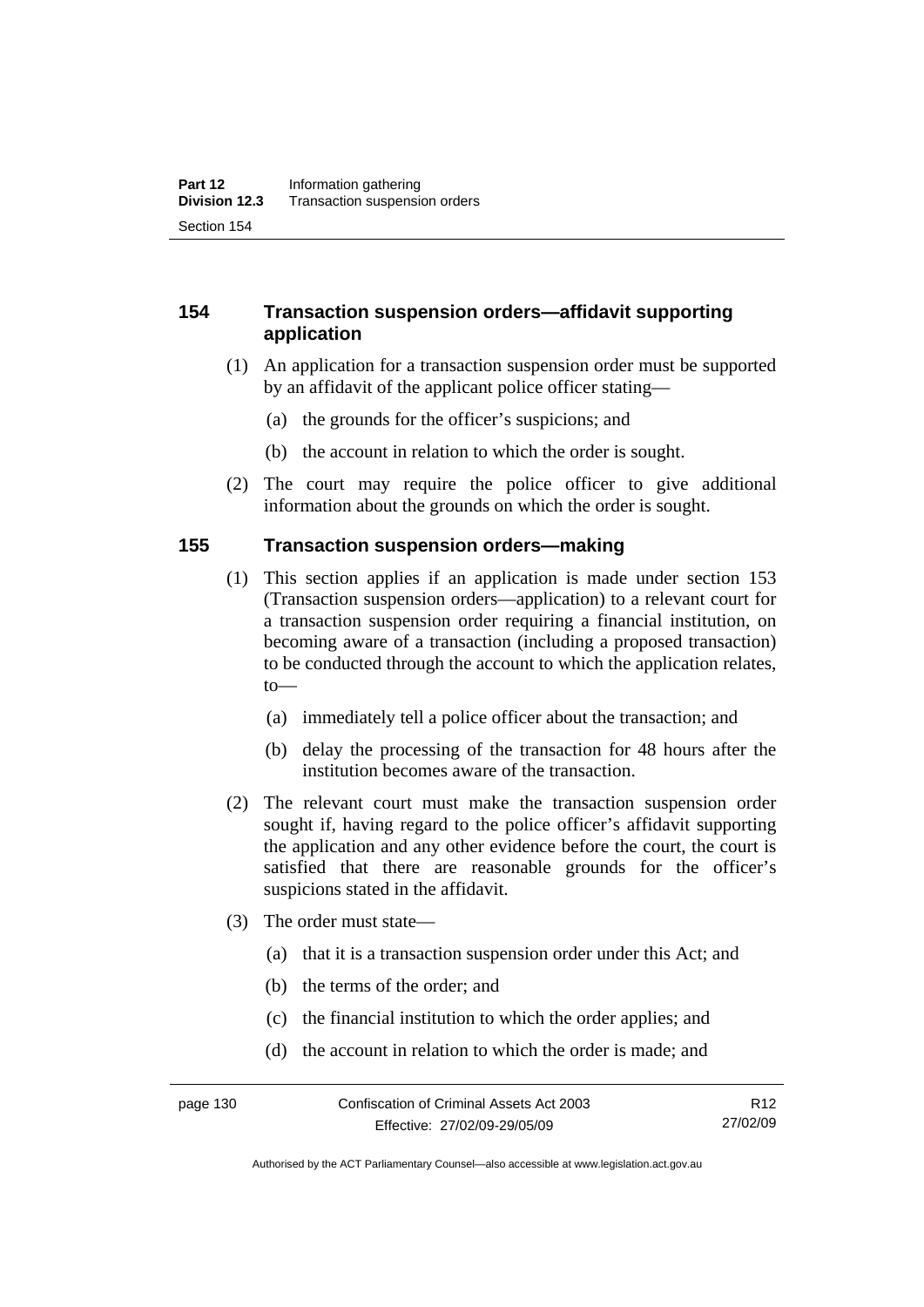- (e) how notice of transactions (including proposed transactions) is to be given; and
- (f) the period for which the order has effect; and
- (g) that the transaction suspension order is a non-disclosable information order.
- *Note 1* The disclosure of the existence or operation of a non-disclosable information order is prohibited (see s 192).
- *Note 2* An order cannot be made in relation to a safe-deposit box (see s 152 (2)).
- (4) The order must also include a statement setting out the effect of division 12.6 (Information order offences) in relation to transaction suspension orders.
- (5) The period mentioned in subsection (3) (f) must not begin earlier than the day when notice of the order is given to the financial institution and must end not later than 3 months after the day when the order is made.
- (6) To remove any doubt, a relevant court may make 2 or more transaction suspension orders (including for successive periods) in relation to the same account.
- (7) The chief police officer must give a copy of a transaction suspension order to the financial institution to which the order applies.
	- *Note* For how documents may be served, see the Legislation Act, pt 19.5.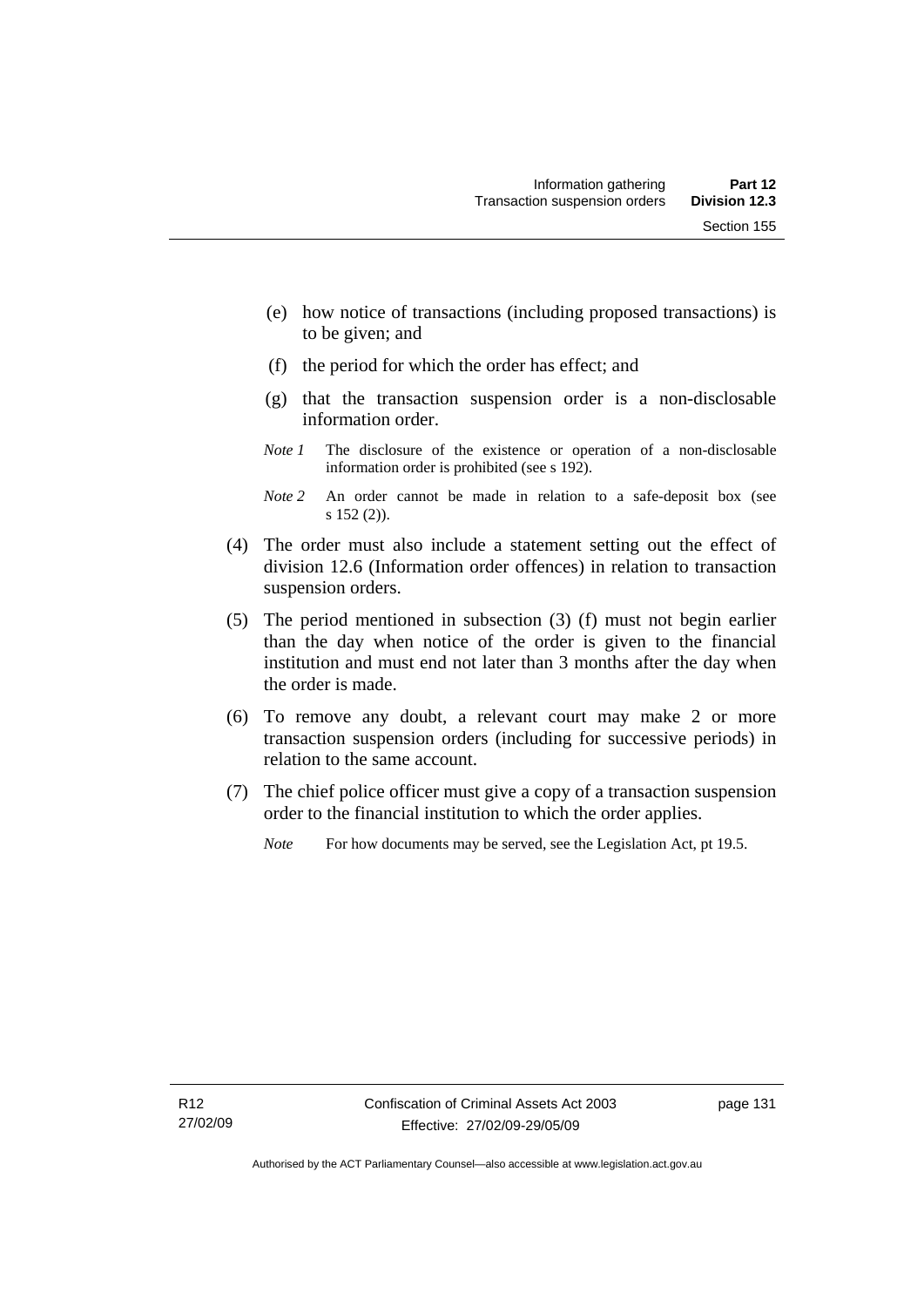# **Division 12.4 Production orders for propertytracking documents**

- *Note 1* For general provisions about a proceeding for a production order (which is a confiscation proceeding—see s 236), see pt 14.
- *Note 2* In particular, no advance notice to anyone is required of the application for the order, and the application may be heard in closed court, without the offender or the public being present (see s 243).

# **156 Meaning of** *production order*

In this Act:

*production order* means an order under section 160 (Production orders—making) requiring a person to give a police officer any property-tracking documents in the person's possession or control that relate to the person or property (or both) stated in the order.

# **U 157 Meaning of** *property-tracking document*

In this Act:

*property-tracking document* means—

- (a) a document relevant to identifying, locating or quantifying—
	- (i) property (including tainted property and property under the effective control of a person) in relation to which action has been or could be taken under this Act or a corresponding law; or
	- (ii) benefits derived by a person from the commission (or the alleged commission) of an indictable offence; or
	- (iii) evidence in relation to property or benefits mentioned in subparagraph (i) or (ii); or
- (b) a document relevant to identifying or locating a document necessary for the transfer of property mentioned in paragraph (a) (i); or

Authorised by the ACT Parliamentary Counsel—also accessible at www.legislation.act.gov.au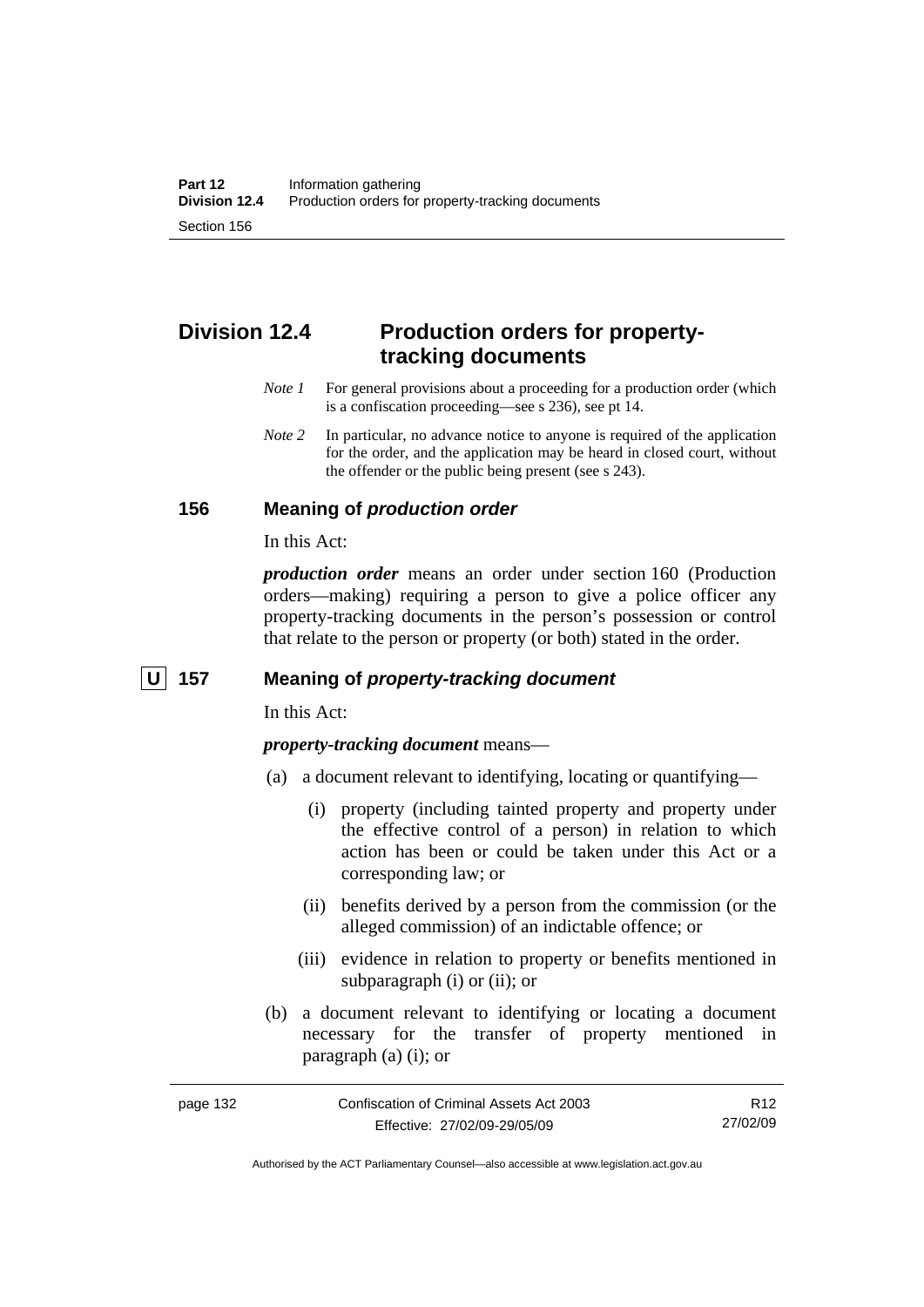- (c) a document relevant to understanding a document mentioned in paragraph (a) or (b).
- *Note 1* For the meaning of *effective control*, see s 14.
- *Note 2* For the meaning of *in relation to*, see dict.
- *Note 3 Indictable offence* includes an offence against the law of the Commonwealth, a State or another Territory that may be dealt with under a law of the Commonwealth, the State or the other Territory as an indictable offence (see s 13 (2)).

# **U** 158 Production orders—application

- (1) A police officer may apply to a relevant court for a production order.
- (2) The application may be made only if the police officer has reasonable grounds for suspecting that—
	- (a) someone has committed an indictable offence; and
	- (b) the person against whom the order is sought has possession or control of a property-tracking document in relation to the offence.
	- *Note Indictable offence* includes an offence against the law of the Commonwealth, a State or another Territory that may be dealt with under a law of the Commonwealth, the State or the other Territory as an indictable offence (see s 13 (2)).

### **159 Production orders—affidavit supporting application**

- (1) An application for a production order must be supported by an affidavit of the applicant police officer stating the grounds for the officer's suspicions.
- (2) The court may require the police officer to give additional information about the grounds on which the order is sought.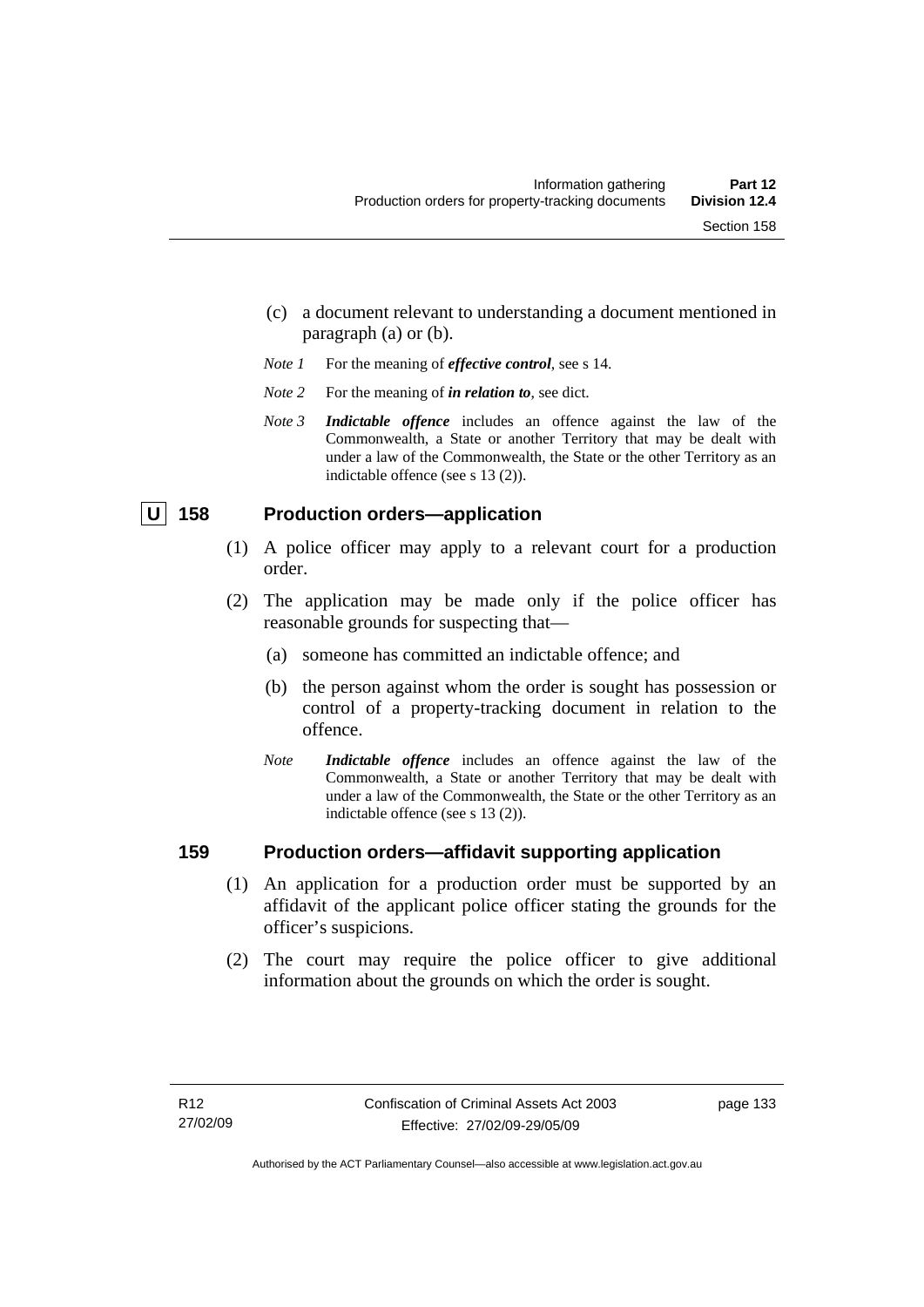# **160 Production orders—making**

- (1) This section applies if an application is made under section 158 (Production orders—application) to a relevant court for a production order requiring a person to give a police officer any propertytracking documents in the person's possession or control that relate to the person or property (or both) to which the application relates.
- (2) The relevant court must make the production order sought if, having regard to the police officer's affidavit supporting the application and any other evidence before the court, the court is satisfied that there are reasonable grounds for the officer's suspicions stated in the affidavit.
- (3) A production order must state—
	- (a) that it is a production order under this Act; and
	- (b) the person to whom the order applies; and
	- (c) that the person must give to a police officer any propertytracking documents in the person's possession or control that relate to the person or property (or both) stated in the order; and
	- (d) the place where and the time when, or the period within which, the documents must to be given to a police officer; and
	- (e) whether the relevant court making the order has declared that the order is a non-disclosable production order.
	- *Note* The disclosure of the existence or operation of a non-disclosable information order is prohibited (see s 192).
- (4) The order must also include a statement setting out the effect of division 12.6 (Information order offences) in relation to the order.
- (5) The chief police officer must give a copy of a production order to the person to whom the order applies.

*Note* For how documents may be served, see the Legislation Act, pt 19.5.

R12 27/02/09

Authorised by the ACT Parliamentary Counsel—also accessible at www.legislation.act.gov.au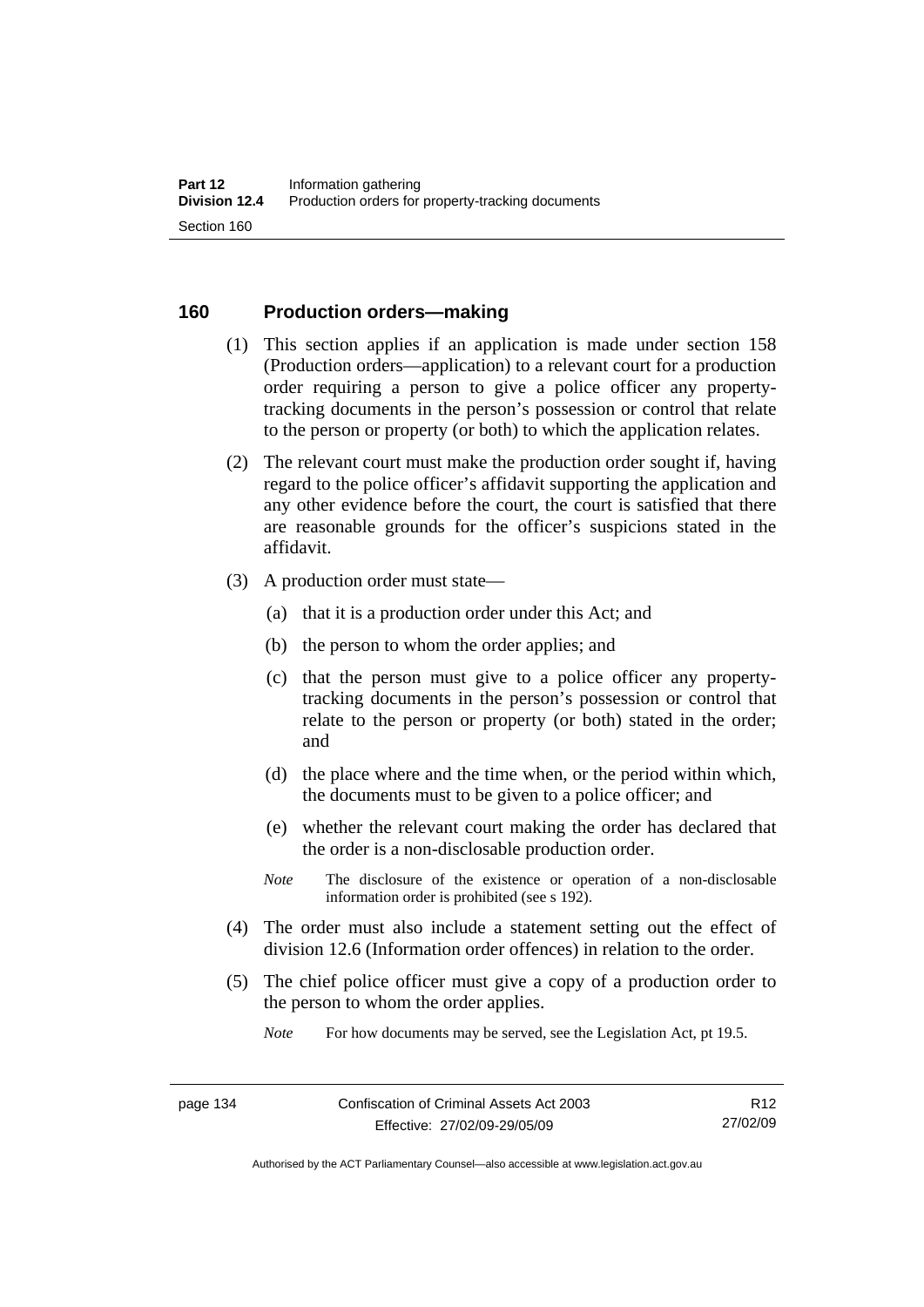# **161 Production order proceedings—restrictions on disclosure**

 (1) On application by the applicant police officer, a relevant court hearing an application for a production order may declare that the order is a non-disclosable production order.

- (2) In deciding whether to make a declaration under subsection (1), the court must have regard to whether the declaration—
	- (a) would promote the purposes of this Act; or
	- (b) is desirable to protect the integrity of an investigation (however described) for any purpose or a prosecution of an offence.
- (3) The court may also have regard to any other relevant matter in deciding whether to make a declaration under subsection (1).

# **162 Production orders—variation**

- (1) This section applies if a court makes a production order requiring a person to give a document to a police officer.
- (2) The person may apply to the court for an order varying the production order.
- (3) If the court is satisfied that a document to which the production order relates is essential to the person's lawful business activities, the court may, by order, vary the production order to require the person to make the document available to a police officer for inspection.

# **163 Production orders—consequential powers about documents**

 (1) If a document is given to a police officer under a production order, the officer may—

*Note* The disclosure of the existence or operation of a non-disclosable information order is prohibited (see s 192).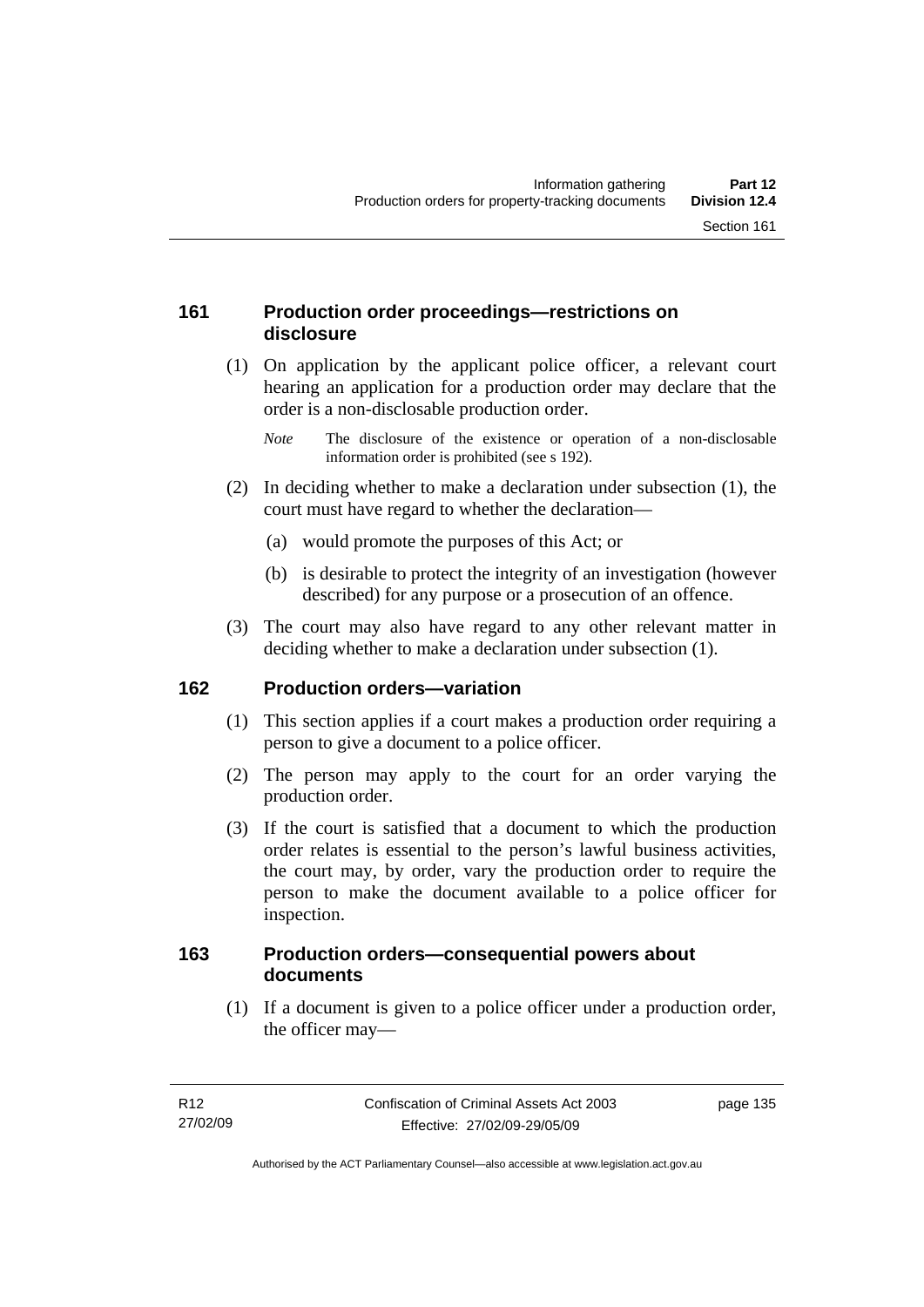- (a) take possession of, and make copies of, or take extracts from, the document; and
- (b) keep the document for the period necessary for this Act.
- (2) If a police officer keeps a document given to the officer under a production order, the officer must, if asked by a person who would be entitled to inspect the document if it was not in the officer's possession—
	- (a) give the person a copy of the document certified by the officer in writing to be a true copy of the document; or
	- (b) at any reasonable time, allow the person to inspect the document, make copies of it or take extracts from it.
- (3) If a document is made available to a police officer for inspection under a production order as varied under section 162, the officer may make copies of, or take extracts from, the document.

# **Division 12.5 Examination orders and notices**

- *Note 1* For general provisions about a proceeding for an examination order (which is a confiscation proceeding—see s 236), see pt 14.
- *Note 2* In particular, no advance notice to anyone is required of the application for the order, and the application may be heard in closed court, without the person to whom the notice applies or the public being present (see s 243).

# **Subdivision 12.5.1 Preliminary**

# **U 164 Definitions for div 12.5**

In this division:

*associate*, of a person, includes an individual or corporation that has a family, personal, business or other relationship with the person.

*authorised investigator*—see section 165 (1).

*investigation*, in relation to a person, means—

page 136 Confiscation of Criminal Assets Act 2003 Effective: 27/02/09-29/05/09

R12 27/02/09

Authorised by the ACT Parliamentary Counsel—also accessible at www.legislation.act.gov.au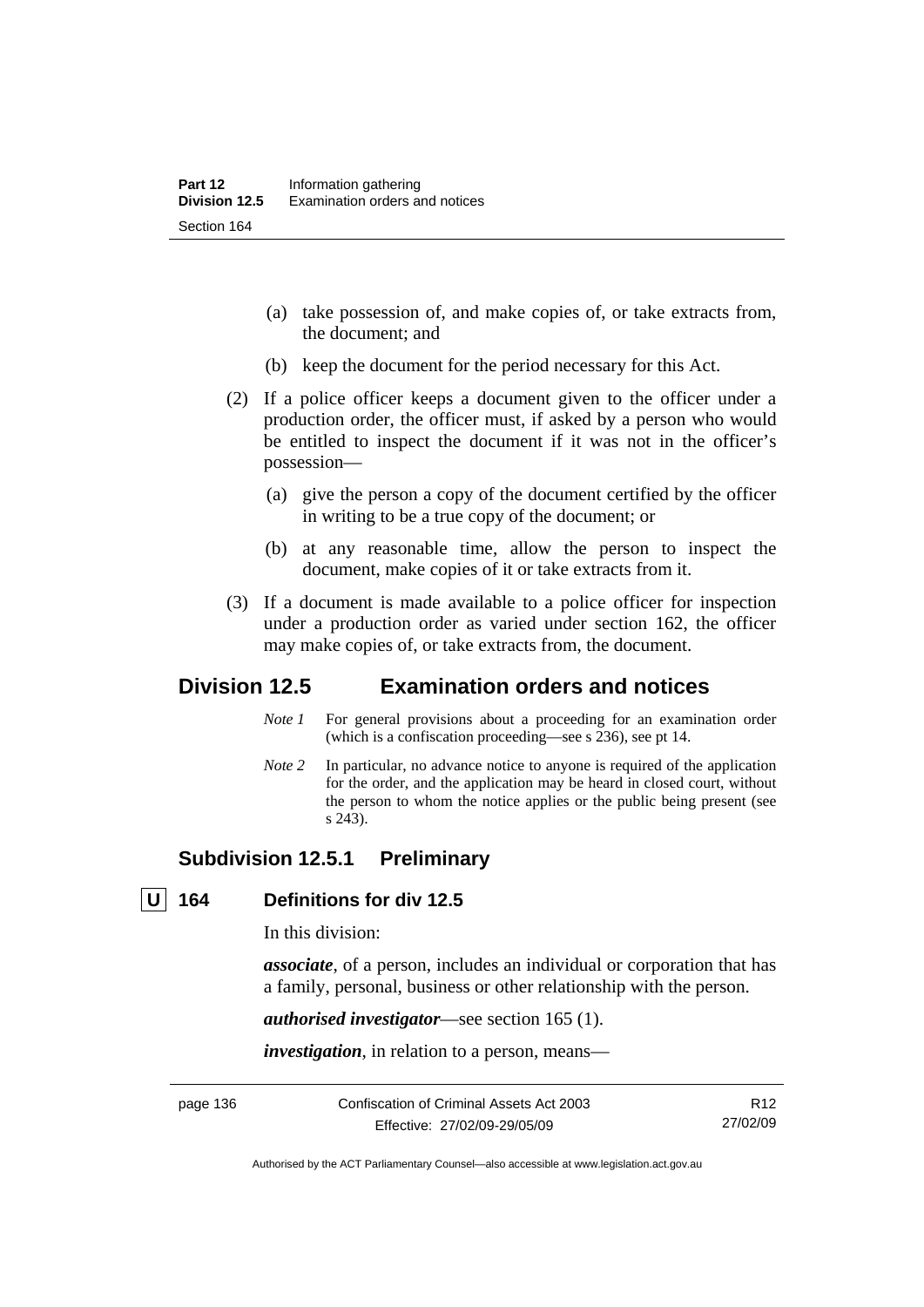- (a) an investigation of any of the following:
	- (i) any property of or under the effective control of, and any dealings with property by, the person or an associate of the person in relation to which action has been or could be taken under this Act or a corresponding law;
	- (ii) benefits derived by the person, or an associate of the person, from the commission (or the alleged commission) of an indictable offence;
	- (iii) the financial affairs of the person or an associate of the person; or
- (b) an investigation to decide whether an application could be made for an order under this Act (including another order under this part), a corresponding law order or a search warrant under part 13 (Search warrants), in relation to anyone; or
- (c) an investigation to decide whether a proceeding could be begun against anyone for an offence against this Act or a corresponding law or for a money laundering offence.
- *Note 1* For the meaning of *effective control*, see s 14.
- *Note* 2 For the meaning of *in relation to*, see dict.
- *Note 3* A *money laundering offence* includes a prescribed offence against a law of the Commonwealth, a State or another Territory (see dict).

# **165 Authorised investigators**

- (1) The chief police officer may, in writing, authorise a police officer (an *authorised investigator*) of the rank of superintendent (or higher) to exercise powers under this division in relation to the investigation stated in the authorisation.
- (2) The chief police officer may give an authorisation under subsection (1) only if the chief police officer is satisfied that the police officer has the necessary qualifications, expertise and experience to examine people in relation to the investigation.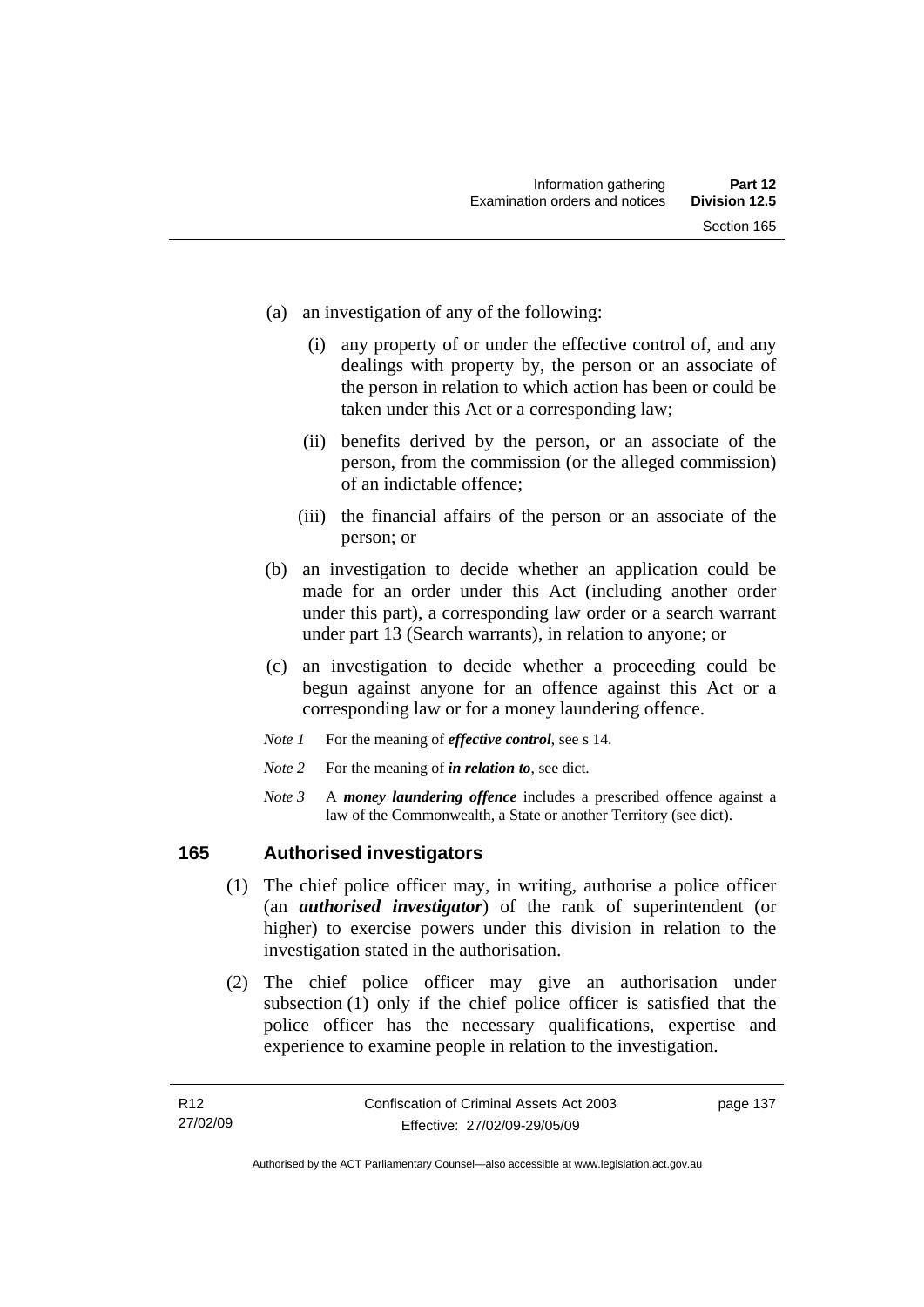- (3) An authorised investigator must exercise the investigator's functions under the supervision of, and in accordance with any directions of, the DPP.
- (4) For subsection (3), the authorised investigator must consult with the DPP about the conduct of an examination.

# **Subdivision 12.5.2 Examination orders**

# **166 Meaning of** *examination order*

In this Act:

*examination order* means an order under section 169 (Examination orders—making) authorising an authorised investigator to give the person (or people) to whom the order applies an examination notice in relation to the investigation stated in the order.

# **167 Examination orders—application**

- (1) An authorised investigator may apply to a relevant court for an examination order for the investigation for which the investigator is an authorised investigator.
- (2) The application must state the investigation to which the application relates and the person (or people) the investigator proposes to examine in relation to the investigation.
- (3) The application may be made only if the authorised investigator has reasonable grounds for suspecting that the person (or people) can give the investigator information or documents, including propertytracking documents, (or both) in relation to the investigation for which the investigator is an authorised investigator.

*Note* For the meaning of *in relation to*, see dict.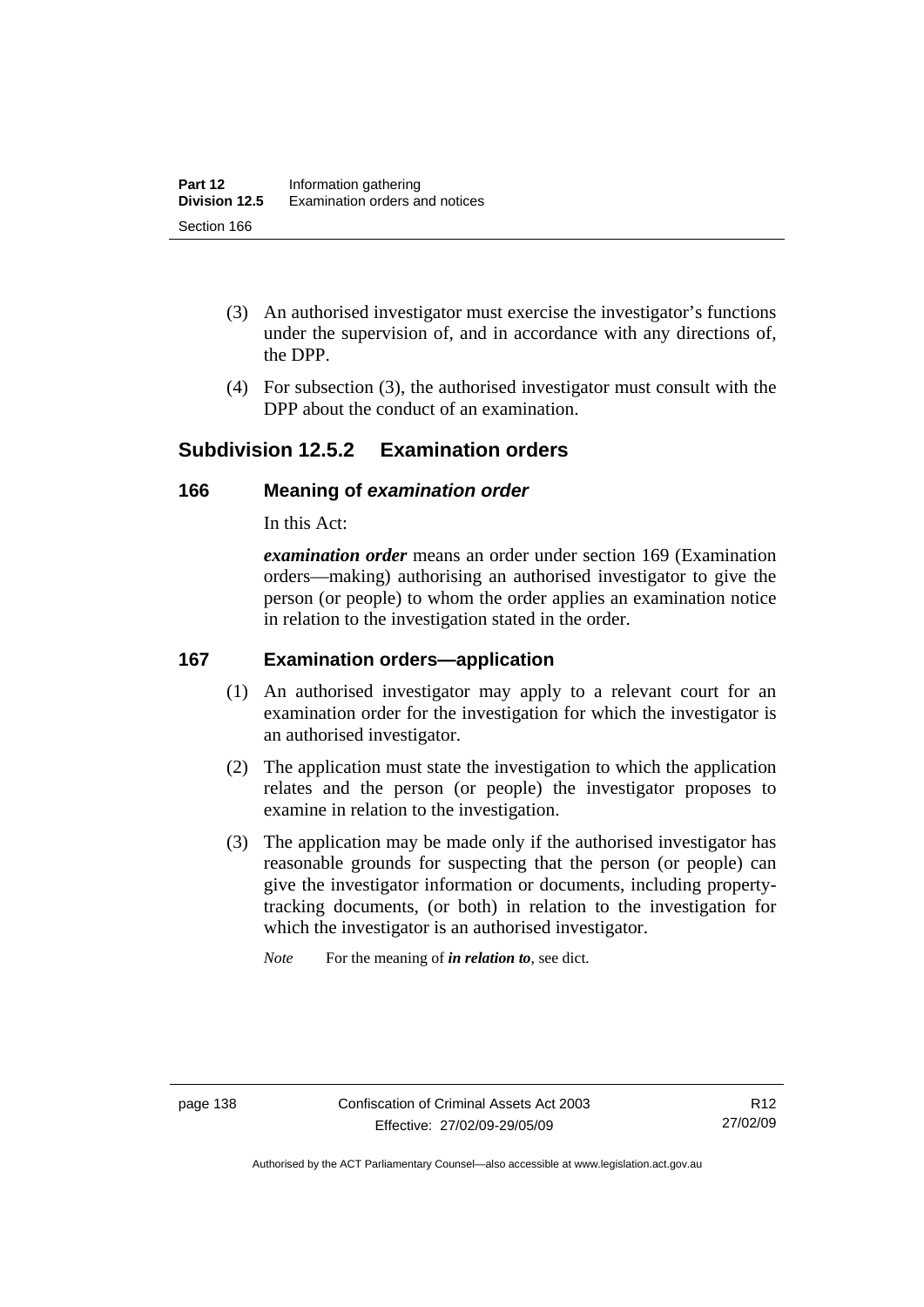# **168 Examination orders—affidavit supporting application**

- (1) An application for an examination order must be supported by an affidavit of the applicant authorised investigator stating the grounds for the investigator's suspicions.
- (2) The court may require the authorised investigator to give additional information about the grounds on which the order is sought.

# **169 Examination orders—making**

- (1) This section applies if an application is made under section 167 (Examination orders—application) to a relevant court for an examination order authorising an authorised investigator to give the person (or people) to whom the application relates an examination notice in relation to the investigation stated in the application.
- (2) The relevant court must make the examination order if, having regard to the authorised investigator's affidavit supporting the application and any other evidence before the court, the court is satisfied that—
	- (a) the investigator is authorised under section 165 (Authorised investigators) in relation to the investigation stated in the application; and
	- (b) there are reasonable grounds for the investigator's suspicions stated in the affidavit.
- (3) An examination order must state—
	- (a) that it is an examination order under this Act; and
	- (b) the person (or people) to whom the order applies; and
	- (c) the investigation to which the order relates; and
	- (d) whether the order applies to documents; and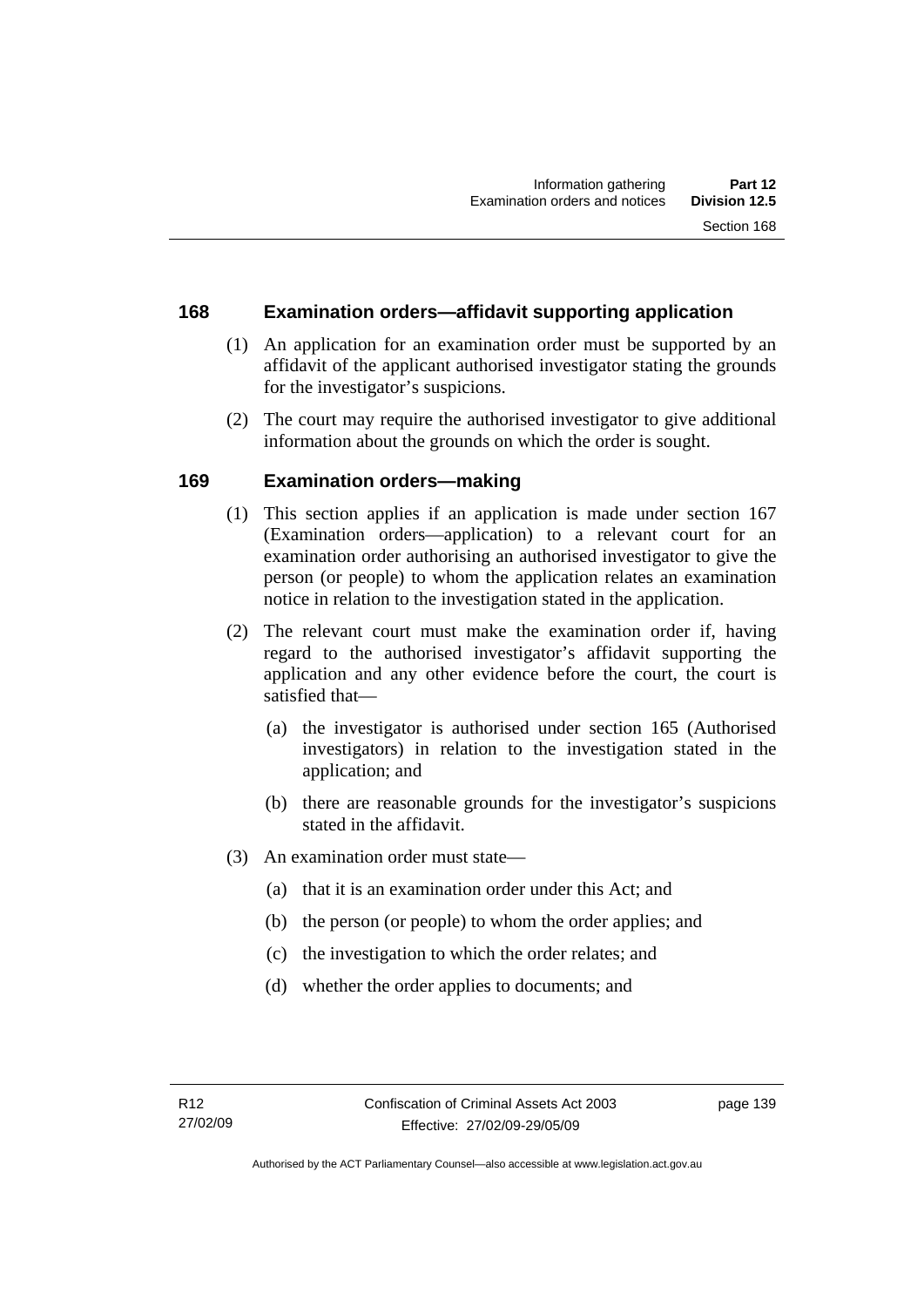- (e) if the order applies to documents—the kinds of documents that a person to whom the order applies may be required to produce under an examination notice; and
- (f) whether the relevant court making the order has declared that the order is a non-disclosable examination order.
- *Note* The disclosure of the existence or operation of a non-disclosable information order is prohibited (see s 192).

#### **170 Examination order proceedings—restrictions on disclosure**

- (1) On application by the applicant authorised investigator, a relevant court hearing an application for an examination order may declare that the order is a non-disclosable examination order.
	- *Note* The disclosure of the existence or operation of a non-disclosable information order is prohibited (see s 192).
- (2) In deciding whether to make a declaration under subsection (1), the court must have regard to whether the declaration—
	- (a) would promote the purposes of this Act; or
	- (b) is desirable to protect the integrity of an investigation (however described) for any purpose or a prosecution of an offence.
- (3) The court may also have regard to any other relevant matter in deciding whether to make a declaration under subsection (1).

# **Subdivision 12.5.3 Examination notices**

### **171 Meaning of** *examination notice*

In this Act:

*examination notice* means a notice by an authorised investigator requiring a person to give the investigator any information or documents (or both) the person has in relation to the investigation stated in the notice.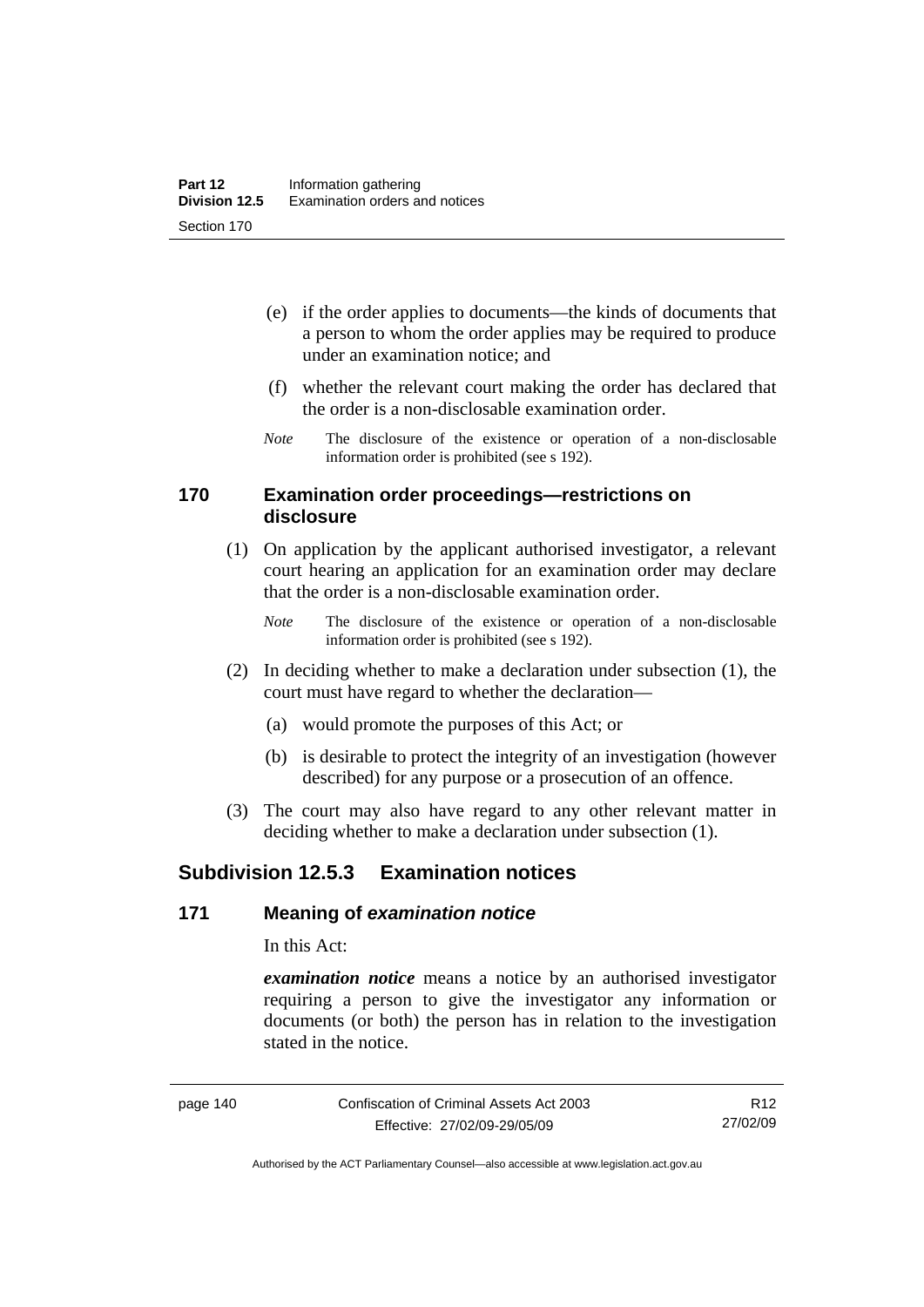- *Note 1* For the meaning of *in relation to*, see dict.
- *Note* 2 It is an offence to contravene an examination notice, to give false or misleading information in purported compliance with an examination notice, or to disclose the existence or operation of the notice (see sdiv 12.5.5 and div 12.6).

### **172 Examination notices—giving**

 (1) An authorised investigator may give an examination notice to a person who is subject to an examination order for the investigation authorised by the order.

*Note* For how documents may be served, see the Legislation Act, pt 19.5.

 (2) The examination notice is a non-disclosable examination notice if the relevant court that made the examination order to which the notice relates declared that the examination order is a nondisclosable examination order.

*Note* The disclosure of the existence or operation of a non-disclosable information order is prohibited (see s 192).

 (3) To remove any doubt, an authorised investigator may give 2 or more examination notices in relation to the same investigation to the same person.

# **173 Examination notices—form**

- (1) An examination notice must be signed by the authorised investigator giving it.
- (2) The notice must state—
	- (a) that it is an examination notice under this Act; and
	- (b) the person to whom the notice applies; and
	- (c) the investigation about which the person is to be examined; and
	- (d) the time when and the place where the person is required to attend for examination; and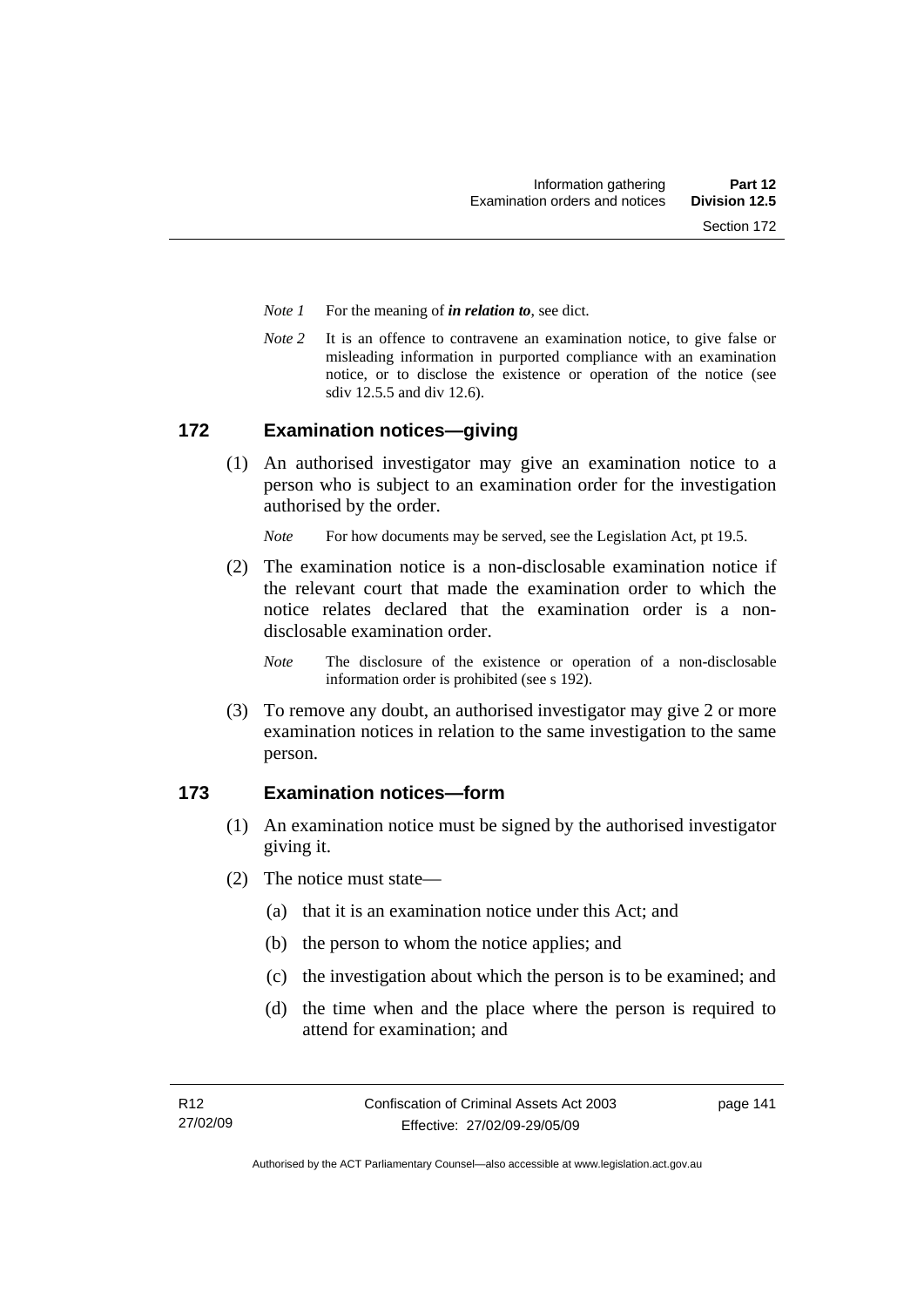- (e) whether the examination notice is a non-disclosable examination notice.
- *Note 1* For when an examination notice is non-disclosable, see s 172 (2).
- *Note* 2 The disclosure of the existence or operation of a non-disclosable information order is prohibited (see s 192).
- (3) If the examination order to which the notice relates applies to documents, the notice may require the person to give the authorised investigator, at the examination, any documents (including propertytracking documents) of the kind stated in the order that the person has in relation to the investigation stated in the notice.
- (4) The notice must also include a statement setting out the effect of subdivision 12.5.5 (Offences—examination notices) and division 12.6 (Information order offences) in relation to examination notices.

# **Subdivision 12.5.4 Conducting examinations**

#### **174 Time and place of examination**

- (1) The examination of a person must be conducted at the time and place stated in the examination notice given to the person.
- (2) However, the time and place of the examination may be changed by agreement between the authorised investigator and the person to whom the examination notice was given or the person's lawyer.

#### **175 Requirements made of person examined**

- (1) A person to whom an examination notice applies may be examined on oath or affirmation by the authorised investigator.
	- *Note* For the taking of an oath or the making of an affirmation, see the *Oaths and Affirmations Act 1984.*
- (2) For subsection (1), the authorised investigator may—

Authorised by the ACT Parliamentary Counsel—also accessible at www.legislation.act.gov.au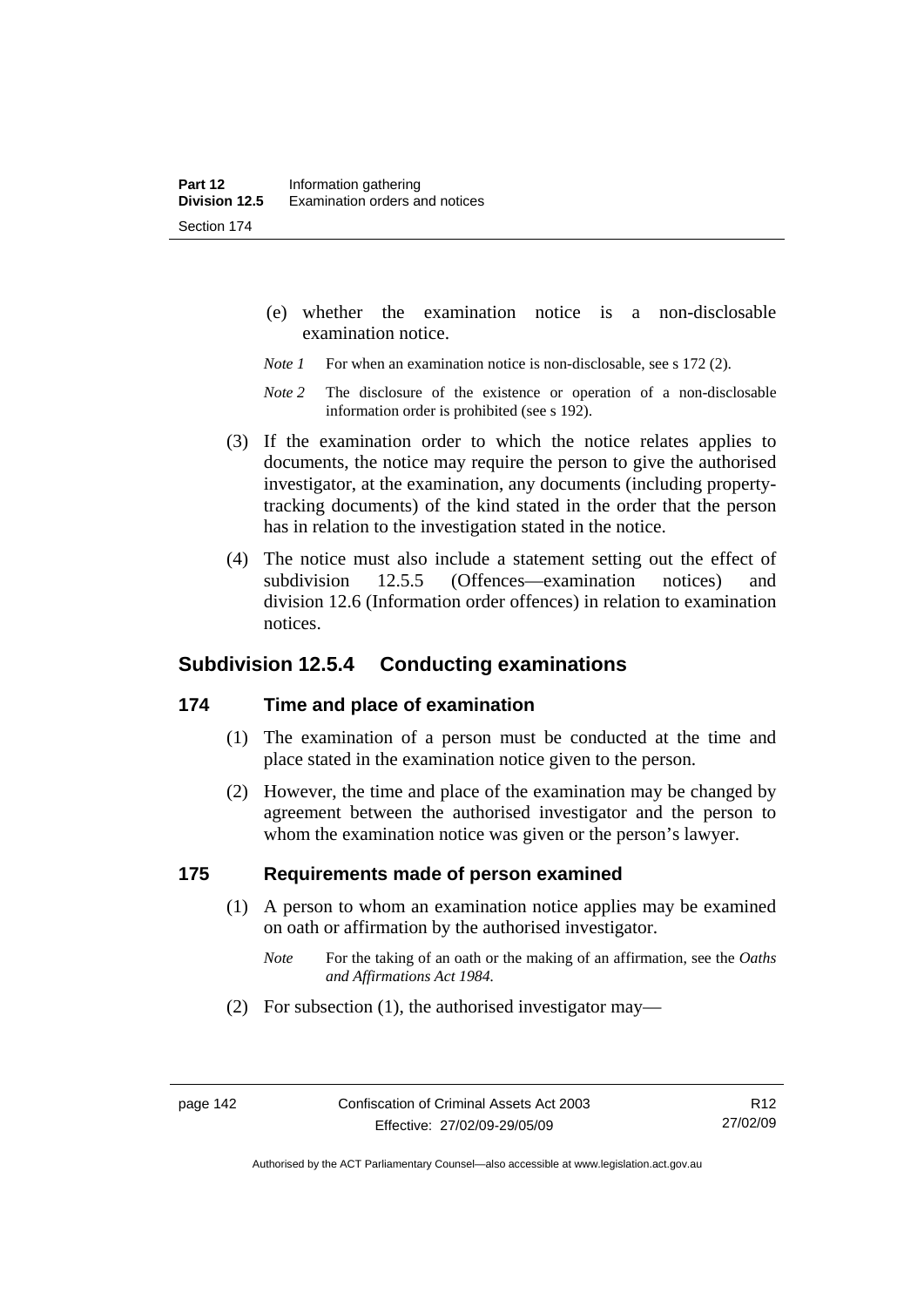- (a) require the person either to take an oath or make an affirmation; and
- (b) administer an oath or affirmation to the person.
- (3) The authorised investigator may require the person to answer a question that is put to the person at the examination.

### **176 Conduct of examination**

- (1) The examination of the person must take place in private.
- (2) The authorised investigator may give directions about who may be present during the examination, or during a part of it.
- (3) The following people are entitled to be present at the examination:
	- (a) the authorised investigator;
	- (b) the person being examined, and the person's lawyer;
	- (c) anyone else who is entitled to be present because of a direction under subsection (2).
- (4) The authorised investigator may arrange for a record of the examination to be made.
- (5) The *Evidence (Miscellaneous Provisions) Act 1991*, part 3 (Use of audiovisual links and audio links) applies to an examination under this division as if a reference to evidence were a reference to an examination under this division and any other necessary changes were made.
	- *Note* An authorised investigator is a territory court for the *Evidence (Miscellaneous Provisions) Act 1991*, pt 3 (see s 16, defs *State*, *Territory court* and *tribunal*).

#### **177 Role of the examinee's lawyer**

The lawyer of the person being examined may, at the times during the examination that the authorised investigator decides, address the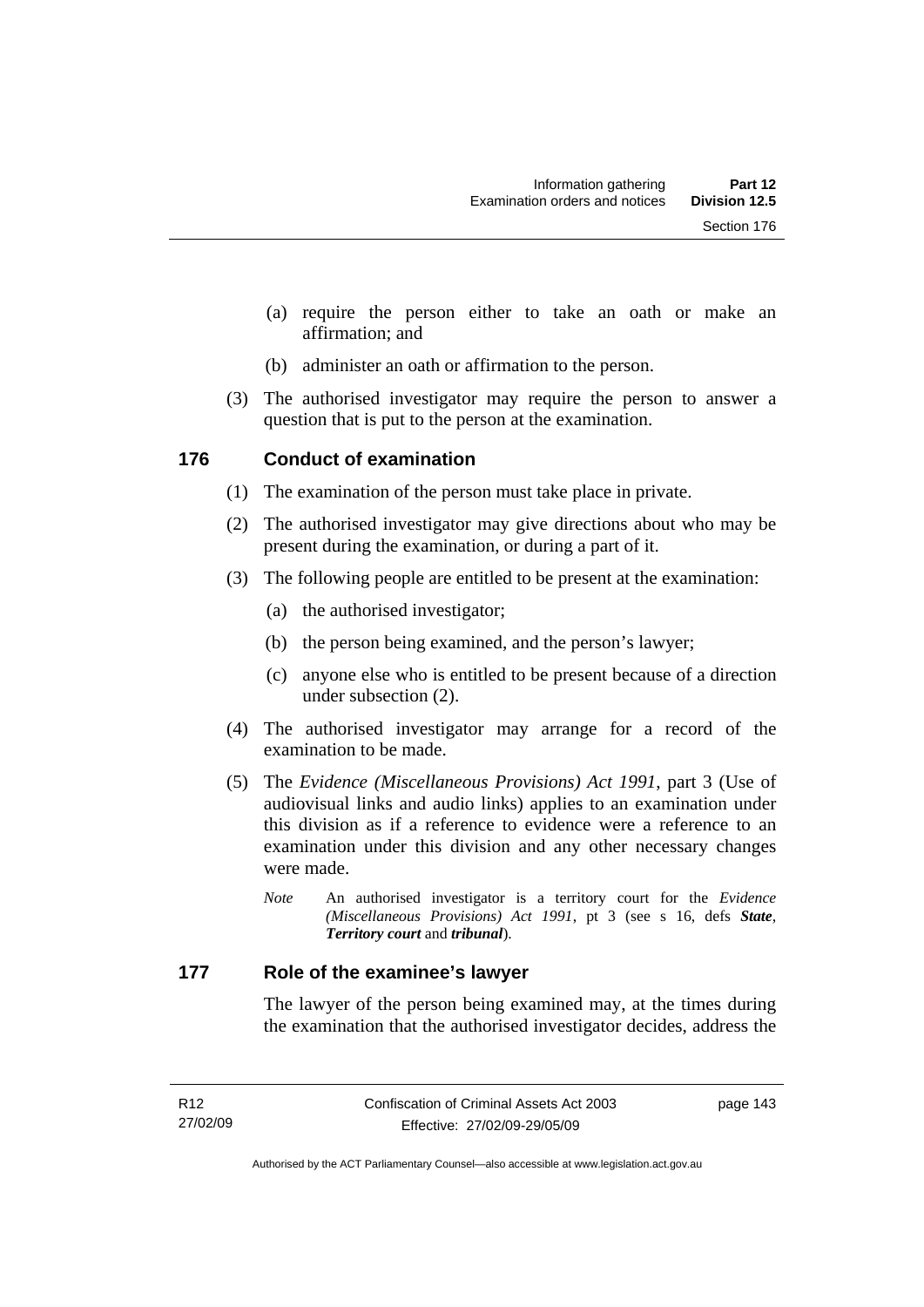investigator and examine the person about matters about which the investigator has examined (or proposes to examine) the person.

#### **178 Examinations—consequential powers about documents**

- (1) If a document is given to an authorised investigator under an examination notice, the investigator may—
	- (a) take possession of, and make copies of, or take extracts from, the document; and
	- (b) keep the document for the period necessary for this Act.
- (2) If an authorised investigator keeps a document given to the investigator under an examination notice, the investigator must, if asked by a person who would be entitled to inspect the document if it was not in the investigator's possession—
	- (a) give the person a copy of the document certified by the investigator in writing to be a true copy of the document; or
	- (b) at any reasonable time, allow the person to inspect the document, make copies of it or take extracts from it.

# **179 Examinations—additional restrictions on disclosure**

- (1) This section applies in relation to the examination of a person under an examination notice (other than a notice that is a non-disclosable examination notice under section 172 (2) (Examination notices giving)).
	- *Note 1* For non-disclosable examination notices, see s 172 (2). The disclosure of the existence or operation of a non-disclosable examination notice is prohibited (see s 192).
	- *Note* 2 The disclosure of matter relating to a direction under this section is prohibited (see s 185).
- (2) An authorised investigator may, on the investigator's own initiative or at the request of the person being examined or the DPP, give

R12 27/02/09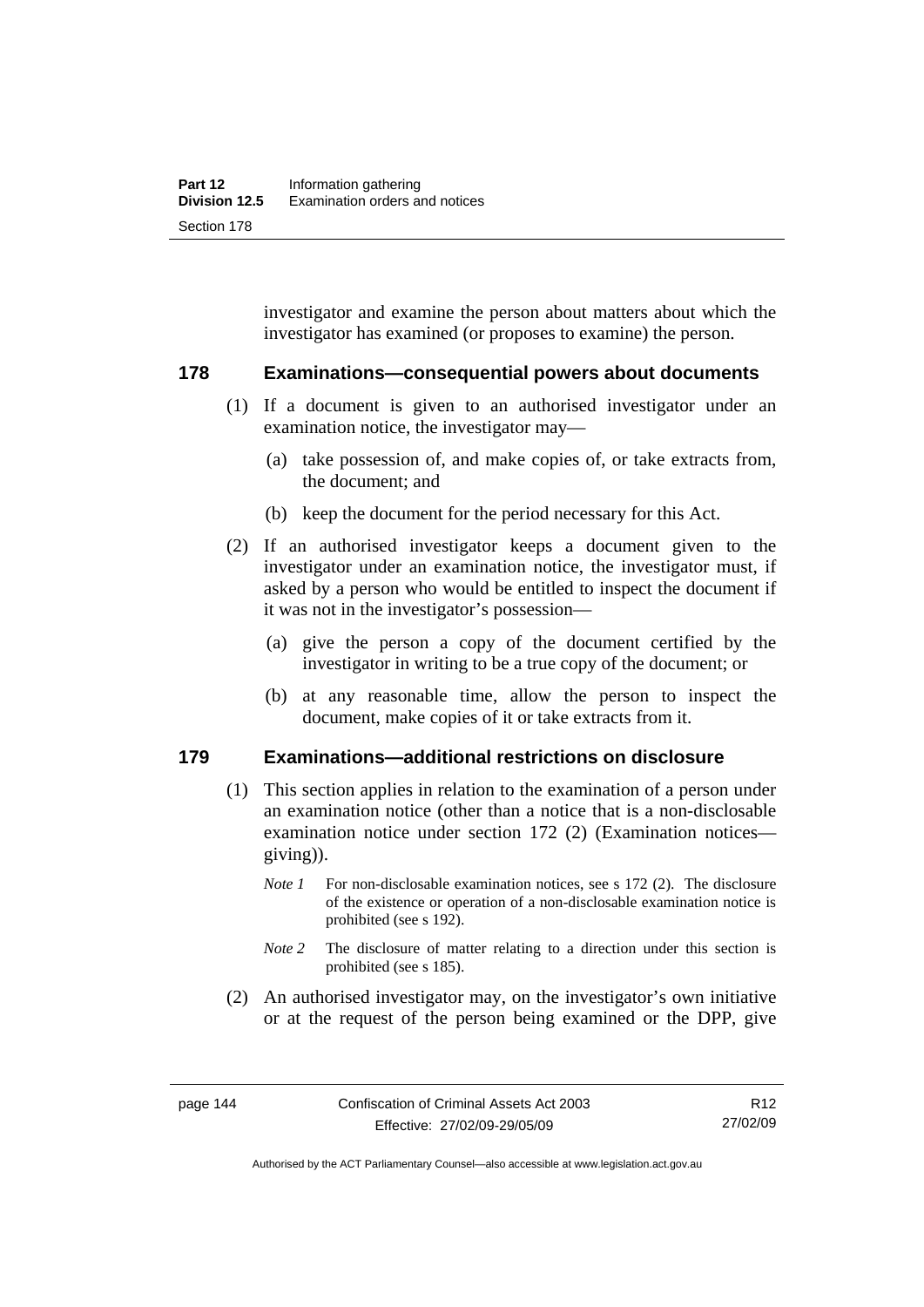directions prohibiting or restricting the publication or disclosure of all or any of the following:

- (a) the fact that an examination notice has been given to a person;
- (b) any information about the examination (whether or not an examination has been held);
- (c) any information given, statement made, document produced or thing done during the examination;
- (d) any information, document or thing derived from anything mentioned in this subsection.
- (3) In deciding whether to give a direction under subsection (2), the authorised investigator must have regard to whether the direction—
	- (a) would promote the purposes of this Act; or
	- (b) is desirable to protect the integrity of an investigation (however described) for any purpose or a prosecution of an offence.
- (4) The authorised investigator may also have regard to any other relevant matter in deciding whether to give a direction under subsection (2).

### **180 Protection of authorised investigator etc**

- (1) An authorised investigator has, in the exercise of his or her functions as an authorised investigator, the same protection and immunity as a judge.
- (2) A lawyer appearing at the examination on behalf of the person being examined has the same protection and immunity as a barrister has in appearing for a party in a proceeding in the Supreme Court.
- (3) A person being examined under this division—
	- (a) has the same protection as a witness in a proceeding in the Supreme Court; and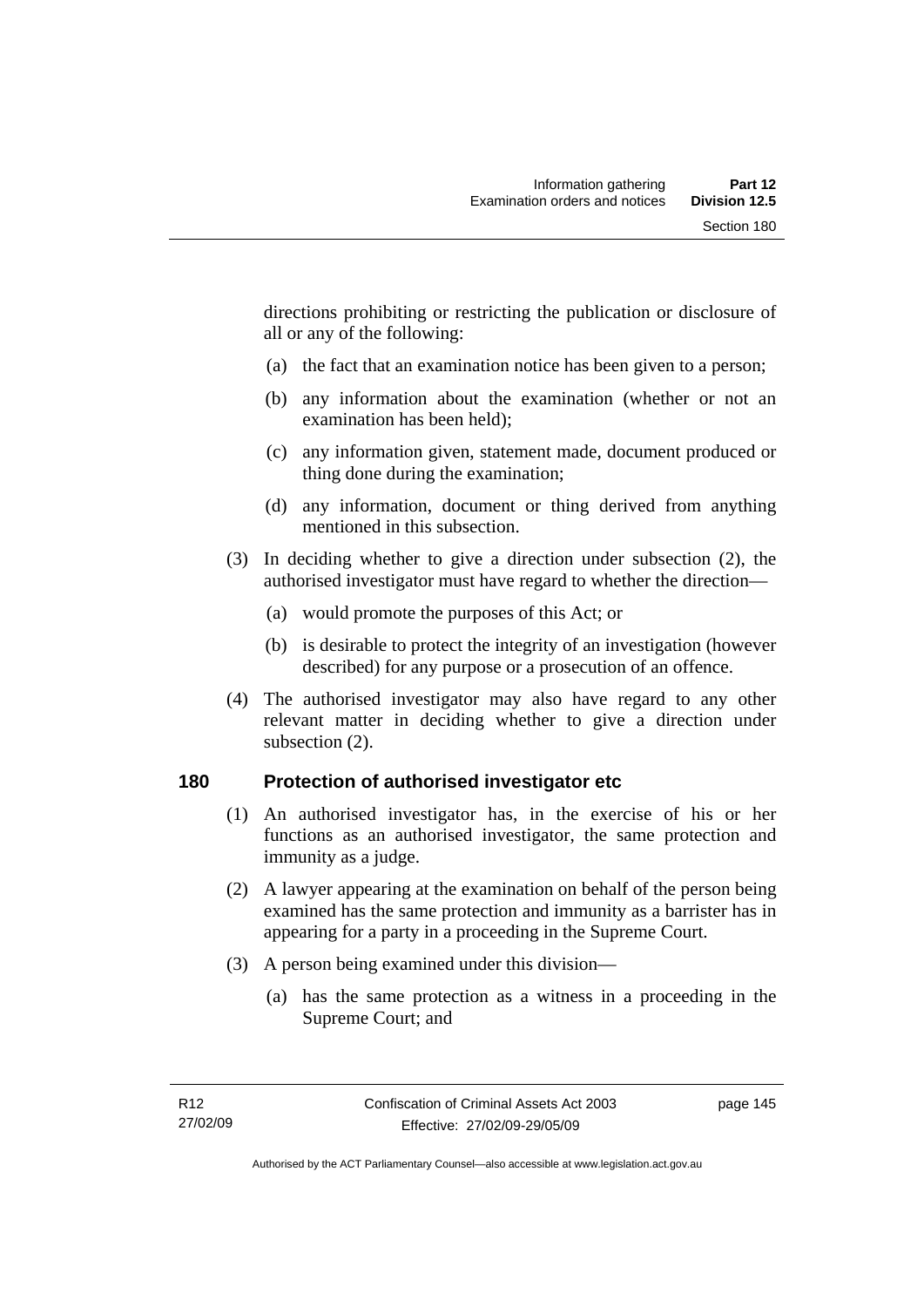(b) in addition to the penalties provided by this Act, is subject to the same liabilities as a witness in a proceeding in the Supreme Court.

# **Subdivision 12.5.5 Offences—examination notices**

*Note* For other applicable offences, see div 12.6 (Information order offences).

### **181 Obstruction etc of authorised investigator**

- (1) A person commits an offence if—
	- (a) the person knows that, or is reckless about the fact that, a person is an authorised investigator; and
	- (b) the person obstructs, hinders, intimidates or resists the investigator in the exercise of the investigator's functions.

Maximum penalty: 200 penalty units, imprisonment for 2 years or both.

(2) Strict liability applies to subsection (1) (b).

### **182 Failing to attend examination**

- (1) A person commits an offence if the person is required by an examination notice to attend an examination and the person fails to attend the examination at—
	- (a) the time and place stated in the notice; or
	- (b) the time and place as changed under section 174 (2) (Time and place of examination).

Maximum penalty: 200 penalty units, imprisonment for 2 years or both.

(2) An offence against this section is a strict liability offence.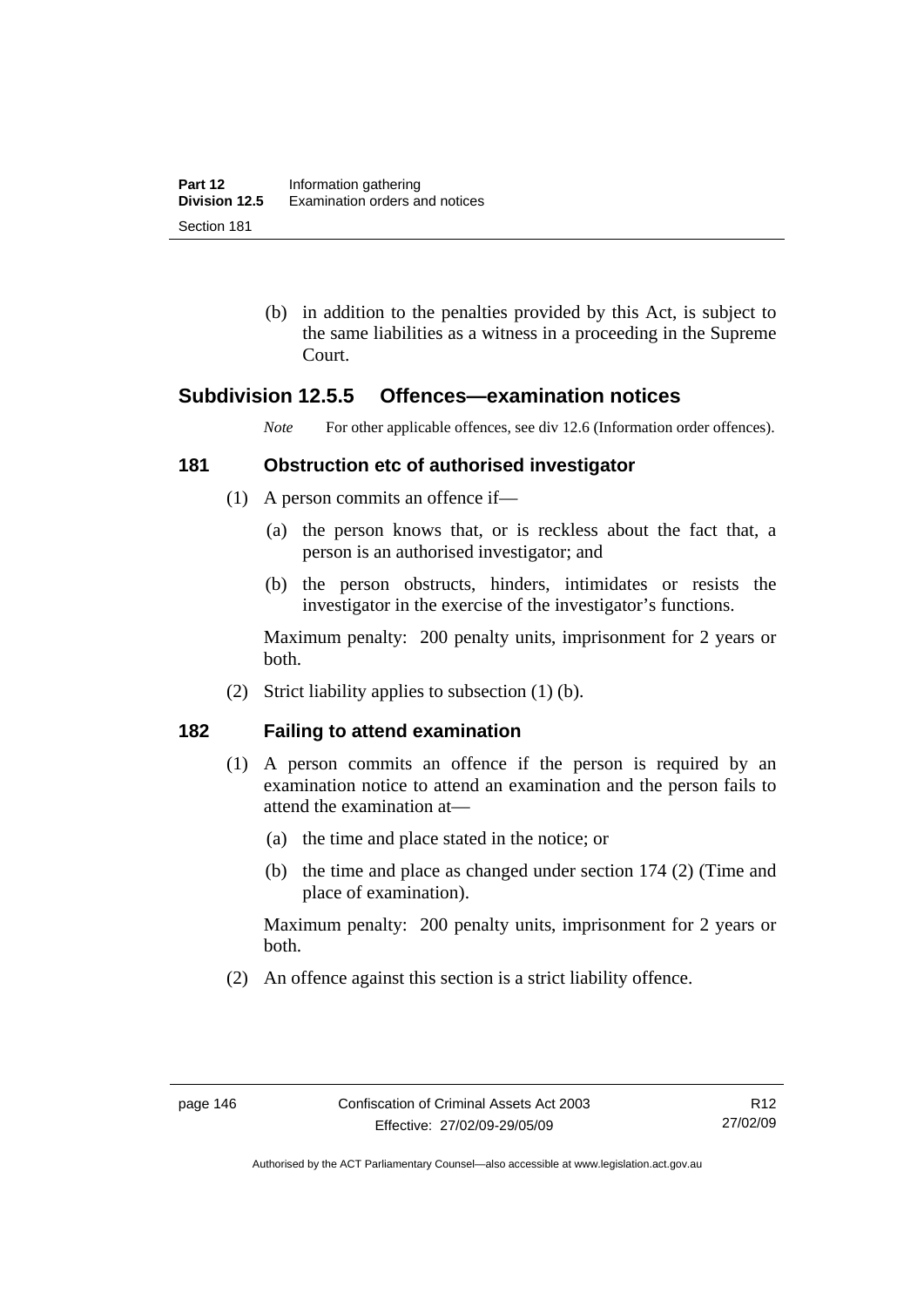# **183 Offences relating to appearance at examination**

- (1) A person who is required by an examination notice to attend an examination commits an offence if, during the examination, the person—
	- (a) fails to be sworn or to make an affirmation that the authorised investigator requires the person to swear or make; or
	- (b) fails to answer a question that the authorised investigator requires the person to answer; or
	- (c) fails to produce a document that the person is required under the examination notice to produce at the examination; or
	- (d) leaves the examination before being excused by the authorised investigator.

Maximum penalty: 200 penalty units, imprisonment for 2 years or both.

- (2) However, subsection (1) (c) does not apply if the person complied with the notice in relation to production of a document (if any) to the extent that it was practicable to do so.
- (3) An offence against this section is a strict liability offence.

### **184 Unauthorised presence at an examination**

- (1) A person commits an offence if the person—
	- (a) is present at an examination; and
	- (b) is not entitled under section 176 (3) (Conduct of examination) to be present.

Maximum penalty: 50 penalty units, imprisonment for 6 months or both.

(2) An offence against this section is a strict liability offence.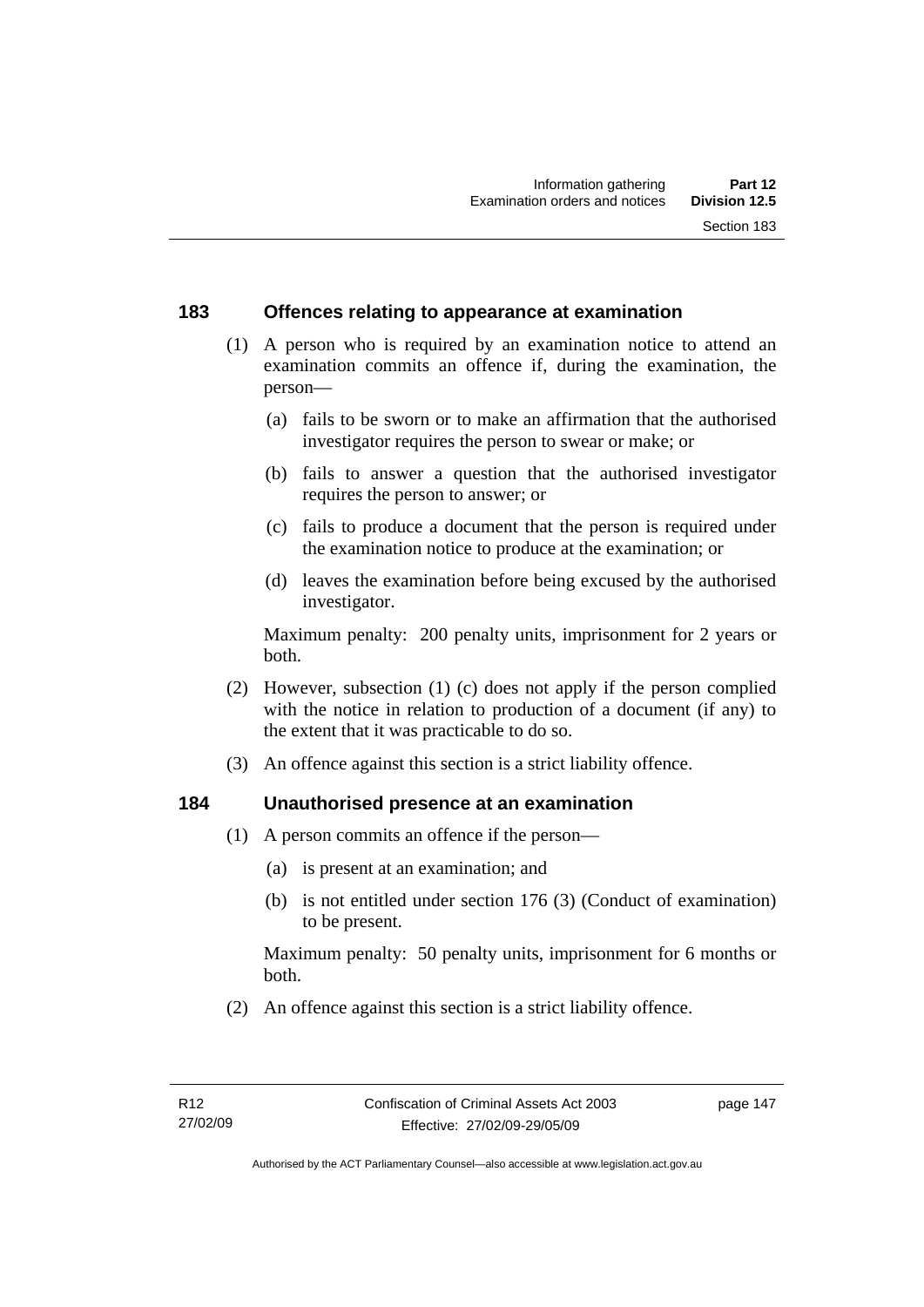#### **185 Examinations—additional disclosure offences**

*Note* An offence against this section is a strict liability offence, see s (7).

- (1) A person commits an offence if—
	- (a) an authorised investigator has given a direction under section 179 (2) (Examinations—additional restrictions on disclosure) prohibiting or restricting the publication or disclosure of a matter mentioned in the subsection; and
	- (b) the person has notice of the direction (whether by being given a copy of the direction or otherwise); and
	- (c) the person publishes or discloses the matter to someone else.

Maximum penalty: 200 penalty units, imprisonment for 2 years or both.

- (2) A person commits an offence if—
	- (a) an authorised investigator has given a direction under section 179 (2) prohibiting or restricting the publication or disclosure of a matter mentioned in the subsection; and
	- (b) the person has notice of the direction (whether by being given a copy of the direction or otherwise); and
	- (c) the person publishes or discloses information to someone else; and
	- (d) the other person could infer from the information the matter to which the direction relates.

Maximum penalty: 200 penalty units, imprisonment for 2 years or both.

- (3) Subsections (1) and (2) do not apply if the publication or disclosure is made to any of the following entities in the circumstances mentioned for the entity:
	- (a) a police officer—in any circumstances;

Authorised by the ACT Parliamentary Counsel—also accessible at www.legislation.act.gov.au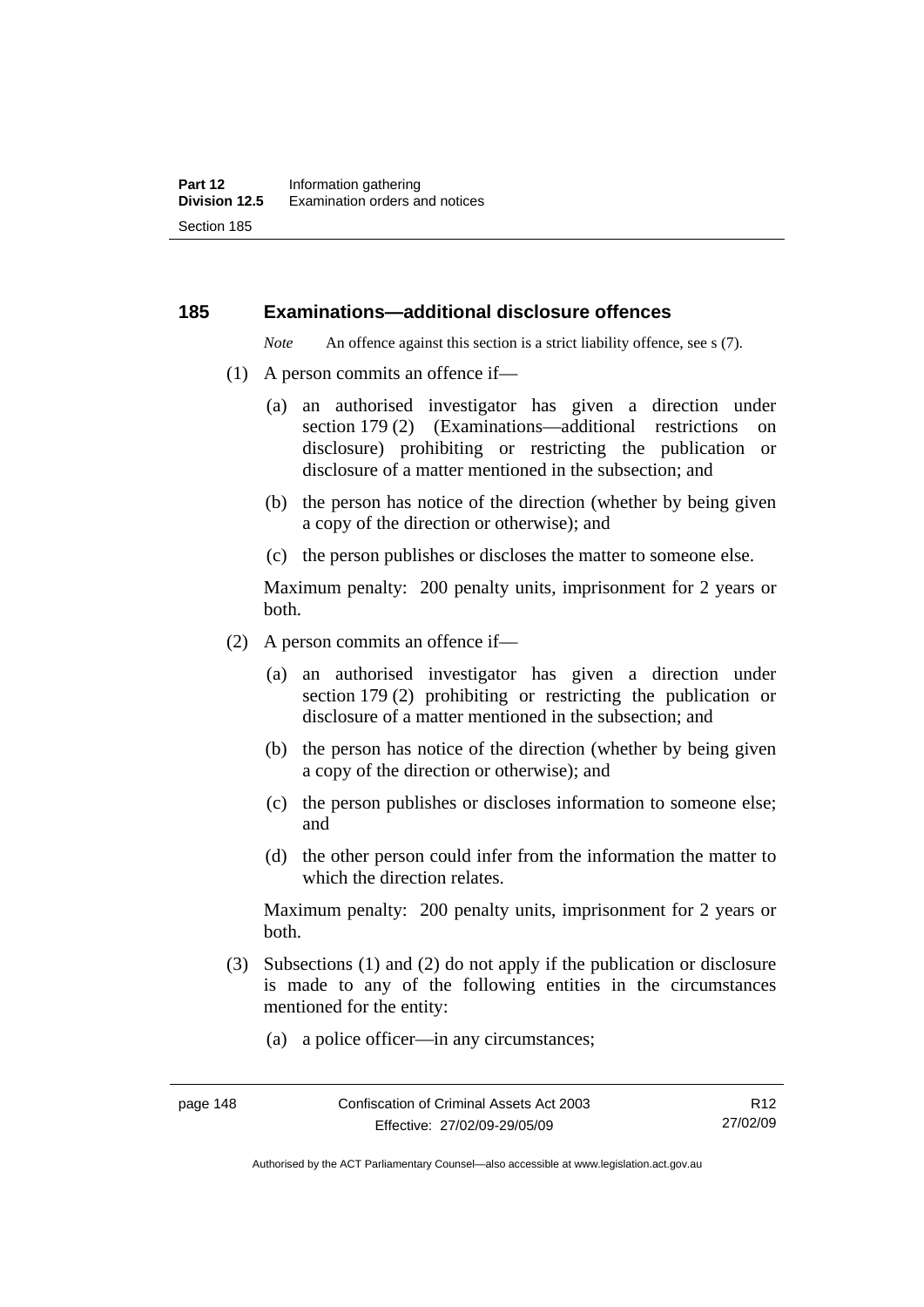- (b) an officer, employee or agent of the person—to ensure that the order is complied with and the person to whom the publication or disclosure is made is given notice of the direction (whether by being given a copy of the restraining order to which the direction relates or otherwise) by the person making the publication or disclosure;
- (c) a lawyer—to obtain legal advice or representation in relation to the order;
- (d) a relevant court—with the court's leave.
	- *Note* The application for leave, and any proceeding with the court's leave, must be heard in closed court, see s (8).
- (4) Also, subsections (1) and (2) do not apply if the publication or disclosure is made—
	- (a) by a police officer in the exercise of the officer's functions; or
	- (b) for the purpose of giving or obtaining legal advice, or making legal representations, in relation to the order.
- (5) A person commits an offence if—
	- (a) an authorised investigator has given a direction under section 179 (2) (Examinations—additional restrictions on disclosure) prohibiting or restricting the publication or disclosure of a matter mentioned in the subsection; and
	- (b) the person receives information in relation to the matter in accordance with subsection (3) or (4); and
	- (c) the person ceases to be a person mentioned in subsection (3) or  $(4)$ ; and
	- (d) the person publishes or discloses the matter to someone else.

Maximum penalty: 200 penalty units, imprisonment for 2 years or both.

(6) A person commits an offence if—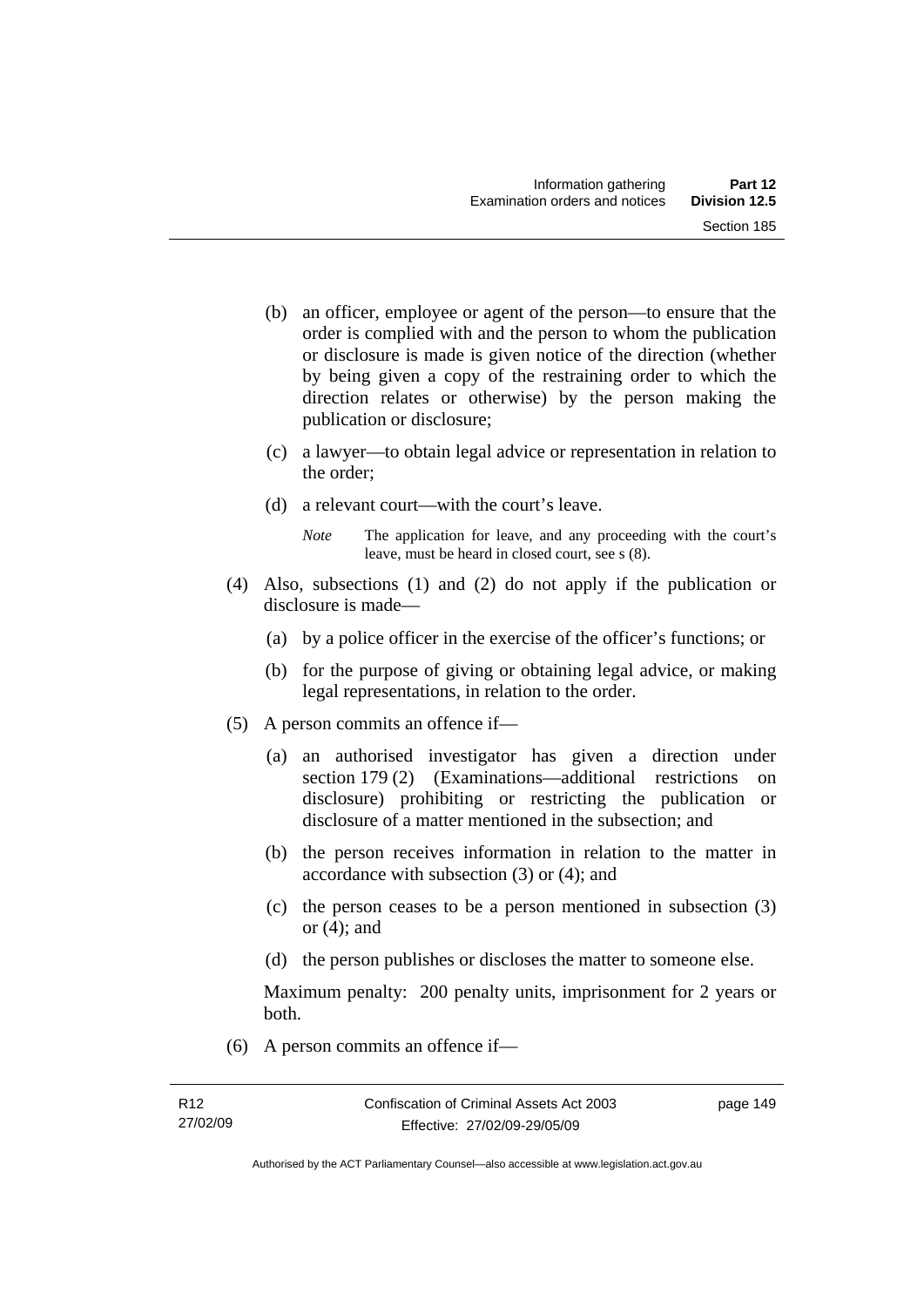- (a) an authorised investigator has given a direction under section 179 (2) prohibiting or restricting the publication or disclosure of a matter mentioned in the subsection; and
- (b) the person receives information in relation to the matter in accordance with subsection (3) or (4); and
- (c) the person ceases to be a person mentioned in subsection (3) or (4); and
- (d) the person publishes or discloses information to someone else; and
- (e) the other person could infer from the information the matter to which the direction relates.

Maximum penalty: 200 penalty units, imprisonment for 2 years or both.

- (7) An offence against this section is a strict liability offence.
- (8) For subsection (3) (d), an application for leave, and any proceeding with the court's leave, must be heard in closed court.

# **Division 12.6 Information order offences**

### **186 Meaning of** *information order*

In this Act:

*information order* means—

- (a) an inquiry notice; or
- (b) a monitoring order; or
- (c) a transaction suspension order; or
- (d) a production order; or
- (e) an examination order; or
- (f) an examination notice.

Authorised by the ACT Parliamentary Counsel—also accessible at www.legislation.act.gov.au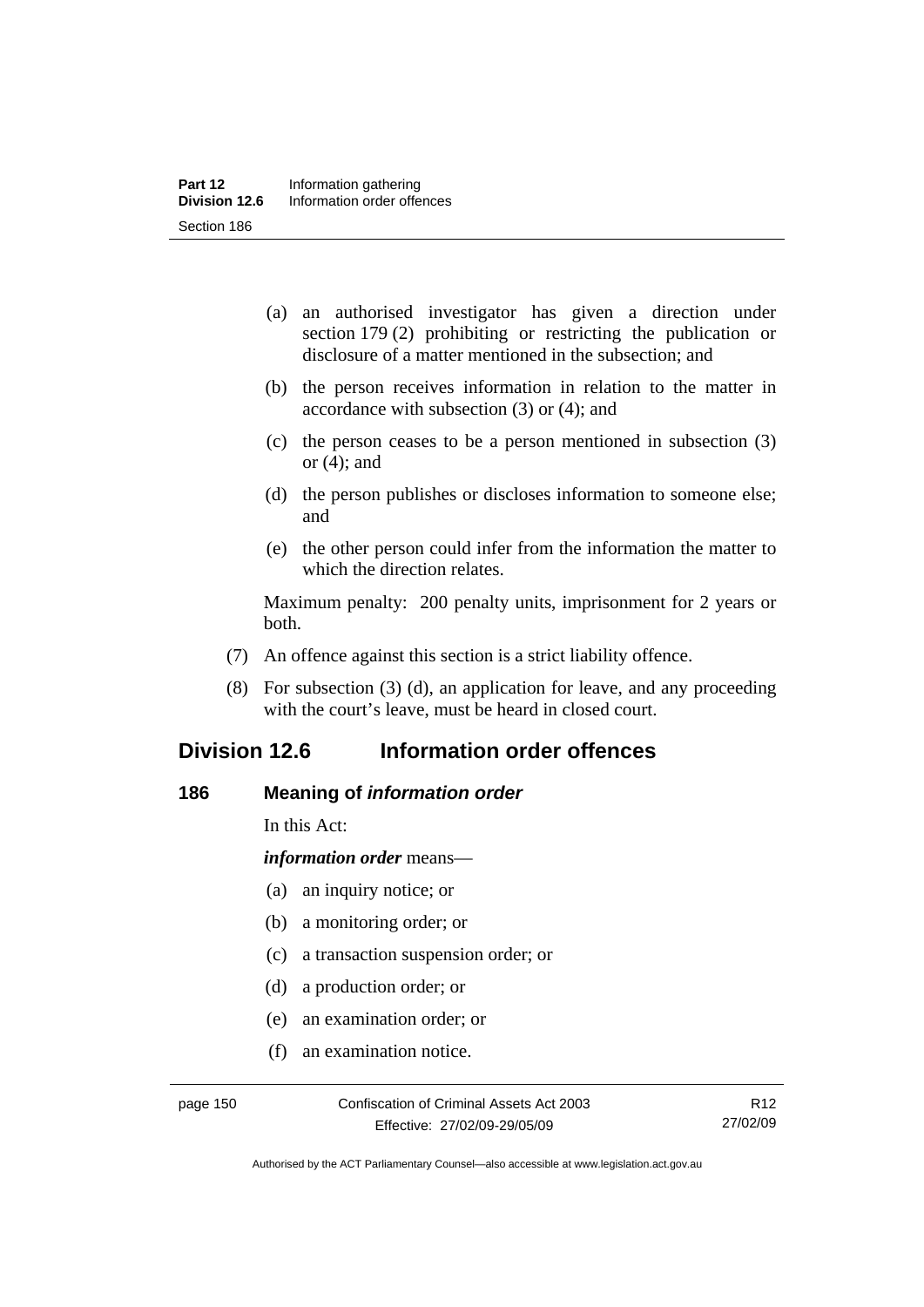# **187 Information orders—failure to comply**

A person commits an offence if—

- (a) the person is given an information order (other than an examination notice); and
- (b) the person fails to comply with the order.

Maximum penalty: 200 penalty units, imprisonment for 2 years or both.

*Note* For contravention of an examination notice, see s 182.

# **188 Information orders—false or misleading information**

- (1) A person commits an offence if—
	- (a) the person gives information to a police officer; and
	- (b) the person does so knowing that the information—
		- (i) is false or misleading in a material particular; or
		- (ii) omits something that makes the information false or misleading in a material particular; and
	- (c) the information is given in compliance (or purported compliance) with an information order.

Maximum penalty: 200 penalty units, imprisonment for 2 years or both.

- (2) Subsection (1) (c) does not apply if, before the information was given by the person to the police officer, a police officer did not take reasonable steps to tell the person of the existence of the offence against subsection (1).
- (3) For subsection (2), it is sufficient if the following form of words is used:

'Giving false or misleading information is an offence with serious consequences'.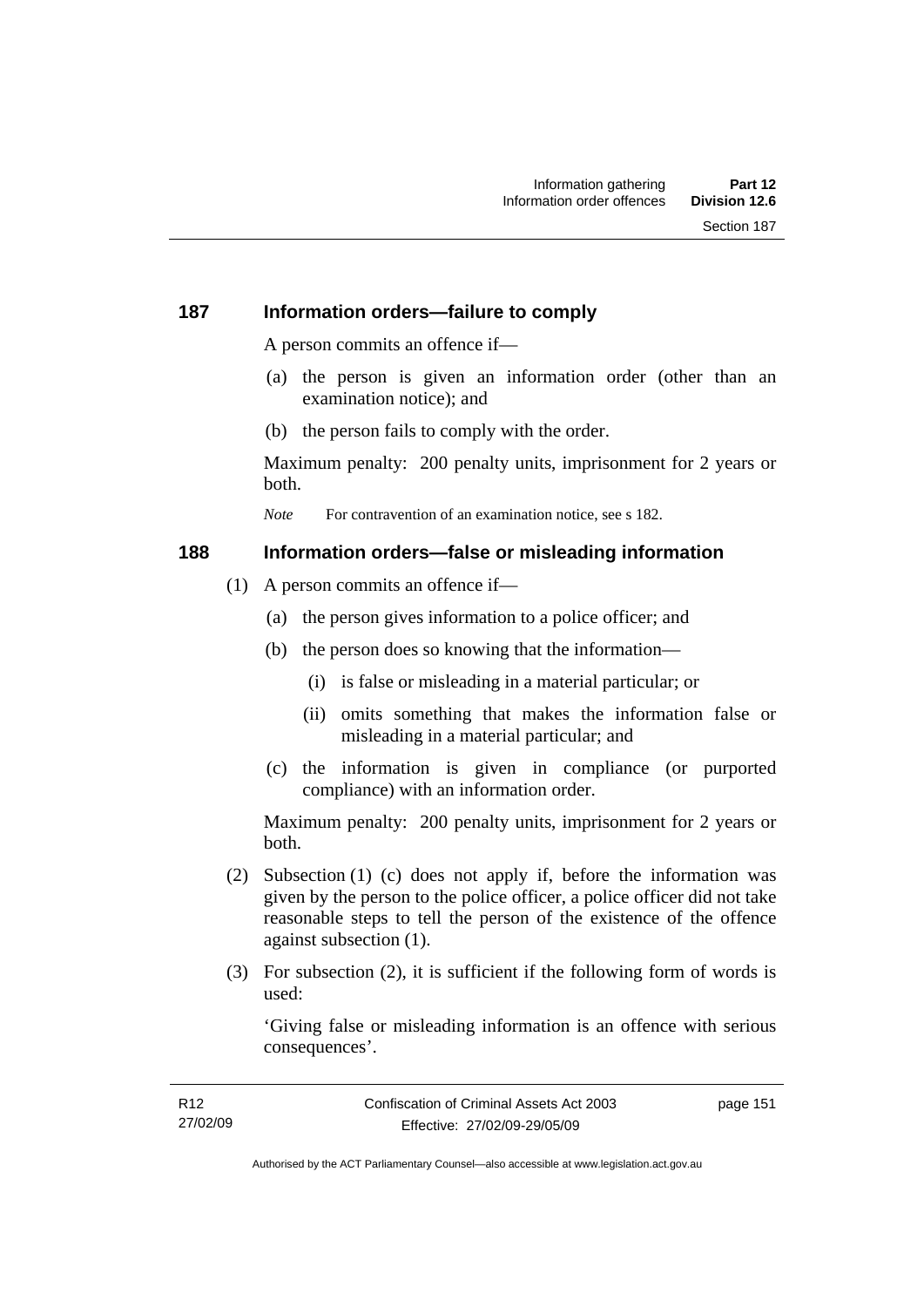#### **189 Information orders—false or misleading documents**

- (1) A person commits an offence if—
	- (a) the person produces a document to a police officer (including an authorised investigator); and
	- (b) the person does so knowing that the document is false or misleading in a material particular; and
	- (c) the document is produced in compliance (or purported compliance) with an information order.

Maximum penalty: 200 penalty units, imprisonment for 2 years or both.

- (2) Subsection (1) does not apply to a person who produces a document to a police officer if the document is accompanied by a written statement signed by the person (or, for a corporation, by an officer of the corporation)—
	- (a) stating that the document is, to the person's knowledge, false or misleading in a material particular; and
	- (b) setting out, or referring to, the material particular in which the document is, to the person's knowledge, false or misleading.

#### **U** 190 Destruction etc of documents

- (1) A person commits an offence if—
	- (a) the person is given—
		- (i) a production order for a property-tracking document; or
		- (ii) an examination notice that requires the person to produce a document at an examination; and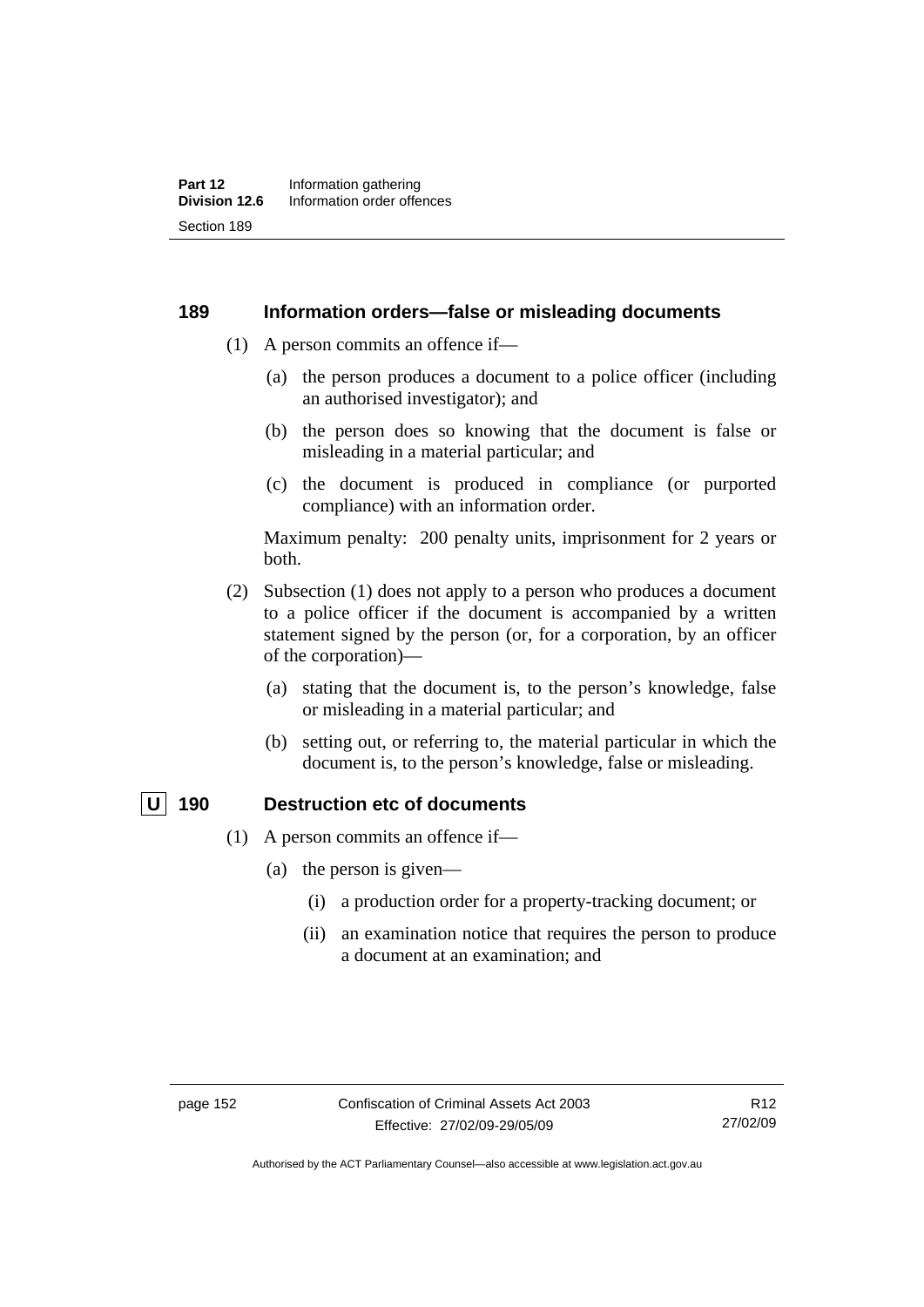(b) the person intentionally destroys, damages, changes or otherwise interferes with the document.

Maximum penalty: 500 penalty units, imprisonment for 5 years or both.

- (2) A person commits an offence if—
	- (a) the person is given—
		- (i) a production order for a property-tracking document; or
		- (ii) an examination notice that requires the person to produce a document at an examination; and
	- (b) the person destroys, damages, changes or otherwise interferes with the document.

Maximum penalty: 50 penalty units, imprisonment for 6 months or both.

- (3) An offence against subsection (2) a strict liability offence.
- (4) An offence against subsection (2) is declared to be an indictable offence.
	- *Note* An offence against a territory law is an *indictable offence* if it is punishable by imprisonment for longer than 1 year, or is declared by law to be an indictable offence (see Legislation Act, s 190 (1)).

### **191 Meaning of** *non-disclosable information order*

In this Act:

*non-disclosable information order* means any of the following information orders:

- (a) an inquiry notice;
- (b) a monitoring order;
- (c) a transaction suspension order;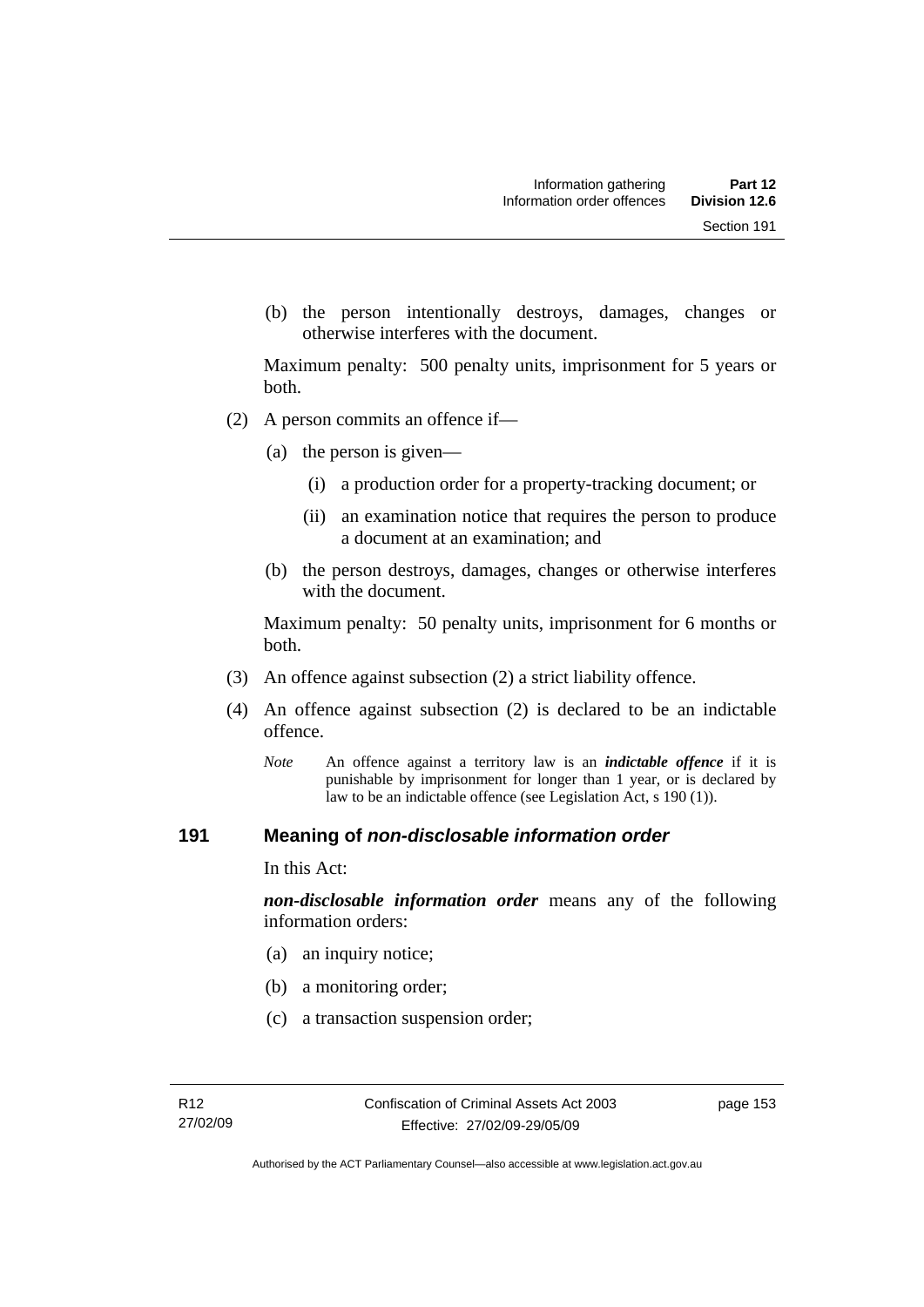- (d) a production order that is declared under section 161 (1) (Production order proceedings—restrictions on disclosure) to be a non-disclosable production order;
- (e) an examination order that is declared under section 170 (1) (Examination order proceedings—restrictions on disclosure) to be a non-disclosable examination order;
- (f) an examination notice that is a non-disclosable examination notice under section 172 (2) (Examination notices—giving).

### **192 Information orders—disclosure offences**

*Note* An offence against this section is a strict liability offence (see s (7)).

 (1) A person commits an offence if the person publishes or discloses the existence or operation of a non-disclosable information order to someone else.

Maximum penalty: 200 penalty units, imprisonment for 2 years or both.

- (2) A person commits an offence if—
	- (a) the person publishes or discloses information to someone else; and
	- (b) the other person could infer from the information the existence or operation of a non-disclosable information order.

Maximum penalty: 200 penalty units, imprisonment for 2 years or both.

- (3) Subsections (1) and (2) do not apply if the publication or disclosure is made to any of the following entities in the circumstances mentioned for the entity:
	- (a) a police officer—in any circumstances;

Authorised by the ACT Parliamentary Counsel—also accessible at www.legislation.act.gov.au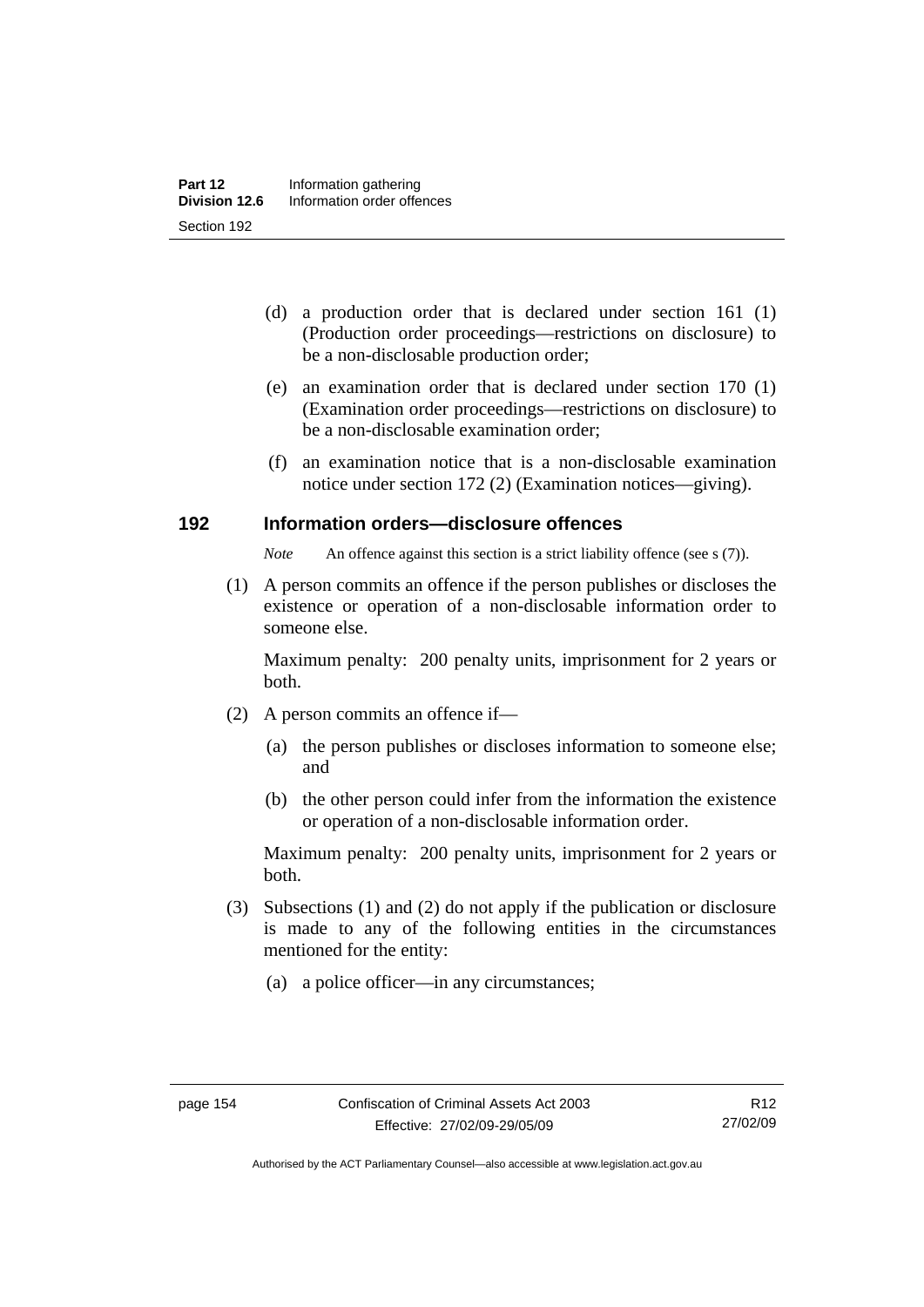- (b) an officer, employee or agent of the person—to ensure that the order is complied with and the person to whom the publication or disclosure is made is given notice of the offences against this section by the person making the publication or disclosure;
- (c) a lawyer—to obtain legal advice or representation in relation to the order;
- (d) a relevant court—with the court's leave.
	- *Note* The application for leave, and any proceeding with the court's leave, must be heard in closed court (see s (8)).
- (4) Also, subsections (1) and (2) do not apply if the publication or disclosure is made—
	- (a) by a police officer in the exercise of the officer's functions; or
	- (b) for the purpose of giving or obtaining legal advice, or making legal representations, in relation to the order.
- (5) A person commits an offence if—
	- (a) the person receives information in relation to a non-disclosable information order in accordance with subsection (3) or (4); and
	- (b) the person ceases to be a person mentioned in subsection (3) or (4); and
	- (c) the person publishes or discloses the existence or operation of the order to someone else.

Maximum penalty: 200 penalty units, imprisonment for 2 years or both.

- (6) A person commits an offence if—
	- (a) the person receives information in relation to a non-disclosable information order in accordance with subsection (3) or (4); and
	- (b) the person ceases to be a person mentioned in subsection (3) or (4); and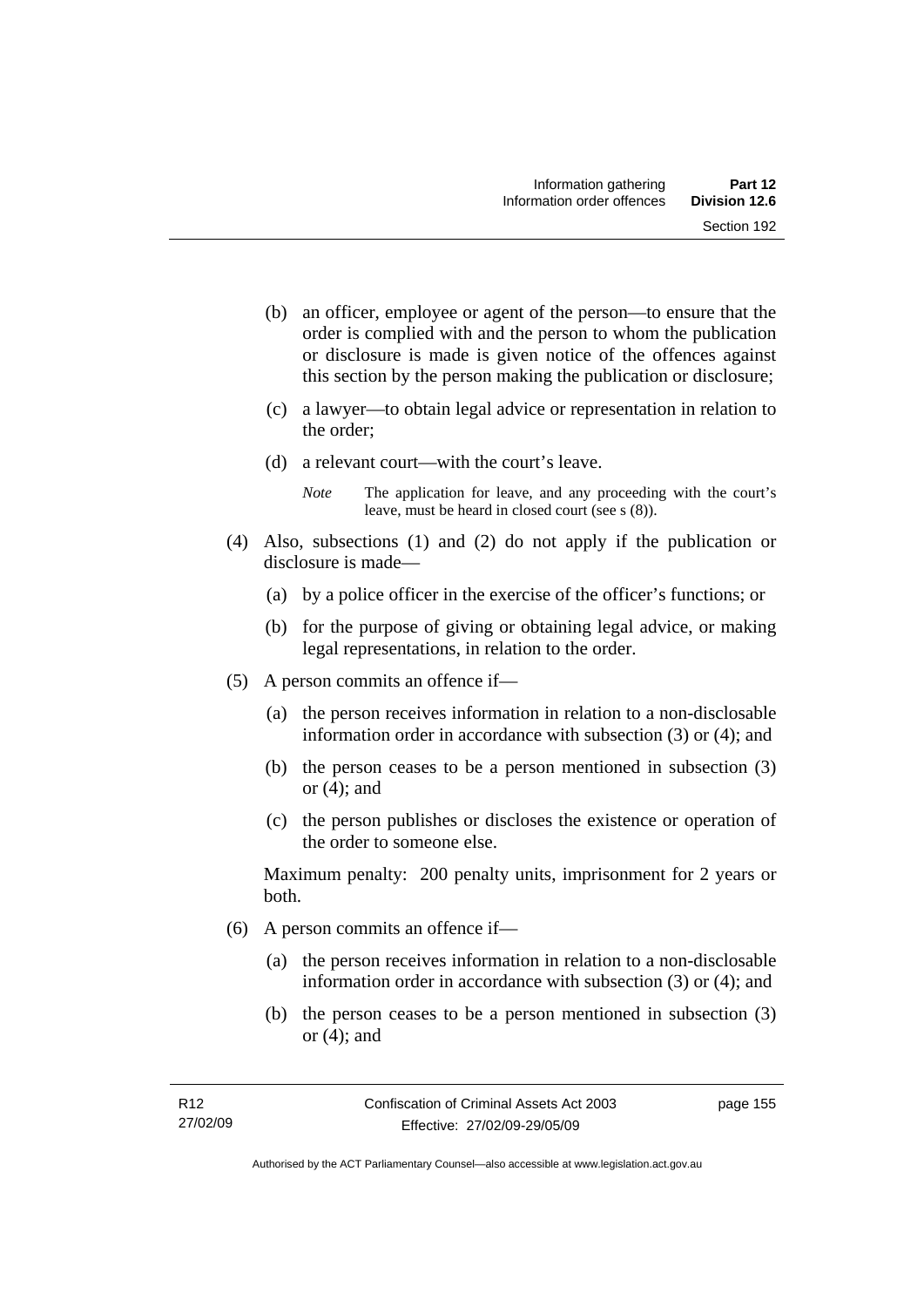- (c) the person publishes or discloses information to someone else; and
- (d) the other person could infer from the information the existence or operation of the order.

Maximum penalty: 200 penalty units, imprisonment for 2 years or both.

- (7) An offence against this section is a strict liability offence.
- (8) For subsection (3) (d), an application for leave, and any proceeding with the court's leave, must be heard in closed court.

#### **193 Information orders—disclosure by police officers**

- (1) This section applies to a non-disclosable information order.
- (2) A police officer may disclose the existence or operation of the order for the purposes of, or in the course of, a legal proceeding.
	- *Note* A police officer may also disclose the existence or operation of the order in the exercise of the officer's functions (see s 192 (4) (b)).
- (3) However, a police officer is not required to disclose to a court the existence or operation of the order.
- (4) In this section:

*disclosure*, of the existence or operation of the order, includes the disclosure of information to a person from which the person could reasonably infer the existence or operation of the order.

### **194 Information orders—protection of complying financial institutions**

- (1) This section applies to a financial institution, and to an officer, employee or agent of the institution, if—
	- (a) the institution complies with an information order; and

Authorised by the ACT Parliamentary Counsel—also accessible at www.legislation.act.gov.au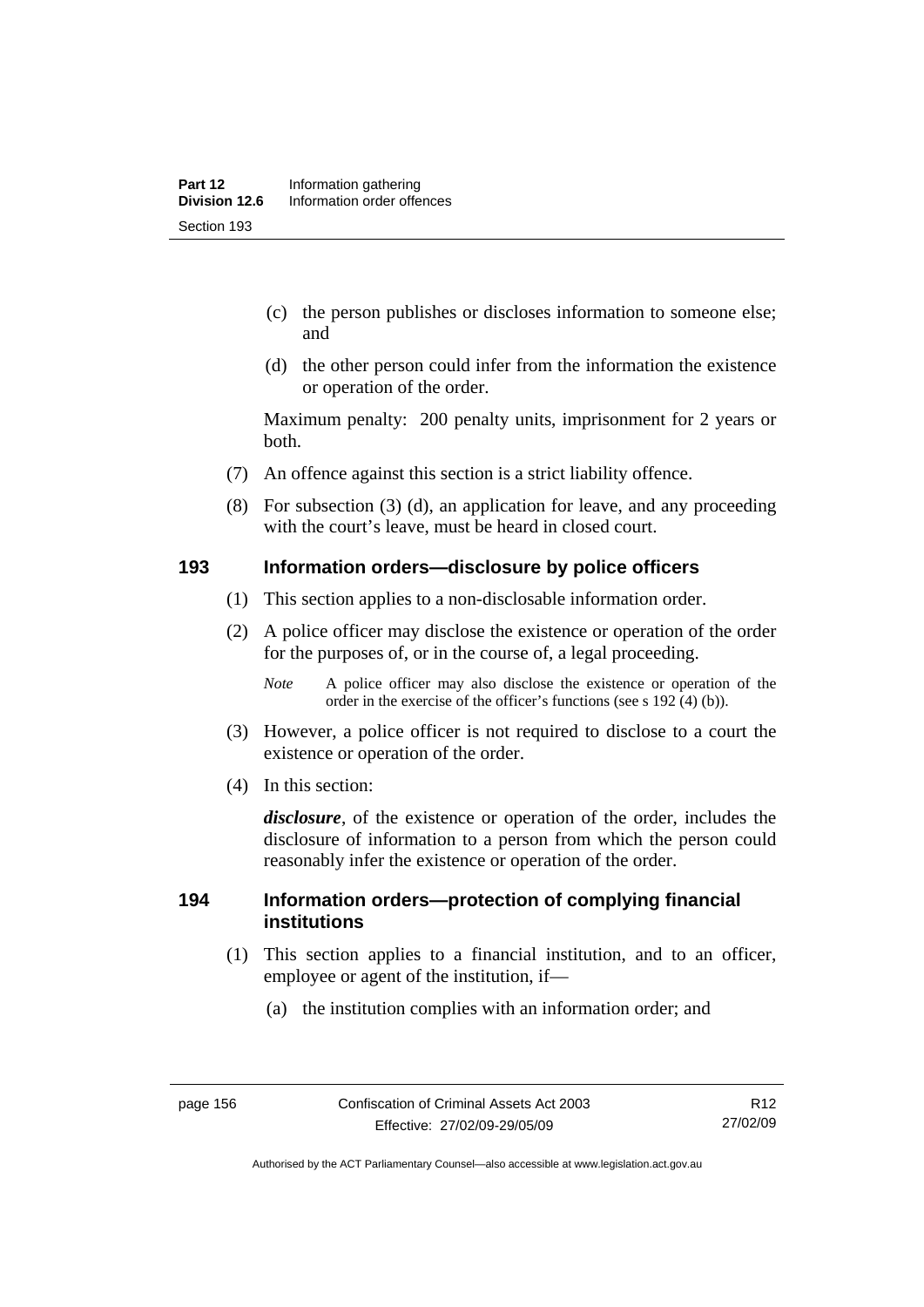- (b) information given under the order relates to a money laundering offence.
- (2) The institution or person is taken not to have been at any time in possession of the information given under the order.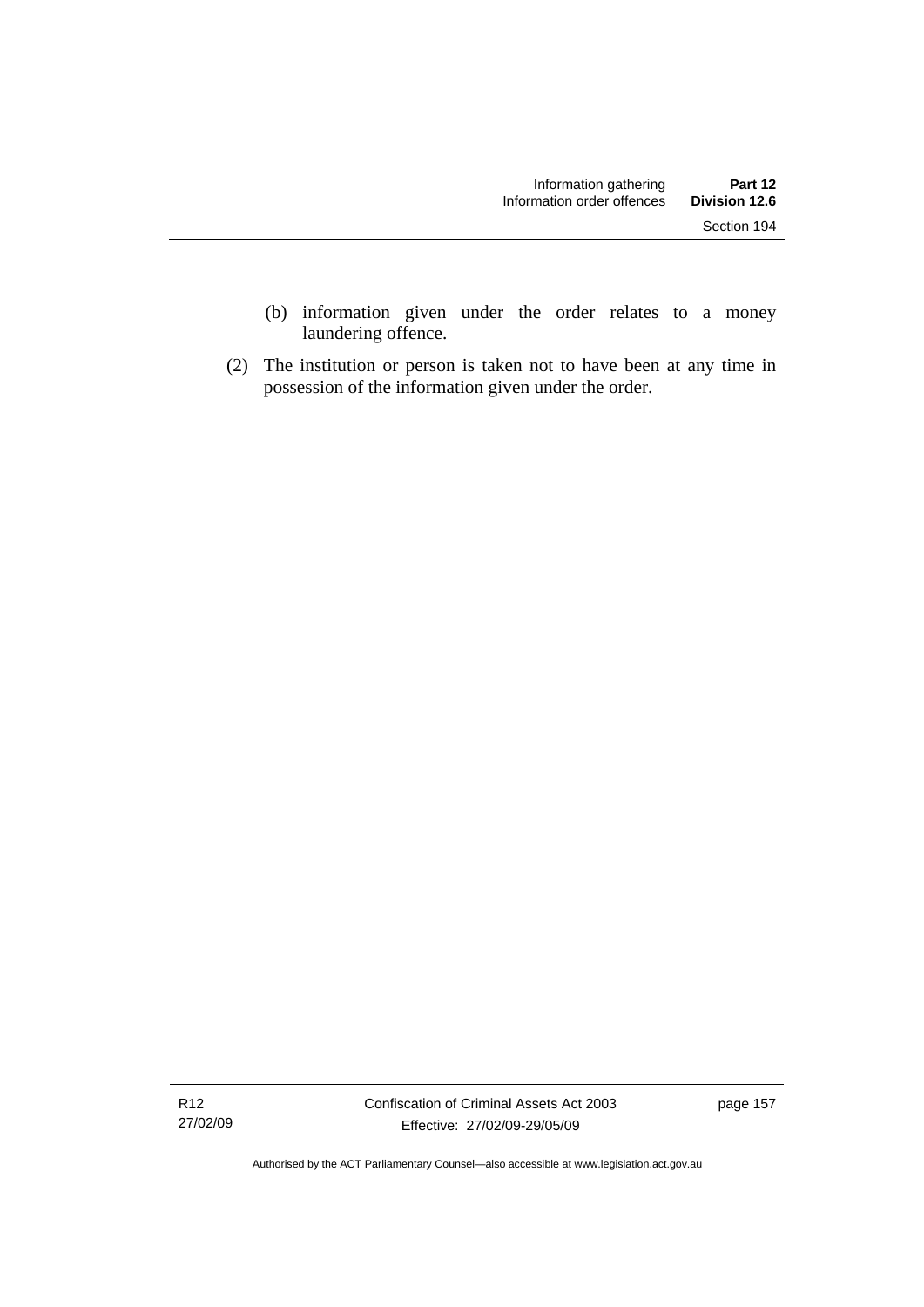**Part 13** Search warrants **Division 13.1** Preliminary Section 195

# **Part 13 Search warrants**

# **Division 13.1 Preliminary**

 **U 195 Definitions for pt 13** 

In this part:

*at* includes in or on.

*data* includes—

- (a) information in any form; and
- (b) any program (or part of a program).

*data storage device* means a thing containing, or designed to contain, data for use by a computer.

*executing police officer*, of a search warrant, means—

- (a) the police officer (the *first police officer*) named in the warrant as the police officer responsible for executing the warrant; or
- (b) if the first police officer does not intend to be present at the execution of the warrant—another police officer whose name has been written in the warrant by the first police officer; or
- (c) another police officer whose name has been written in the warrant by the police officer last named in the warrant.

*frisk search* means—

- (a) a search of a person conducted by quickly running the hands over the person's outer garments; and
- (b) an examination of anything worn or carried by the person that is conveniently and voluntarily removed by the person.

Authorised by the ACT Parliamentary Counsel—also accessible at www.legislation.act.gov.au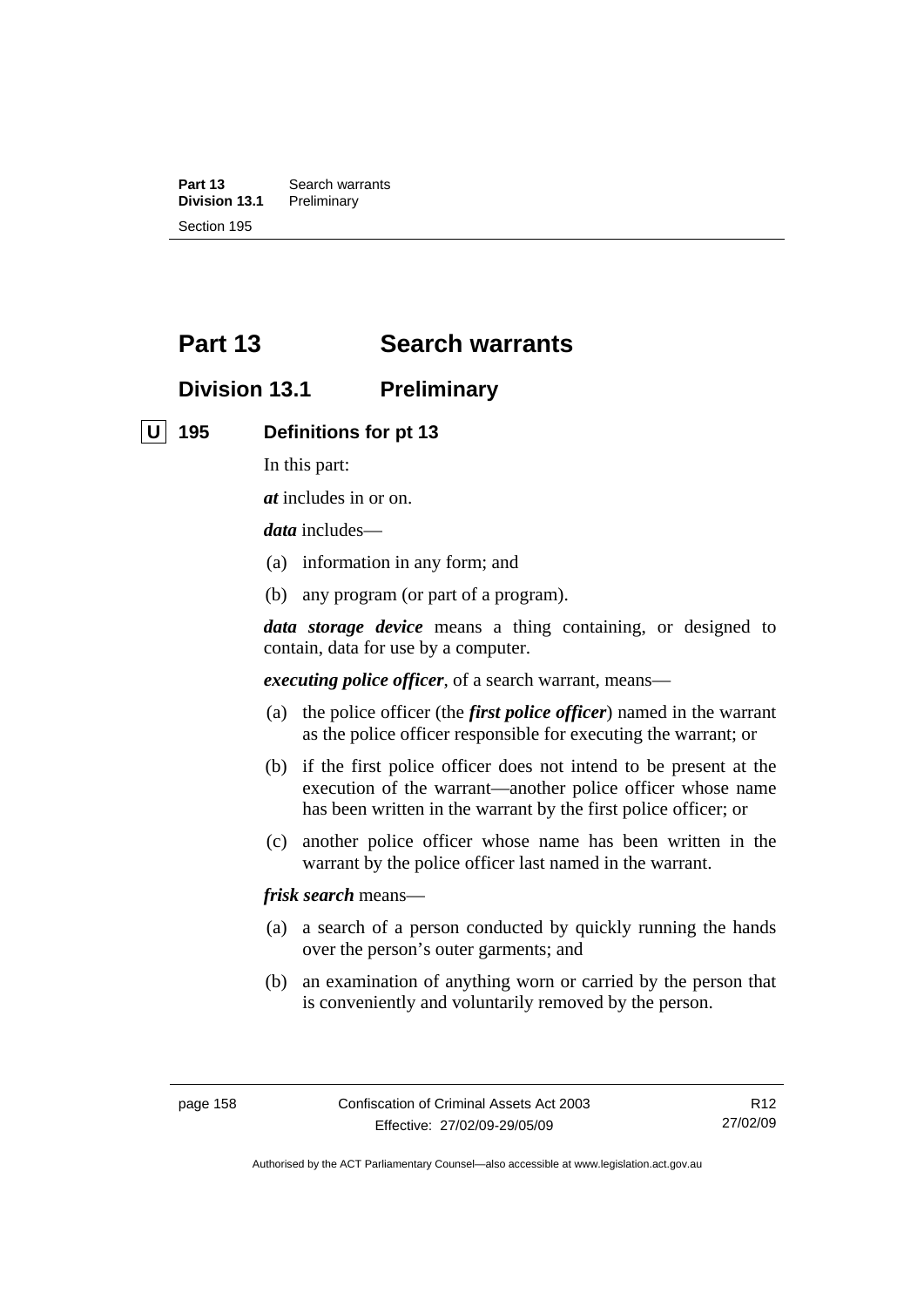*issuing officer*, for a search warrant, means—

- (a) a judge, the registrar or a deputy registrar of the Supreme Court; or
- (b) a magistrate; or
- (c) the registrar or a deputy registrar of the Magistrates Court if authorised by the Chief Magistrate to issue search warrants under this part.

*occupier*, of premises, includes—

- (a) a person believed, on reasonable grounds, to be an occupier of the premises; and
- (b) a person apparently in charge of the premises.

*ordinary search* means a search of a person or of articles in a person's possession, which may include—

- (a) requiring the person to remove the person's overcoat, coat or jacket and any gloves, shoes or hat; and
- (b) an examination of those items.

*person assisting*, in relation to a search warrant, means a person who has been authorised by an executing police officer to assist in executing the warrant.

*premises* includes the following:

- (a) land (whether vacant or occupied);
- (b) any structure, building, vehicle or place (whether built or not);
- (c) any part of a structure, building, vehicle or place.

*search warrant* means a warrant issued under section 199 (Issuing search warrants) that is in force.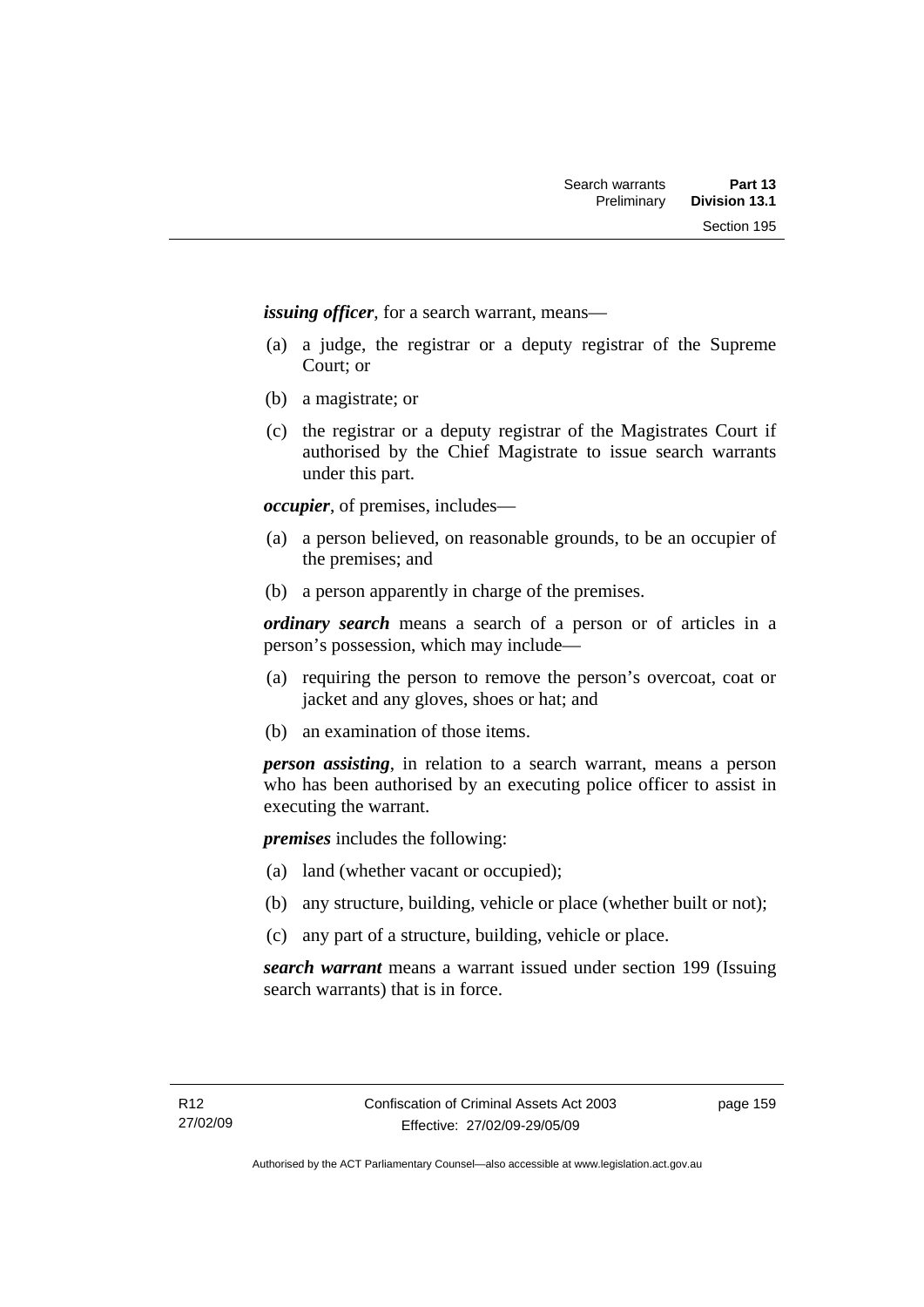#### *target material* means—

- (a) property (including tainted property and property under the effective control of a person) in relation to which action has been or could be taken under this Act; or
	- *Note 1* For the meaning of *effective control*, see s 14.

*Note 2* For the meaning of *in relation to*, see dict.

- (b) benefits derived by a person from the commission of an indictable offence; or
- (c) evidence in relation to property or benefits mentioned in paragraph (a) or (b); or
- (d) evidence in relation to an indictable offence.

*vehicle* includes an aircraft or vessel.

# **Division 13.2 Search warrants—general**

#### **196 Applications for search warrants—general**

- (1) A police officer may apply to an issuing officer for a search warrant to enter premises.
- (2) The application must be sworn and state the grounds on which the warrant is sought.
- (3) The issuing officer may refuse to consider the application until the applicant police officer gives the issuing officer all the information the issuing officer requires about the application in the way the issuing officer requires.

# **197 Offence for making false etc statements in search warrant applications**

A police officer commits an offence if—

 (a) the police officer makes a statement (whether orally, in a document or in any other way); and

Authorised by the ACT Parliamentary Counsel—also accessible at www.legislation.act.gov.au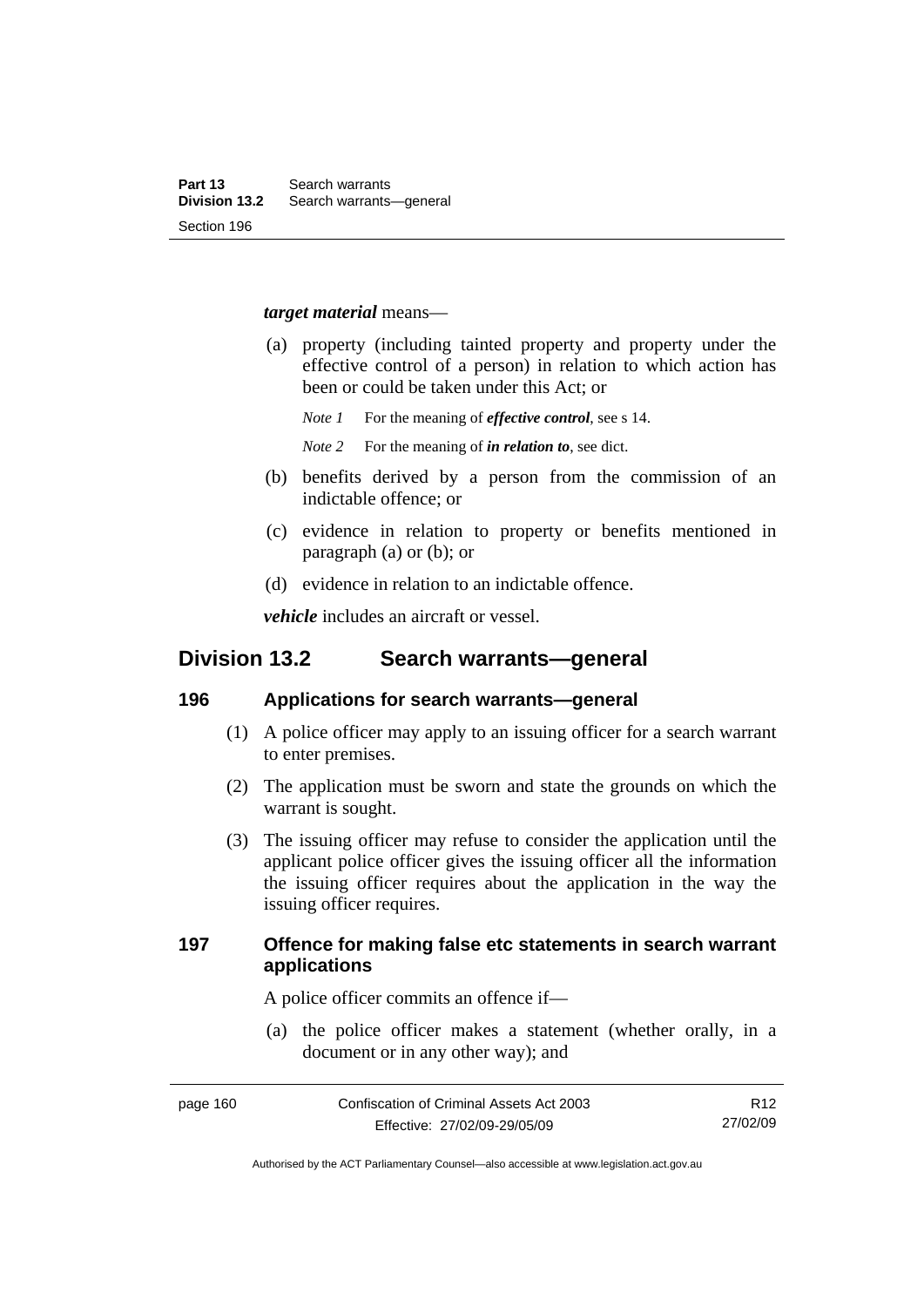- (b) the police officer does so knowing that the statement—
	- (i) is false or misleading in a material particular; or
	- (ii) omits something that makes the statement false or misleading in a material particular; and
- (c) the statement is made to an issuing officer in relation to an application for a search warrant.

Maximum penalty: 200 penalty units, imprisonment for 2 years or both.

# **198 Additional contents of search warrant applications**

- (1) If the person applying for a search warrant suspects that it will be necessary to use firearms in executing the warrant, the person must state the suspicion, and the grounds for the suspicion, in the application.
- (2) If a person applying for a warrant to search premises has previously applied for a warrant for the same premises, the person must, in the application, include particulars of the earlier application and its outcome.

# **199 Issuing search warrants**

 (1) An issuing officer may issue a warrant to search premises if satisfied that there are reasonable grounds for suspecting that there is at the premises, or will be within the next 72 hours, target material.

*Note At* includes in or on (see s 195).

 (2) If an application for a search warrant is made under section 203 (Applying for search warrants by telephone or other electronic means), this section applies as if the reference in subsection (1) to 72 hours were a reference to 48 hours.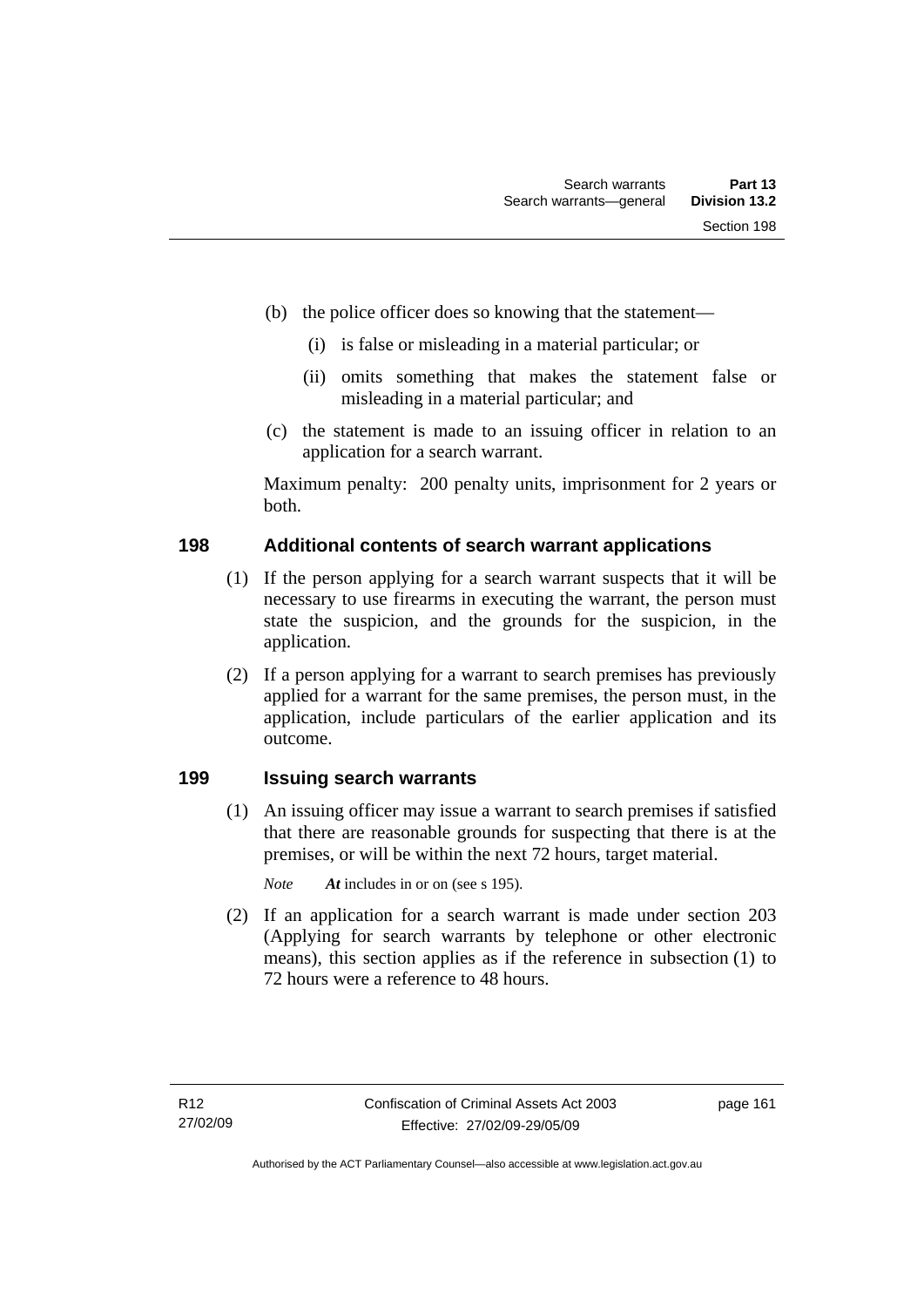# **200 When search warrant for property-tracking document may be issued**

If the target material in relation to which a search warrant is being issued is a property-tracking document, the issuing officer may issue a search warrant in relation to the document only if the issuing officer is satisfied that—

- (a) the document cannot be identified or described with sufficient particularity for the purpose of obtaining a production order; or
- (b) a production order requiring the document has been given but not complied with; or
- (c) there are reasonable grounds to suspect that a production order would not be complied with; or
- (d) the investigation to which the warrant is being sought might be prejudiced by seeking a production order.

### **201 Contents of search warrants**

- (1) A search warrant must state—
	- (a) the kind of target material that is to be searched for under the warrant; and
	- (b) a description of the premises to which the warrant relates; and
	- (c) the name of the executing police officer; and
	- (d) when the warrant expires (see subsection (2)); and
	- (e) whether the warrant may be executed at any time or only during particular hours (see 210); and
	- (f) whether the warrant authorises an ordinary search or frisk search of a person who is at or near the premises when the warrant is executed if the executing police officer or a person assisting suspects on reasonable grounds that the person has target material in the person's possession.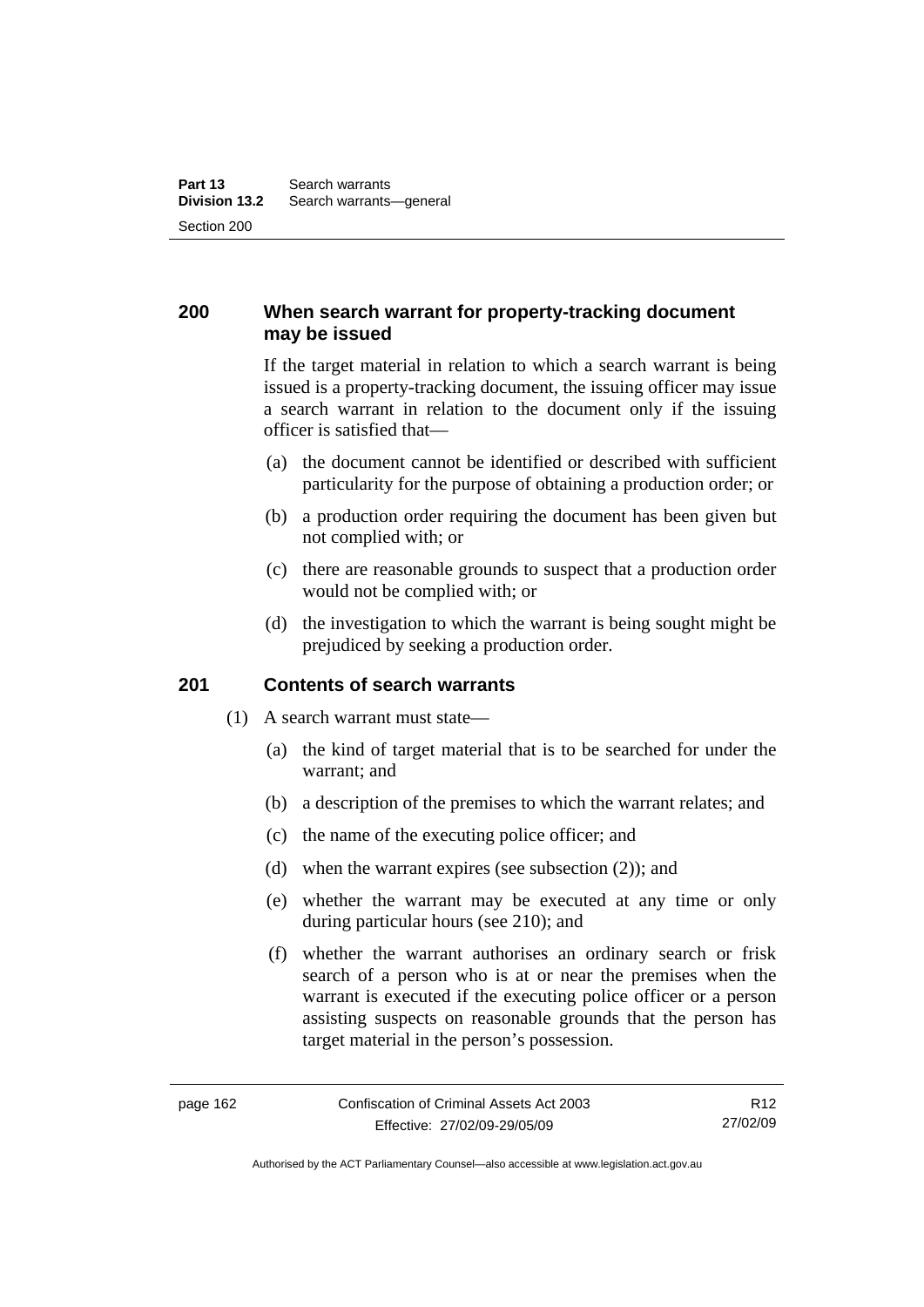- (2) The time stated in the search warrant under subsection (1) (d) as the time when the warrant expires must be not later than—
	- (a) if the application for the warrant is made under section 204 (Issuing search warrants by telephone or other electronic means)—48 hours after the warrant is issued; or
	- (b) in any other case—the end of the 7th day after the day the warrant is issued.

#### **Example**

If a warrant is issued at 3 pm on a Monday, the expiry time stated must not be later than midnight on Monday in the following week.

- *Note* An example is part of the Act, is not exhaustive and may extend, but does not limit, the meaning of the provision in which it appears (see Legislation Act, s 126 and s 132).
- (3) Subsection (1) (d) does not prevent the issue of successive search warrants in relation to the same premises.

# **U 202 Authorisation given by search warrants**

- (1) A search warrant authorises an executing police officer, or a person assisting—
	- (a) to enter the premises and, if the premises are a vehicle, to enter the vehicle, wherever it is; and
	- (b) to search the premises for the kind of target material stated in the warrant, and to seize things of that kind found at the premises; and
	- (c) to seize any other thing found at the premises in the course of the search that the executing police officer or a person assisting believes on reasonable grounds to be target material in relation to which the warrant relates (including evidence of an indictable offence) or evidence of a summary offence if the police officer believes on reasonable grounds that seizure of the thing is necessary to prevent its concealment, loss or destruction or its use in committing an offence; and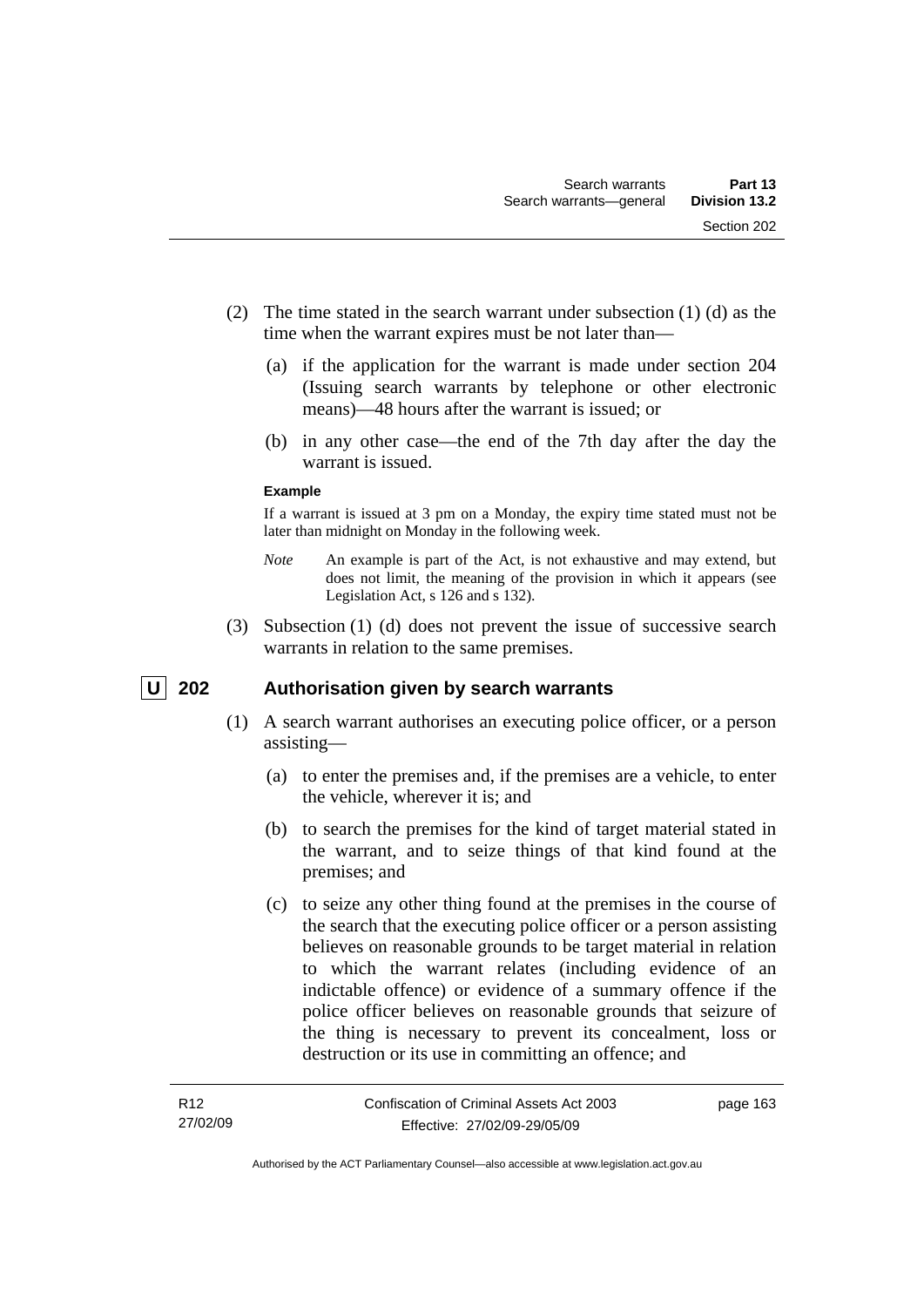- (d) if the warrant allows—to conduct an ordinary search or frisk search of a person at or near the premises if the executing police officer or a person assisting suspects on reasonable grounds that the person has target material in the person's possession.
- (2) A search warrant authorises an executing police officer to make things seized under the warrant available to another police officer, any public servant or anyone who holds a position under a territory law, or a law of the Commonwealth, a State or another Territory, if it is necessary to do so for investigating or prosecuting an offence to which the things relate.

# **Division 13.3 Telephone and electronic warrants**

# **203 Applying for search warrants by telephone or other electronic means**

- (1) A police officer may apply to an issuing officer for a search warrant by telephone, fax or other electronic means—
	- (a) in an urgent case; or
	- (b) if the delay that would happen if an application were made in person would frustrate the effective execution of the warrant.
- (2) The application—
	- (a) must include all information that would be required in an application under division 13.2 (Search warrants—general) for a search warrant; and
	- (b) may, if necessary, be made before the information is sworn.
- (3) The issuing officer may require—
	- (a) communication by voice to the extent that it is practicable in the circumstances; and
	- (b) any further information.

Authorised by the ACT Parliamentary Counsel—also accessible at www.legislation.act.gov.au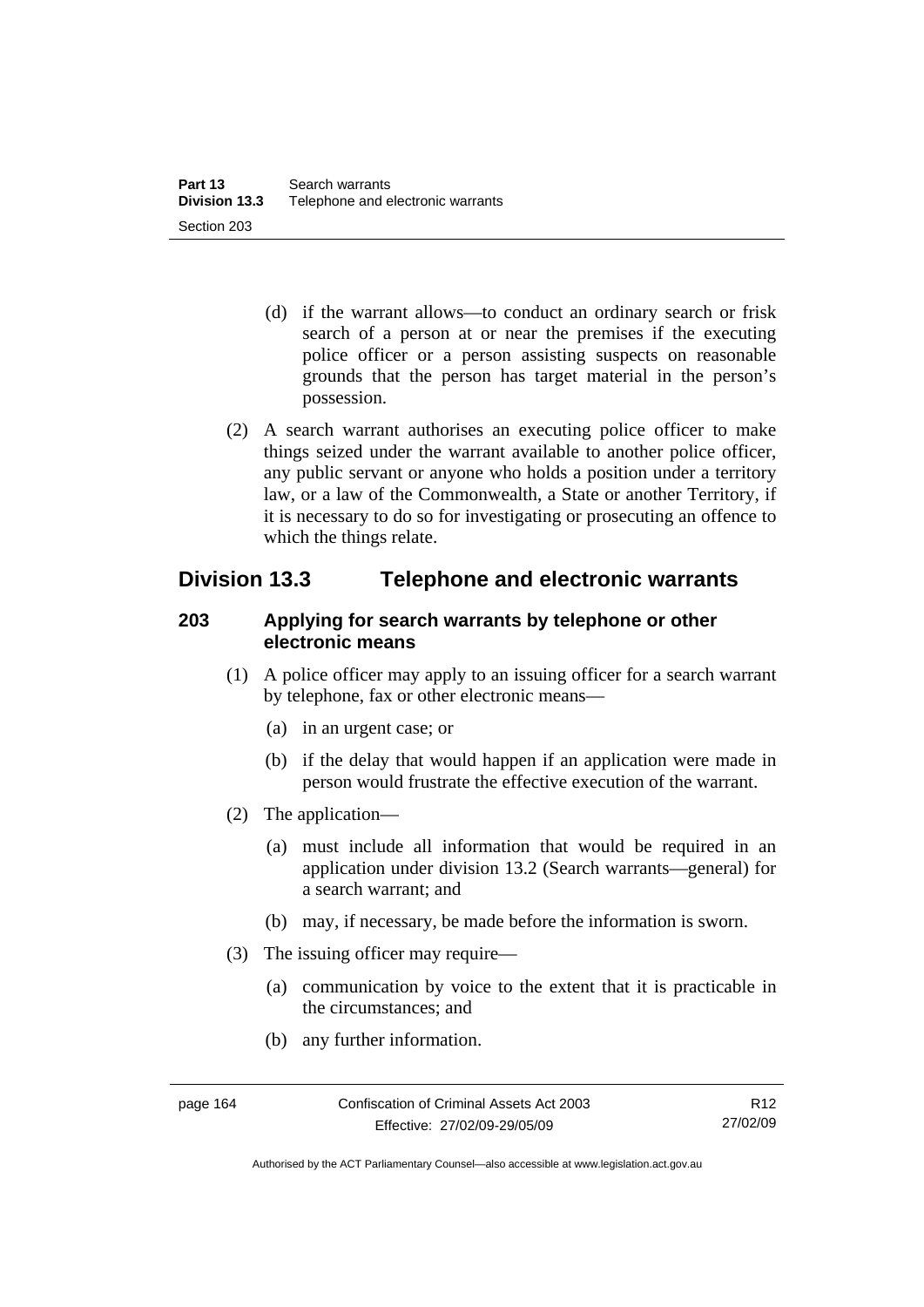# **204 Issuing search warrants by telephone or other electronic means**

- (1) The issuing officer may complete and sign the same form of search warrant that would be issued under section 199 (Issuing search warrants) if satisfied that—
	- (a) a search warrant in the terms of the application should be issued urgently; or
	- (b) the delay that would happen if an application were made in person would frustrate the effective execution of the warrant.
- (2) If the issuing officer issues the search warrant, the officer must tell the applicant, by telephone, fax or other electronic means, of the terms of the warrant and the date and time when it was signed.
- (3) The applicant must then—
	- (a) complete a form of search warrant in terms substantially corresponding to those given by the issuing officer; and
	- (b) state on the form—
		- (i) the name of the issuing officer; and
		- (ii) the date and time the warrant was signed by the issuing officer.
- (4) The applicant must, by the end of the day after the 1st of the relevant events happens, give the issuing officer—
	- (a) the form of search warrant completed by the applicant; and
	- (b) if the information was unsworn under section 203 (2) (b) (Applying for search warrants by telephone or other electronic means)—the sworn information.
- (5) The issuing officer must attach the form of search warrant completed by the issuing officer to the documents given under subsection  $(4)$ .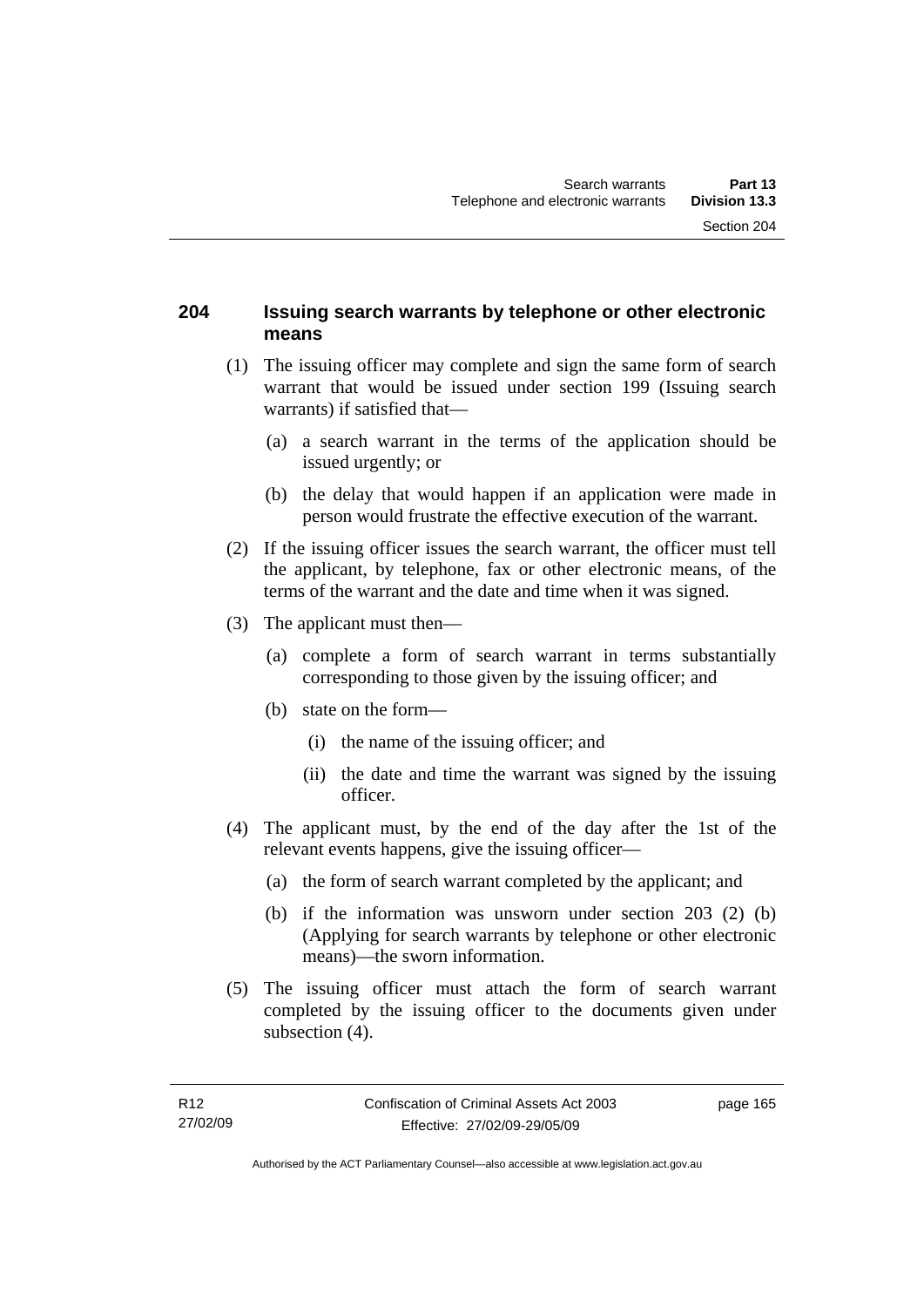(6) In subsection (4):

*relevant event* means the day when—

- (a) the warrant is executed; or
- (b) the warrant expires.

# **205 Unsigned warrants by telephone or other electronic means in court proceedings**

- (1) This section applies if—
	- (a) it is material, in any proceeding, for a court to be satisfied that the exercise of a power under a search warrant issued under this division was properly authorised; and
	- (b) the form of search warrant signed by the issuing officer is not produced in evidence.
- (2) The court must assume that the exercise of the power was not properly authorised unless the contrary is proved.

# **206 Offence for stating incorrect names in warrants by telephone or other electronic means**

A person commits an offence if—

- (a) the person executes a document or presents a document to a person; and
- (b) the document purports to be a form of search warrant under section 204 (Issuing search warrants by telephone or other electronic means); and
- (c) the person states a name of an issuing officer in the document; and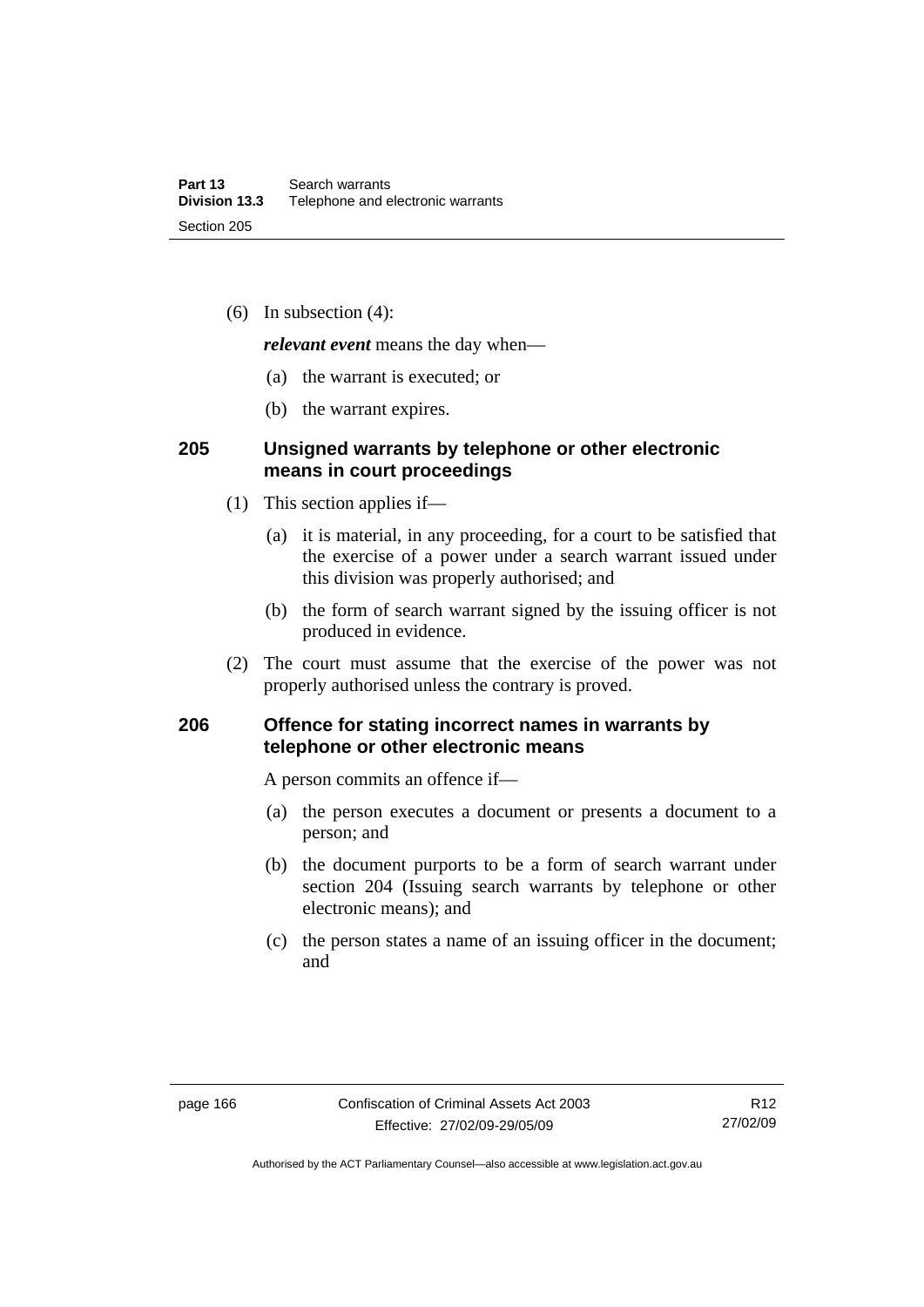(d) the name is not the name of the issuing officer that authorised the warrant.

Maximum penalty: 200 penalty units, imprisonment for 2 years or both.

# **207 Offence for execution etc of search warrant departing in material form**

A person commits an offence if—

- (a) the person executes a document or presents a document to a person; and
- (b) the document purports to be a form of search warrant under section 204 (Issuing search warrants by telephone or other electronic means); and
- (c) the document departs in a material particular from the form authorised by the issuing officer.

Maximum penalty: 200 penalty units, imprisonment for 2 years or both.

# **208 Offence for execution etc of unauthorised form of search warrant**

A person commits an offence if—

- (a) the person executes a document or presents a document to a person; and
- (b) the document purports to be a form of search warrant under section 204 (Issuing search warrants by telephone or other electronic means); and
- (c) the document—
	- (i) has not been authorised by an issuing officer under that section; or

page 167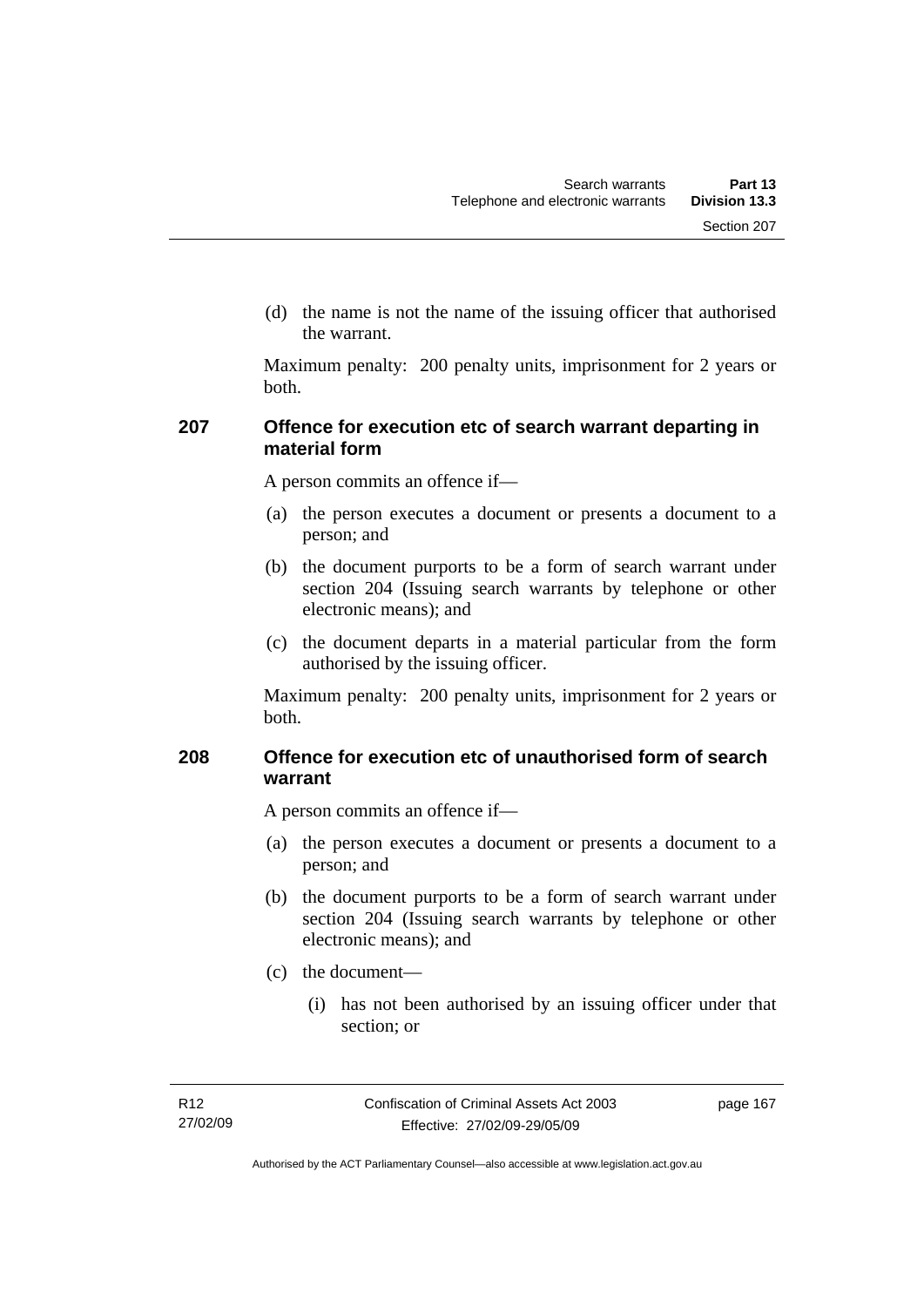(ii) departs in a material particular from the terms authorised by the issuing officer under that section.

Maximum penalty: 200 penalty units, imprisonment for 2 years or both.

#### **209 Offence for giving unauthorised form of search warrant**

A person commits an offence if—

- (a) the person purports to give a form of search warrant to an issuing officer under section 204 (4) (b) (Issuing search warrants by telephone or other electronic means); and
- (b) the document is not the form of search warrant that the person executed.

Maximum penalty: 200 penalty units, imprisonment for 2 years or both.

# **Division 13.4 Executing search warrants**

*Note* A court has a discretion to admit improperly obtained evidence (see *Evidence Act 1995* (Cwlth), s 138).

# **210 Search warrants—whether must be executed only during particular hours**

A search warrant must not authorise a search during the period beginning at 9 pm on a day and ending at 6 am on the next day unless the issuing officer is satisfied that—

- (a) it would not be practicable to conduct the search at another time; or
- (b) it is necessary to prevent the concealment, loss or destruction of target material.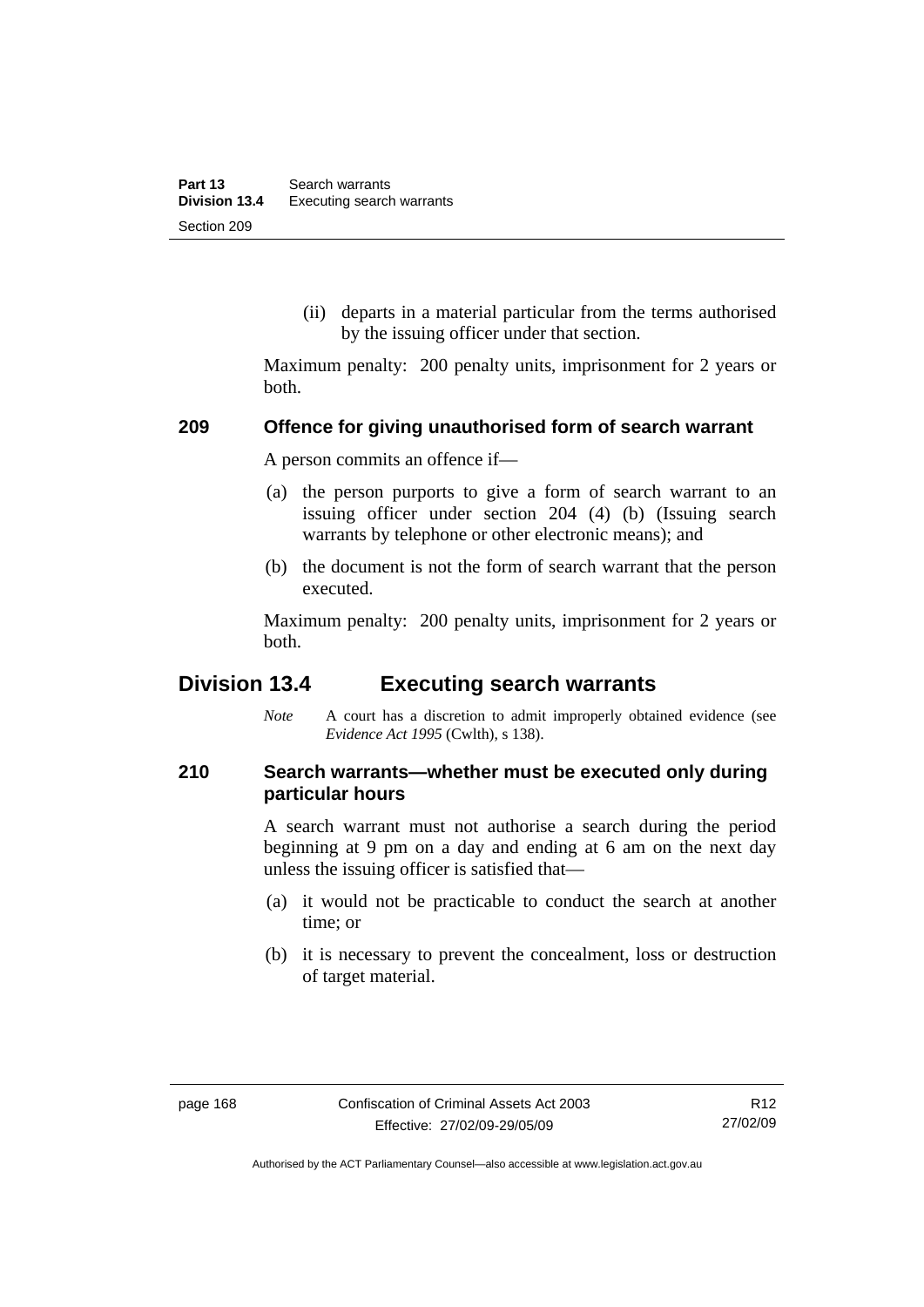# **211 Search warrants—restrictions on personal searches**

- (1) A search warrant cannot authorise a strip search or a search of a person's body cavities.
- (2) If a search warrant authorises an ordinary search or frisk search of a person—
	- (a) a different search from the search authorised must not be done under the warrant; and
	- (b) the search must be conducted by a person of the same sex as the person being searched.
- (3) However, if a transgender or intersex person is searched, the person may require that the search be conducted by either a male or a female.
- (4) If the transgender or intersex person requires that the search be conducted by a male, the person is taken, for this section, to be male.
- (5) If the transgender or intersex person requires that the search be conducted by a female, the person is taken, for this section, to be female.
- (6) A person assisting who is not a police officer must not take part in searching a person.
- (7) In this section:

*strip search* means a search of a person or of articles in the possession of a person, which may include all or any of the following:

- (a) requiring the person to remove all of his or her clothing;
- (b) an examination of the person's body (but not of the person's body cavities) and of those clothes.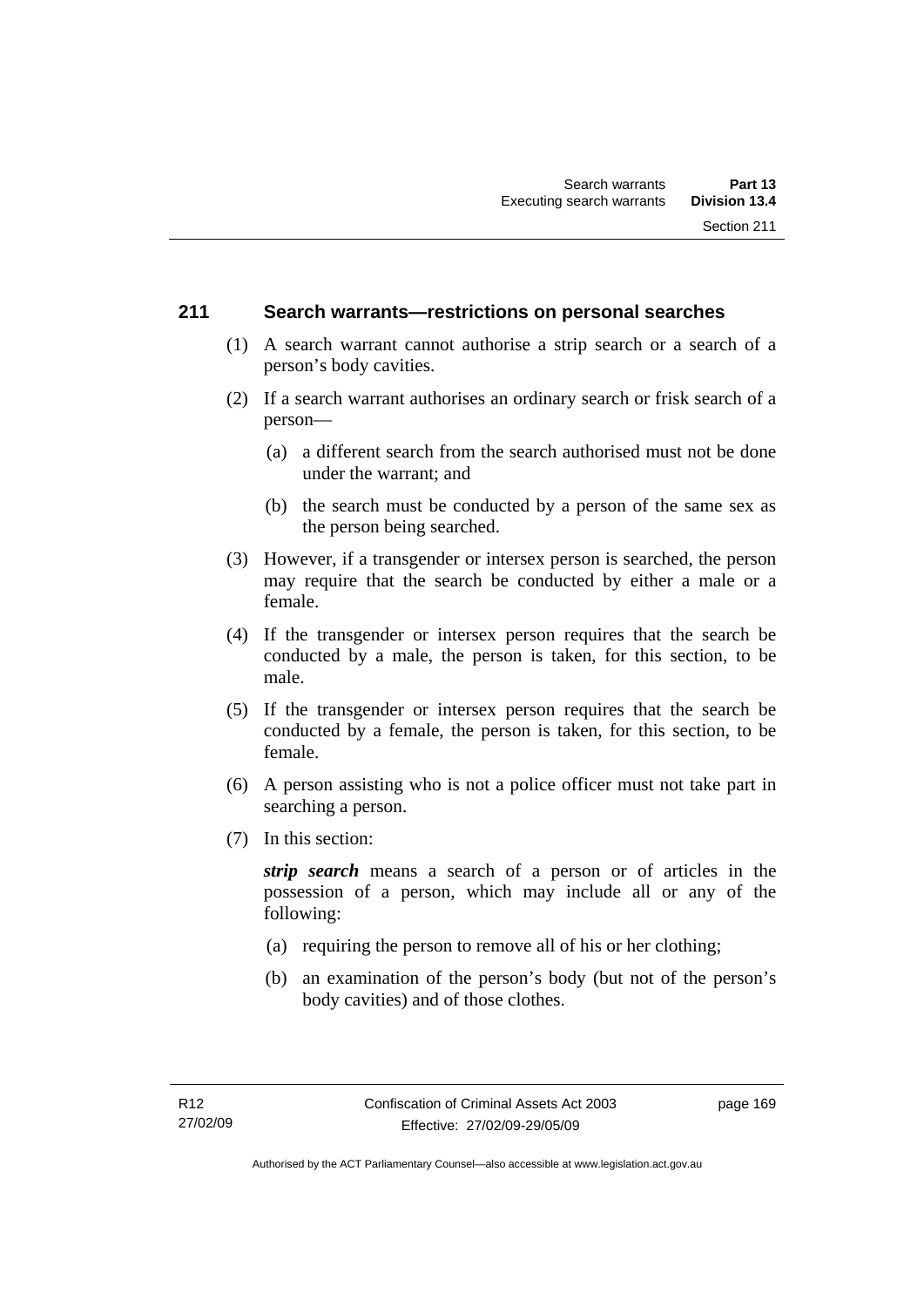# **212 Use of force and availability of assistance in executing search warrant**

- (1) Force may be used in executing a search warrant as follows:
	- (a) by an executing police officer—force against people and things may be used that is necessary and reasonable in the circumstances;
	- (b) by a person assisting who is a police officer—force against people and things may be used that is necessary and reasonable in the circumstances;
	- (c) by a person assisting who is not a police officer—force against things may be used that is necessary and reasonable in the circumstances.
- (2) An executing police officer may obtain the assistance in executing the warrant that is necessary and reasonable in the circumstances.

# **213 Search warrants—announcement before entry**

- (1) An executing police officer must, before anyone enters premises under a search warrant—
	- (a) announce that the person is authorised to enter the premises; and
	- (b) give anyone at the premises an opportunity to allow entry to the premises; and
	- (c) if the occupier of the premises, or someone else who apparently represents the occupier, is present at the premises identify himself or herself to that person.
- (2) The executing police officer is not required to comply with subsection (1) if the police officer believes on reasonable grounds that immediate entry to the premises is required to ensure—
	- (a) the safety of anyone (including any police officer or person assisting); or

Authorised by the ACT Parliamentary Counsel—also accessible at www.legislation.act.gov.au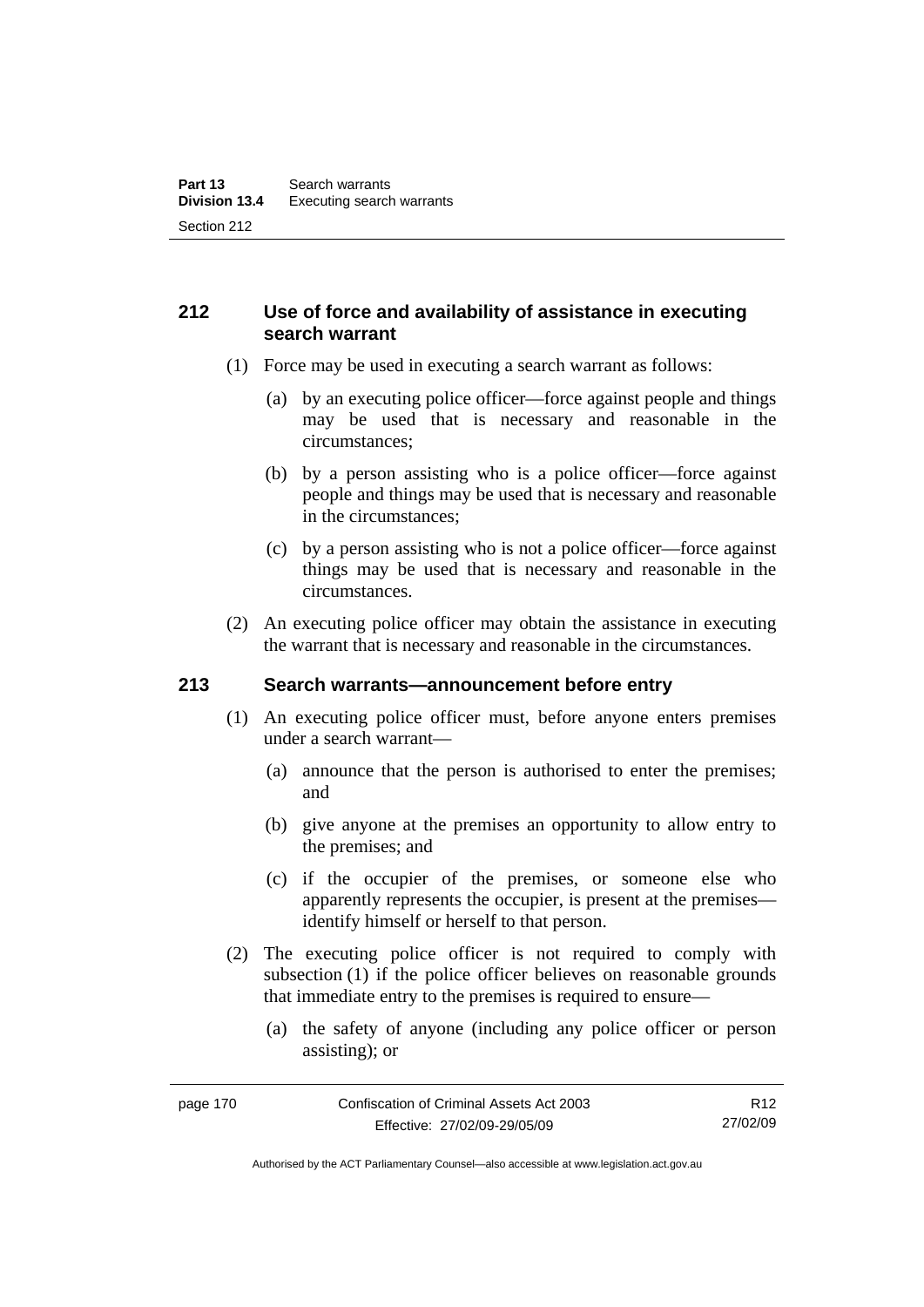(b) that the effective execution of the warrant is not frustrated.

# **214 Details of search warrant to be given to occupier etc**

- (1) If the occupier of the premises, or someone else who apparently represents the occupier, is present at the premises while a search warrant is being executed, the executing police officer or a person assisting must make available to the person—
	- (a) a copy of the warrant; and
	- (b) a document setting out the rights and obligations of the person.
- (2) Before a person is searched under a search warrant, the executing police officer or a person assisting must show the person a copy of the warrant.
- (3) The copy of the warrant need not include the issuing officer's signature or the seal or stamp of the court in which the issuing officer holds office or is employed.

# **215 Occupier entitled to be present during search etc**

- (1) If an occupier of premises, or someone else who apparently represents the occupier, is present at the premises while a search warrant is being executed, the occupier or person is entitled to observe the search being conducted.
- (2) However, the person is not entitled to observe the search if—
	- (a) to do so would impede the search; or
	- (b) the person is under arrest, and allowing the person to observe the search being conducted would interfere with the objectives of the search.
- (3) This section does not prevent 2 or more areas of the premises being searched at the same time.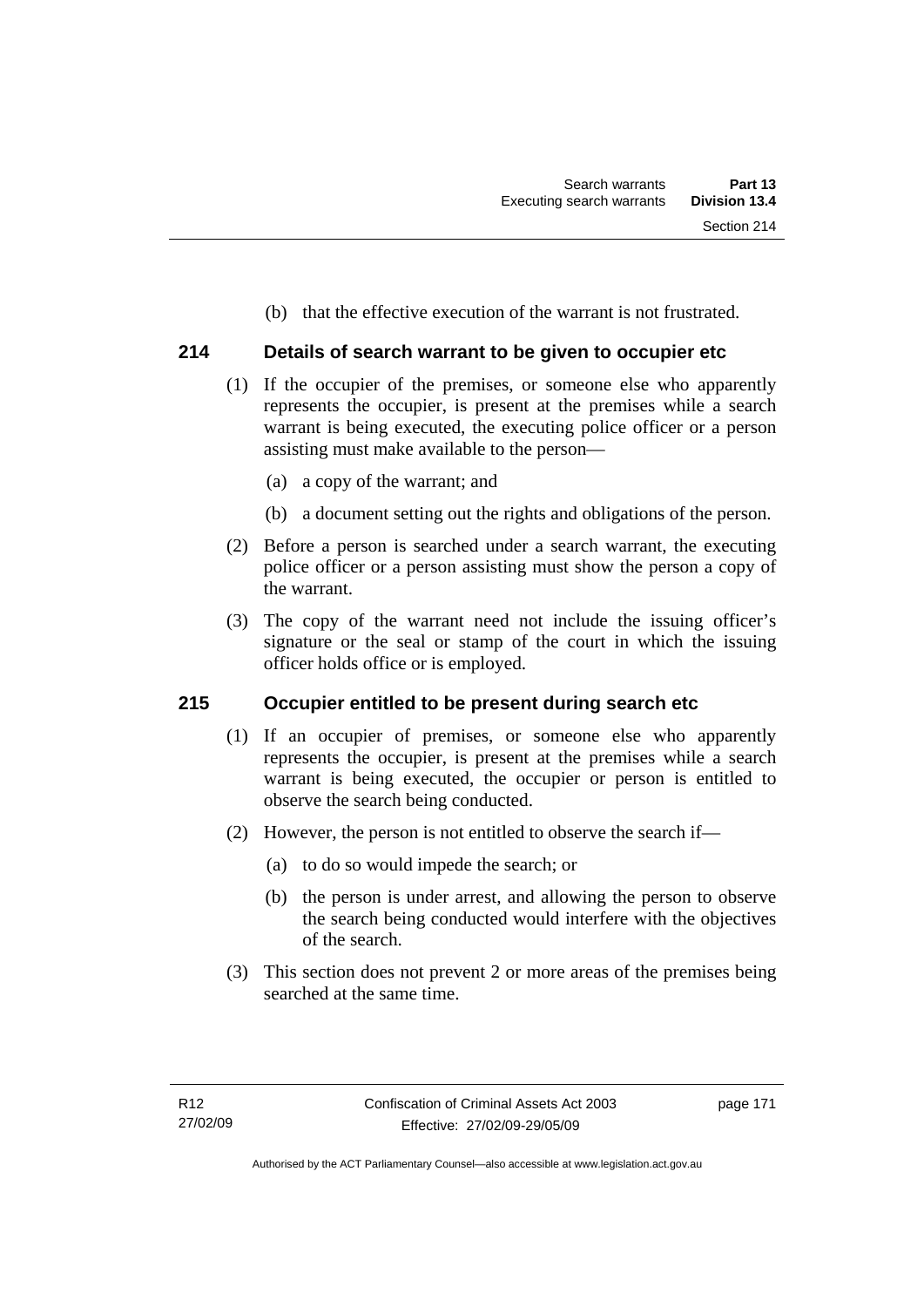# **216 Particular powers available to officers executing search warrant**

- (1) In executing a search warrant, the executing police officer or a person assisting may take photographs (including video recordings) of the premises or of people or things at the premises—
	- (a) for a purpose incidental to the execution of the warrant; or
	- (b) if the occupier of the premises consents in writing.
- (2) The executing police officer and a person assisting may complete the execution of a search warrant only if the warrant is in force, after all of them temporarily leave the premises—
	- (a) for not more than 1 hour; or
	- (b) for a longer period if the occupier of the premises consents in writing.
- (3) The execution of a search warrant may be completed if—
	- (a) the execution is stopped by an order of a court; and
	- (b) the order is later reversed or set aside on appeal; and
	- (c) the warrant is still in force.

# **217 Use of equipment to examine or process things**

- (1) The executing police officer, or a person assisting, for a search warrant may bring into or onto the premises any equipment reasonably necessary to examine or process a thing found at the premises to decide whether it may be seized under the warrant.
- (2) The executing police officer or a person assisting may operate equipment already at the premises to carry out an examination or processing if the officer believes on reasonable grounds that—
	- (a) the equipment is suitable; and

Authorised by the ACT Parliamentary Counsel—also accessible at www.legislation.act.gov.au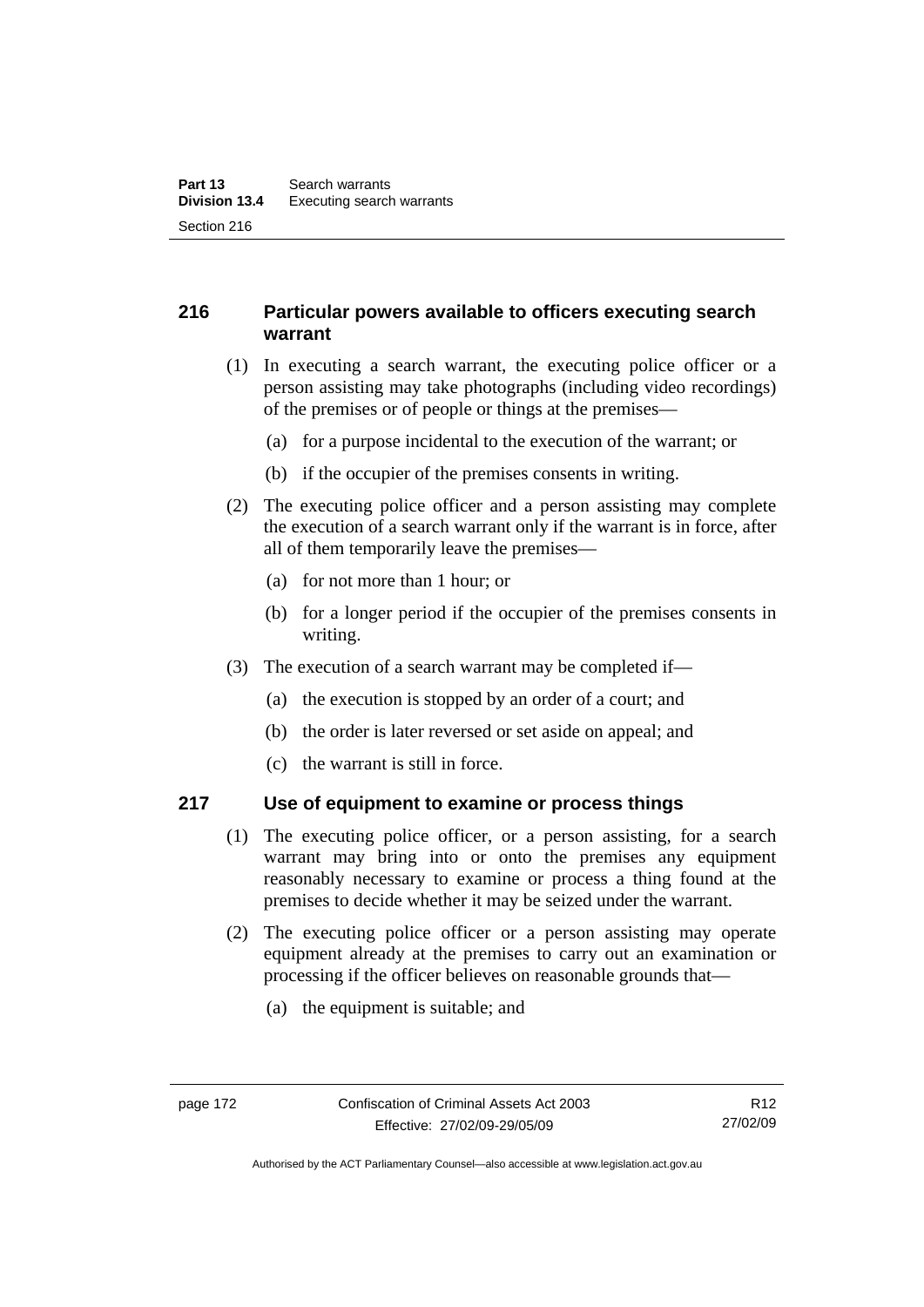(b) the examination or processing may be carried out without damaging the equipment or thing.

# **218 Moving things to another place for examination or processing**

- (1) A thing found at the premises may be moved to another place for examination or processing to decide whether it may be seized under a search warrant if—
	- (a) both of the following subparagraphs apply:
		- (i) there are reasonable grounds for believing that the thing is or contains target material;
		- (ii) it is significantly more practicable to do so having regard to the timeliness and cost of examining or processing the thing at another place and the availability of expert assistance; or
	- (b) the occupier of the premises consents in writing.
- (2) The thing may be moved to another place for examination or processing for no longer than 72 hours.
- (3) An executing police officer may apply to an issuing officer for an extension of that time if the executing police officer believes on reasonable grounds that the thing cannot be examined or processed within 72 hours.
- (4) The executing police officer must give notice of the application to the occupier of premises, and the occupier is entitled to be heard on the application.
- (5) If a thing is moved to another place under this section, the executing police officer must, if practicable—
	- (a) tell the occupier of the address of the place, and when, the examination or processing will be carried out; and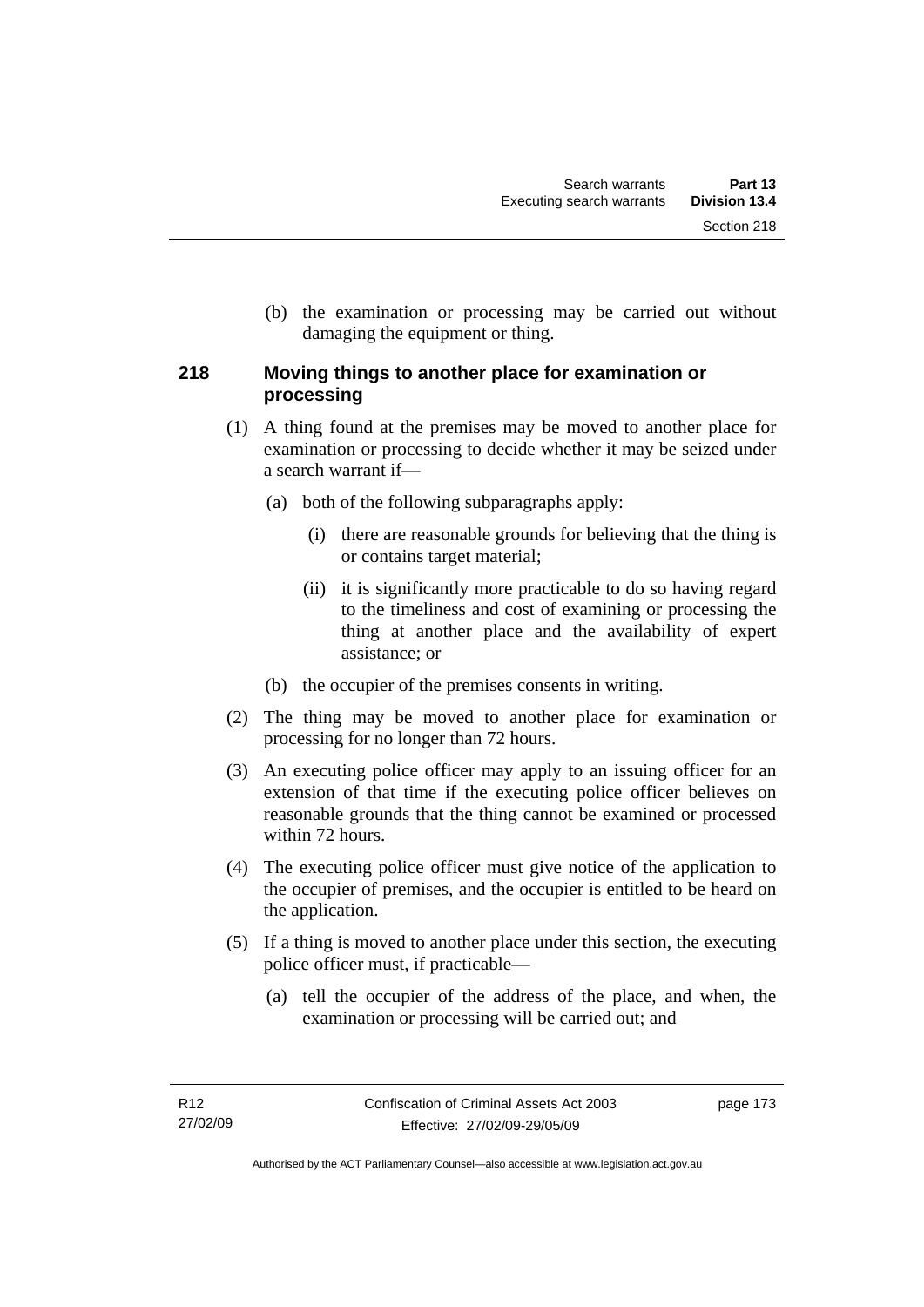- (b) allow the occupier or the occupier's representative to be present during the examination or processing.
- (6) The provisions of this part relating to the issue of search warrants apply, with any necessary changes, to the giving of an extension under this section.

### **219 Use of electronic equipment at premises**

- (1) An executing police officer or a person assisting may operate electronic equipment at the premises to access data (including data not held at the premises) if the officer or person believes on reasonable grounds that—
	- (a) the data might be target material; and
	- (b) the equipment can be operated without damaging it.
	- *Note* An executing police officer may obtain an order requiring a person with knowledge of a computer or computer system to provide assistance (see s 220).
- (2) If the executing police officer or person assisting believes that any data accessed by operating the electronic equipment might be target material, the officer or person may—
	- (a) copy the data to a data storage device brought to the premises; or
	- (b) if the occupier of the premises agrees in writing—copy the data to a data storage device at the premises.
- (3) The executing police officer or person assisting may take the device from the premises.
- (4) The executing police officer, or a person assisting who is a police officer, may do the following things if the officer or person finds that any target material is accessible using the equipment:
	- (a) seize the equipment and any data storage device;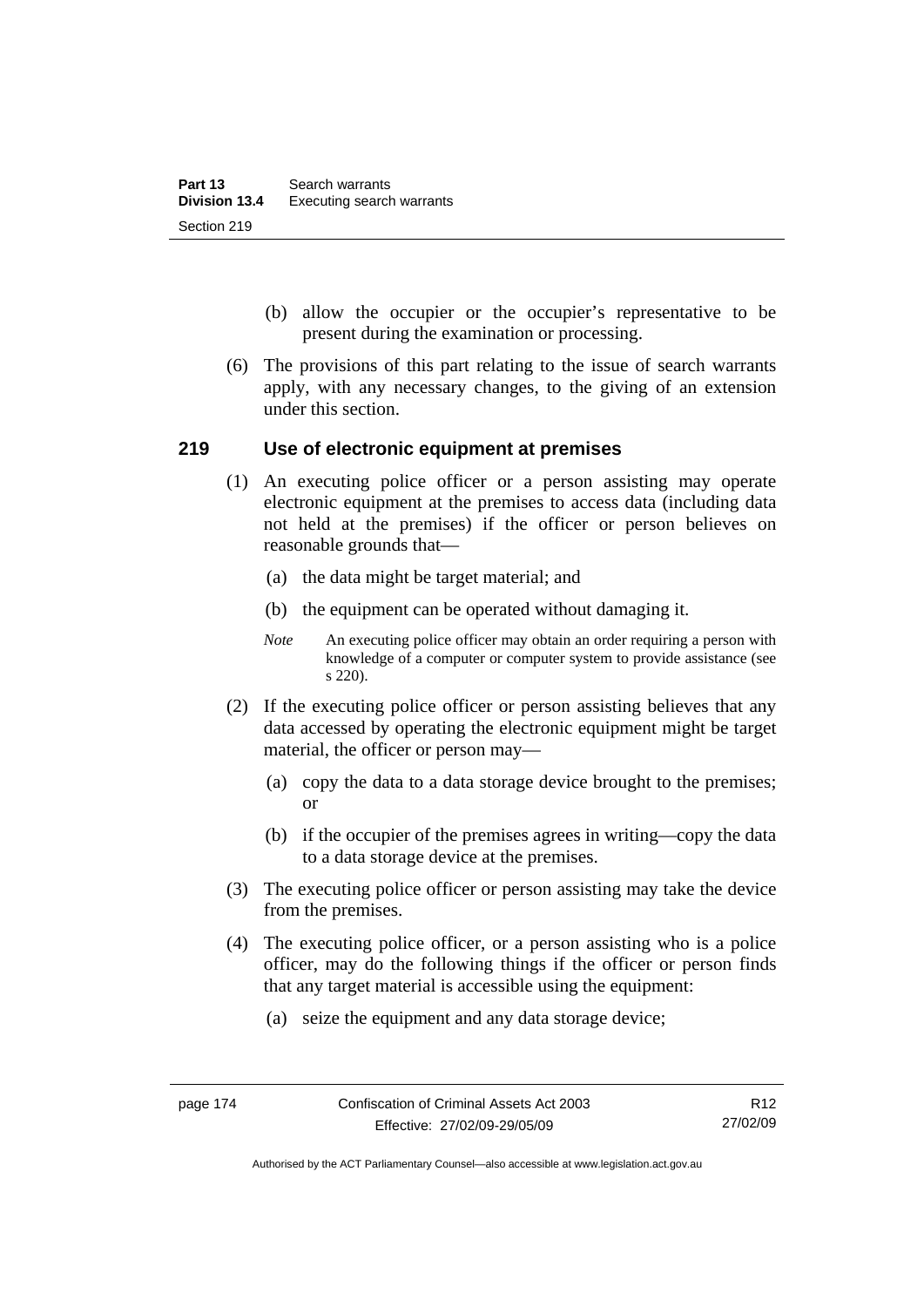- (b) if the material can, by using facilities at the premises, be put in documentary form—operate the facilities to put the material in that form and seize the documents so produced.
- (5) A police officer may seize equipment under subsection (4) (a) only if—
	- (a) it is not practicable to copy the data as mentioned in subsection (2) or to put the material in documentary form as mentioned in subsection (4) (b); or
	- (b) possession of the equipment by the occupier could be an offence.

# **220 Person with knowledge of computer or computer system to assist access etc**

- (1) An executing police officer may apply to an issuing officer for an order requiring a stated person to provide any information or assistance that is reasonably necessary to allow the executing police officer or a person assisting to do all or any of the following:
	- (a) access data held in or accessible from a computer that is on the premises;
	- (b) copy the data to a data storage device;
	- (c) convert the data into documentary form.
- (2) The issuing officer may make an order if satisfied that—
	- (a) there are reasonable grounds for suspecting that target material is accessible from the computer; and
	- (b) the stated person is—
		- (i) reasonably suspected of possessing, or having under the person's control, target material of the kind stated in the search warrant; or
		- (ii) the owner or lessee of the computer; or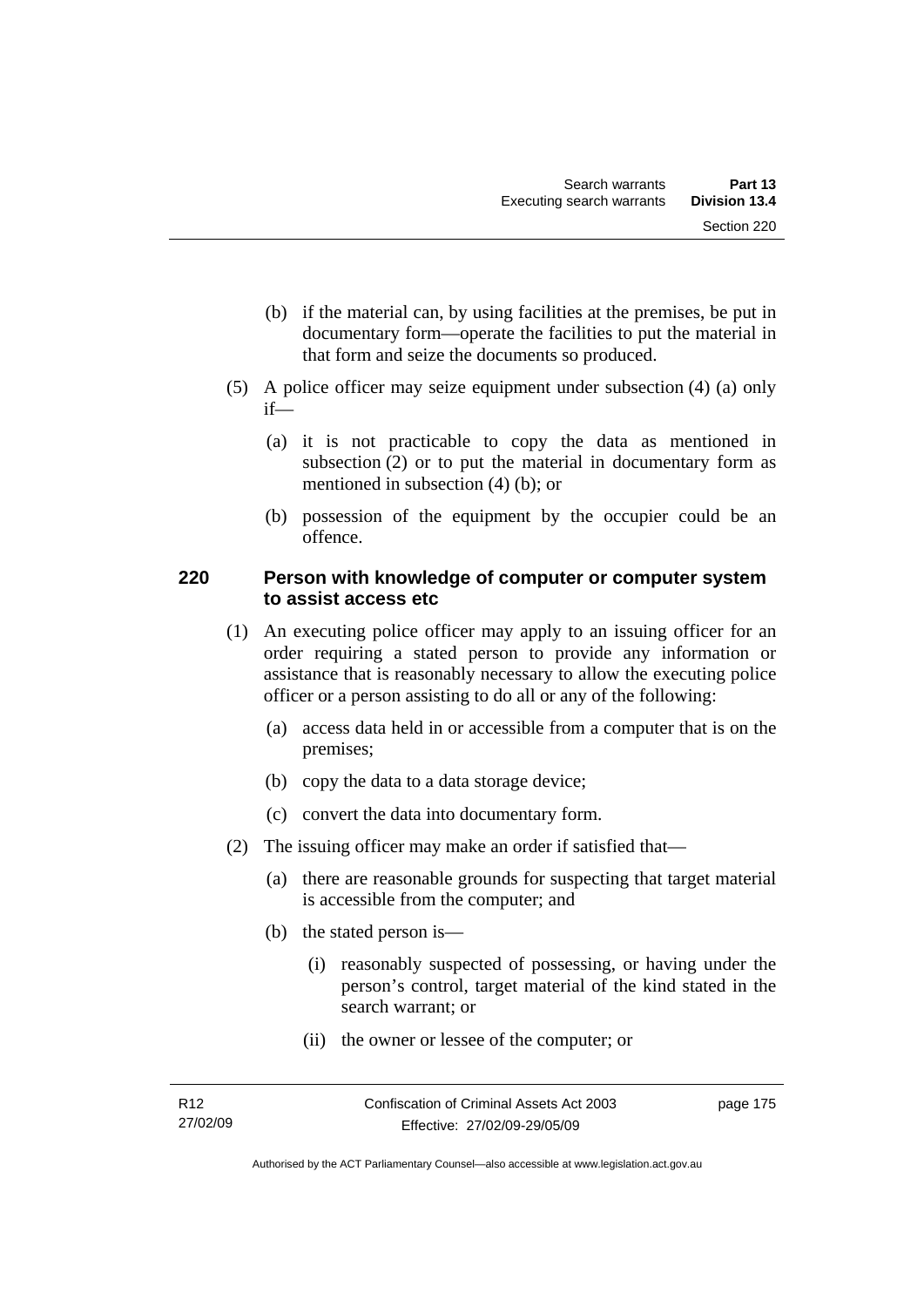- (iii) an employee of the owner or lessee of the computer; and
- (c) the stated person has knowledge of—
	- (i) the computer or a computer network of which the computer forms a part; or
	- (ii) measures applied to protect data held in or accessible from the computer.
- (3) A person commits an offence if a person contravenes an order under this section.

Maximum penalty: 50 penalty units, imprisonment for 6 months or both.

 (4) The provisions of this part relating to the issue of search warrants apply, with any necessary changes, to the giving of an order under this section.

# **221 Securing electronic equipment**

- (1) If the executing police officer or a person assisting believes on reasonable grounds that—
	- (a) target material may be accessible by operating electronic equipment at the premises; and
	- (b) expert assistance is required to operate the equipment; and
	- (c) if the officer or person does not take action, the material may be destroyed, altered or otherwise interfered with;

the officer or person may do whatever is necessary to secure the equipment, whether by locking it up, placing a guard or otherwise.

- (2) The executing police officer or a person assisting must give written notice to the occupier of the premises of—
	- (a) the officer's or person's intention to secure the equipment; and
	- (b) the fact that the equipment may be secured for up to 24 hours.

Authorised by the ACT Parliamentary Counsel—also accessible at www.legislation.act.gov.au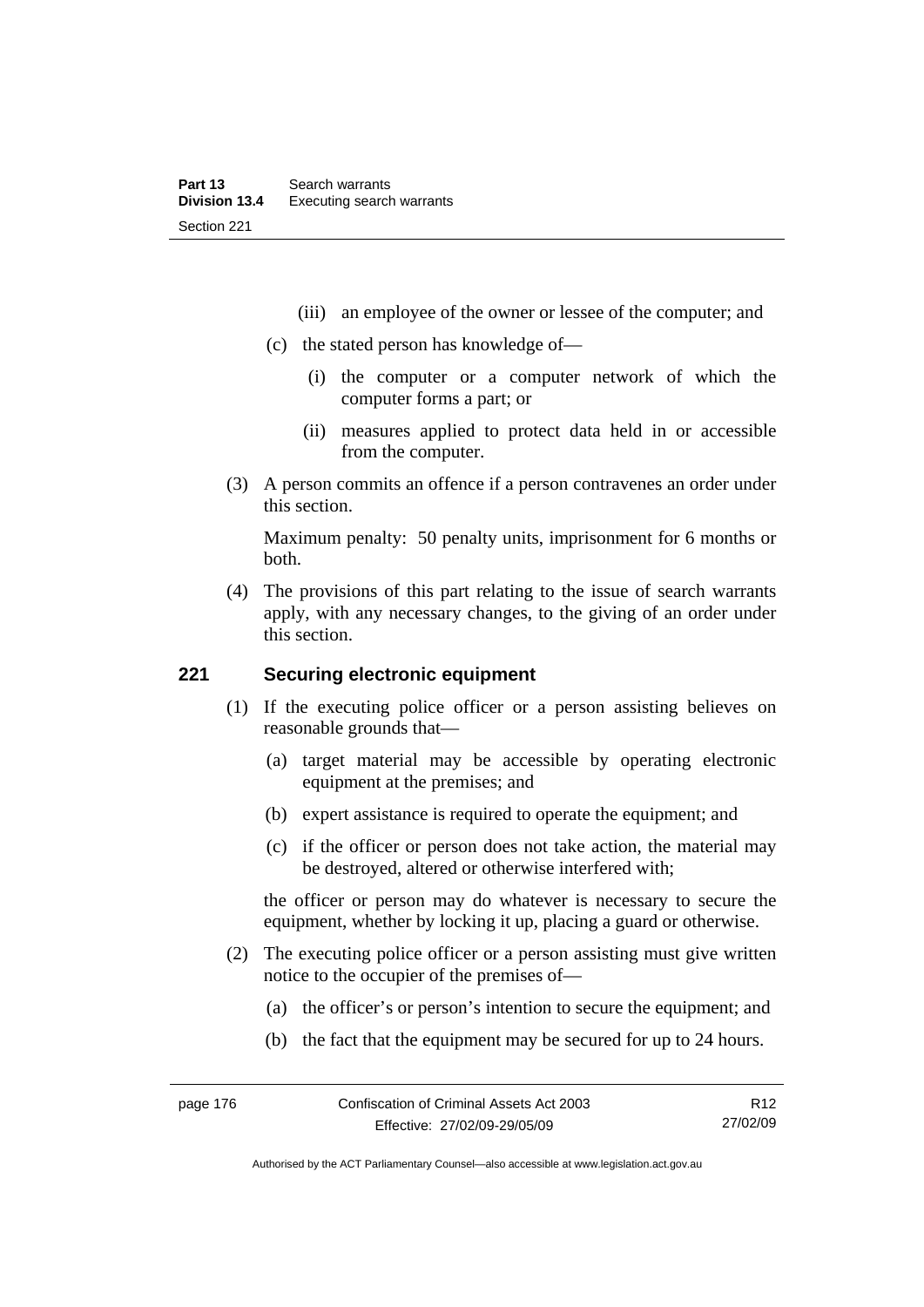- (3) The equipment may be secured until the earliest of the following events happens:
	- (a) the end of 24 hours;
	- (b) the equipment is operated by the expert.
- (4) If the executing police officer or a person assisting believes on reasonable grounds that the expert assistance will not be available within 24 hours, the officer or person may apply to the issuing officer to extend the period.
- (5) The executing police officer or a person assisting must tell the occupier of the premises of the officer's or person's intention to apply for an extension, and the occupier is entitled to be heard on the application.
- (6) The provisions of this part relating to the issue of search warrants apply, with any necessary changes, to the giving of an extension under this section.

# **222 Copies of seized things to be provided**

- (1) If the occupier of the premises, or someone else who apparently represents the occupier, is present at the premises while a search warrant is executed, the occupier or other person may ask a police officer who seizes—
	- (a) a document, film, computer file or other thing that can be readily copied; or
	- (b) a data storage device in which the information can be readily copied;

to give the occupier or other person a copy of the thing or the information.

 (2) The police officer must do so as soon as practicable after the seizure.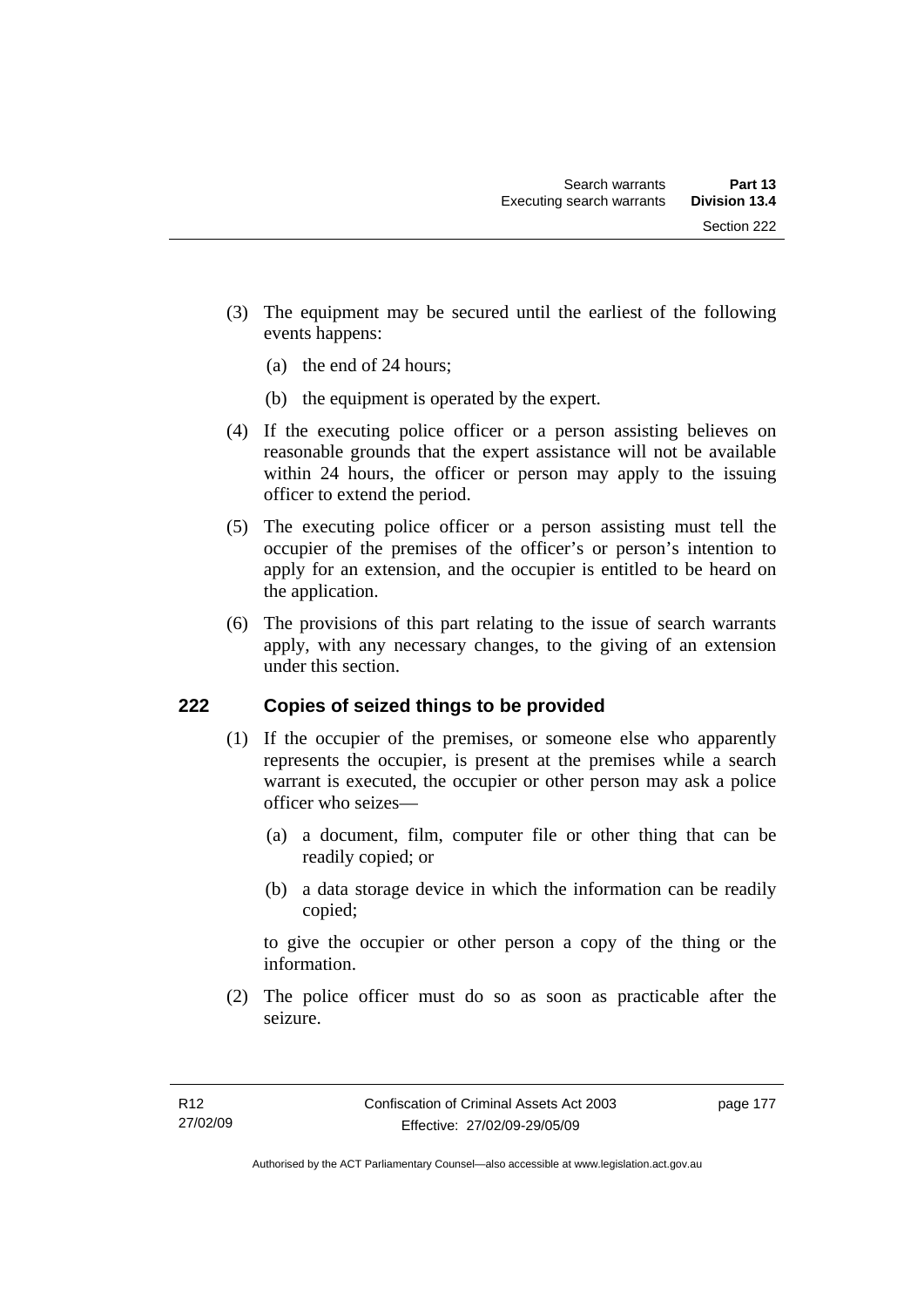- (3) However, the police officer is not required to do so if—
	- (a) the thing was seized under section 219 (Use of electronic equipment at premises); or
	- (b) possession by the occupier of the thing or information could be an offence.

# **223 Providing documents after execution of search warrant**

Documents are taken to have been seized under a search warrant if—

- (a) the documents were at, or accessible from, the premises of a financial institution when a search warrant in relation to the premises was executed; and
- (b) the documents could not be found at that time; and
- (c) the financial institution provides them to the executing police officer as soon as practicable after the execution of the warrant.

# **Division 13.5 Stopping and searching vehicles**

# **224 Searches of vehicles without search warrant in emergency situations**

- (1) This section applies if a police officer believes, on reasonable grounds, that—
	- (a) a thing that is target material is in or on a vehicle; and
	- (b) it is necessary to exercise a power under subsection (2) to prevent the thing from being concealed, lost or destroyed; and
	- (c) it is necessary to exercise the power without the authority of a search warrant because the circumstances are serious and urgent.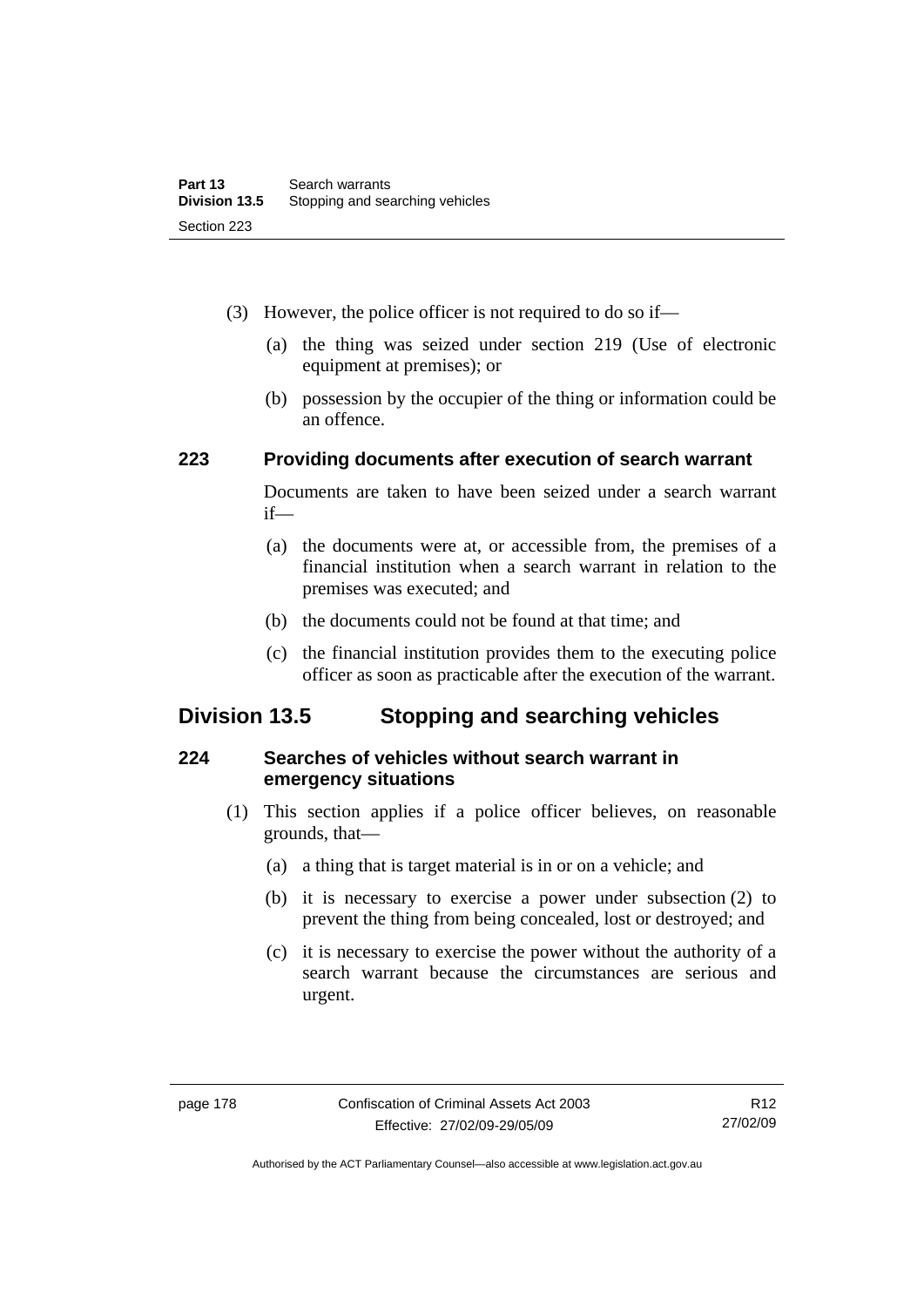- (2) If this section applies, the police officer may—
	- (a) stop and detain the vehicle; and
	- (b) search the vehicle, and any container in or on the vehicle, for the thing; and
	- (c) seize the thing if the officer finds it.
- (3) If, in the course of searching for the thing, the police officer finds something else that is target material, the police officer may seize that thing if the officer suspects, on reasonable grounds, that—
	- (a) it is necessary to seize it to prevent its concealment, loss or destruction; and
	- (b) it is necessary to seize it without the authority of a search warrant because the circumstances are serious and urgent.
- (4) The police officer must exercise the police officer's powers subject to section 225.

# **225 How police officer exercises powers under s 224**

When a police officer exercises a power under section 224 (Searches of vehicles without search warrant in emergency situations) in relation to a vehicle, the police officer—

- (a) may use the assistance that is necessary and reasonable; and
- (b) must search the vehicle in a public place or in some other place to which members of the public have ready access; and
- (c) must not detain the vehicle for longer than is necessary and reasonable to search it and any container in or on the vehicle; and
- (d) may use the force that is necessary and reasonable in the circumstances, but must not damage the vehicle, or any container in or on the vehicle, by forcing open a part of the vehicle or container unless—

page 179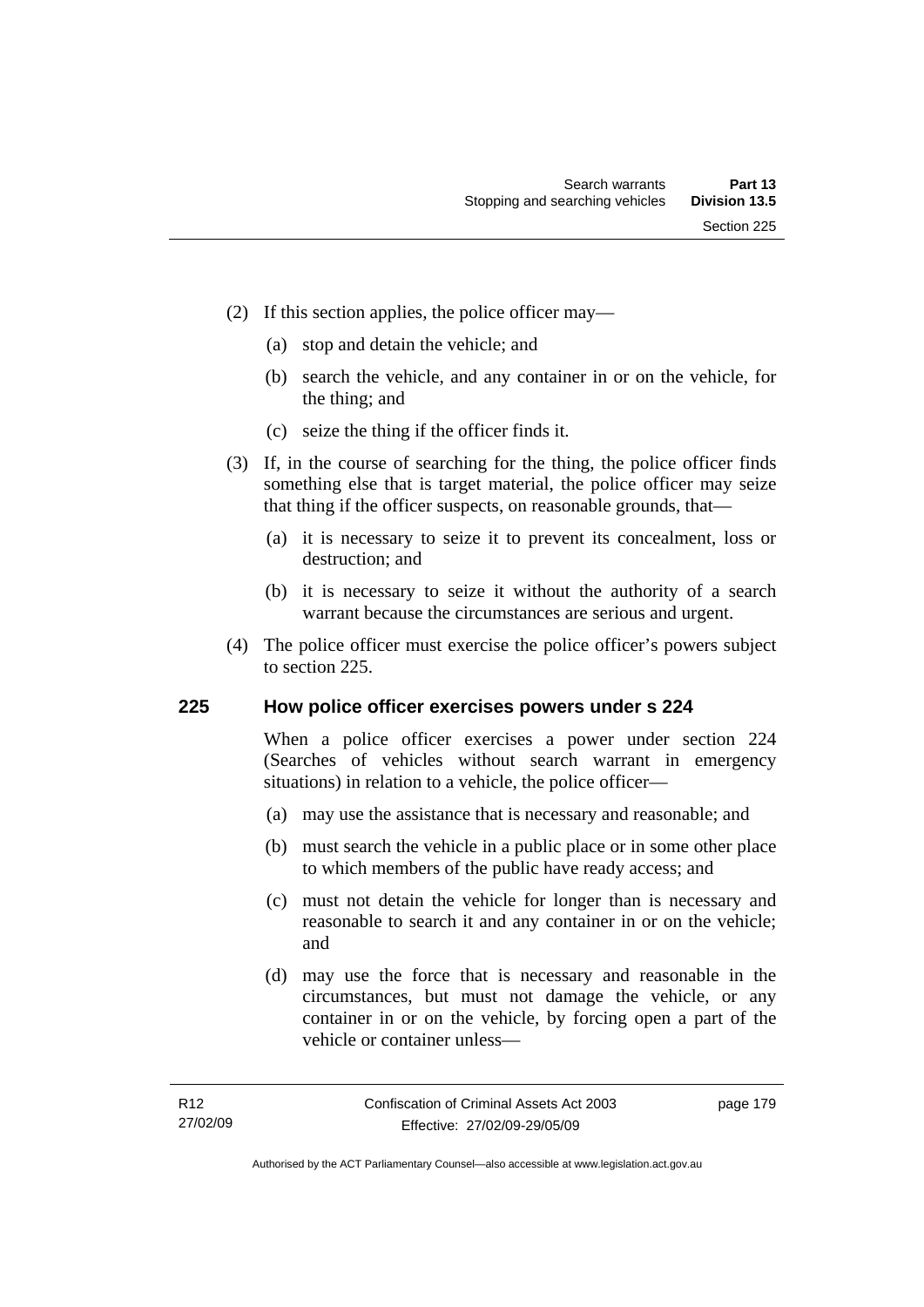- (i) the person (if any) apparently in charge of the vehicle has been given a reasonable opportunity to open that part or container; or
- (ii) it is not possible to give that person such an opportunity.

# **Division 13.6 Search warrants—things seized**

# **226 Receipts for things seized under search warrants**

- (1) This section applies to—
	- (a) a thing seized under a search warrant; or
	- (b) a thing moved under section 218 (1) (Moving things to another place for examination or processing); or
	- (c) a thing seized under section 224 (Searches of vehicles without search warrant in emergency situations).
- (2) As soon as practicable after a thing is seized under this part by the executing police officer or a person assisting, the officer or person must give a receipt for it to the person from whom it was seized.
- (3) If, for any reason, it is not practicable to comply with subsection (2), the executing police officer or person assisting must leave the receipt, secured conspicuously, at the place of seizure.
- (4) A receipt under this section must include—
	- (a) a description of the thing seized; and
	- (b) if the thing is moved under section 218 (1)—where the thing is to be taken to.
- (5) A single receipt may be given for 2 or more things.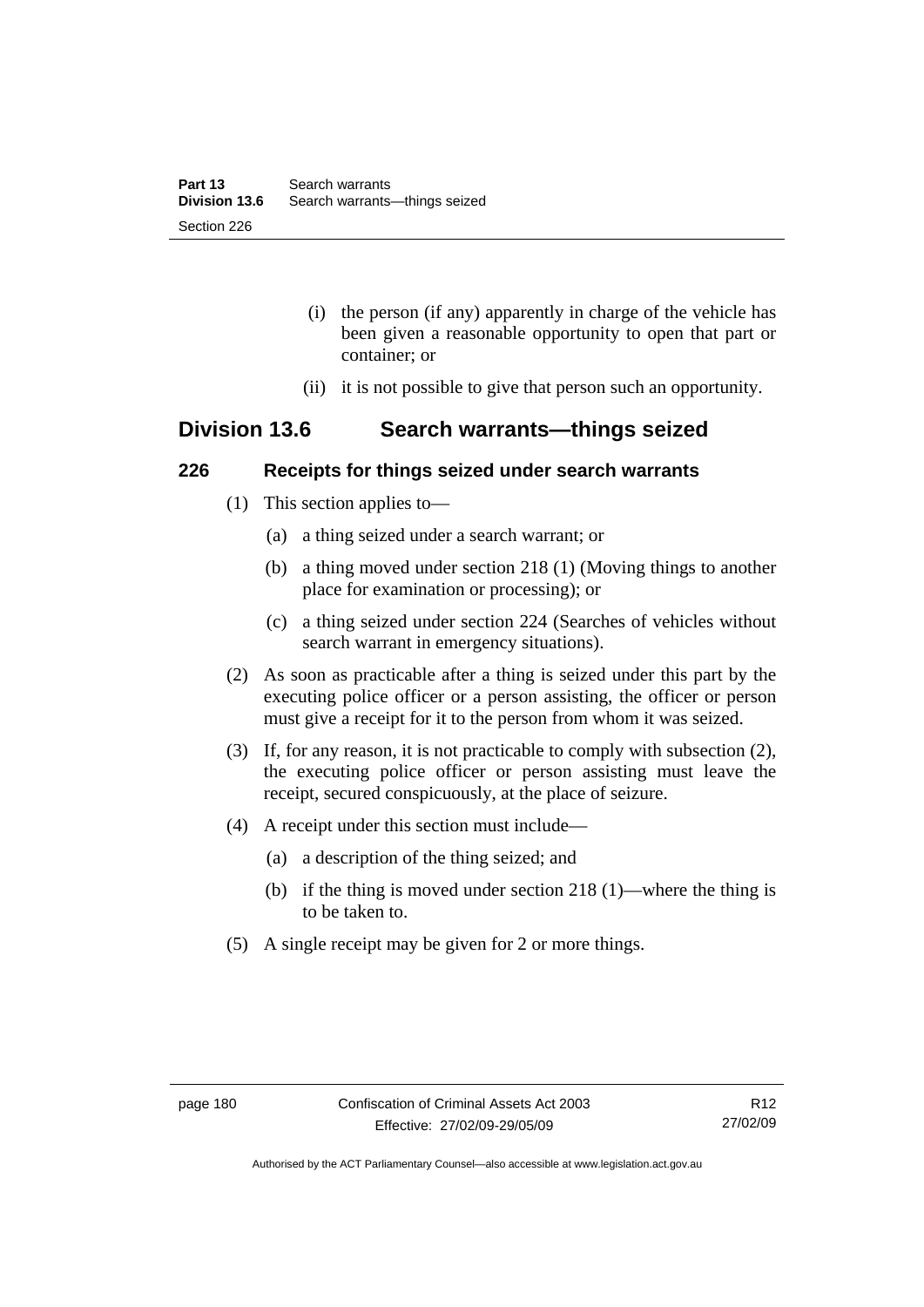# **227 Keeping seized things under search warrants**

- (1) This section applies to a police officer in relation to a thing seized under this part if—
	- (a) the reason for the thing's seizure no longer exists or it is decided that the thing is not to be used in evidence; or
	- (b) if the thing was seized under section 224 (Searches of vehicles without search warrant in emergency situations)—the period of 60 days after the day of the thing's seizure ends.
- (2) The police officer must take reasonable steps to return the thing to the person from whom it was seized or to the owner if that person is not entitled to possess it.
- (3) However, the police officer does not have to take those steps if—
	- (a) if subsection  $(1)$  (b) applies—
		- (i) a proceeding in relation to which the thing might provide evidence has been begun before the end of the 60-day period and has not been finalised (including an appeal to a court in relation to the proceeding); or
		- (ii) an order is in force under section 228 (Keeping things for further period); or
	- (b) if subsection (1) (a) or (b) applies—the police officer is otherwise authorised (by a law, or an order of a court, of the Territory, the Commonwealth, a State or another Territory) to keep, destroy or dispose of the thing; or
	- (c) the thing is forfeited or forfeitable to the Territory, the Commonwealth or a State or is the subject of a dispute about ownership.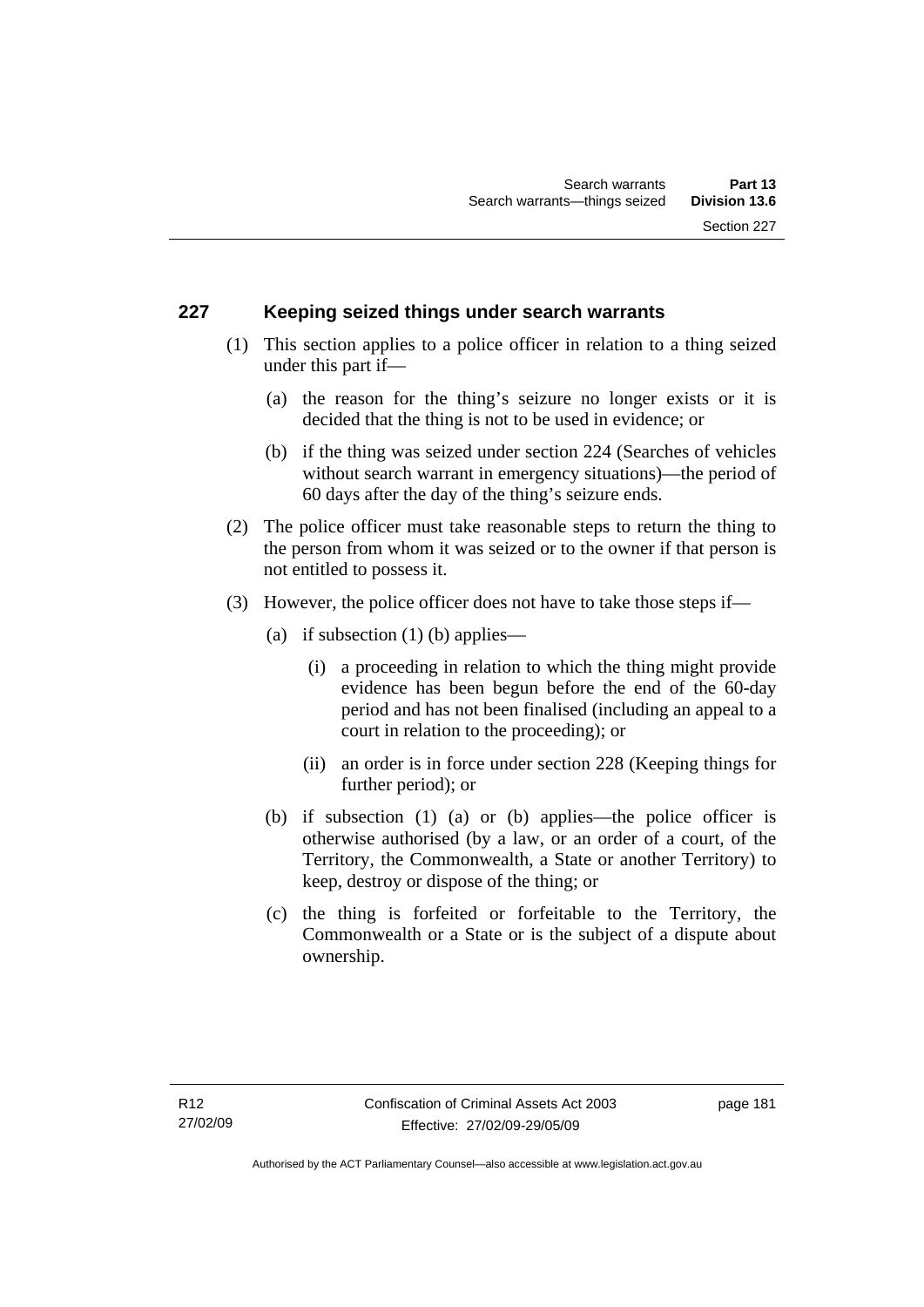# **228 Keeping things for further period**

- (1) This section applies if a thing has been seized by a police officer under this part and a proceeding in relation to which the thing might provide evidence has not begun before the end of—
	- (a) 60 days after the day of the seizure; or
	- (b) a period previously stated in an order of an issuing officer under this section.
- (2) A police officer may apply to an issuing officer for an order that the officer may keep the thing for a further period.
- (3) Before making the application, the police officer must—
	- (a) take reasonable steps to discover whose interests would be affected by the keeping of the thing; and
	- (b) if it is practicable to do so, tell each person the officer believes to be such a person of the proposed application.
- (4) The provisions of this part relating to the issue of search warrants apply, with any necessary changes, to the making of an order under this section.

# **229 Issuing officer may order keeping of thing**

- (1) The issuing officer may order that the police officer who made an application under section 228 (Keeping things for further period) may keep the thing if the issuing officer is satisfied that it is necessary for the police officer to do so for the purpose of beginning or conducting a proceeding under this Act, another territory law or the law of the Commonwealth, a State or another Territory.
- (2) The order must state the period for which the officer may keep the thing.
- (3) The provisions of this part relating to the issue of search warrants apply, with any necessary changes, to the making of an order under this section.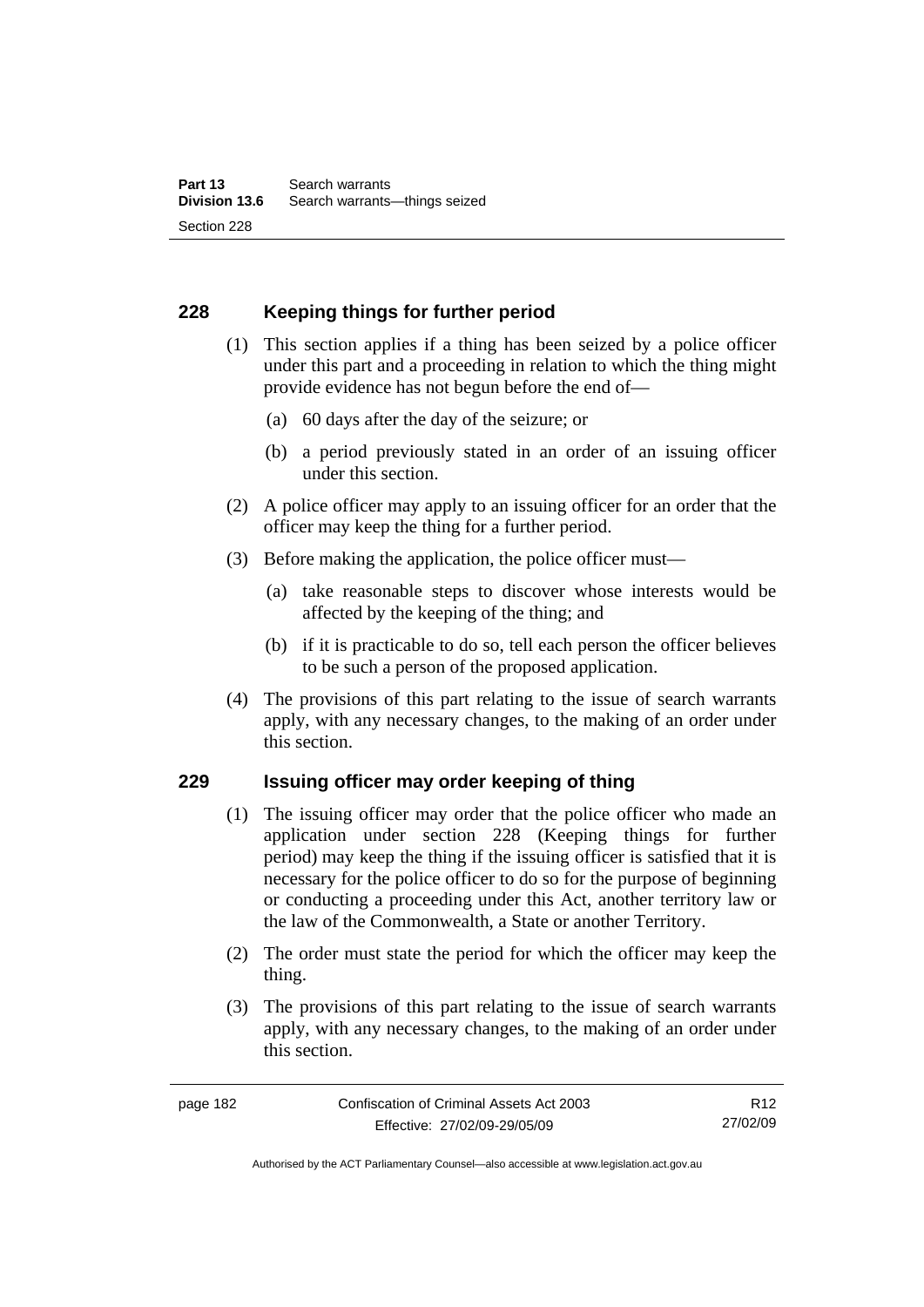# **230 Transfer of things seized to public trustee**

At the direction of the DPP, a police officer must transfer custody of a thing seized under this part to the public trustee.

# **Division 13.7 Search warrants—miscellaneous**

### **231 Search warrants—false or misleading information**

- (1) A person commits an offence if—
	- (a) the person gives information to a police officer or person assisting a police officer; and
	- (b) the person does so knowing that the information—
		- (i) is false or misleading in a material particular; or
		- (ii) omits something that makes the information false or misleading in a material particular; and
	- (c) the information is given in compliance (or purported compliance) with a requirement under this part.

Maximum penalty: 200 penalty units, imprisonment for 2 years or both.

- (2) Subsection (1) (c) does not apply if, before the information was given by the person to the police officer or person assisting, a police officer or person assisting did not take reasonable steps to tell the person of the existence of the offence against subsection (1).
- (3) For subsection (2), it is sufficient if the following form of words is used:

'Giving false or misleading information is an offence with serious consequences'.

page 183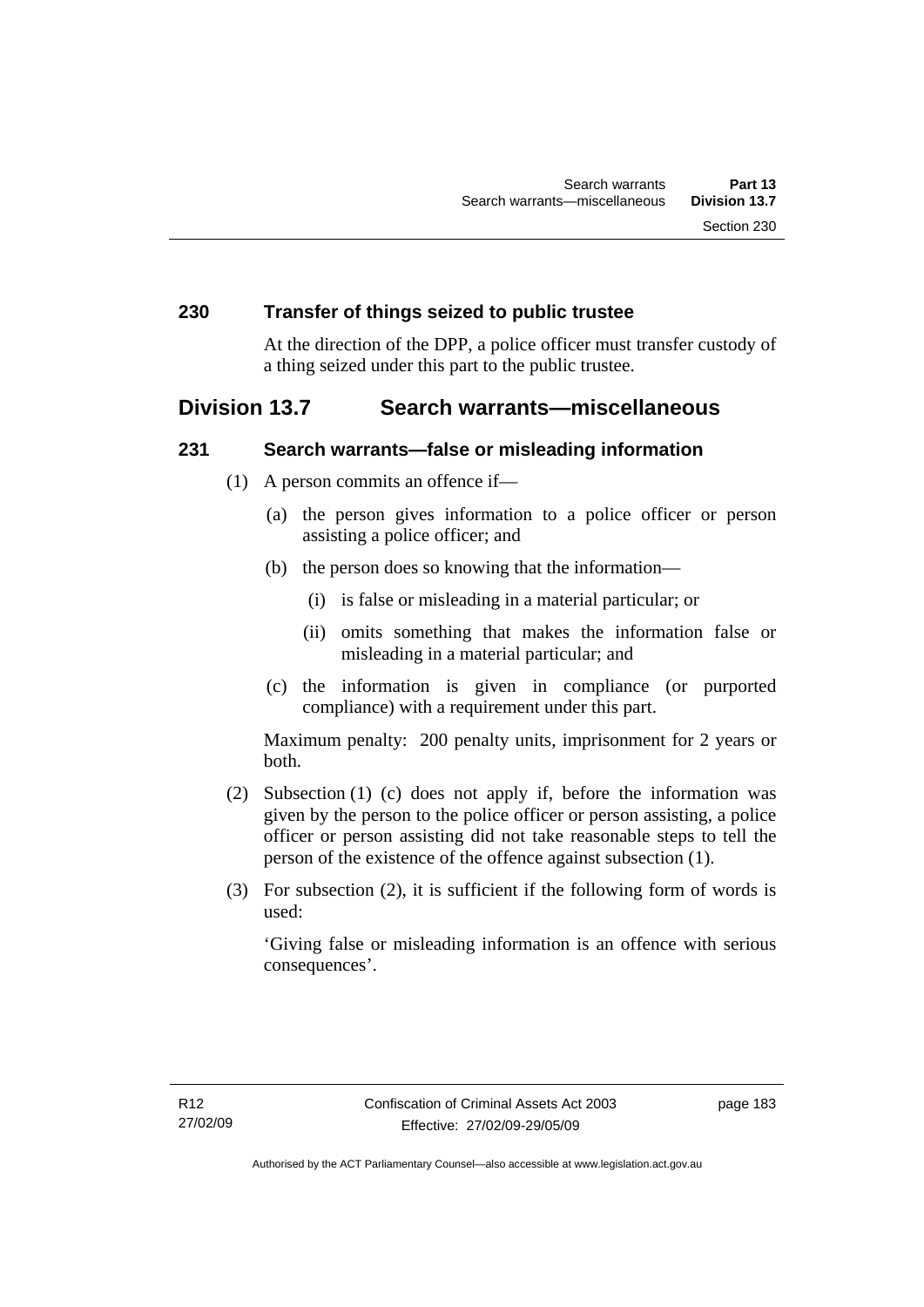#### **232 Search warrants—false or misleading documents**

- (1) A person commits an offence if—
	- (a) the person produces a document to a police officer or a person assisting a police officer; and
	- (b) the person does so knowing that the document is false or misleading in a material particular; and
	- (c) the document is produced in compliance (or purported compliance) with a requirement under this part.

Maximum penalty: 200 penalty units, imprisonment for 2 years or both.

- (2) Subsection (1) does not apply to a person who produces a document to a police officer or person assisting if the document is accompanied by a written statement signed by the person (or, for a corporation, by an officer of the corporation)—
	- (a) stating that the document is, to the person's knowledge, false or misleading in a material particular; and
	- (b) setting out, or referring to, the material particular in which the document is, to the person's knowledge, false or misleading.

### **233 Obstruction etc of police officers and people assisting**

- (1) A person commits an offence if—
	- (a) the person knows that, or is reckless about the fact that, a person is a police officer; and
	- (b) the person obstructs, hinders, intimidates or resists the officer in the exercise of the officer's functions under this part.

Maximum penalty: 200 penalty units, imprisonment for 2 years or both.

 (2) For this section, it is immaterial whether the defendant was aware that the police officer was exercising the officer's functions.

Authorised by the ACT Parliamentary Counsel—also accessible at www.legislation.act.gov.au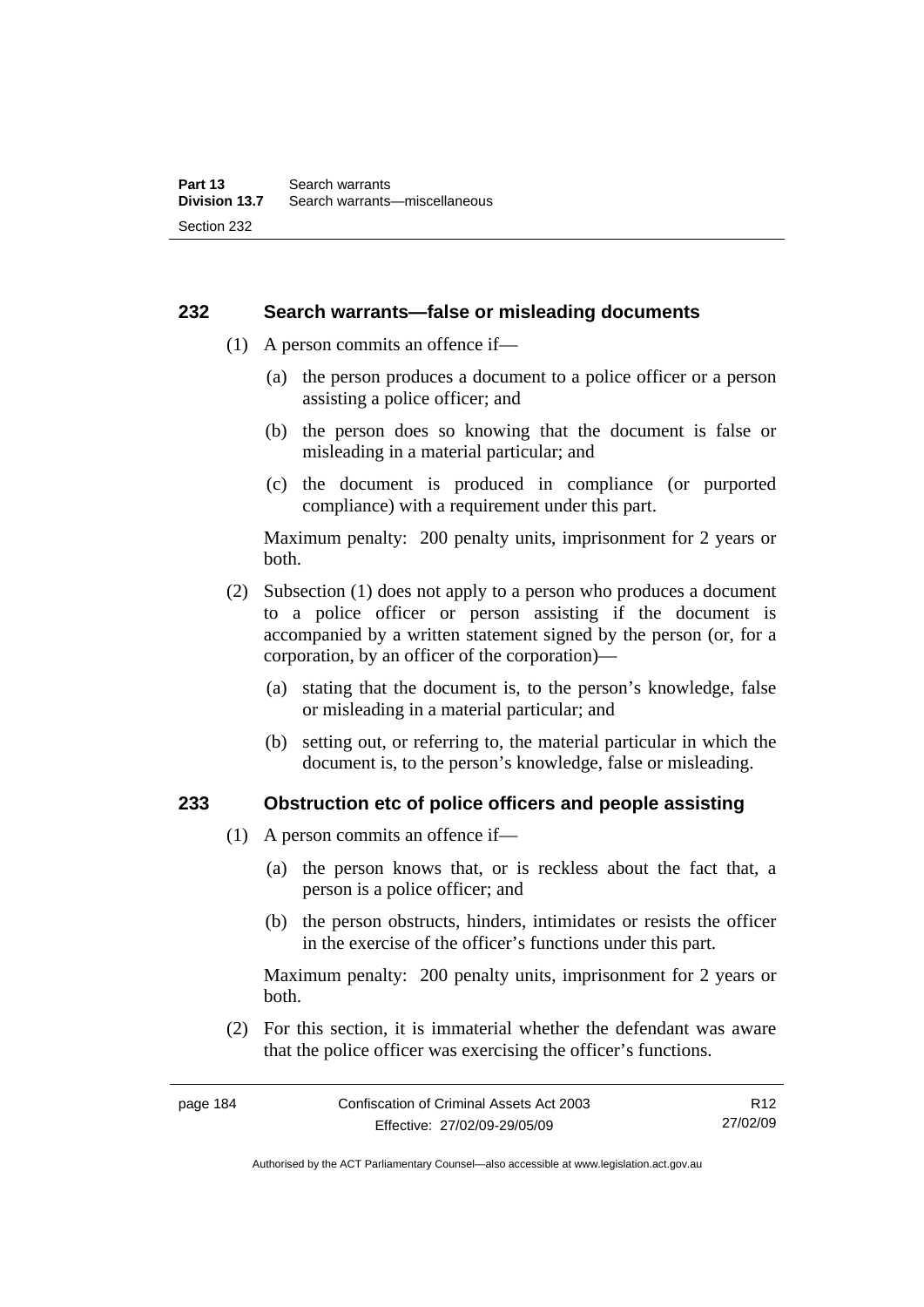(3) Strict liability applies to subsection (1) (b).

# **234 Damage etc to be minimised**

- (1) In the exercise, or purported exercise, of a function under this part, a police officer must take all reasonable steps to ensure that the police officer, and any person assisting who is not a police officer, causes as little inconvenience, detriment and damage as practicable.
- (2) If a police officer, or a person assisting who is not a police officer, damages anything in the exercise or purported exercise of a function under this part, the police officer or person assisting must give written notice of the particulars of the damage to the person whom the police officer or person assisting believes on reasonable grounds is the owner of the thing.
- (3) If the damage happens on premises entered under this part in the absence of the occupier, the notice may be given by securing it in a conspicuous place on the premises.

# **235 Compensation**

- (1) A person may claim reasonable compensation from the Territory if the person suffers loss or expense because of the exercise, or purported exercise, of a function under this part by a police officer or a person assisting who is not a police officer.
- (2) Compensation may be claimed and ordered in a proceeding for—
	- (a) compensation brought in a court of competent jurisdiction; or
	- (b) an offence against this Act or another territory law brought against the person making the claim for compensation.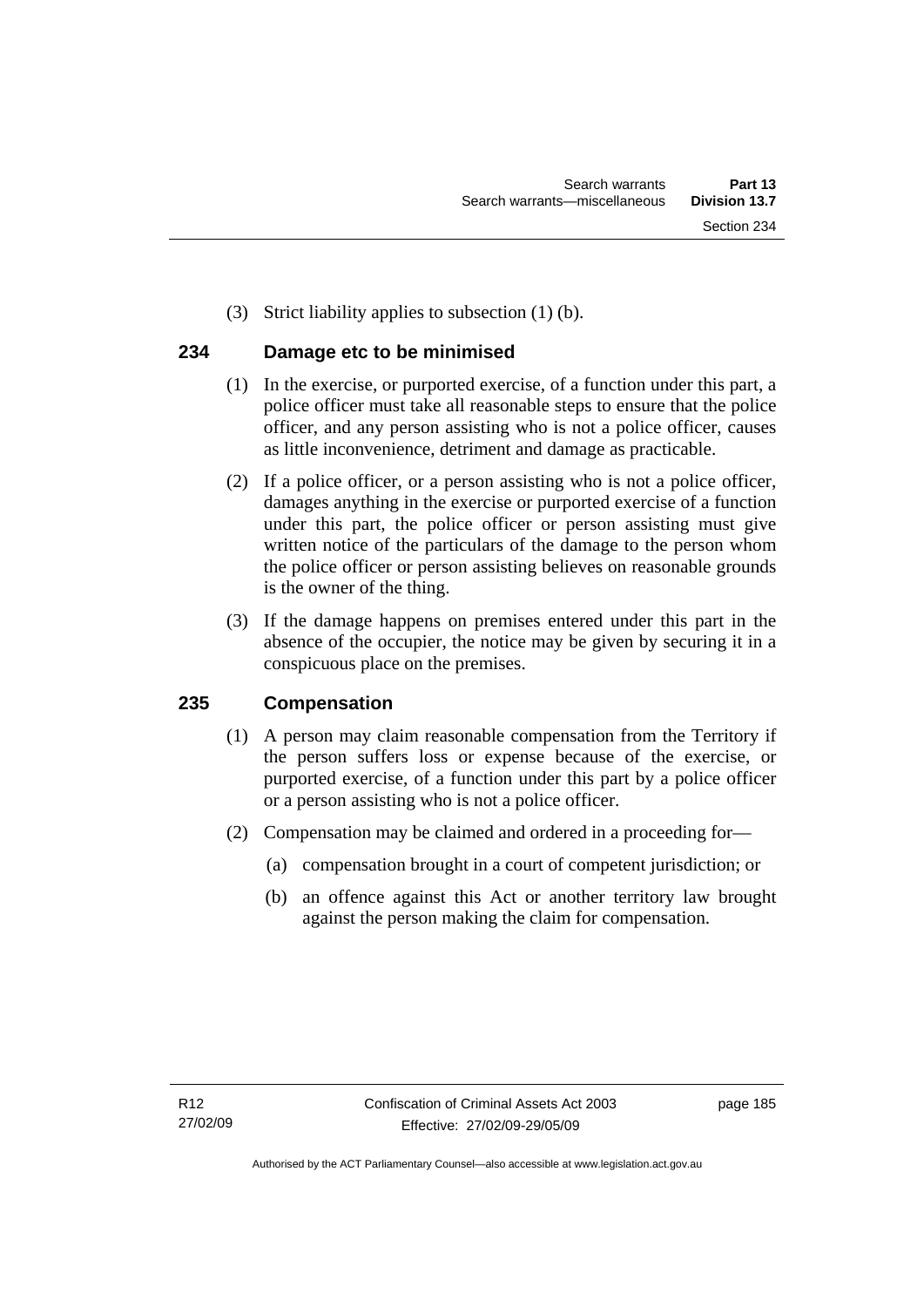(3) A court must not order the payment of reasonable compensation for the loss or expense unless it is satisfied it is just to make the order in the circumstances of the particular case.

**Example for claim for damage or corruption of computer data** 

The court may have regard to whether the occupier of the premises and any employees, agents or officers of the occupier, if they were available at the time, gave any appropriate warning or guidance on the operation of the computer equipment.

- *Note* An example is part of the Act, is not exhaustive and may extend, but does not limit, the meaning of the provision in which it appears (see Legislation Act, s 126 and s 132).
- (4) A regulation may prescribe matters that may, must or must not be taken into account by the court in considering whether it is just to make the order.

page 186 Confiscation of Criminal Assets Act 2003 Effective: 27/02/09-29/05/09

Authorised by the ACT Parliamentary Counsel—also accessible at www.legislation.act.gov.au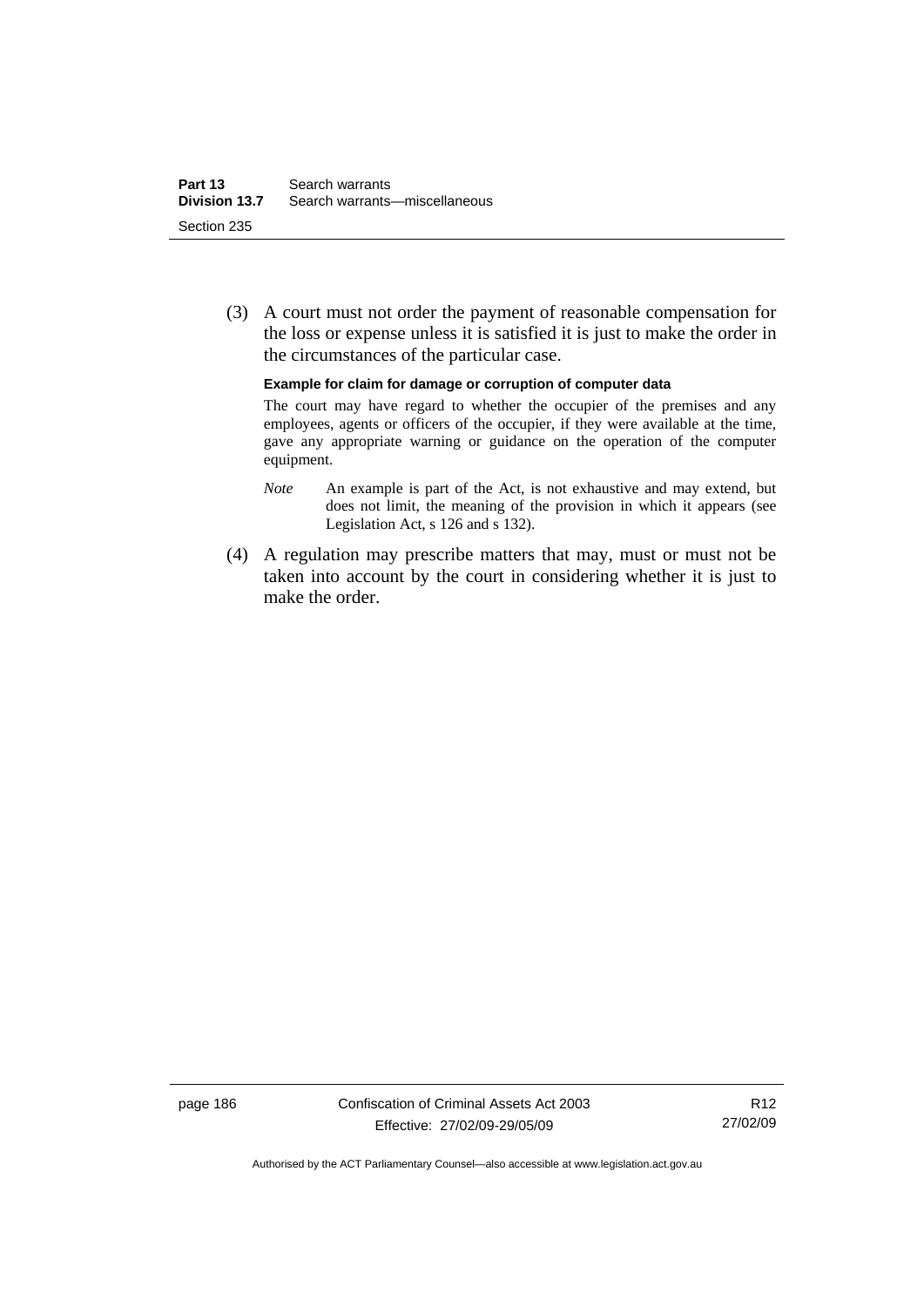### **236 Meaning of** *confiscation proceeding*

(1) In this Act:

*confiscation proceeding* means a proceeding in a relevant court in relation to any of the following orders under this Act:

- (a) a restraining order;
- (b) an additional order under section 39 in relation to a restraining order or restrained property;
- (c) a conviction forfeiture order;
- (d) an order under section 59 (Automatic forfeiture—court order declaring property automatically forfeited);
- (e) an order under section 60 (Automatic forfeiture—court orders);
- (f) a civil forfeiture order;
- (g) an exclusion order;
- (h) a penalty order;
- (i) an order under section 105 (Order to stop sale, modification or destruction of restrained property);
- (j) an order under section 113 for the discharge of a registered property interest in forfeited property;
- (k) an order under division 9.4 (Sale of jointly owned forfeited property);
- (l) a return or compensation order;
- (m) a monitoring order;
- (n) a transaction suspension order;

page 187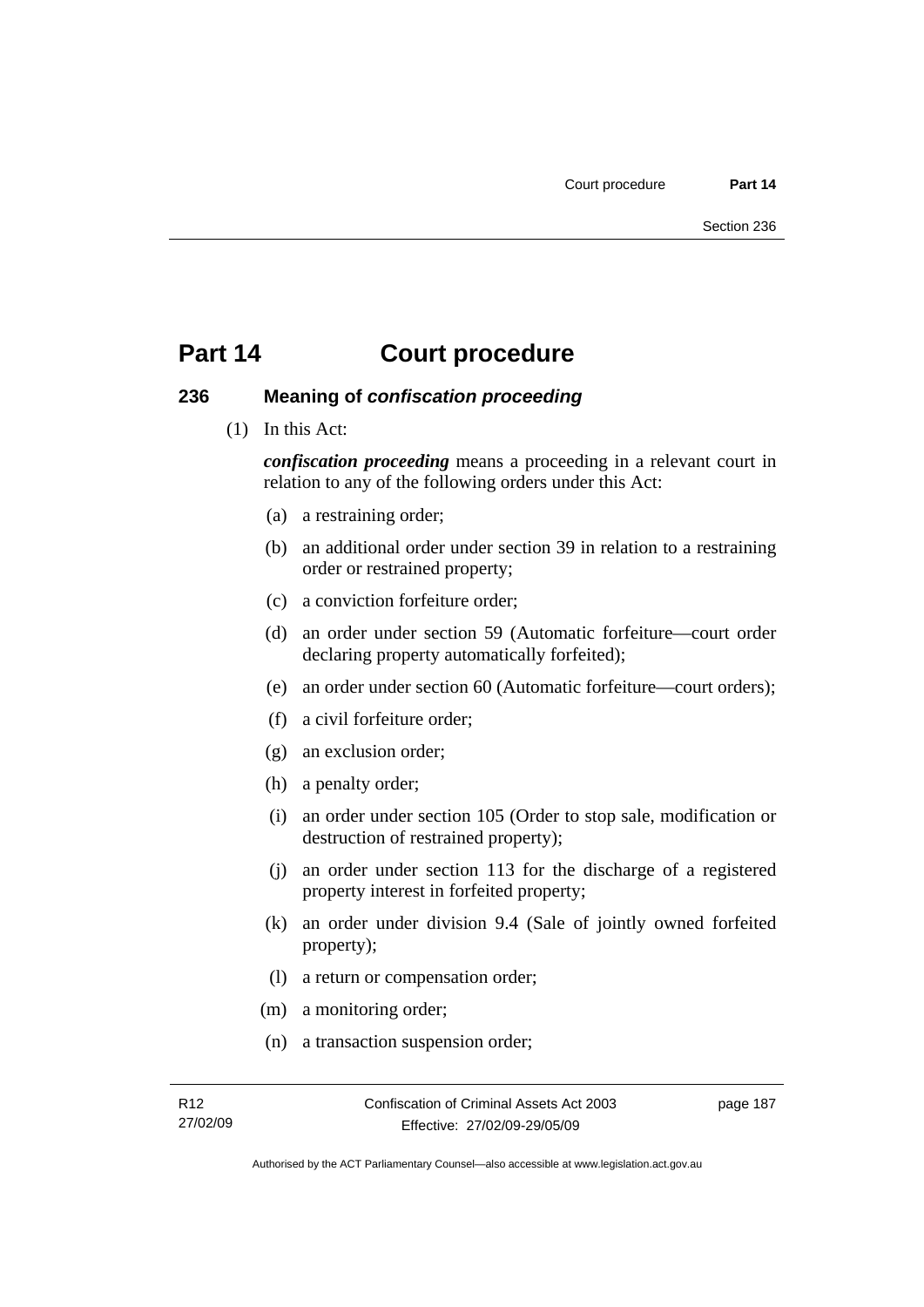- (o) a production order;
- (p) an examination order
- (q) a buyback order;
- (r) an order under section 239 (2) (c) or section 240 (2) to transfer a proceeding to another court;
- (s) an additional order under section 250 (Confiscation proceedings—additional orders);
- (t) an order under this Act in relation to an order mentioned in paragraphs (a) to (s), whether made before, at the same time, or after the making of that order.

#### **Examples for par (t)—general**

- 1 an order under section 24 to set aside a dealing with restrained property
- 2 an order under section 35 restricting the disclosure of the making of a restraining order
- 3 an order under section 49 extending the operation of a restraining order
- 4 an interlocutory order in relation to an order mentioned in paragraphs (a) to (s)

#### **Examples for par (t)—additional orders under s 39 and s 250**

- 1 see the examples to s 39 (1) for examples of additional orders in relation to restraining orders and restrained property
- 2 see the examples to s 250 (1) for examples of additional orders in relation to other confiscation proceedings
- *Note* An example is part of the Act, is not exhaustive and may extend, but does not limit, the meaning of the provision in which it appears (see Legislation Act, s 126 and s 132).
- (2) However, a *confiscation proceeding* does not include—
	- (a) a registered corresponding law order that is taken to be a kind of order mentioned in subsection (1); or
	- (b) a proceeding under part 11 (Interstate orders).

R12 27/02/09

Authorised by the ACT Parliamentary Counsel—also accessible at www.legislation.act.gov.au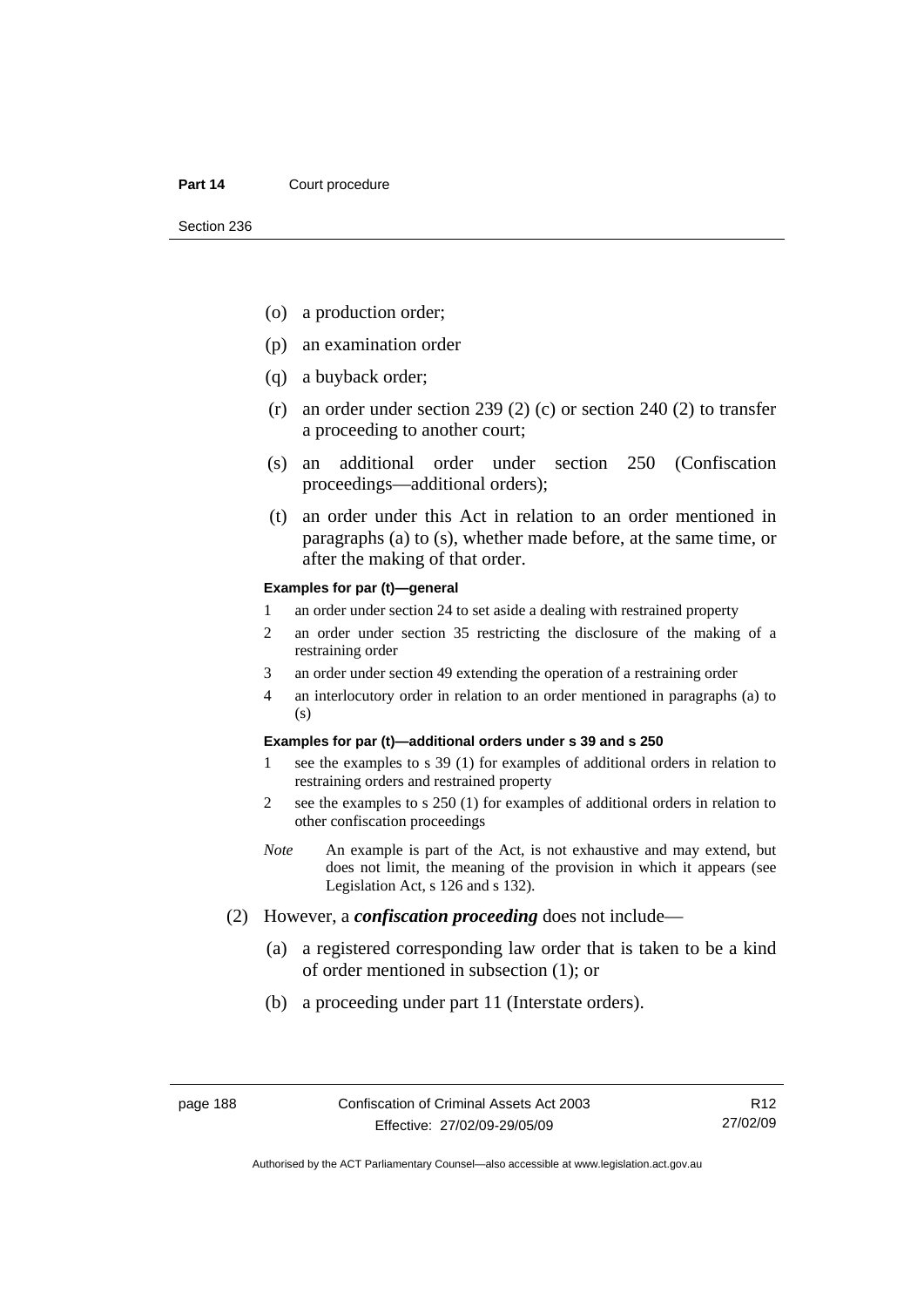# **237 Confiscation and corresponding law order proceedings are civil, not criminal**

- (1) This section applies to—
	- (a) a confiscation proceeding; and
	- (b) a proceeding under part 11 (Interstate orders) in relation to a corresponding law order.
- (2) The proceeding is a civil proceeding, not a criminal proceeding.
- (3) Without limiting subsection (2)—
	- (a) any rules of interpretation applying only to the criminal law do not apply to the interpretation of the provisions of this Act or any other territory law in relation to the proceeding; and
	- (b) the rules of evidence applying to a civil proceeding apply to the proceeding, and the rules of evidence applying to a criminal proceeding do not apply.

#### **Example for par (b)**

In hearing an application for a civil forfeiture order, whether the offender committed a serious offence is to be decided by the court on the balance of probabilities.

*Note* An example is part of the Act, is not exhaustive and may extend, but does not limit, the meaning of the provision in which it appears (see Legislation Act, s 126 and s 132).

# **238 Meaning of** *relevant court*

In this Act:

*relevant court*, for a confiscation proceeding or a proceeding under part 11 (Interstate orders) in relation to a corresponding law order, means the court, or any court, that has jurisdiction under this part to hear and decide the proceeding.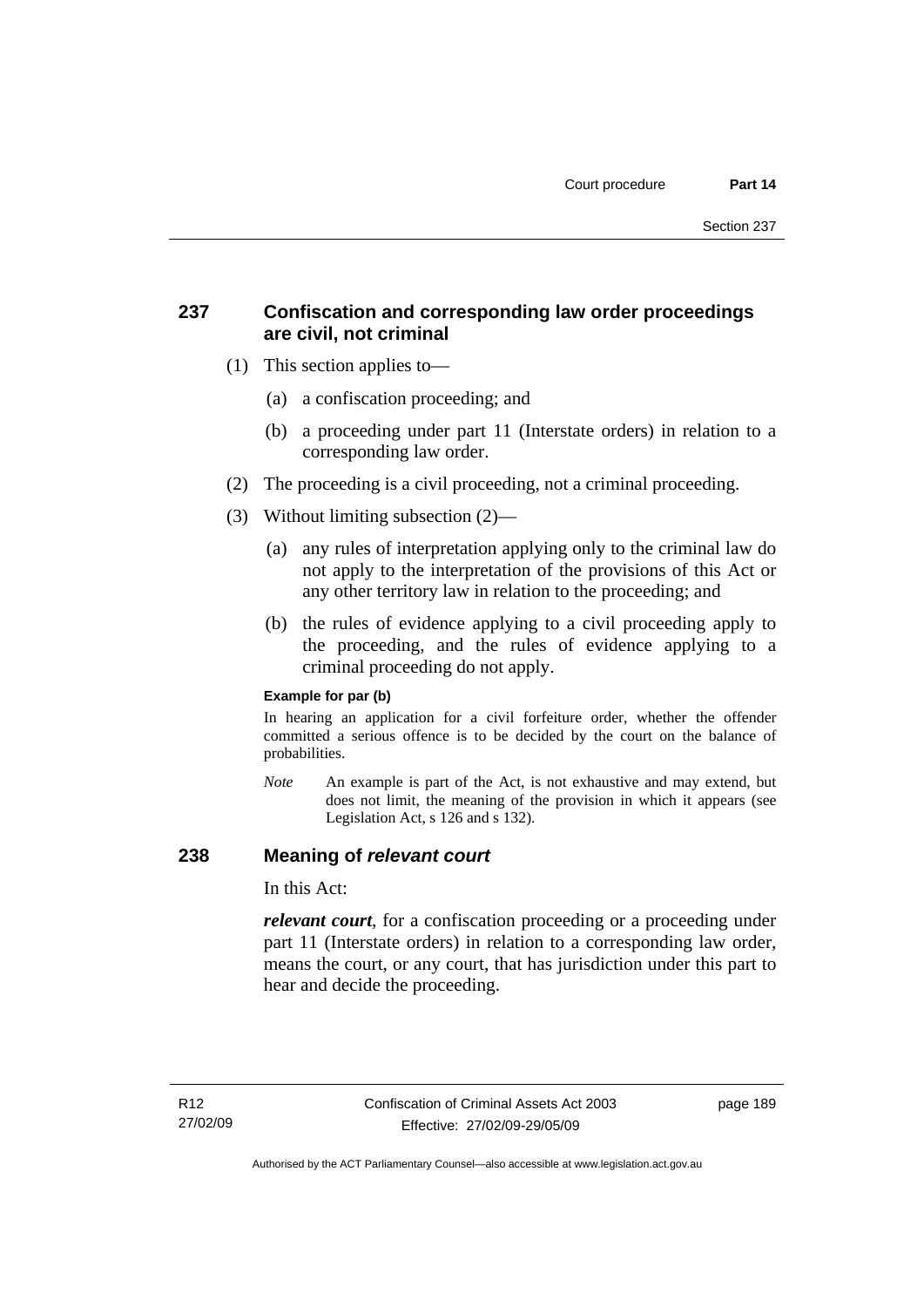Section 239

# **U 239 Jurisdiction of Magistrates Court—confiscation proceedings**

- (1) The Magistrates Court has jurisdiction to hear and decide a confiscation proceeding if—
	- (a) the value of the property and benefits to which the proceeding relates (as decided by the Magistrates Court) is not more than the amount the Magistrates Court may award for a personal action at law (the *Magistrates Court limit*); and
	- (b) title to land is not genuinely in question in the proceeding.
	- *Note* For the amount the Magistrates Court may award for a personal action at law (see *Magistrates Court Act 1930*, s 257).
- (2) However, if the value of the property and benefits to which the proceeding relates (as decided by the Magistrates Court) is more than the Magistrates Court limit, the Magistrates Court has jurisdiction to hear and decide the matter to—
	- (a) dismiss the proceeding on its merits (but not for want of jurisdiction); or
	- (b) make an order or orders in relation to property or benefits to the value of the limit; or
	- (c) on the application of the DPP, or on the court's own initiative, by order, transfer the proceeding to the Supreme Court.
- (3) Despite the Magistrates Court limit, the Magistrates Court has jurisdiction to hear and decide the following confiscation proceedings:
	- (a) any application for a monitoring order, transaction suspension order, production order or examination order;
	- (b) any proceeding in relation to an indictable offence that has been disposed of summarily by the court;

R12 27/02/09

Authorised by the ACT Parliamentary Counsel—also accessible at www.legislation.act.gov.au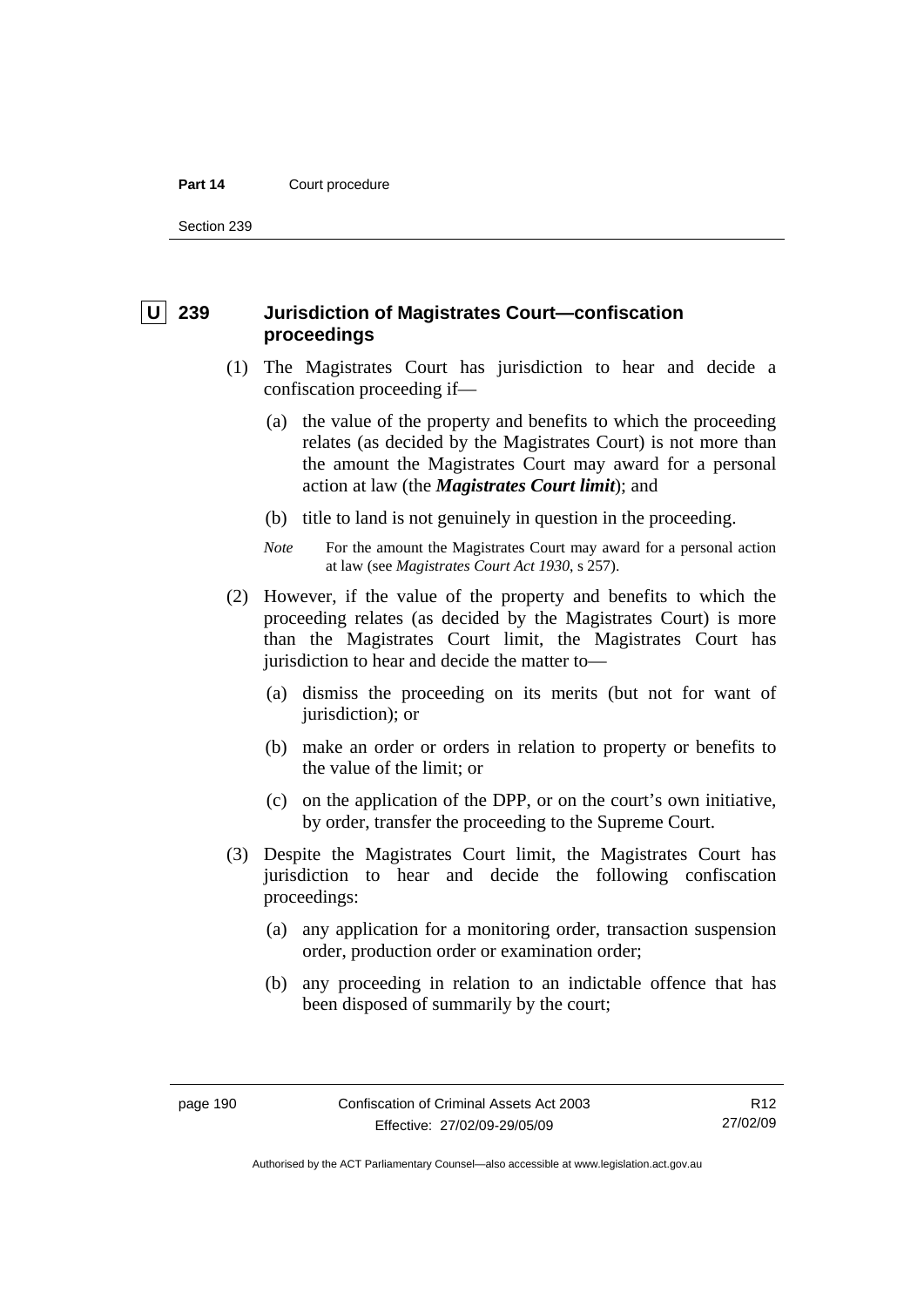(c) a proceeding transferred to the court by the Supreme Court under section 241 (2).

#### **Example for par (b)**

Mr Somewhat Wayward is summarily convicted of an indictable offence by the Magistrates Court. The value of the benefits received by Mr Wayward from the commission of the offence was \$10 000 more than the Magistrates Court limit. The Magistrates Court may make a penalty order against Mr Wayward for the full amount of the benefits despite their value being more than the amount the Magistrates Court may award for a personal action at law.

- *Note* An example is part of the Act, is not exhaustive and may extend, but does not limit, the meaning of the provision in which it appears (see Legislation Act, s 126 and s 132).
- (4) For this section—
	- (a) the Magistrates Court has jurisdiction to decide—
		- (i) what is the property and benefits to which the proceeding relates; and
		- (ii) the value of any property and benefits to which the proceeding relates; and
		- (iii) whether title to land is genuinely in question; and
	- (b) title to land is genuinely in question in the proceeding if the Magistrates Court would not have jurisdiction to hear the proceeding under the *Magistrates Court Act 1930*, section 264 (Proceedings affecting title to land).

#### **240 Jurisdiction of Magistrates Court—interstate orders**

- (1) The Magistrates Court has jurisdiction to hear and decide any proceeding under part 11 (Interstate orders) in relation to a corresponding law order.
- (2) To remove any doubt, the Magistrates Court is a relevant court even if—

page 191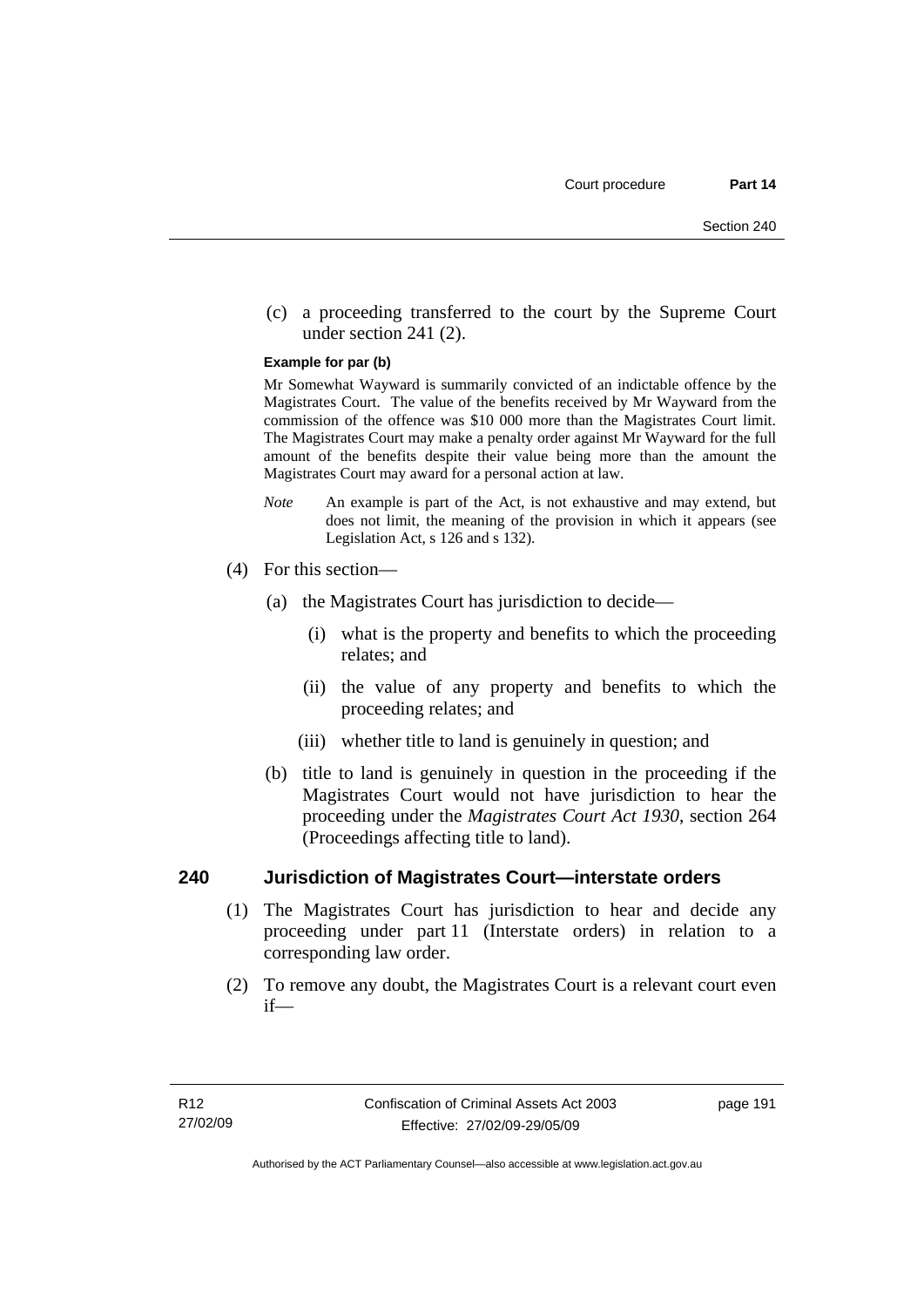Section 241

- (a) the value of the property and benefits to which the corresponding order relates is more than the amount the Magistrates Court may award for a personal action at law; or
- (b) title to land was genuinely in question in the proceeding for the making of the corresponding law order.

#### **241 Jurisdiction of Supreme Court**

- (1) The Supreme Court has jurisdiction to hear and decide any confiscation proceeding or any proceeding under part 11 (Interstate orders) in relation to a corresponding law order.
- (2) The Supreme Court may, by order, transfer a confiscation proceeding to the Magistrates Court if the value of the property and benefits to which the proceeding relates (as decided by the Supreme Court)—
	- (a) is less than or equal to the amount the Magistrates Court may award for a personal action at law; and
	- (b) does not include land the title to which is genuinely in question.
- (3) An order under subsection (2) may be made on the application of the DPP or of a person with an interest in the property or on the Supreme Court's own initiative.

### **242 Confiscation proceedings—transferred proceedings**

If a proceeding is transferred from a court (the *first court*) to another court under section 239 (2) (c) or section 241 (2)—

 (a) the proceeding is taken to have been begun in the other court; and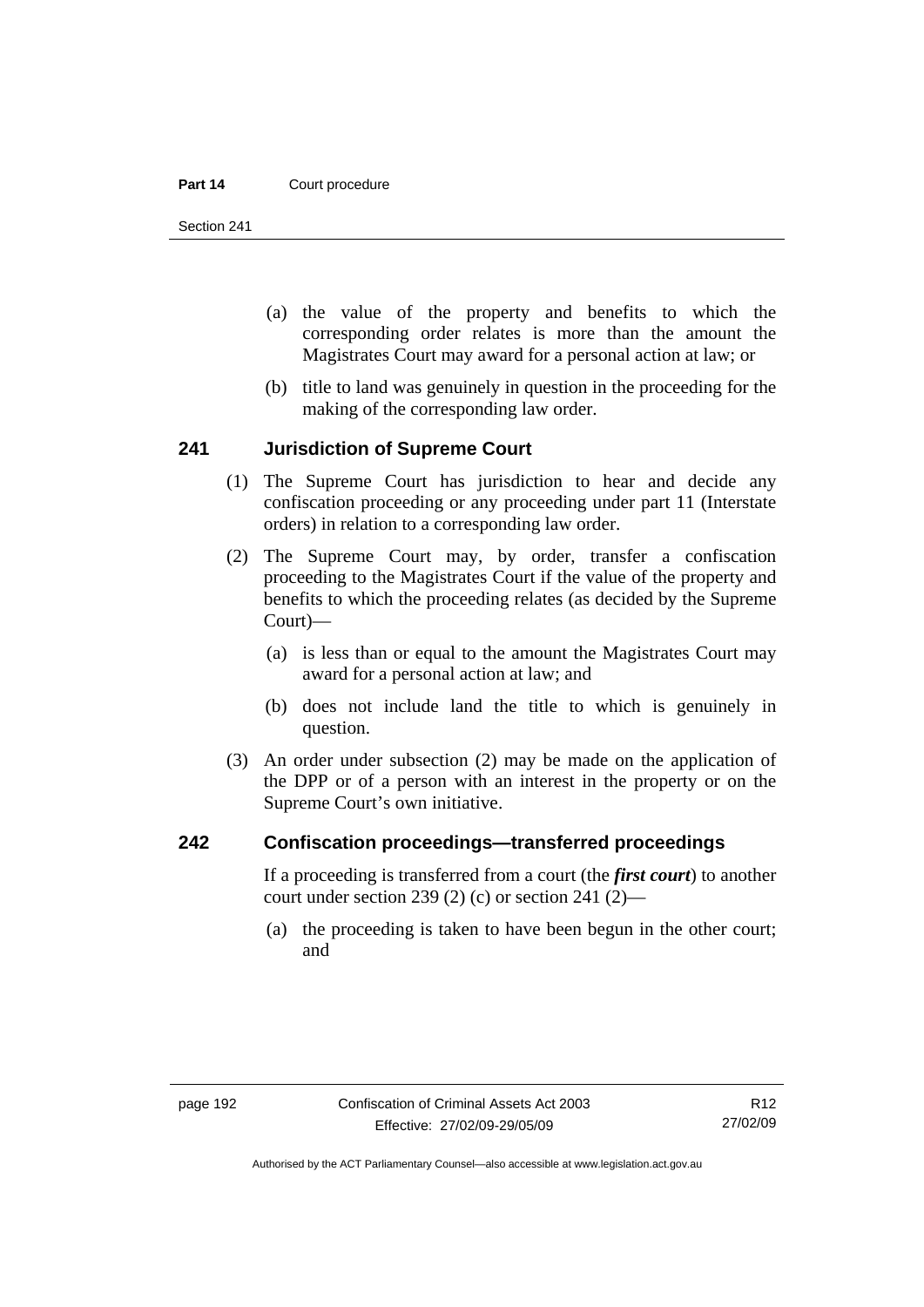(b) evidence given before, and documents filed with, the first court are taken to have been given before, or filed with, the other court.

#### **Example for par (b)**

If a proceeding is transferred from the Magistrates Court to the Supreme Court, the Supreme Court may make findings of fact based on the transcript of evidence given before the Magistrates Court without rehearing the evidence.

*Note* An example is part of the Act, is not exhaustive and may extend, but does not limit, the meaning of the provision in which it appears (see Legislation Act, s 126 and s 132).

# **243 Restricted access proceedings—notice of applications etc**

- (1) This section applies to a confiscation proceeding for any of the following orders (a *restricted access proceeding*):
	- (a) a restraining order;
	- (b) an application by the DPP or public trustee for an additional order under section 39 in relation to a restraining order or restrained property;
	- (c) an order under section 49 (Extension of time for restraining orders) that a restraining order—
		- (i) is to remain in force for a stated period (or as stated in the order); or
		- (ii) that has ended is to be revived for a stated period (or as stated in the order);
	- (d) a monitoring order;
	- (e) a transaction suspension order;
	- (f) a production order (other than an application to vary a production order under section 162);
	- (g) an examination order.

page 193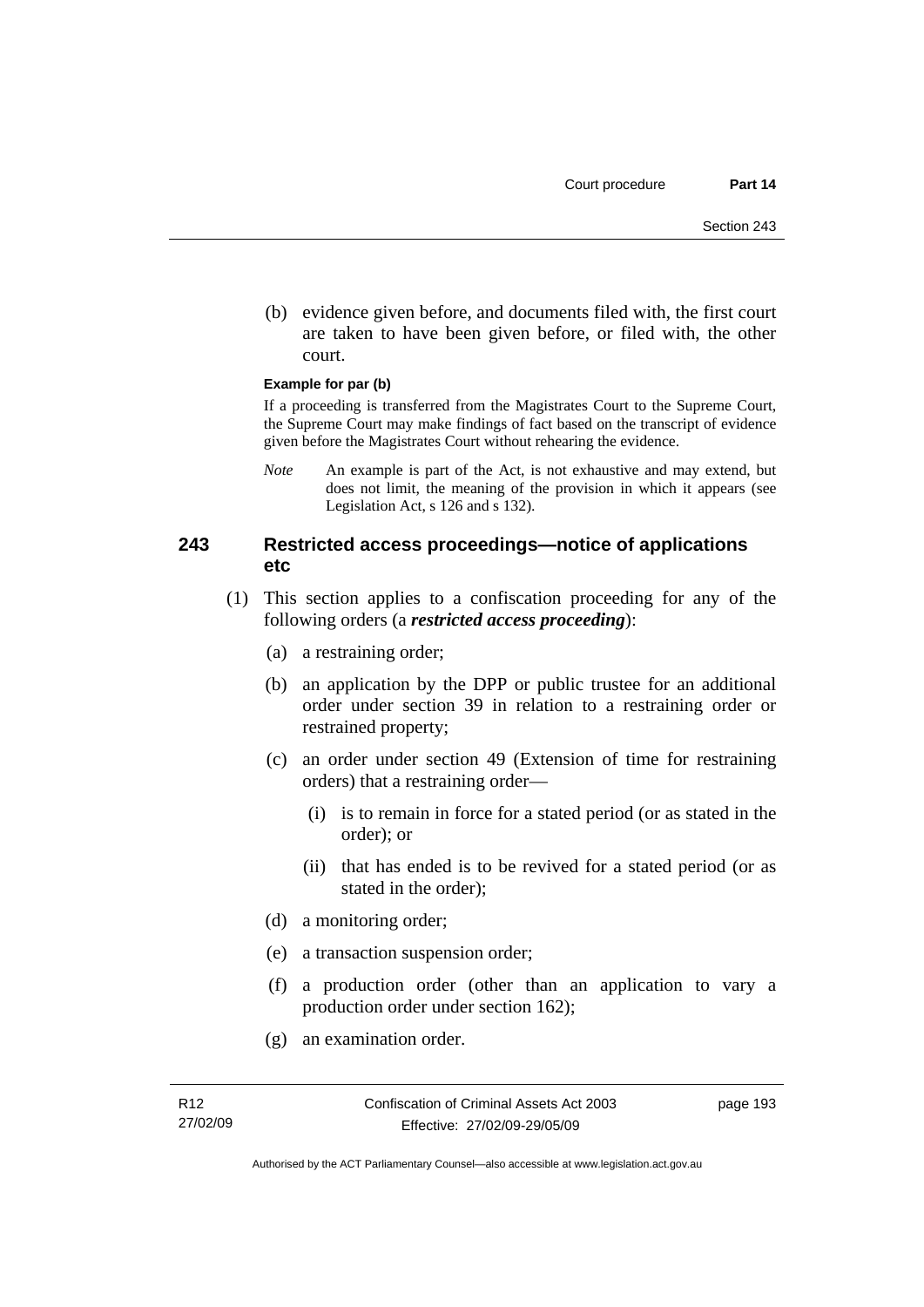Section 244

- (2) An application to begin a restricted access proceeding may be made to a relevant court without notice to the person against whom the relevant order is sought.
- (3) If an application is made to begin a restricted access proceeding without notice to the person against whom the relevant order is sought, the applicant is the only party to the application.
- (4) If notice is given to the person against whom the order is sought, the person is entitled to appear and to present evidence at the hearing of the application, but the person's absence does not prevent the court from making the order.
- (5) The relevant court must hold a restricted access proceeding in closed court if the applicant asks and may give directions about who may be present.

# **244 Other confiscation proceedings—notice of applications etc**

- (1) This section applies to an application to a relevant court to begin a confiscation proceeding (other than a restricted access proceeding mentioned in section 243) or to amend such an application.
	- *Note 1* No notice of the application is required for a restricted access proceeding (see s 243 (2)).
	- *Note 2* In particular, no advance notice to anyone is required of the application for the order, and the application may be heard in closed court, without the offender or the public being present (see s 243).
	- *Note 3* Related confiscation proceedings are taken to be an interlocutory application and started in accordance with the procedure of the relevant court (see s 245).
- (2) The applicant must give written notice of the application to each of the following people, if applicable (a *notifiable person*):
	- (a) if the application is made by the DPP—the person in relation to whom the order is sought;
	- (b) if the application is made by someone else—the DPP;

Authorised by the ACT Parliamentary Counsel—also accessible at www.legislation.act.gov.au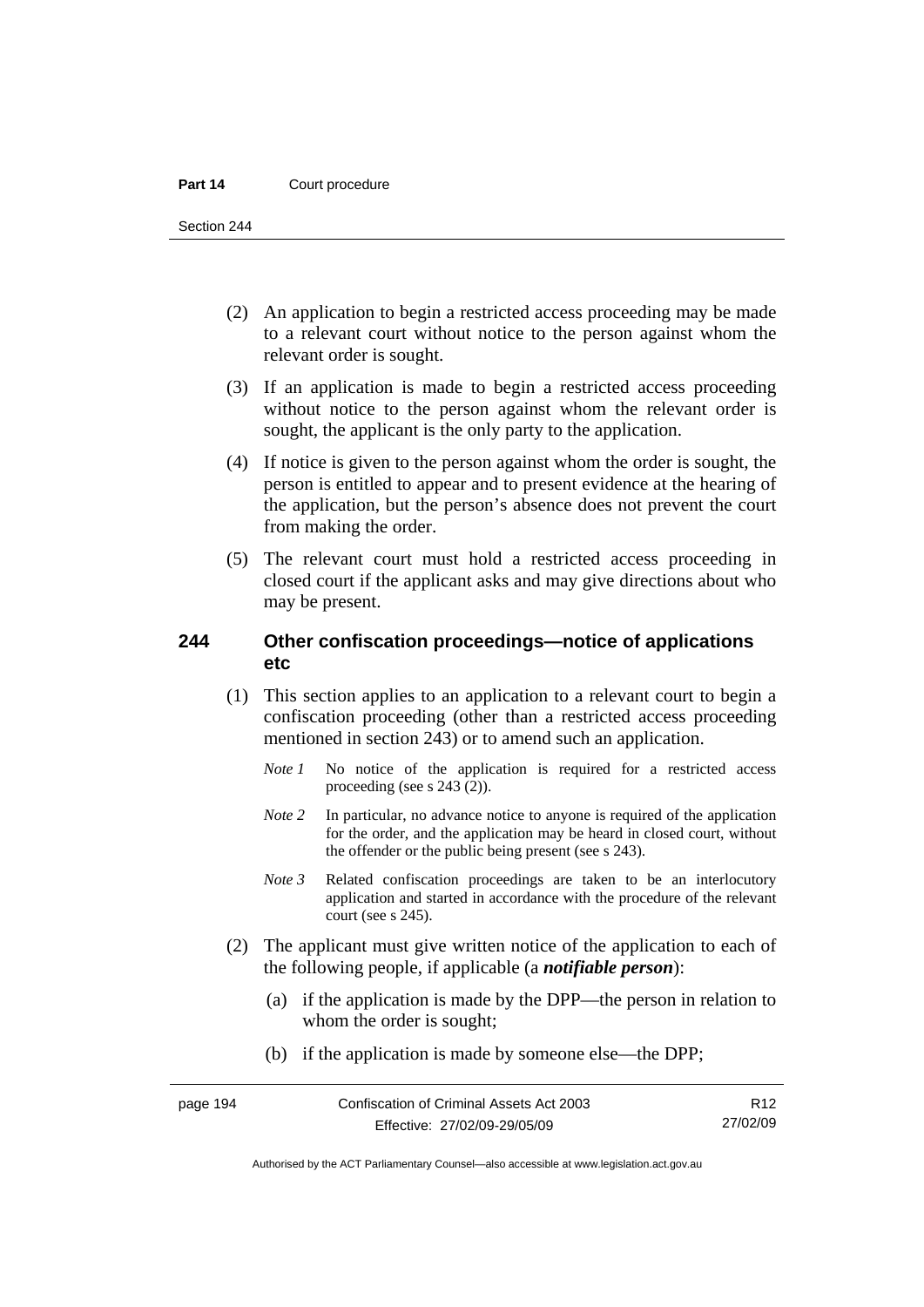- (c) if the public trustee has been directed to take control of the property—the public trustee;
- (d) anyone else the applicant believes may have an interest in the property or benefits that are the subject of the proceeding (or, for forfeited property, may have had an interest in the property or benefits immediately before the property was forfeited).
- (3) Notice of the application must include a statement of the grounds for the application.
- (4) If a notifiable person proposes to oppose the application, the notifiable person must give the applicant written notice of the grounds on which the application will be opposed.
- (5) However, the court may waive the requirement to give written notice of the application to a notifiable person if the person is present in the court when the application is made.
- (6) The court may direct the applicant give notice of the application to anyone and may give directions about how the notice is to be given.
- (7) A notifiable person, and anyone else who claims an interest in the property or benefits, is entitled to appear and to present evidence at the hearing of the application, but the person's absence does not prevent the court from making an order.

# **245 Applications for another confiscation proceeding in relation to same offence**

After the beginning of a confiscation proceeding in relation to a particular offence, any other confiscation proceeding in relation to the same or a related offence—

- (a) is taken to be an interlocutory application in relation to the first proceeding; and
- (b) may be started in accordance with the procedure of the relevant court.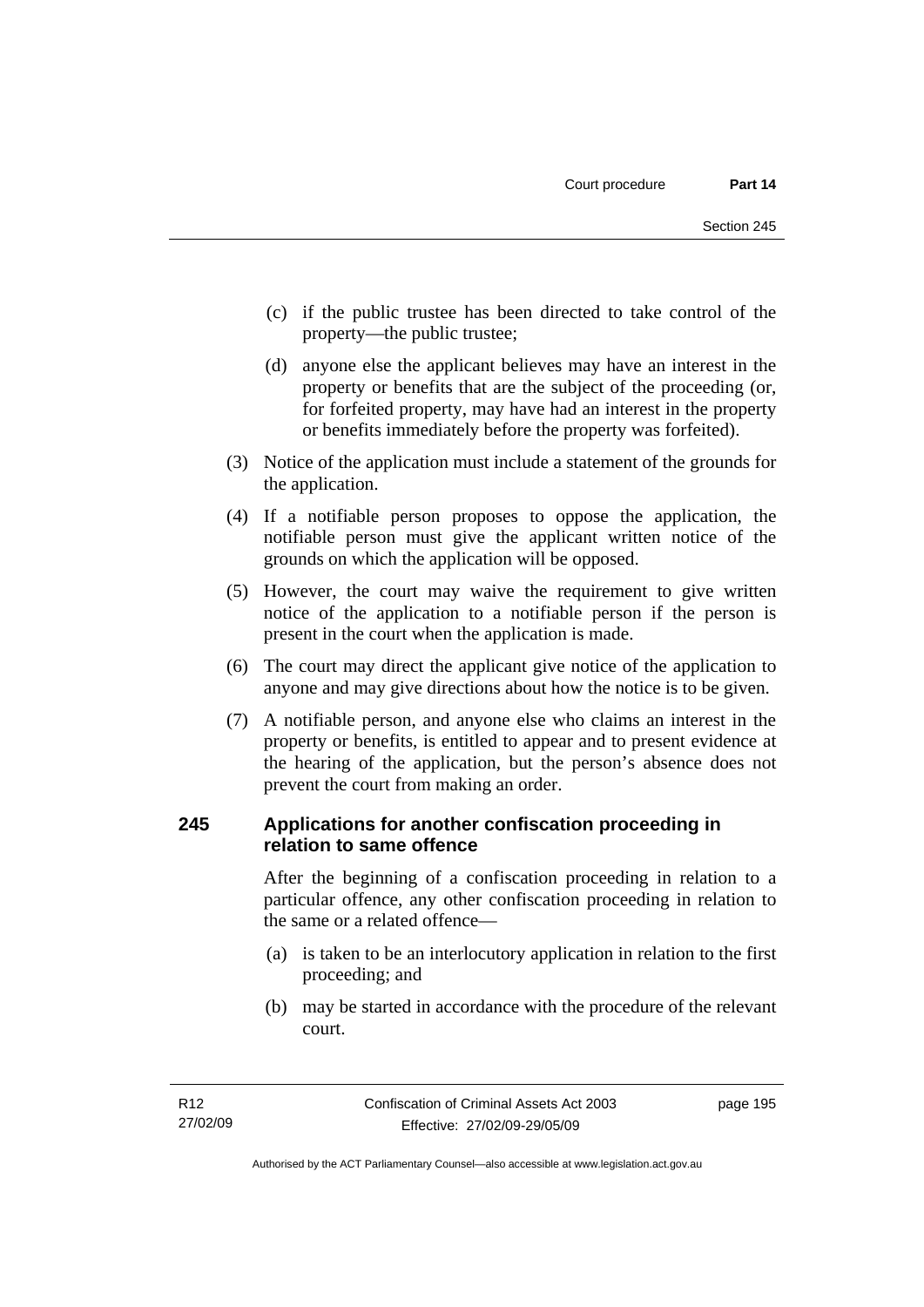Section 246

# **246 Confiscation proceedings—time extensions for applications**

- (1) A relevant court may give leave for—
	- (a) an application in relation to any confiscation proceeding to be made after the end of a period otherwise provided by this Act (the *standard period*); or
	- (b) if an application for a particular order in relation to an offence has already been made in relation to the offence (or a related offence)—another application for an order of that kind to be made in relation to the same offence (or a related offence), whether before or after the end of the standard period; or
	- (c) the amendment of an application for an order under this Act to vary the property or benefits to which the application relates.
- (2) The court may give leave only if satisfied that—
	- (a) property or benefits to which the application relates were (or will be) derived from the offence, or identified, after the end of the standard period; or
	- (b) necessary evidence has (or will) become available only after the end of the standard period; or
	- (c) it is otherwise desirable having regard to the purposes of this Act.
- (3) To remove any doubt, this section does not authorise a relevant court to give leave for an application for an exclusion order in relation to property that has been forfeited.

# **247 Confiscation proceedings—amendment of applications**

- (1) A relevant court may amend an application in any confiscation proceeding on the application, or with the consent, of the applicant.
- (2) The application may be amended at any time before the proceeding for the application is finalised.

R12 27/02/09

Authorised by the ACT Parliamentary Counsel—also accessible at www.legislation.act.gov.au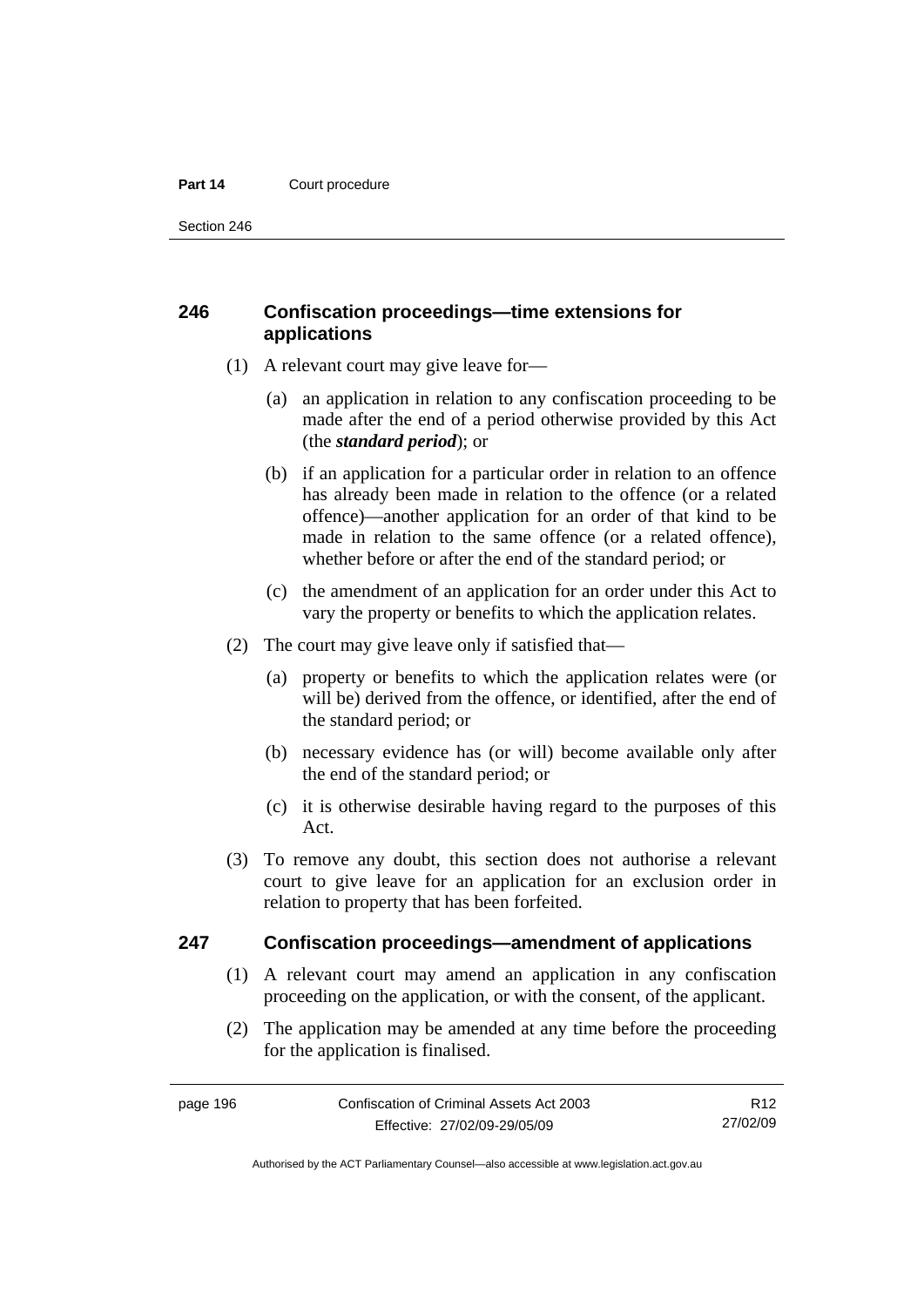# **248 Confiscation proceedings—relevant material**

For a confiscation proceeding, the relevant court may take into account any material it considers appropriate.

#### **Example of material that may be considered appropriate**

evidence given in, and the transcript of, any proceedings for or about the offence to which the order sought relates

- *Note 1* Evidence may be given in the confiscation proceeding of a conviction, acquittal, sentencing, order or about proceedings in a court by a certificate signed by a judge, magistrate, registrar or proper officer of the court (see *Evidence Act 1995* (Cwlth), s 178).
- *Note* 2 An example is part of the Act, is not exhaustive and may extend, but does not limit, the meaning of the provision in which it appears (see Legislation Act, s 126 and s 132).

# **U 249 Confiscation proceedings—witness not required to answer questions prejudicing investigation**

A witness in the hearing of a confiscation proceeding is not required to answer a question or produce a document if the relevant court is satisfied that answering the question or producing the document may prejudice an investigation or prosecution in relation to an indictable offence.

# **250 Confiscation proceedings—additional orders**

 (1) A relevant court may, when it makes an order in a confiscation proceeding (a *primary order*) or at any later time, make any other order (an *additional order*) that it considers appropriate for varying or giving effect to the primary order.

#### **Examples of additional orders**

- 1 an order for the examination of anyone before the court, or an officer of the court, about any property that may be forfeited property
- 2 an order directing the owner of forfeited property or anyone else to give to a stated person, within a stated period, a sworn statement about stated particulars of the forfeited property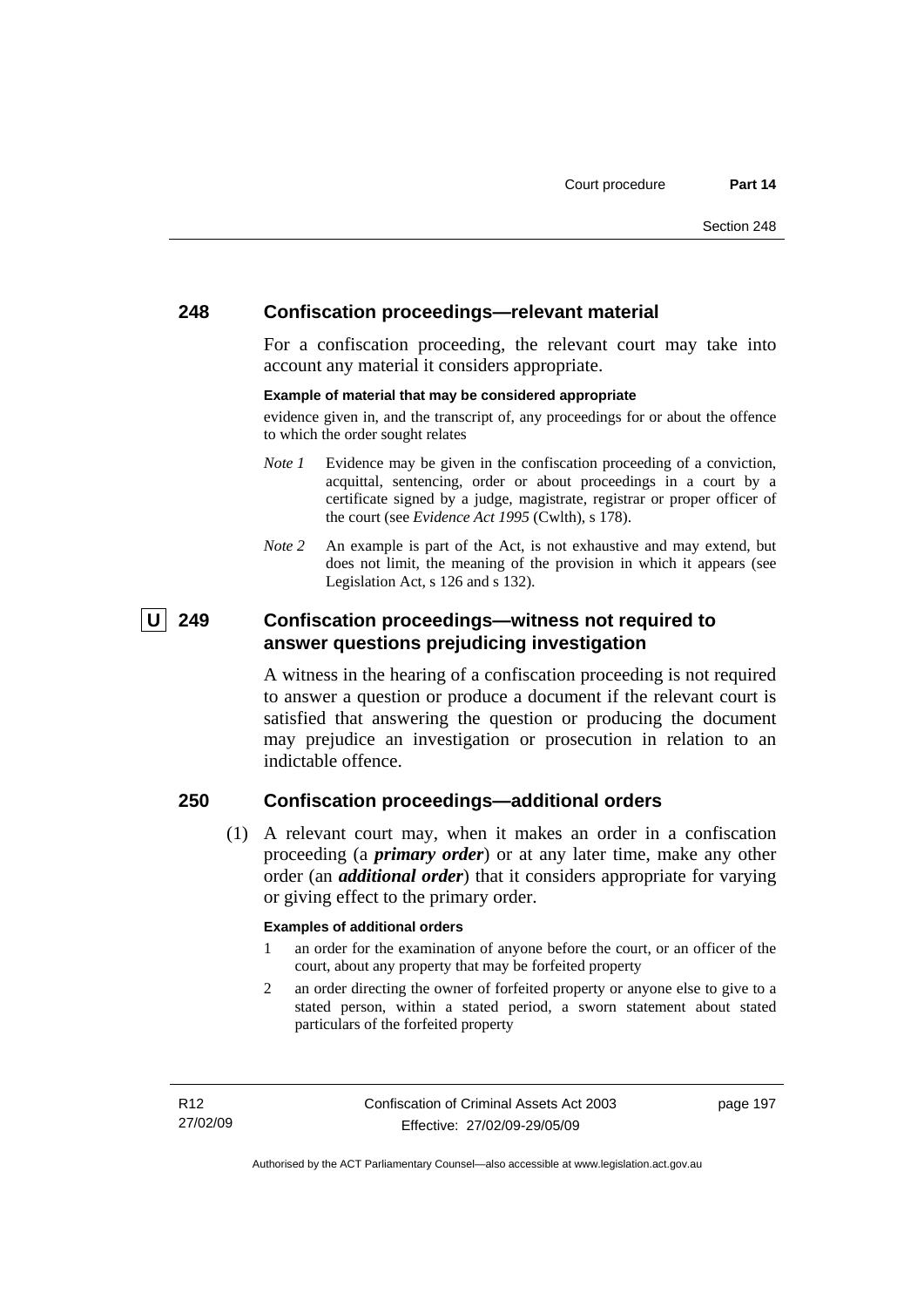Section 250

- 3 an order directing the owner of forfeited property or anyone else to do anything necessary or convenient to be done to allow the public trustee to take control of the property in accordance with a forfeiture order, including anything necessary or convenient to be done to bring the property within the jurisdiction
- 4 an order in relation to the registration of title to, or charges over, property under a territory law
- 5 an order for the substituted service of a restraining order
- *Note* An example is part of the Act, is not exhaustive and may extend, but does not limit, the meaning of the provision in which it appears (see Legislation Act, s 126 and s 132).
- (2) However, this section does not authorise a relevant court to make an additional order in relation to a restraining order or restrained property (including an order for the exclusion of property from a restraining order).
	- *Note 1* For additional orders about restraining orders and restrained property, see s 39 and the notes to that section.
	- *Note 2* For the power to give orders to give effect to an automatic forfeiture for conviction for a serious offence (which operates over restrained property), see s 60.
- (3) An additional order may be made on the relevant court's own initiative, or on the application of any of the following people:
	- (a) the applicant for the primary order;
	- (b) the DPP;
	- (c) the public trustee;
	- (d) anyone with an interest in the property or benefits to which the application relates;
	- (e) anyone else with the court's leave.
- (4) To remove any doubt, an additional order under this section does not end only because the order to which the additional order relates ends.

Authorised by the ACT Parliamentary Counsel—also accessible at www.legislation.act.gov.au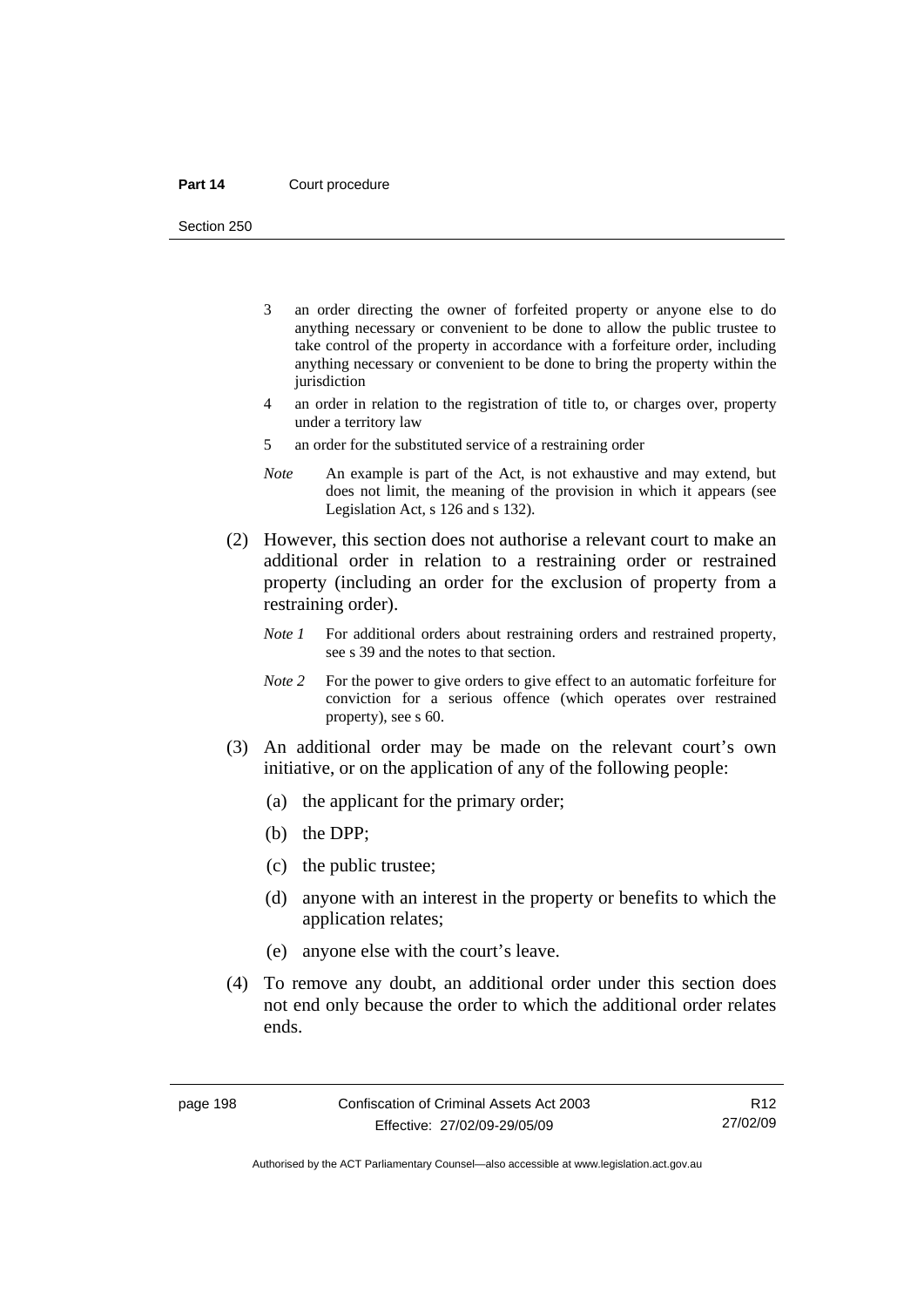# **251 Contravention of additional orders under s 250**

A person commits an offence if—

- (a) a relevant court makes an additional order under section 250; and
- (b) the person has notice of the order (whether by being given a copy of the order or otherwise); and
- (c) the person contravenes the order.

Maximum penalty: 200 penalty units, imprisonment for 2 years or both.

# **252 Confiscation proceedings—consent orders**

- (1) A relevant court may make an order in a confiscation proceeding with the consent of the applicant in the proceeding and everyone whom it has reason to believe has an interest in the property, benefits, transaction, document or information that is the subject of the proceeding.
- (2) An order may be made with consent under subsection (1) without consideration of the matters which the court would otherwise consider in the proceeding.

# **253 Confiscation proceedings—notice of making orders**

- (1) If a relevant court makes an order in a confiscation proceeding, the applicant for the order must give a copy of the order to—
	- (a) if the application is made by the DPP—the person in relation to whom the order is sought; and
	- (b) if the application is made by someone else—the DPP; and
	- (c) if the public trustee has been directed to take control of the property—the public trustee; and

page 199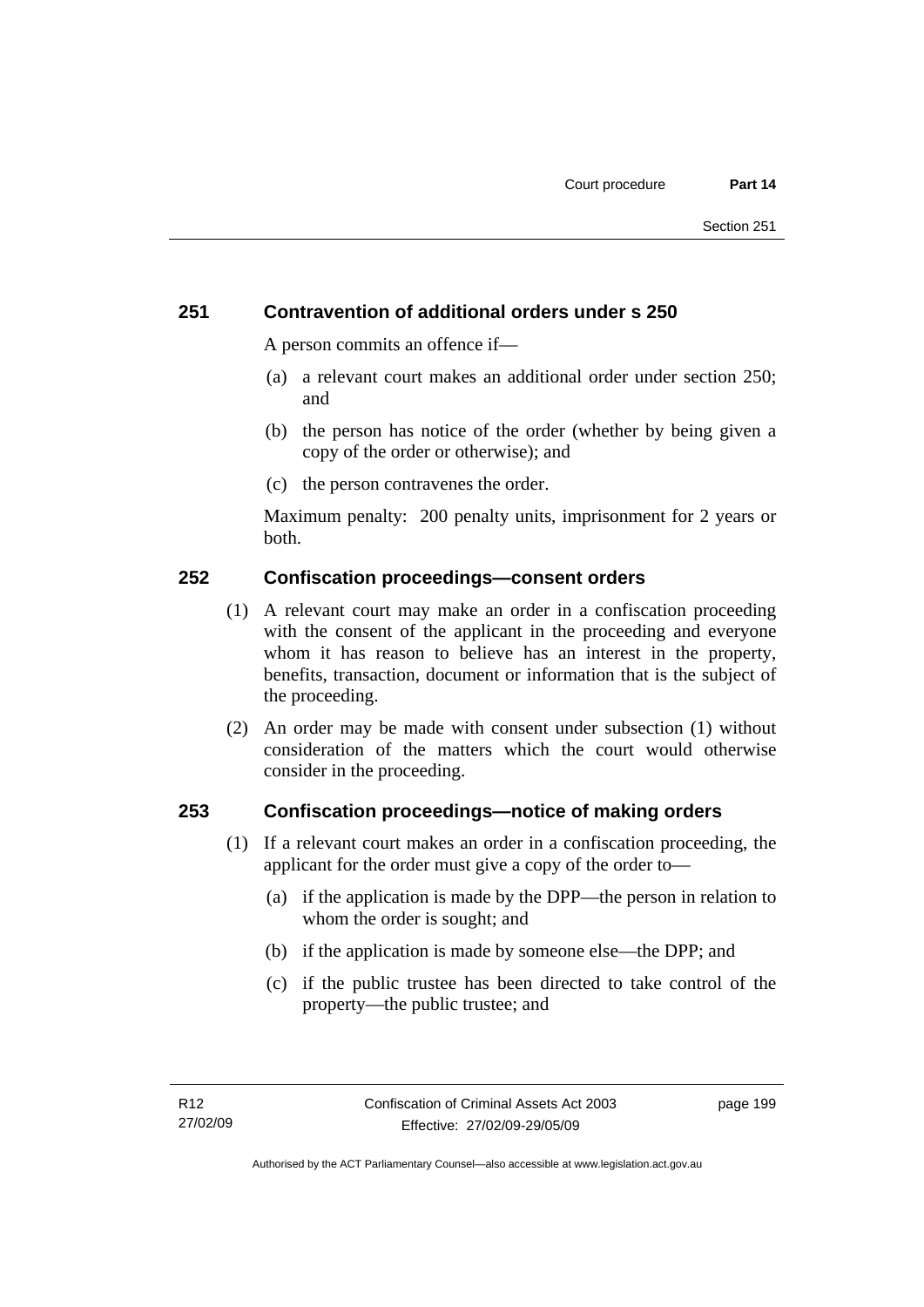Section 254

- (d) anyone else the applicant believes may have an interest in the property or benefits that are the subject of the proceeding (or, for forfeited property, may have had an interest in the property or benefits immediately before the property was forfeited).
- *Note* For how documents may be served, see the Legislation Act, pt 19.5.
- (2) The court may order the applicant to give notice of the order to anyone else and may give directions about how the notice is to be given.
- (3) The court must not make an order under subsection (2) if compliance with the order would be inconsistent with a direction under section 69 (1) (b) (Civil forfeiture order proceedings restrictions on disclosure).
- (4) This section does not apply to the making of restraining orders or non-disclosable information orders.
	- *Note* See div 4.2 about notice of the making of restraining orders and pt 12 about making information orders.

# **254 Concurrent proceedings**

This Act does not prevent a relevant court from conducting a confiscation proceeding at the same time as another confiscation proceeding or another civil or criminal proceeding, if the court considers it desirable for the purposes of this Act.

Authorised by the ACT Parliamentary Counsel—also accessible at www.legislation.act.gov.au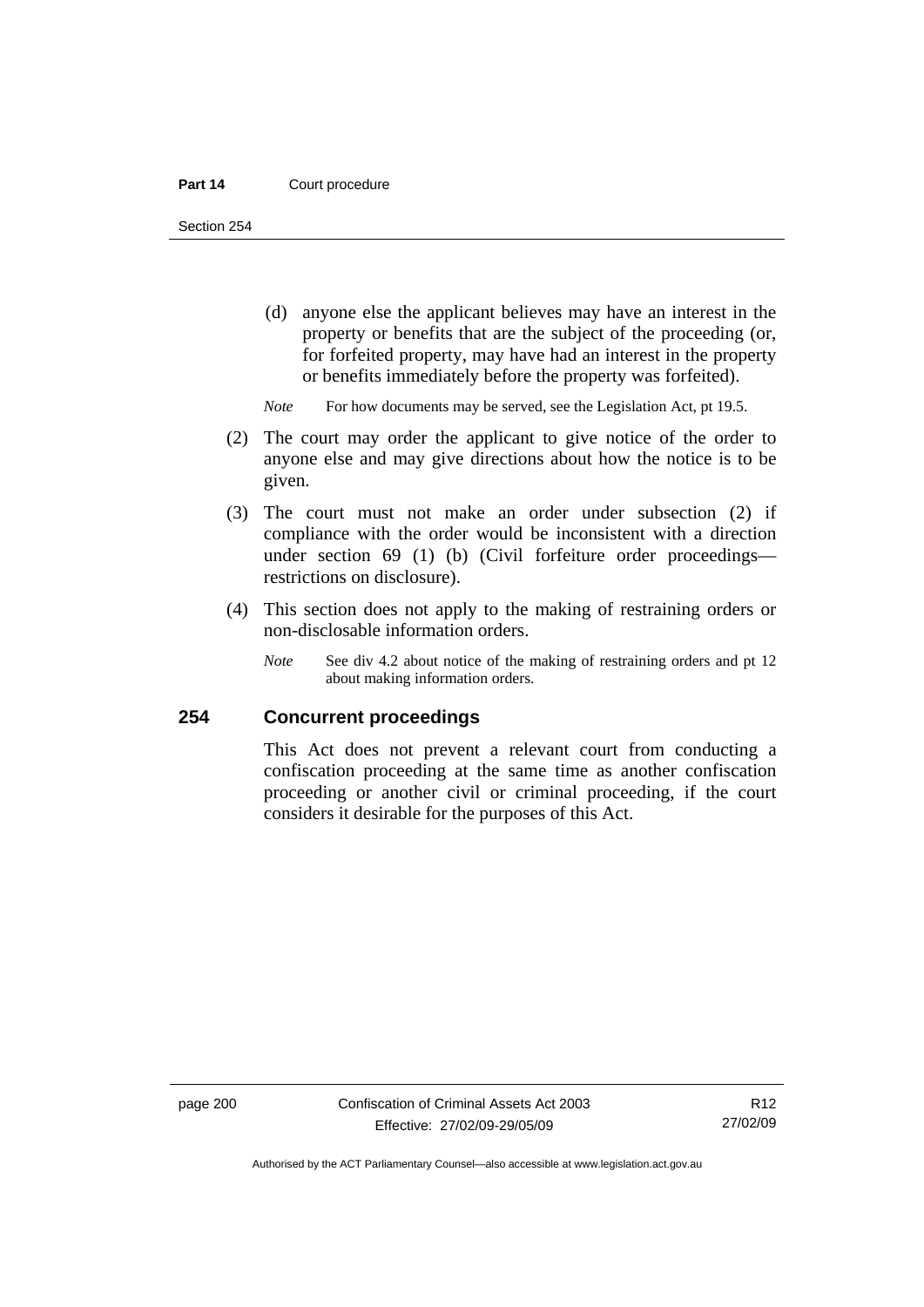# **Part 15 Miscellaneous**

# **255 Selfincrimination and other privileges overridden**

- (1) This section applies despite the Legislation Act, part 15.4 (Preservation of certain common law privileges) if a person is required to disclose anything in a confiscation proceeding, by an order under this Act, or otherwise under this Act.
- (2) The person is not excused from the disclosure because—
	- (a) the disclosure might tend to incriminate the person or make the person liable to a penalty, or the person's property liable to forfeiture, under this Act or another territory law; or
	- (b) the disclosure would be in breach of an obligation (whether imposed by law or otherwise) of the person not to make the disclosure.

#### **Example—legal professional privilege**

A person is not excused from disclosing a document because to do so would be in breach of an obligation by a lawyer to a client not to disclose the existence or contents of the document.

- *Note* An example is part of the Act, is not exhaustive and may extend, but does not limit, the meaning of the provision in which it appears (see Legislation Act, s 126 and s 132).
- (3) However, the disclosure is inadmissible against the person making the disclosure in a civil or criminal proceeding except—
	- (a) in a criminal proceeding in relation to giving false or misleading documents, information or testimony; or
	- (b) in a proceeding on an application under this Act; or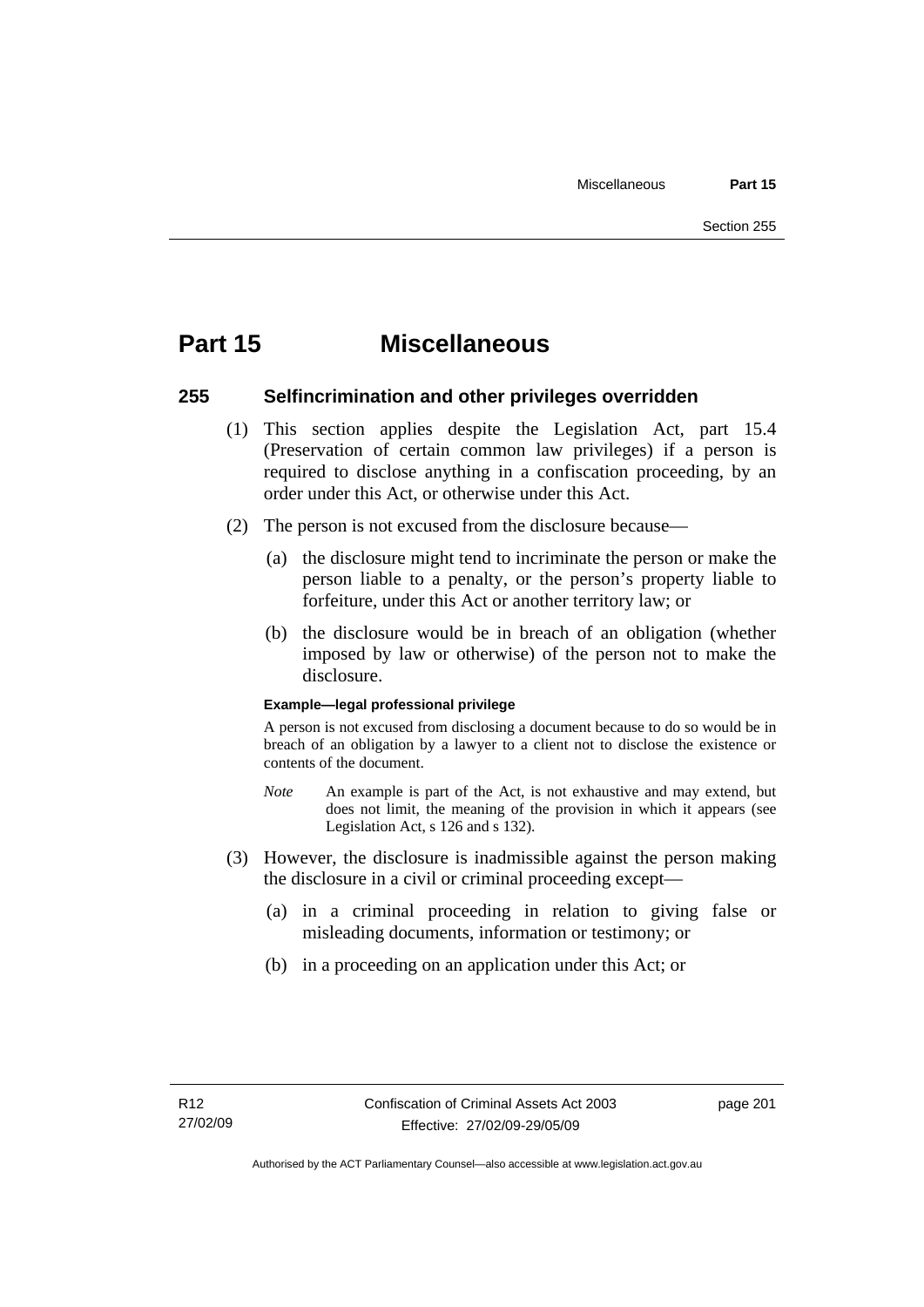#### **Part 15** Miscellaneous

Section 256

- (c) in a proceeding for an additional order under section 39 or section 250 in relation to another confiscation proceeding under this Act; or
- (d) in a proceeding for enforcement of a confiscation forfeiture order, an automatic forfeiture or a penalty order; or
- (e) for a document—in a civil proceeding in relation to a right or liability it gives or imposes.
- (4) An action does not lie against a person because of the disclosure if it is in breach of an obligation the person would otherwise have (whether imposed by law or applying otherwise).
- (5) In this section:

*disclosure*, by a person, includes—

- (a) the person answering a question or giving testimony or information to someone else; and
- (b) the person giving or producing a statement, document or anything else to someone else.

#### **Example of** *disclosure*

giving information about the nature or location of property held by anyone

#### **256 Powers under Act not limited by criminal proceedings**

To remove any doubt, the fact that a criminal proceeding has begun, or is about to begin, (whether or not under this Act) against a person to whom an order under this Act or an examination notice applies does not prevent the person or anyone else from complying, or permit a person to refuse to comply, with the order or notice.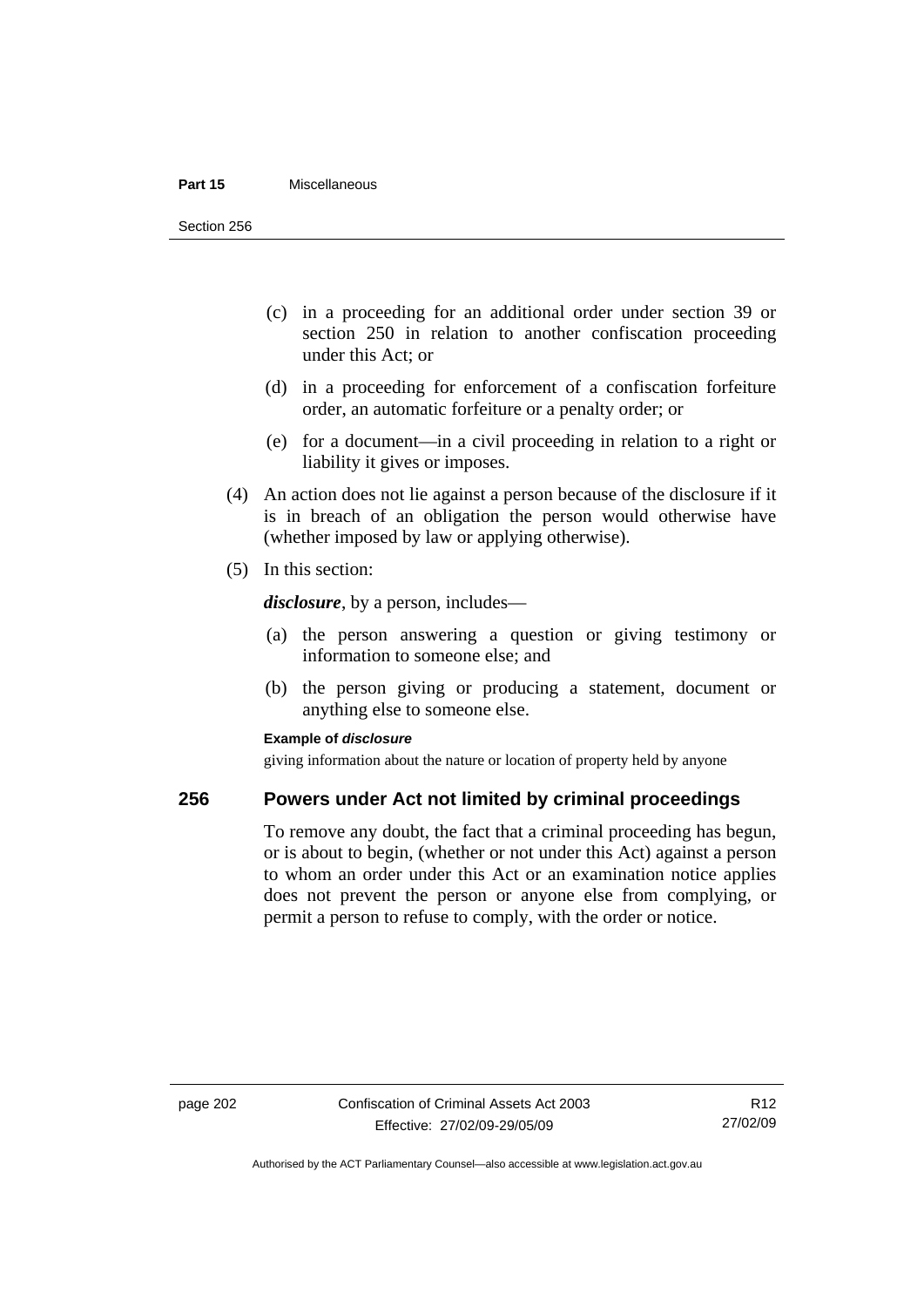## **257 Powers under Act do not limit each other or powers under other laws**

A power under this Act does not limit or exclude—

- (a) the operation of another power under this Act; or
- (b) the operation of another territory law, or a law of the Commonwealth, a State or another Territory.

#### **Example for par (a)**

a search warrant under part 13 and an examination notice, production order and monitoring order may be used independently, or in conjunction with each other, in relation to identifying and locating tainted property and benefits derived from an offence.

#### **Example for par (b)**

a search warrant under the *Crimes Act 1900* may be applied for to locate target material rather than a search warrant under this Act, part 13.

*Note* An example is part of the Act, is not exhaustive and may extend, but does not limit, the meaning of the provision in which it appears (see Legislation Act, s 126 and s 132).

## **258 Examination orders—reporting requirements**

- (1) As soon as practicable after the end of each financial year, the chief police officer must give the Minister a report about the operation of division 12.5 (Examination orders and notices) during the financial year.
- (2) The report must include the following information for the financial year:
	- (a) the number of applications for examination orders made during the year;
	- (b) the number of people given examination notices during the year;
	- (c) the number of investigations to which the notices related;
	- (d) the number of examinations conducted during the year.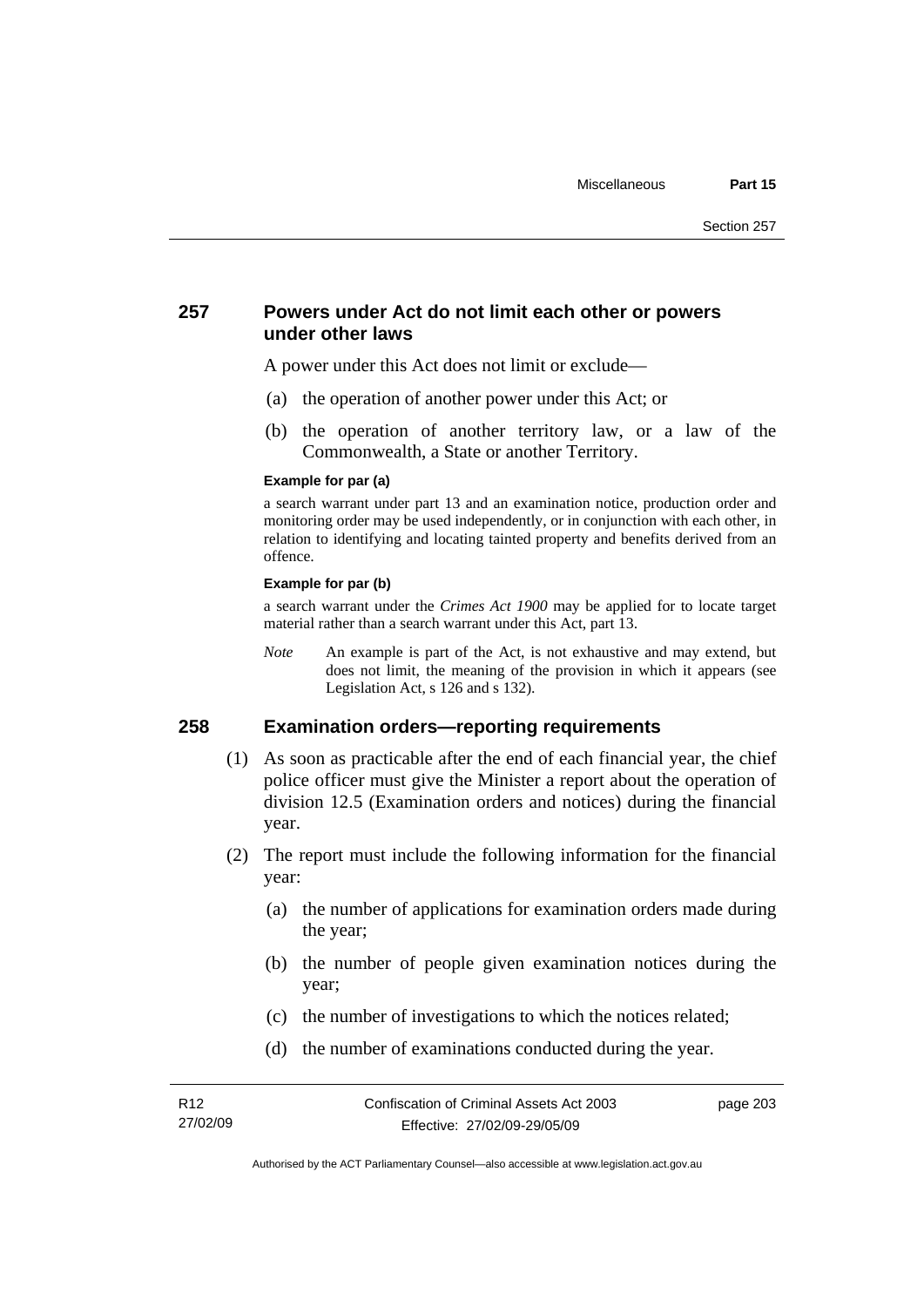#### **Part 15** Miscellaneous

Section 258

- (3) The report must also include the following information for the financial year (whether or not the examination notice to which it relates was given during the year):
	- (a) the number and kind of confiscation proceedings begun during the year in relation to matters for which an examination notice has been given to a person;
	- (b) the estimated value of property either restrained or confiscated during the year in relation to matters for which an examination notice had been given to a person;
	- (c) the number of charges laid relating to examination notice offences during the year;
	- (d) the number of arrests made during the year in relation to matters for which an examination notice has been given to a person;
	- (e) the number and kind of complaints made during the year to the Australian Federal Police or the Commonwealth Ombudsman in relation to examination notices;
	- (f) the number of complaints of the kind mentioned in paragraph (e) resolved during the year and their outcome;
	- (g) the number and kind of legal proceedings begun during the year in relation to examination notices (other than charges mentioned in paragraph (c) or proceedings begun by the DPP or a police officer);
	- (h) the number of legal proceedings of the kind mentioned in paragraph (g) finalised during the year and their outcome.
- (4) The Minister must present a copy of each report given to the Minister under subsection (1) to the Legislative Assembly within 6 sitting days after the day the Minister receives it.

Authorised by the ACT Parliamentary Counsel—also accessible at www.legislation.act.gov.au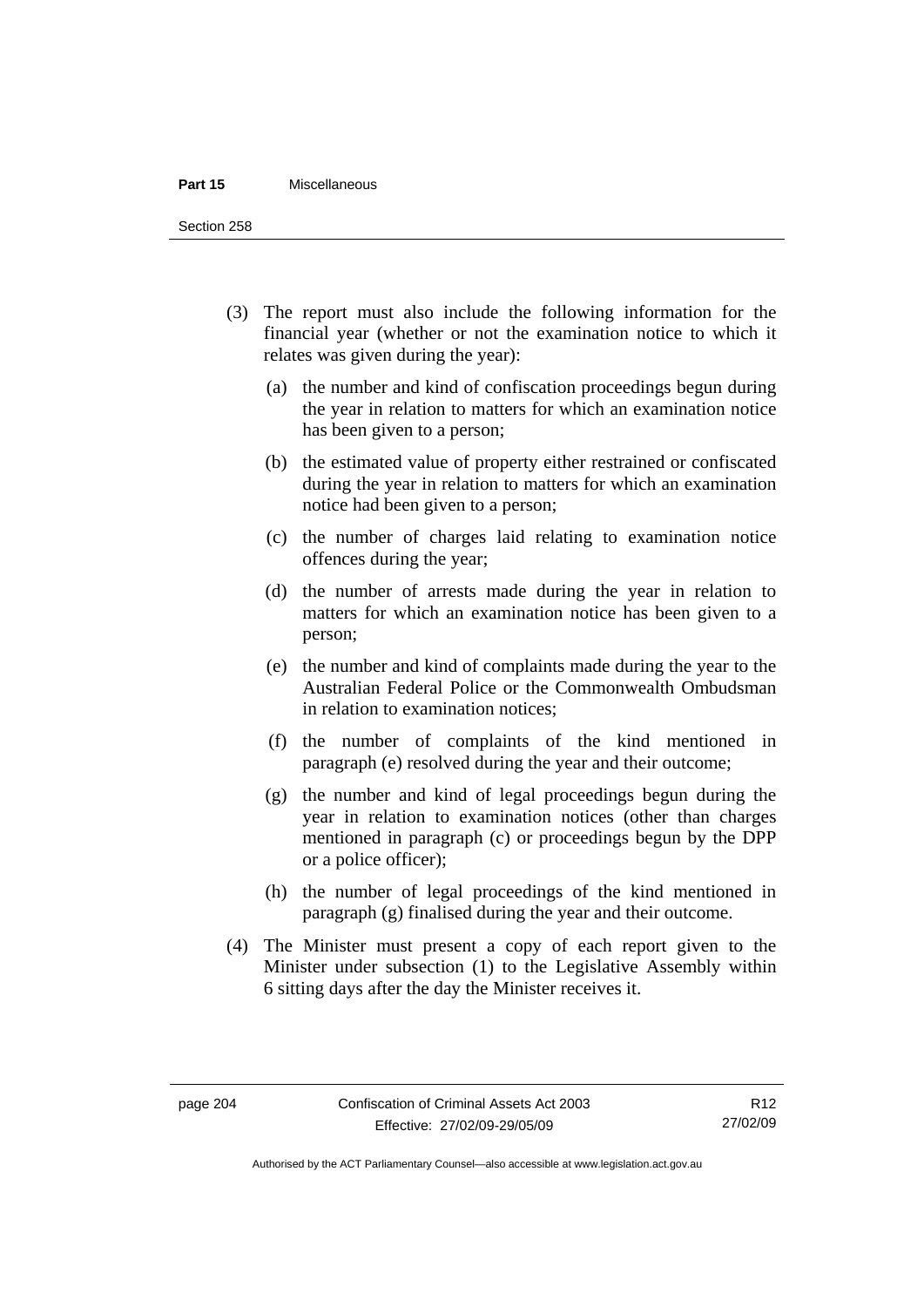## **259 Approved forms**

- (1) The Minister may, in writing, approve forms for this Act.
- (2) If the Minister approves a form for a particular purpose, the approved form must be used for that purpose.

*Note* For other provisions about forms, see the Legislation Act, s 255.

(3) An approved form is a notifiable instrument.

*Note* A notifiable instrument must be notified under the Legislation Act.

## **260 Regulation-making power**

- (1) The Executive may make regulations for this Act.
	- *Note* A regulation must be notified, and presented to the Legislative Assembly, under the Legislation Act.
- (2) A regulation may prescribe offences for contraventions of a regulation and prescribe maximum penalties of not more than 10 penalty units for offences against a regulation.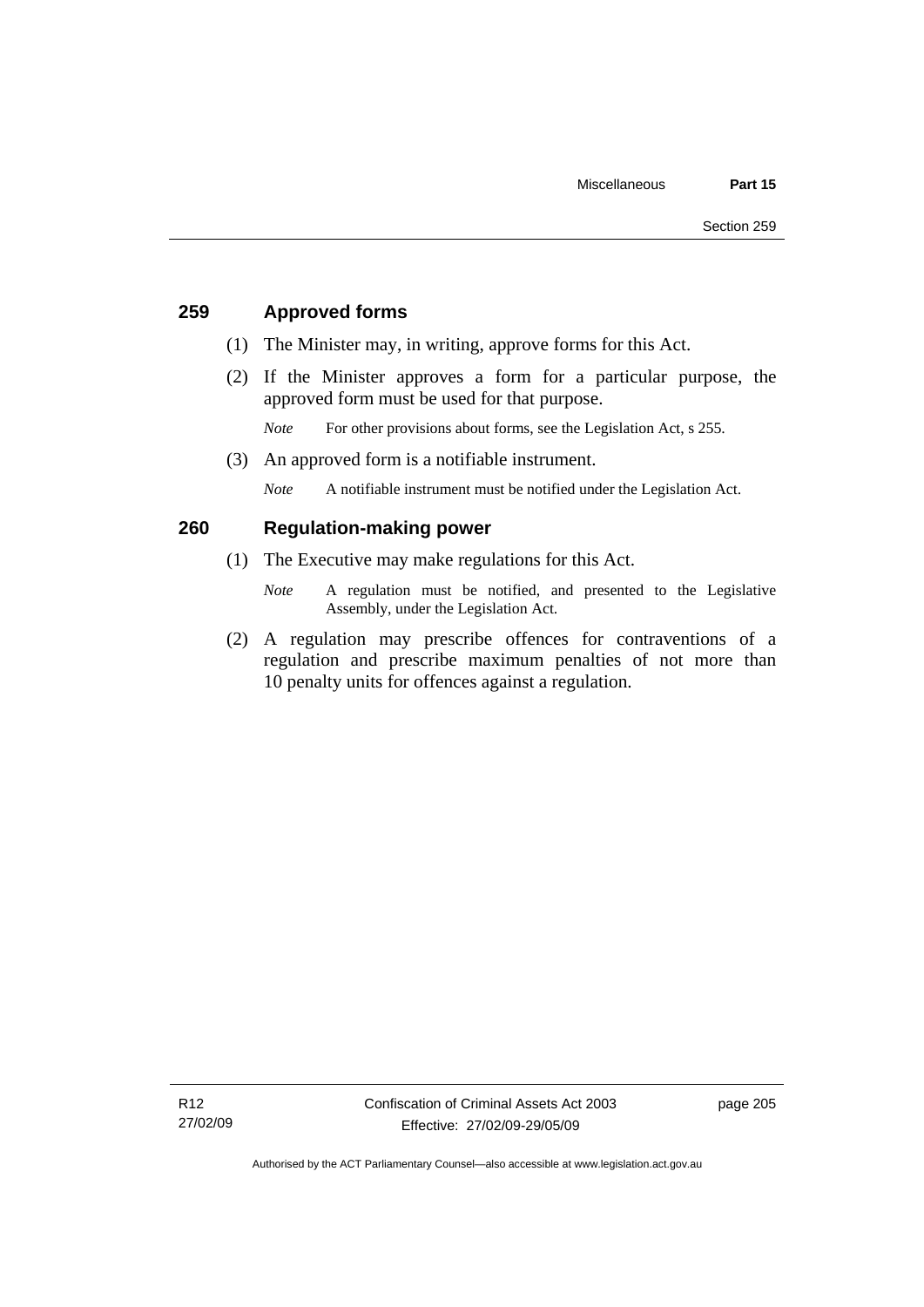# **U Dictionary**

(see s 6)

- *Note 1* The Legislation Act contains definitions and other provisions relevant to this Act.
- *Note 2* In particular, the Legislation Act, dict, pt 1, defines the following terms:
	- authorised deposit-taking institution
	- child
	- domestic partner (see s 169)
	- DPP
	- entity
	- fail
	- foreign country
	- found guilty
	- function
	- indictment
	- indictable offence
	- interest (in relation to land or other property)
	- intersex person (see s 169B)
	- lawyer
	- may (see also s 146)
	- must (see also s 146)
	- police officer
	- present
	- property
	- public trustee
	- registrar-general
	- transgender person (see s169A).

page 206 Confiscation of Criminal Assets Act 2003 Effective: 27/02/09-29/05/09

R12 27/02/09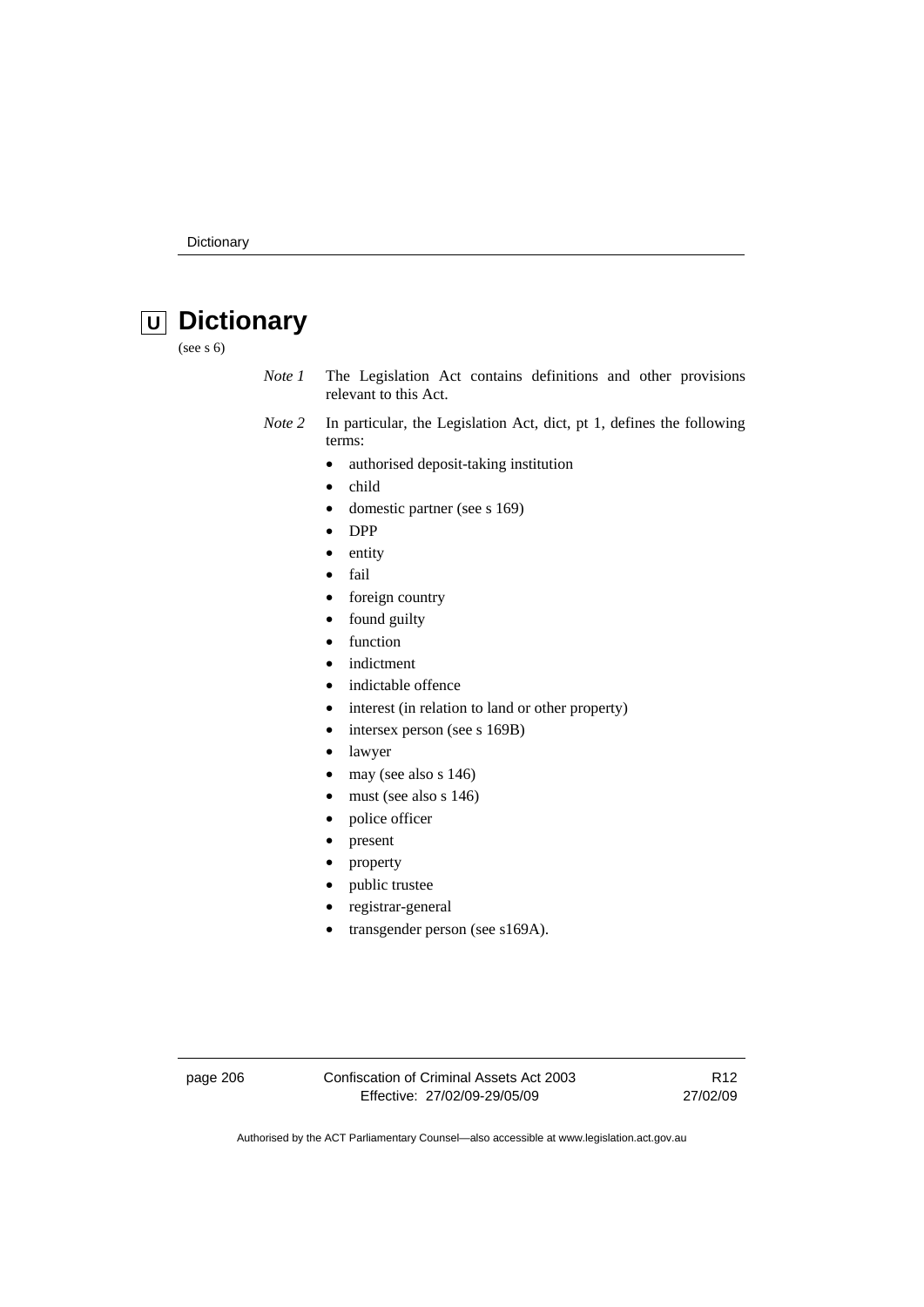## *abscond*—see section 16.

*account* means any facility or arrangement through which a financial institution accepts deposits or allows withdrawals, and includes—

- (a) a facility or arrangement for a fixed term deposit or a safedeposit box; and
- (b) a facility or arrangement prescribed by regulation for this definition.

*agent*, for an agent that is a corporation, includes an officer, employee or agent of the corporation.

*artistic profits*—see section 81.

*artistic profits restraining order*—see section 20.

*associate*, for division 12.5 (Examination orders and notices) see section 164.

*at*, for part 13 (Search warrants)—see section 195.

*authenticated*, in relation to a corresponding law order, for part 11 (Interstate orders)—see section 136.

*authorised investigator*, for division 12.5 (Examination orders and notices)—see section 165 (1).

*automatic forfeiture*, of property, means the forfeiture of the property—

- (a) under division 5.2 (Automatic forfeiture—conviction for serious offences); or
- (b) under division 5.3 (Automatic forfeiture—unclaimed tainted property).
- *Note* A registered interstate automatic forfeiture decision is taken to be an automatic forfeiture under this Act (see s 139).

*benefit* includes service or advantage.

| R <sub>12</sub> | Confiscation of Criminal Assets Act 2003 | page 207 |
|-----------------|------------------------------------------|----------|
| 27/02/09        | Effective: 27/02/09-29/05/09             |          |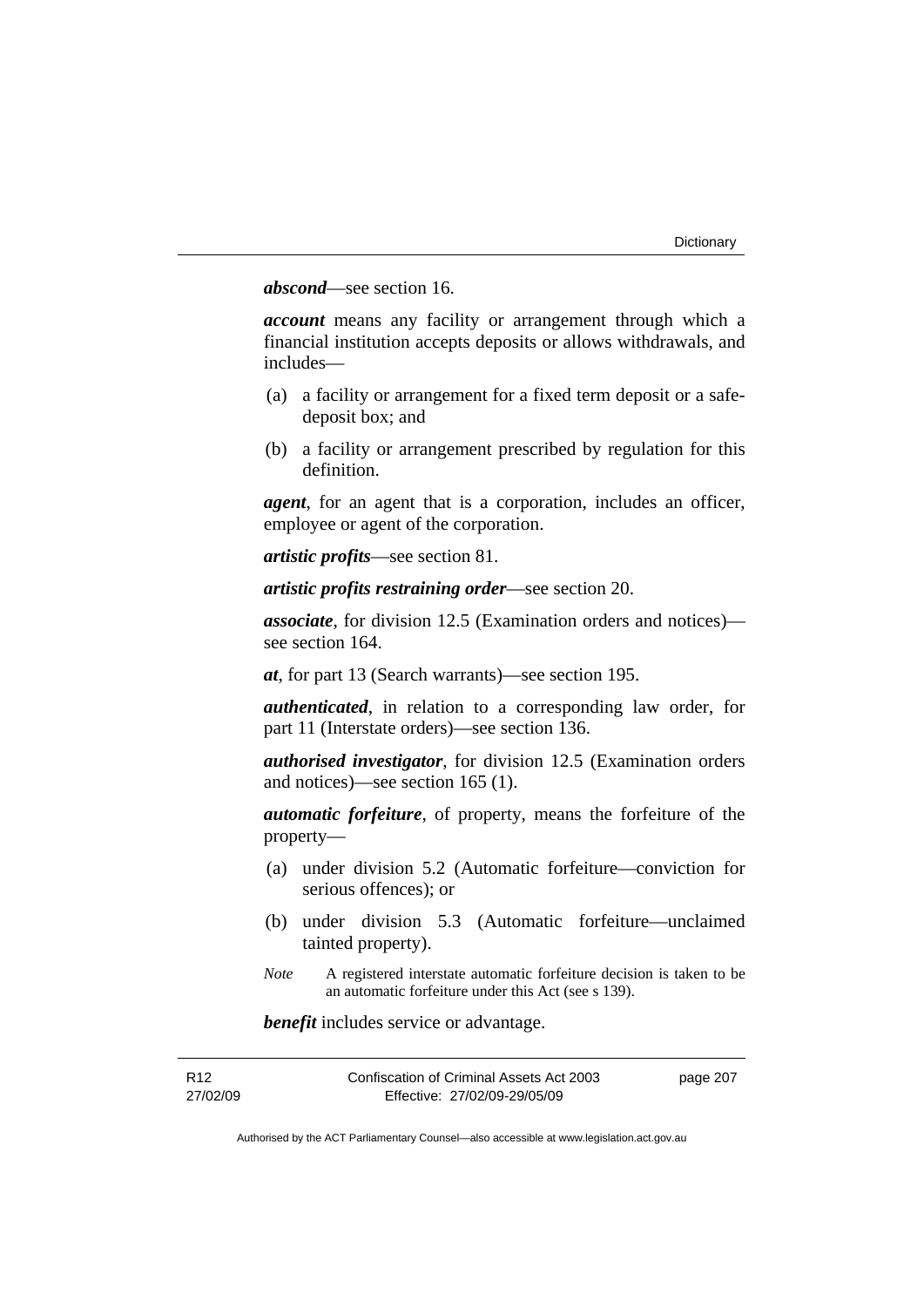*benefits*, derived by an offender—see section 80. *buyback order*—see section 124. *civil forfeiture order*—see section 65. *cleared*, of an offence—see section 17. *commission*— (a) of a serious offence, for part 7 (Penalty orders)—see section 79; and (b) of an offence by a person who has absconded—includes the alleged commission of the offence by the person. *confiscation proceeding*—see section 236.

*convicted*—see section 15 (1).

*conviction forfeiture order*—see section 52.

*corresponding law* means a law of the Commonwealth, a State or another Territory that is declared by regulation to be a corresponding law, whether or not the law corresponds, or substantially corresponds, to this Act.

*corresponding law order* means an order, notice or decision (however described) made under a corresponding law, whether or not the order, notice or decision—

- (a) is made by a court; or
- (b) corresponds, or substantially corresponds, to an order, notice or decision under this Act.

*data*, for part 13 (Search warrants)—see section 195.

*data storage device*, for part 13 (Search warrants)—see section 195.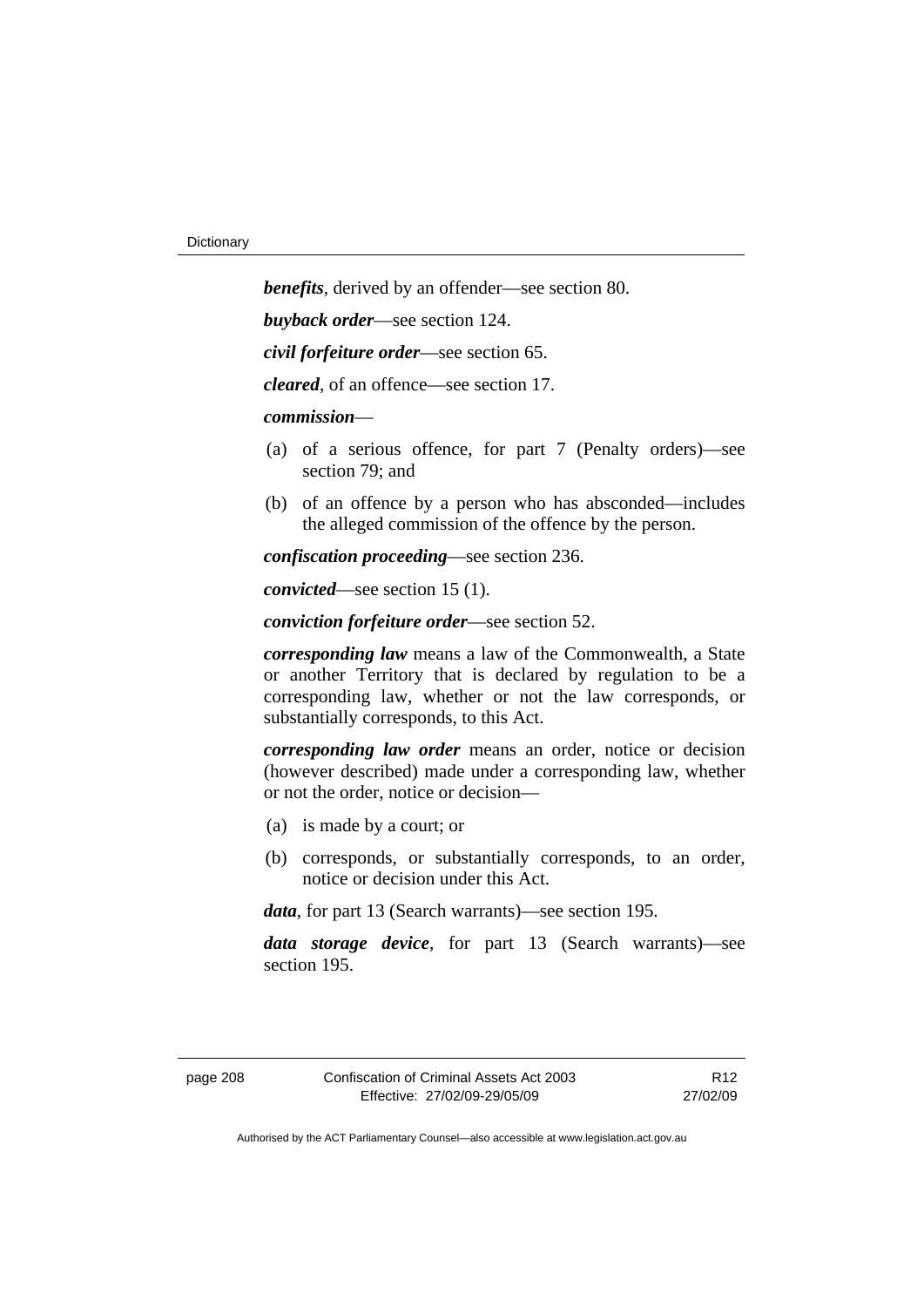*dealing*, with property of a person, includes, for example—

- (a) if a debt is owed to the person—making a payment to anyone in reduction of the debt; and
- (b) disposing of the property (including, for example, making a gift of the property or removing the property from the ACT or Australia); and
- (c) receiving the property, whether as a gift or otherwise; and
- (d) creating or assigning an interest in the property; and
- (e) using the property to obtain or extend credit; and
- (f) using credit secured against the property.
- *Note* An example is part of the Act, is not exhaustive and may extend, but does not limit, the meaning of the provision in which it appears (see Legislation Act, s 126 and s 132).

*derived*—see section 12.

*distributable funds*, for part 10 (Confiscated assets trust fund) see section 128.

*effective control*, of property—see section 14.

*encumbrance*, in relation to property, includes any interest, mortgage, charge, right, claim or demand in relation to the property.

*equitable sharing program*, for part 10 (Confiscated assets trust fund)—see section 129.

*examination notice*—see section 171.

*examination order*—see section 166.

*exclusion order*—see section 72.

*executing police officer*, of a search warrant, for part 13 (Search warrants)—see section 195.

R12 27/02/09 Confiscation of Criminal Assets Act 2003 Effective: 27/02/09-29/05/09

page 209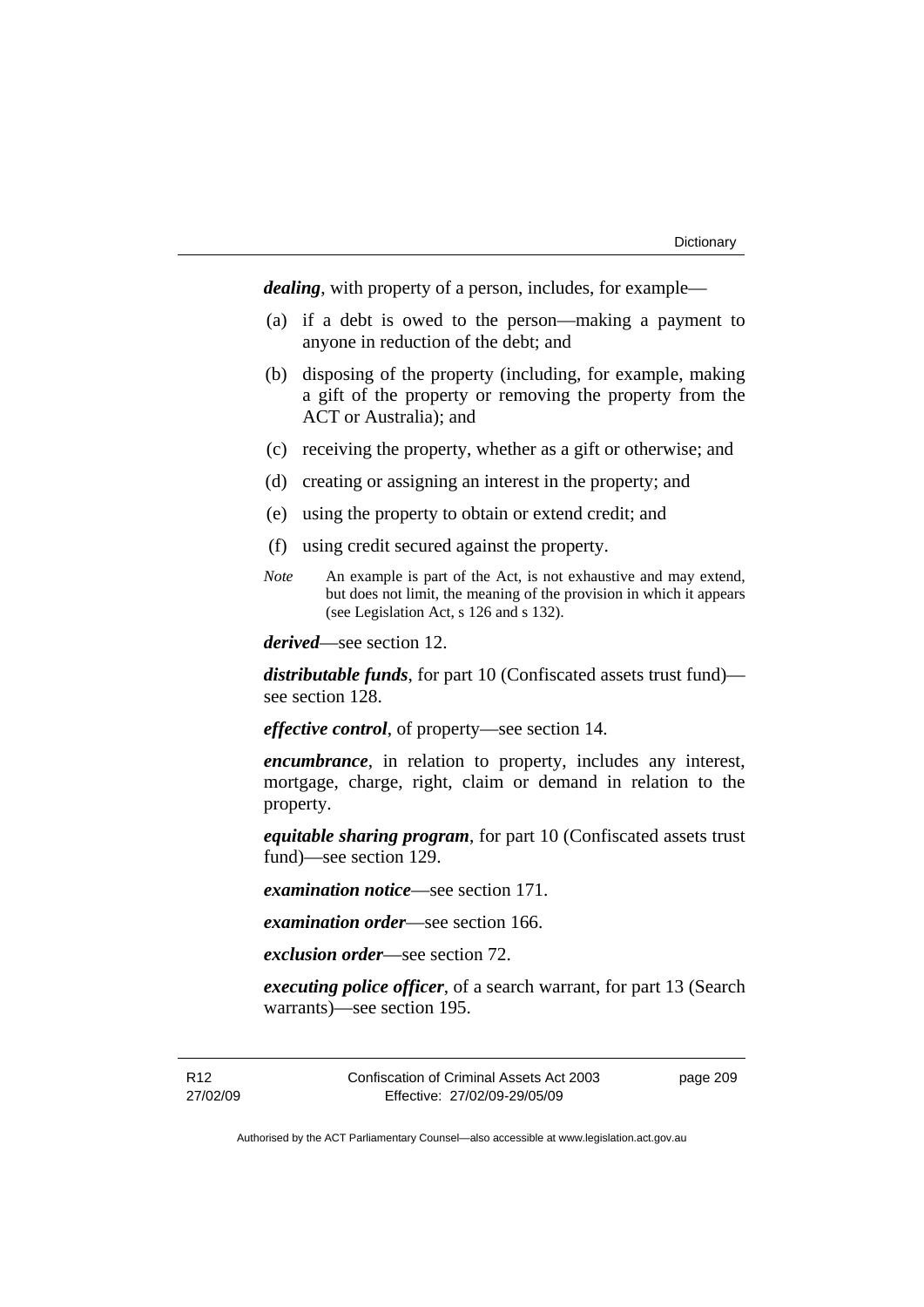*finalised*, for a confiscation or criminal proceeding—see section 18.

*financial institution* means—

- (a) an authorised deposit-taking institution; or
- (b) the Reserve Bank of Australia; or
- (c) an entity registered or incorporated as a cooperative housing society or similar society under the law of the Territory, a State or another Territory; or
- (d) a person who carries on State banking within the meaning of the Commonwealth Constitution, section 51 (13); or
- (e) a corporation that is, or that, if it had been incorporated in Australia, would be, a financial corporation within the meaning of the Commonwealth Constitution, section 51 (20); or
- (f) a person who permits someone else to deposit money with the person for use by the other person in relation to gaming or betting; or
- (g) an entity prescribed by regulation for this definition.

*forfeited* property, means property forfeited under part 5 (Forfeiture of property).

*forfeiture order* means a civil forfeiture order or a conviction forfeiture order.

*Note* A registered interstate forfeiture order is taken to be a forfeiture order under this Act (see s 139).

*forfeiture or penalty application*, for division 4.3 (Duration of restraining orders)—see section 41.

*frisk search*, for part 13 (Search warrants)—see section 195.

*fully satisfied*—a forfeiture order or penalty order, or an automatic forfeiture of property, is *fully satisfied* when—

| page 210 | Confiscation of Criminal Assets Act 2003 | R <sub>12</sub> |
|----------|------------------------------------------|-----------------|
|          | Effective: 27/02/09-29/05/09             | 27/02/09        |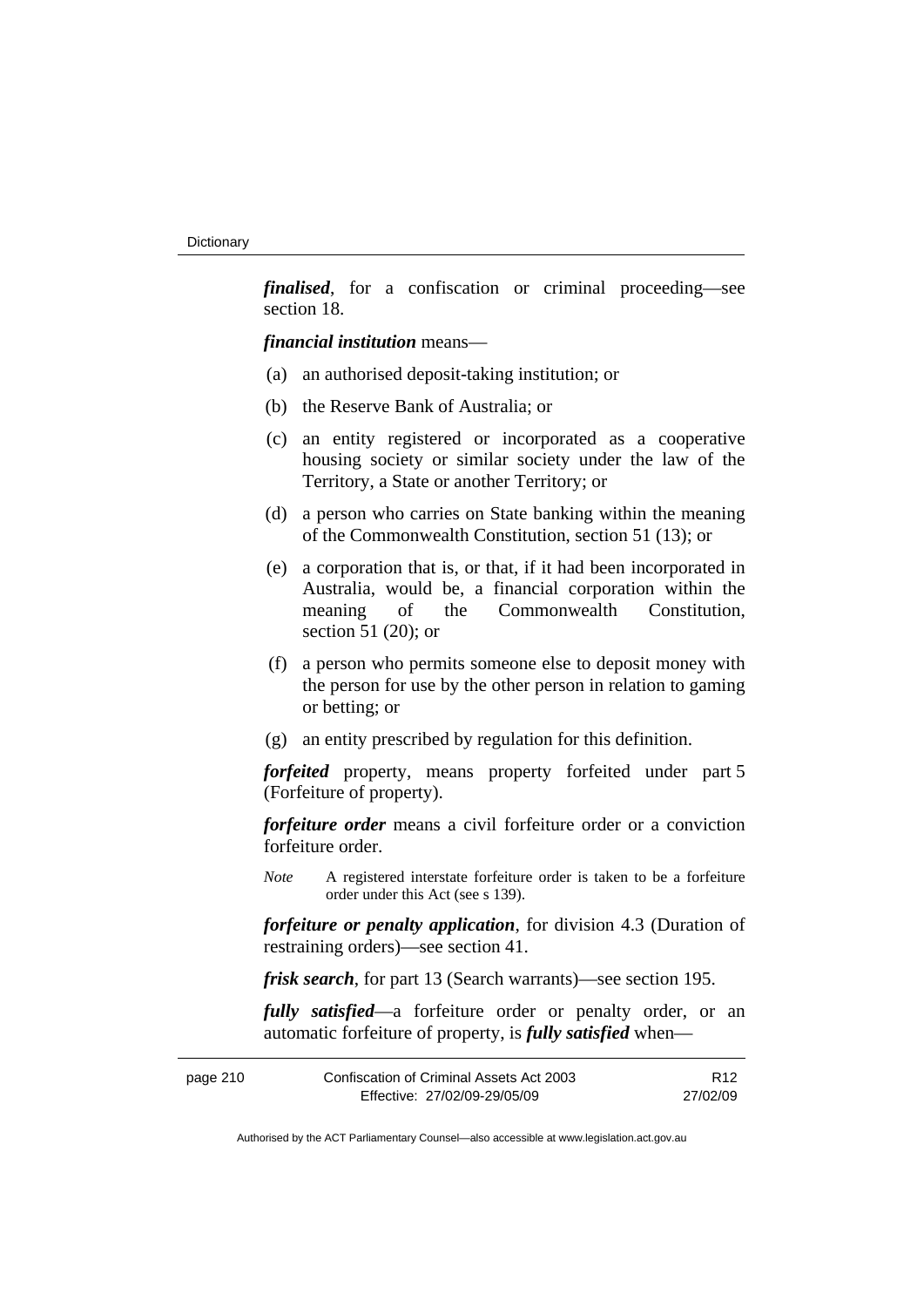- (a) for an automatic forfeiture of property or a forfeiture order—the property that is the subject of the automatic forfeiture or order has vested in law in the Territory and the public trustee has taken control of the property; and
- (b) for a penalty order—the amount of the order has been paid to, or recovered by, the Territory or realised by the public trustee from the disposal of property.

*indictable offence*—see section 13 (2).

*information order*—see section 186.

*inquiry notice*—see section 144.

*in relation to*—to remove any doubt, *in relation to* includes—

- (a) in; and
- (b) for or for the purposes of; and
- (c) in connection with; and
- (d) in respect of; and
- (e) with respect to.

#### **Example**

The phrase 'property used, or intended to be used by an offender, in relation to the commission of an offence' (in s 3 (d) and elsewhere) refers to all or any of the following:

- (a) property used *in* or *in relation to* the commission of the offence;
- (b) property used *for* or *for the purposes of* the commission of the offence;
- (c) property used *in connection with* the commission of the offence;
- (d) property used *in respect of* the commission of the offence;
- (e) property used *with respect to* the commission of the offence.
- *Note* An example is part of the Act, is not exhaustive and may extend, but does not limit, the meaning of the provision in which it appears (see Legislation Act, s 126 and s 132).

page 211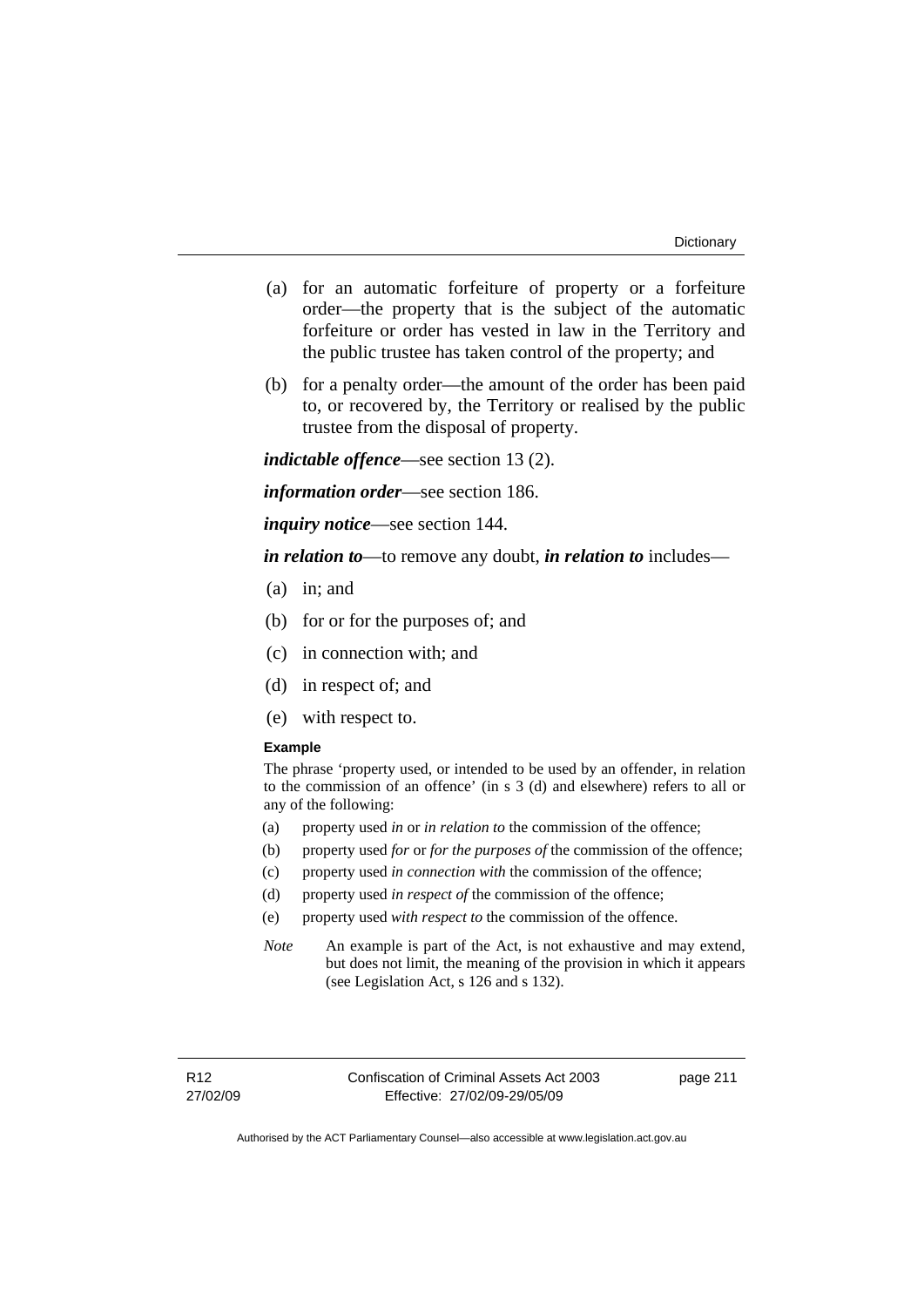*interested person*, for part 8 (Forfeited property)—see section 107.

*interstate automatic forfeiture decision* means a corresponding law order prescribed by regulation for this definition.

*interstate civil forfeiture order* means a corresponding law order prescribed by regulation for this definition.

*interstate conviction forfeiture order* means a corresponding law order prescribed by regulation for this definition.

*interstate forfeiture order* means an interstate civil forfeiture order or interstate conviction forfeiture order.

*interstate penalty charge*—see section 142 (2) (Interstate penalty charges).

*interstate penalty order* means a corresponding law order prescribed by regulation for this definition.

*interstate restraining order* means a corresponding law order prescribed by regulation for this definition.

*investigation*, for division 12.5 (Examination orders and notices)—see section 164.

*issuing officer*, for a search warrant, for part 13 (Search warrants)—see section 195.

*joint ownership*—property is *jointly owned* if the owners own the property as joint tenants or tenants in common.

## *money laundering offence* means—

 (a) an offence against the *Crimes Act 1900*, division 6.2A (Money laundering and organised fraud); or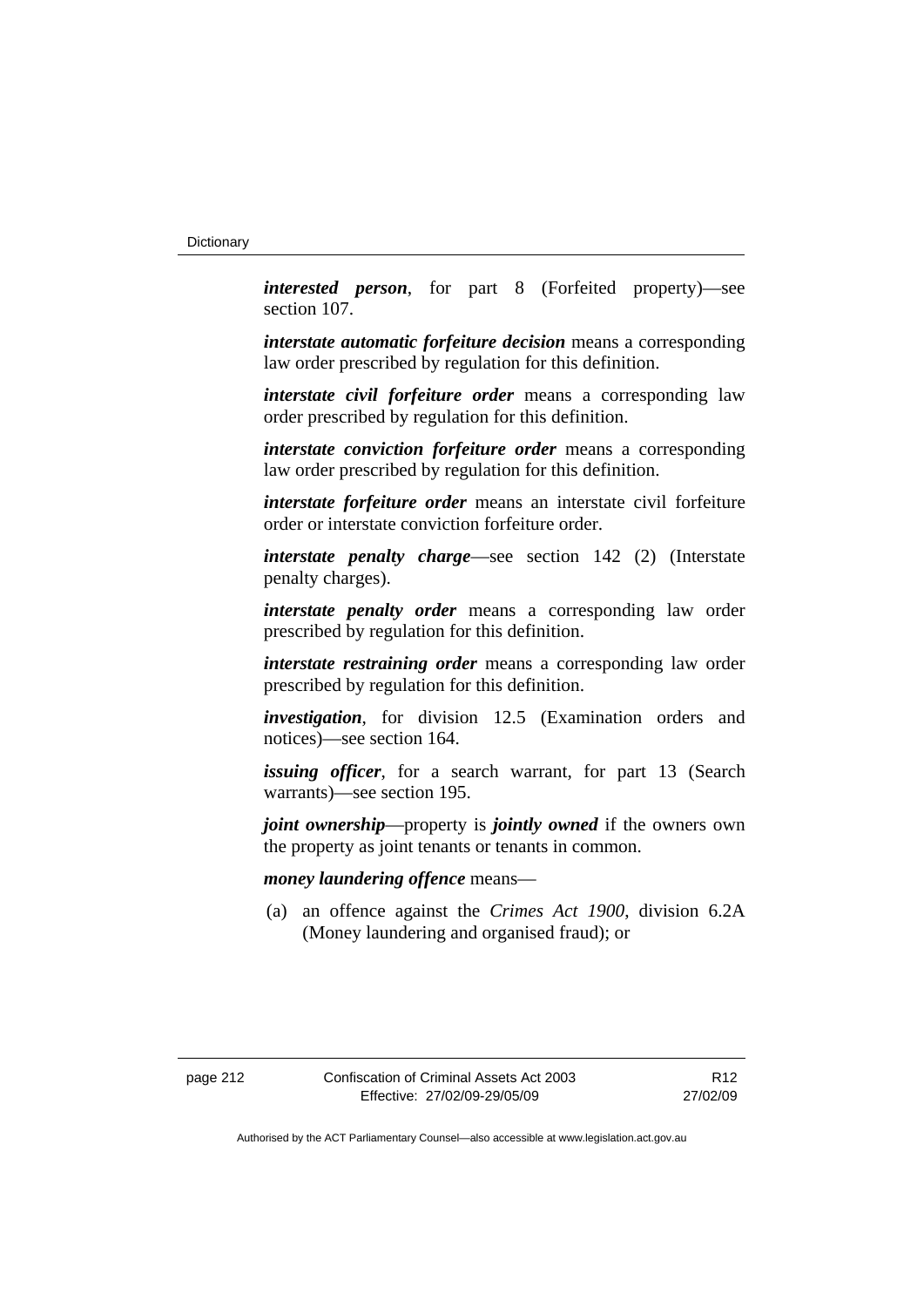(b) an offence against a law of the Commonwealth, a State or another Territory that is declared by regulation to be a corresponding offence, whether or not the offence corresponds, or substantially corresponds, to an offence mentioned in paragraph (a).

*monitoring order*—see section 148.

*narcotic substance*, for division 7.3 (Value of benefits)—see section 90.

*non-disclosable information order*—see section 191.

*occupier*, of premises, for part 13 (Search warrants)—see section 195.

*offence*—see section 13 (1).

*offender*, in relation to an offence, means a person (including a corporation) who committed, or is alleged to have committed, the offence.

*Note* A reference to a *person* generally includes a reference to a corporation as well as an individual, see the Legislation Act, s 160. (See also the Legislation Act, dict, pt 1, def *person*.)

*ordinary indictable offence*—see section 13 (2).

*ordinary search*, for part 13 (Search warrants)—see section 195.

*party*, to an offence, means a person who—

- (a) commits or participates in the offence; or
- (b) is an accessory before or after the fact to the offence.

*penalty charge*—see section 94 (4) (Creation of penalty charge over restrained property).

*Note* An interstate penalty charge is taken to be a penalty charge under this Act (see s 142).

*penalty order*—see section 82.

| R <sub>12</sub> | Confiscation of Criminal Assets Act 2003 | page 213 |
|-----------------|------------------------------------------|----------|
| 27/02/09        | Effective: 27/02/09-29/05/09             |          |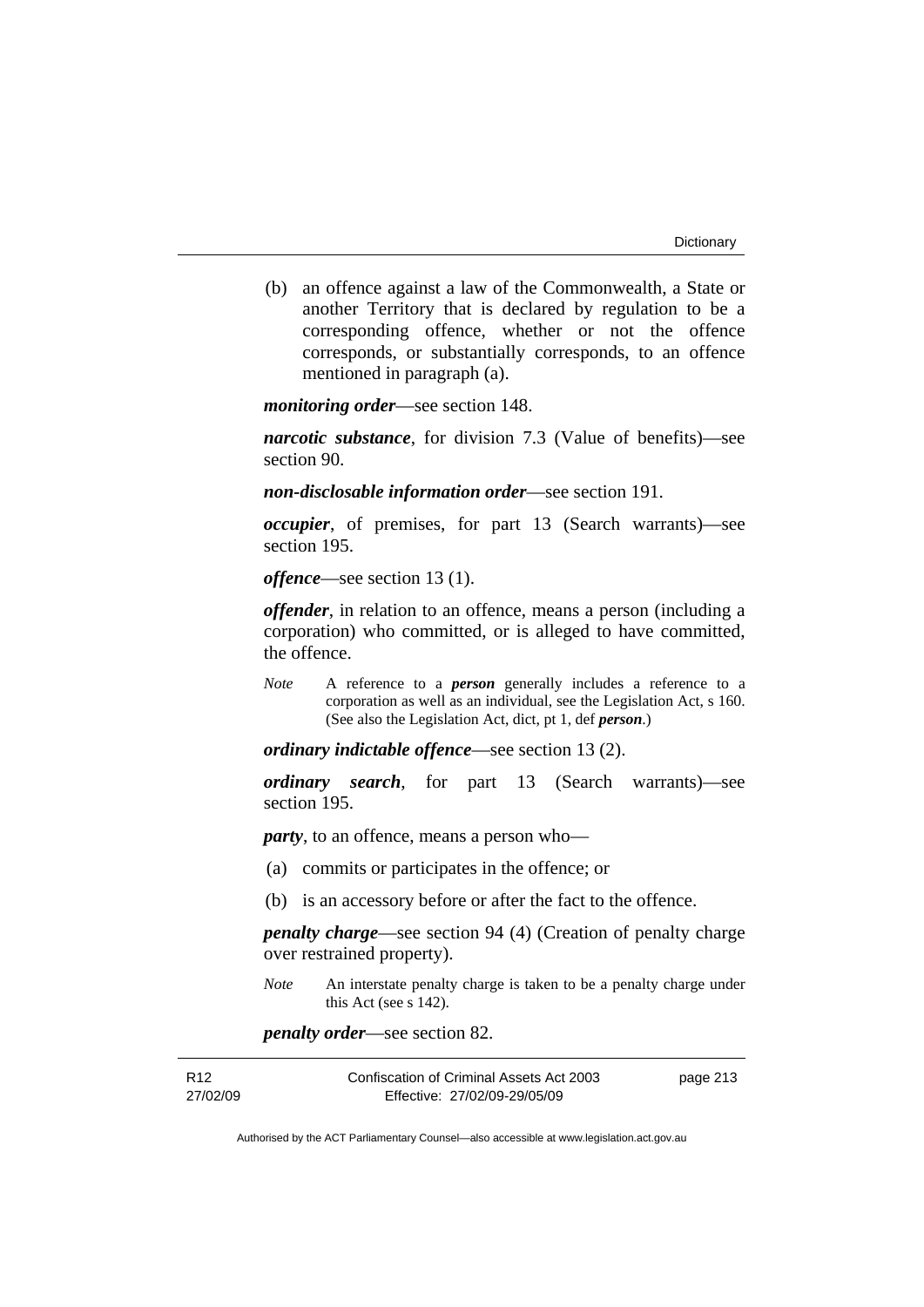*person assisting*, in relation to a search warrant, for part 13 (Search warrants)—see section 195.

*premises*, for part 13 (Search warrants)—see section 195.

*production order*—see section 156.

*property*—

- (a) of an offender, for division 7.3 (Value of benefits)—see section 90; and
- (b) of a person, includes property in which the person has a beneficial interest.

*property-tracking document*—see section 157.

*purposes of this Act*—see section 3.

*quashed*—see section 15 (3) and (4).

*registered*, for a corresponding law order, means registered under part 11 (Interstate orders).

*registrable property* means property title to which is passed by registration in a statutory property register.

*registered property interest* means an interest in property recorded in a statutory property register.

*related* offence—see section 13 (3).

*relevant court*—see section 238.

*reserved funds*, for part 10 (Confiscated assets trust fund)—see section 128.

*restrained*, in relation to property, means property subject to a restraining order.

*restraining order*—see section 19.

*Note* A registered interstate restraining order is taken to be a restraining order under this Act (see s 139).

| page 214 | Confiscation of Criminal Assets Act 2003 | R12      |
|----------|------------------------------------------|----------|
|          | Effective: 27/02/09-29/05/09             | 27/02/09 |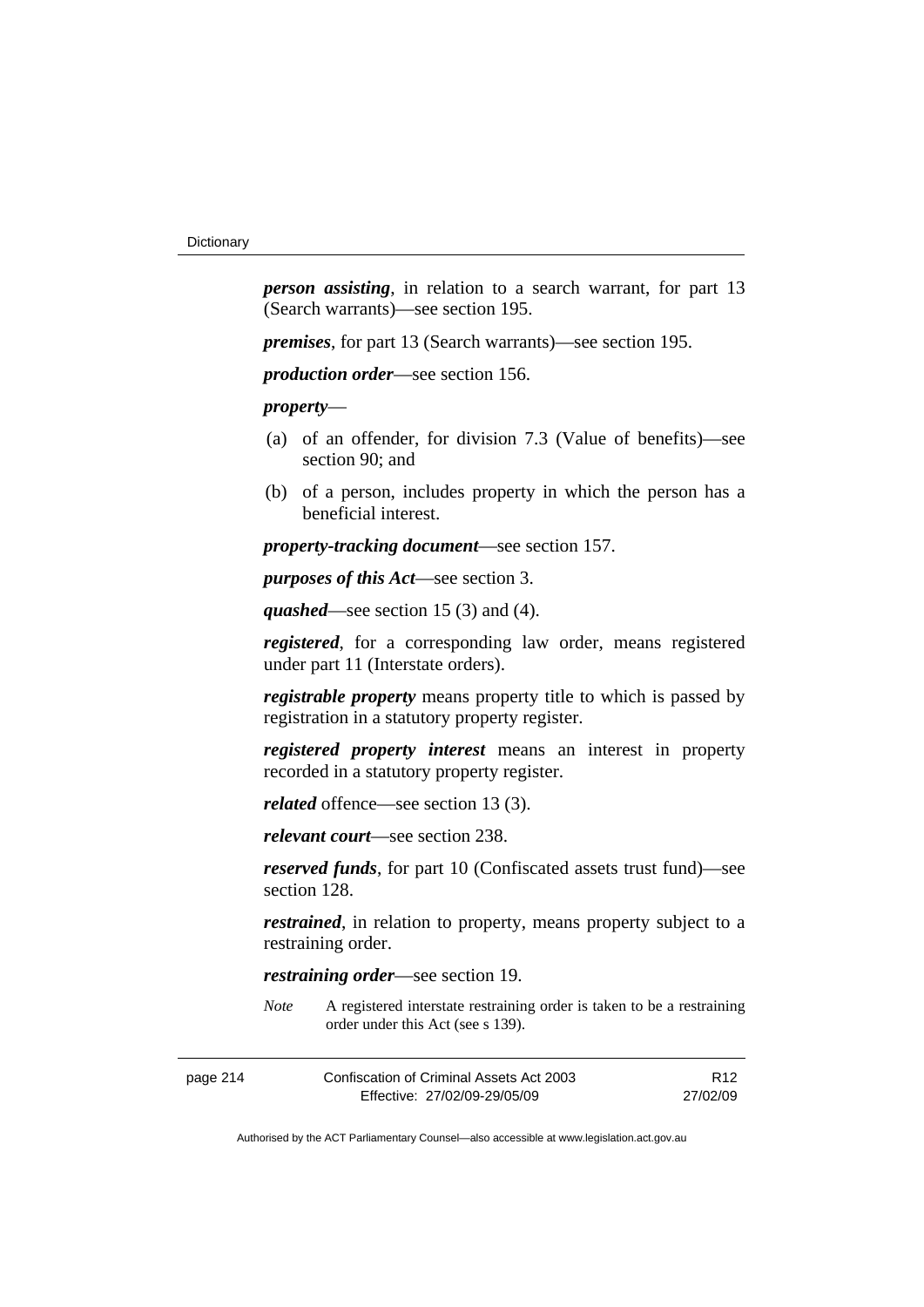#### *return or compensation order*—see section 121.

*search warrant*, for part 13 (Search warrants)—see section 195.

*serious offence*—see section 13 (2).

*statutory property register* means a register kept under a territory law, or a law of the Commonwealth, a State or another Territory, for recording ownership of property (including interests in property) if—

- (a) title to the property is passed by registration in the register of ownership of the property; or
- (b) the owner of an interest in the property may lose the interest if the interest is not registered in the register.

#### **Examples**

- 1 the register of land titles kept under the *Land Titles Act 1925*, section 43
- 2 the register of interests in goods mentioned in the *Sale of Motor Vehicles Act 1977*, part 4A (Registration of interests in motor vehicles)
- *Note* An example is part of the Act, is not exhaustive and may extend, but does not limit, the meaning of the provision in which it appears (see Legislation Act, s 126 and s 132).

*subject to forfeiture*, in relation to property—see section 73.

*sufficient consideration*, in relation to acquiring or disposing or otherwise dealing with property, means acquiring, disposing of, or otherwise dealing with, the property for a consideration that is sufficient and that appropriately reflects the value of the property having regard only to commercial considerations.

*tainted property*—see section 10.

*target material*, for part 13 (Search warrants)—see section 195.

*transaction suspension order*—see section 152.

*trust fund* means the confiscated assets trust fund under section 130.

page 215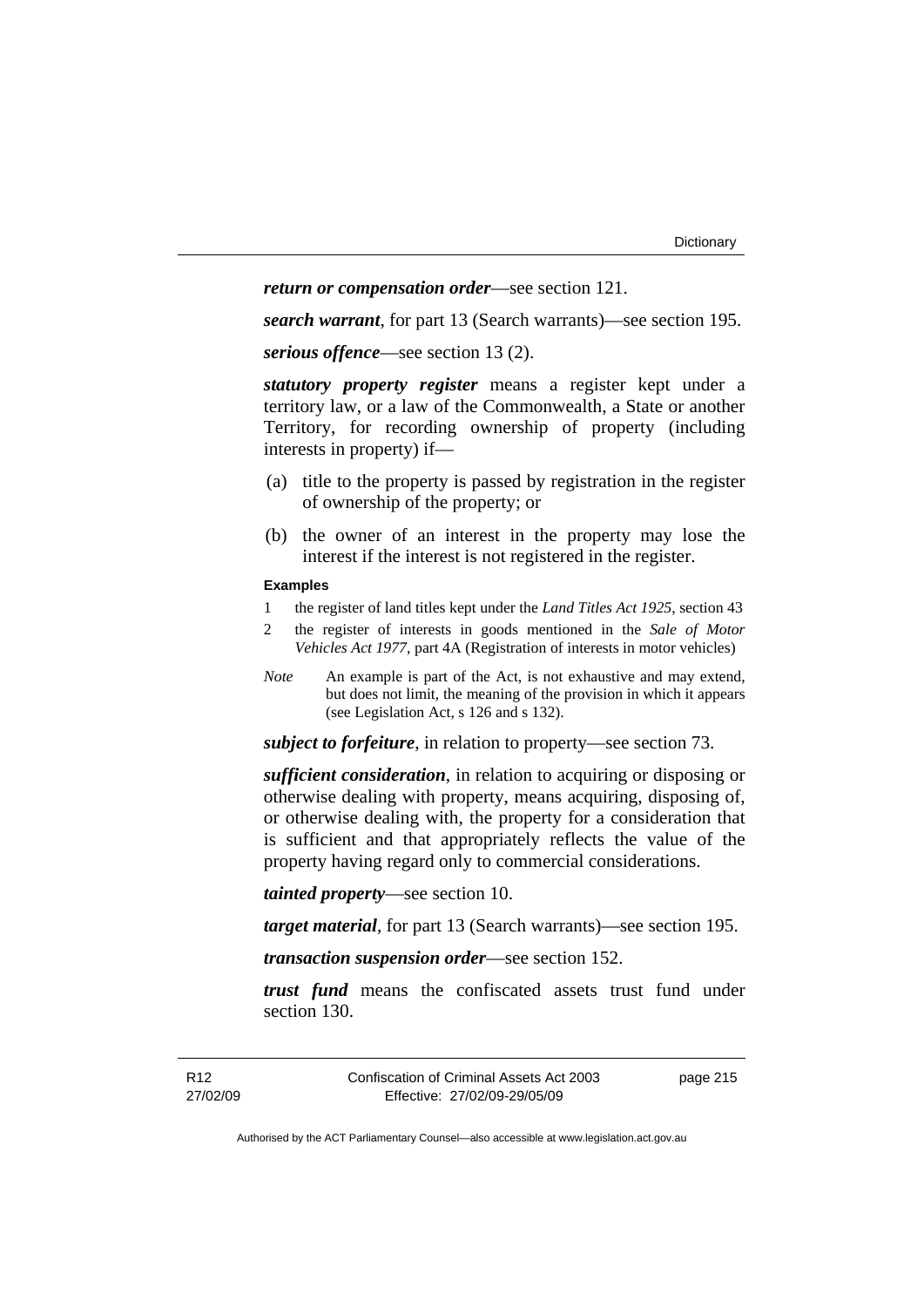Dictionary

*unclaimed tainted property*—see section 11. *unclaimed tainted property restraining order*—see section 21. *vehicle*, for part 13 (Search warrants)—see section 195.

page 216 Confiscation of Criminal Assets Act 2003 Effective: 27/02/09-29/05/09

R12 27/02/09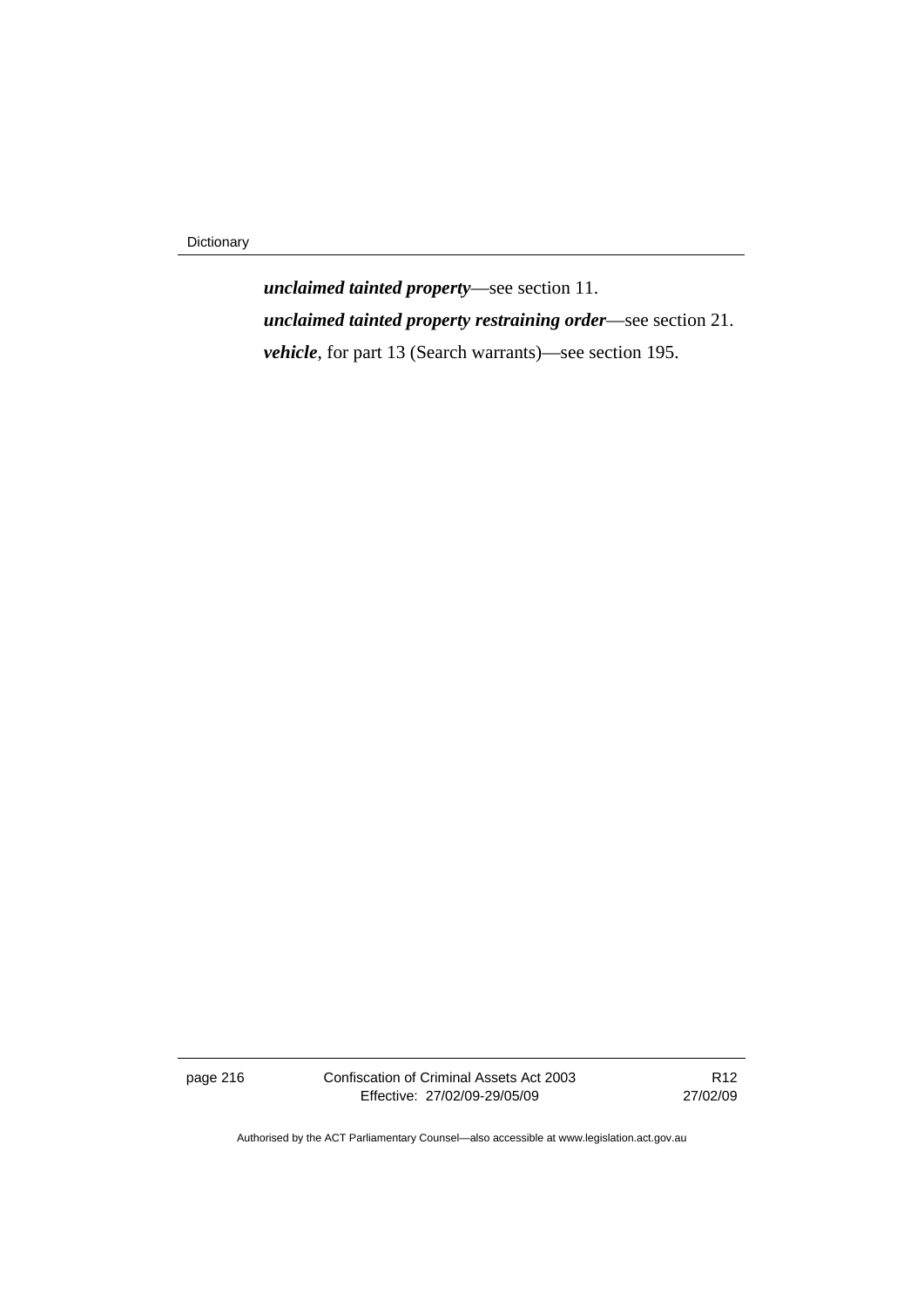## **Endnotes**

## **1 About the endnotes**

Amending and modifying laws are annotated in the legislation history and the amendment history. Current modifications are not included in the republished law but are set out in the endnotes.

Not all editorial amendments made under the *Legislation Act 2001*, part 11.3 are annotated in the amendment history. Full details of any amendments can be obtained from the Parliamentary Counsel's Office.

Uncommenced amending laws and expiries are listed in the legislation history and the amendment history. These details are underlined. Uncommenced provisions and amendments are not included in the republished law but are set out in the last endnote.

If all the provisions of the law have been renumbered, a table of renumbered provisions gives details of previous and current numbering.

The endnotes also include a table of earlier republications.

| $am = amended$                               | $ord = ordinance$                         |
|----------------------------------------------|-------------------------------------------|
| $amdt = amendment$                           | $orig = original$                         |
| $ch = chapter$                               | par = paragraph/subparagraph              |
| $def = definition$                           | $pres = present$                          |
| $dict = dictionary$                          | $prev = previous$                         |
| $disallowed = disallowed by the Legislative$ | $(\text{prev}) = \text{previously}$       |
| Assembly                                     | $pt = part$                               |
| $div = division$                             | $r = rule/subrule$                        |
| $exp = expires/expired$                      | $remum = renumbered$                      |
| $Gaz = qazette$                              | $reloc = relocated$                       |
| $hdg =$ heading                              | $R[X]$ = Republication No                 |
| $IA = Interpretation Act 1967$               | $RI = reissue$                            |
| $ins = inserted/added$                       | $s = section/subsection$                  |
| $LA =$ Legislation Act 2001                  | $sch = schedule$                          |
| $LR =$ legislation register                  | $sdiv = subdivision$                      |
| $LRA =$ Legislation (Republication) Act 1996 | $sub =$ substituted                       |
| $mod = modified/modification$                | $SL = Subordinate$ Law                    |
| $o = order$                                  | underlining = whole or part not commenced |
| $om = omitted/repealed$                      | or to be expired                          |
|                                              |                                           |

## **2 Abbreviation key**

R12 27/02/09 Confiscation of Criminal Assets Act 2003 Effective: 27/02/09-29/05/09

page 217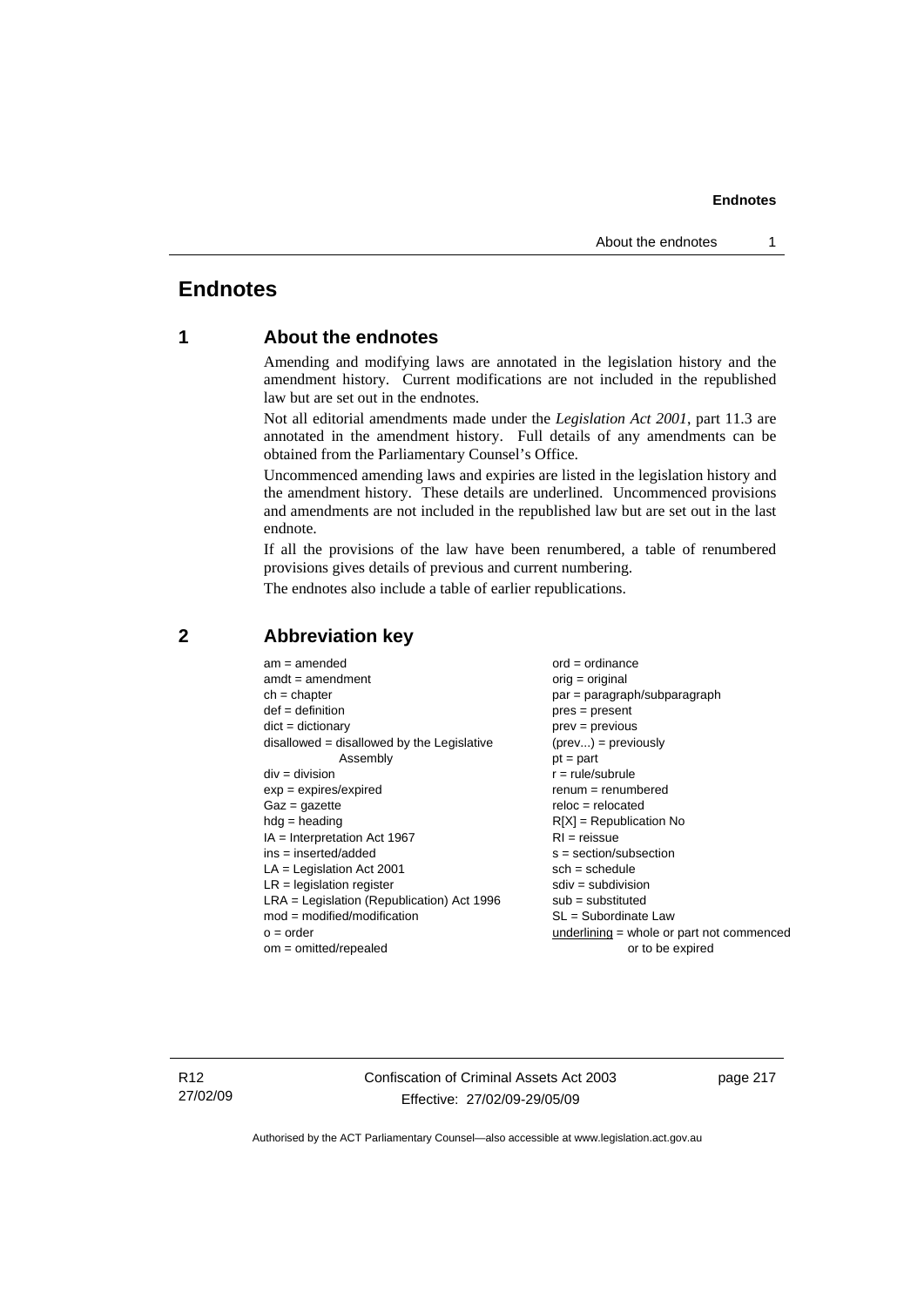3 Legislation history

## **3 Legislation history**

## **Confiscation of Criminal Assets Act 2003 A2003-8**

notified LR 27 March 2003

s 1, s 2 commenced 27 March 2003 (LA s 75 (1))

remainder commenced 15 August 2003 (s 2 and CN2003-7)

as amended by

#### **Legislation (Gay, Lesbian and Transgender) Amendment Act 2003 A2003-14 sch 1 pt 1.6**

notified LR 27 March 2003 s 1, s 2 commenced 27 March 2003 (LA s 75 (1)) sch 1 pt 1.6 commenced 28 March 2003 (s 2)

#### **Evidence (Miscellaneous Provisions) Amendment Act 2003 A2003-48 sch 2 pt 2.2**

notified LR 31 October 2003 s 1, s 2 commenced 31 October 2003 (LA s 75 (1)) sch 2 pt 2.2 commenced 30 April 2004 (s 2 and LA s 79)

## **Statute Law Amendment Act 2003 (No 2) A2003-56 sch 3 pt 3.6**

notified LR 5 December 2003 s 1, s 2 commenced 5 December 2003 (LA s 75 (1)) sch 3 pt 3.6 commenced 19 December 2003 (s 2)

#### **Annual Reports Legislation Amendment Act 2004 A2004-9 sch 1 pt 1.9**

notified LR 19 March 2004

s 1, s 2 commenced 19 March 2004 (LA s 75 (1))

pt 1.9 commenced 13 April 2004 (s 2 and see Annual Reports (Government Agencies) Act 2004 A2004-8, s 2 and CN2004-5)

## **Statute Law Amendment Act 2004 A2004-42 sch 3 pt 3.5**  notified LR 11 August 2004

s 1, s 2 commenced 11 August 2004 (LA s 75 (1)) sch 3 pt 3.5 commenced 25 August 2004 (s 2 (1))

R12 27/02/09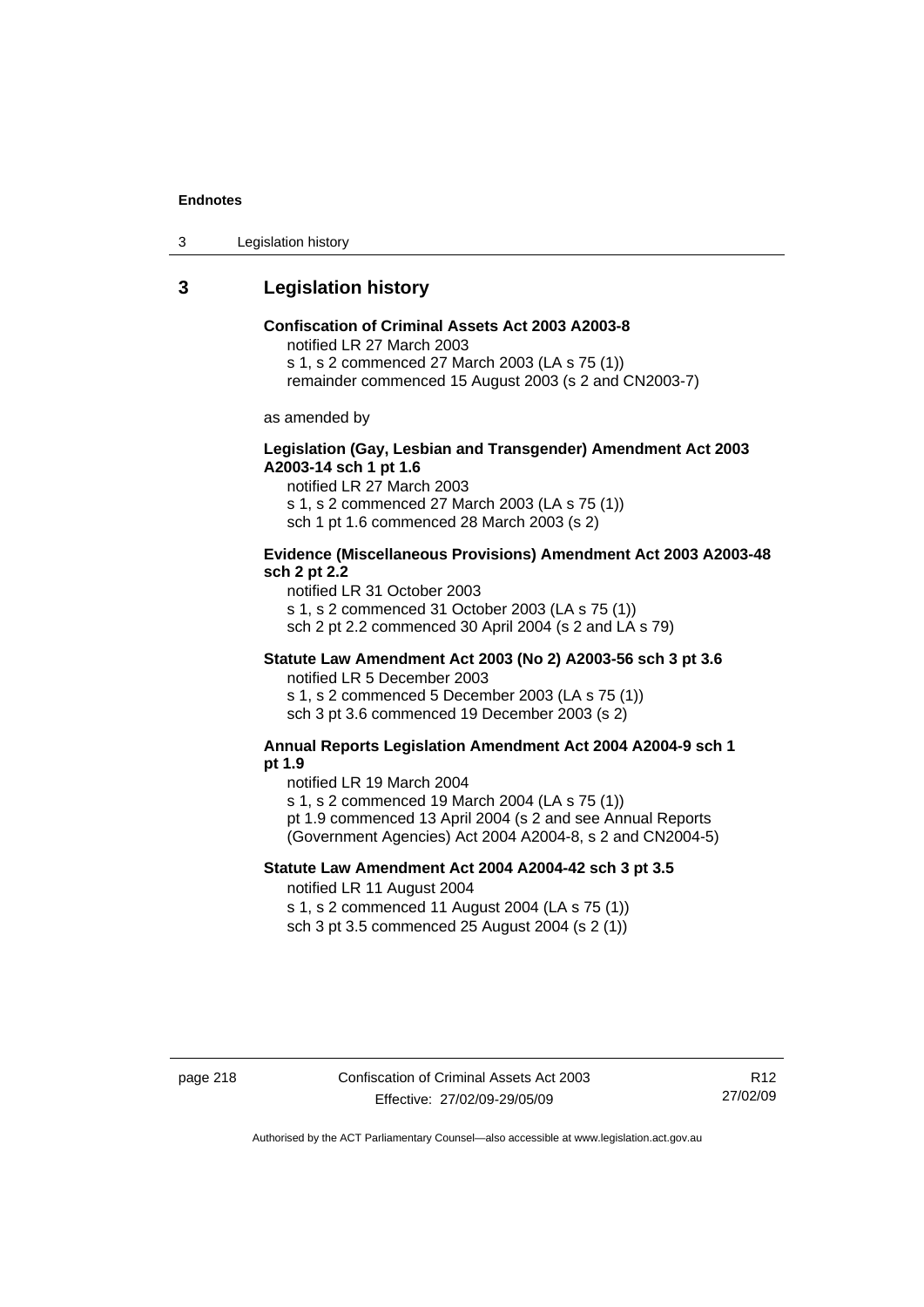## **Court Procedures (Consequential Amendments) Act 2004 A2004-60 sch 1 pt 1.12**

notified LR 2 September 2004

s 1, s 2 commenced 2 September 2004 (LA s 75 (1)) sch 1 pt 1.12 commenced 10 January 2005 (s 2 and see Court

## Procedures Act 2004 A2004-59, s 2 and CN2004-29)

#### **Justice and Community Safety Legislation Amendment Act 2005 A2005-5 pt 5**

notified LR 23 February 2005 s 1, s 2 commenced 23 February 2005 (LA s 75 (1)) pt 5 commenced 24 February 2005 (s 2 (2))

#### **Justice and Community Safety Legislation Amendment Act 2005 (No 4) A2005-60 sch 1 pt 1.6**

notified LR 1 December 2005

s 1, s 2 taken to have commenced 23 November 2005 (LA s 75 (2)) sch 1 pt 1.6 commenced 22 December 2005 (s 2 (4))

#### **Sentencing Legislation Amendment Act 2006 A2006-23 sch 1 pt 1.5**  notified LR 18 May 2006

s 1, s 2 commenced 18 May 2006 (LA s 75 (1)) sch 1 pt 1.5 commenced 2 June 2006 (s 2 (1) and see Crimes (Sentence Administration) Act 2005 A2005-59 s 2, Crimes (Sentencing) Act 2005 A2005-58, s 2 and LA s 79)

#### **Civil Law (Property) Act 2006 A2006-38 sch 1 pt 1.3**

notified LR 28 September 2006

s 1, s 2 commenced 28 September 2006 (LA s 75 (1))

sch 1 pt 1.3 commenced 28 March 2007 (s 2 and LA s 79)

## **Children and Young People (Consequential Amendments) Act 2008 A2008-20 sch 4 pt 4.3**

notified LR 17 July 2008

s 1, s 2 commenced 17 July 2008 (LA s 75 (1))

s 3 commenced 18 July 2008 (s 2 (1))

sch 4 pt 4.3 commenced 27 February 2009 (s 2 (5) and see Children and Young People Act 2008 A2008-19, s 2 and CN2008-17 (and see CN2008-13))

page 219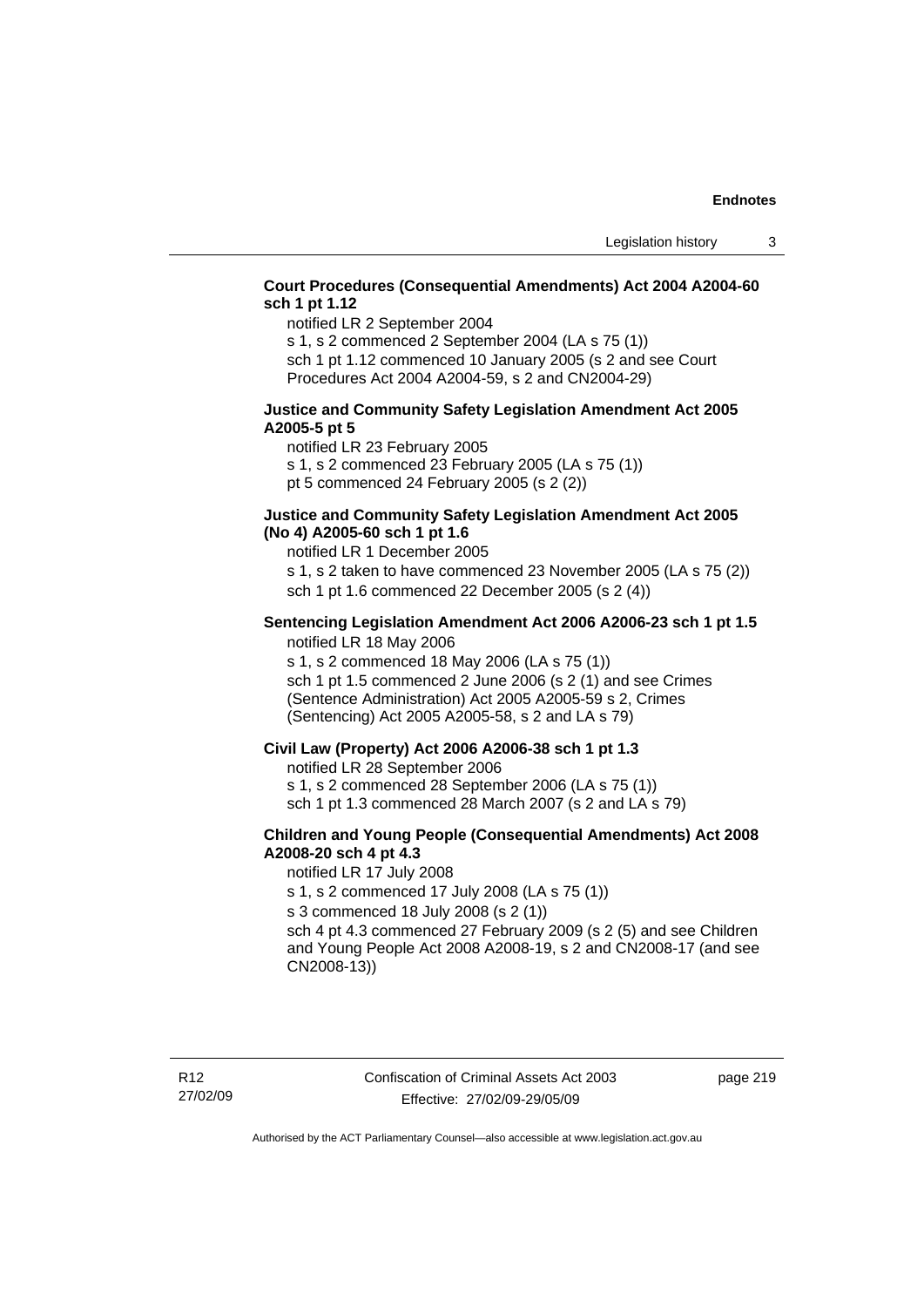4 Amendment history

#### **Crimes Legislation Amendment Act 2008 A2008-44 sch 1 pt 1.1**  notified LR 9 September 2008

s 1, s 2 commenced 9 September 2008 (LA s 75 (1)) sch 1 pt 1.1 commences 30 May 2009 (s 2 and CN2009-4)

## **4 Amendment history**

**Commencement**  s 2 om LA s 89 (4) **General overview**  s 9 am A2008-44 amdt 1.13 **Key concepts**  pt 3 hdg note ins A2005-5 s 13 am A2008-44 amdts 1.1-1.3 **Meaning of** *derived*  s 12 **am A2008-44 amdt 1.13 Meaning of** *offence* **and of particular kinds of offences**  s 13 am A2008-44 amdt 1.4 **Meaning of** *convicted* **and** *quashed* s 15 am A2005-5 s 14; A2006-23 amdt 1.38; A2008-20 amdt 4.6, amdt 4.7 **When does someone** *abscond* s 16 am A2005-5 s 19; A2008-44 amdt 1.13 **When is someone** *cleared* **of an offence**  s 17 am A2005-5 s 19 **Meaning of** *restraining order*  s 19 am A2006-23 amdt 1.39 **Contravening restraining orders**  s 23 am A2006-23 amdt 1.40 **Restraining orders—time for making certain applications**  s 27 am A2005-5 s 15; A2008-44 amdt 1.13 **Restraining orders over other property—affidavit supporting application**  s 29 am A2005-5 s 16, s 19; A2008-44 amdt 1.13 **Restraining orders over other property—making**  s 31 am A2005-5 s 19; A2008-44 amdt 1.13 **Restraining orders—contents**  s 33 am A2006-23 amdt 1.41

page 220 Confiscation of Criminal Assets Act 2003 Effective: 27/02/09-29/05/09

R12 27/02/09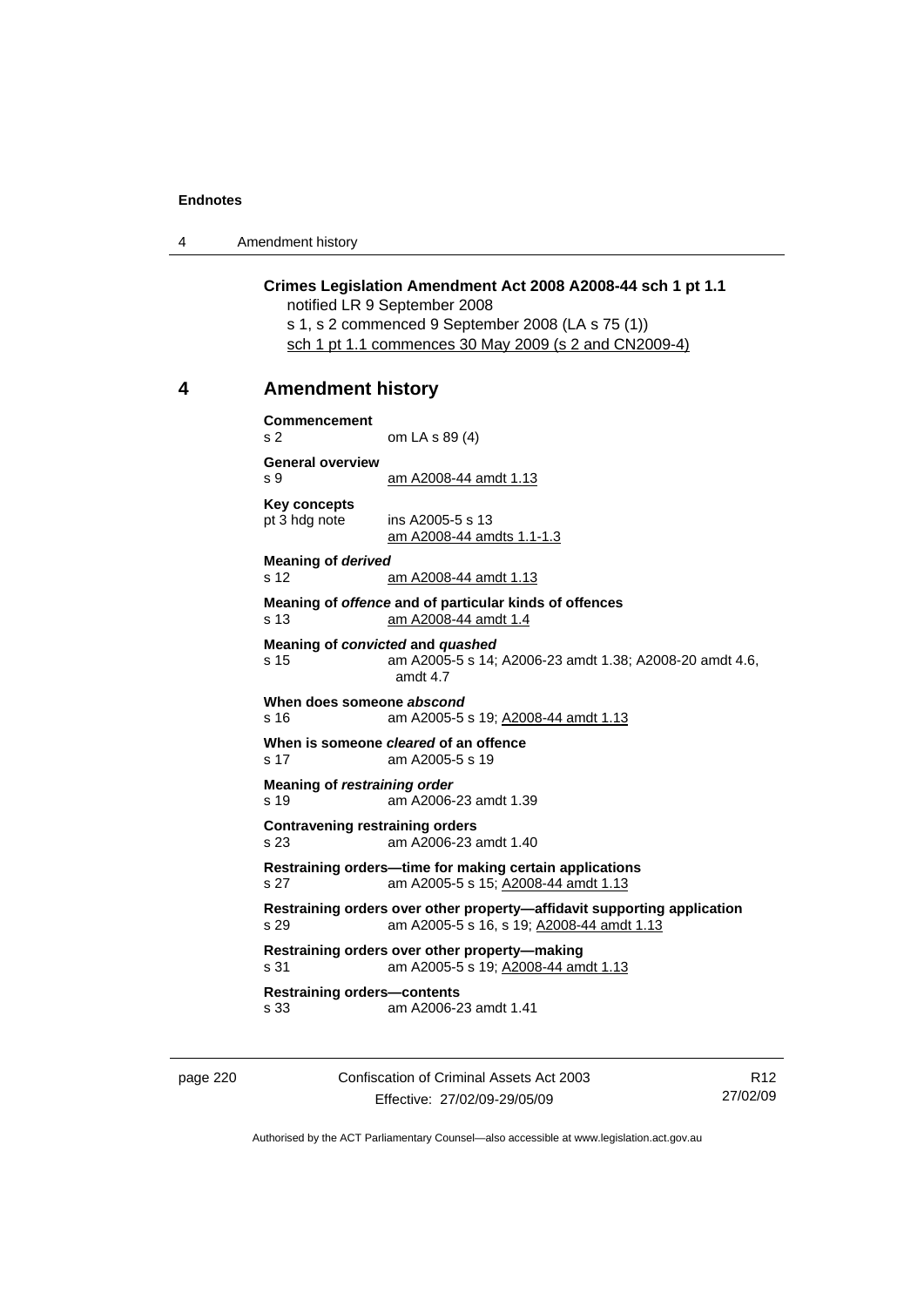|                                           | Amendment history                                                                                                                                                | 4        |
|-------------------------------------------|------------------------------------------------------------------------------------------------------------------------------------------------------------------|----------|
| s 37                                      | Payment of living and business expenses from restrained property<br>def domestic partner om A2003-14 amdt 1.18<br>def domestic partnership om A2003-14 amdt 1.18 |          |
| s 39                                      | Additional orders about restraining orders and restrained property<br>am A2006-23 amdt 1.42                                                                      |          |
| s 47 hdg<br>s 47                          | When restraining order ends-ordinary indictable offences<br>am A2008-44 amdt 1.4<br>table renum R3 LA<br>am A2005-5 s 19; A2008-44 amdt 1.13                     |          |
| s 48                                      | When restraining order ends-serious offences<br>table renum R3 LA<br>am A2005-5 s 19; A2008-44 amdt 1.13                                                         |          |
| s 49                                      | <b>Extension of time for restraining orders</b><br>am A2008-44 amdt 1.13                                                                                         |          |
| s 51 hdg                                  | Penalty orders-execution against restrained property<br>sub A2006-23 amdt 1.43                                                                                   |          |
| s 52                                      | <b>Meaning of conviction forfeiture order</b><br>am A2008-44 amdt 1.13                                                                                           |          |
| s 53                                      | <b>Conviction forfeiture orders-application</b><br>am A2008-44 amdt 1.13                                                                                         |          |
| s 54                                      | <b>Conviction forfeiture orders-making</b><br>am A2008-44 amdt 1.13                                                                                              |          |
| Civil forfeiture orders-making<br>s 67    | am A2005-5 s 19                                                                                                                                                  |          |
| s 76 hdg<br>s 76                          | Making of exclusion orders-ordinary indictable offences<br>am A2008-44 amdt 1.13<br>am A2008-44 amdt 1.13                                                        |          |
| s 80                                      | Meaning of benefits derived by an offender<br>am A2003-56 amdt 3.127                                                                                             |          |
| <b>Penalty orders-application</b><br>s 83 | am A2008-44 amdt 1.5, amdt 1.13                                                                                                                                  |          |
| s 84 hda<br>s 84                          | Penalty orders-offenders convicted of ordinary indictable offences<br>am A2008-44 amdt 1.13<br>am A2008-44 amdt 1.13                                             |          |
| s 85                                      | Penalty orders-commission of serious offences<br>am A2005-5 s 19                                                                                                 |          |
| s 86                                      | Penalty orders-amount of penalty<br>am A2006-23 amdt 1.44<br>(3) (d) note exp 2 June 2011 (see A2005-58 s 147 (2) (a))                                           |          |
|                                           | Confiscation of Criminal Assets Act 2003<br>Effective: 27/02/09-29/05/09                                                                                         | page 221 |

Authorised by the ACT Parliamentary Counsel—also accessible at www.legislation.act.gov.au

R12 27/02/09

j.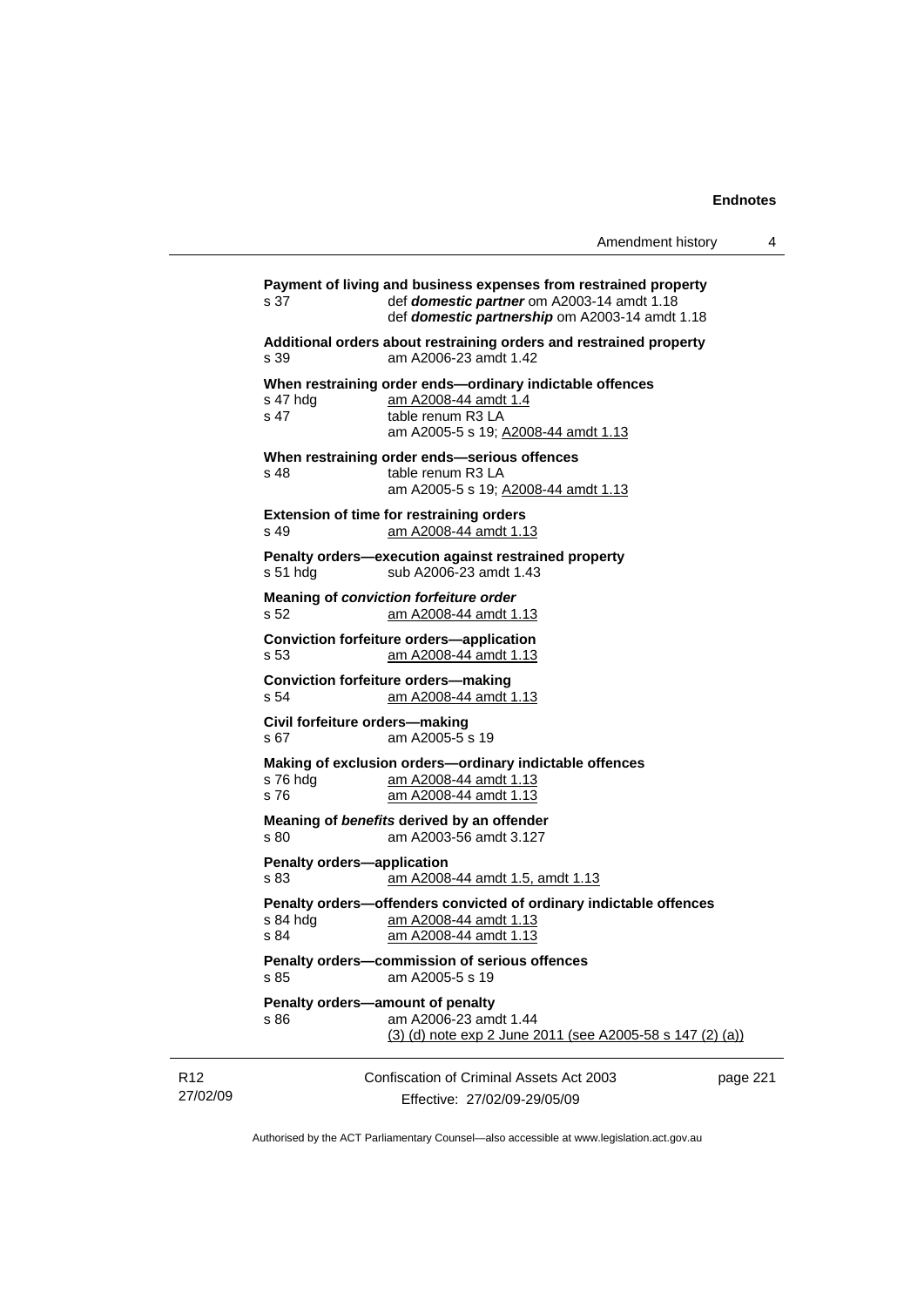| Amendment history<br>4 |  |
|------------------------|--|
|------------------------|--|

**Presumed value of benefits—ordinary indictable offence**  s 91 hdg am A2008-44 amdt 1.13 s 91 am A2008-44 amdt 1.13 **Value of benefits—relevant matters**  s 93 am A2008-44 amdt 1.13 **When penalty charge over property ends**  s 95 am A2008-44 amdt 1.13 **When penalty order ends**  s 98 am A2008-44 amdt 1.13 **Notice details to be included in public trustee's report**  s 104 am A2004-9 amdt 1.12 **Inconsistency with Trustee Act or Conveyancing Act**  s 115 am A2006-38 amdt 1.3 **Meaning of** *equitable sharing program*  s 129 am A2008-44 amdt 1.6, amdt 1.13 **Creation of interstate penalty charges**  s 142 am A2008-44 amdt 1.13 **Meaning of** *property-tracking document*  s 157 am A2008-44 amdt 1.7, amdt 1.13 **Production orders—application**  am A2008-44 amdt 1.13 **Definitions for div 12.5**  s 164 def *investigation* am A2008-44 amdt 1.13 **Conduct of examination**  s 176 am A2003-48 amdt 2.2 **Destruction etc of documents** s 190 am A2008-44 amdt 1.8, amdt 1.13 **Definitions for pt 13**  s 195 def *target material* am A2008-44 amdt 1.13 **Authorisation given by search warrants**  s 202 am A2008-44 amdt 1.13 **Search warrants—restrictions on personal searches**  s 211 am A2003-14 amdt 1.19, amdt 1.20; ss renum R1 LA (see A2003-8 amdt 1.21) **Copies of seized things to be provided**  s 222 am A2004-42 amdt 3.22

page 222 Confiscation of Criminal Assets Act 2003 Effective: 27/02/09-29/05/09

R12 27/02/09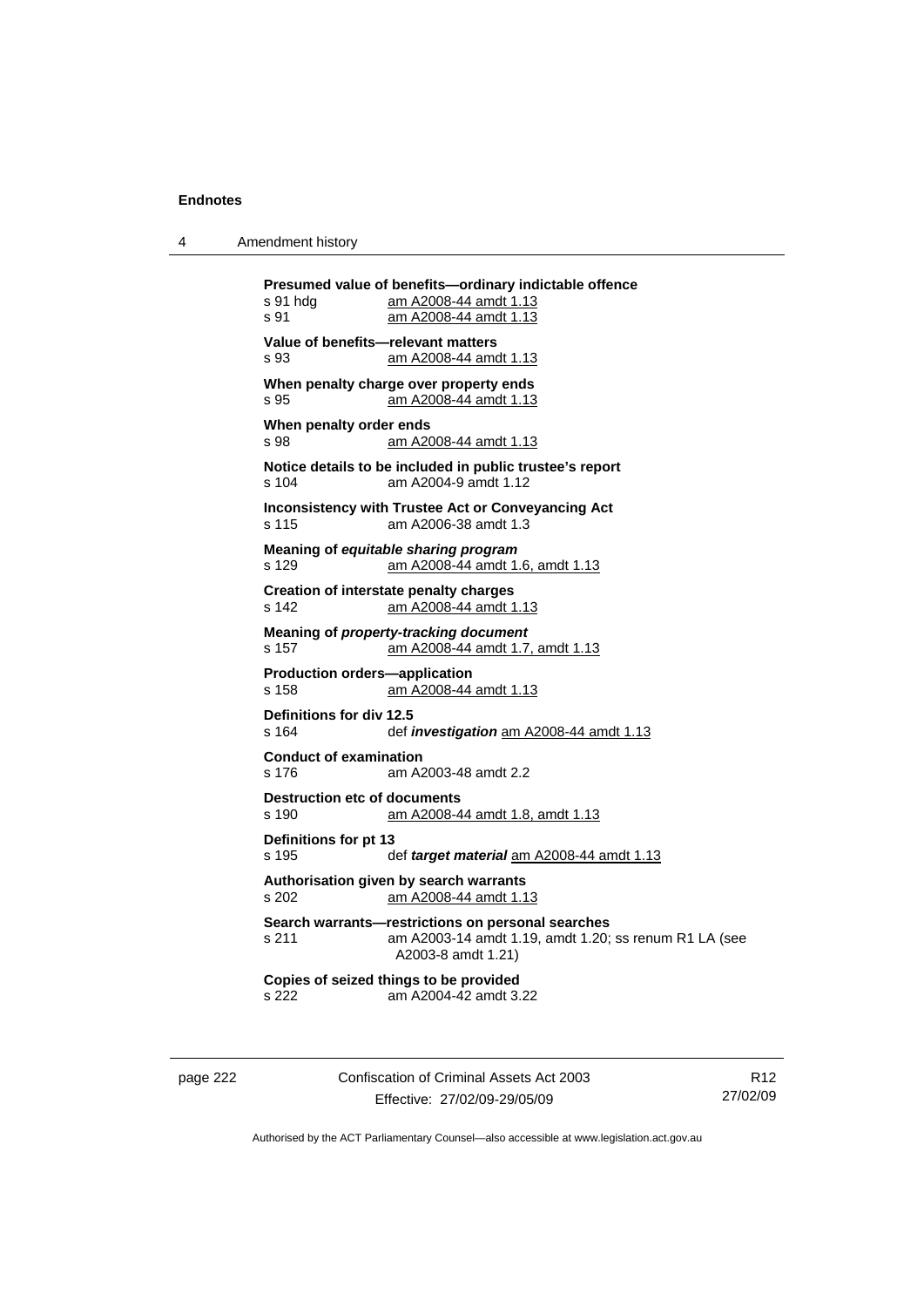| Amendment history |  |  |
|-------------------|--|--|
|-------------------|--|--|

**Jurisdiction of Magistrates Court—confiscation proceedings**  s 239 am A2004-60 amdt 1.76, amdt 1.77; A2008-44 amdt 1.13 **Other confiscation proceedings—notice of applications etc**  s 244 am A2005-60 amdt 1.14 **Applications for another confiscation proceeding in relation to same offence**  s 245 am A2005-60 amdt 1.15 **Confiscation proceedings—witness not required to answer questions prejudicing investigation**  s 249 am A2008-44 amdt 1.13 **Consequential and transitional matters**  pt 16 hdg exp 15 August 2005 (s 269) **Repeal of Proceeds of Crime legislation**  s 261 om LA s 89 (3) **Orders under repealed Act**  s 262 exp 15 August 2005 (s 269) **Proceedings for offences committed before the commencement of this Act**  s 263 exp 15 August 2005 (s 269) **Use of information etc obtained under repealed Act**  s 264 exp 15 August 2005 (s 269) **Confiscated assets trust fund**  s 265 exp 15 August 2005 (s 269) **Transitional regulations**  s 266 exp 15 August 2005 (s 269) **Modification of pt 16's operation**  s 267 exp 15 August 2005 (s 269) **Amendments of other legislation—sch 1**  s 268 om LA s 89 (3) **Expiry of pt 16**  s 269 exp 15 August 2005 (s 269) **Amendments of other legislation**  sch 1 om LA s 89 (3) **Dictionary**  dict am A2003-14 amdt 1.22; A2005-5 s 17; A2008-44 amdt 1.9 def *indictable offence* om A2008-44 amdt 1.10 def *ordinary indictable offence* om A2008-44 amdt 1.11 def *ordinary offence* ins A2008-44 amdt 1.11 def *present* om A2005-5 s 18 def *relevant offence* ins A2008-44 amdt 1.12

R12 27/02/09 Confiscation of Criminal Assets Act 2003 Effective: 27/02/09-29/05/09

page 223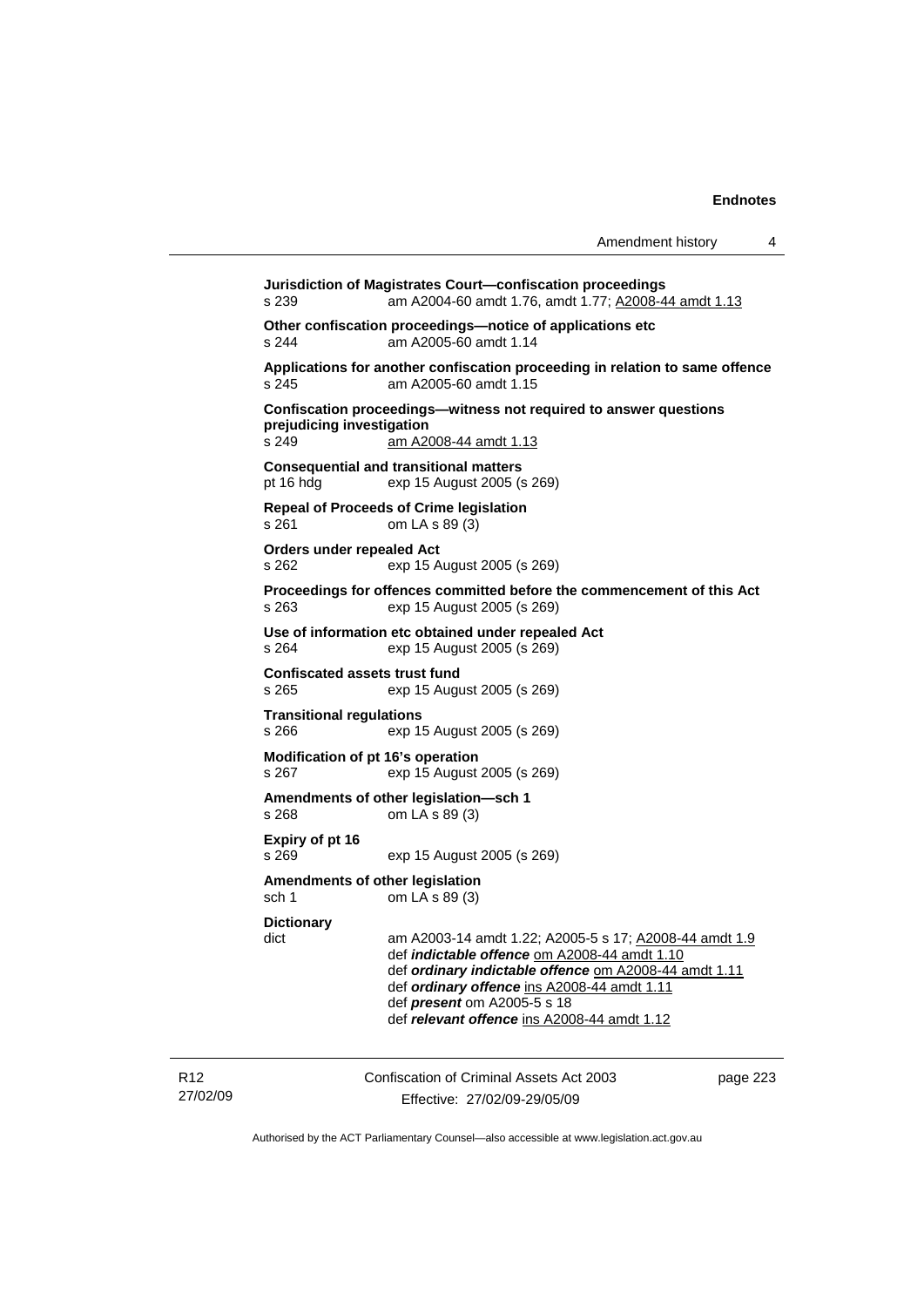5 Earlier republications

## **5 Earlier republications**

Some earlier republications were not numbered. The number in column 1 refers to the publication order.

Since 12 September 2001 every authorised republication has been published in electronic pdf format on the ACT legislation register. A selection of authorised republications have also been published in printed format. These republications are marked with an asterisk (\*) in column 1. Electronic and printed versions of an authorised republication are identical.

| <b>Republication No Amendments to</b> | <b>Republication date</b> |
|---------------------------------------|---------------------------|
| A2003-14                              | 15 August 2003            |
| A2003-56                              | 19 December 2003          |
| A2004-9                               | 13 April 2004             |
| A2004-9                               | 30 April 2004             |
| A2004-42                              | 25 August 2004            |
| A2004-60                              | 10 January 2005           |
| A2005-5                               | 24 February 2005          |
| A2005-5                               | 16 August 2005            |
| A2005-60                              | 22 December 2005          |
| A2006-23                              | 2 June 2006               |
| A2006-38                              | 28 March 2007             |
|                                       |                           |

page 224 Confiscation of Criminal Assets Act 2003 Effective: 27/02/09-29/05/09

R12 27/02/09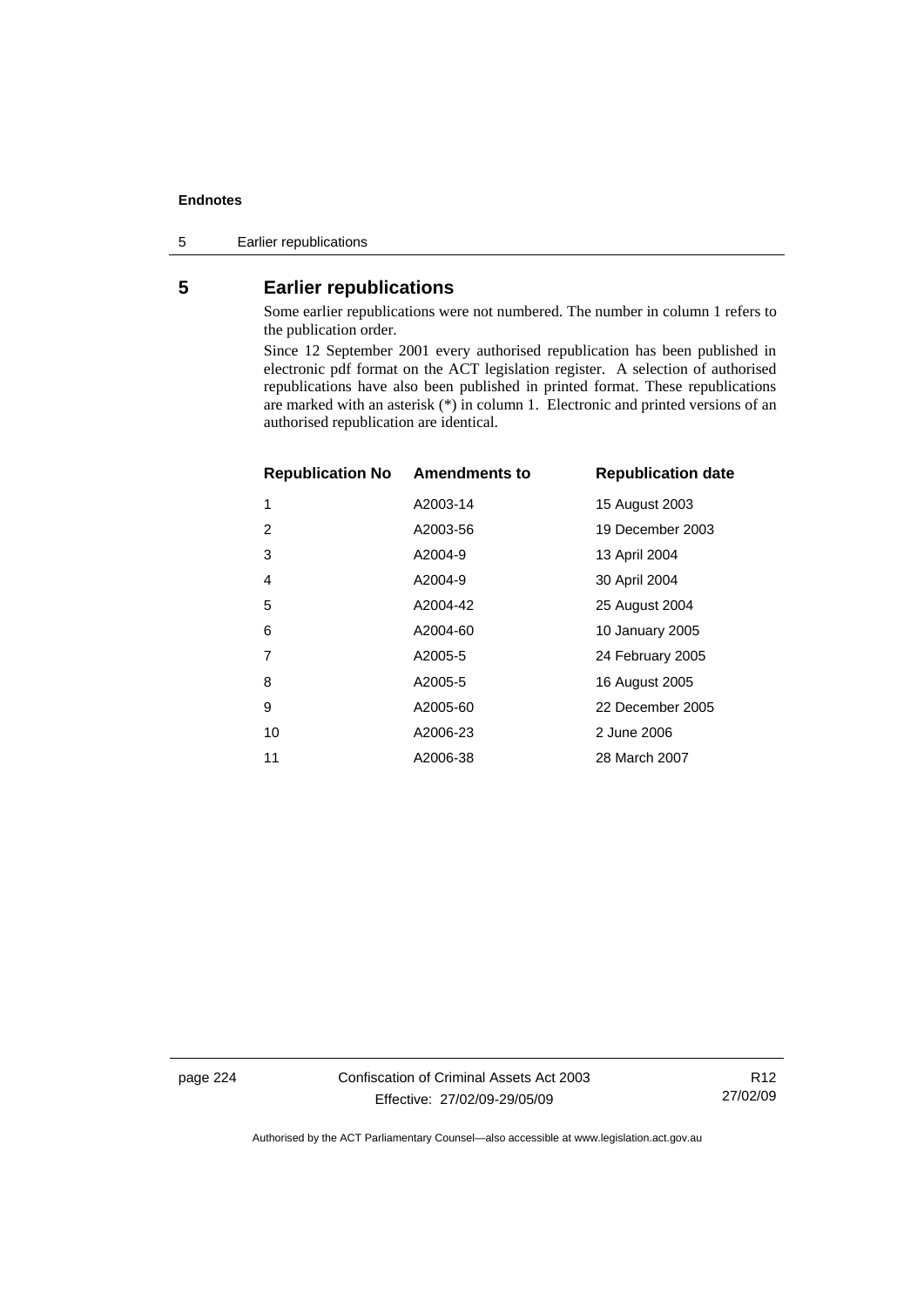## **6 Uncommenced amendments**

The following amendments have not been included in this republication because they were uncommenced at the republication date:

| Crimes Legislation Amendment Act 2008 A2008-44 sch 1 |
|------------------------------------------------------|
| pt 1.1                                               |

# **Part 1.1 Confiscation of Criminal Assets Act 2003**

| [1.1]           | Part 3, note 1, dot point                                                  |  |
|-----------------|----------------------------------------------------------------------------|--|
|                 | omit                                                                       |  |
|                 | <i>indictable offence</i> —see s $13(2)$                                   |  |
| [1.2]           | Part 3, note 1, dot point                                                  |  |
|                 | omit                                                                       |  |
|                 | ordinary indictable offence—see s 13 (2)                                   |  |
|                 | substitute                                                                 |  |
|                 | <i>ordinary offence</i> —see s $13(2)$                                     |  |
| [1.3]           | Part 3, note 1, new dot point                                              |  |
|                 | insert                                                                     |  |
|                 | relevant offence—see s 13 (2)                                              |  |
| [1.4]           | <b>Section 13 (2)</b>                                                      |  |
|                 | substitute                                                                 |  |
| (2)             | In this Act:                                                               |  |
|                 | ordinary offence means a relevant offence other than a serious<br>offence. |  |
|                 | relevant offence—                                                          |  |
| R <sub>12</sub> | Confiscation of Criminal Assets Act 2003<br>page 225                       |  |

| 27/02/09 | Effective: 27/02/09-29/05/09 |
|----------|------------------------------|
|          |                              |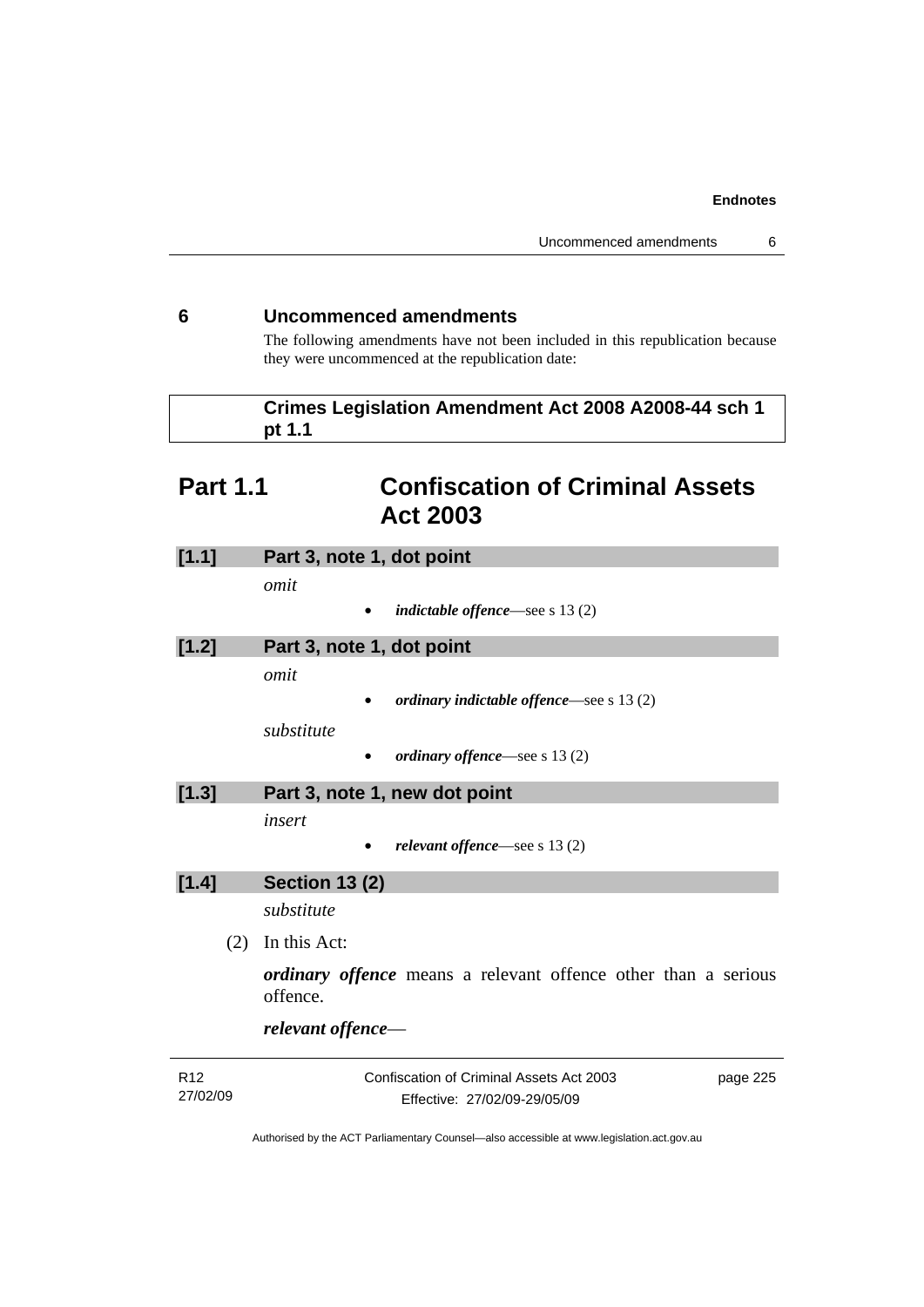| 6        |      | Uncommenced amendments                                                                                                                                                                                                                                                                                                                                                                                                                                      |  |  |
|----------|------|-------------------------------------------------------------------------------------------------------------------------------------------------------------------------------------------------------------------------------------------------------------------------------------------------------------------------------------------------------------------------------------------------------------------------------------------------------------|--|--|
|          | (a)  | means an offence punishable by imprisonment for longer than<br>12 months; and                                                                                                                                                                                                                                                                                                                                                                               |  |  |
|          | (b)  | includes an offence (however described) against the law of the<br>Commonwealth, a State or another Territory that may be dealt<br>with under a law of the Commonwealth, the State or the other<br>Territory as an indictable offence (or in a way corresponding to<br>the way in which an indictable offence against an ACT law<br>may be dealt with), even if it may also be dealt with as a<br>summary offence (however described) in some circumstances. |  |  |
|          |      | <b>Note</b><br>An offence against an ACT law is an indictable offence if it is<br>punishable by imprisonment for longer than 2 years, or is<br>declared by law to be an indictable offence (see Legislation Act,<br>$s 190(1)$ ).                                                                                                                                                                                                                           |  |  |
|          |      | serious offence means—                                                                                                                                                                                                                                                                                                                                                                                                                                      |  |  |
|          | (a)  | an offence punishable by imprisonment for 5 years or longer;<br>or                                                                                                                                                                                                                                                                                                                                                                                          |  |  |
|          | (b)  | any other offence prescribed by regulation.                                                                                                                                                                                                                                                                                                                                                                                                                 |  |  |
| [1.5]    |      | <b>Section 83 (1), note 2</b>                                                                                                                                                                                                                                                                                                                                                                                                                               |  |  |
|          |      | omit                                                                                                                                                                                                                                                                                                                                                                                                                                                        |  |  |
| [1.6]    |      | Section 129 (2), note                                                                                                                                                                                                                                                                                                                                                                                                                                       |  |  |
|          |      | omit                                                                                                                                                                                                                                                                                                                                                                                                                                                        |  |  |
| [1.7]    |      | Section 157, note 3                                                                                                                                                                                                                                                                                                                                                                                                                                         |  |  |
|          | omit |                                                                                                                                                                                                                                                                                                                                                                                                                                                             |  |  |
| [1.8]    |      | Section 190 (4), note                                                                                                                                                                                                                                                                                                                                                                                                                                       |  |  |
|          | omit |                                                                                                                                                                                                                                                                                                                                                                                                                                                             |  |  |
| [1.9]    |      | Dictionary, note 2, dot point                                                                                                                                                                                                                                                                                                                                                                                                                               |  |  |
|          | omit |                                                                                                                                                                                                                                                                                                                                                                                                                                                             |  |  |
|          |      | indictable offence                                                                                                                                                                                                                                                                                                                                                                                                                                          |  |  |
| page 226 |      | Confiscation of Criminal Assets Act 2003<br>R <sub>12</sub><br>27/02/09<br>Effective: 27/02/09-29/05/09                                                                                                                                                                                                                                                                                                                                                     |  |  |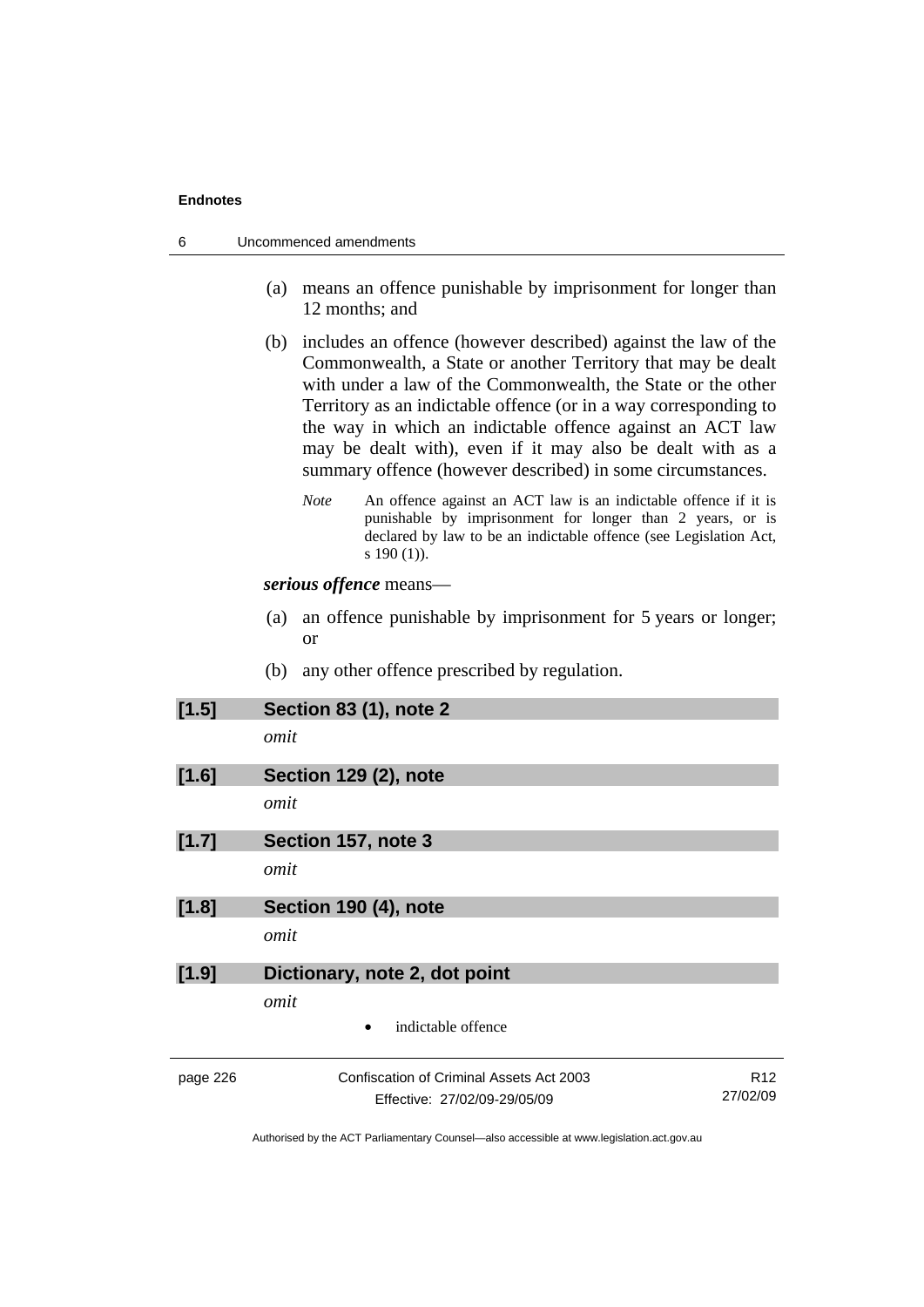## **[1.10] Dictionary, definition of** *indictable offence omit*

**[1.11] Dictionary, definition of** *ordinary indictable offence substitute* 

*ordinary offence*—see section 13 (2).

# **[1.12] Dictionary, new definition of** *relevant offence insert relevant offence*—see section 13 (2).

## **[1.13] Further amendments, mentions of** *indictable offence* **and**  *ordinary indictable offence*

| column 1<br>item | column 2<br>provision         | column 3<br>omit                         | column 4<br>substitute      |
|------------------|-------------------------------|------------------------------------------|-----------------------------|
| 1                | section 9, note 2             | an indictable offence                    | a relevant offence          |
| 2                | section 9, note 4             | an indictable offence                    | a relevant offence          |
| 3                | section 12 $(2)$ ,<br>example | an indictable offence                    | a relevant offence          |
| 4                | section 16                    | an indictable offence                    | a relevant offence          |
| 5                | section $27(2)$               | ordinary indictable<br>offence           | ordinary offence            |
| 6                | section 29 $(1)$ $(a)$        | indictable offence                       | relevant offence            |
| 7                | section $29(1)(b)$            | stated indictable<br>offence             | stated relevant offence     |
| 8                | section<br>29(1)(b)(i)        | ordinary indictable<br>offence           | ordinary offence            |
| 9                | section<br>29(1)(b)(i)        | related indictable<br>offence            | related relevant<br>offence |
| R <sub>12</sub>  |                               | Confiscation of Criminal Assets Act 2003 | page 227                    |

Effective: 27/02/09-29/05/09

27/02/09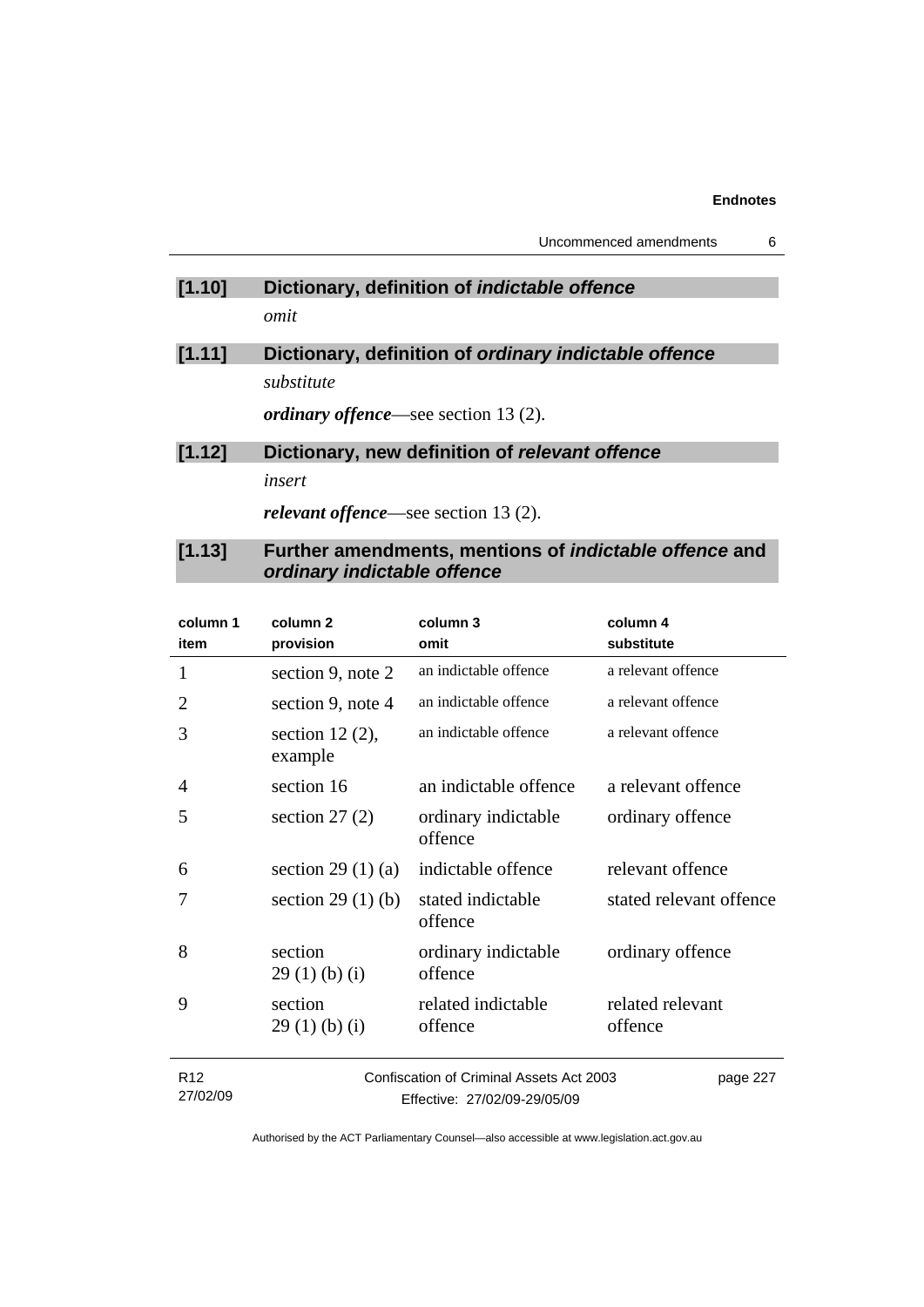| column 1<br>item | column <sub>2</sub><br>provision    | column 3<br>omit                | column 4<br>substitute      |
|------------------|-------------------------------------|---------------------------------|-----------------------------|
| 10               | section<br>$31(2)$ (b) (i)          | ordinary indictable<br>offence  | ordinary offence            |
| 11               | section<br>$31(2)$ (b) (i)          | related indictable<br>offence   | related relevant<br>offence |
| 12               | section 47<br>heading               | ordinary indictable<br>offences | ordinary offences           |
| 13               | section 47 $(1)$                    | ordinary indictable<br>offence  | ordinary offence            |
| 14               | section 47 $(3)$ ,<br>notes         | ordinary indictable<br>offences | ordinary offences           |
| 15               | section $47(6)$                     | ordinary indictable<br>offence  | ordinary offence            |
| 16               | table 47 heading                    | ordinary indictable<br>offences | ordinary offences           |
| 17               | section 48 $(5)$ $(b)$              | ordinary indictable<br>offences | ordinary offences           |
| 18               | section 49 $(1)$                    | an indictable offence           | a relevant offence          |
| 19               | section 52                          | an indictable offence           | a relevant offence          |
| 20               | section 53                          | an indictable offence           | a relevant offence          |
| 21               | section $54(1)$                     | indictable offence              | relevant offence            |
| 22               | section 76<br>heading               | ordinary indictable<br>offences | ordinary offences           |
| 23               | section 76 $(1)$                    | ordinary indictable<br>offence  | ordinary offence            |
| 24               | section 76 $(4)$ $(b)$<br>and $(d)$ | relevant indictable<br>offence  | relevant offence            |

|  | Uncommenced amendments |  |
|--|------------------------|--|
|--|------------------------|--|

page 228 Confiscation of Criminal Assets Act 2003 Effective: 27/02/09-29/05/09

R12 27/02/09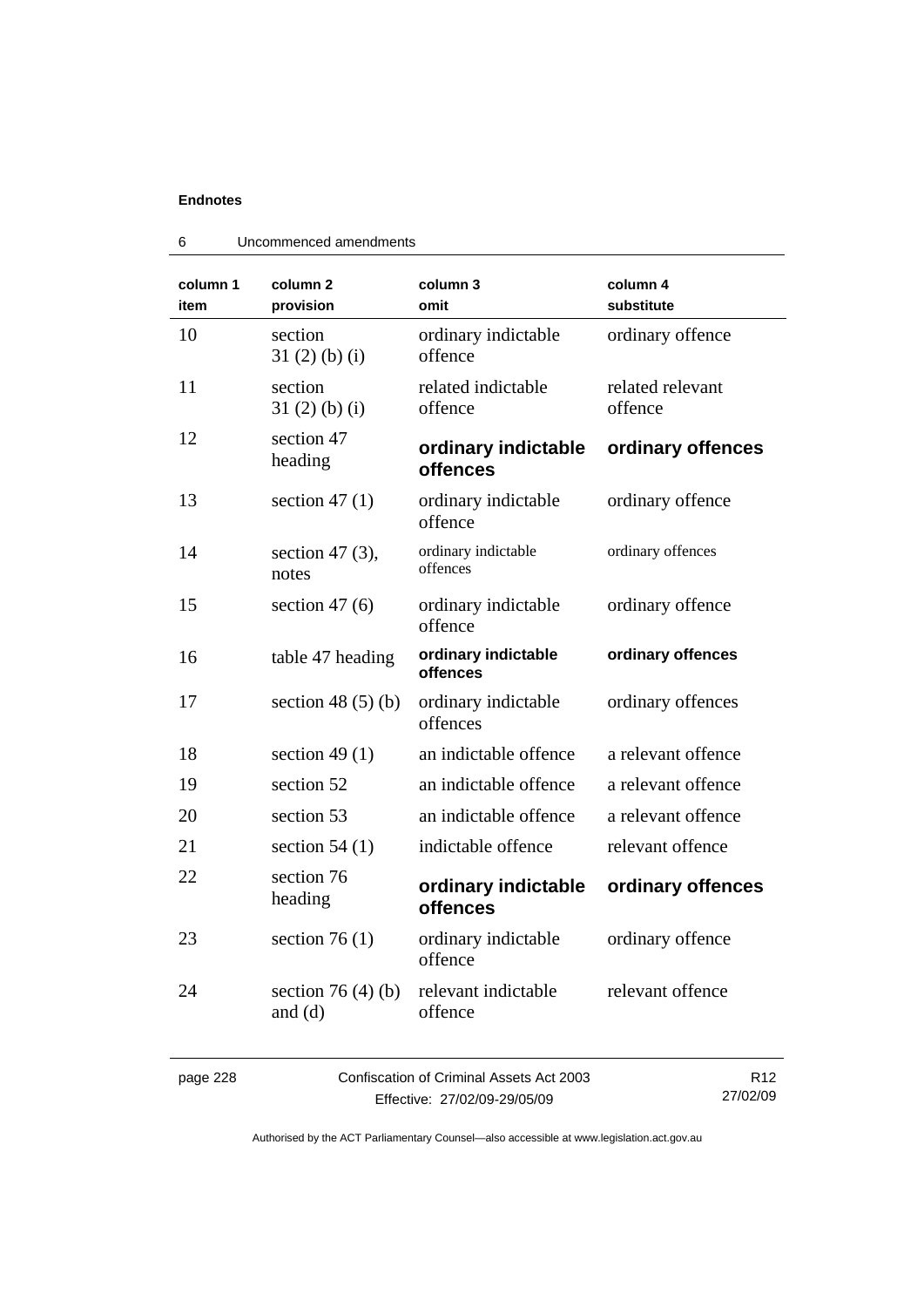|                  |                                  |                                 | Uncommenced amendments<br>6 |
|------------------|----------------------------------|---------------------------------|-----------------------------|
| column 1<br>item | column <sub>2</sub><br>provision | column 3<br>omit                | column 4<br>substitute      |
| 25               | section $83(1)$                  | an indictable offence           | a relevant offence          |
| 26               | section 84<br>heading            | ordinary indictable<br>offences | ordinary offences           |
| 27               | section $84(1)$                  | ordinary indictable<br>offence  | ordinary offence            |
| 28               | section 91<br>heading            | ordinary indictable<br>offence  | ordinary offence            |
| 29               | section 91 $(1)$                 | ordinary indictable<br>offence  | ordinary offence            |
| 30               | section 91 $(1)$                 | ordinary indictable<br>offences | ordinary offences           |
| 31               | section 91 $(2)$ ,<br>example    | ordinary indictable offence     | ordinary offence            |
| 32               | section 93 (2),<br>example 2     | ordinary indictable offence     | ordinary offence            |
| 33               | section 95,<br>example           | ordinary indictable offence     | ordinary offence            |
| 34               | section 98 (a)                   | ordinary indictable<br>offences | ordinary offences           |
| 35               | section<br>129(2)(a)             | an indictable offence           | a relevant offence          |
| 36               | section<br>142 $(1)(a)$          | an indictable offence           | a relevant offence          |
| 37               | section<br>$157$ (a) (ii)        | an indictable offence           | a relevant offence          |

| R12      |
|----------|
| 27/02/09 |

Confiscation of Criminal Assets Act 2003 Effective: 27/02/09-29/05/09

page 229